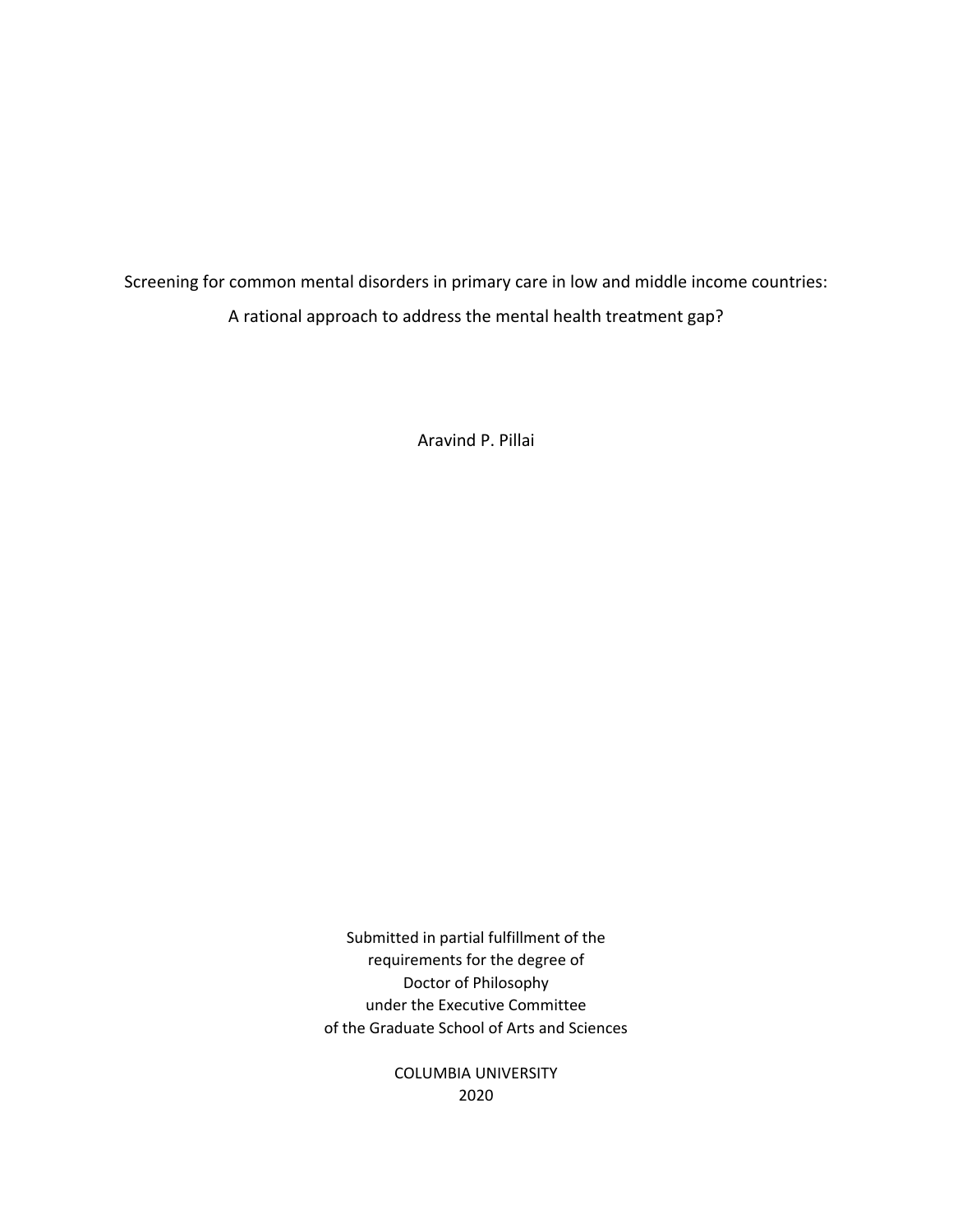© 2019 Aravind P. Pillai All Rights Reserved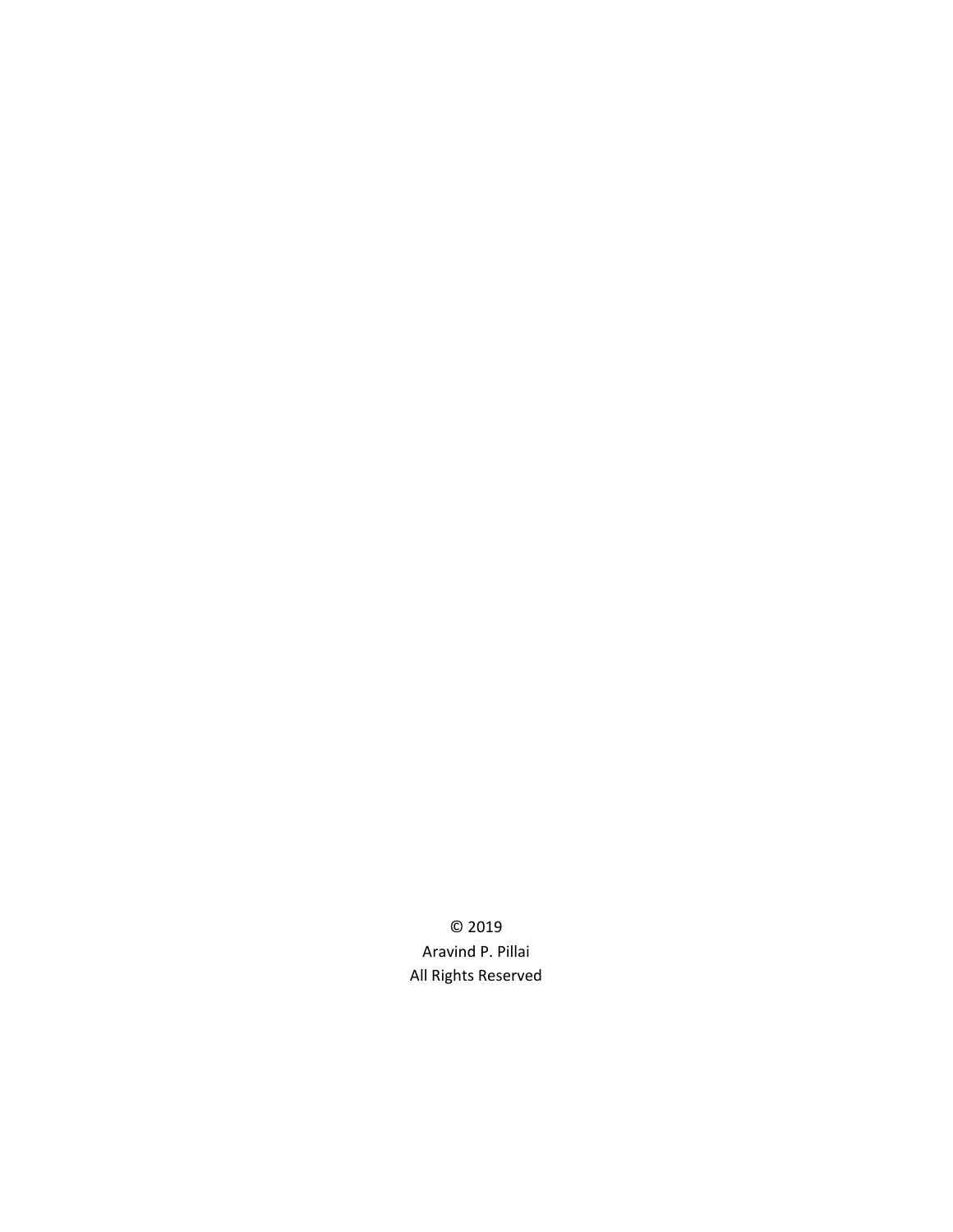#### **Abstract**

Screening for common mental disorders in primary care in low and middle income countries:

A rational approach to address the mental health treatment gap?

#### Aravind P. Pillai

The goal of this dissertation is to examine the utility of screening for common mental disorders in primary care in low and middle income countries. Screening for common mental disorders in primary care is often considered as an important step in addressing the mental health treatment gap in low and middle income countries. Nevertheless, there is insufficient evidence to support routine mental health screening in primary care in these countries. Even in high income countries, there is a lack of consensus on the effectiveness of routine mental health screening in primary care, especially screening for depression. Challenges to screening include the high rates of false positive diagnosis, poor evidence on outcomes for people identified by screening, and potential harms due to screening.

The specific aims of this dissertation are to: 1) synthesize evidence from low and middle income countries on the current practices of screening for common mental disorders in primary care and the use of screening instruments; 2) understand the significance of a positive screen for common mental disorder in primary care, specifically the distribution and the stability of ICD‐10 diagnosis for screened positive patients, their clinical course over a period of one year, and the factors associated with the clinical course; 3) examine the factors associated with antidepressant prescriptions for patients screened positive for common mental disorders in primary care and evaluate the appropriateness of antidepressant prescriptions following screening.

Based on our review of literature, evidence to support routine screening for common mental disorders in primary care in low and middle‐income countries is inadequate. We highlight concerns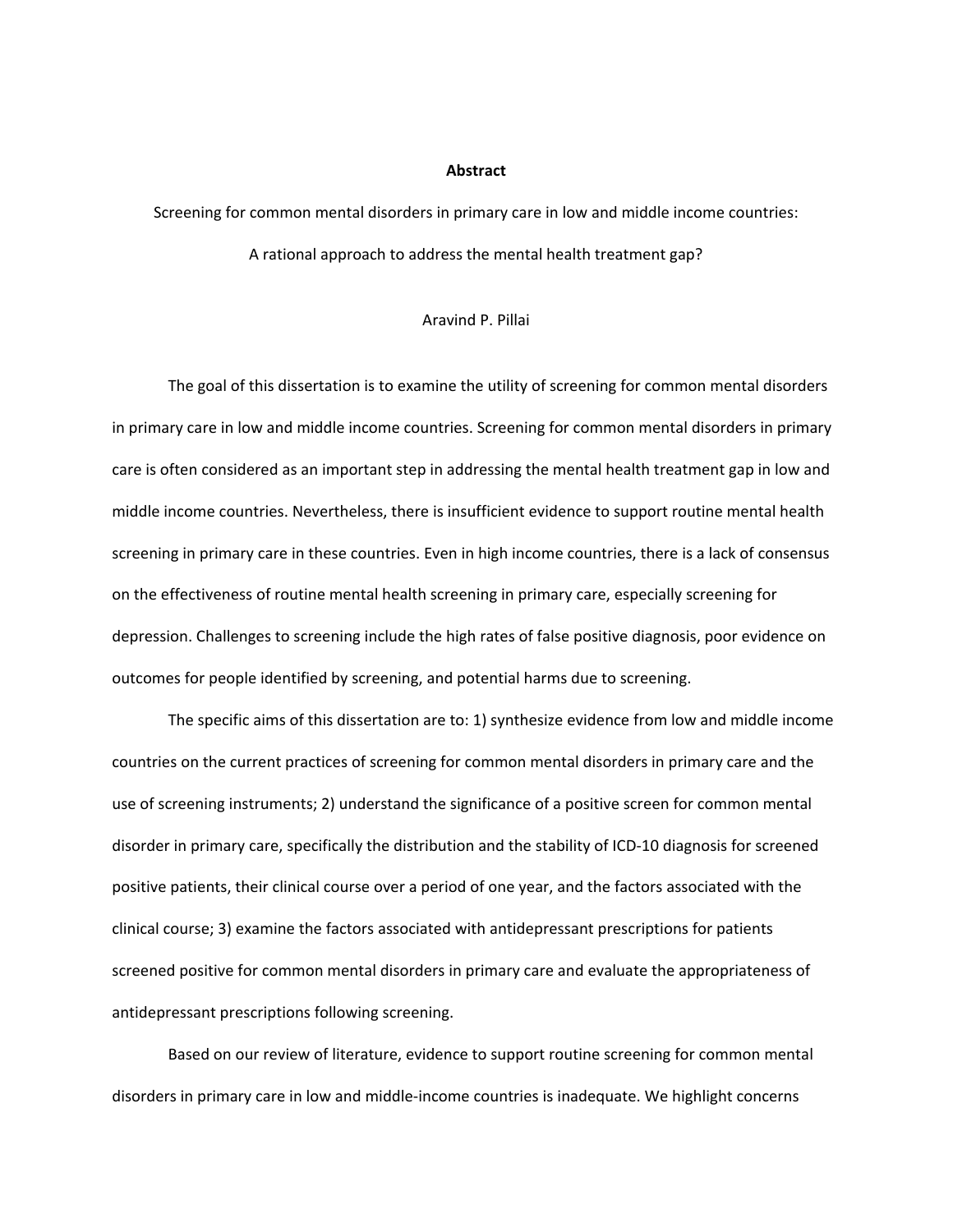about the fidelity with which screening is implemented, especially the flawed use of screening instruments. Introducing depression screening and physician notification in these settings seldom results in improved access to care or appropriate care. The majority of patients identified by screening in primary care have contextual, and probably non‐pathological psychological distress (see page iii, for definition of key terms) which is often temporary and self‐limiting. Patients with persistent distress symptoms identified by repeated screening, and those with moderate to severe depression may benefit from screening in the presence of evidence based stepped care interventions that are easily accessible and acceptable. Although, the long term effects of these interventions and the sustainability of such primary care based programs in low and middle income countries are uncertain.

Our analysis of data from a cluster randomized control trial in India confirmed that a significant proportion of patients screened positive for common mental disorders in primary care has psychological distress that is temporary and self‐limiting. However, a smaller, albeit important share of patients also experienced psychological distress that persisted throughout one‐year follow‐up. Persistent distress was predicted by psychosocial and economic disadvantage. Thus, psychosocial support systems and structural interventions have a larger role to play in addressing psychological distress. We found poor diagnostic stability for ICD‐10 based diagnoses, and the most stable and prevalent diagnosis was mixed anxiety and depressive disorder. Further, we found that antidepressants are widely prescribed following screening especially for women and older adults. While many patients with moderate to severe depression could benefit from antidepressants, it is problematic that a significant proportion of patients with less severe disorders also received anti-depressant prescription despite the availability of nonpharmacological treatment options.

In summary, there is a lack of empirical evidence to support routine screening for common mental disorders in primary care in low and middle income countries as an effective strategy to identify those in need of treatment; instead screening could lead to over diagnosis and inappropriate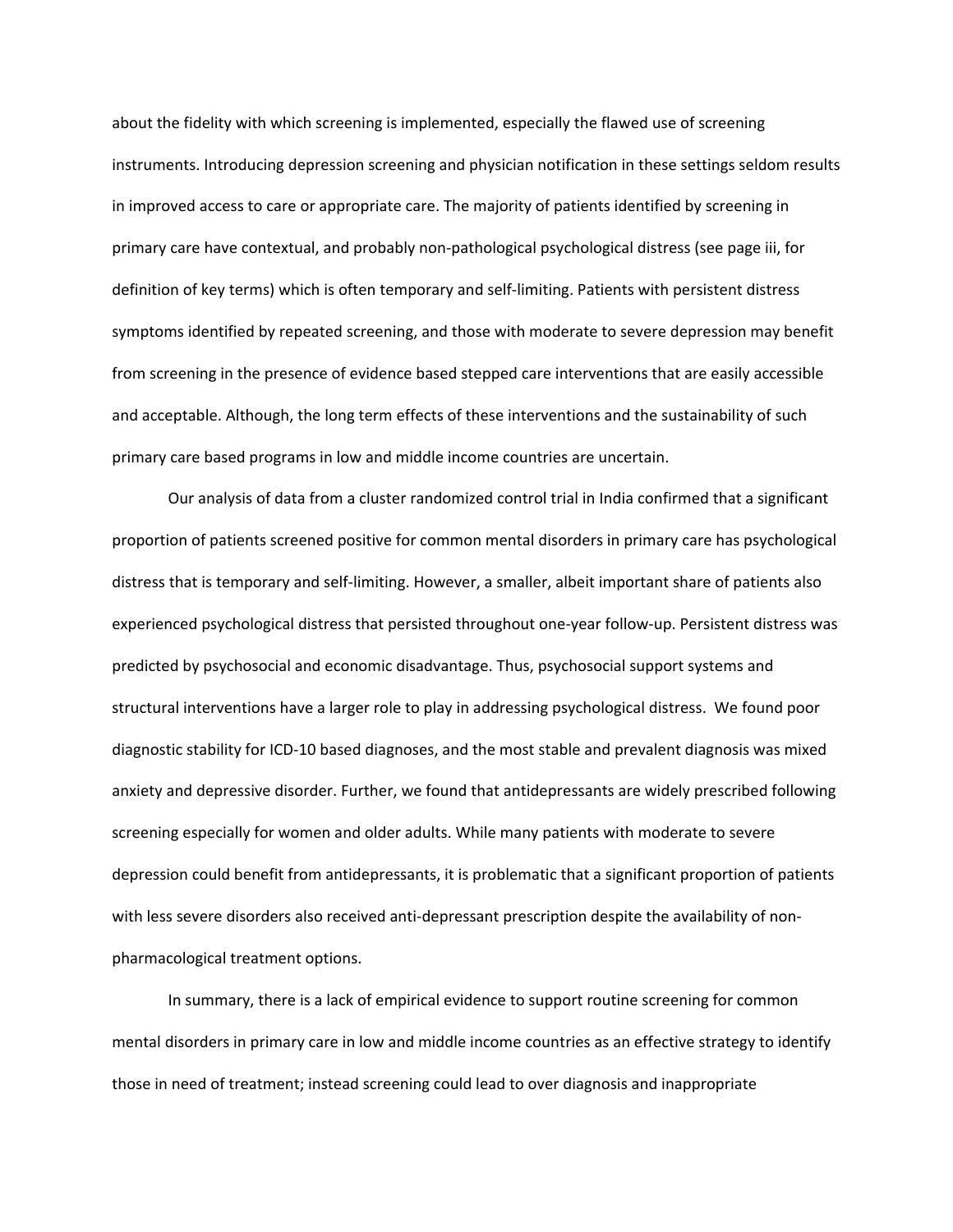antidepressant prescriptions. To address psychological distress in primary care and the unmet need for treatment in low and middle income countries, there is an urgent need to focus on locally driven and culturally relevant approaches to case finding and intervention.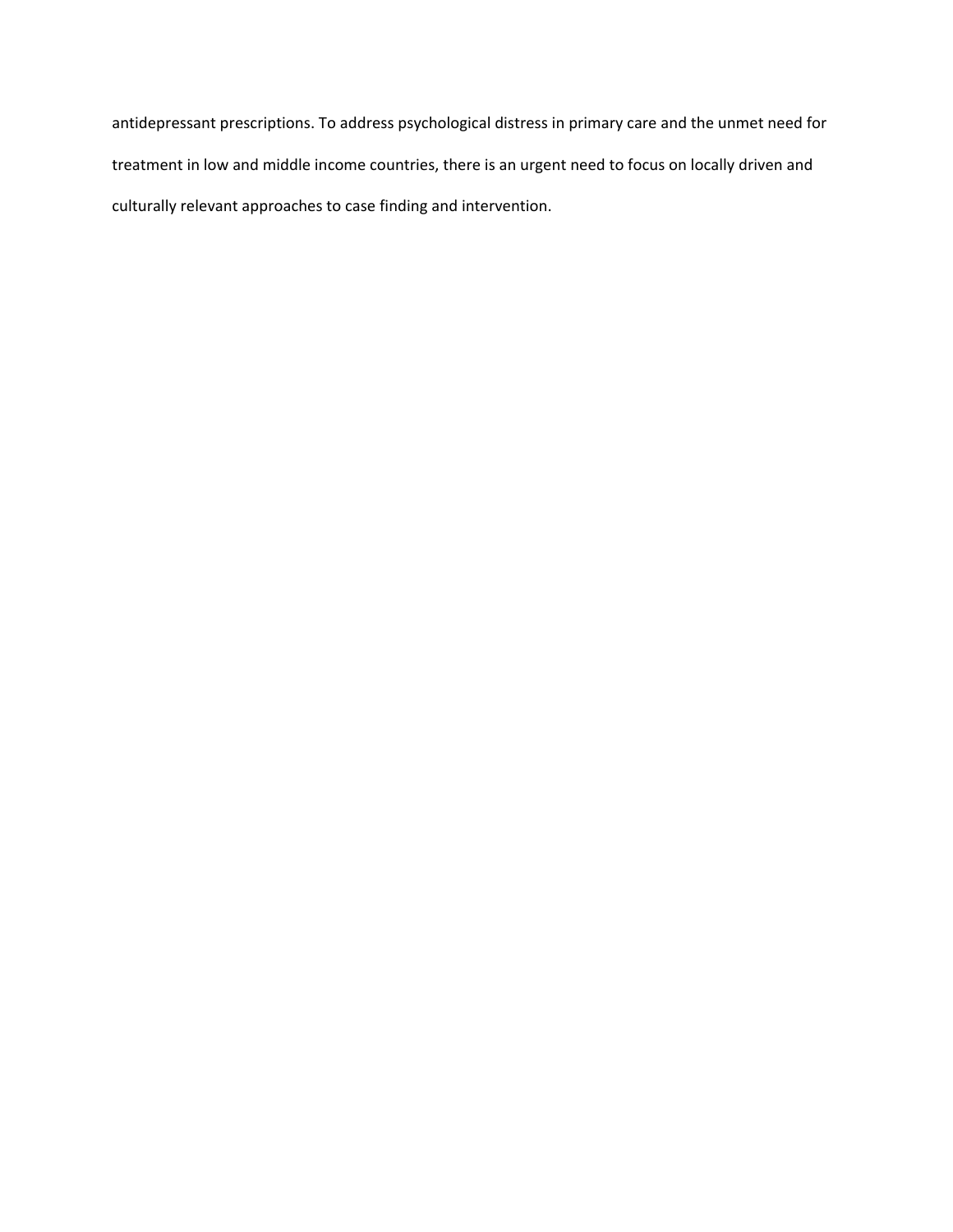# **Table of contents**

| Chapter 2: A systematic literature review of screening for common mental disorders among adults      |  |
|------------------------------------------------------------------------------------------------------|--|
|                                                                                                      |  |
|                                                                                                      |  |
|                                                                                                      |  |
|                                                                                                      |  |
| Chapter 3: What does mental health screening identify in primary care? A study of the clinical       |  |
|                                                                                                      |  |
|                                                                                                      |  |
|                                                                                                      |  |
|                                                                                                      |  |
| Chapter 4: Antidepressant prescriptions in primary care in India: insights from a cluster randomized |  |
|                                                                                                      |  |
|                                                                                                      |  |
|                                                                                                      |  |
|                                                                                                      |  |
|                                                                                                      |  |
|                                                                                                      |  |
|                                                                                                      |  |
|                                                                                                      |  |
|                                                                                                      |  |
|                                                                                                      |  |
|                                                                                                      |  |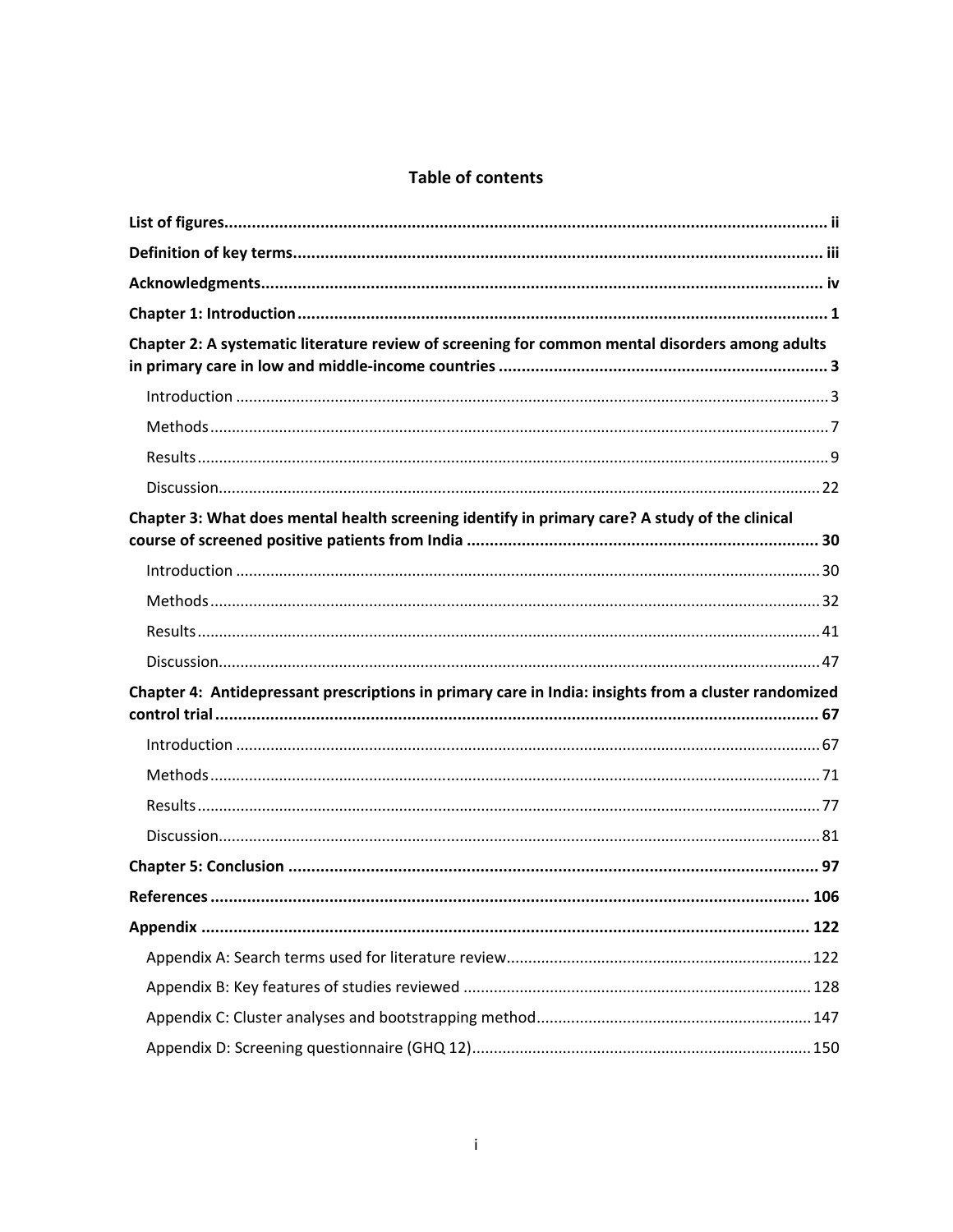# **List of figures**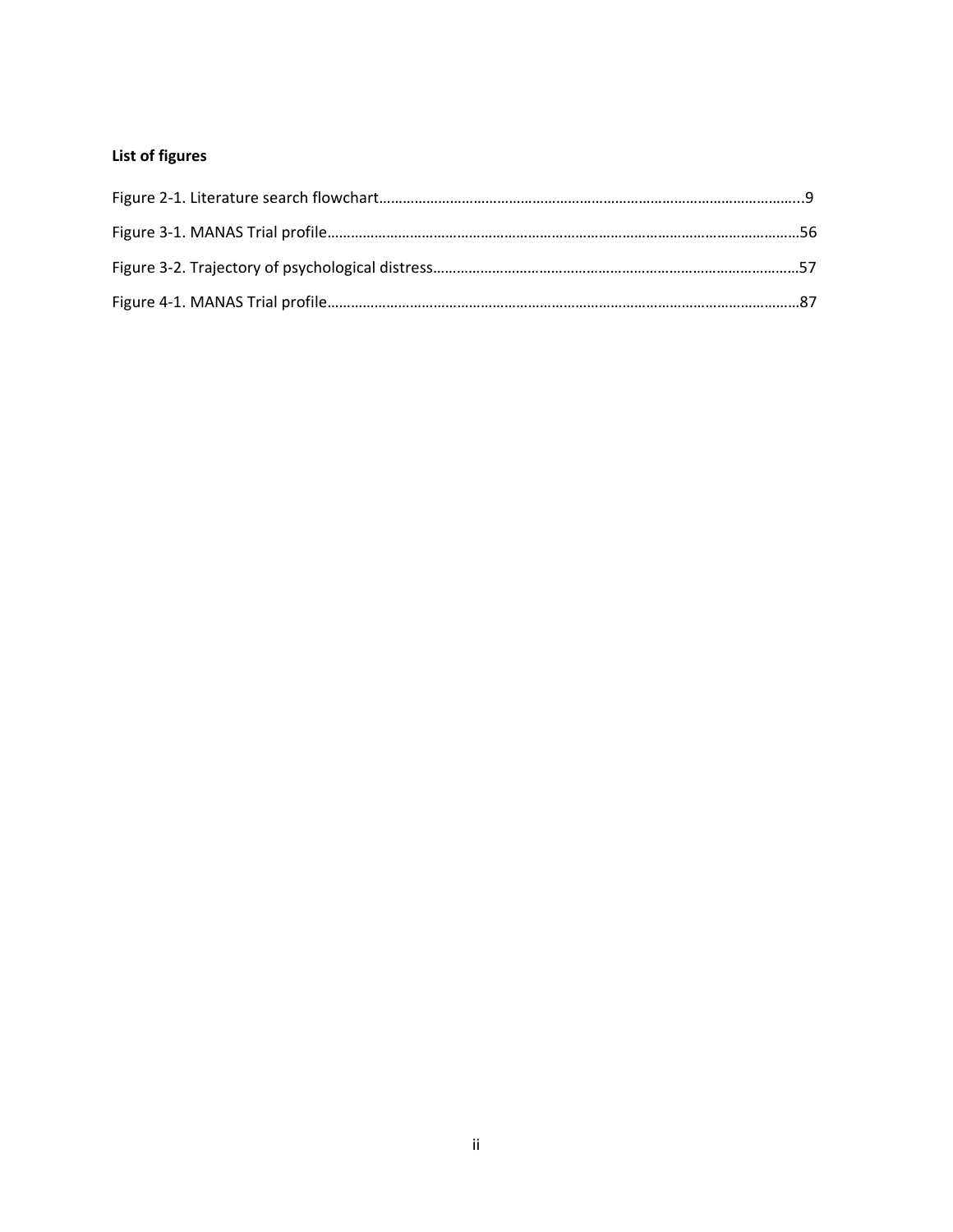#### **Definition of key terms**

*Common mental disorders:* Common mental disorders are non‐psychotic mental health conditions that include depressive, anxiety, adjustment and somatic symptom disorders that impair daily functioning (1).

*Psychological distress:* a state of emotional suffering represented by symptoms of depression (e.g., sadness, loss of interest, hopelessness) and/or anxiety (e.g., feeling tense, restlessness;) (2, 3) . Emotional suffering may be accompanied by somatic symptoms (e.g., insomnia; headaches; tiredness) that possibly will be different across cultures (3, 4). Typically, questionnaire based screening for common mental disorders identifies patients with psychological distress which could be pathological or a non‐pathological normal response to a situational crisis.

*Pathological psychological distress:* Psychological distress, "when it is accompanied by other symptoms that, when added up, satisfy the diagnostic criteria for a psychiatric disorder" (3). In addition, pathological distress is often unmanageable/intolerable leading to impairment of functioning, and the distress is beyond an expectable or culturally approved response to stressors or loss (5, 6).

*Non‐pathological distress:* Psychological distress that occurs in response to stressful life situations and the distress is not greater than what would be expected within the sociocultural context. Non‐ pathological distress is often transient and self‐limiting but could also be chronic due to ongoing unresolved psychosocial problems. Generally, active intervention, whether psychological or pharmacological, is not needed for conditions likely to be self‐limiting, although monitoring may be advisable (5)

iii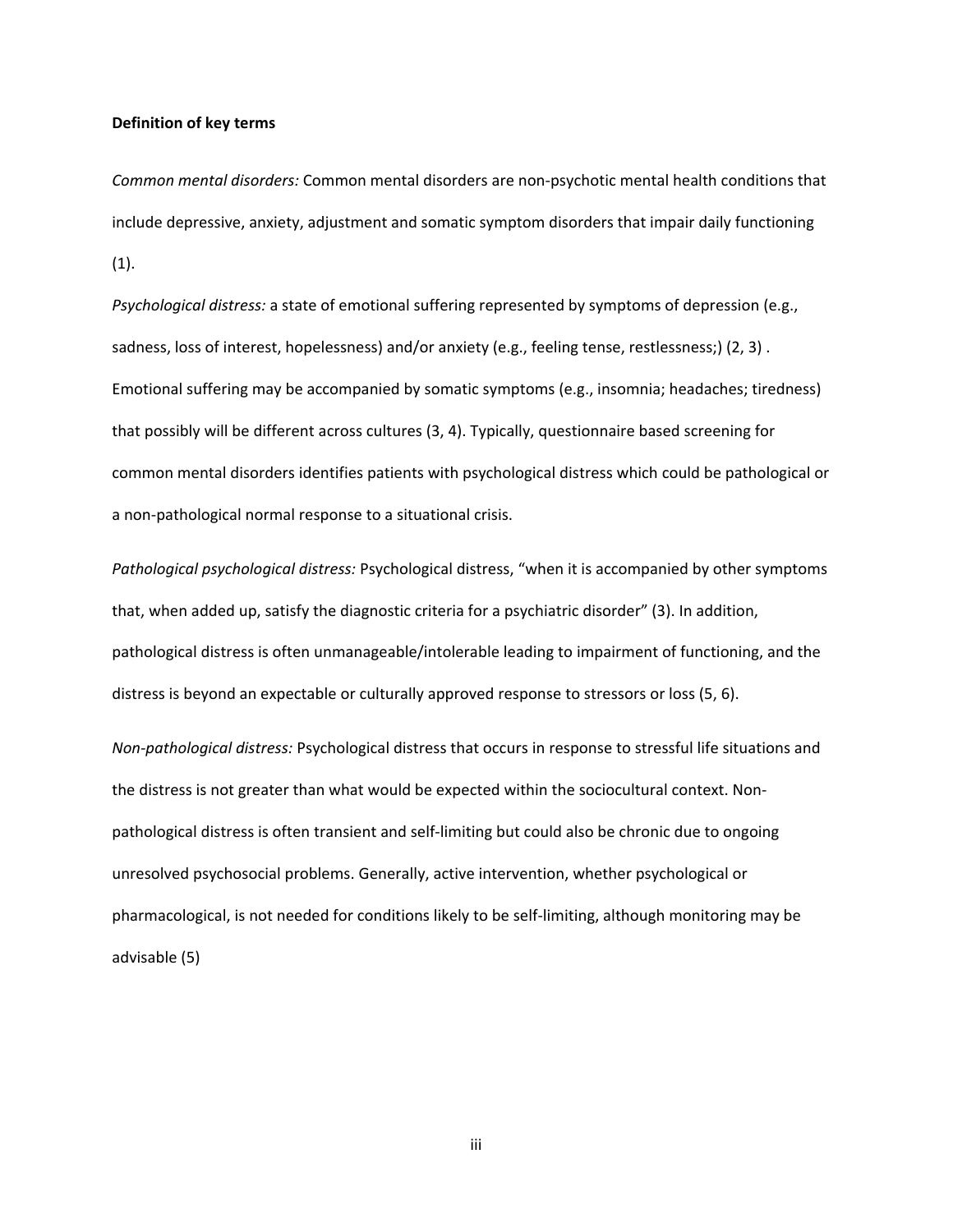#### **Acknowledgments**

I want to thank the members of my internal dissertation committee, Professors Sharon Schwartz, Ezra Susser, and Katherine Keyes for liberally sharing their time and ideas with me in the dissertation process and throughout my time at Columbia. I feel very fortunate for the opportunity to work with them. I owe special thanks to my dissertation sponsor Professor Sharon Schwartz for being an extremely patient and thorough mentor. The completion of my training with a fulltime job would not have been possible without the incredible support I received from Professor Anne Paxton, who not only championed my admission into the Department of Epidemiology, but facilitated my success throughout the doctoral program. She has also been a source of invaluable advice and genuine friendship. I would also like to express my thanks to Liliane Zaretsky, whose warm words and support has been a great comfort and a constant source of encouragement.

This dissertation is dedicated to my whole family, for their persistent love and support. But especially, it is dedicated to my wife Asha for the patience and support throughout all these long years and my daughter Daksha.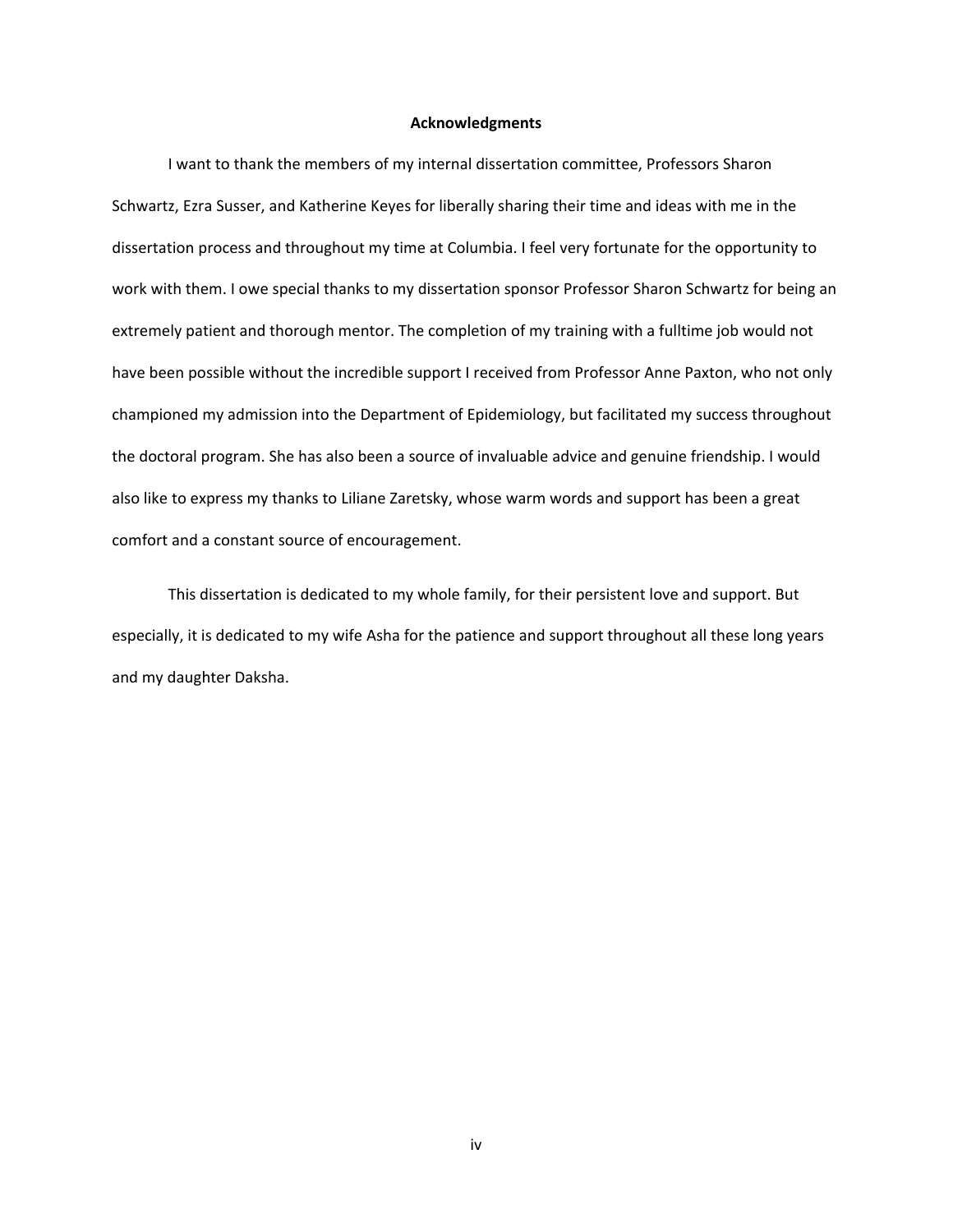#### **Chapter 1: Introduction**

Screening for common mental disorders in primary care is often regarded as an important step to address the treatment gap for mental disorders in low and middle income countries. Unfortunately, the reliance on screening is founded more on intuition than evidence (7). This dissertation attempts to systematically examine the utility of screening for common mental disorders in primary care in low and middle income countries.

In recent years the field of global mental health has successfully brought attention to the heavy burden of mental disorders, exacerbated by the lack of suitable and accessible mental health care in most low and middle income countries (8, 9). A growing body of evidence shows that, it may be possible for effective treatment for common mental disorders to be delivered through primary care by lay health workers and primary care physicians (10‐13). However, under recognition of common mental disorders among patients attending primary care facilities is thought to be a major barrier in providing treatment. In this context, screening is considered as an important strategy to detect mental disorders and translate the evidence of effective interventions to reduce the burden of mental disorders (14). The assumption is that screening increases the likelihood that those in need of treatment will be identified and appropriately treated (15). Further, in low middle income countries with a shortage of trained clinicians, screening helps in task sharing as lay health workers or ancillary medical personnel could be trained to screen for common mental disorders (14).

Despite these potential benefits, evidence on primary care based screening of common mental disorders, especially depression, remains inconclusive even from high income countries in which most of the studies have been conducted. As a result, the national guidelines from the United Kingdom (UK) and Canada do not recommend screening for depression in primary care, although the United States Preventive Services Task Force (USPSTF) recommends screening when adequate systems are in place to ensure accurate diagnosis, effective treatment, and appropriate follow up (16‐18). The evidence on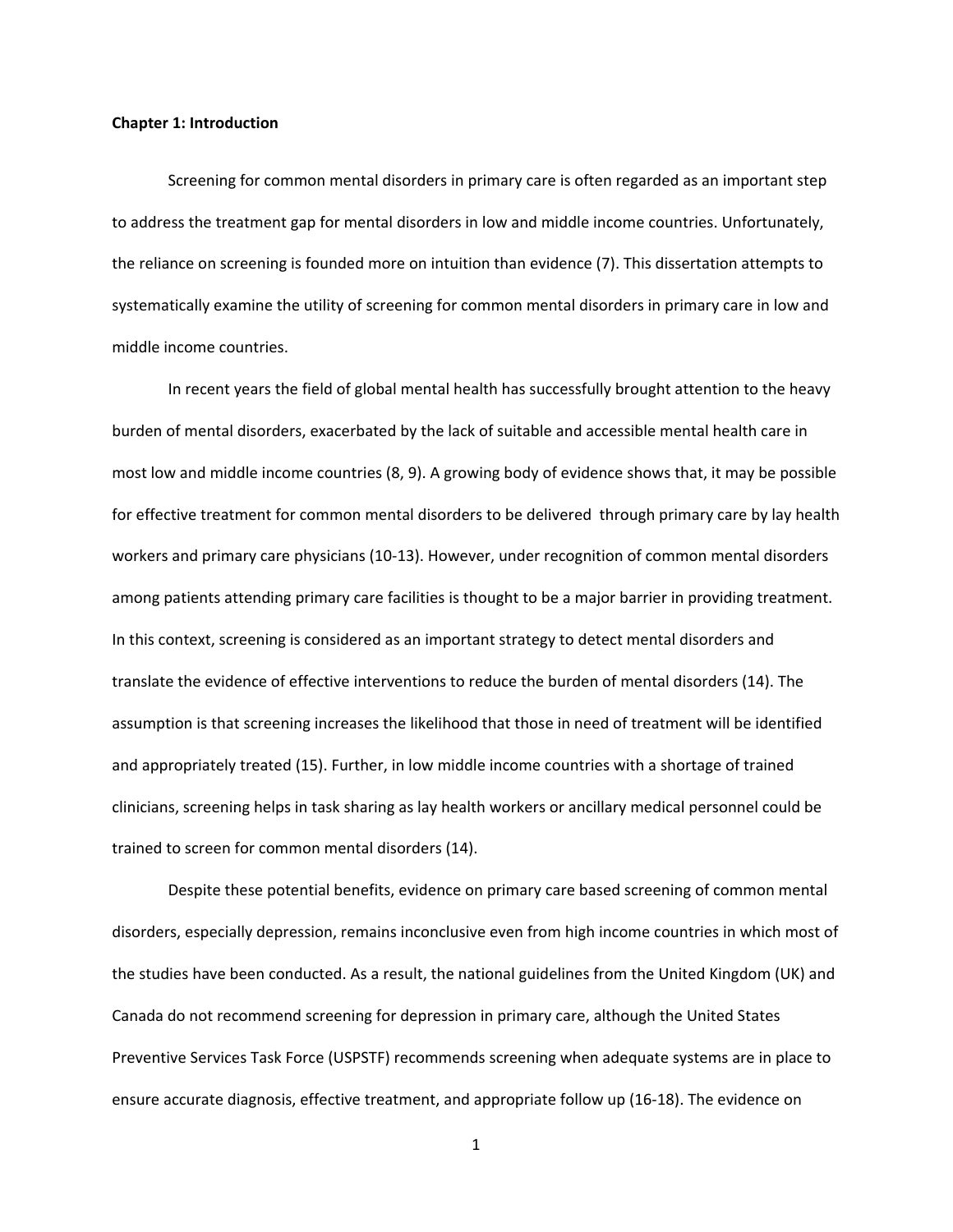screening from low and middle income countries is unclear and has not been systematically assessed. In this context, promoting mental health screening in primary care without clear evidence of their benefit may not only diverts scarce treatment resources, but also exposes patients misdiagnosed with mental disorders to unnecessary treatment and adverse drug effects.

The primary goal of this dissertation is to critically examine the use of screening for common mental disorders in primary care in low and middle income countries. In particular, this dissertation aims to understand the significance of psychological distress or probable mental disorders identified by screening in primary care and how screening influences the clinical management, and the course of these conditions identified by screening.

This dissertation is organized into five chapters. Following the introductory chapter, the second chapter is a systematic literature review examining the evidence base for screening for common mental disorders in primary care. Specifically, the review synthesizes evidence on the current practice of screening and the use of screening instruments for common mental disorders in primary care from low and middle income countries. In the third chapter, based on the data from a primary care based randomized control trial from India, we examine the significance of a positive screen for common mental disorder in primary care and the clinical course of screened positive primary care patients. The fourth chapter investigates factors associated with antidepressant prescription for screened positive patients, and the appropriateness of those prescriptions. The final chapter summarizes the findings from the prior chapters, highlighting implications for primary care practice in low and middle income countries, and provides recommendations for further studies.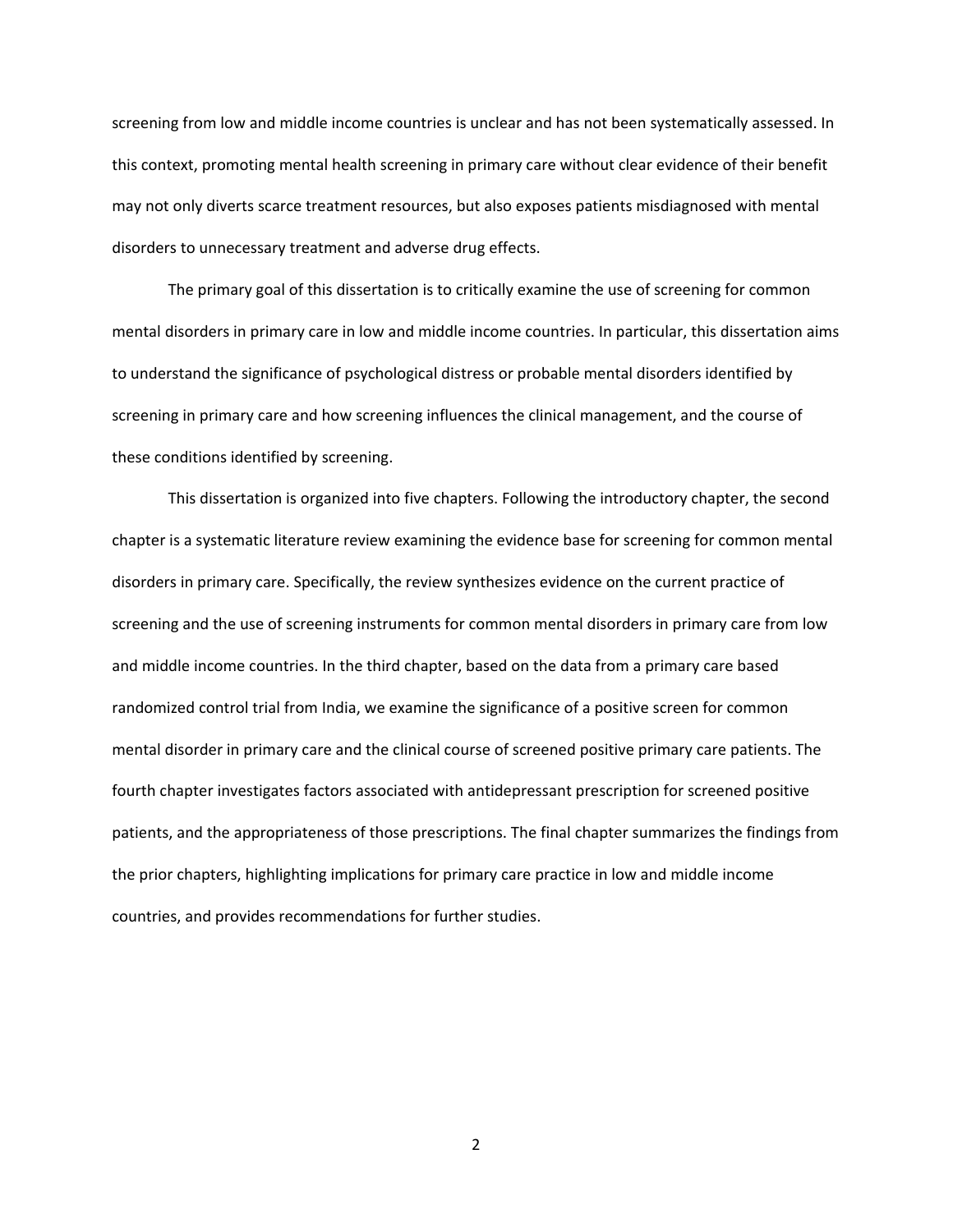## **Chapter 2: A systematic literature review of screening for common mental disorders among adults in primary care in low and middle‐income countries**

#### **Introduction**

Common mental disorders are non‐psychotic mental health conditions that include depressive, anxiety, adjustment and somatic symptom disorders that impair daily functioning (1). A recent metaanalysis of the global prevalence of common mental disorders among adults reports a prevalence of 17.6% within the past year and 29.2% across the lifetime (19). Common mental disorders are identifiable in primary health care settings globally, contribute considerably to the global burden of mental disorders, and have been shown to adversely affect a broad range of health, social and economic outcomes (20‐22). Early identification and treatment of these disorders could decrease adverse events such as suicides, and improve disease outcome and quality of life. However, in low and middle‐income countries, the severe shortage of trained clinical specialists and the inequitable distribution of available specialists is a major challenge in providing adequate mental health care (23). In these resource poor settings, integrating mental health care into primary care that forms the back bone of health care delivery (i.e. government primary health care clinics and private general practitioner clinics) is considered key to addressing the substantial treatment gap for mental health. For many scholars, screening for common mental disorders in primary care is a vital step in this process (24).

 But there are reasons to be cautious about this approach as primary care based screening of depression in high‐income countries has raised several concerns (7). These include the high rates of false positive diagnosis, poor evidence on outcomes for people identified by screening, and potential harm due to screening (25). As a result, the United Kingdom's National Institute for Health and Clinical Excellence and the Canadian Task Force for Preventive Health Care no longer recommend routine depression screening in primary care, although the United States Preventive Services Task Force continues to recommend screening (16, 18, 26, 27). On the other hand, the effect of screening in low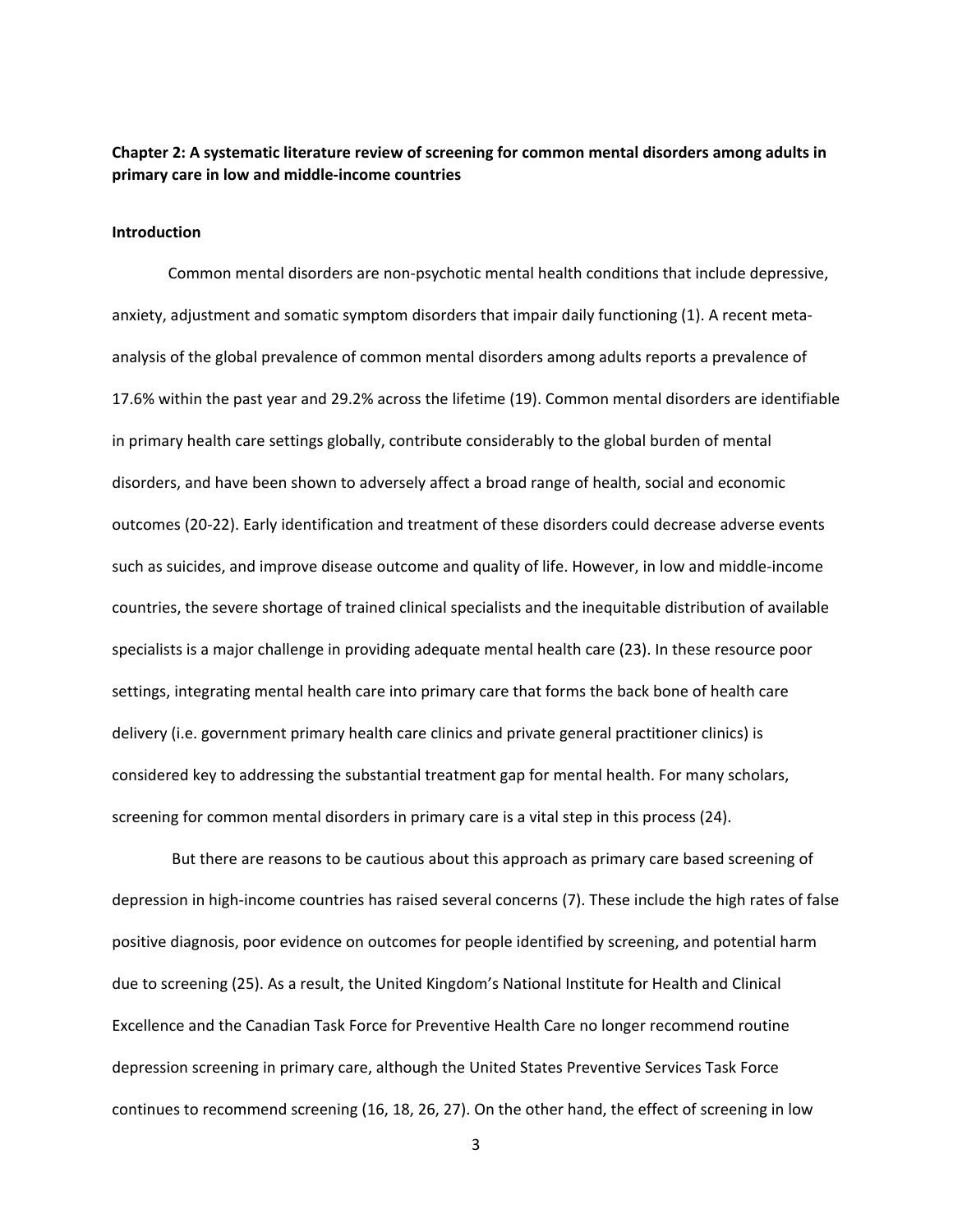and middle‐income country could be different due to the extremely low recognition of and treatment for common mental disorders in these countries compared with high income countries.

Since the experience of primary care based screening of common mental disorders in high income countries gives us pause about the utility of screening in low and middle-income countries, it is worth examining whether primary care based screening of common mental disorders is sensible for these settings.

To justify integrating routine screening for mental disorders in primary care, the screening program should identify significant numbers of new cases of mental disorders, and engage patients in treatment that is ultimately beneficial to them. At present we have limited evidence on whether screening could fulfill these goals in primary care in low and middle‐income countries. This matters since ineffective screening programs could divert scant resources from caring for patients already identified with mental disorders. In addition, it could also lead to unnecessary treatment, adverse drug effects, experience of stigma and social distance for patients who are incorrectly identified as having a mental disorder.

The key question that we need to address is, whether screening for common mental disorder in primary care in low and middle‐income countries is ultimately beneficial to patients. To directly answer this question, a comparison between outcomes in a screened and a non‐screened group of primary care patients is necessary. Ideally, the evidence should be based on high quality randomized control trials (RCT) of screening that demonstrate significant positive outcomes to justify the cost and possible harm associated with screening (28). Unfortunately, primary care based RCTs of screening for common mental disorders are not available. However, screening for common mental disorders is routinely done in primary care based observational studies and RCTs of interventions for common mental disorders. Given the absence of RCTs of screening, a lesser alternative is to synthesize evidence from such studies from primary care in low and middle income countries.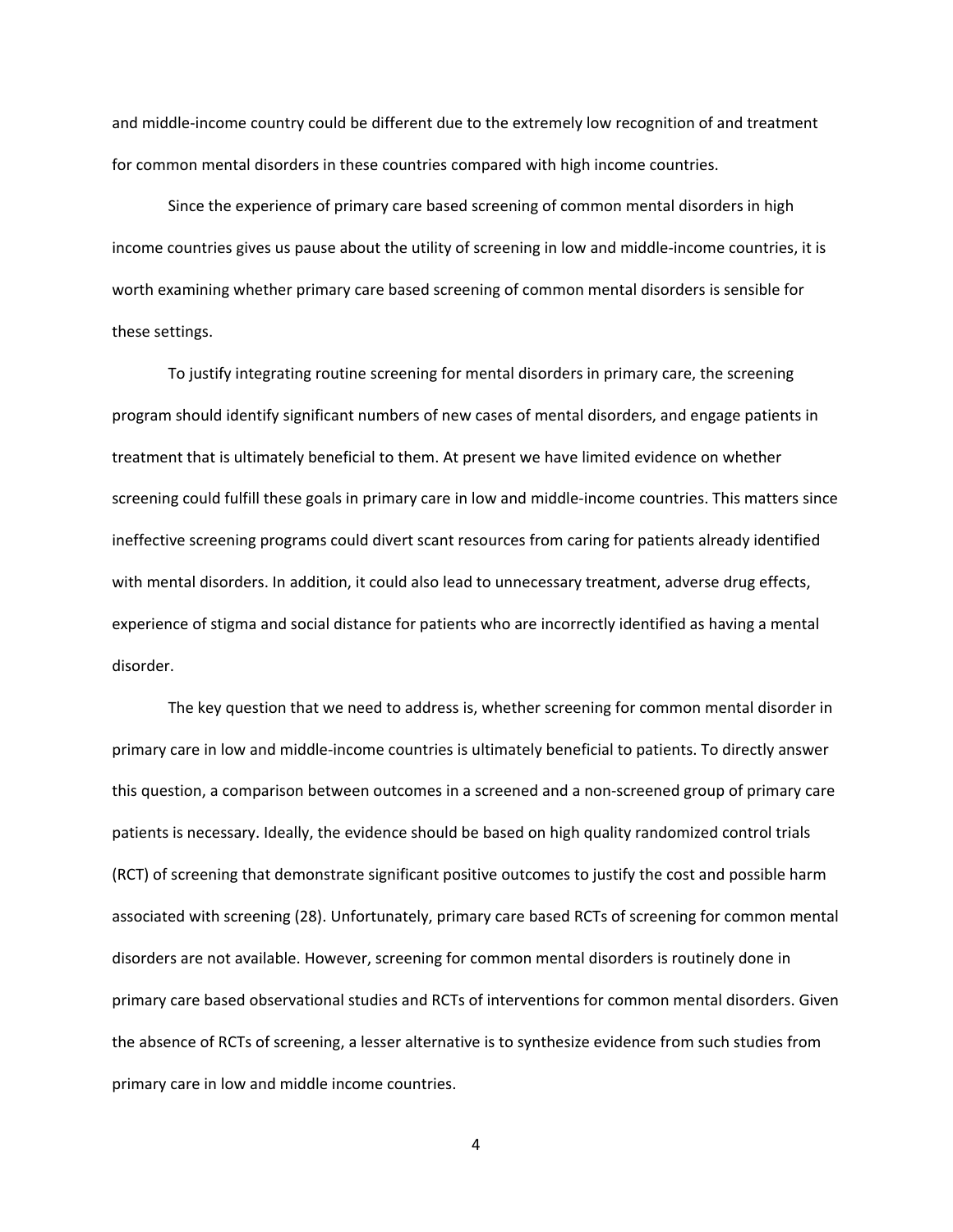Observational studies and RCTs of interventions among screened positive patients could inform us about the prospects of primary care based mental health screening in low and middle‐income countries in several ways. First, by showing how screening is carried out in these settings and whether the practice of screening conforms to the general principles of screening. For instance, screening should be done using a reliable and valid instrument appropriate for the population. Ideally the instrument should be developed for the study population using culturally relevant explanatory models and the local idioms of distress (29) or by cross-cultural adaptation of an existing instrument. Cross-cultural adaptation of a psychological screening questionnaire is a complex task involving extensive translation process, cultural adaptation and verification. In addition, the validity of the adapted questionnaire in the new environment should be evaluated through several steps including: evaluating the factorial structure, establishing content and criterion validity by comparing with a gold standard diagnosis and demonstrating adequate reliability and stability. For initial screening of a health condition the crucial parameter is the sensitivity of the screening questionnaire, however, when an instrument is used for case finding or diagnosis the key parameter is its positive predictive value (PPV), the probability that a screened positive person meets the diagnostic criteria for the psychiatric diagnosis (15). Even when a screening instrument exhibits good sensitivity and specificity, the PPV could be poor if the true prevalence of the health condition is low for the population (30). Further, screening for common mental disorders is not a standalone process, it only identifies individuals who are at increased risk for a mental disorder. In addition to the use of a screening tool that is reliable and validated for the study population, screening needs to be followed up with a diagnosis (26). Examining the presence of these critical elements and their effectiveness could inform the validity of the screening process.

Second, screening is futile unless it is followed by evidence based interventions that are accessible and acceptable. Examining how screening influences treatment receipt and the clinical course of illness for screened positive patients under the prevailing or usual care help us to appraise the utility and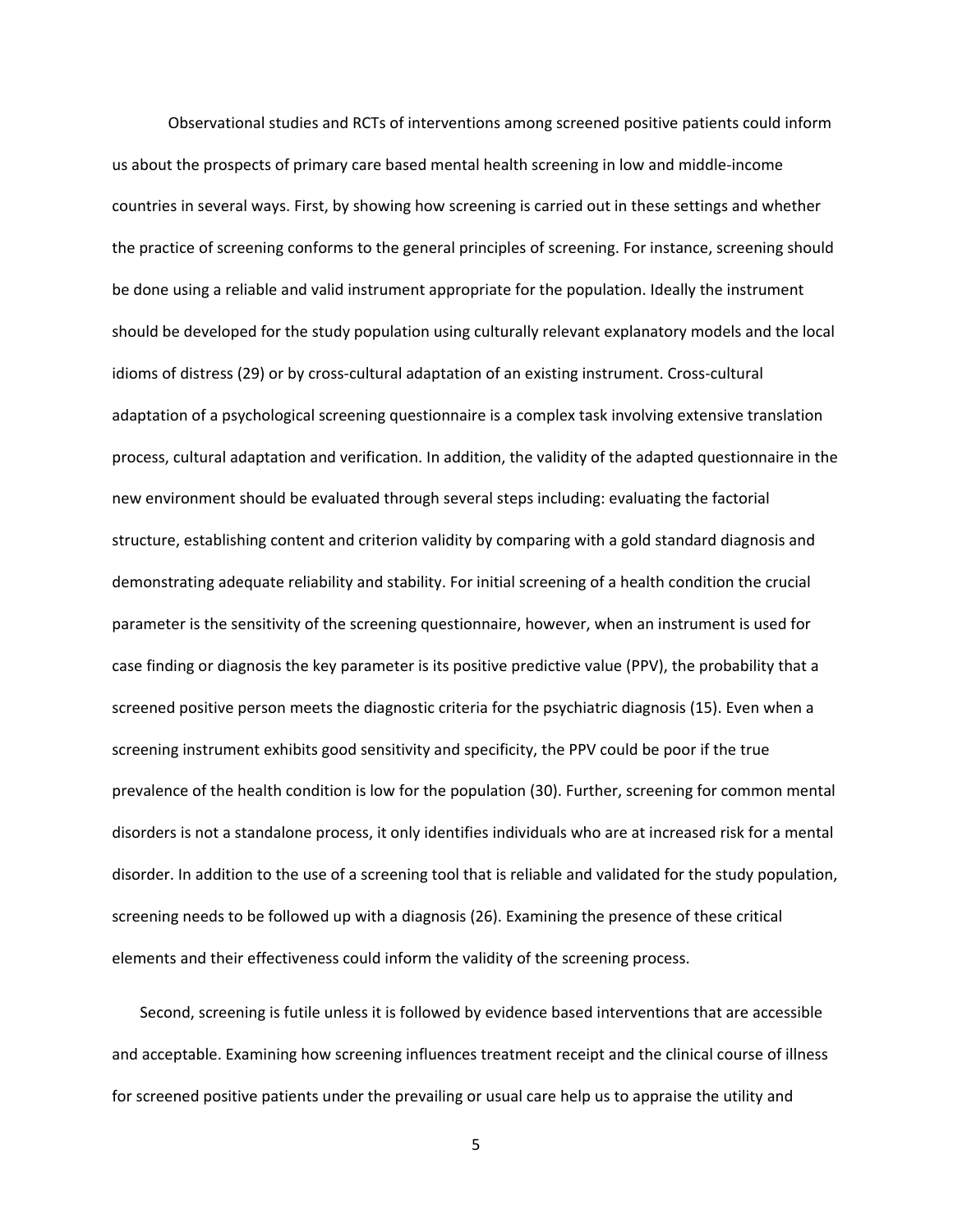pragmatic application of screening in these settings. Finally, by evaluating whether interventions lead to better outcome for patients screened positive for common mental disorders.

#### *This review*

We conducted a systematic literature review to assess the evidence for the effectiveness of primary care based screening for common mental disorders among the general population in low and middle‐income countries. For this we focused on three areas of research:

- I. The current practice of primary care based mental health screening and how it conforms to the general principles of screening*;* specifically: 1) Is screening carried out using reliable and appropriately validated screening instrument? 2) are the screening instruments used for screening or diagnosis? 3) are the parameters of the screening instruments (sensitivity/specificity, positive predictive value etc.) appropriate to meet the screening objectives?
- II. The treatment and the clinical course of patients identified by screening under the prevailing or 'usual care', specifically: 1) what proportion of screened positive patients received effective treatment under usual care, and what are the factors associated with treatment receipt? 2) What are the short term and long term clinical outcomes under usual care? 3) What are the predictors of the clinical course?
- III. Effectiveness of interventions for patients screened positive for common mental disorders identified by screening in primary care; specifically: 1) the types of interventions described in primary care based RCTs; 2) what is the effect of intervention for short, medium and long‐term follow-up? 3) is there any evidence of harm reported from these studies?

To answer these questions, we drew together evidence from a range of primary care based studies:

1) Cross-sectional studies that screened and/or diagnosed patients for common mental disorders in primary care.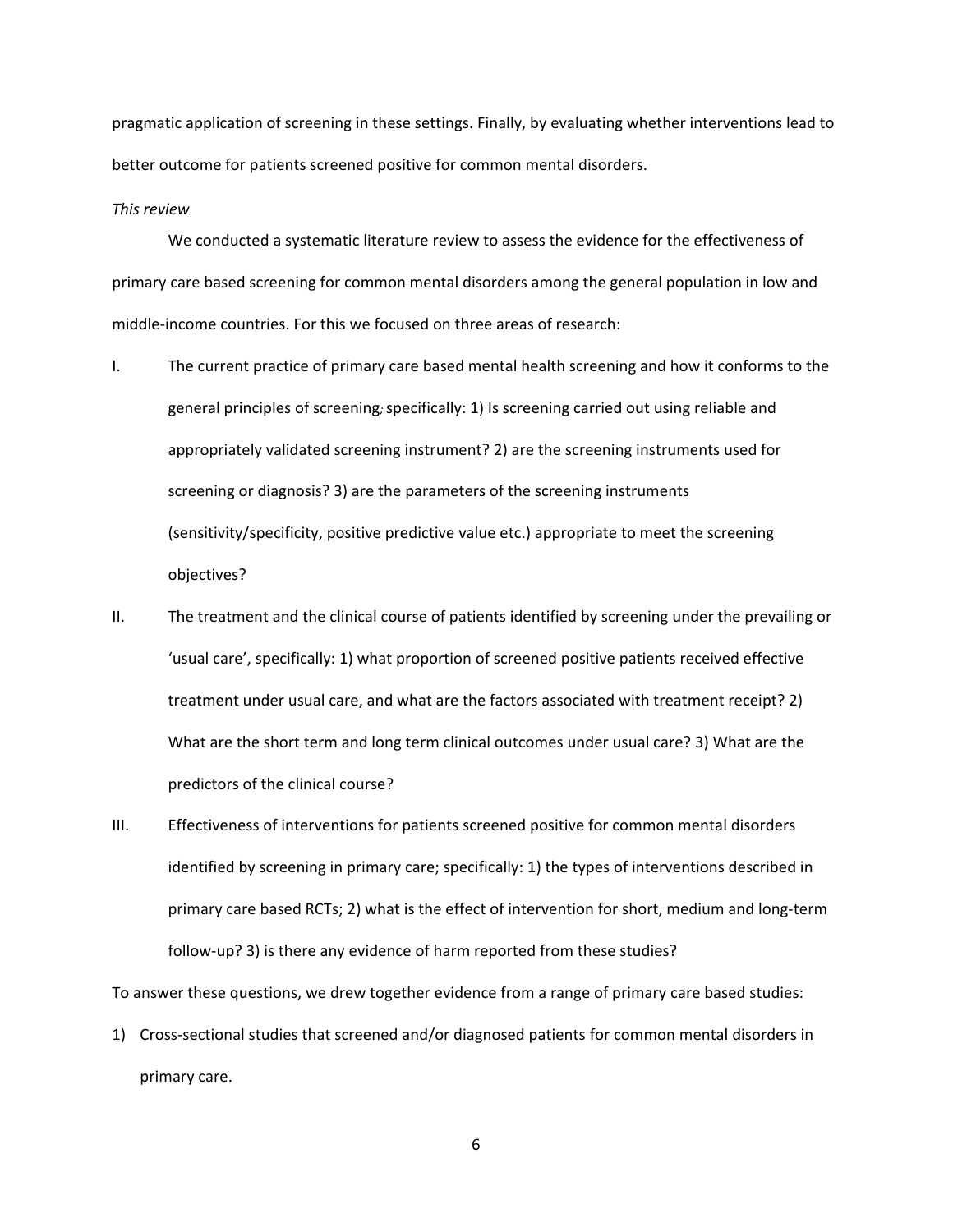- 2) Cohort studies that examined the effect of introducing screening for common mental disorders in primary care practices in low and middle‐income countries. In addition to describing the typical response of a primary care practice to screening, some of these studies also reported the clinical course of screened positive patients under usual care.
- 3) Randomized controlled trials of interventions for common mental disorders among patients identified by screening in primary care. These studies examined whether intervention following screening resulted in better outcomes for patients screened positive for common mental disorders.

We focused on studies that pertain to general adult primary care populations and excluded studies in special populations such as perinatal women, studies focusing on geriatric populations etc. While exploring the practice of screening for common mental disorders in low and middle‐income countries, we need to keep in mind the reality of primary care based screening and treatment in these settings, since it influences the scope of screening and the challenges in its implementation. First, at present, routine screening for common mental disorders outside research settings is virtually nonexistent in most of these countries. Clinical diagnosis and treatment of common mental disorders in primary care is also very rare. Second, the 'usual care' for common mental disorders in primary care is 'no care' in most settings or limited to inadequate psychopharmacological treatments or referral to a mental health specialist.

#### **Methods**

#### *Search strategy*

We conducted a systematic literature search using three electronic databases: PsycINFO, EMBASE and PubMed. A combination of a broad set of search terms representing any common mental disorders, primary health care models, screening, and low‐ and middle‐income countries was used for electronic search. The search terms were customized for each database according to the PRISMA guidelines. (see appendix A for a full list of search terms) Search results were transferred into Covidence, a reference management system for systematic reviews (31). The list of studies was screened to exclude duplicates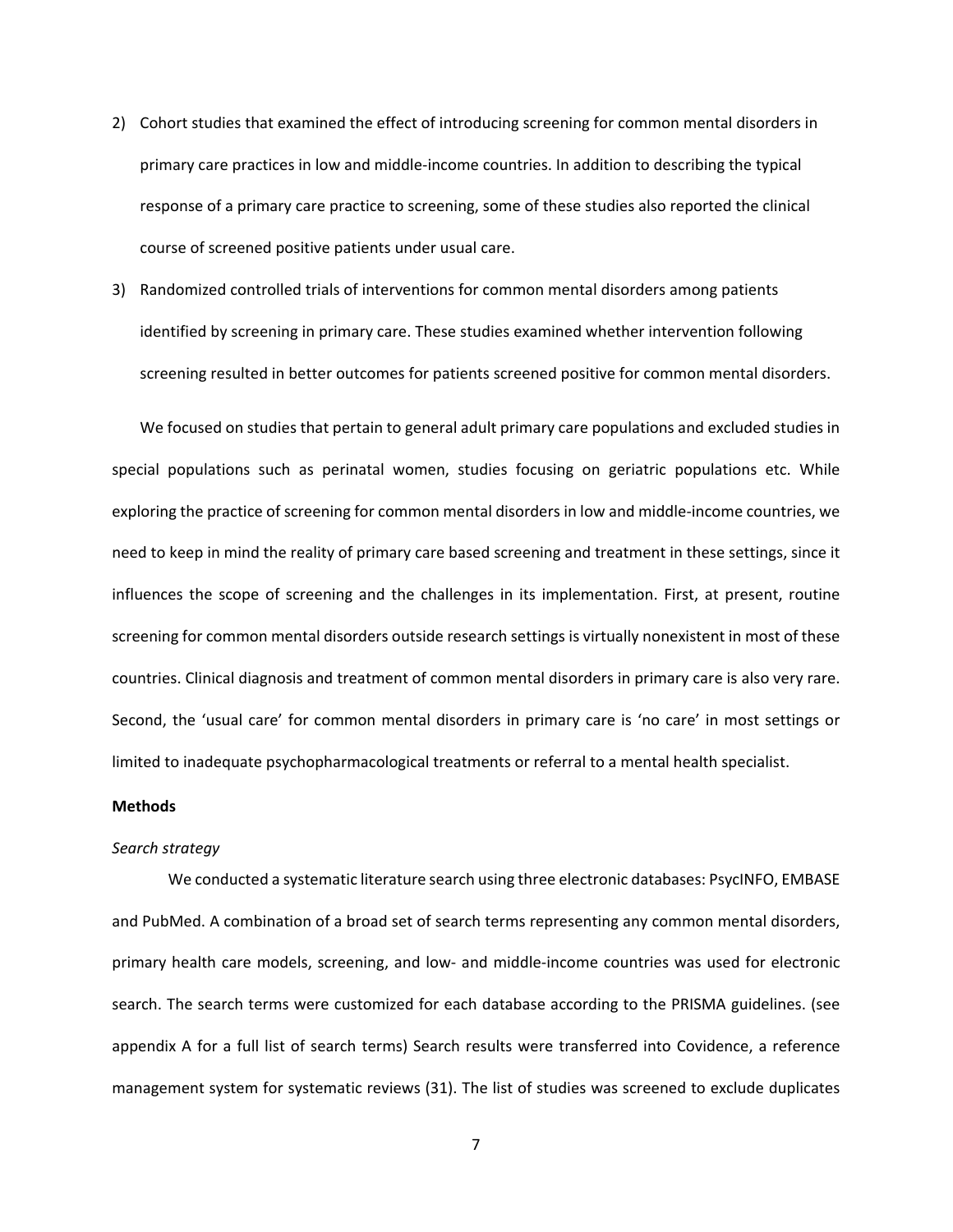and further refined by appraising the study titles with the inclusion and exclusion criteria. In the next step two independent reviewers (including the author) reviewed the abstracts of retained studies to see if they meet the inclusion criteria and reviewers met to reach agreement on any conflicting decisions. The author read the full text of all articles retained following the abstract review. The references in the eligible articles were screened for additional articles not captured in the first round of search.

#### *Inclusion criteria*

We included original quantitative research articles published in English based on studies conducted in primary care in low and middle‐income countries between 1975 and 2017. The countries were identified using the World Bank Group's analytical classification of countries based on Gross National Income (GNI) per capita threshold (32). Studies were selected if the country was classified as low or middle‐income at the time of the study. Only studies among adults 18 and above conducted in a primary care clinic or a general medical outpatient clinic in a hospital that functioned as a primary care facility were included.

### *Exclusion criteria*

 We excluded studies done in outpatient psychiatric clinics, other specialist clinics and among inpatients. Studies exclusively among special populations such as perinatal women, students, military personals, refugees, victims of violence or natural disaster or among patients with a diagnosis of a health condition (cancer patients, HIV patients etc.) were also excluded.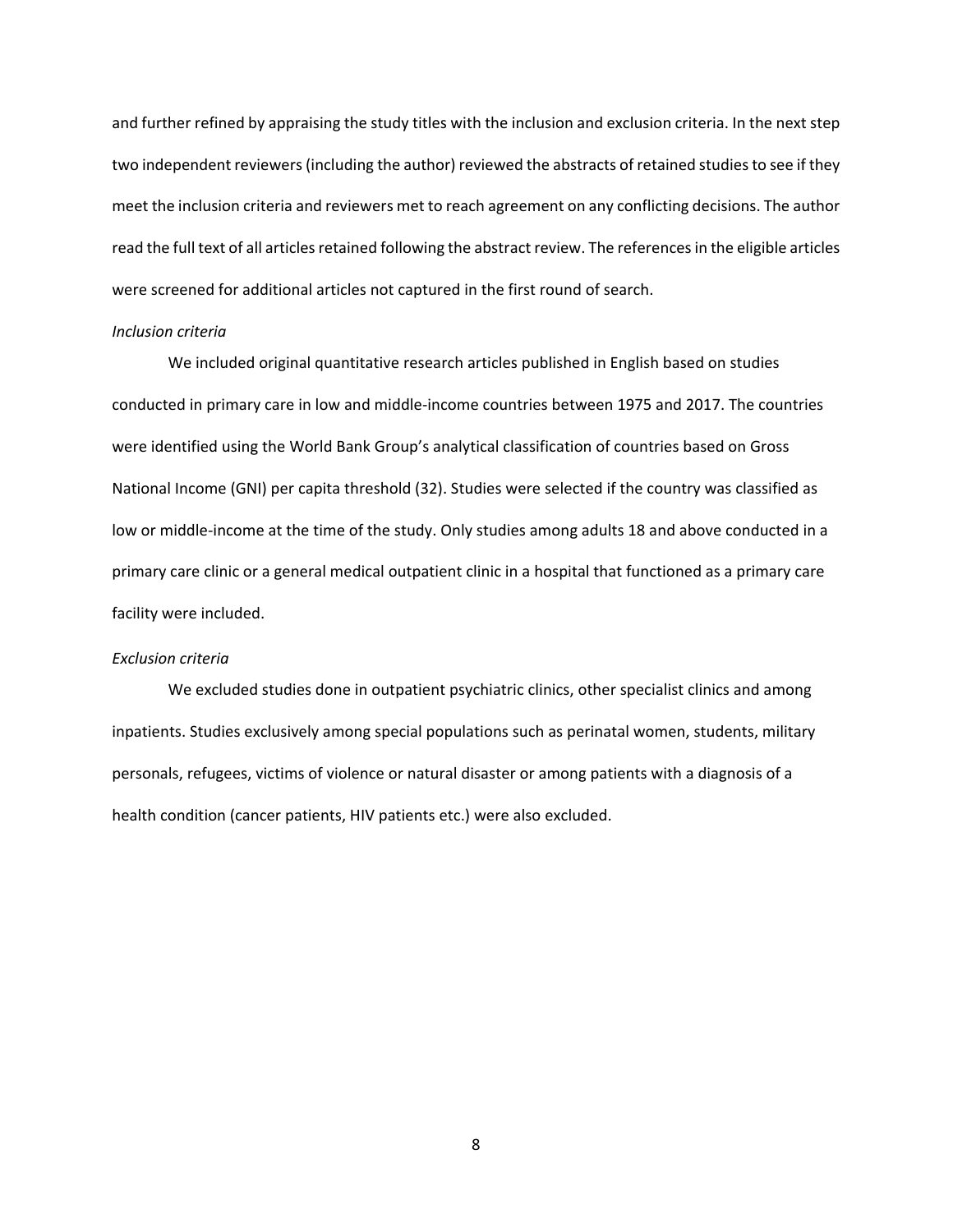**Fig 2.1. PRISMA flow diagram representing the selection of articles for this systematic review** 



### **Results**

The literature search identified 137 eligible articles representing studies from 37 countries (33‐169) (see appendix B for the full list and characteristics of the selected articles). The selection process is schematically represented in figure 2.1 according to the PRISMA guidelines. Briefly, we identified 1503 unique articles by systematic search of three electronic databases: PubMed, PsychINFO and Embase. Following abstract reviews, we retrieved 247 articles for full text review. Based on our inclusion and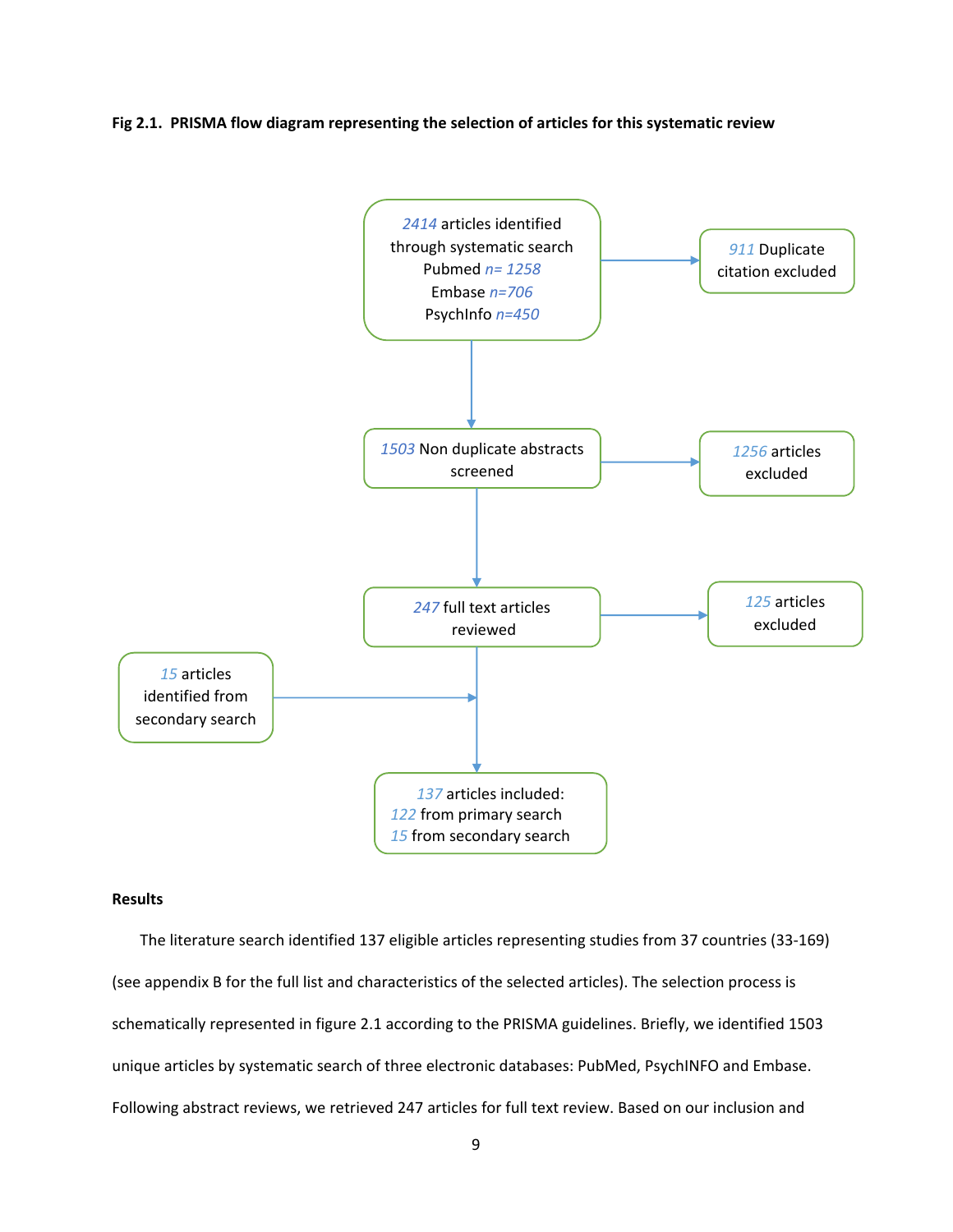exclusion criteria, 122 articles were included in the final list of articles selected for full text review. In addition, we identified 15 articles from the references of the originally selected articles. The final list (see appendix B) included 137 original research articles on primary care based screening for common mental disorders from low and middle‐income countries.

The majority of studies ( $n=115$ ) were cross-sectional and the rest were RCTs ( $n=14$ ) and Cohort studies (n=8). Table 2.1 details the characteristics of the cohort studies and RCTs. We did not find any RCTs of screening that could directly evaluate the benefit or harm due to screening. However, we did identify 14 articles based on RCTs reporting the effect of interventions among patients screened positive for common mental disorders in primary care (41‐54). In addition, we found 8 cohort studies that screened for common mental disorders in primary care (33‐38, 40, 170). These include 6 cohort studies describing the course of common mental disorders in primary care patients identified by screening under usual care (34‐38, 170). The maximum follow‐up period for the cohort studies and RCTS were 12 months. Unfortunately, none of these studies performed a direct comparison between a screened and non‐screened group of primary care patients to study the net effect of screening.

### *The current practice of screening and conformity to screening principles*

Most studies screened patients attending primary care clinics with medical complaints. Consultation for mental disorders are rarely reported from primary care in low and middle‐income countries, although symptoms such as insomnia, lack of appetite and nonspecific somatic symptoms are common (52, 86, 121, 134). Some studies screened all eligible patients attending the clinic on particular days and a few conducted a systematic sampling, for example screening every  $3<sup>rd</sup>$  eligible patient.

All studies included in this review used at least one screening questionnaire to identify patients with mental disorders. As depicted in table 2.2, we identified 29 unique questionnaires including the different versions of the General Health Questionnaire (GHQ) (171) and the patient Health Questionnaire (PHQ) (172). The most commonly used screening instrument is the GHQ‐12 (n=38; 28%)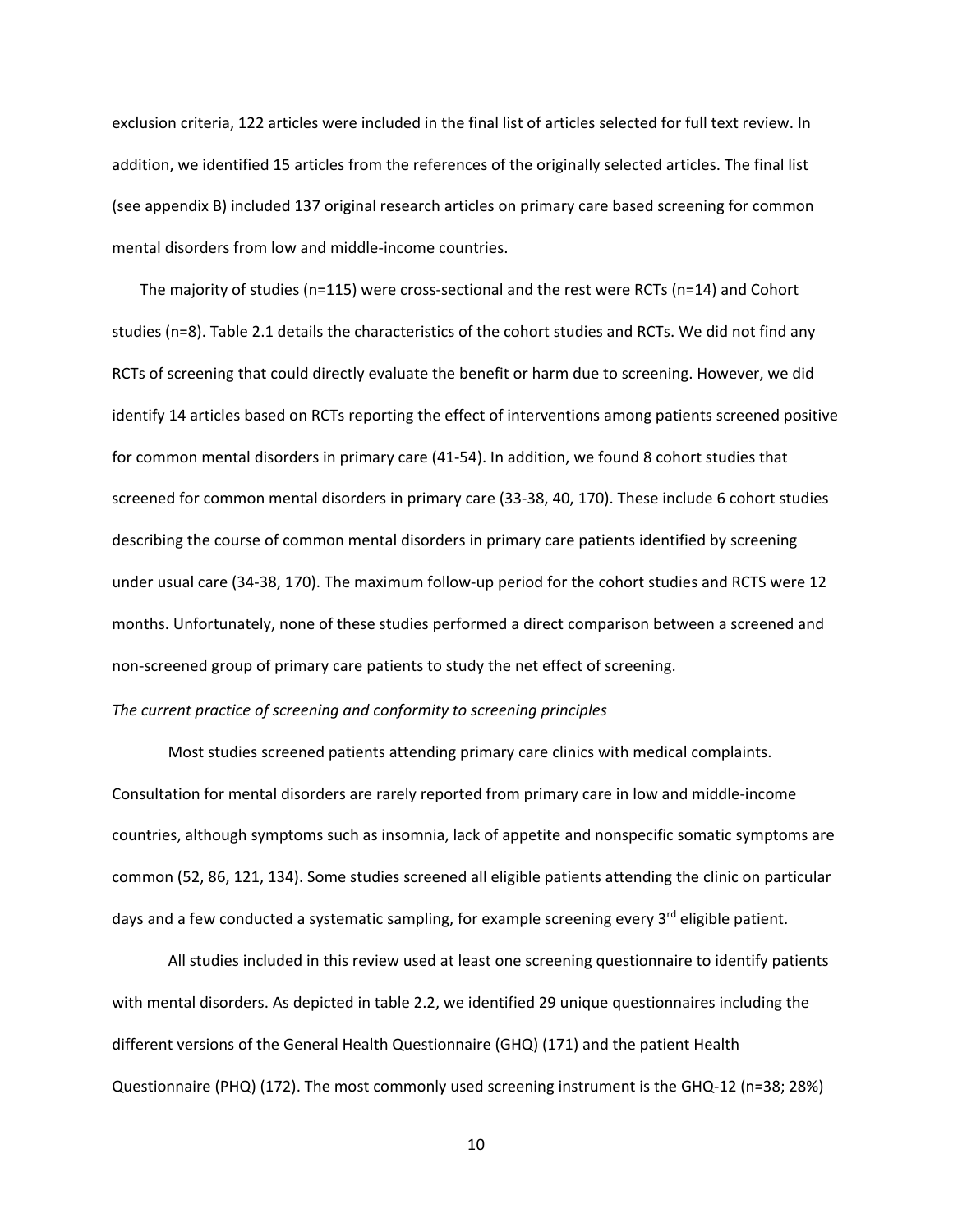(173) followed by Self‐Reported Questionnaire ‐20 item version (SRQ‐20) (n=25; 18%) (106), and PHQ‐9 (n=18; 13%) (174). About 60% of studies (n=82) screened patients for general psychological distress that suggests common mental disorders using questionnaires such as the GHQ or the SRQ. The remainder used questionnaires that specifically screen for depression or anxiety such as the Patient Health Questionnaire (PHQ‐9), the Becks Depression Inventory (BDI)(175), and the Generalized Anxiety Disorder questionnaire (GAD‐7)(176).

#### *Reliability and validity of screening instruments*

Studies often use screening instruments developed elsewhere by adapting them to the local context as developing them specifically for the study population using culturally relevant explanatory models and the local idioms of distress is a time consuming and resource intensive process. A few studies included in this review used screening questionnaires developed specifically for the study population or for groups that share cultural and linguistic heritage. For example, some studies used the Shona Symptoms Questionnaire (SSQ) developed in Zimbabwe (59), Vietnamese Depression Scale (VDS) (177) developed for the Vietnamese refugee population in the United States (135) [21] and the Rahim Anxiety Depression Scale (RADS) developed in Sudan (178) and used in many Arabic speaking countries (144). Most studies used screening questionnaires developed in North America or Europe translated into the local language. None of them reported going through a comprehensive cross‐cultural adaptation and validation process, with the exception of a few studies such as the recent validation study of PHQ‐9 in Nepal by Kohrt et al. (118).

In many studies translation of questionnaires is limited to expert translation, while some studies also reported back‐translation and revisions to retain linguistic or semantic equivalence. Few described extensive cultural adaptation to meet technical and conceptual equivalence. Many of these studies reported reliability of the translated screening instrument in terms of internal consistency, although there is less emphasis on its validity in the study population. Only about 20% (n=26) of the studies used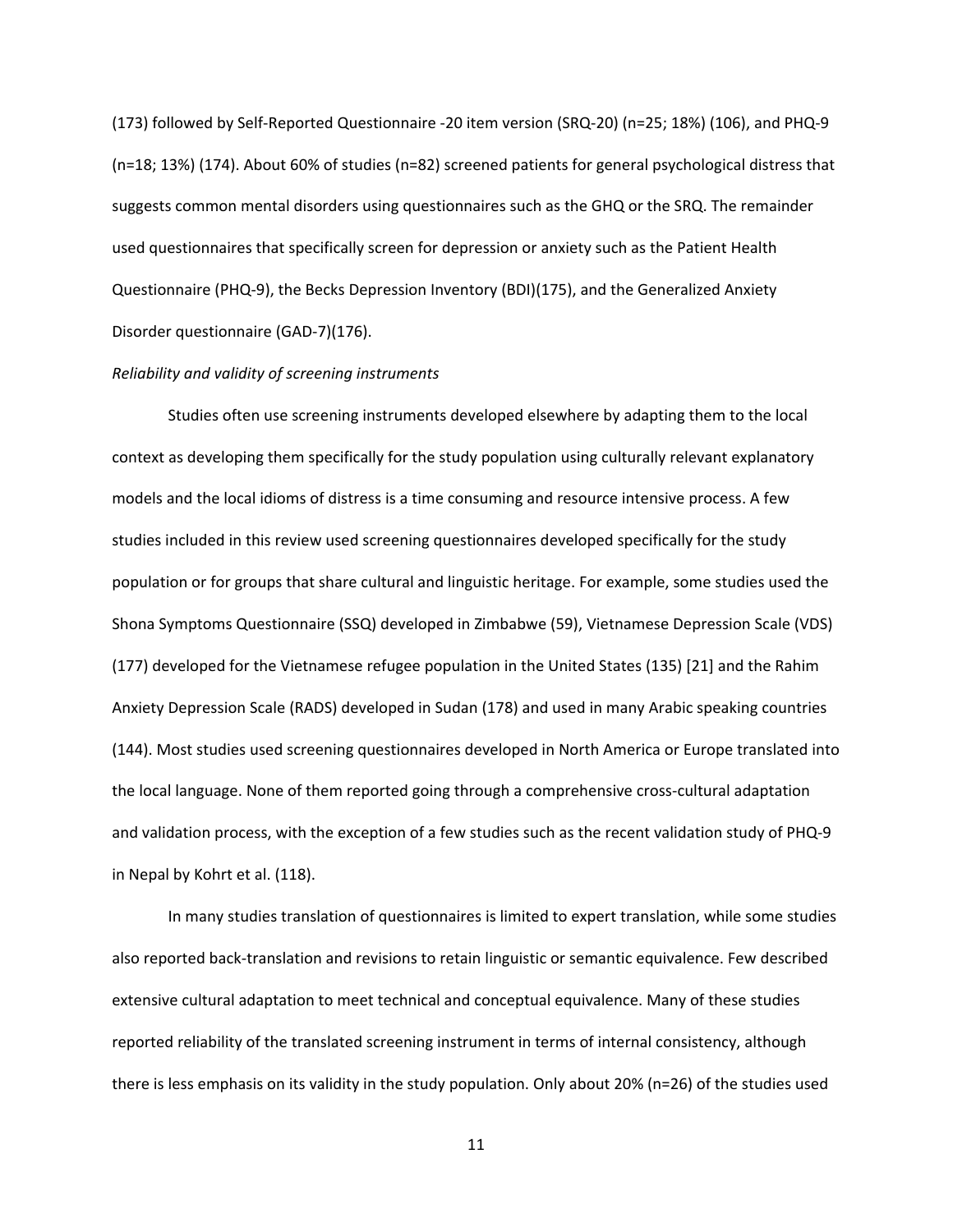screening questionnaires that have been appropriately validated for the study population (35, 38, 40‐42, 44, 53, 60, 70, 97, 101, 105, 107, 118, 123, 129, 133, 137, 140, 145, 151, 153, 156, 166, 169, 179). Fifty‐ eight percent (n=80) of studies mentioned using a validated screening instrument, however, upon examining the citations used to support validation claims, we found that the validation was often done in an unrelated population or the validation itself was flawed. For example, several studies used screening instruments validated among university students, adolescents, geriatric populations, perinatal women or cancer patients (36, 42, 83, 116, 120, 127). If the population being studied differ significantly from the population for which the screening instrument was developed, it could unfavorably affect the meaning, validity and reliability of the instrument (180). In most validation studies the gold standard used for diagnosis is a standardized diagnostic interview. The validity of the diagnostic instruments is seldom reported and there is no evidence supporting their accuracy in the population under study. Further, about 20% of studies used screening instruments that are not validated for the study population.

### *Use of screening questionnaire for screening vs. diagnosis*

Out of the 137 eligible studies, 78 (57%) used a two stage case finding process, following‐up screening with a diagnosis, either using a standardized diagnostic instrument or a clinical interview. The remaining studies (n=59) used screening alone for case finding and the majority of those studies (n=51) depicted a positive screen as a diagnosis. (Appendix B shows the screening process used in each study) Thus about one‐third of studies (n=46) reported the prevalence of mental disorders in primary care solely based on screening.

#### *Appropriate parameters for screening and diagnosis*

When an instrument is used for case finding or diagnosis the key parameter is its positive predictive value (PPV), the probability that a screened positive person meets the diagnostic criteria for the psychiatric diagnosis (15). Sensitivity and specificity of the screening instrument are more commonly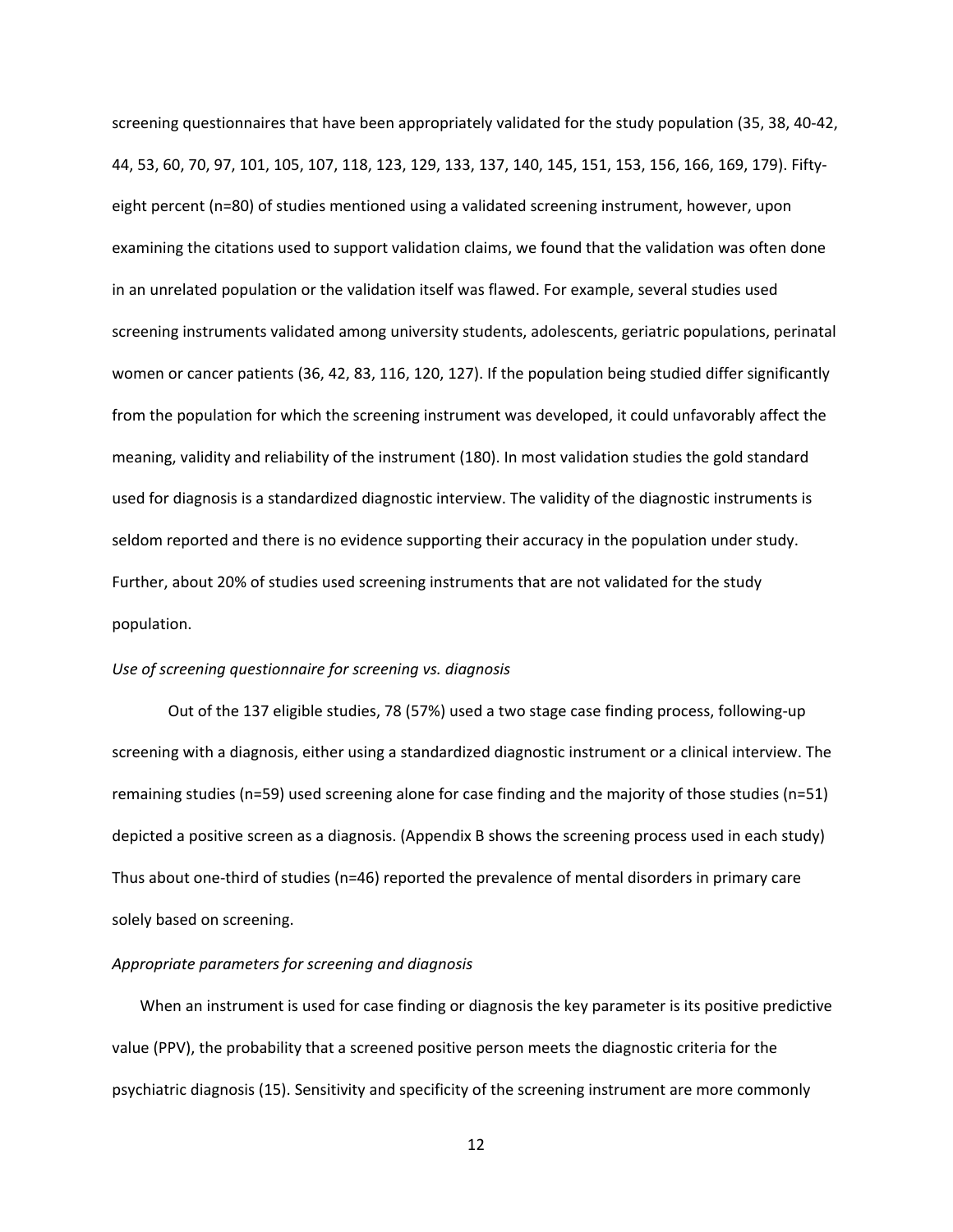reported than population specific parameters such as the positive and negative predictive values. In about 50% of studies reviewed, we identified the PPV of the screening instrument, either reported in the study, or calculated from the data, or from the original validation study. The PPV ranged from 0.10 to 0.86 and the average PPV of the screening instruments is about 0.62 (median 0.65). This could lead to significant proportion of false positive diagnosis especially when a screened positive patient is not followed up by a diagnostic assessment as in 43% of studies we reviewed. For example, in a recent validation study of the PHQ‐9 from Nepal, 60% of positively screened patients were false positives in spite of meticulous cultural adaptation employed in the study (118).

### *The treatment and the clinical course of patients identified by screening under usual care*

Screening is only the first step in a comprehensive treatment program. Patients identified by screening need easy access to appropriate treatments that could significant improvement the clinical course and outcomes.

### *Treatment receipt following screening*

We found only one study that described the effect of screening on treatment receipt under the usual‐care provided in primary care clinics. This was an international multi‐site study across six sites, two of which were in middle‐income countries (Russia, Brazil). The results of the study were published in two articles (36) (170). In this study, primary care physicians were notified of the diagnosis of major depression following a two stage screening process using the Center for Epidemiologic Studies Depression (CES‐D) Scale and the Composite International Diagnostic Interview (CIDI). The decision to treat the depressive episode was left solely to the attending physician (36).

Patients were asked at 3 months and 9 months about their mental health care during the prior 3 months. Rates of treatment varied widely among study sites. Only about 3% of patients in Russia and 17% of patients in Brazil diagnosed with current depressive disorder received any treatment during the 9‐month follow‐up period under the usual care. The percentage who received any potentially effective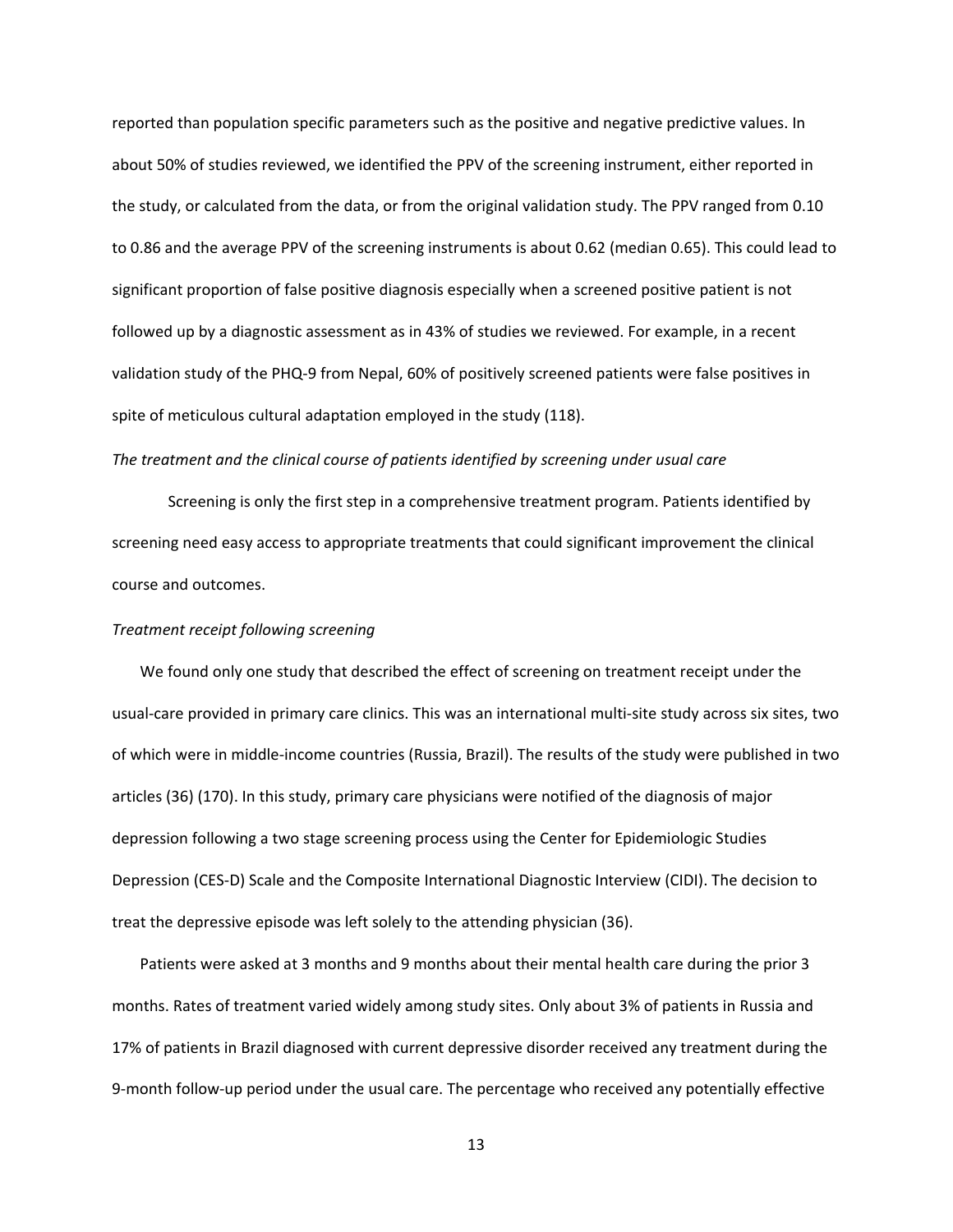treatment was 1% in Russia and 9% in Brazil. These rates were significantly lower than those reported from some of the sites in high-income countries. For example in Seattle, about 40% of primary care patients diagnosed with a depressive disorder using the 2 stage screening process received potentially effective treatment (170). Potentially effective treatment in this study was defined as receiving at least the minimum effective dose levels of antidepressant or three or more specialist mental health visits in 3 months. The study concluded that depression screening and physician notification are not sufficient to initiate appropriate treatment for depression. Often, the attributes of the health care system, rather than the clinical features of the patient determined the likelihood of effective treatment following screening for depression (170).

In study sites in Russia and Brazil, patients reported concerns about the cost of treatment as the most common barrier to receiving treatment (36, 170). Potential adverse effects of treatment and stigma associated with mental health treatment were the other common barriers to treatment. The study did not find any association between baseline patient characteristics, including the severity of depression, with the likelihood of receiving effective treatment for depression.

### *Course of common mental disorders identified by screening in primary care*

We identified five papers that reported the course of common mental disorders identified by screening in primary care. These include studies from Nigeria (35), Zimbabwe (38, 40) and two international multi‐site studies (33, 34, 37). The multi‐site studies are the WHO Collaborative Study on Psychological Problems in General Health Care with sites from seven low/middle‐income countries (India, China, Chile, Brazil, Nigeria, Turkey and Greece) and the Longitudinal Investigation of Depression Outcomes (LIDO) project in which two middle‐income countries (Russia and Brazil) were included. Three of these studies focused on major depression and two on any common mental disorders (35, 40). The follow‐up period for all studies was one year except the LIDO project, which followed up patients for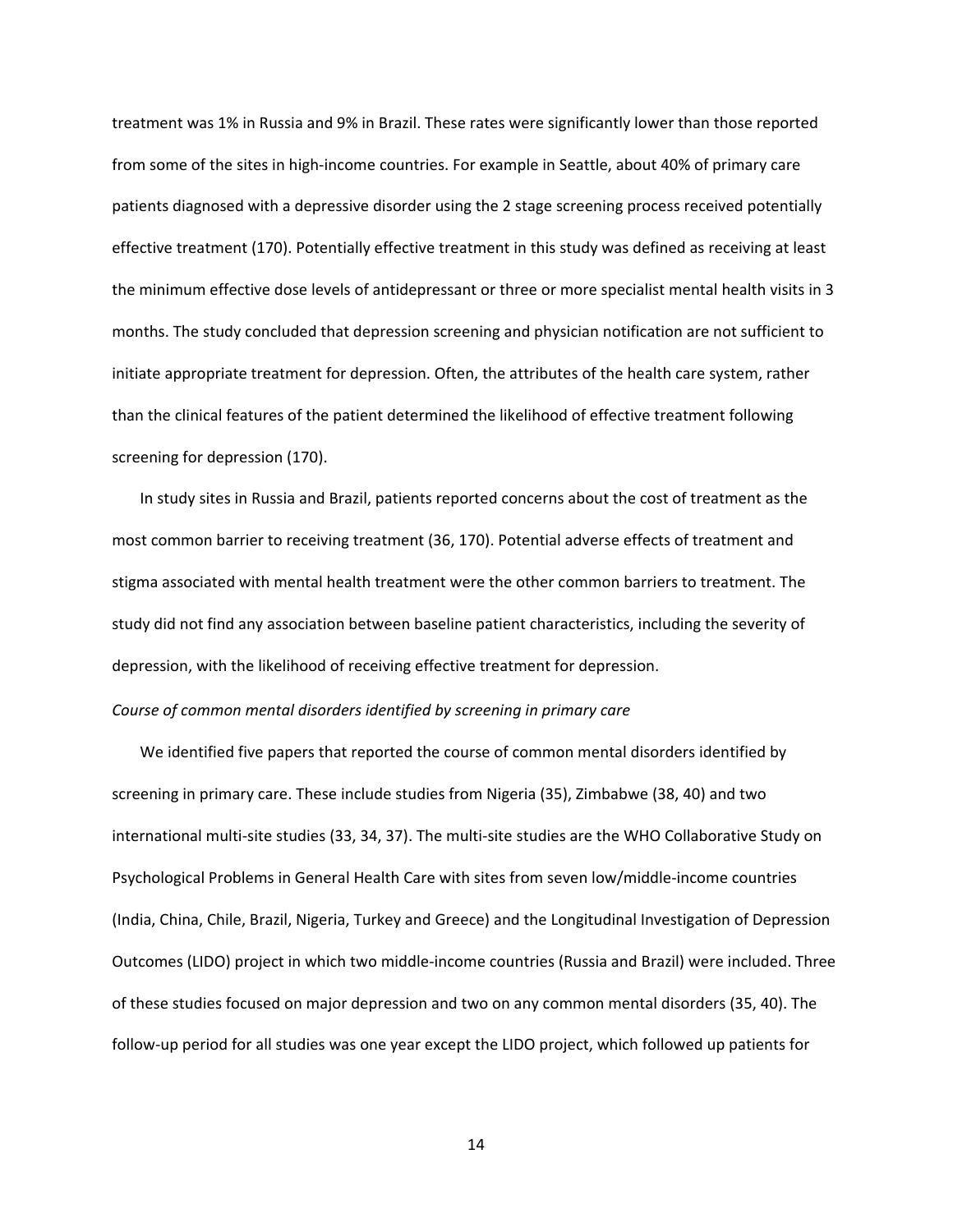nine months. In the following section we report the short term and long term course of mental disorders identified by screening under usual care and its predictors from these studies.

### *Short‐term outcomes under usual care*

The study from Zimbabwe reported the rates of short-term recovery (2-3 months) under usual care (38). Usual care did not involve any systematic treatment with antidepressants or psychological therapies and the authors used locally developed screening questionnaire, the Shona Symposium Questionnaire (SSQ) for case identification. In this study, at 2 months, about 62% of patients screened positive as cases at baseline were no longer identified as cases. Among the patients interviewed both at 2 months and 12 months nearly half of the patients recovered by 2 months and remained so at 12 months. The findings from this study suggest that the largest group of screened positive patients have a short remitting course.

 We also considered a primary care based RCT from Chile in which 3560 women attending primary care screened positive (49% n=1731) for psychological distress (41). The women were screened again after two weeks without any treatment in the interim. Ninety-four percent of screened positive women returned for the second screening and among them only 722 (44%) scored above the case threshold. This also suggests that for a significant proportion of primary care patients who screened positive for psychological distress the symptoms could be transient and self‐remitting and many of these patients who come in for a medical complaint might be distressed about their medical problem itself.

## *Long‐term outcomes under usual care*

Of the five studies that reported the course of common mental disorders identified by screening in primary care, four reported long term disease outcomes ranging from 9 to 12 months (34‐36, 38, 170). In these studies evidence based psychological or psychopharmacological treatments were largely unavailable and anecdotal evidence suggests that primary health care providers sometimes prescribe non‐specific treatments such as analgesics, vitamins, and hypnotics (181). Three studies reported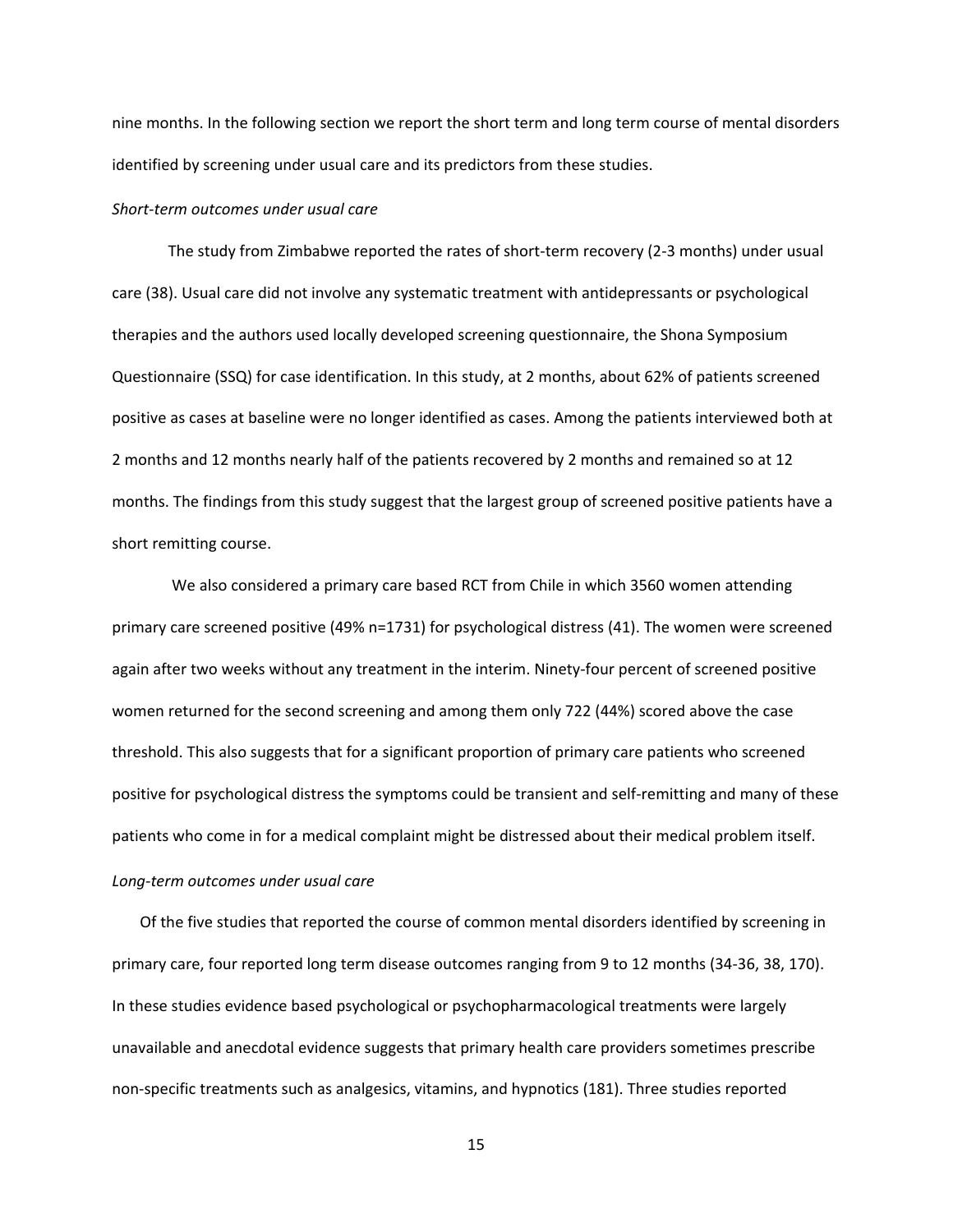persistent disorder under these circumstances, defined as an ICD‐10 diagnosis of depression or a symptom score suggestive of common mental disorder both at baseline and at follow-up (35, 36, 38). The prevalence of persistent disorders under usual care was 18% in Nigeria and 28% in Zimbabwe at 12 months follow‐up, and 42% in Brazil at 9 months follow‐up. Due to the long interval between the evaluations it is not possible to verify if the symptoms persisted throughout the follow-up period, or if it is a recurrence of symptoms. Four studies also reported full recovery at the end of follow-up period (9-12 months) which ranged from 25% to 50% for patients under usual care following screening (34‐36, 38).

### *Predictors of the course for screened positive patients*

Studies we reviewed reported baseline symptom severity and disability as key predictors of disorder persistence both in short term (2‐3 months) and long term (9‐12 months) follow‐up (38) (34). The rate of persistence was also higher among subjects who continued to experience adverse socioeconomic events compared with those who did not. A study from Zimbabwe found that resolution of economic constraints was associated with lower rates of persistence (58). Complete remission at the LIDO study sites in Russia and Brazil was also predicted by fewer stressful life events during the follow‐up period (39).

 The study from Zimbabwe also found that recognition of psychiatric morbidity by traditional healers in terms of local idioms related to mental disorder was significantly related to better outcome (38). Similarly, subjects recognized as cases by GP/ PHC nurses, without screening, were more likely to become disease free at 2 months and 12 months compared to cases identified only by screening. This benefit is unlikely due to antidepressant medications as they are rarely prescribed (182). The LIDO study from Brazil also found no association between antidepressant treatment and complete remission and none of the participants from Russia reported antidepressant use [9, 13].

 In primary care, patients are screened for common mental disorders while seeking medical care. Since they often have physical illnesses, it is likely that the presence of these clinical conditions also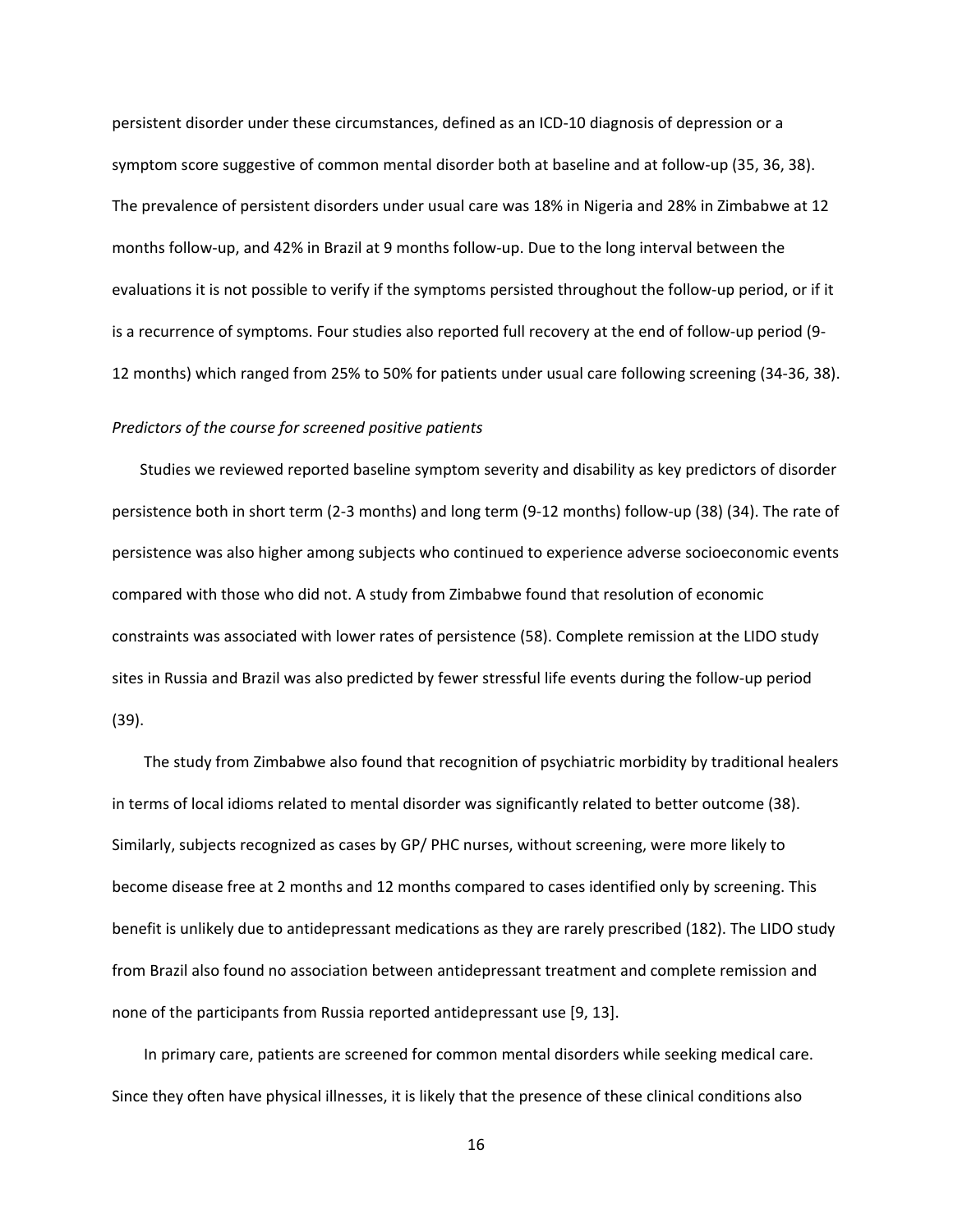affect disability and quality of life (36). We identified three studies from low and middle‐income countries describing the course of common mental disorders and its association with disability and quality of life among primary care patients screened positive for common mental disorders. These studies from Zimbabwe, Russia and Brazil described a close association between disability and depression (34, 36, 40). They also described baseline disability as an independent predictor of persistent depression. The study from Brazil showed significant improvement in all domains of the quality of life scale (WHOQOL‐BREF) and the Quality of Life Depression Scale (QLDS) during a nine‐month follow‐up of patients diagnosed with major depression (36). Although, at the end of this study, 42% of the individuals still had major depression, only 9% of patients were on adequate treatment with antidepressants during the study period. As discussed before, disability and poor quality of life due to coexisting physical morbidity is a major challenge in understanding the direction of the relationship between common mental disorders and disability in primary care.

To address this issue, the WHO Collaborative Study on `Psychological Problems in General Health Care' and the study by Gurejee et al. from Nigeria controlled for physician‐rated severity of physical illness at baseline (35, 139). These studies described the incidence of physical and social disability among primary care patients diagnosed with depression and other common mental disorders. The WHO study found that at 3 and 12 month follow‐up, among those with depressive illness at baseline 29% and 27% respectively were found to have an onset of physical disability compared with 22% and 18% onset rate among those who were not depressed at baseline (37). The adjusted odds ratio for onset of physical disability for depressed vs. non‐depressed patients was 1.47 (95% CI, 0.99‐2.17) at 3 month and 1.78 (95% CI, 1.15‐2.73) at 12‐month follow‐up. The second study from Nigeria found that after adjusting for physician‐rated severity of physical illness at baseline, an ICD‐10 diagnosis of common mental disorders at baseline did not predict the onset of disability by 12 months (35). However, the study did find that overall psychological distress measured by GHQ‐28 at baseline predicted onset of disability (Adjusted OR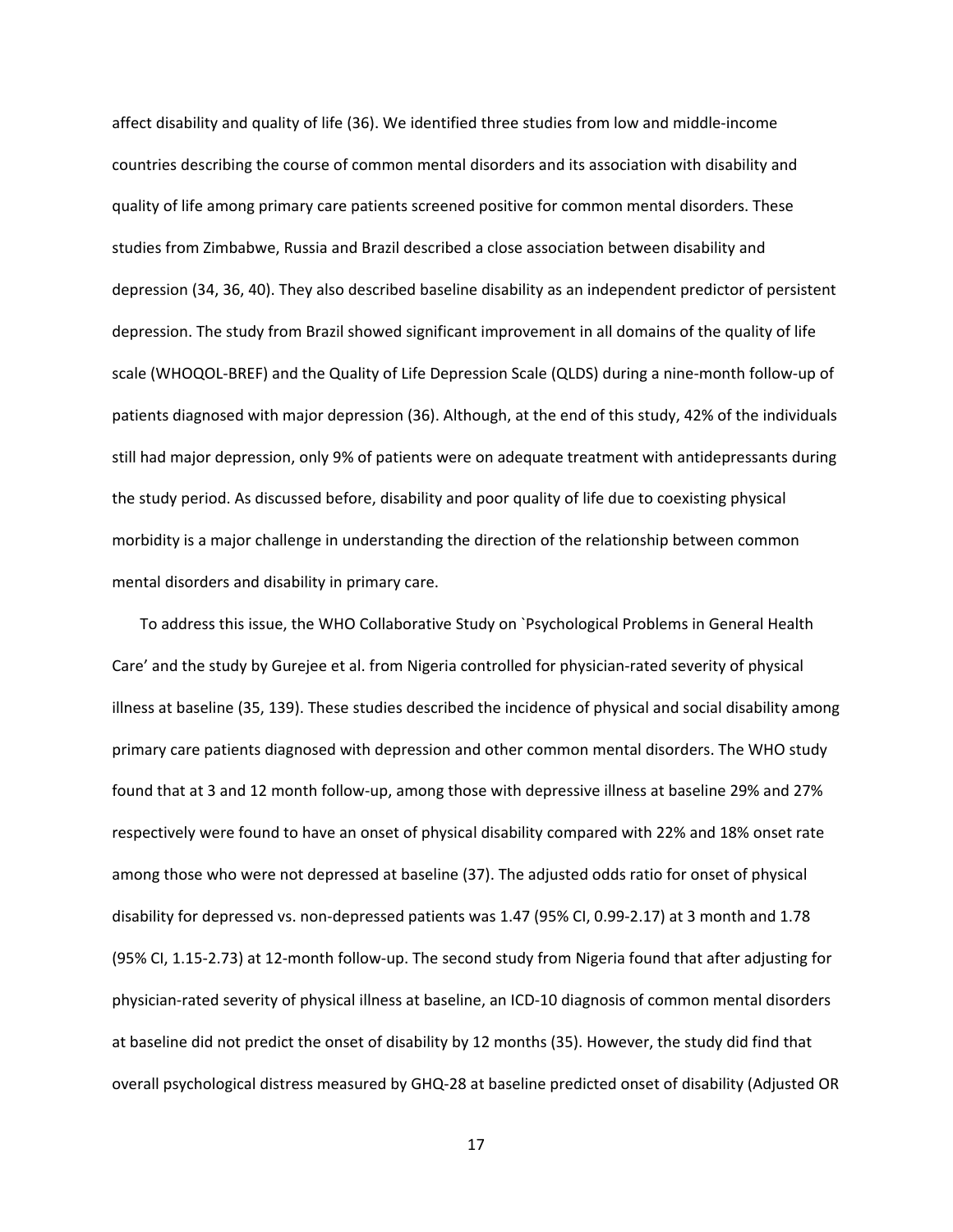3.5 95% CI 1.0‐12). In this study from Nigeria only 32% subjects with psychological distress reached the threshold for ICD‐10 diagnoses and those who did not nevertheless showed evidence of impairment, both cross‐sectionally and 12 months later.

#### *Effectiveness of interventions for patients screened positive for common mental disorders*

 Undoubtedly, the most crucial component of a primary care based screening program is interventions that lead to better outcomes for people identified by screening. We identified 11 intervention trials among patients screened positive for common mental disorders in primary care (41‐ 54). The results from these trials are reported in 14 papers since two trials reported their findings in more than one paper, however there is no overlap in the results since the papers referred to different follow‐up periods (3 months vs. 12 months) (49‐51, 54). The trials were based in primary care clinics in India, Pakistan, Chile, South Africa, Zimbabwe, Kenya, Vietnam and Nigeria.

#### *Types of intervention*

The majority of the trials (n=8) evaluated multicomponent interventions that included psychoeducation and some form of psychological therapy and/or antidepressant medication (41‐44, 46‐ 48, 50, 51, 53). Other trials evaluated the benefit of a training program for health workers that included screening and treatment for common mental disorders (45), and the difference in compliance between selective serotonin reuptake inhibitor (SSRI) and tricyclic antidepressants among primary care patients identified by screening (52). Only three trials focused solely on the effect of antidepressants: two trials from India, one in which an SSRI was compared against placebo and psychological treatment and a second one that compared the compliance between SSRI and tricyclic antidepressants (48, 52). The third trial from Pakistan compared SSRI with psychosocial interventions (44).

There are several challenges to understanding the effectiveness of interventions from these trials due to the following reasons. First, with the exception of one placebo controlled trial from India, none of the trials had 'true' controls as the result of screening was shared with health care providers in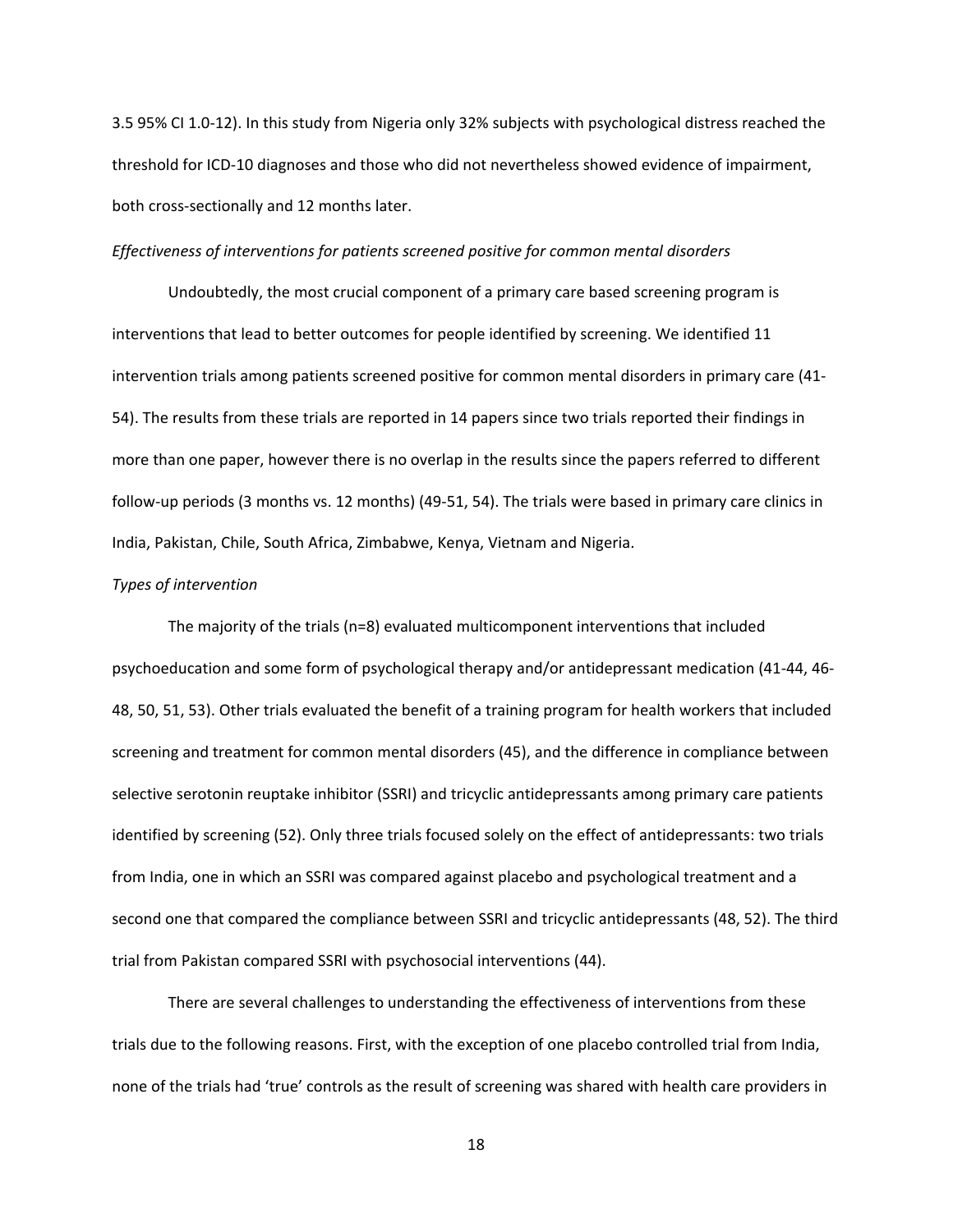the control arm, and they were free to provide the usual care of choice. As discussed before, for the majority of primary care clinics in in low and middle‐income countries the 'usual care' for mental disorders involves neither screening nor any interventions. Hence the control arms in most trials were 'enhanced usual care' in which providers could offer pharmacological treatment after screening and those in the intervention arm received a multicomponent package of care. Second, the majority of the trials (n=8) evaluated multicomponent interventions that included psychoeducation and some form of psychological therapy or anti‐depressant medications, hence it is difficult to pinpoint the most effective intervention component. Finally, out of 11 trials only 4 used an ICD or DSM based clinical diagnosis following screening while the rest of the trials enrolled patients based on symptoms of psychological measured by screening questionnaires such as the PHQ‐9 or GHQ‐12 (41, 46, 48‐50, 52). With these caveats in mind, we describe how interventions influenced the outcomes for psychological distress at short-term (2-3 months), medium-term 6 months and long-term 9-12 months

#### *Short‐term outcomes of intervention.*

Eight trials reported short term (2‐3 months) outcomes of intervention (41, 44‐46, 48, 51‐53). Only two of them used a clinical diagnosis of depression (41, 46) to enroll patients while the rest used screening instruments to identify patients with significant psychological distress that suggests depression. In all studies that reported short term outcomes following intervention, results favored interventions in terms of improvement in mean depressive symptom score over 2‐3 months. Out of the three studies that compared rates of remission at 2‐3 months, two showed significantly better remission in the treatment arm (41, 46). In the third study, while more than one-third of patients reported remission, the difference between the intervention and the control arm was not statistically significant (43). A comparison trial from Pakistan comparing antidepressants with psychosocial interventions also found that slightly more than one third of patients in both arms experienced remission at 3 months (44). Five studies that looked at short term (2‐3 months) improvement in disability associated with common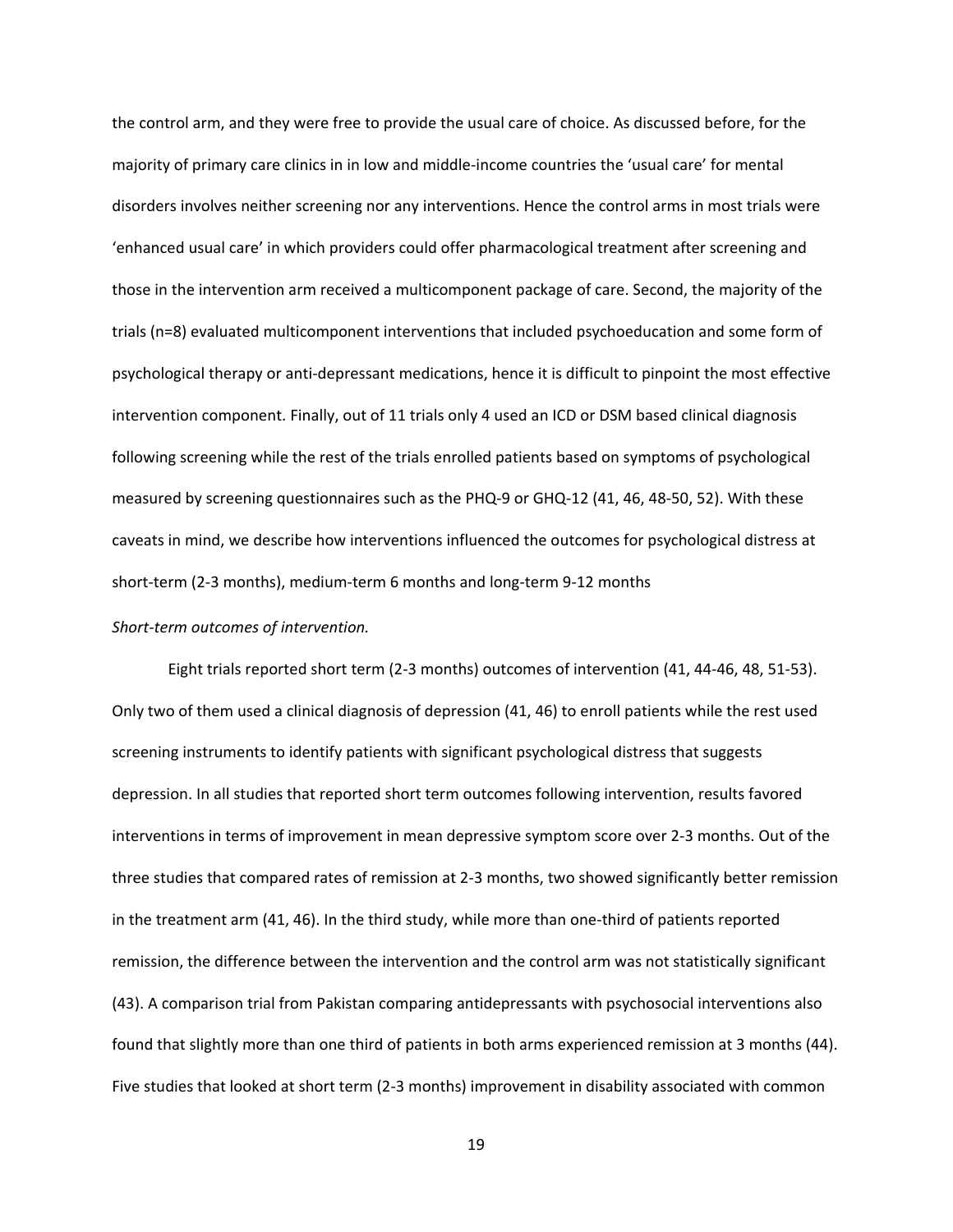mental disorders also found significantly better improvement in disability measures in the treatment arm following intervention (41, 44, 45, 48, 51).

#### *Medium‐term outcomes of intervention (6 months).*

Seven trials followed up patients up to six months or more, out of which 5 reported the effect of interventions at 6 months (41, 42, 44, 47, 48). Compared with considerable improvements in the intervention arm during the first 2‐3 months, by six months the effect of interventions was less conspicuous. For example, in a large cluster randomized trial from India, by six months the effect of intervention on recovery from any common mental disorder was modest and there was no significant difference in recovery between the multicomponent intervention and the usual care for patients with a diagnosis of depression (50). In this study the modest improvement with intervention was only for patients attending public primary care clinics; for those attending private GP clinics there was no difference between the intervention and usual care for any outcome measures. In a study comparing antidepressants with group psychosocial intervention among socially disadvantaged women with low literacy in Pakistan, depression symptom scores plateaued after 3 months and the substantial improvement in disability scores during the first 3 month showed a retrogressive trend by six months in both groups (44). In this trial while the antidepressant fluoxetine was given out free for six months, the group psychosocial intervention was provided only for the first three months. In contrast, the RCT from Chile that we referred earlier that enrolled women with persistent depression had booster sessions between 9 and 12 weeks and showed persistent improvement in depressive symptoms and functional improvement over six months (41). Similarly, a cluster RCT of psychological intervention for symptoms of common mental disorders from Zimbabwe also reported significantly fewer symptoms of depression among the intervention group at six months(42).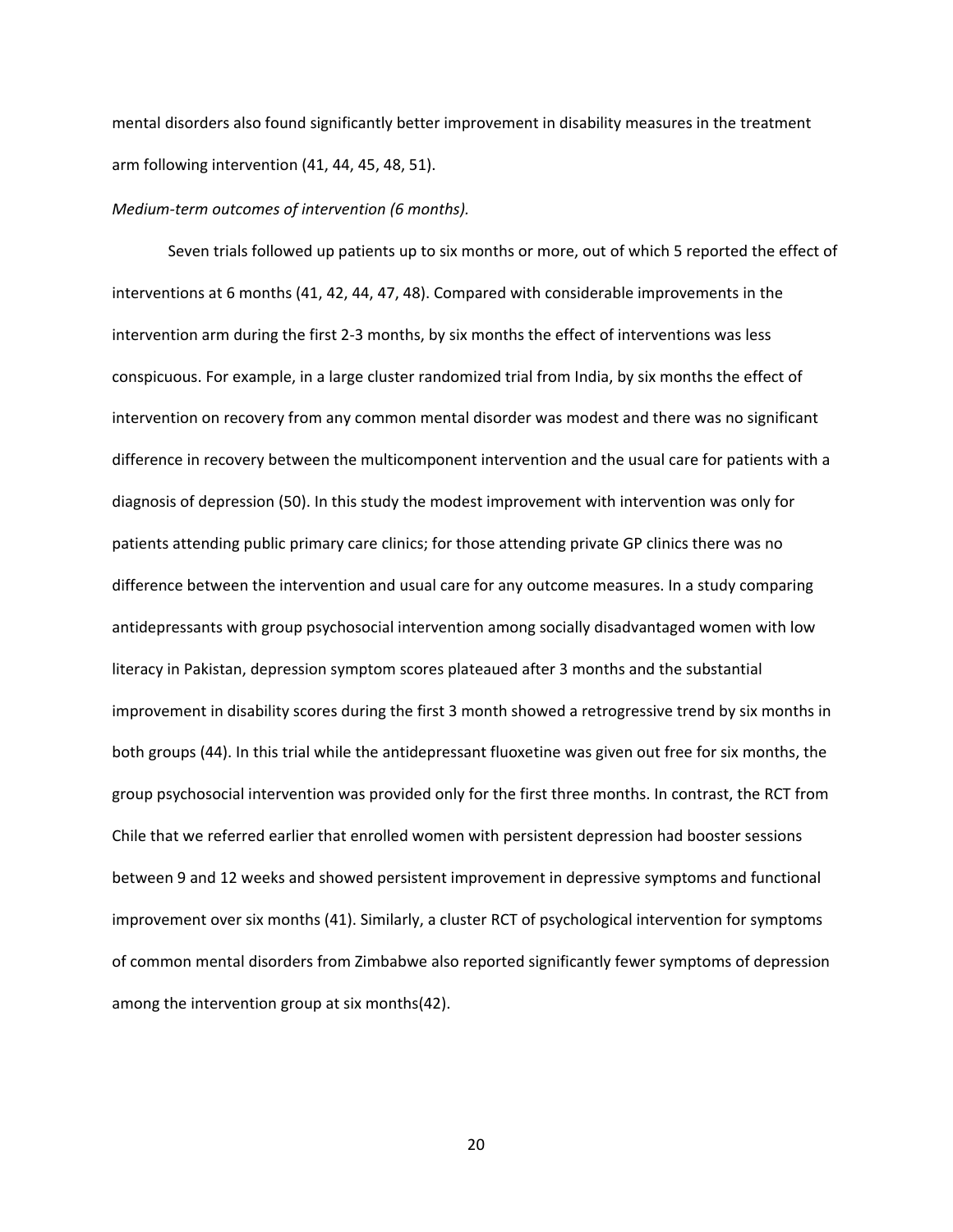#### *Long‐term outcomes of intervention (9‐12 months).*

Only three trials followed up patients for more than six months. All three trials were based in India and followed up primary care patients for 12 months (48, 49, 54). Only one trial used formal diagnosis at recruitment while the rest used symptom scales to measure common mental disorder (49). The first trial was a three‐arm RCT comparing psychological treatment, antidepressant and placebo for patients with psychological distress indicated by a score of 15 or more on Revised Clinical Interview Schedule (CIS‐R)(48). The trial showed modest improvement in the antidepressant arm at 2 months but not over 2‐12 months. Psychological intervention was not more effective than placebo for any outcome during either period. After a short‐lived improvement in disability during 1‐2 months both treatment groups had an increase in disability between 3 and 12 months compared with the placebo group.

The second study (2007‐2009) was a cluster randomized trial examining the effectiveness of a stepped‐care intervention led by lay health counsellors to address common mental disorders in primary care identified by screening (49). The study found modest effects of intervention over 12 months for those with an ICD‐10 diagnosis in public primary care clinics but not in private GP clinics. For those with a subthreshold diagnosis there was no effect of intervention in public or private primary care settings. The results from this trial are influenced by poor compliance to interpersonal psychotherapy, a key component of intervention.

The third trial (54) was an RCT of the sustained effect of a brief behavioral intervention (for 3 months) based on behavioral activation and problem solving for primary care patients with moderate to severe depression indicated by a PHQ-9 score >14. At 12 months, the mean severity of the depression (BDI) and rate of remission was better for those in the intervention arm. However, there was significantly more relapse in the intervention arm and intervention had no effect on disability or mean days unable to work.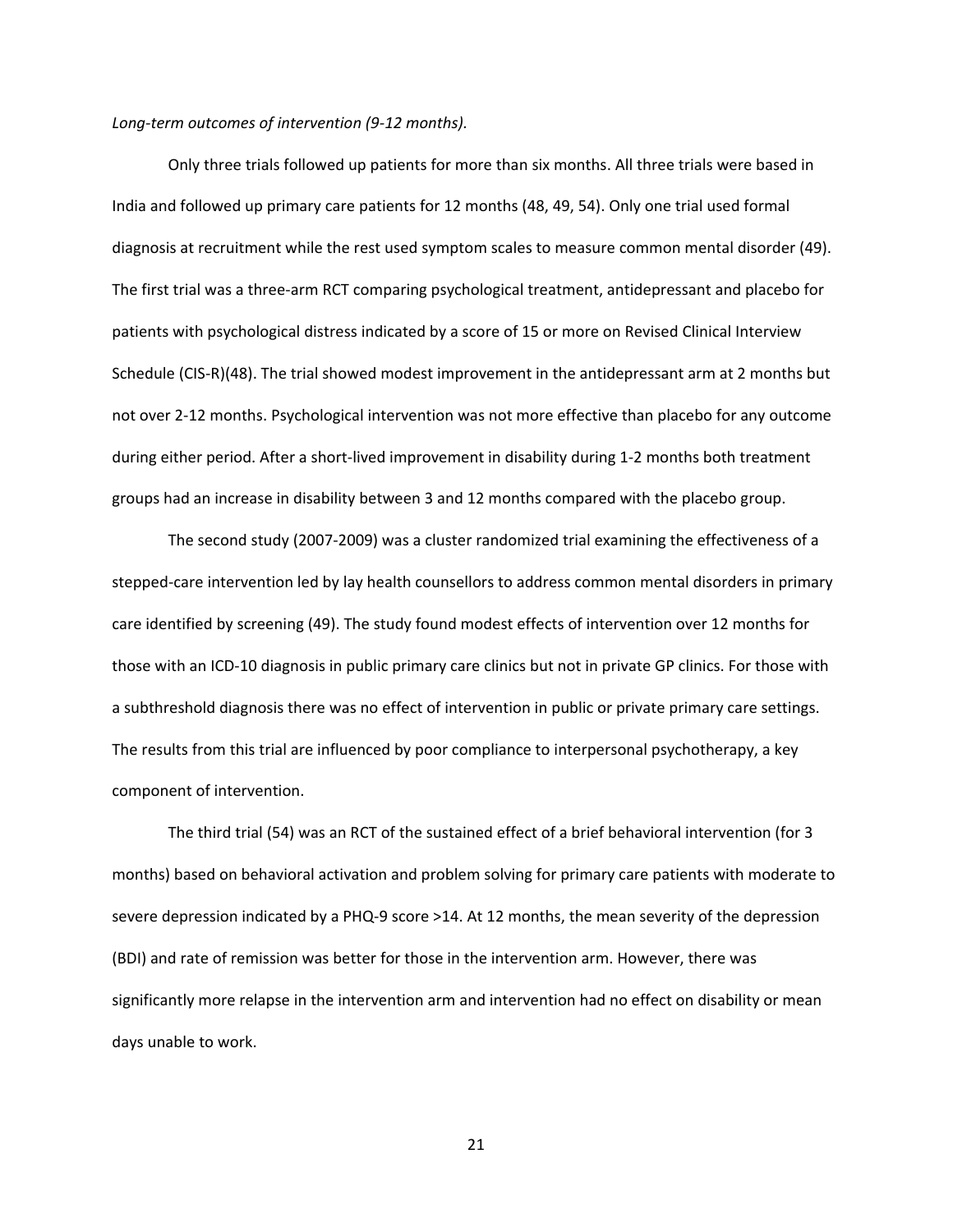### *Adverse effects of intervention*

Few trials reported harms or adverse effects associated with screening or interventions for common mental disorders in primary care (54). These were mostly related to adverse effect of anti‐ depressants which was a major reason for non‐compliance to psychopharmacological treatments (52, 170).

### **Discussion**

We reviewed the literature on primary care based screening for common mental disorders in low and middle‐income countries. To the best of our knowledge, this review, which includes primary care based studies from 37 low and middle‐income countries, is one of the largest to investigate this topic.

We examined whether there is enough evidence to justify integrating routine screening for mental disorder in primary care in low and middle‐income countries. We focused on understanding the screening process and the use of screening instruments, in particular how it conforms to the general principles of screening, how screening influences treatment receipt and clinical course of illness under usual care, and the effectiveness of interventions for patients screened. We identified several challenges to successful screening of mental disorders in primary care in low and middle‐income countries. These include major deficiencies in the screening process that could lead to significant proportion of false positive diagnosis, misrepresentation of short and self‐remitting psychological distress as mental disorder that require treatment, and inadequate evidence on sustained and long term benefits of interventions, especially for antidepressants among screened positive primary care patients. A major caveat in these studies though is the absence of information on a non-screened group to compare the effect of screening. In the following sections we discuss these important findings in detail.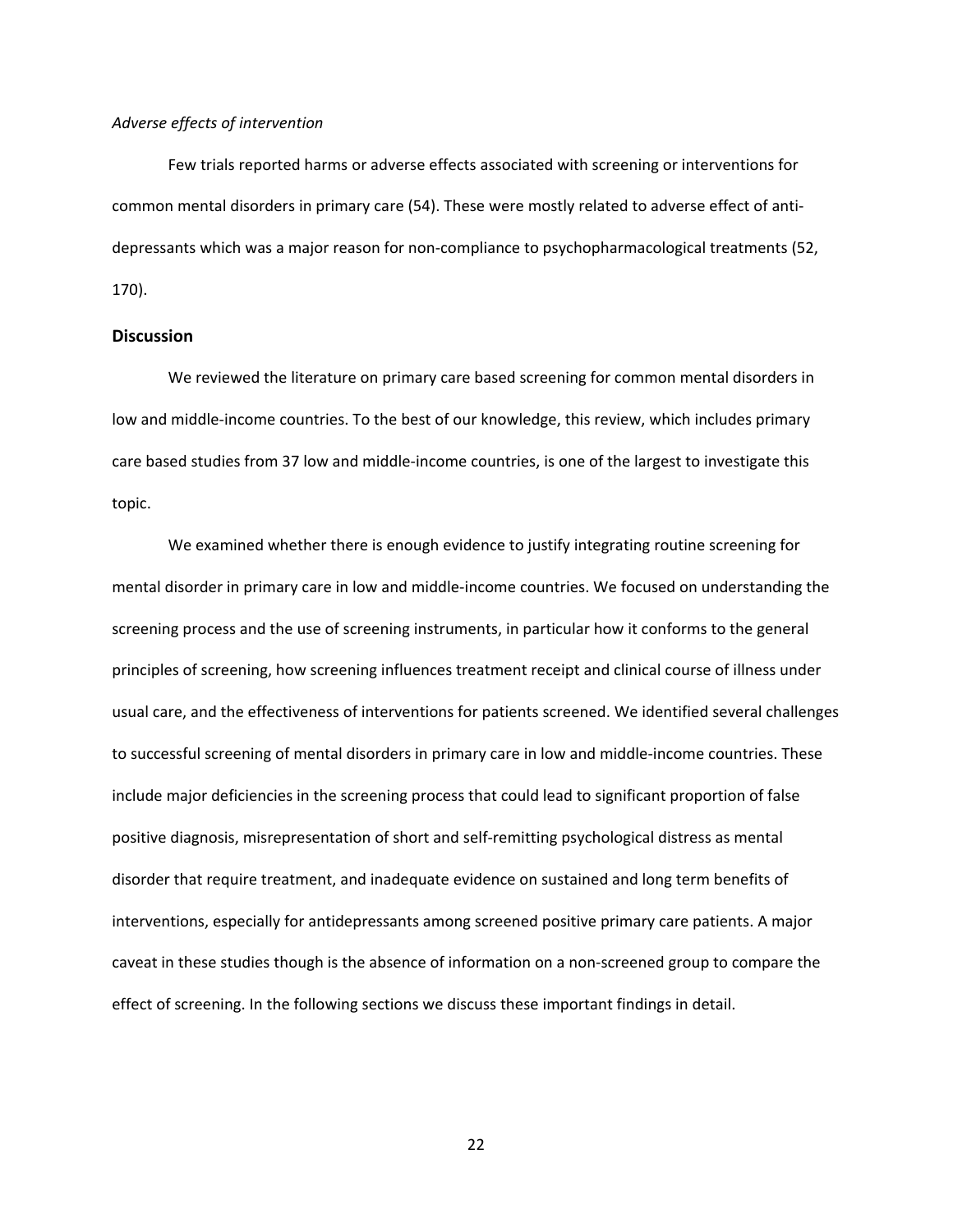#### *The practice of mental health screening in primary care based studies*

First, only a small proportion of studies used screening instruments that are appropriately validated for the study population and the validity of the 'gold standard' diagnostic instruments used in validation studies are seldom reported. Second*,* contrary to screening guidelines, screening instruments are frequently used for diagnosing mental disorders, often misrepresenting screened positive as a diagnosis of mental disorders. The prevalence of mental disorders reported from such studies are misleading and the average false positive rate using a single stage screening could be close to 40%. The findings question the benefit of universal screening in primary care and echoes disputes about screening's utility in high income countries (25, 183). Compared with studies that follow screening with a diagnostic interview, studies that used screening alone often report inflated estimates of prevalence and their finding are less reliable.

#### *Treatment and the clinical course of patients identified by screening under usual care.*

The usual care (routine care) for common mental disorders in primary care in low and middle‐ income countries is very limited. Introducing depression screening and physician notification in these settings seldom results in appropriate treatment or improved access to care. Cost of treatment, cost of travel to the clinics, time lost from work, potential adverse effects of medications and stigma are important barriers to seeking treatment.

The largest group of patients who screened positive for common mental disorders in primary care have a short remitting course (38). A positive screening result is often transitory and about 56 to 62 percent of patients who originally screened positive for psychological distress, screened negative between 2 and 8 weeks without any systematic intervention (38, 41). However, a significant percentage of patients also experience persistent psychological distress ranging from 18% in Nigeria, 28% in Zimbabwe to 42% in Brazil. Compared with patients who are identified as cases exclusively by screening, those with a clinical diagnosis of depression following screening are more likely to meet the diagnostic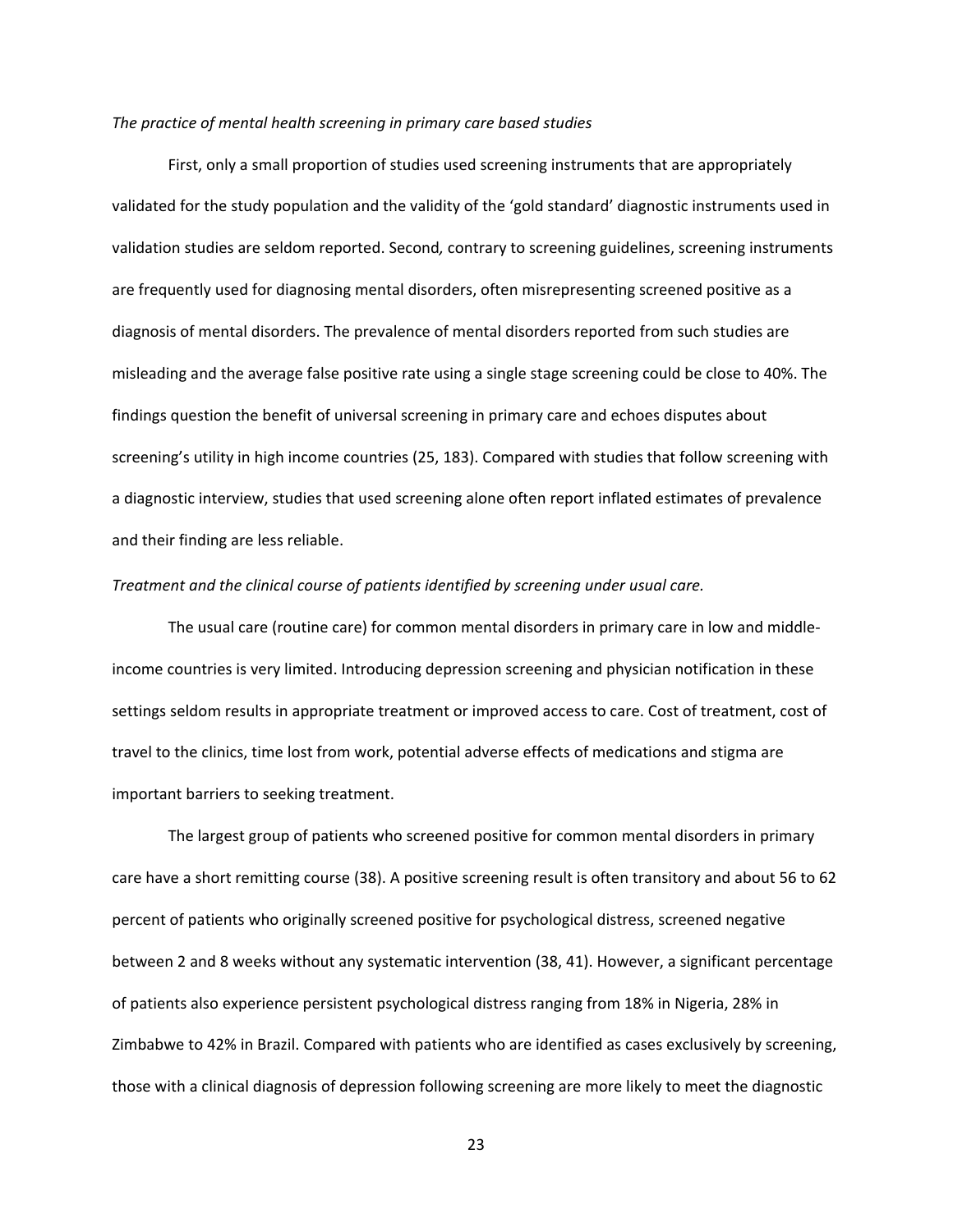criteria at 12 months follow‐up (184). Debilitating physical illness and disability are important risk factors for persistence of illness over 12 months. Persistence of distress symptoms are also associated with ongoing adverse life experience and resolution of adverse life situation favors lower rates of persistence.

In primary care patients the relationship between depression and disability is complex and coexisting physical morbidity is a major challenge in understanding this relationship. While disability is consistently found to be a risk factor for persistent depression, the evidence about major depression as a predictor of disability is unclear from the studies that we reviewed. This is comparable to few recent studies from high income countries that describe disability as a more robust predictor of depressive symptoms than depressive symptoms are of disability (185, 186).

### *Effectiveness of interventions for common mental disorders for patients identified by screening*

Randomized control trials of interventions for common mental disorders in primary care in low and middle‐income countries are few. Many trials are weak in terms of allocation concealment, blinding of intervention and outcome assessment and minimizing loss to follow‐up. In addition, only few of them have used a clinical diagnosis of mental disorder to enroll eligible patients. In general, comprehensive benefits of intervention are most evident in short term (2‐3 months) follow‐up, while it is less so in long term follow‐up. This could be due to the gradual improvement of patients in the control arm and poor treatment compliance over time. A lack of sustained improvement and remission in treated patients could also be explained in the light of the nature of life circumstances and difficulties many patients face in resource poor settings. The role of adverse life circumstances as a risk factor for the onset and persistence of common mental disorders is described in several studies that we reviewed (60, 170, 187). Some researchers suggest that for many patients in these resource poor settings, stressors in life are so severe and persistent that diagnosis and biomedical interventions are unlikely to be of any value unless combined with a community‐based social interventions (48, 188).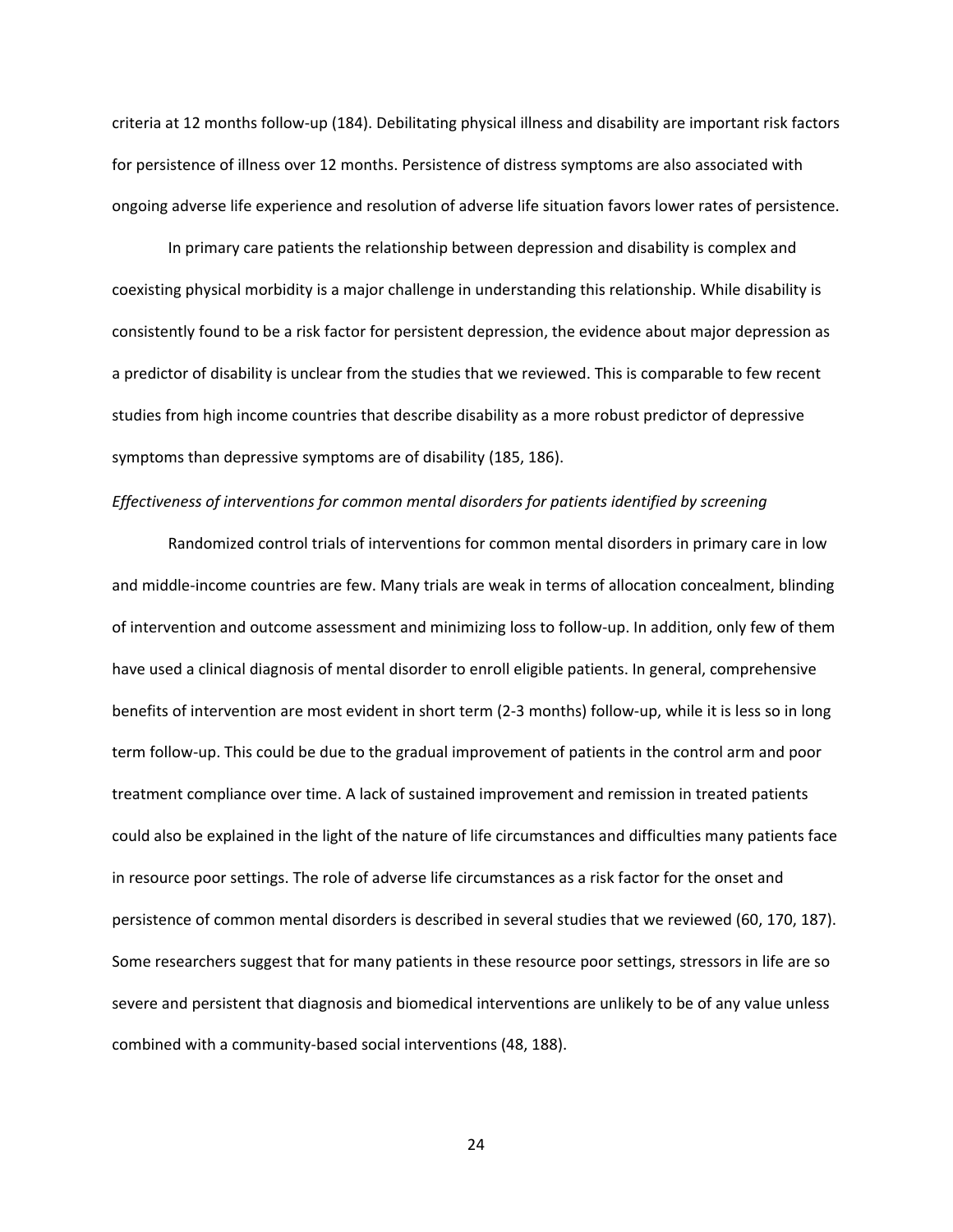It is difficult to identify specific interventions that benefited patients since most studies used a package of interventions including psychoeducation, various psychological treatments and antidepressants in a stepped care model. Moreover, poor compliance to antidepressants and psychological treatment is frequently reported in many larger trials. Some authors argue that it is the psychosocial aspects of the enhanced health worker‐client interactions in trials that contributed to significant client recovery despite the paucity of medicines and poor compliance to psychological treatments (45). For example, a qualitative study nested within a primary care based RCT of stepped care intervention from India found that the positive therapeutic relationship with the health counsellor employed in the trial is the key factor that benefited patients even though adherence to interpersonal therapy and anti‐depressants was limited (189). Interestingly, in this study, the effect of intervention (attributed to health counsellor) was only significant in busy government primary care clinics where consultation with physicians is commonly reported as unsatisfactory. In private clinics where physicians typically establish good rapport with patients and give personal attention to patients the effect of the stepped care intervention was not appreciable.

 Evidence from newer high quality trials suggest that psychological interventions based on problem solving approaches are useful in providing sustained improvement over one year (51, 54). It may be that the problem solving approaches are more likely to address psychosocial factors associated with the causes and persistence of psychological distress. Unfortunately, there is limited evidence to support antidepressant use among primary care patients in these settings and compliance to antidepressants including newer SSRIs are generally poor.

While studies highlight the critical need to integrate screening and detection of depression with affordable, appropriate, and sustainable interventions (170), treatment compliance is relatively poor even in well-endowed study settings were treatments such as anti-depressants and psychological therapies are provided at no cost. This alludes to a major sticking point for opportunistic screening of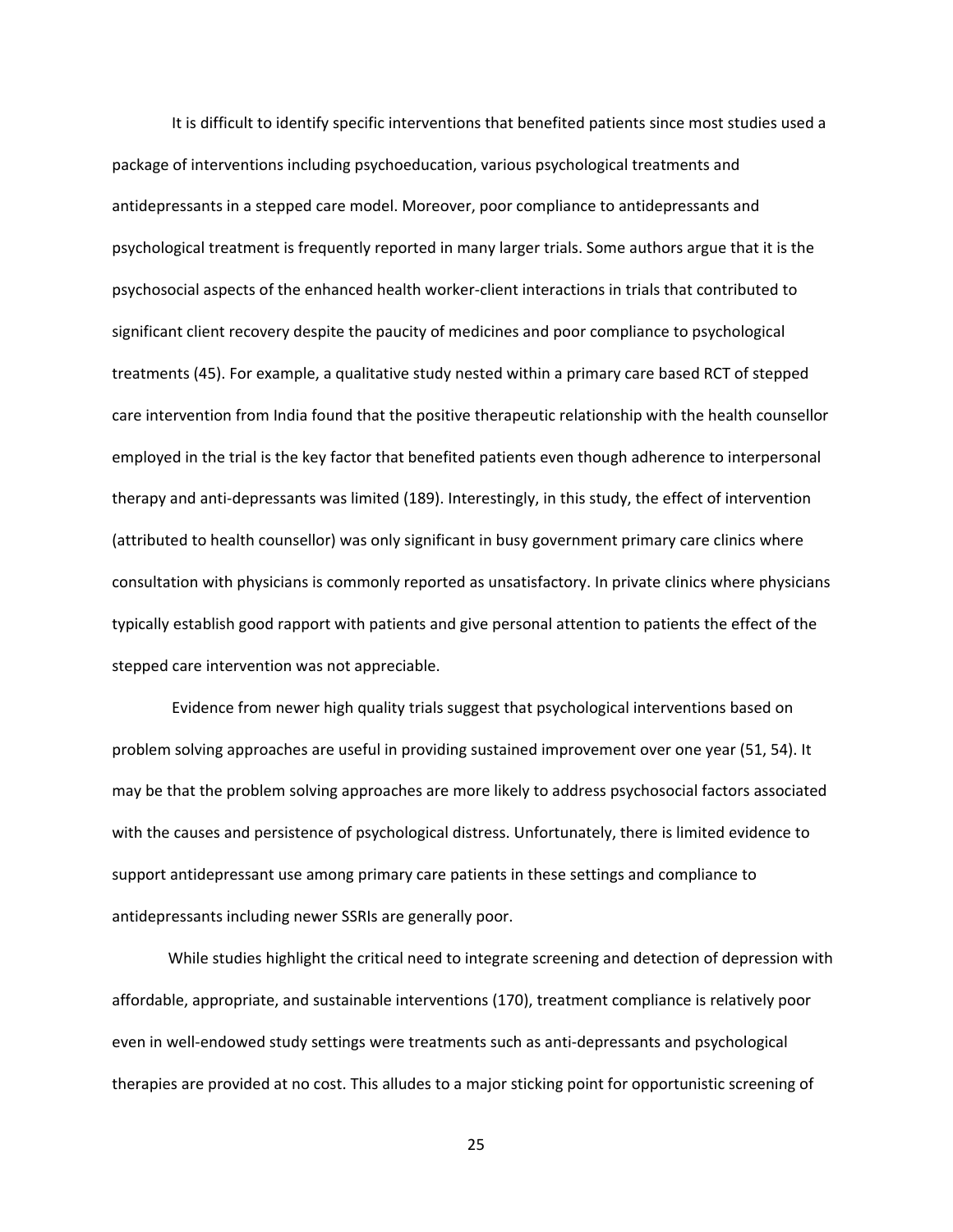common mental disorders in primary care, that is, what is acceptable to patients in terms of diagnosis and treatment of common mental disorders? Limited evidence from the few qualitative studies in low and middle‐income countries suggests that, while patients attribute some of their symptoms to life stressors they seldom associate their symptoms to a 'mental disorder' (190). They found it more acceptable to describe psychological distresses in terms of the local idioms of distress, without any diagnostic labels. A qualitative study nested in an RCT of primary care based mental health care in India found that, patients often doubted the role of health care intervention in addressing one's life's difficulty, which was a key reason for non‐adherence (191). This has important implications for treatment and management of common mental disorders in primary care. The low compliance to anti‐ depressant and psychological treatment even in controlled study settings, challenges the notion that improving access to treatment for common mental disorders in primary care would address the treatment gap for these conditions.

The main challenge in primary care treatment of common mental disorders is to identify patients who are most likely to benefit from interventions. Although patients with a history of mental disorders, chronic illness and disability are more likely to have persistent psychological distress, at present there is a lack of evidence to show that primary care based screening and interventions are ultimately beneficial to these patients. Nonetheless, the few higher quality studies suggest that interventions focused on patients with severe depression(11) or persistent depressive symptoms (41) is more likely to demonstrate sustained benefit. Future studies should focus on developing methods to improve identification of patients who could benefit from medical interventions. Further, it is critical to develop and evaluate locally informed and culturally sensitive interventions based on psychosocial approaches and problem solving.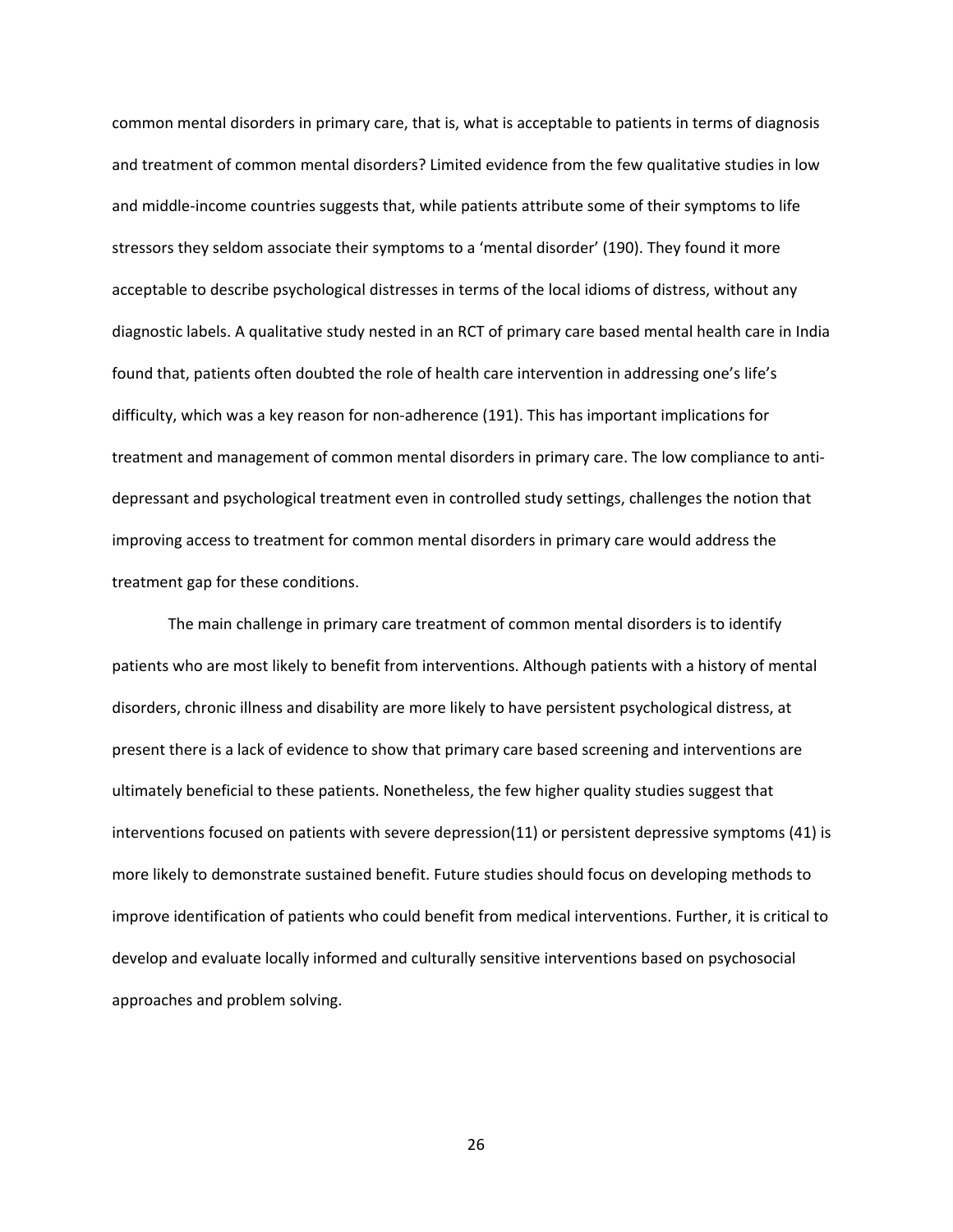#### *Limitations*

The results of this review are influenced by the shortcomings of the literature search and of the studies that were selected. A major limitation of this reviews is the absence of studies comparing screened and a non-screened group of primary care attendees to evaluate the net effect of screening. The review was also restricted to study results published in English, hence we may have missed studies published in other languages. Further there is a risk of publication bias across studies due to the increased likelihood to report positive results associated with interventions for mental disorders in primary care.

#### *Conclusion*

.

 At present evidence to support routine screening for common mental disorders in primary care in low and middle‐income countries is limited. Most patients identified by screening in primary care have contextual, transitory and self‐limiting psychological distress. Patients with persistent distress symptoms identified by repeated screening and those with moderate to severe depression may benefit from screening in the presence of easily accessible, and sustainable evidence based interventions, although long term effects of such interventions are uncertain. Available evidence on treatment for common mental disorders in primary care support culturally suitable psychological interventions focused on problem solving and psychosocial approaches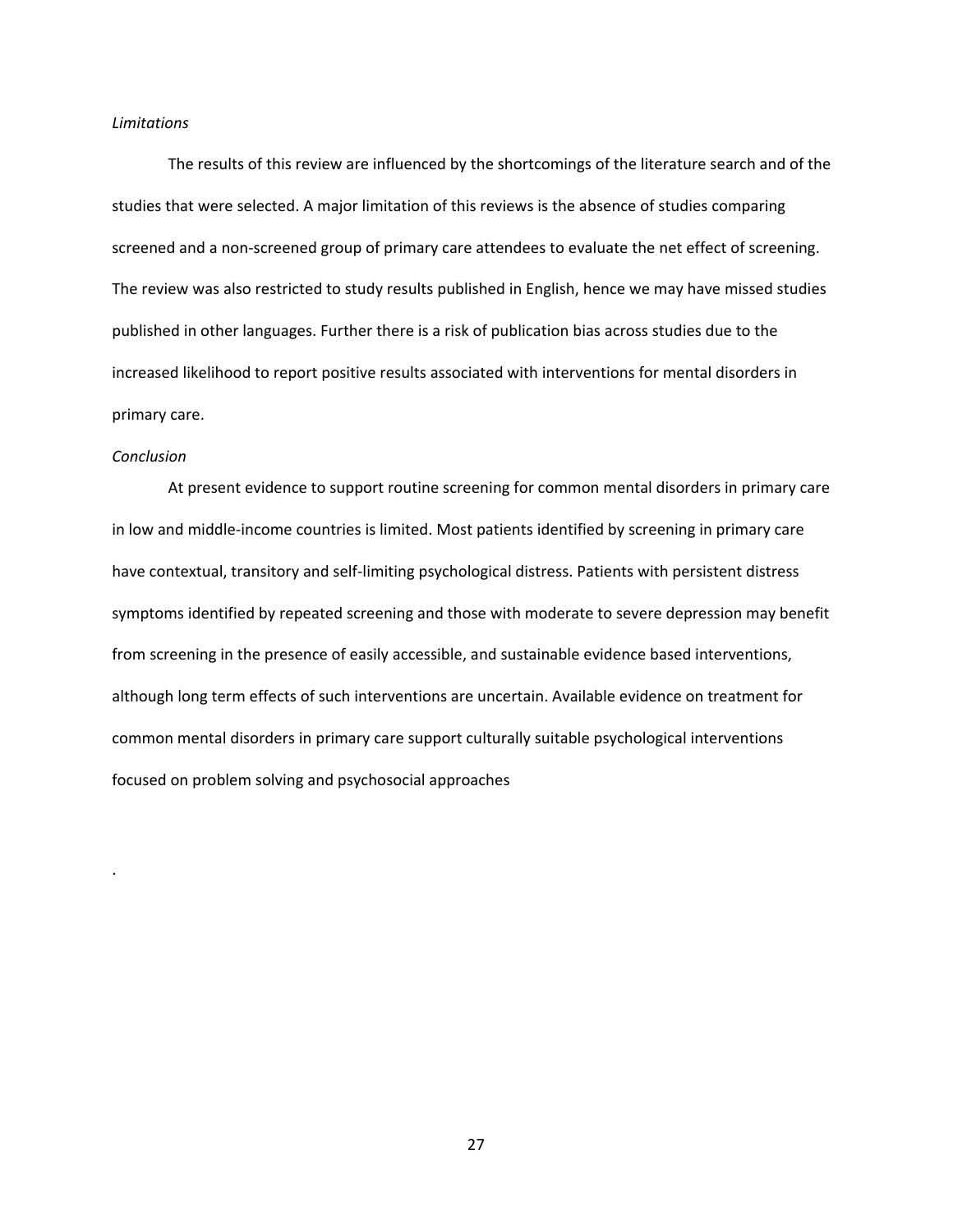#### **Table 2.1 Features of clinical trials and cohort studies**

| Paper                             | Primary       | Screening                       | Intervention<br>trial | Cohort<br>study   |             | Follow-up          |                                                  | Trial                        |              | Incidence-<br>Clinical<br>screened<br>Course |              |
|-----------------------------------|---------------|---------------------------------|-----------------------|-------------------|-------------|--------------------|--------------------------------------------------|------------------------------|--------------|----------------------------------------------|--------------|
|                                   | screener      | $\ddotmark$<br><b>Diagnosis</b> |                       | $2 - 3$<br>months | 6<br>months | $9 - 12$<br>months | Stepped care &/<br>Psychological<br>Intervention | Anti-<br>depressant<br>trial | negative     |                                              |              |
| Araya, Ricardo, et al. (41)       | $GHQ-12$      | X                               | $\mathsf X$           |                   | $\mathsf X$ |                    |                                                  | X                            |              |                                              |              |
| Barkow, Katrin, et al. (33)       | GHQ-12        | X                               |                       | $\mathsf X$       |             |                    | $\mathsf{X}$                                     |                              |              | X                                            |              |
| Chibanda, Dixon, et al.(42)       | SSQ           |                                 | $\mathsf{X}^-$        |                   |             | $\mathsf{X}$       |                                                  | X                            |              |                                              |              |
| Chowdhary, Neerja, et al.(43)     | PHQ-9         |                                 | $\mathsf X$           |                   | $\mathsf X$ |                    |                                                  | $\overline{X}$               |              |                                              |              |
| Fleck, Almeida, et al.(34)        | CES-D         | $\mathsf{X}$                    |                       | $\mathsf{X}$      |             |                    | $\chi$                                           |                              |              |                                              | $\mathsf{X}$ |
| Gureje, Oye. (35)                 | $GHQ-12$      | X                               |                       | X                 |             |                    | $\mathsf{X}$                                     |                              |              |                                              | X            |
| Husain, Nusrat, et al. (44)       | <b>SRQ-20</b> | $\overline{X}$                  | $\overline{X}$        |                   | X           | $\mathsf{X}$       |                                                  |                              | $\chi$       |                                              |              |
| Jenkins, Rachel, et al. (45)      | GHQ-12        |                                 | X                     |                   | X           |                    |                                                  |                              |              |                                              |              |
| Lima, Ana da Silva et al. (36)    | CES-D         | X                               |                       | $\pmb{\times}$    |             |                    | $\chi$                                           |                              |              |                                              | X            |
| Niemi, Maria, et al.(46)          | PHQ-9         | X                               | $\mathsf{X}$          |                   | X           |                    |                                                  | $\mathsf{X}$                 |              |                                              |              |
| Oladeji, Bibilola D., et al. (47) | PHQ-9         |                                 | $\overline{X}$        |                   | X           | $\mathsf{X}$       |                                                  | $\overline{X}$               |              |                                              |              |
| Ormel, J., et al. (37)            | $GHQ-12$      | X                               |                       | $\pmb{\times}$    | X           |                    | $\mathsf{X}$                                     |                              |              |                                              | X            |
| Patel, Vikram, et al. (50)        | $GHQ-12$      | X                               | $\mathsf X$           |                   |             | $\mathsf{X}$       |                                                  | $\mathsf{X}$                 |              |                                              |              |
| Patel, Vikram, et al. (48)        | GHQ-5         |                                 | X                     |                   | $\times$    | X                  | $\mathsf{X}$                                     | X                            | $\mathsf{X}$ |                                              |              |
| Patel, Vikram, et al. (49)        | GHQ-12        | X                               | X                     |                   |             |                    | X                                                | $\mathsf{X}$                 |              |                                              |              |
| Patel, Vikram, et al. (38)        | SSQ           |                                 |                       | $\mathsf X$       | X           |                    | $\mathsf X$                                      |                              |              |                                              | $\mathsf X$  |
| Patel, Vikram, et al. (51)        | PHQ-9         | X                               | $\mathsf X$           |                   | X           |                    |                                                  | $\mathsf{X}$                 |              |                                              |              |
| Pereira et al.(52)                | GHQ-5         | $\mathsf X$                     | $\mathsf{X}$          |                   | X           |                    |                                                  |                              | $\mathsf{X}$ |                                              |              |
| Petersen, I., et al. (53)         | <b>SRQ-20</b> |                                 | X                     |                   | X           | $\mathsf{X}$       |                                                  |                              |              |                                              |              |
| Simon, Gregory E., et al. (170)   | CES-D         | X                               |                       | X                 |             |                    | $\mathsf{X}$                                     |                              |              |                                              | X            |
| Todd, C., et al. (40)             | SSQ           |                                 |                       | X                 | X           |                    | $\times$                                         |                              |              | $\times$                                     |              |
| Weobong, B et al. (54)            | PHQ-9         |                                 | $\mathsf X$           |                   |             |                    | X                                                | X                            |              |                                              |              |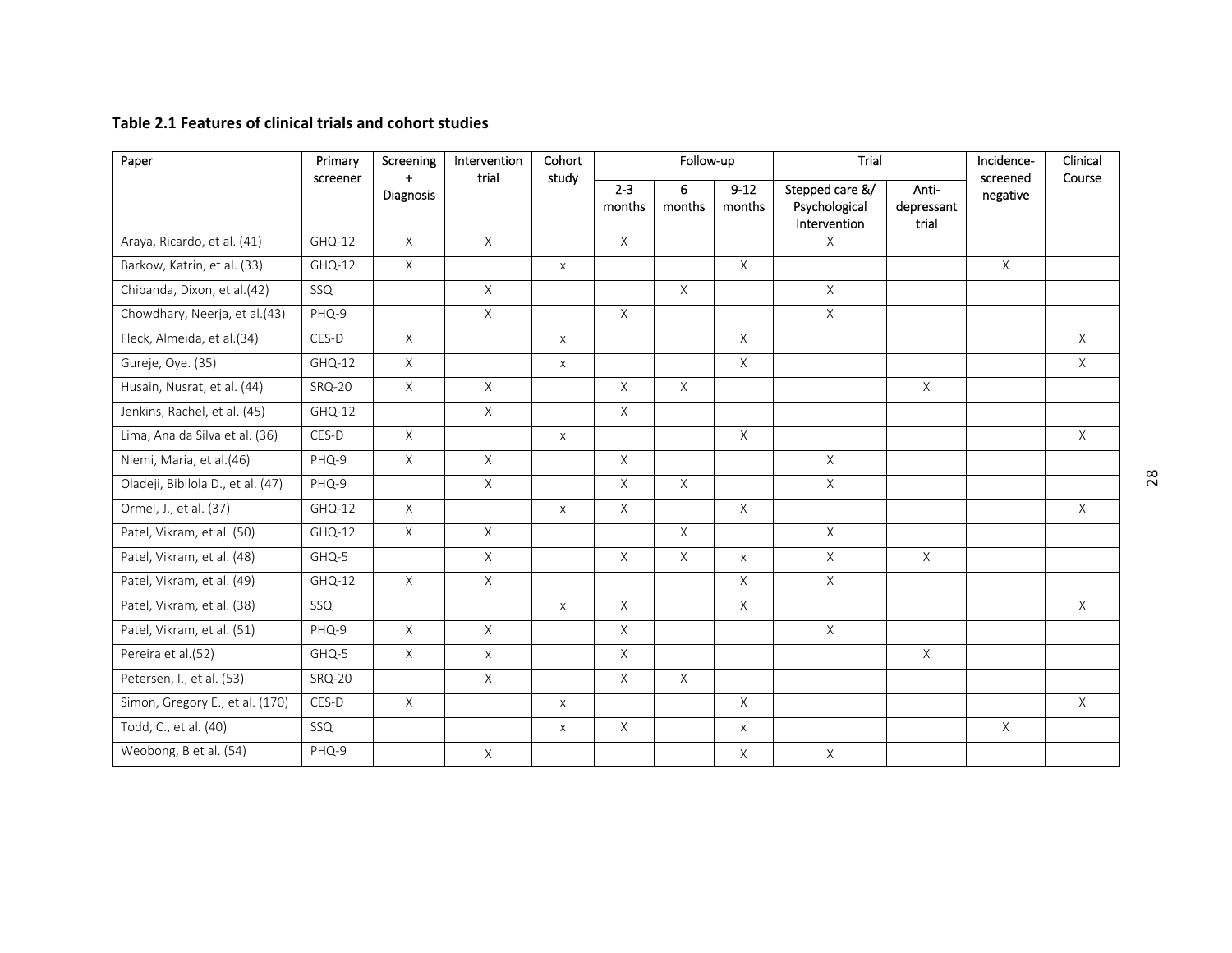## **Table 2.2 Mental health screeners used:**

| <b>Screening questionnaire</b>                            | <b>Number of studies</b> |
|-----------------------------------------------------------|--------------------------|
| BDI (Beck's depression inventory)                         | 6                        |
| CES-D (Center for Epidemiologic Studies Depression Scale) | 7                        |
| GAD-7 (Generalized anxiety disorder- 7 items)             | 2                        |
| GHQ-12 (General health questionnaire -12 items)           | 38                       |
| GHQ-28 (General health questionnaire-28 items)            | 4                        |
| GHQ-30 (General health questionnaire-30 items)            | $\overline{2}$           |
| GHQ-5 (General health questionnaire-5 items)              | 2                        |
| HADS (Hospital anxiety depression scale)                  | 1                        |
| IDSS (International depression symptom scale)             | 1                        |
| K-10 (Kessler psychological distress Scale 10 item)       | 1                        |
| MDQ (Mood disorder questionnaire)                         | 1                        |
| MHIS (mental health item sheet)                           | 1                        |
| Unnamed study specific screener                           | 5                        |
| NSRQ-20 (Nigerian Self-reported questionnaire)            | 1                        |
| PGI-HQ (Post graduate inst. health questionnaire- India)  | $\overline{2}$           |
| PHQ (Patient health questionnaire)                        | 3                        |
| PHQ-15 (Patient health questionnaire 15 item)             | $\mathbf{1}$             |
| PHQ-4 (Patient health questionnaire 4 item)               | $\mathbf{1}$             |
| PHQ-9 (Patient health questionnaire 9 item)               | 18                       |
| RAD (Rahim anxiety depression scale)                      | 1                        |
| SDQ-9 (Screening for depression questionnaire)            | 1                        |
| SDS (Zung-Self rating depression scale))                  | 3                        |
| SRQ-20 (Self-reported questionnaire)                      | 25                       |
| SRQ-24 (Self-reported questionnaire)                      | 1                        |
| SSC (Somatic symptom checklist)                           | $\mathbf{1}$             |
| SSQ (Shona Symptom questionnaire)                         | 6                        |
| SWB (Subjective well-being subscale)                      | 1                        |
| <b>VDS (Vietnamese Depression scale)</b>                  | $\mathbf{1}$             |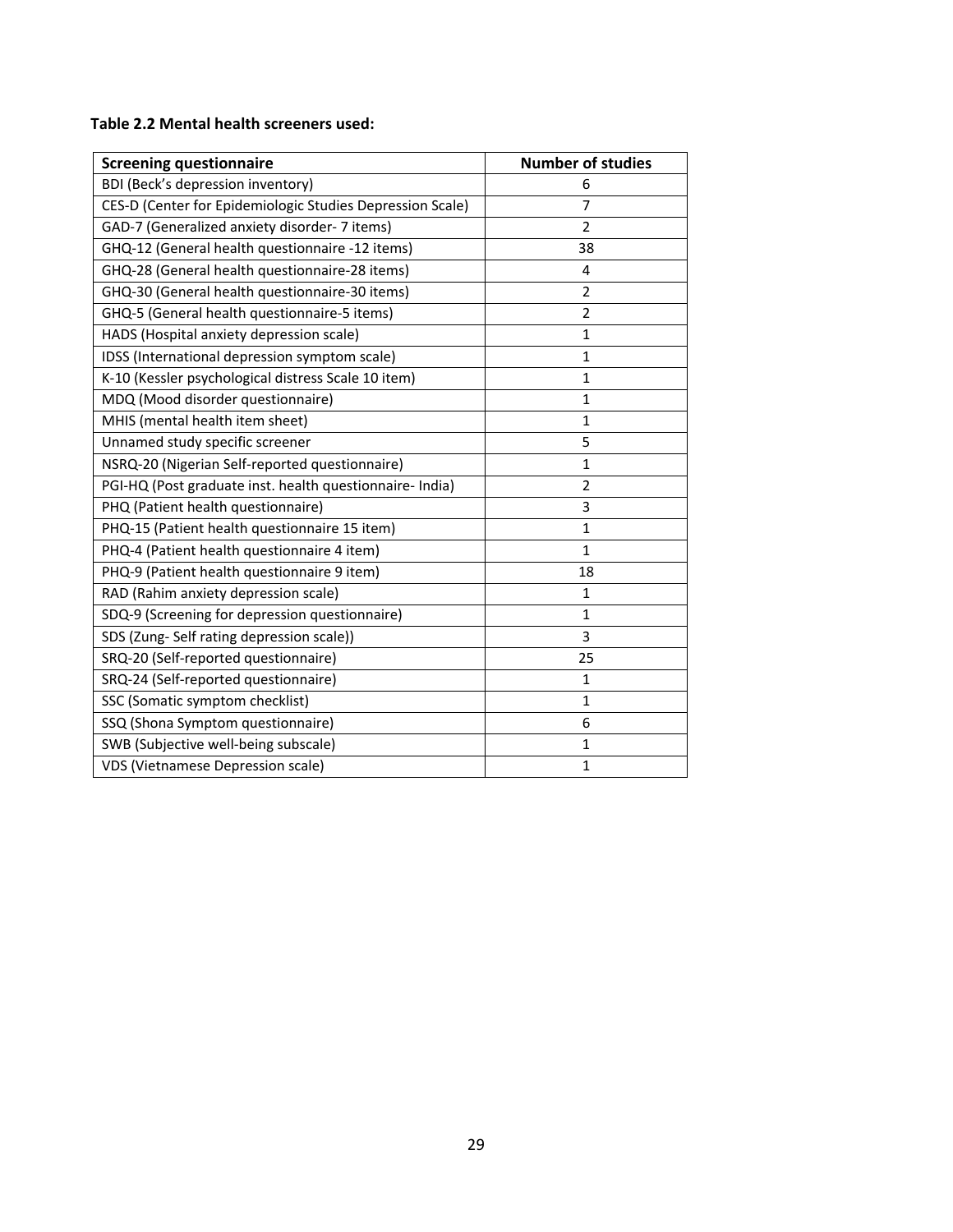## **Chapter 3: What does mental health screening identify in primary care? A study of the clinical course of screened positive patients from India**

#### **Introduction**

Common mental disorders are non‐psychotic mental health conditions that include depressive, anxiety, adjustment and somatic symptom disorders that impair daily functioning (1, 192). They have a high prevalence in primary health care settings globally, contribute to the global burden of mental disorders, and adversely affect a broad range of health, social and economic outcomes (60, 123, 139, 181, 193, 194). Early identification and treatment of common mental disorders could decrease adverse events such as suicides, and improve disease outcome and quality of life. Therefore, routine mental health screening of adults attending primary care clinics, along with accessible mental health care at primary care, is often presumed to improve outcomes for common mental disorders (18, 195, 196).

Even though screening for mental disorders for early detection and treatment is 'intuitively appealing' (7), the evidence for the effectiveness of mental health screening in primary care is insufficient. There are two main reasons for the lack of consensus regarding primary care‐based screening for common mental disorders, particularly related to screening for depression. First, questionnaire‐based screening typically used to identify people at risk of common mental disorders is often unreliable when used in the general population or primary care, and results in high false positive rates (25, 197). This is because most questionnaire based screening for common mental disorders identifies patients with psychological distress which could be pathological needing treatment or nonpathological. Although clinical diagnosis following screening helps to discern pathological from non‐ pathological distress, follow‐up diagnosis and evidence based treatments are the weak links in many screening programs. For instance, a recent study from primary care offices in multiple centers in the United States found that the use of short depression screening measures in these settings was associated with increased depression diagnosis and increased antidepressant recommendations and/or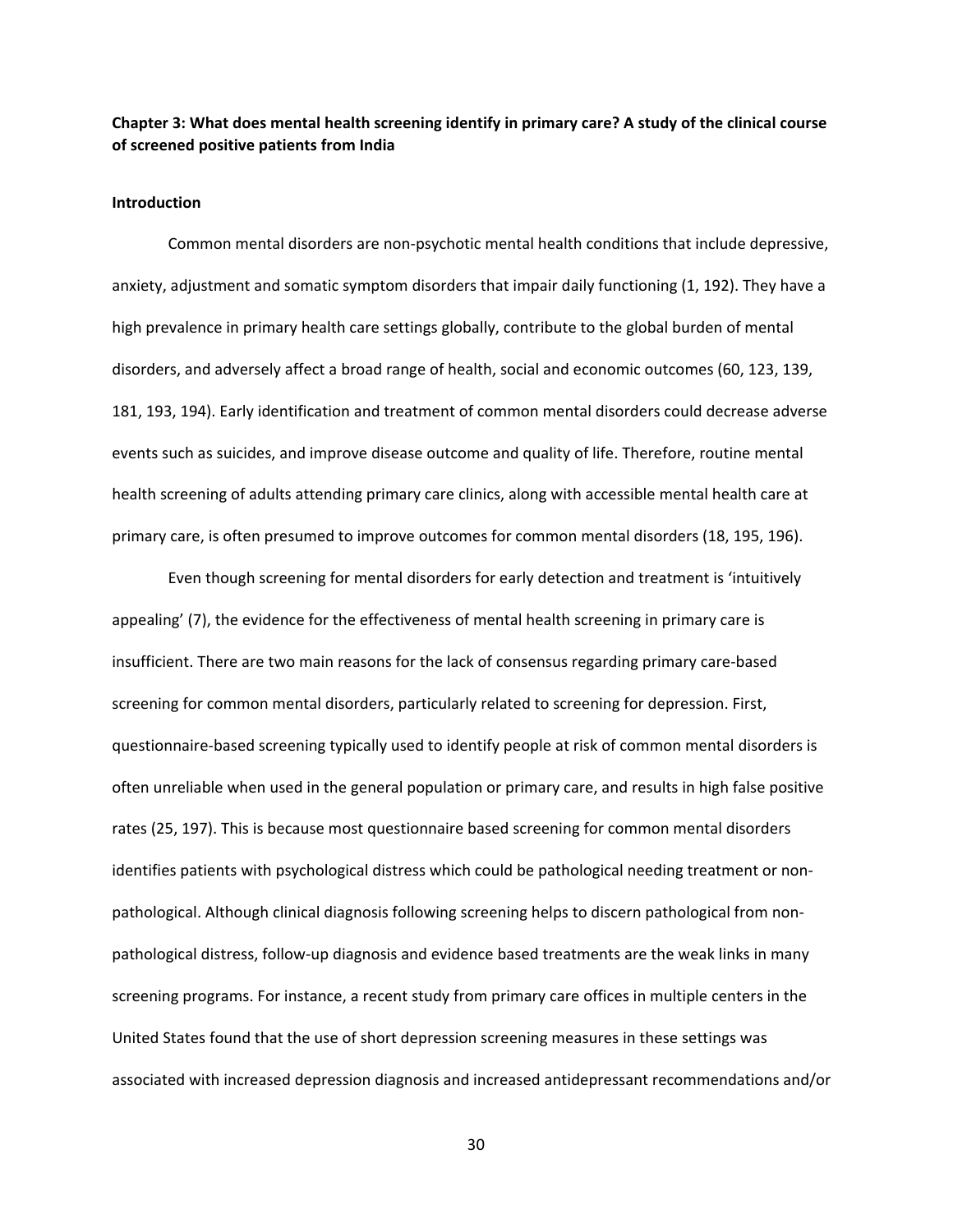prescriptions in patients with few or no depression symptoms (198). False positive screenings may expose individuals to stigmatization, additional psychologic testing, as well as needless psychologic and pharmacologic treatment regimes. Second, the majority of patients identified by screening in primary care have symptoms of mental disorders that are more likely to reflect physical illness, and psychosocial problems (188, 199). They are typically diagnosed with milder forms of depression or subthreshold conditions that are often short‐lived (200). Meta‐analyses have found that antidepressants are generally not effective for milder forms of depression and report poor risk benefit ratio for treating these individuals (201‐203).

These issues are particularly pertinent in low and middle‐income countries where a significant proportion of people face poverty, injustice, inequality, violence and lack of opportunities without sufficient economic or social safety nets or access to any social welfare services. In these settings, many screened positive individuals may be experiencing non-pathological distress. Although these patients could have screened positive for common mental disorders and met criteria for a diagnosis in primary care clinics, their symptoms are more likely to reflect situational distress and not diseases or disorders that might benefit from medical interventions such as antidepressants (204, 205). Examining the course of mental disorders identified by screening in primary care could help us to understand the clinical significance of a positive screen, and may provide useful insight to distinguish non‐pathological distress from pathological distress that requires medical interventions (3). Unfortunately, at present, we have little information regarding the course of psychological distress or the clinical significance of a positive screen for common mental disorders in primary care in low and middle‐income countries.

In an attempt to address this knowledge gap, we studied the clinical course of psychological distress and common mental disorders identified by screening in primary care clinics in India. The overarching goal of this study was to understand the significance and progression of common mental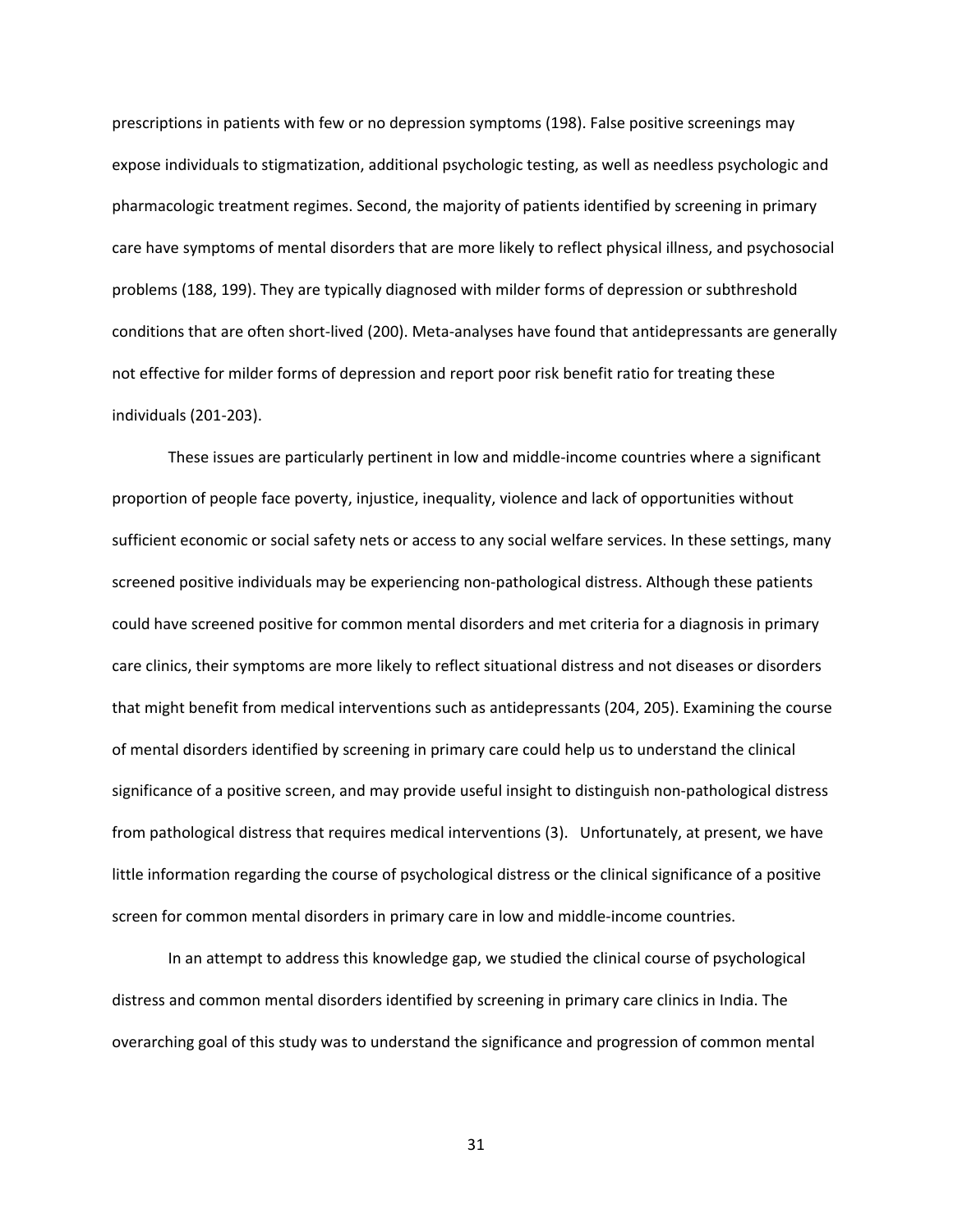disorders identified by screening in primary care. Specifically, we aimed to answer the following questions:

- 1. What proportion of patients screened positive for common mental disorders have a mental disorder diagnosable by a fully structured ICD‐10 diagnostic instrument and what is the distribution of the diagnoses? What are the patient characteristics associated with a diagnosable mental disorder among screened positive patients?
- 2. How stable are the baseline ICD-10 diagnoses and what is the trajectory of overall psychological distress over a period of one year?
- 3. Based on the distress scores during one year follow up, what are the proportions of patients with mild and short distress, a fluctuating course and persistent distress? and what are the factors associated with persistent distress?

#### **Methods**

### *Study design and sample*

A study of the course of common mental disorders identified by screening in primary care is required to answer our questions. Typically, what we observe in study settings is the 'clinical course' that is the disease course that would include the influence of usual care in a particular setting, since once screened positive, few patients could intentionally be excluded from any intervention for mental health conditions such as depression as it is unethical not to offer well accepted treatments (206). However in many resource poor settings, the usual care for screened positive patients is 'no care' and thus the clinical course may very well be similar to the natural course. For this study we used data from a cluster randomized control trial (RCT), the MANAS trial from Goa, India to examine the course of screened positive patients.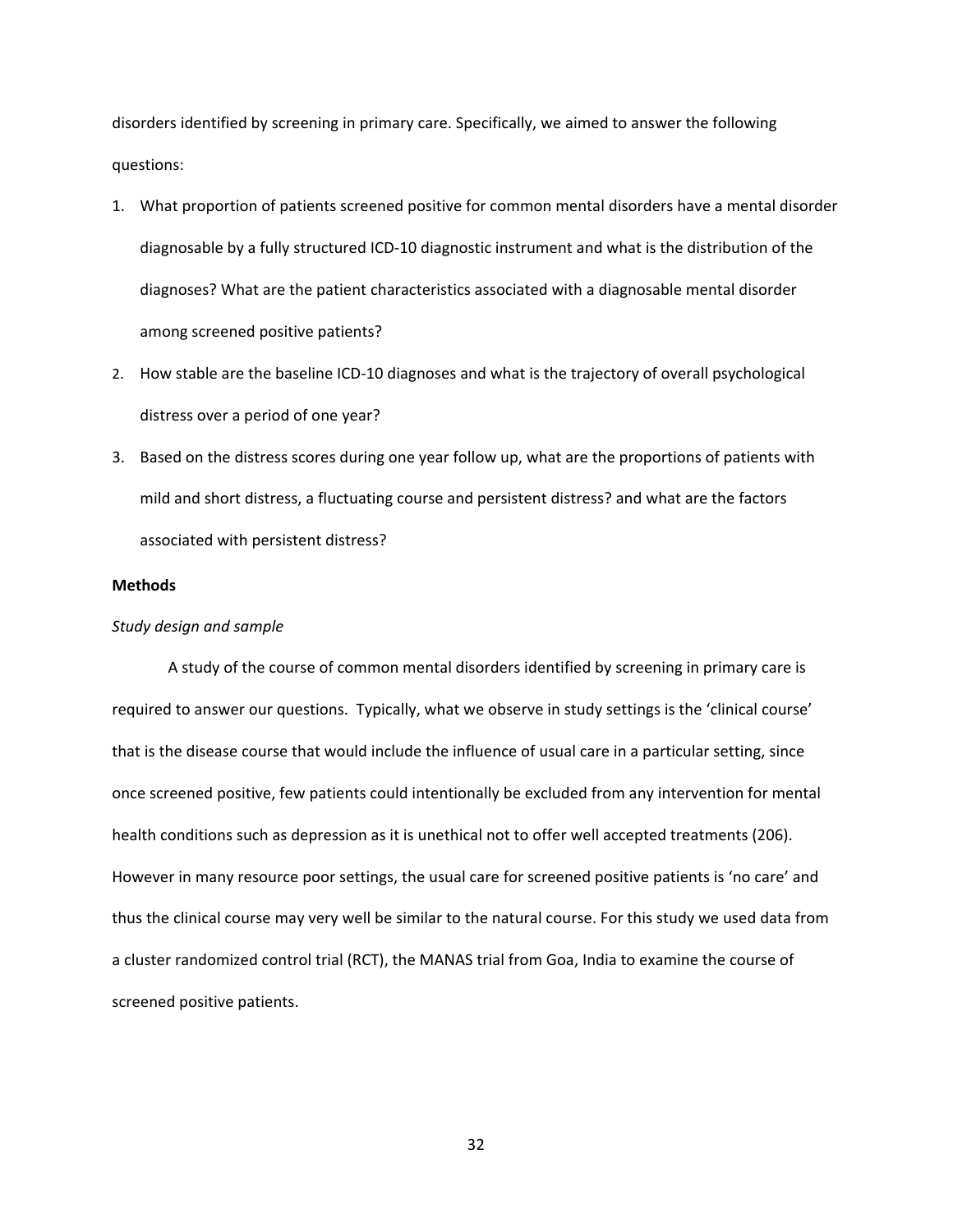MANAS is one of the largest community trials in mental health in primary care in a low or middle income country. Details of the study's sample and design are described extensively elsewhere, and the summary that follows draws on those descriptions (207). The aim of the trial was to assess the effectiveness of a collaborative stepped care intervention led by a lay health counsellor in the recovery of primary care patients from common mental disorders. The trial was designed as a cluster randomized control trial with the primary care clinic as the unit of randomization. Each study arm included 12 clinics; half were free public primary health clinics (PHC) and the rest were private general practitioner (GP) clinics. Eligible adult primary care attendees screened positive for common mental disorders from the 24 study clinics were identified and followed up for a for a period of one year. The recruitment and follow‐up were completed from April, 2007, to September, 2009 (50).

The collaborative stepped care model involved a lay health counsellor leading the screening for common mental disorders and managing interventions in collaboration with the primary care physician and a visiting psychiatrist. The intervention included psychoeducation, antidepressants and interpersonal psychotherapy delivered in 'steps' depending on the severity of the illness and the patients' response to treatment. Patients in the control clinics ‐ the usual care group, received usual care, which is the primary care physician starting the treatment of their choice. In this trial the usual care in the control group is enhanced by screening for common mental disorders by a lay health counsellor and providing screening results to physicians. Physicians in the control clinics were allowed to start treatments of their choice. Antidepressants were prescribed by physicians in both control and intervention arms, while other components of the intervention such as psychoeducation, interpersonal psychotherapy and collaborative case management were only available in the intervention clinics. The original study found a modest benefit for the collaborative stepped care intervention in public primary care clinics, but not in private GP clinics (50, 184).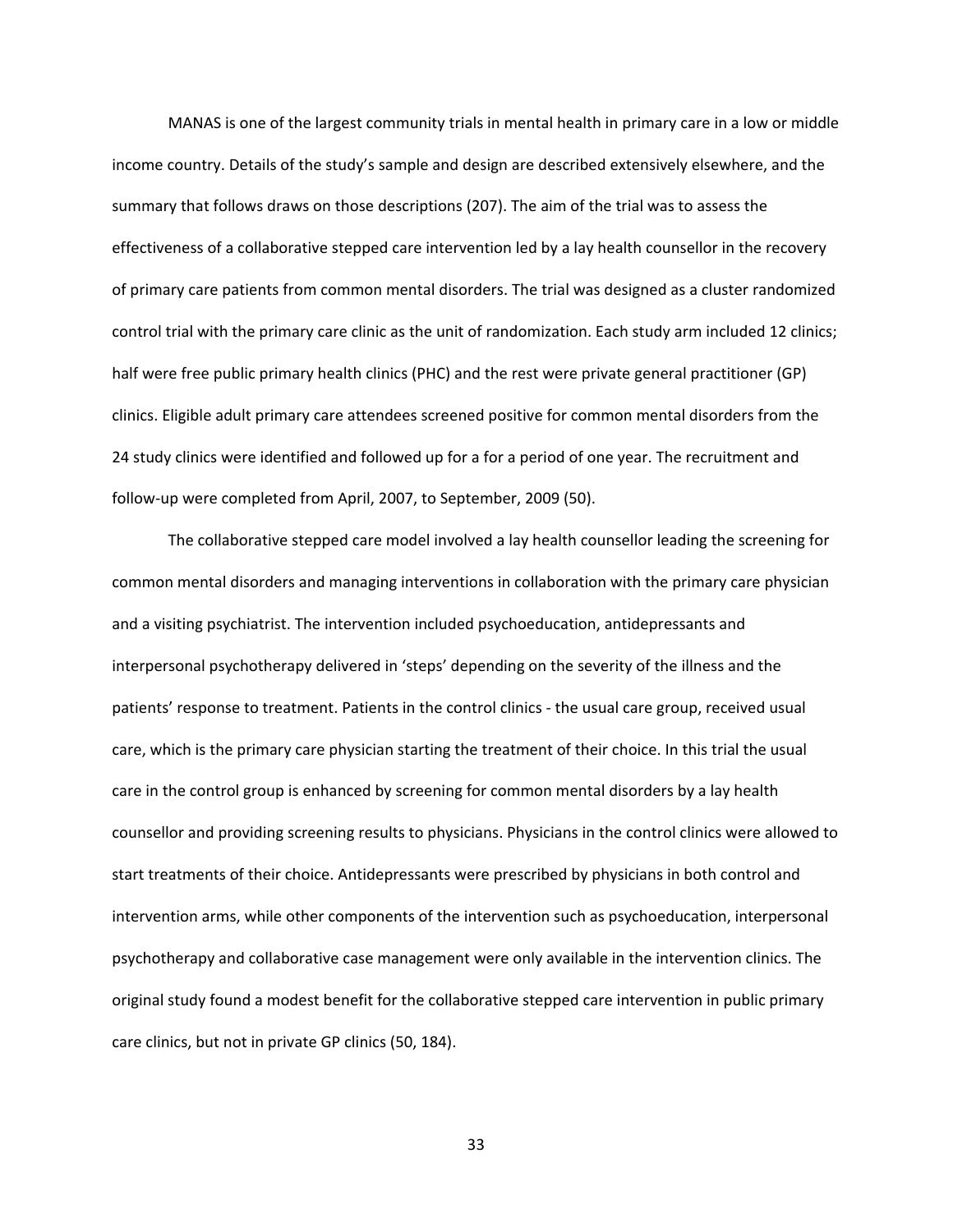We used baseline data from all trial participants in the MANAS trial to answer our questions related to screening and diagnosis. We then focused primarily on participants in the control group of the trial to understand the clinical course of patients screened positive for common mental disorders under usual care. A limitation of this database though, is the absence of follow-up data of a sample of primary care patients who screened negative as a comparison.

#### *Recruitment*

Patients visiting the primary health clinic were invited to participate in the mental health screening while waiting to see the physician. A health counsellor administered the screening questionnaire to those who consented. The result of the screening interview was shared with the primary care physician during the medical consultation. Only those patients who were expected to be resident in the study communities for the following 12 months were considered as eligible for recruitment. See figure 3.1 for the number of patients consented and eligible for recruitment. Eligible patients who screened positive and agreed to join the trial were also accessed for any mental disorder using a structured diagnostic interview schedule during the same visit. The ICD‐10 diagnosis was generated later using a computer algorithm but was not available to the primary care physician during the consultation.

Figure 3.1 depicts the progress of participants through the trial. Altogether 20,352 patients were screened for common mental disorders using the GHQ‐12 of whom 3816 (18.8%) screened positive. Among the screened positive, 382 were not eligible and 638 refused, yielding a final sample of 2796 participants. The number of patients enrolled in the collaborative stepped-care clinics and in the enhanced usual care clinics were 1360 and 1436 respectively. Outcome assessments were done at two, six, and twelve months using a structured diagnostic interview at the home of study participants by interviewers from an institution not related to the implementation of the intervention program and blind to the study arm status. The completion rates were 89% (n=2491) at two months, 87% at six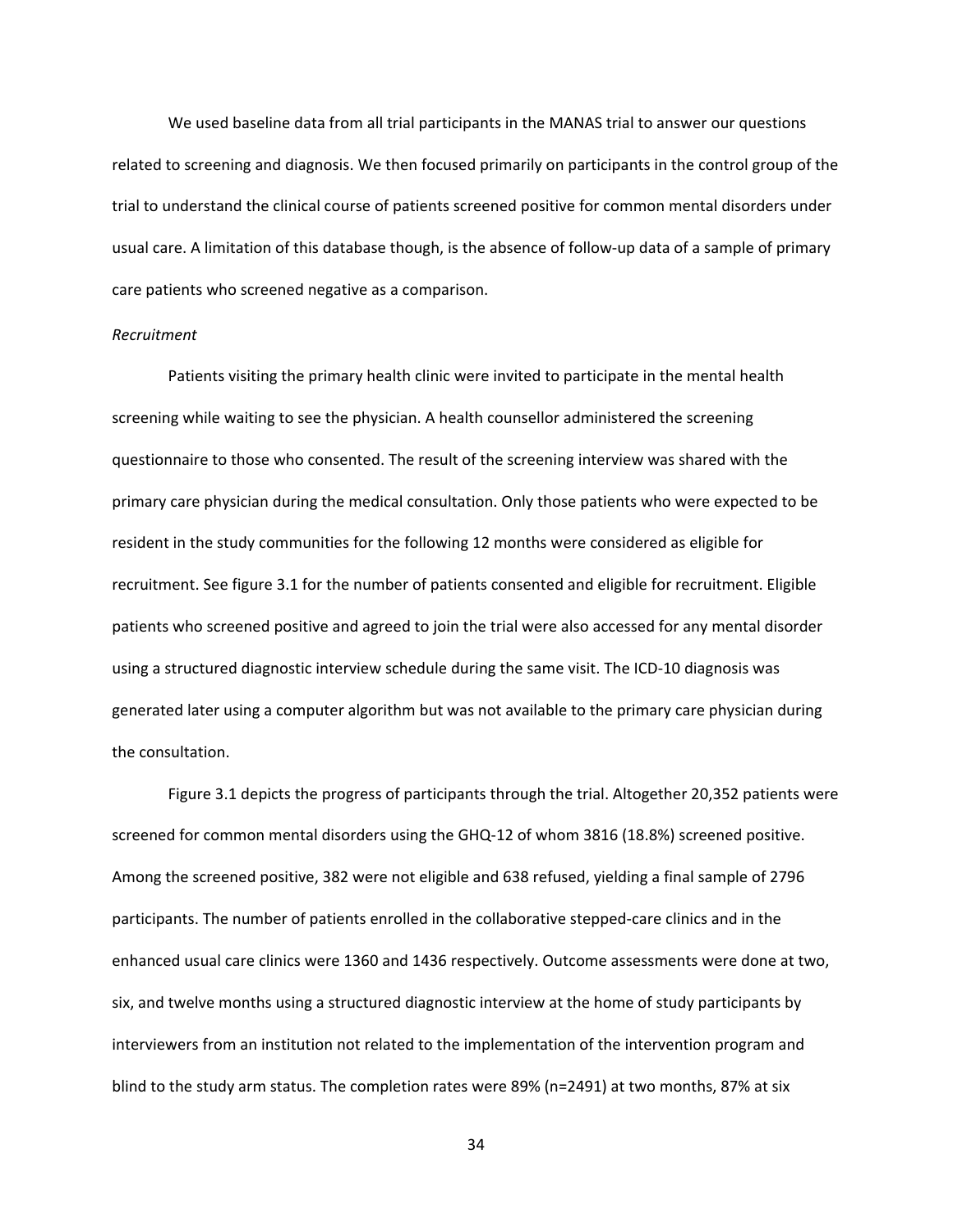months and 85% at twelve months. Overall, 2181 (78%) of all screen-positive participants were seen at all three follow‐up visits.

#### *Measures*

#### *Screening scale and diagnostic interview*

The MANAS trial used the 12‐item General Health Questionnaire (GHQ‐12) to screen for psychological distress and recruit patients into the trial. The Clinical Interview Schedule‐Revised (CIS‐R) was used to assess symptom severity and generate ICD-10 diagnoses of common mental disorders. *The 12‐item General Health Questionnaire (GHQ‐12)* 

 The GHQ was designed to measure psychological distress in population surveys and epidemiological studies, and to screen for non‐psychotic mental disorders in clinical settings (208). Originally developed in the UK, the GHQ is one of the most widely used screening questionnaires internationally, including in India. The short 12‐item version of the GHQ has been used previously in studies at the study site in Goa, India (209). GHQ‐12 is designed as a unidimensional scale for the assessment of mental distress or a minor psychiatric morbidity with a main focus on depressive symptomatology (210). The 12 items assess the respondent's current state and focus on the inability to carry out normal functions and the appearance of new and distressing symptoms (208). Each item is scored as 0 ('less or no more than usual') or 1 ('rather or much more than usual'), giving a maximum total score of 12. In this study GHQ‐12 was used at the baseline for screening primary care patients. A recent systematic review of validated screening tools for common mental disorders in low and middle income countries calculated a diagnostic odd ratio (DOR) of 22.59 for GHQ‐12 based on its psychometric properties (211). DOR is a measure of a screening tool's effectiveness and is defined as the 'ratio of the odds of disease in test positives relative to the odds of disease in test negatives' (212). DOR>20 is considered to indicate strong validity (211). A cut‐off score of 5/6 was used for screening primary care patients in the MANAS trial. A validation study of GHQ with cut-off score of 5/6 in this study population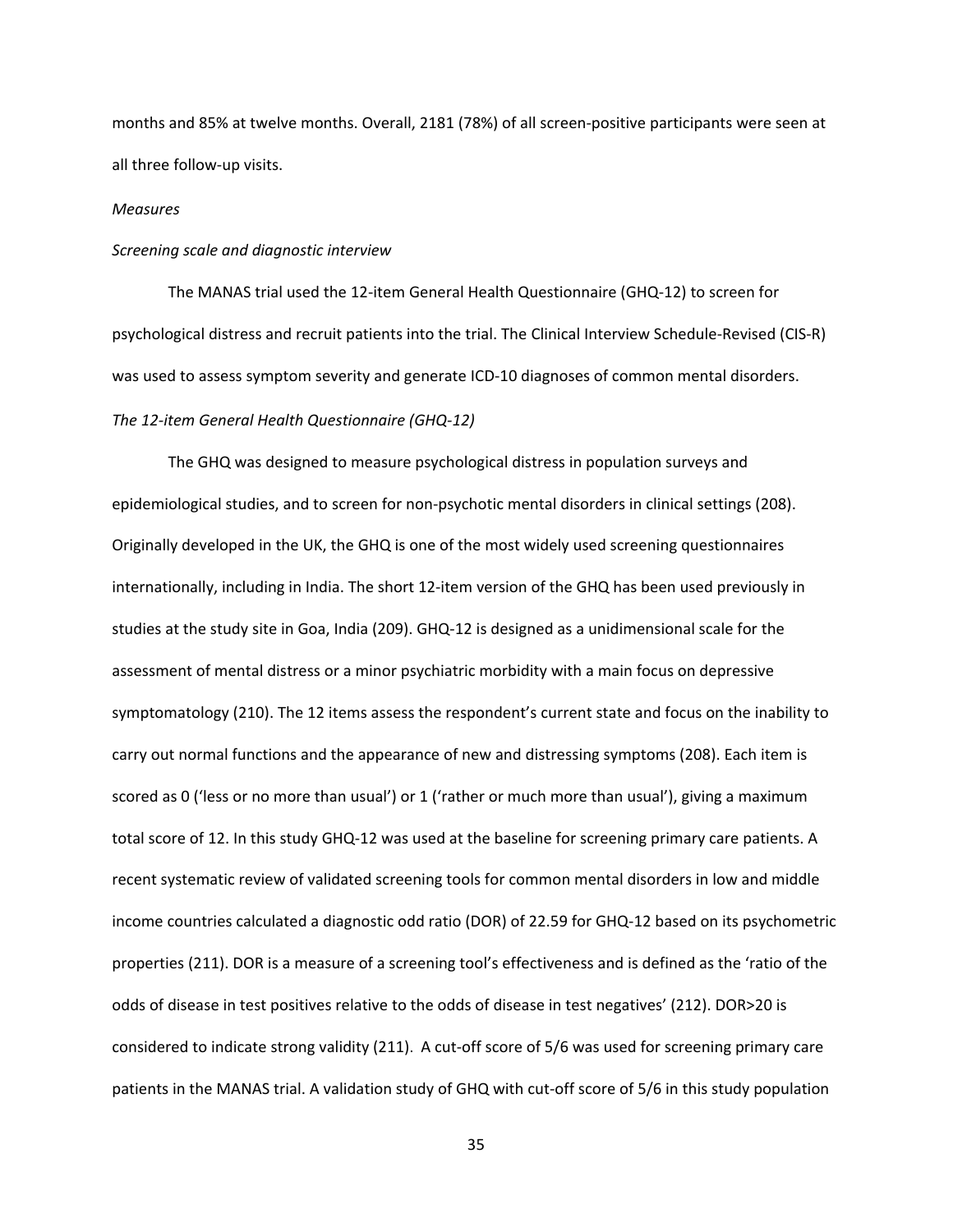found sensitivity of 73%, specificity of 90%, and a positive predictive value of 61% (56). Even though GHQ is designed to measure the risk of non‐psychotic psychiatric illness, a positive result on GHQ‐12 is not a diagnosis of mental disorder, but it helps to inform further evaluation and intervention.

## *The Clinical Interview Schedule‐ Revised (CIS‐R)*

The revised version of the Clinical Interview Schedule is a standardized psychiatric interview that can be administered by interviewers without clinical training in psychiatry (213). The CIS‐R interview asks about symptoms of ICD‐10 common mental disorders, and the questions focus on 14 symptom domains (Table 3.1). For each of these symptom domains, a screening question is asked to decide if that specific symptom was experienced by the respondent in the previous month. If the respondent experienced the symptom, a detailed evaluation of their experiences of that symptom in the previous seven days is covered by a sequence of questions. Based on the response, a score signifying the severity of the symptom domain ranging from 0‐4 (or 0‐5 for the depressive ideas 'symptom') is assigned for each of the 14 domains (213). A significant symptom is indicated by a score  $\geq 2$ . A score of 0 is given for those who did not experience a particular symptom in that week. The total scores for the 14 symptom domains range from 0‐57; a higher score is considered as an indication of the severity of overall psychological distress. A multi country study of lay interviewer administered CIS‐R found that an overall scores of 12 or more would indicate the level of morbidity that would raise concern in a physician of a psychiatric disorder (213). Further, by applying a diagnostic algorithm to the CIS‐R responses, a set of ICD‐10 disorders, including generalized anxiety disorder, depressive disorders, obsessive compulsive disorder, and phobias can be diagnosed. See table 3.2 for the list of diagnoses generated using the algorithm.

 The CIS‐R is widely used for the diagnosis of mental disorders in epidemiological studies globally. The CIS‐R has been used on every wave of the UK national mental health survey series (*The Adult Psychiatric Morbidity Survey*) to diagnose six types of common mental disorders including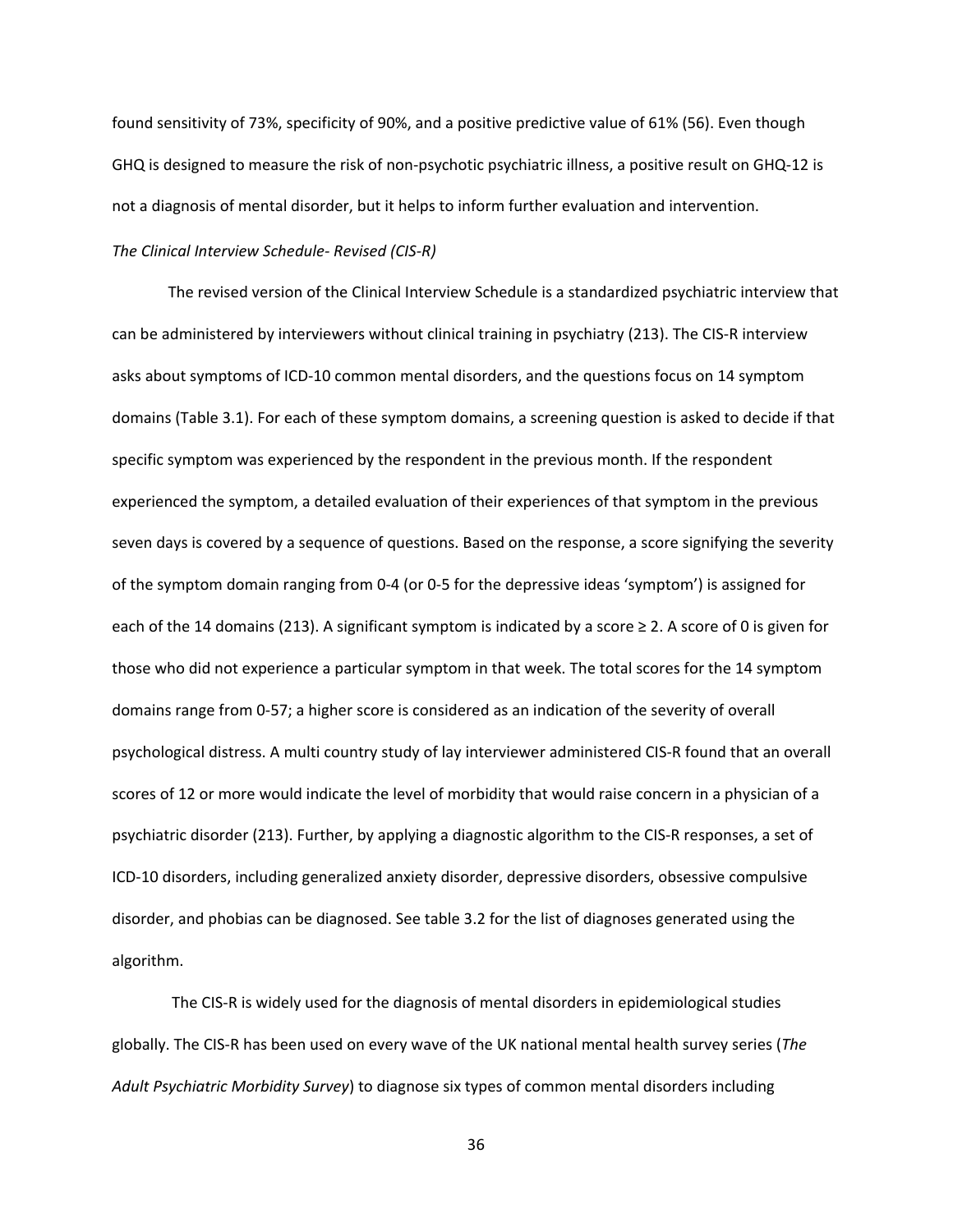depression, generalized anxiety disorder, panic disorder, phobias, obsessive compulsive disorder, and common mental disorders not otherwise specified (214). While the CIS‐R has been extensively used in India, translated and field tested in the study population, we are not aware of any validation studies of CISR‐R against a gold standard psychiatric interview in India. However, a cross‐cultural factorial validation of the CIS‐R among ethnic minority population in the UK including Indian immigrants found that underlying "depression-anxiety" construct maintains measurement invariance across ethnic groups, even though there is inconsistency in the reporting of somatic symptoms across cultures (215). CIS‐R has also been successfully validated among people of Indian origin in Malaysia and that study reports a sensitivity of 88%, specificity of 96% and a positive predictive value of 97% for a cut off score of 12 (216). Further, a recent validation study of CIS‐R based on the Hong Kong mental morbidity survey showed good criterion validity in diagnosing common mental disorders against the diagnoses made by the Structured Clinical Interview for the DSM‐IV (217).

Focusing on symptoms from the week prior to the interview avoids recall bias, and helps to distinguish between co-occurring symptoms and symptoms which occur weeks, months apart (218). However, there is also the possibility of missing a disorder with a fluctuating course if the patient was symptom free during the week before the interview.

#### *Sociodemographic factors*

Self-reported age and gender were recorded for each participant during recruitment. Detailed sociodemographic information including ethnicity, marital status and education was compiled during the first follow-up interview within two months of recruitment. We used the responses for sociodemographic variables in their original form or recoded as described in table 3.3.

#### *Life stressors*

Patients were also asked about two major life stressors commonly reported among primary care patients: 1) presence of long standing physical illness, 2) financial difficulties, i.e. finding it difficult to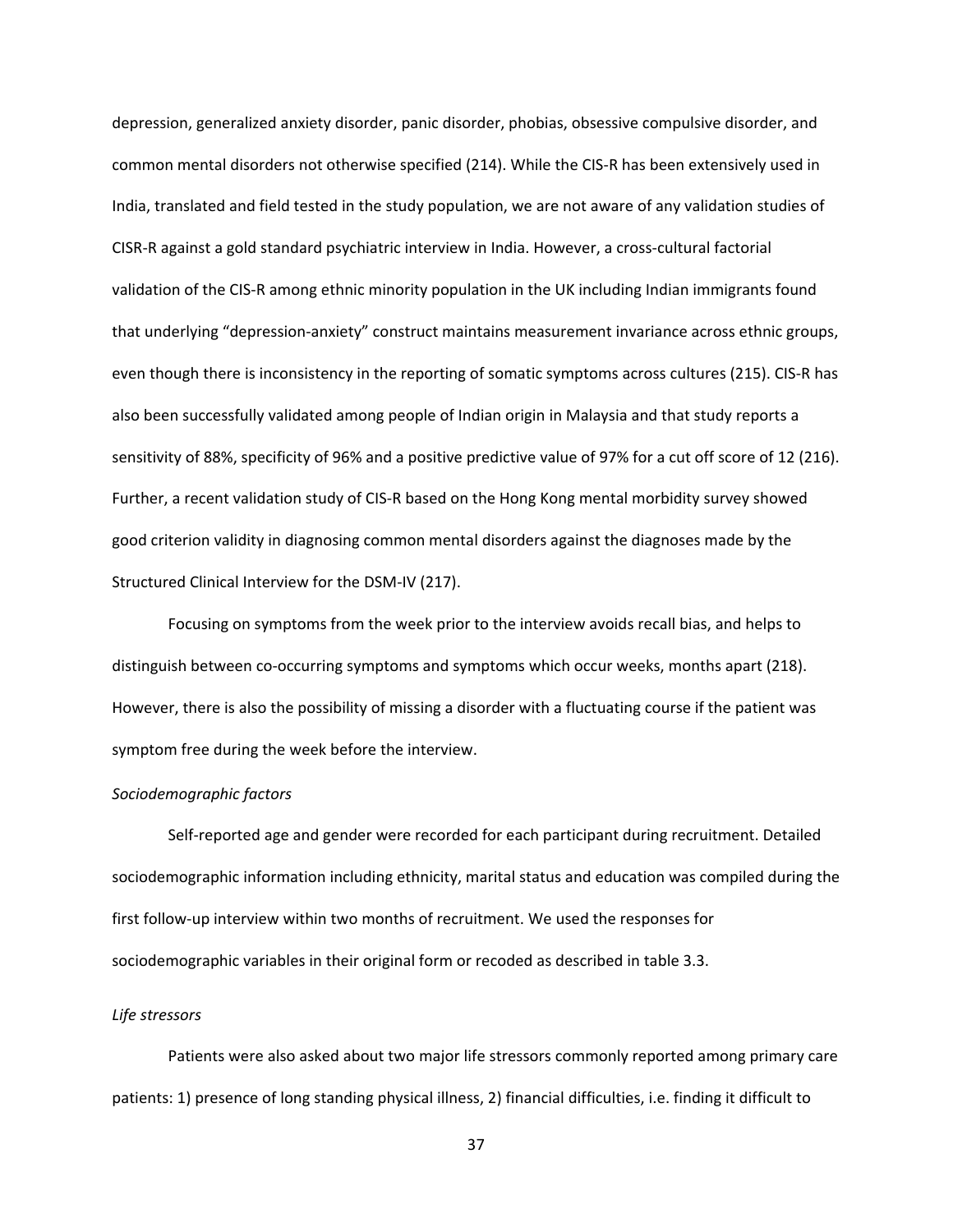make ends meet. We recoded response to question on financial difficulty into binary form as described in table 3.3

#### **Analysis**

#### *Data processing*

Data were processed, cleaned and organized by the four interview phases (baseline, 2 months, 6 months and 12 months) by Sangath, the institution that conducted the study in India. Sangath provided de-identified data for analysis including participant characteristics, symptoms of psychological distress, diagnosis, intervention offered and outcomes measured at 2 months, 6 months and 12 months.

### *Missing data*

The proportion of patients lost to follow‐up was 11% at two months, 13% at six months, and 15% at twelve months. Overall, 2181 (78%) of all screened positive participants were seen at all three follow‐up visits. Missing patients were more likely to be younger and male. The original investigators conducted a sensitivity analysis to examine the effect of the missing data by using multivariate imputation by chained equation (MICE) (50). This procedure created multiple datasets which were analyzed with an individual level Poisson regression model, allowing for within-cluster correlation using generalized estimating equations (50). Separate models by age group and sex were fitted, which showed no evidence of differential recovery rates by sex or age and there was no evidence that the missing data were associated with outcomes measured at follow‐up. Under the assumption that data were missing at random after conditioning on age and gender, for the published analyses data were not imputed. The investigators of the original study thus concluded that analyses excluding missing data, but adjusted for age and gender should be unbiased (49). We followed a similar approach to follow‐up analyses, excluding individuals who were lost to follow-up and adjusting for age and gender.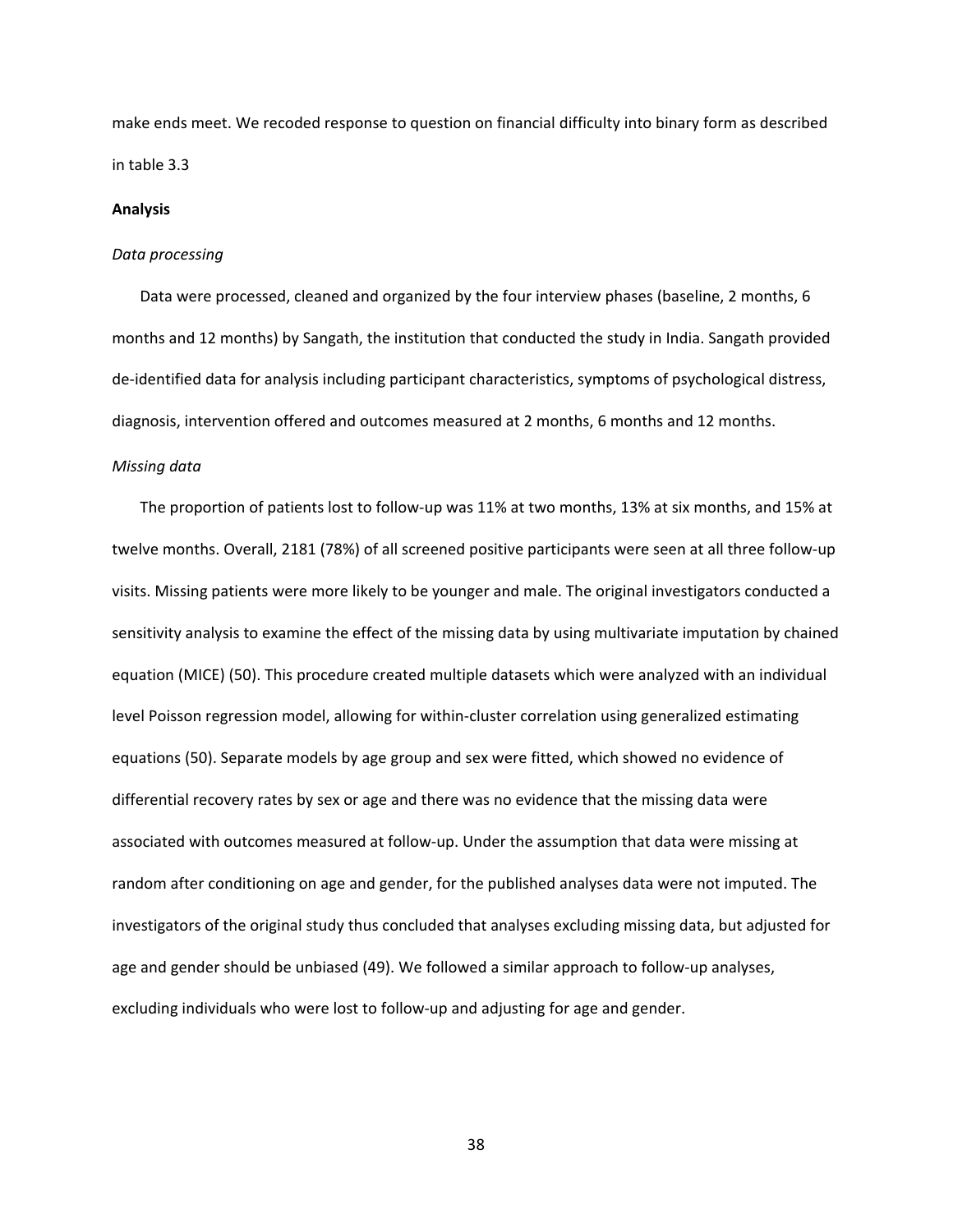#### *Clustering*

In the MANAS study, the primary health clinic or a GP clinic formed a cluster and the study enrolled 2796 patients in the trial from the 24 clinics (clusters). Since individual-level regression methods are not robust when there are few clusters per group, the original analyses were based on cluster‐level summary measures and the sample provided more than 90% power to detect a difference in recovery rates of 70% in the intervention group versus 50% in the control group (50). To address constraints in estimating parameters and variances with a small number of clusters (219), we used cluster wild bootstrap implemented using the user‐written *'cgmwildboot*' command for linear regression models (available from https://sites.google.com/site/judsoncaskey/data) in Stata 14.2. For logistic regression models we used score bootstraps for regression analyses implemented through the '*boottest'* package in Stata 14.2 (220). For more information on cluster analyses decisions and bootstrapping method see appendix C.

#### *Specific analysis plans*

Our specific analysis plans were as follows:

*To describe the proportion screened positive patients with a mental disorder diagnosable by a fully structured ICD‐10 diagnostic instrument, the distribution of diagnoses, and the patient characteristics associated with mental disorders:* 

 We first describe the key characteristics of all study participants. Since we expected differences in these characteristics by gender, we also present them separately for men and women. Then we report the prevalence of ICD‐10 diagnoses and the distribution of specific diagnoses. We used bootstrapped confidence intervals to report distribution of diagnoses to account for clustering. We considered sociodemographic factors (age, gender, marital status, ethnicity and education) and two life stressors (financial difficulty and longstanding illness/disability) as predictors of baseline ICD‐10 diagnosis. To model these predictors of any ICD‐10 diagnosis, we used logistic regression with the score bootstrap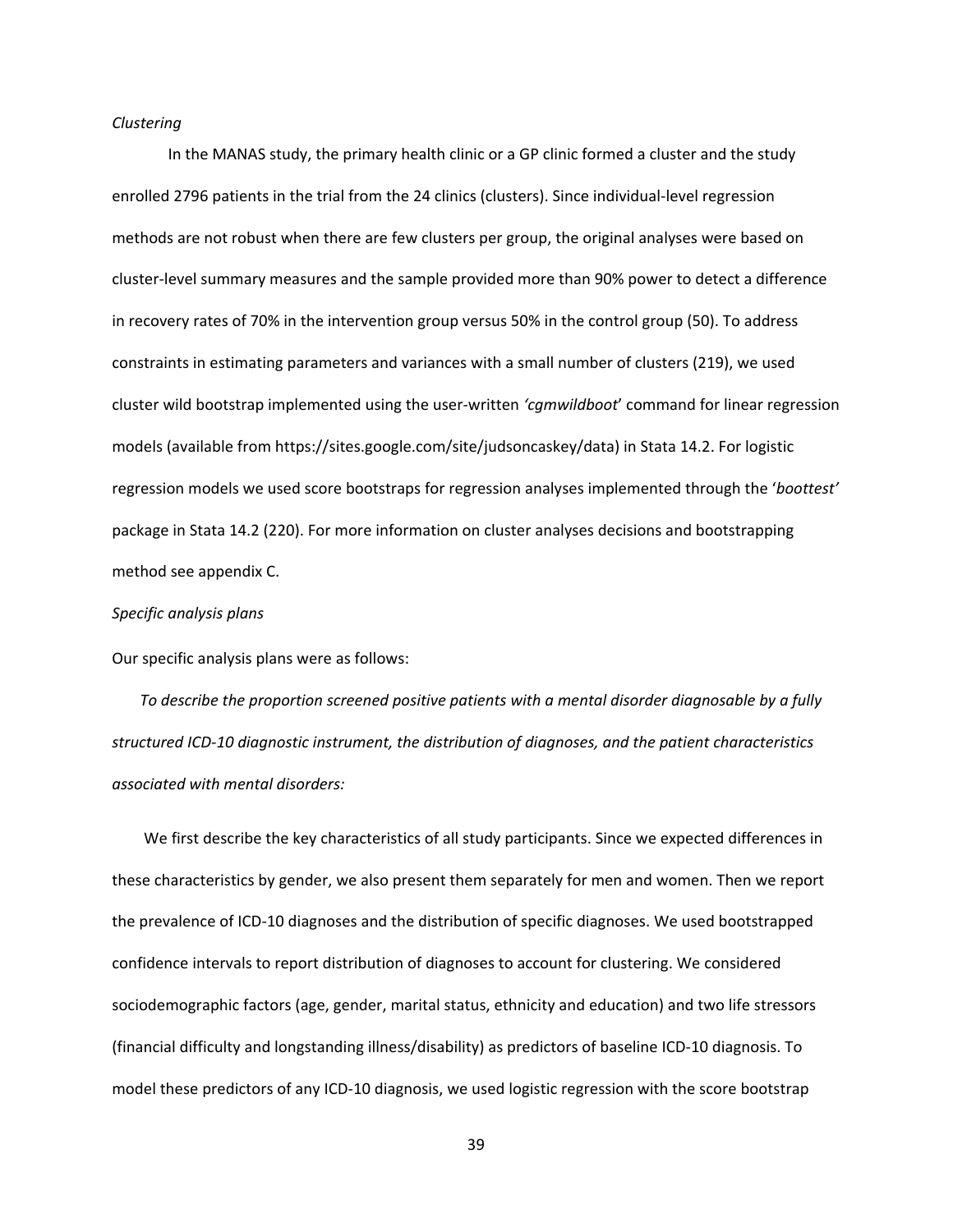method. Similarly, we also examined the predictors associated with specific diagnoses. We used data from both arms of the trial for these analyses.

*To examine the stability of ICD‐10 diagnoses and the trajectory of overall psychological distress over a period of one year:* 

Since our aim is to study the clinical course of screened positive patients under usual care, we included only patients in the control group. To examine stability of the ICD‐10 diagnoses we first describe the diagnosis for those screened positive at baseline, 2 months, 6 months and 12 months. Using descriptive tables, we describe the change in diagnosis at follow‐up and the percentage of patients who recovered at each follow‐up point. We defined recovery as not meeting an ICD‐10 diagnostic criteria for any mental disorders using the structured psychiatric interview. To quantify the diagnostic stability of ICD‐10 diagnosis among screened positive patient we used "prospective consistency" described by Schwartz et al. (221). Prospective consistency refers to the proportion of individuals in a category at the first evaluation who retain the same diagnosis at their follow‐up evaluation.

Often the measures of diagnostic stability in epidemiological studies identify methodological unreliability rather than genuine changes in clinical states, therefore a better indicator of the changing disease picture would be the course of overall psychological distress based on the CIS‐R score over time. Hence we also describe the changes in overall psychological distress measured by the diagnostic instrument CIS‐R during the three follow‐up interviews. We also describe the trajectory of mean scores for all participants in the control group using an appropriate graph.

*To examine the proportions of patients with mild and short distress, a fluctuating course and persistent distress based on the distress scores and identifying the factors associated with persistent distress*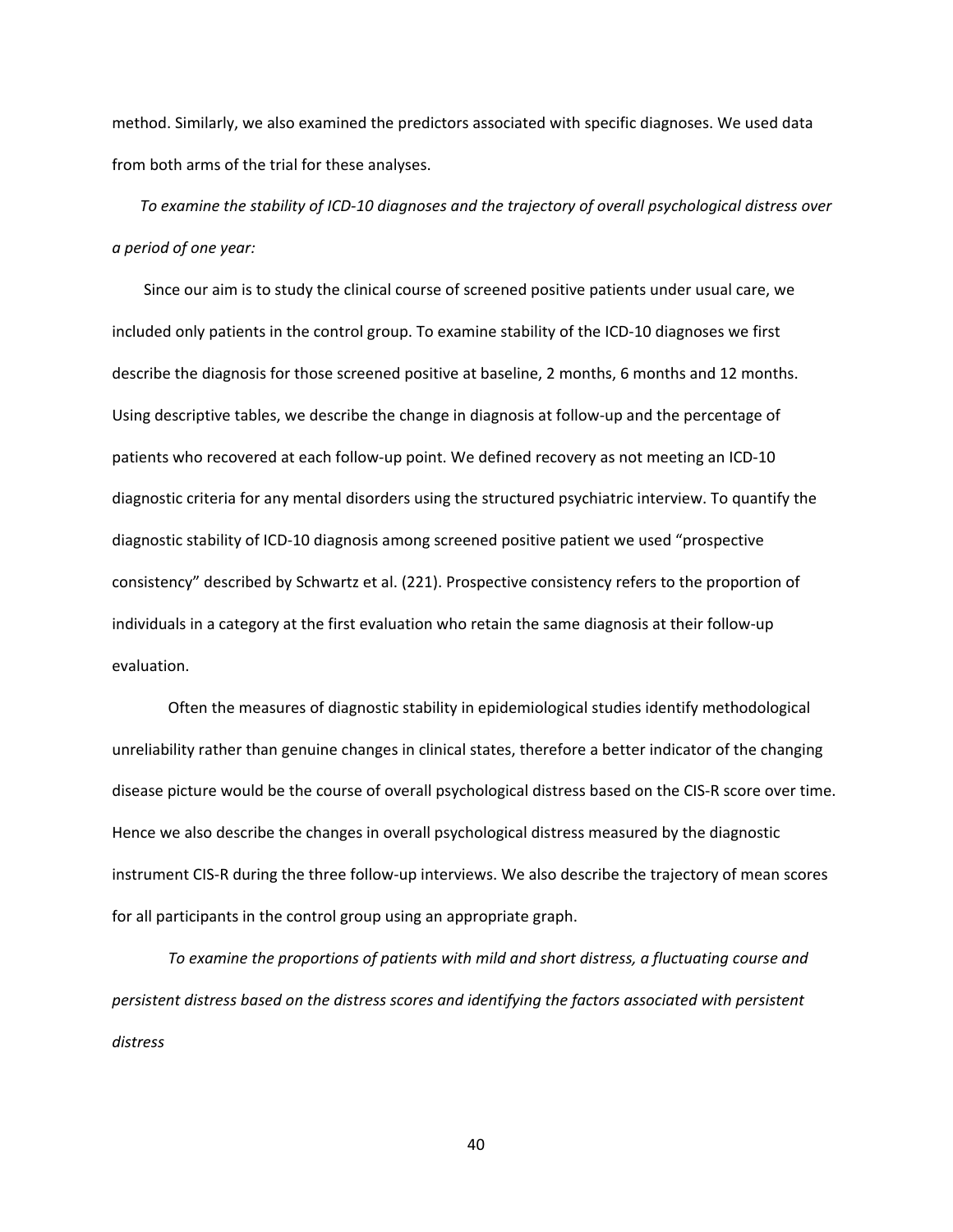Further, based on the CIS‐R scores we identify the proportion of three clinically important groups of patients: 1) patients with mild or no psychological distress during follow‐up, defined as those whose CIS-R score remained below 12 at all three follow-up; 2) patients with persistent psychological distress indicated by a CIS‐R score of 12 or more at all three follow‐up interviews; 3) patients with a fluctuating course indicated by a CIS‐R score that varies across the threshold (score of 12) at the follow‐ up interviews. In our final analysis we look for patient characteristics that predict persistent psychological distress using a score bootstrapped logistic regression model.

Under the usual care model physicians are free to prescribe antidepressants in primary care. We also examined whether antidepressant prescription and use is associated with two outcomes, namely rapid recovery i.e., mild or no psychological distress during follow‐up, and persistent distress.

#### **Results**

### *Participant characteristics*

As described in table 3.4, about 82% (n=2305) of the trial participants were women. Close to half of the participant were 50 years or older and the age distribution for men and women were similar. The majority of participants were currently married (61% of women and 81% men), but a larger percentage of women were widowed or separated (34% of women and 5% of men). Only about one‐third of women and half of the men had education above the primary school level. A substantial proportion of patients were poor with 47% of women and 39% of men found it difficult to make ends meet. Long standing physical illness including chronic diseases or disability was reported by 47% of women and 46% of men. *Prevalence of Common mental disorders* 

From the 24 study clinics, 20352 patients were screened, of whom 3816 (18.8%) screened positive for common mental disorders. Among the 2796 eligible screened positive patients who consented to participate, fifty‐five percent scored between 5 and 7 on the screening instrument GHQ‐ 12, which indicates mild psychological distress while the remaining patients scored >7 indicating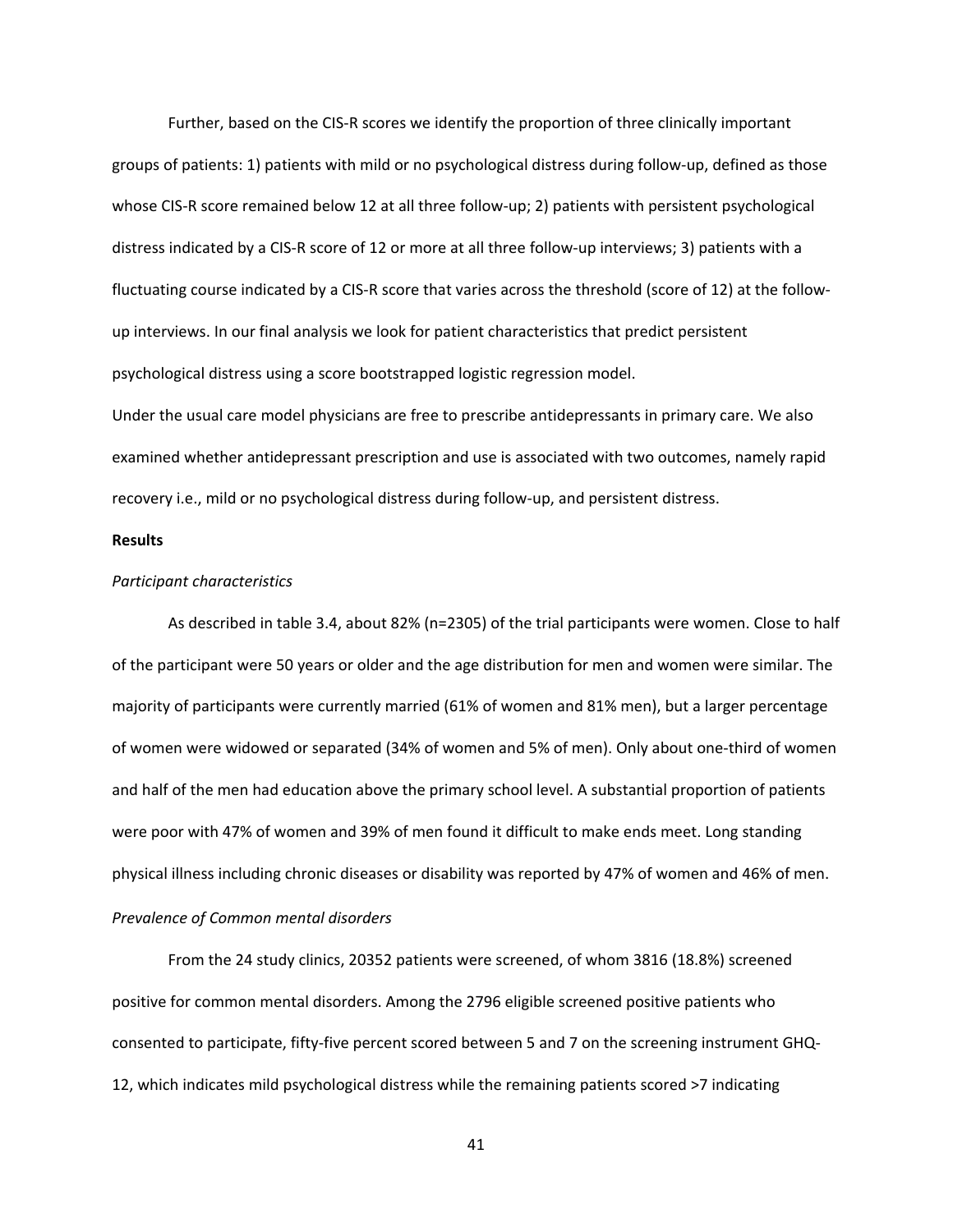moderate to severe psychological distress. CIS‐R, the diagnostic instrument used in this study generated an ICD‐10 diagnosis as well as an overall score to indicate severity of psychological distress. About 80% of patients who screened positive for mental disorders using GHQ‐12 also scored ≥ 12 on CIS‐R, generally considered as 'case level' psychological distress.

Although most screened positive patients were diagnosed with a common mental disorder using the CIS‐R, a fifth did not meet any diagnostic criteria. As depicted in table 3.5, the most prevalent diagnosis was mixed anxiety depressive disorder (37%) followed by mild to moderate depressive disorder (16%). About 11% of screened positive patients had a diagnosis of severe depressive disorder. The least prevalent diagnosis was panic disorder (4%; n= 102) followed by phobias (5%).

In a logistic regression model examining the predictors of ICD-10 diagnosis (see table 3.6), female gender (1.34 95%CI 1.08‐1.66), being separated or widowed (1.31 95%CI 1.01‐1.72) and extreme financial distress (1.38 95%CI 1.08‐1.75) predicted the receipt of an ICD‐10 diagnosis. We also examined patient characteristics that predicted specific ICD‐10 diagnosis and found increased risk for generalized anxiety disorder among women compared with men (OR 2.19 95%CI 1.23‐3.92), and among those who were separated or widowed (OR 1.5 95% CI 1.11-2.03). Further, the risk for mixed anxiety depressive disorder was lower among migrants from other states 0.58 (0.39‐0.85). While the risk for mild to moderate depression was lower among those with long standing physical illness or disability, they were more likely to have severe depression (OR 1.4; 95%CI 0.97‐2.03). We found that education and long standing physical illness did not predict the risk for any ICD‐10 diagnoses. Similarly, gender did not predict any depressive diagnoses.

In the following section we discuss the distribution and the stability of baseline diagnoses at 2, 6 and 12-month follow-up of participants attending the 12 control clinics.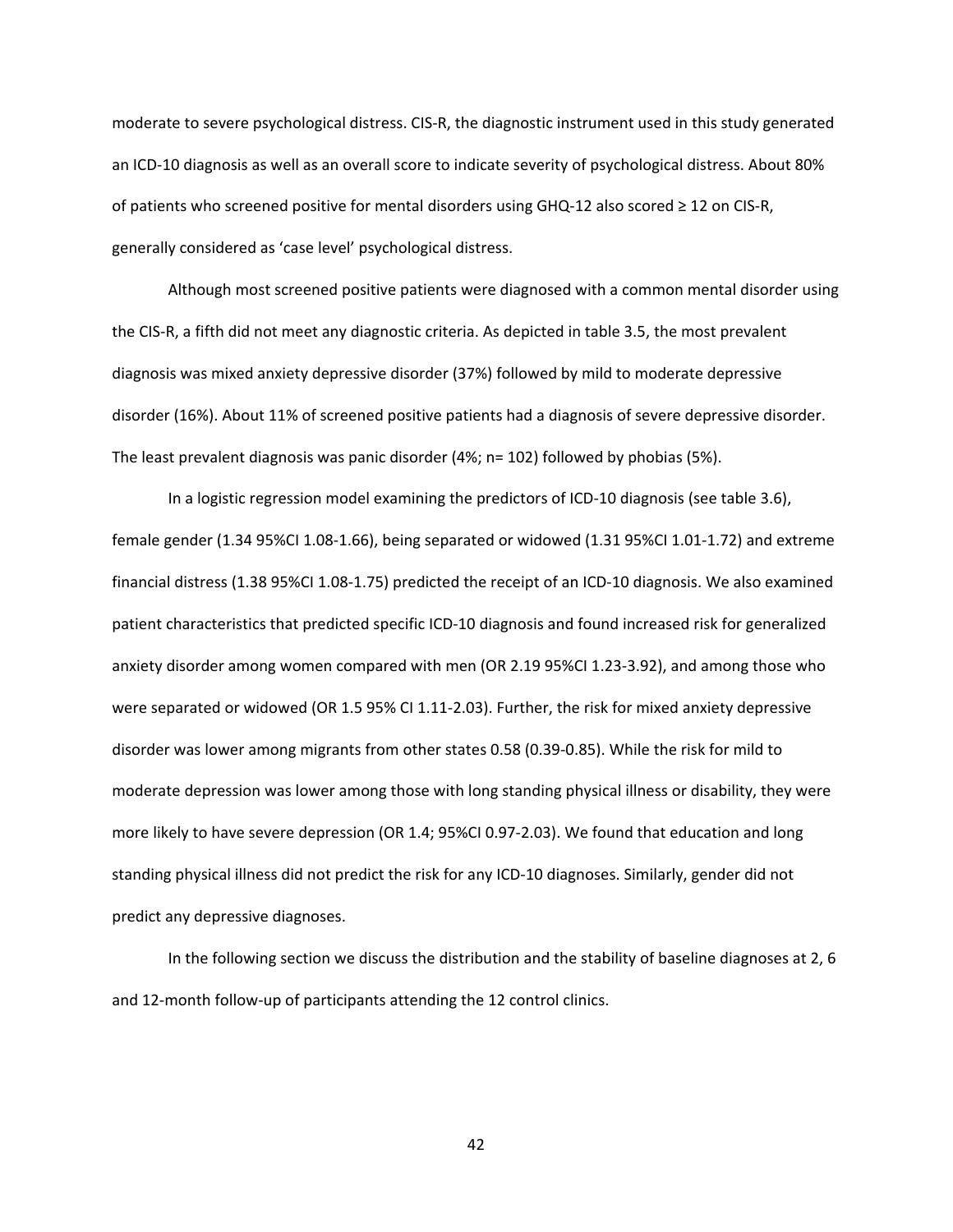#### *Follow up diagnosis*

 About 46% (n=601), 42% (n=541) and 34% (n=427) of screened positive patients met the criteria for an ICD‐10 diagnosis at 2, 6 and 12 months respectively under usual care. Table 3.7 shows the proportion of patients diagnosed at the baseline and each follow up interviews. The most prevalent diagnosis was mixed anxiety and depressive disorder diagnosed in 33% of patients at baseline, 25% at 2 months, 24% at 6 months and 19% at 12 months. This was followed by mild to moderate depression diagnosed in about 20% of patients at baseline, 8% at 2 and 6 months and 7% of patients at 12 months. About 12% of patients were diagnosed with severe depression at baseline, 4% at 2 and 6 months and 3% at 12 months. The proportion for most disorders decreased over time, and by 12 months 66% of those who screened positive at baseline did not qualify for any diagnosis.

#### *Changes in meeting an ICD‐10 diagnosis*

As shown in table 3.8, about half of the followed‐up patients who had a baseline ICD‐10 diagnosis did not meet the criteria for a diagnosis by 2 months. The rate increased to 54% by 6 months and by 12 months 63% of patients with baseline diagnosis did not have any ICD‐10 diagnosis. The maximum recovery from an ICD‐10 diagnosis was for patients with a baseline diagnosis of mixed anxiety and depressive disorder (59% at 2 months; 60% at 6 months and 72% at 12 months) and the minimum was for patients with a diagnosis of panic disorder (41% at 2 months, 46% at 6 months and 54% at 12 months).

#### *Diagnostic stability*

Table 3.9 shows the prospective consistency of baseline diagnoses at 2 months, 6 months and 12 months, defined as the percentage of individuals in a diagnostic category at baseline who retain the same diagnosis at follow-up. At two-month follow-up, the prospective consistency was less than 15% for all diagnoses except mixed anxiety and depressive disorder. Among patients with an initial diagnosis of mixed anxiety and depressive disorders 24%, 22% and 17% maintained the same diagnosis at 2, 6 and 12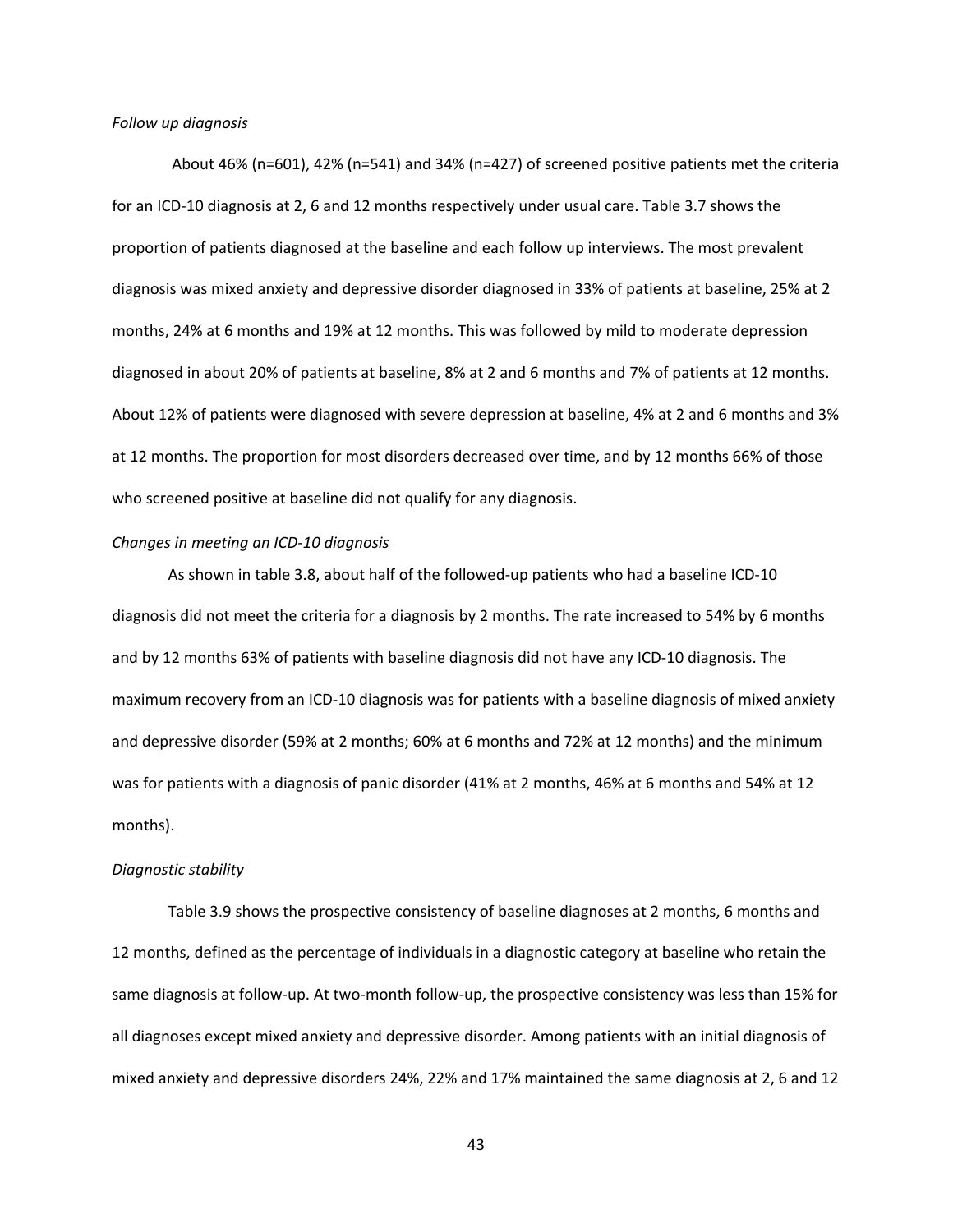months respectively. For patients with a diagnosis of severe depressive episode at baseline, about 7% maintained the same diagnosis at 2, 6 and 12 months although they were not the same patients. The lowest rate of prospective consistency was for phobias diagnosed during the baseline interview at the primary care clinics.

Generally, prospective consistency is affected by switching to a new diagnosis as well as not meeting the criteria for any ICD‐10 diagnosis. Table 3.10 depicts the percentage of patients switching to a new diagnosis, those who did not meet the ICD‐10 diagnostic criteria for any mental disorder and those who maintained the same diagnosis at two‐month follow‐up. Switching to a new diagnosis was more common than maintaining the same diagnosis at 2 months for all categories except mixed anxiety and depressive disorders. As depicted in table 3.10 among patients who completed the follow‐up interview at 2 months, only 17% with a baseline diagnosis of mixed anxiety and depressive disorder switched to a new diagnosis while 24% continued with their original diagnosis and about 59% no longer met any diagnostic criteria. With regard to severe depression 52% of patients switched to a new diagnosis, 42% did not meet any diagnostic criteria and 7% maintained their baseline diagnosis of severe depression. For the other baseline diagnoses, by two months, between 41 and 56 percent of patients switched to a new diagnosis, while less than 15% maintained their original diagnosis, and between 41 and 47 percent did not meet the criteria for any diagnosis.

 Table 3.11 shows the diagnoses and loss to follow‐up at two months for all baseline diagnostic categories in detail. For all baseline diagnostic categories, the most common outcome at 2 months was recovery from the ICD‐10 diagnosis. The next common outcome was switching to a new diagnosis. Mixed anxiety and depressive disorder was the most frequent new diagnosis that patients switched into at 2 months. For example, about 23% of patients with severe depressive disorders and 21% of patients with generalized anxiety disorders switched to mixed anxiety and depressive disorder. Overall, at two-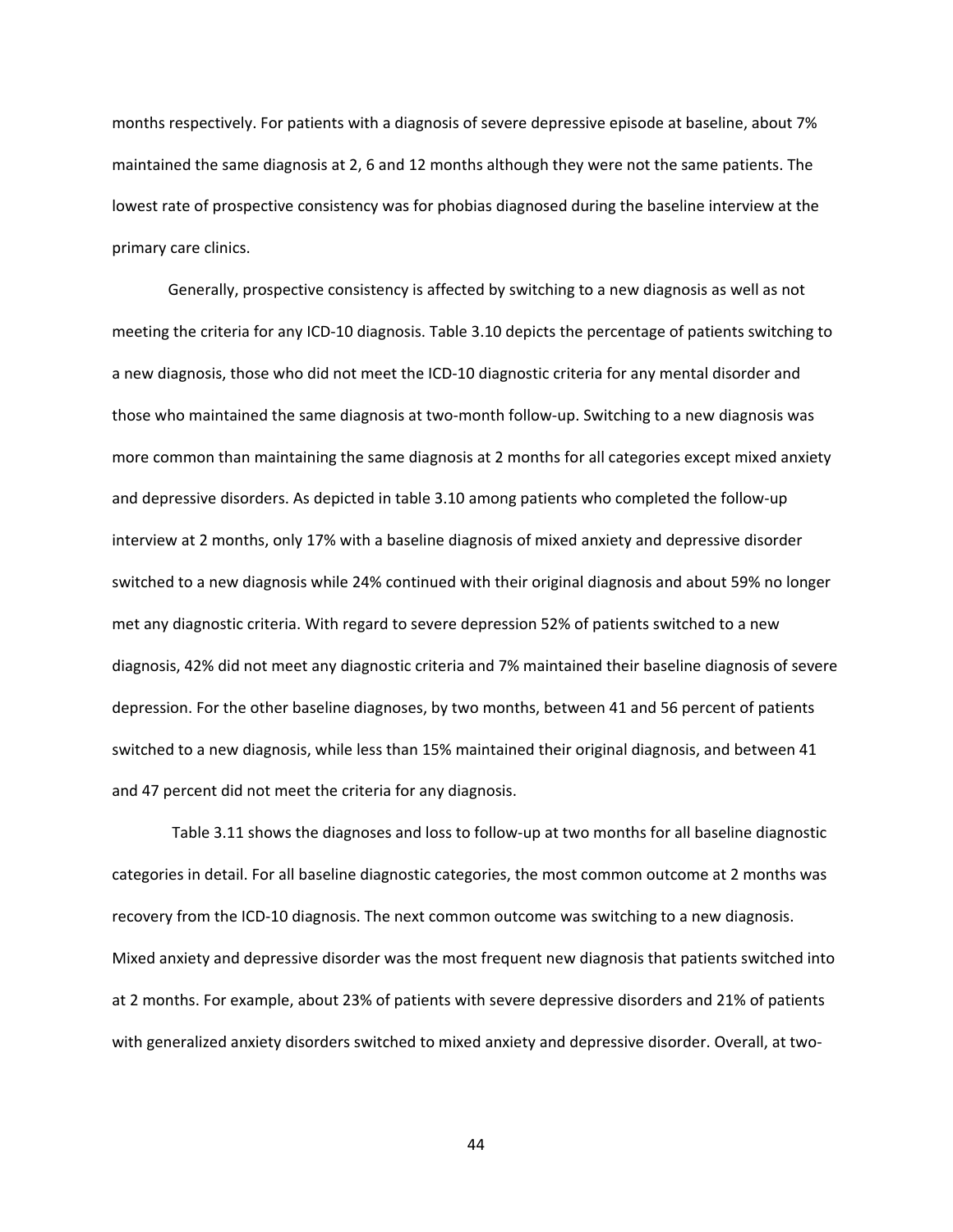month follow‐up there were 217 new cases of mixed anxiety and depressive disorder, 83 new cases of mild to moderate depression and 46 new cases of severe depression.

As shown in table 3.11, at baseline, about 20% (n=292) of screened positive patients did not have any ICD-10 diagnosis. Among them, after subtracting lost to follow up (n=30; 11%) at two months, 70% of patients (n=183) continued without any diagnosis, while 30% received a new diagnosis (see table 3.10). The most common diagnosis was mixed anxiety and depression (15% n=45) followed by mild/moderate depressive disorder (5%). Further, 70% and 76% of patients without any ICD‐10 diagnosis at baseline and who were follow‐up maintained their disorder free status at 6 months and 12 months respectively.

#### *Overall psychological distress*

Since the ICD‐10 clinical diagnosis of the majority of screened positive patients changed within two months, we examined the overall psychological distress measure reported from the CIS‐R diagnostic interview. A scores of twelve (≥12) was used as the cut‐off to suggest psychological distress indicative of common mental disorder. We found that the CIS‐R cut‐off (≥12) score was nearly in perfect agreement with the presence of any ICD-10 diagnoses, thus 99% of patients with an ICD-10 diagnosis scored ≥12 on CIS‐R. At baseline, about 79% of screened positive patients (n=1131) in the control group scored ≥12 on CIS‐R and by 2 months more than half of them scored less than 12. The mean CIS‐R score for the control group at baseline interview was 19.4 (95% CI:17.6 ‐21.2). The mean score improved from 19.4 to 9.5 during the one year follow up. As shown in figure 3.2, the maximum improvement in score, i.e., about 40% reduction in distress score (decreased from 19.4 to 11.7) occurred within the first two months of baseline diagnosis. Between 2 months and 12 months the improvement was less pronounced and the mean distress score decreased only by about 2 points.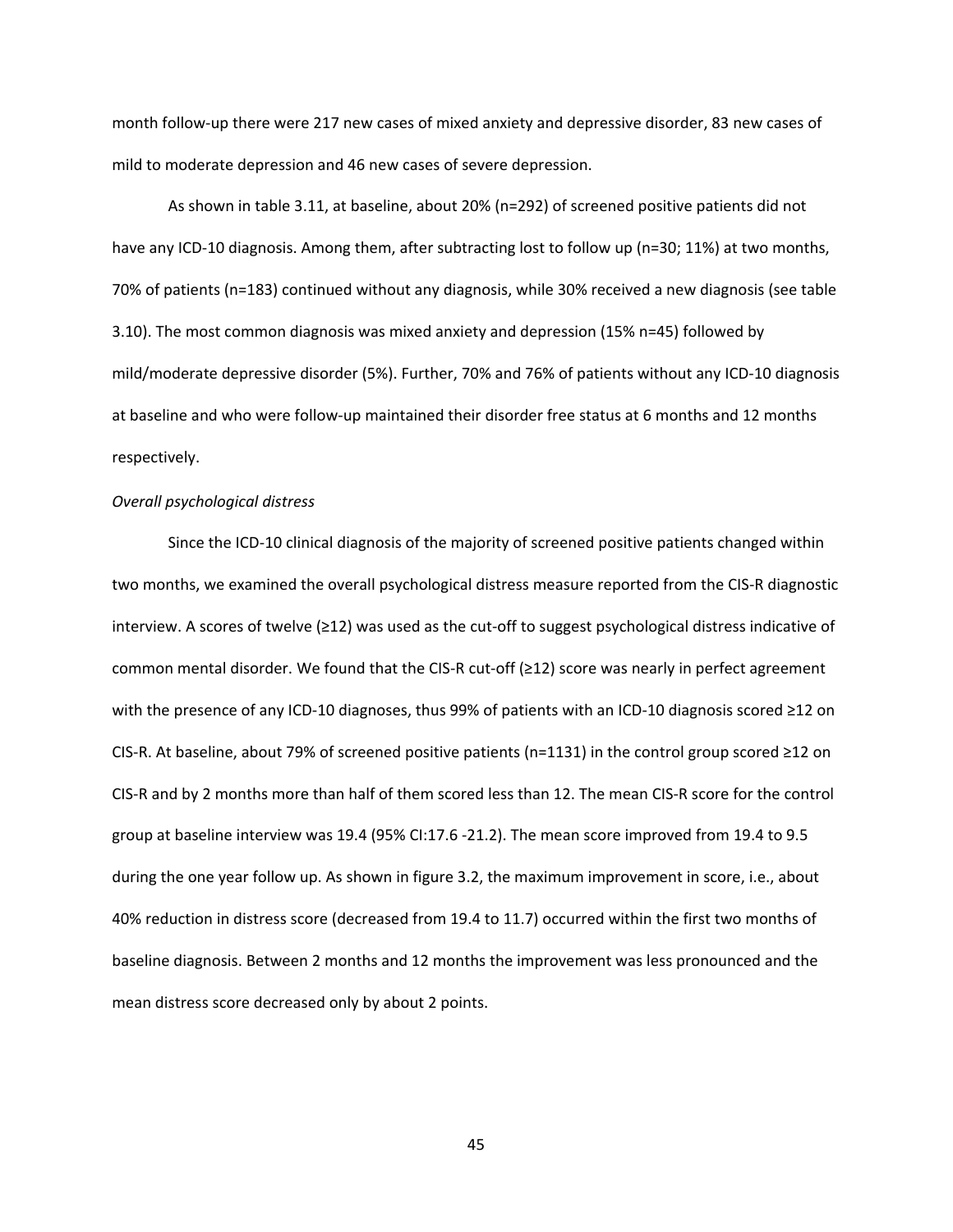### *Pattern of distress scores*

We classified screened positive patients into three clinically important groups based on the course of psychological distress: 1) patients with distress of short duration i.e., patients whose overall distress score remained below threshold (<12) throughout the follow up period; 2) patients with persistent distress i.e., those whose score remained above threshold (≥12) in all three follow‐up interview; 3) patients with a fluctuating course i.e., those whose score was not consistently above or below the threshold. Overall, about 19% of patients (n=218) experienced persistent distress throughout the follow up period while for 42% (n=483) of patients the distress experienced was uneven. For 39% (n=448) of screened positive patients the distress was of short duration and they did not report any case level distress during follow‐up interviews.

### *Predictors of persistent distress*

To examine patient characteristic that could predict persistent distress among patients, we investigated important sociodemographic factors and life stressors. As reported in table 3.12, in a score bootstrapped logistic regression mode we found female gender (OR 1.51; 95%CI 1.01‐2.26), severe financial distress (OR 2.13; 95%CI 1.65‐2.75), and higher baseline distress score (OR 1.08; 95%CI 1.03‐1.12) on the CIS‐R scale predicted persistent distress during one‐year follow‐up. Those with lower education (OR1.59; 95% CI 0.97‐2.58) and long standing illnesses (OR 1.43 0.98‐2.08) were also more likely to have persistent distress, although the relationship was not statistically significant at the conventional level of confidence.

### *Role of antidepressants in the clinical course under usual care*

Following screening, about 50% (n=717) of patients in the control group received a prescription for an antidepressant from the primary care physician and 447 (31%) of patients reported using an antidepressant medication for more than 15 days. We examined whether antidepressant prescription or antidepressant treatment (for more than 15 days) predicted two clinically important outcomes i.e.,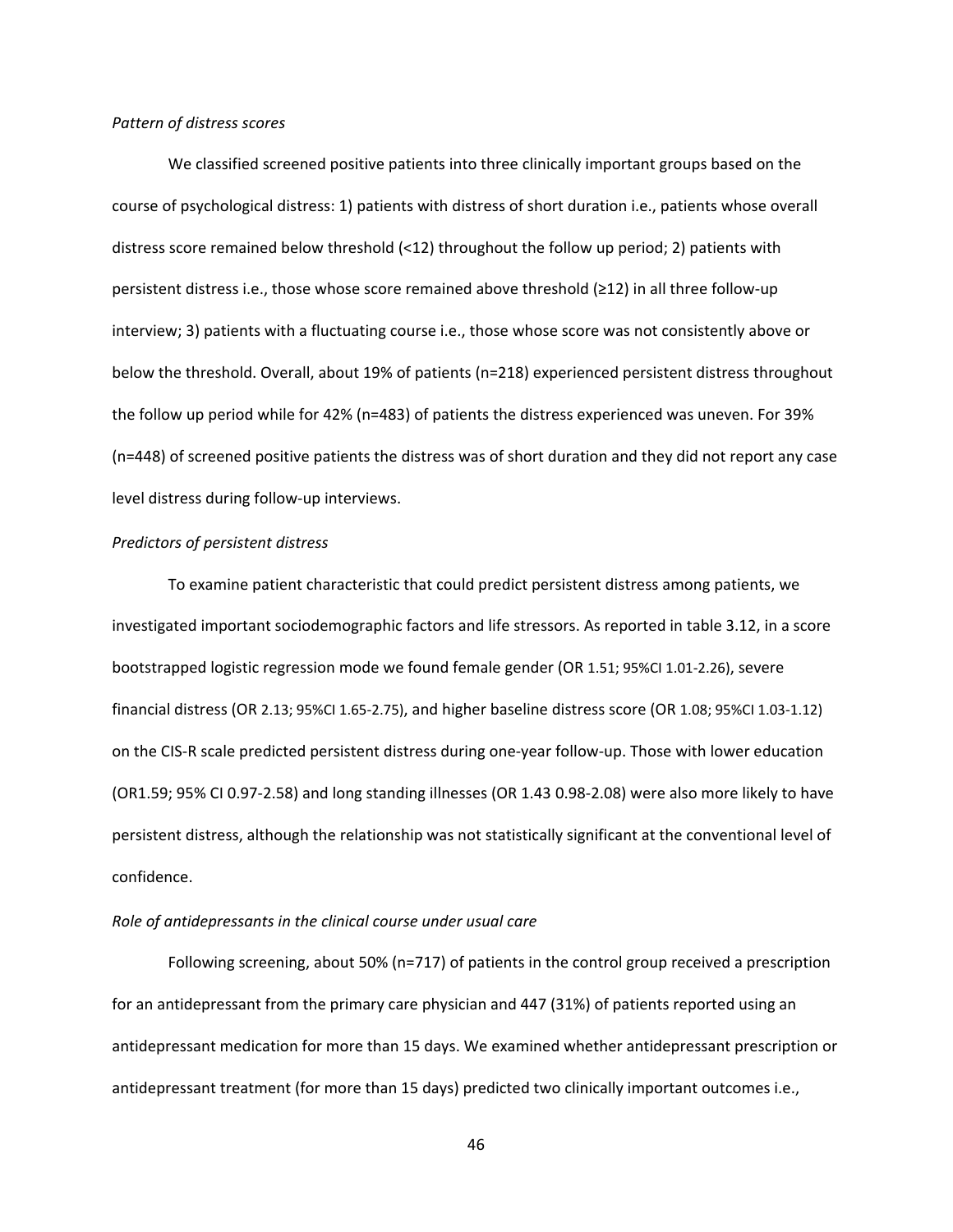distress of short duration and persistent distress. As depicted in table 3.13, we did not find any association between the clinical outcomes and prescription for antidepressant or antidepressant use in a bivariate model as well as in multivariable models that adjusted for severity of symptoms at baseline. Further a subgroup analysis including only patients with a baseline diagnosis of depression did not find any association between use of antidepressant for more than 15 days and psychological distress of short duration (distress that lasted for less than two months).

#### **Discussion**

#### *Summary of key findings*

In routine screening of adult primary care patients, close to one-fifth (19%) of the patients screened positive for common mental disorders and about 80% of screened positive patients received an ICD‐10 diagnosis of a mental disorder. The most common diagnoses were mixed anxiety depressive disorder (37%), mild to moderate depression (16%) and severe depression (11%). However, by two months, 50% of patients with a baseline ICD-10 diagnosis in the control group no longer met the diagnostic criteria for any diagnosis. In addition, about three‐fourth of the baseline diagnoses changed within two months. The overall psychological distress score (CIS‐R score) markedly improved for more than half of the patients in the control group to below case threshold level by two months, and the mean distress score for the cohort remained below the case threshold level at 2, 6 and 12-month follow-up. A significant percentage of screened positive patients (39%) experienced a relatively short period of psychological distress and did not report any 'case level' psychological distress during one‐year follow‐up. Nevertheless, nineteen percent of screened positive patients reported persistent distress throughout the follow‐up period and 42% experienced a fluctuating course. We found increased risk for persistent distress among women, those with lower education, those experiencing long standing physical illness or disability and those who faced severe economic difficulties. Higher baseline psychological distress scores also predicted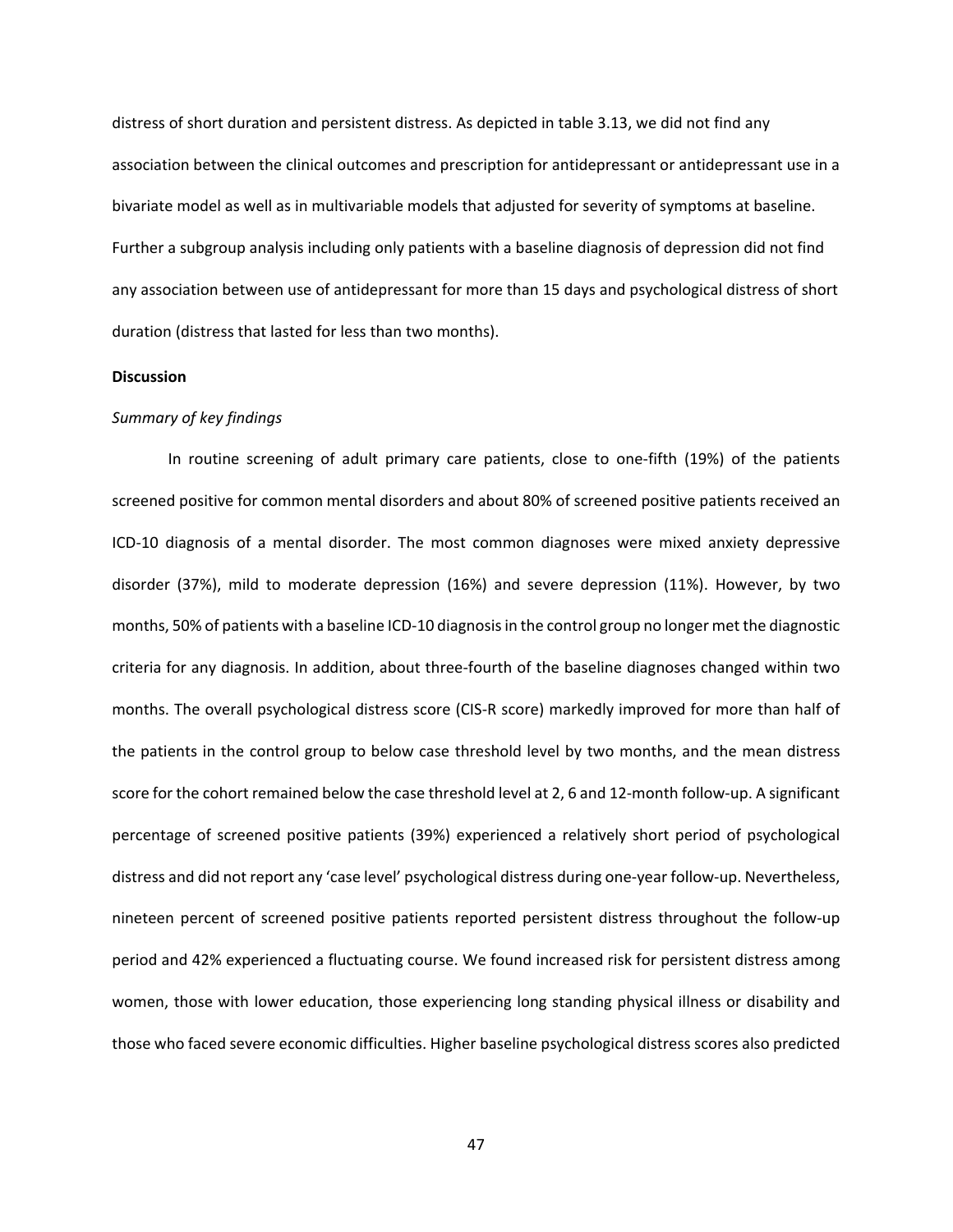persistent distress. However, perhaps due to poor compliance, we did not find any association between antidepressant use and the clinical outcomes that we examined.

### *Significance of the findings*

According to the 2018 Lancet Commission report on global mental health, screening for common mental disorders is an active component of the integrated and collaborative care model for the integration of mental health in primary health‐care platforms (222). However, the results from our study demonstrate that screening and treatment for common mental disorders in primary care is more complicated than often assumed. Casey et al. in 2001 suggested that psychiatric disorders in primary care could be divided into three broad categories: distress requiring no specific interventions, distress that need intervention and major psychiatric disorders (223). Based on our examination of the clinical course of screened positive patients from primary care in India, we report that a significant proportion of screened positive patients have self-limiting psychological distress that might require no specific interventions.

#### *Self‐limiting psychological disorders in primary care*

We found that the duration of probable mental disorder identified by screening was relatively short for the majority of patients. About 39% of them did not report any 'case level' psychological distress during follow‐up. This is not an unexpected finding as some researchers have argued that much of the cases that is picked up by screening in for depression in general population is non‐pathological distress, that remits without treatment (224). However, the clinical course of major (225) depression reported from outpatient care settings in high income countries appear less favorable (226). Only one-fourth of the patients remit within 6 months and more than half of the patients still have major depressive disorder after 24 months (227, 228). There could be several reasons for this dramatic improvement within two months that we found in our study population. In this study, baseline screening and diagnosis was conducted at the primary care clinics or the private GP clinics when patients were waiting to see a physician whereas follow‐up interviews were at the patient's home. In these clinics, medical consultations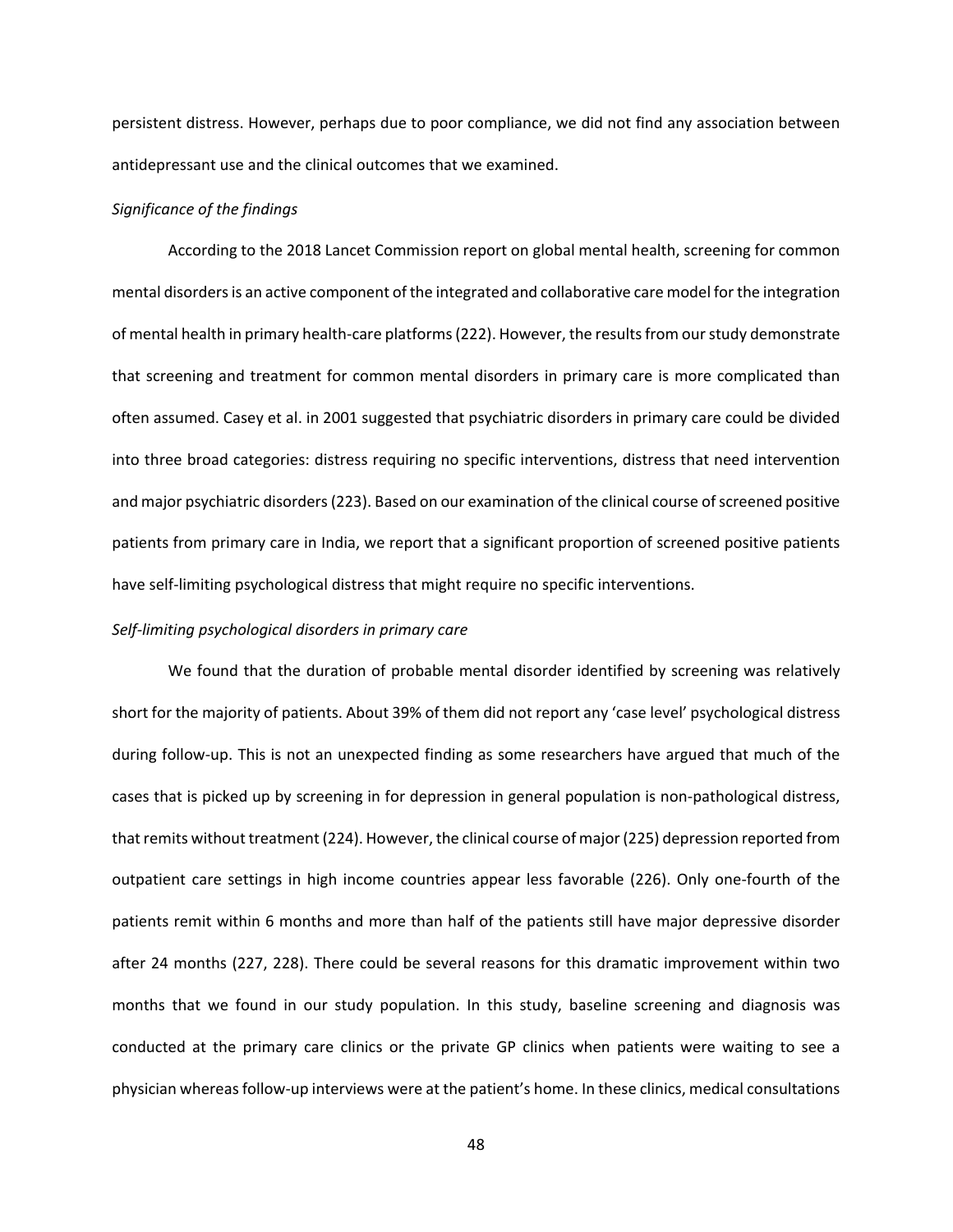are almost exclusively for acute illness or for chronic health conditions while annual physical exams or 'well visits' for adults are virtually nonexistent. For many patients, stress related to their physical illness, long waiting periods, vying for attention in a busy and overcrowded primary care clinic and the looming health care expenses could all contribute to psychological distress. In addition, a significant percentage of people in these settings face challenging life circumstances without any economic or social safety nets or access to social services. Some patients may also over-endorse symptoms asked during screening and diagnosis to communicate the urgency of their needs in busy clinics. Thus, misdiagnosis of situational distress at the primary care clinic as a mental disorder is a strong possibility especially when using standardized questionnaires without clinical judgment. While self‐limiting psychological distress 'formally' could have met criteria for screening and diagnosis at baseline, it is more likely to be a reflection of the situational distress. In effect, opportunistic screening in primary care occurs at an inopportune moment for the patient, whereas the follow-up interview at home in few weeks is more likely to reflect their typical mental state. A similar study from primary care clinics in Chile also found that more than half of the women who screened positive for common mental disorder screened negative during a follow-up screening within two weeks (41). Regression to the mean is another possible cause for lower score for some patients at follow up.

Further, we found that less than 15% of patients retained their original diagnosis at two-month follow-up. The only exception was those with a baseline diagnosis of mixed anxiety and depressive disorder as 24% of them had the same diagnosis at 2 months. A rapid switch in psychiatric diagnosis within two months is more likely due to methodological issues in diagnosis rather than any actual change in psychopathology (229). As discussed above, for many patients screening in primary care happens at a stressful moment and in a stressful environment, possibly leading to misinterpretation of nonpathological distress as mental disorder.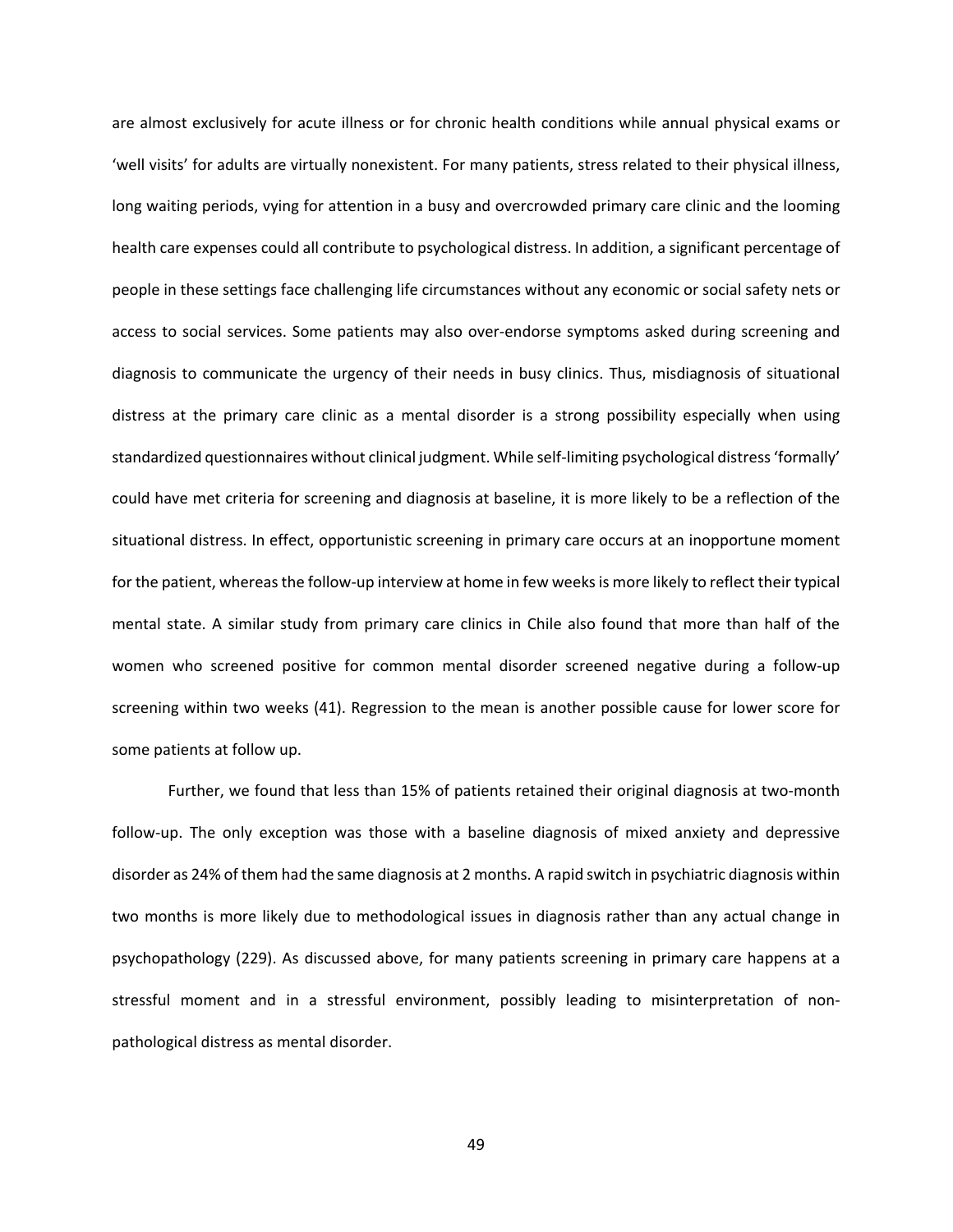## *Persistent distress and its predictors*

Close to one‐fifth (19%) of the screened positive patients experienced high levels of psychological distress at all follow‐up interviews. Women, socioeconomically disadvantaged and those with long standing physical illness and disabilities were the most likely to experience persistent distress.

The burden of chronic diseases and associated disability is increasing in countries like India, and we found close association between persistent psychological distress and long standing physical illness and disability similar to prior studies. Studies have reported increasing late‐life depression in India and its association with chronic physical disorders (230). A recent qualitative study from our study site in Goa, India also report that chronic health problems and increasing physical limitations leading to psychological distress especially in older population (231).

As expected, we found severe economic distress as an important predictor of persistent distress. A qualitative study among this primary care population in Goa examining the explanatory models of common mental disorders found patients attributing economic problems as one of the most important factors causing psychological distress in adults (190). In the past two decades the interaction between poverty and mental ill health has been well documented in low and middle income countries and our findings add further evidence to this (232).

Finally, we found increased risk for persistent distress among women which may be partially explained by structural gender inequality and violence against women that are particularly important in our study setting and in many other low and middle‐income countries (233). Unequal distribution of socio‐ economic resources and unfavorable opportunities in patriarchal societies are frequently reported as contributors to psychological distress in women (234, 235).

#### *Effects of interventions*

In our secondary analysis of MANAS data examining the clinical course of common mental disorders under usual care, we examined only the follow‐up data from the control arm. While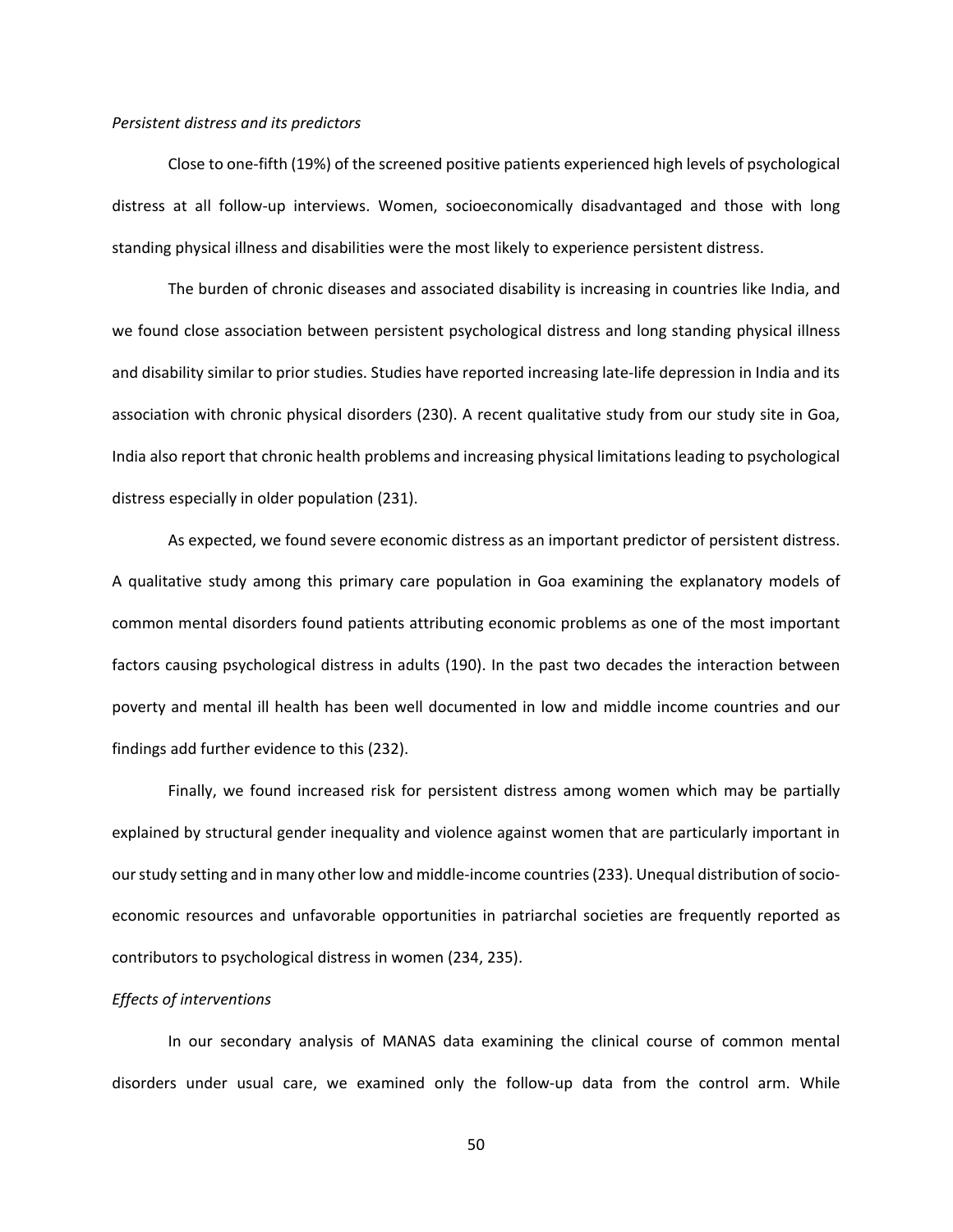antidepressants were prescribed to about half of the screened positive patients in the control arm, only 60% of those who received the prescription reported them taking the medication for more than 2 weeks. Similar rates of antidepressant discontinuation has been reported from India; for example, a primary care based study from a rural community in South India found that within four weeks 35%, and by 12 weeks 56% of patients have discontinued antidepressants (236). These rates are higher than 24% noncompliance reported at two weeks from general practice clinics in the UK (237). After adjusting for baseline symptoms severity, we did not find any significant effect of antidepressant in clinical outcomes for patients with any ICD‐10 diagnosis or those with a diagnosis of depression. One possibility for this muted response could be the dilution of antidepressant effect due to a significant proportion of patients with non-pathological distress, or milder depression or adjustment disorders for which antidepressants have no proven effectiveness (201, 203) . Also, the published results from the RCT based on the MANAS trial comparing the intervention and control arms showed only a modest benefit of the collaborative stepped care model of care for (49, 50, 189, 191). There was no effect for intervention in private GP clinics, the type of clinic that provides nearly 80% of outpatient care in India (238). The study also found relatively poor acceptance for the diagnosis of a mental disorder and weak adherence to brief interpersonal psychotherapy (190), and for anti-depressant medication offered free of cost through the trial. These results could be a reflection of the challenges related to the primary care based screening and diagnosis we discussed above. For instance, the dilutions of the effect of interventions could be due to the spontaneous improvement in patients with self‐limiting psychological distress in the control arms of the trial. Similarly, poor adherence to treatment offered may partly be due to the lack of acceptance of the diagnosis of mental disorders and perceived usefulness of biomedical treatment among patients experiencing situational distress. In fact, a qualitative study among patients from this study reported that while patients linked their symptoms to psychosocial difficulties in their life, they were reluctant to consider their distress as a mental disorder (190).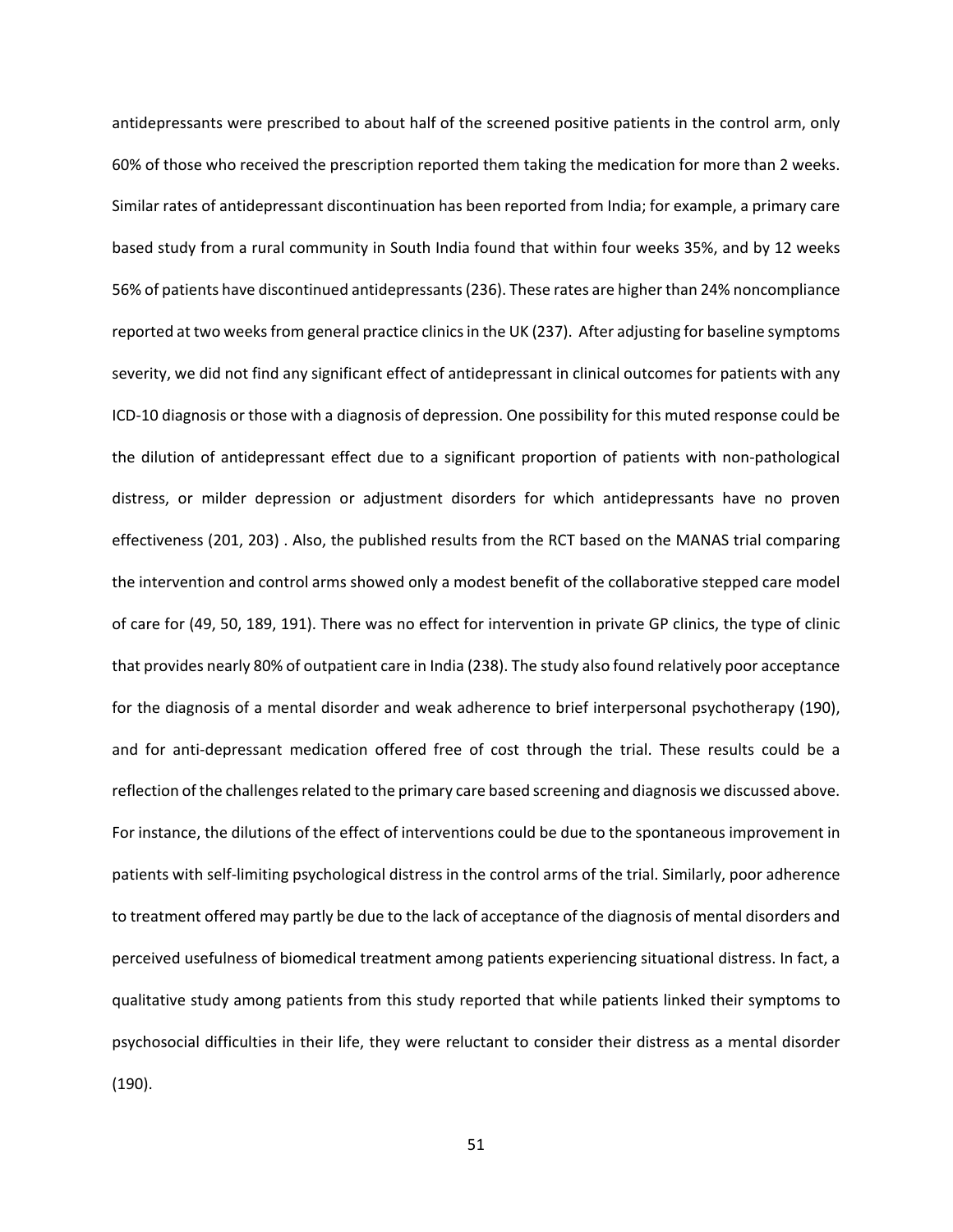There are three important messages that emerge from these results: first, for a significant proportion of primary care patients a positive mental health screening result indicates self-limiting nonpathological distress. This finding is consistent with the serious false positive problem with mental health screening reported from high income countries. The high false positive rate is one of the main reasons that the Canadian Task Force for Prevention and UK's National Institute for Clinical Excellence does not recommend routine screening for depression in primary care. Even though the circumstances in countries such as UK and Canada are different, our results suggest that screening in primary care in low and middle income countries face similar challenges. This is also demonstrated in a recent study from Nepal that found that, despite extensive cross cultural adaptation, questionnaire based primary care screening for depression had a 55% false positive rate (118).

Second, our study supports the concern raised by many psychiatric researchers from low and middle income countries that current classifications (e.g. DSM-IV/5 and ICD-10/11) and their scaled down versions for primary care are inoperable in primary care setting in these countries (239). We found poor diagnostic stability for ICD‐10 based diagnoses, and the most stable and prevalent diagnosis was mixed anxiety and depressive disorder. Unfortunately, mixed anxiety and depression is not included in the DSM‐ 5 or in the current WHO guidelines designed for primary care. Overall, psychological distress scores based on CIS-R was more useful in our study to track the trajectory of distress, suggesting that dimensional approaches to psychological distress could be more useful in primary care than current diagnostic classifications.

Third, psychosocial support systems and structural interventions have a larger role to play in addressing psychological distress. Though the significance of the social drivers of poor mental health such as poverty, social and gender inequality and injustice are well recognized, global mental health programs have largely relegated these factors as secondary to individual level medical interventions (199). While individual level interventions may help in temporary relief of symptoms, structural solutions are critical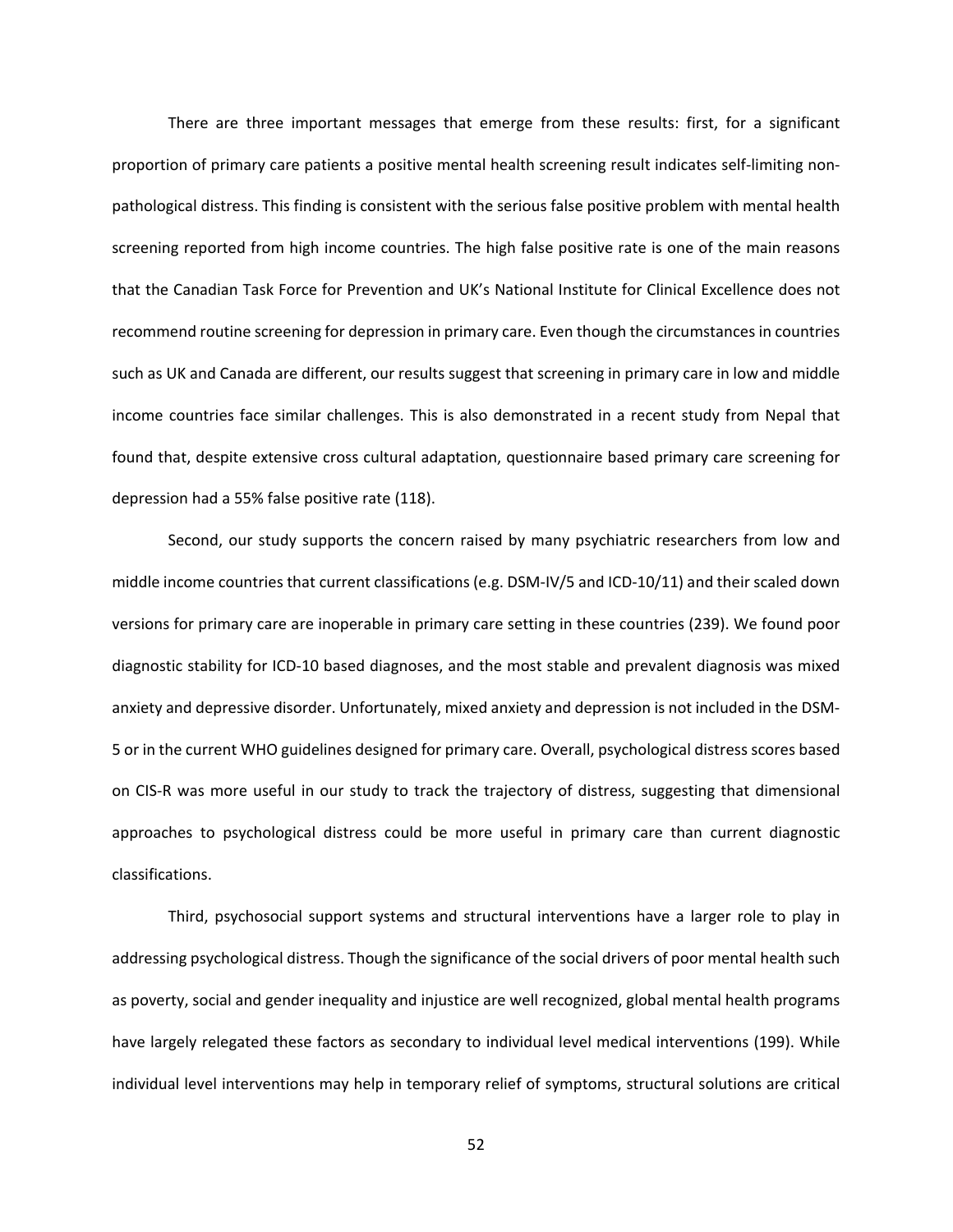to address increased risk for persistent distress among women, those with lower education, and those related to long standing physical illnesses and disability, and severe economic hardships. This calls for a central role for programs to address issues of access to quality health care, disability support, and recovery from economic shocks in addressing psychological distress. Further, gender-based violence and discrimination needs evidence‐based primary and secondary prevention practices at various levels (240, 241).

### *Future directions*

While we highlighted problems with routine screening of common mental disorders among primary care patients, it simply means that there is insufficient evidence to recommend routine screening and does not minimize the significance of these disorders. Thus, there is an undeniable role for interventions for psychological distress in primary care, however a critical factor is to identify individuals who will benefit from these interventions. Identifying those with persistent distress by repeated assessments and setting up higher threshold for interventions are some of the strategies that need further evaluation. For example, the study by Arya et al. found strong effect of primary care based intervention for mental disorders by recruiting only women with persistent distress identified by repeated follow‐up evaluation (41). Similarly, a recent study by Patel et al. demonstrated effectiveness of psychological treatments by recruiting patients with moderately severe to severe depression in primary care while excluding those with less severe conditions (11).

#### *Limitations*

Due to the absence of primary care based data on the natural course of common mental disorders from low and middle-income countries, we relied on data from a cluster RCT for this study. The original RCT was designed for group level comparison between the intervention and control arm while our analyses examined the clinical course of psychological distress among screened‐positive patients.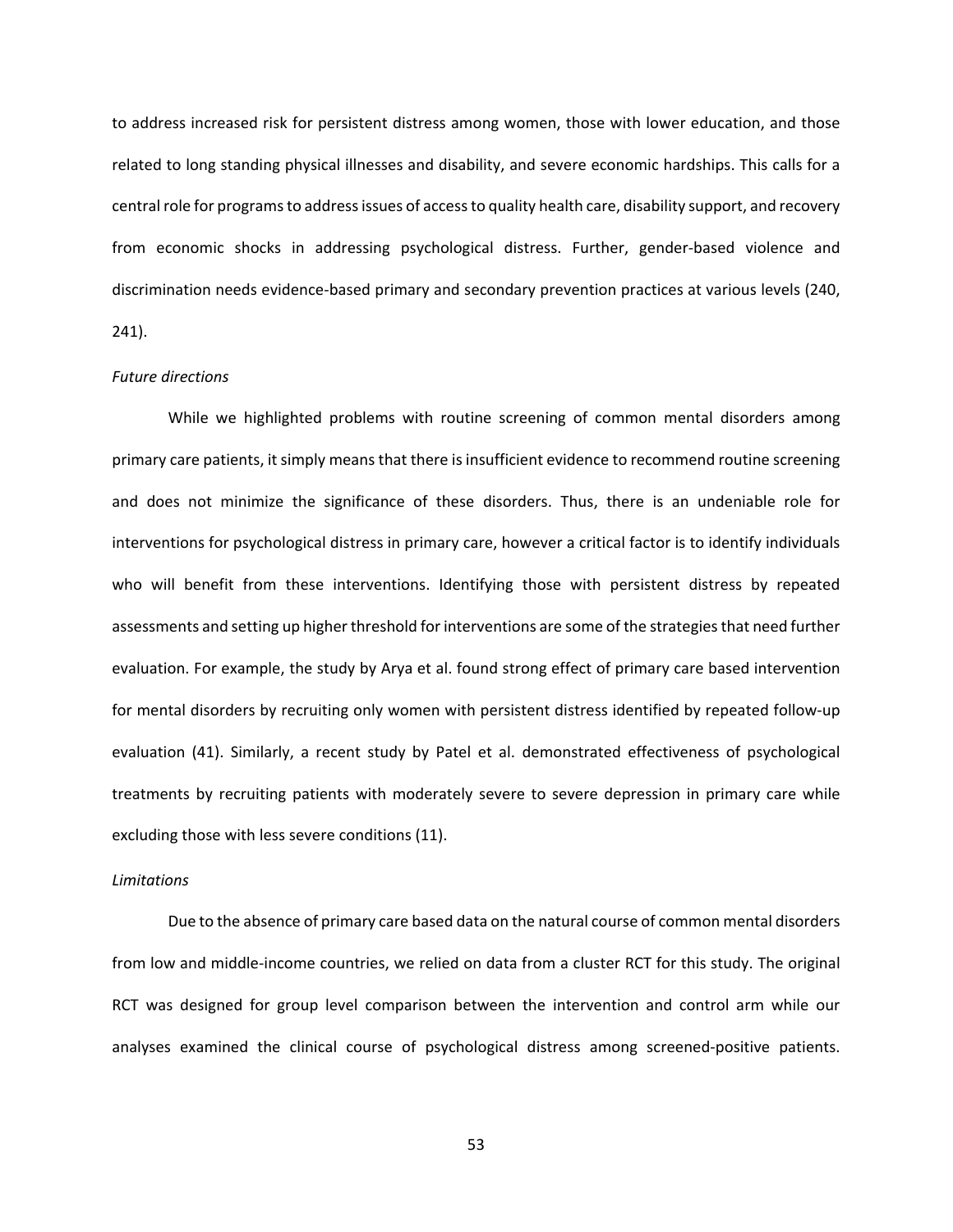Although bootstrap models help to minimize some of the limitation of the data due to clustering, the sample may not offer enough power for all the analyses.

We described the clinical course of psychological distress in screened-positive patients under usual care. However, adherence to the intervention was relatively poor, although this might be an indication of the acceptance of a psychiatric diagnosis in the study settings. The study explored a limited number of predictors and some important predictors such as spousal alcohol use, domestic abuse/violence, and traditional support systems were not included. Despite these limitations our study offers some important points to review screening for common mental disorders in primary care.

Our findings on the stability of psychiatric diagnoses lean on the validity of the revised Clinical Interview Schedule (CIS‐R) used in this study. We are not aware of any validation studies of CISR‐R against a gold standard psychiatric interview in India. However, CIS‐R has been validated among Indian immigrants elsewhere, routinely used in India, and translated and field tested in the study population.

Finally, the absence of information on patients screened negative for common mental disorders precludes us from drawing conclusions about the effectiveness of screening, although the clinical course of screened positive patients indicate critical issues related to the utility of screening in primary care.

## *Conclusion*

Our study provides important evidence to improve the detection and management of mental disorders in low and middle income countries. We found that screening for common mental disorders in primary care identifies a significant proportion of patient with non-pathological distress. At the same time a smaller but important share of patients experience intermittent and persistent psychological distress often predicted by psychosocial and economic disadvantage. This suggests a larger role for psychosocial and economic interventions to help those patients who are most affected by mental health issues in primary care. The laudable achievement of including mental health in the Sustainable Development Goals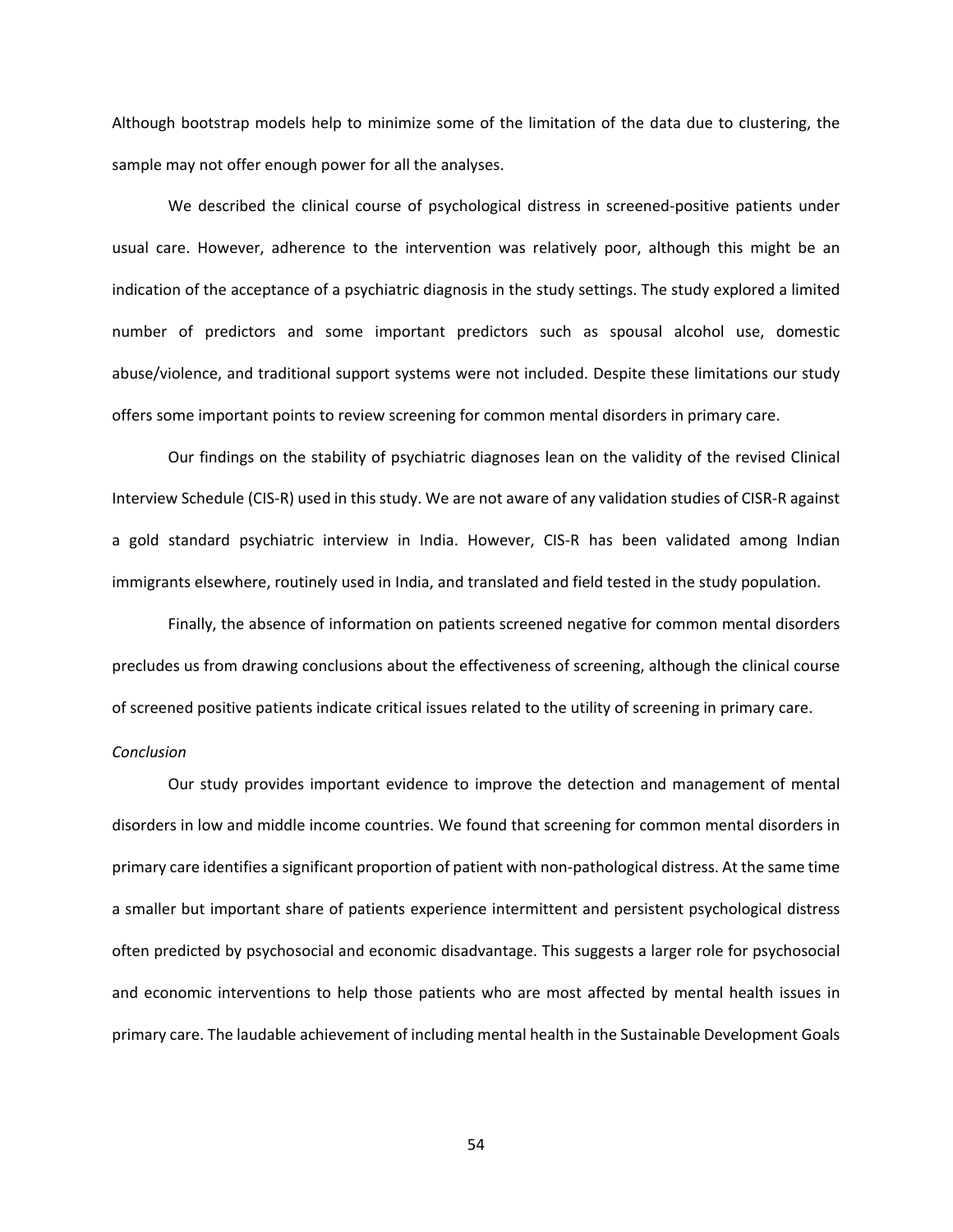(SDG) is an opportunity to integrate psychosocial and economic interventions to mental health treatment models in locally informed ways (242).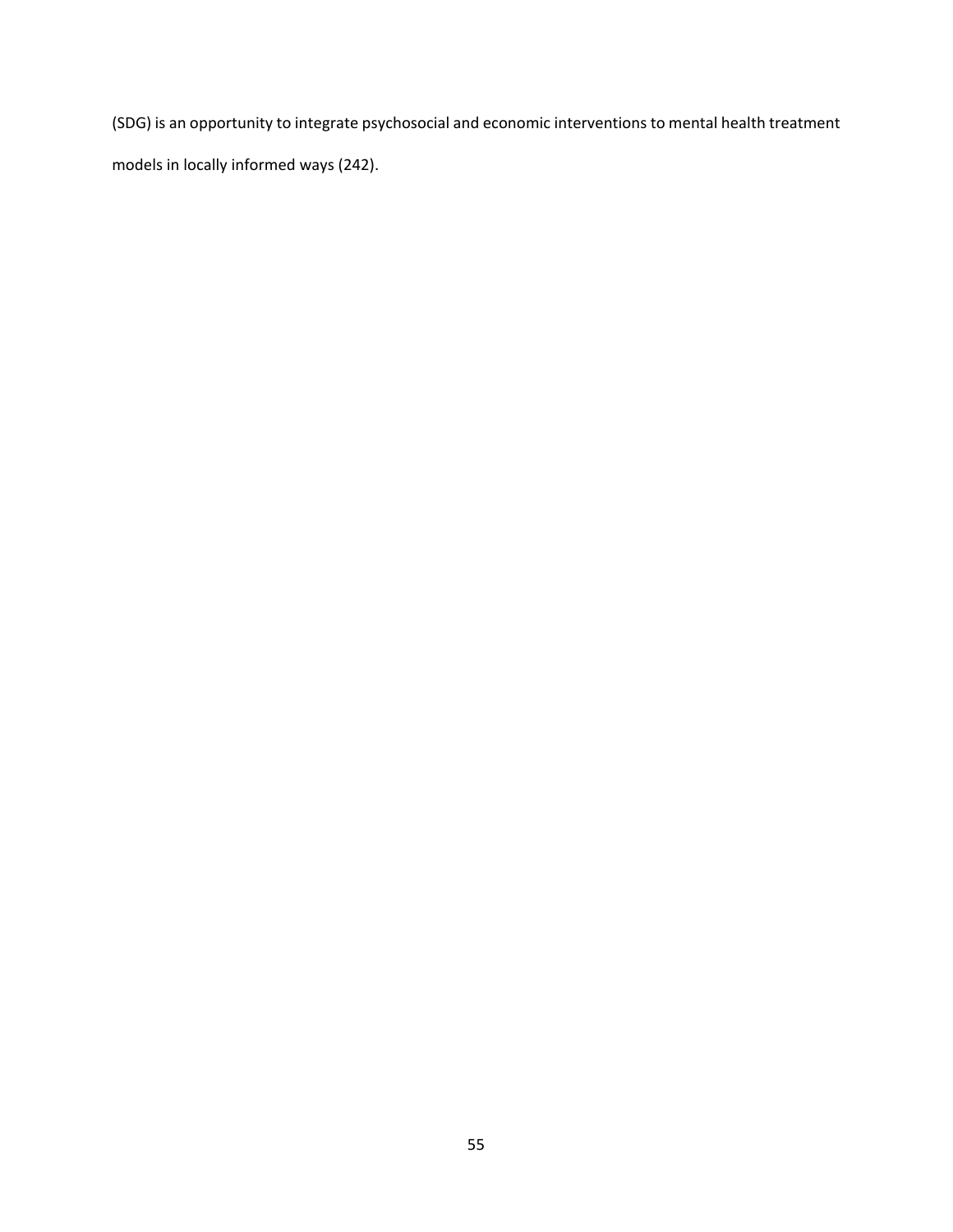### **Figure 3.1 Trial profile**

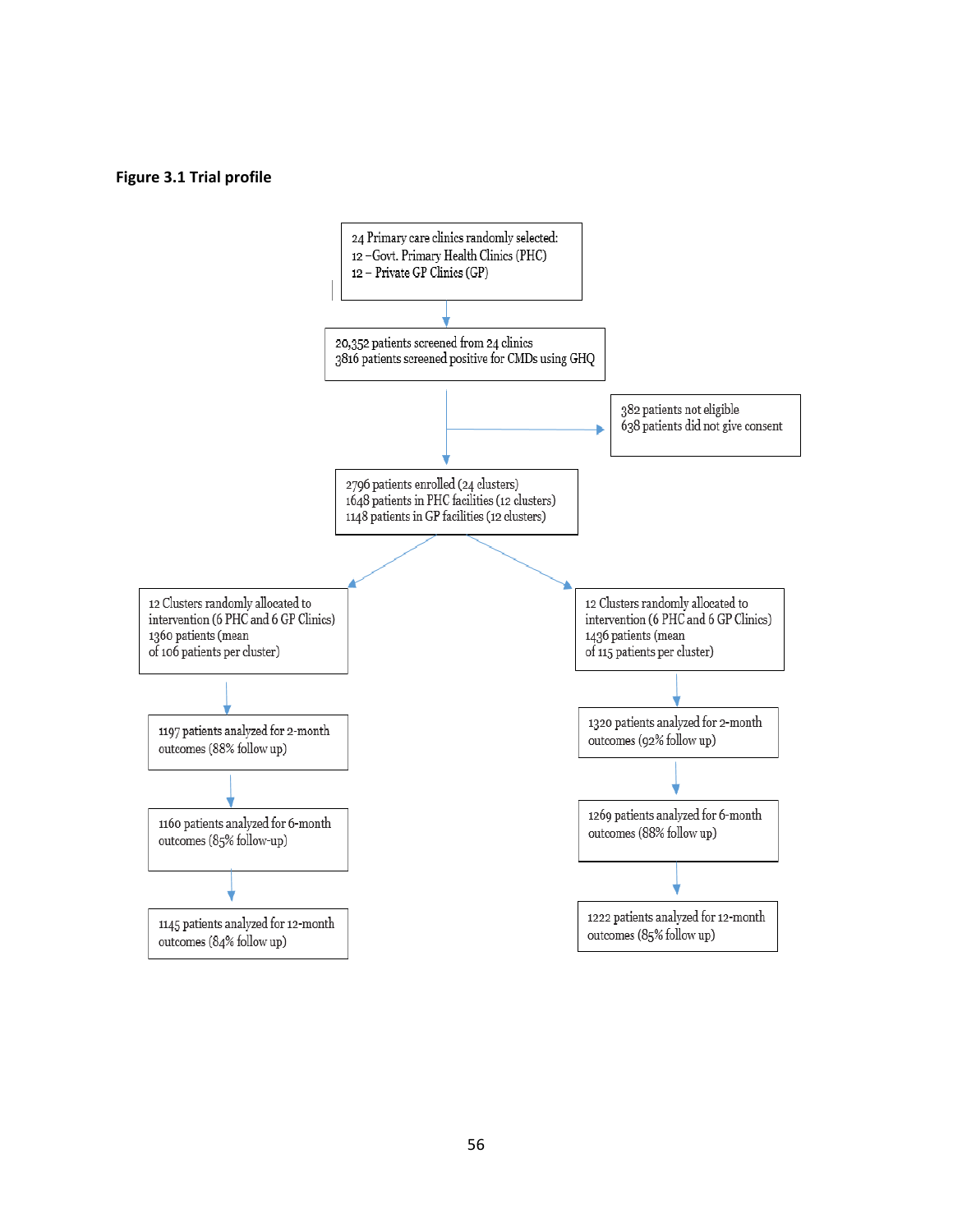**Figure 3.2 Trajectory of psychological distress** 

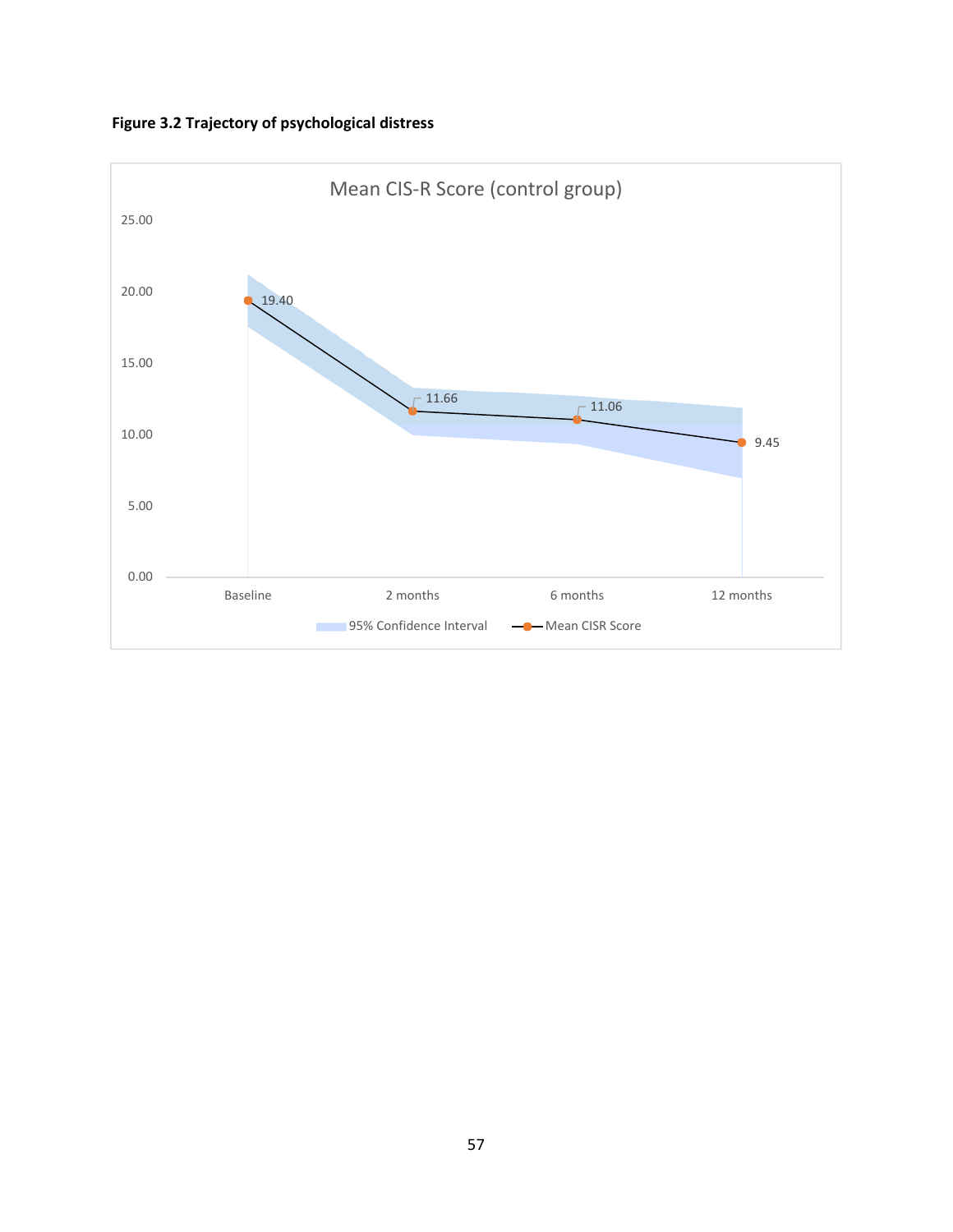| <b>Defining Symptoms</b>     | <b>Symptom description</b>                                              |
|------------------------------|-------------------------------------------------------------------------|
| Somatic symptoms             | Aches, pains or any sort of discomfort that was brought on or made      |
|                              | worse because you were feeling low, anxious or stressed.                |
| Concentration/ forgetfulness | Problems with concentrating on what you were doing or forgetting        |
|                              | things.                                                                 |
| Sleep Problems               | Problems with trying to get to sleep or with getting back to sleep, or  |
|                              | sleeping more than usual.                                               |
| Irritability                 | Feeling irritable or short tempered with those around you (over things  |
|                              | that seem trivial looking back on them).                                |
| Worry about                  | Worrying about your own physical health (all respondents) or            |
| physical health              | worrying that you might have a serious physical illness (only           |
|                              | respondents who didn't report a long-standing illness, disability or    |
|                              | infirmity).                                                             |
| Depression                   | Feeling sad, miserable or depressed, or not being able to enjoy or      |
|                              | take an interest in things as much as usual.                            |
| Depressive ideas             | Feeling guilty, feeling hopeless, feeling not as good as others and     |
|                              | thoughts of suicide (only respondents who scored 1 or more in the       |
|                              | previous Depression section.)                                           |
| Worry                        | Worrying about anything other than your own physical health.            |
| Anxiety                      | Feeling anxious or nervous, or finding your muscles tense or that you   |
|                              | couldn't relax.                                                         |
| Phobias                      | Feeling anxious, nervous or tense about any specific things or          |
|                              | situations when there was no real danger, or avoiding any situation or  |
|                              | thing because it would have made you feel nervous or anxious, even      |
|                              | though there was no real danger.                                        |
| Panic                        | Anxiety or tension getting so bad that you got in a panic (for example, |
|                              | feeling that you might collapse or lose control unless you did          |
|                              | something about it).                                                    |
| Compulsions                  | Finding that you kept on doing things again and again when you knew     |
|                              | you had already done them (for example, checking things like taps or    |
|                              | washing yourself when you had already done so).                         |
| Obsessions                   | Having thoughts or ideas over and over again that you found             |
|                              | unpleasant and that you would have preferred not to think about,        |
|                              | that still kept on coming into your mind.                               |

# **Table 3.1. Symptoms represented in the 14 sections of the CIS‐R interview** (213)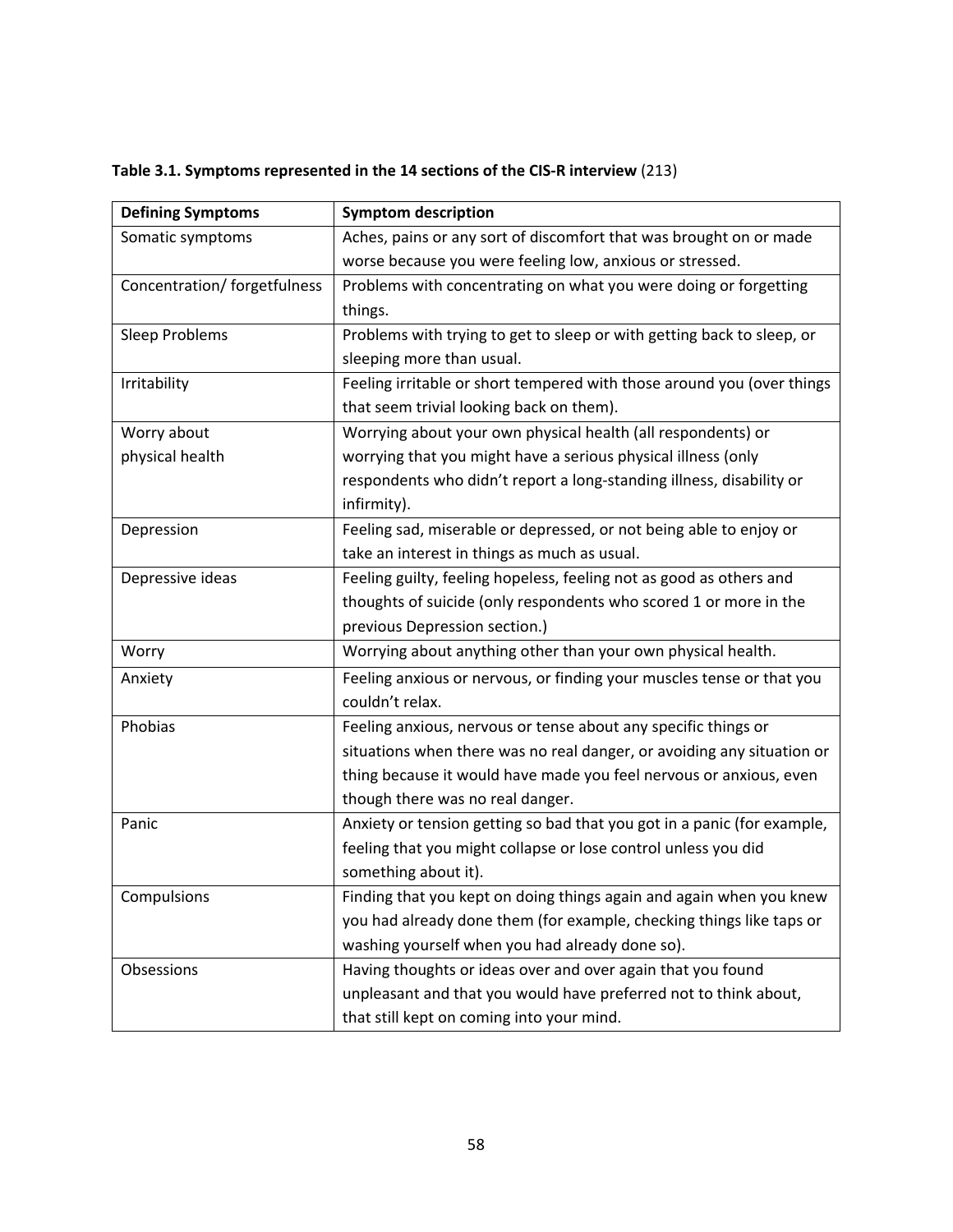## **Table 3.2. Possible ICD‐10 diagnosis derived from CIS‐R algorithm** (213)

- PANIC: (D) panic disorder (f41.0)
- GAD: (D) generalised anxiety disorder (f41.1)
- MADD: (D) mixed anxiety/depressive disorder (f41.2)
- OCD: (D) obsessive compulsive disorder (f42)
- PHOB: (D) any phobia combined category
- DEP: (D) depressive episode ‐ combined category
- NEUROTIC: (D) Any neurotic disorder ‐ CIS‐R
	- o F3200: (D) mildep w/o somsym ‐ ICD‐10 diagnosis f32.00
	- o F3201: (D) mildep with somsym ‐ ICD‐10 diagnosis f32.01
	- o F3210: (D) moddep w/o somsym ‐ ICD‐10 diagnosis f32.10
	- o F3211: (D) moddep with somsym ‐ ICD‐10 diagnosis f32.11
	- o F4000: (D) agora w/o panic ‐ ICD‐10 diagnosis f40.00
	- o F4001: (D) agora with panic ‐ ICD‐10 diagnosis f40.01
- SEVDEP: (D) severe depression ‐ ICD‐10 diagnosis f32.2
- MILDDEP: (D) mild depression
- MODDEP: (D) moderate depression
- SOCPHOB: (D) social phobia ‐ ICD‐10 diagnosis f40.1
- SPECPHOB: (D) specific (isol) phobia ‐ ICD‐10
- AGORA: (D) any agoraphobia

## **Table 3.3 list of recoded predictors**

| Mean age                                     | Age in completed years                                                                                             |
|----------------------------------------------|--------------------------------------------------------------------------------------------------------------------|
| Gender                                       | Male<br>∩.<br>Female<br>$1_{-}$                                                                                    |
| Marital status                               | Single or married<br>0.<br>1.<br>Widowed or separated                                                              |
| Education                                    | Above primary (elementary) school<br>0.<br>1.<br>Primary school or below                                           |
| Ethnicity                                    | Goan<br>0.<br>Immigrant<br>1.                                                                                      |
| <b>Financial situation</b>                   | Comfortable or Just about getting by<br>0.<br>Finding it difficult to make ends meet<br>1.<br>(extreme difficulty) |
| Long standing physical<br>illness/disability | No<br>O.<br>Yes<br>1.                                                                                              |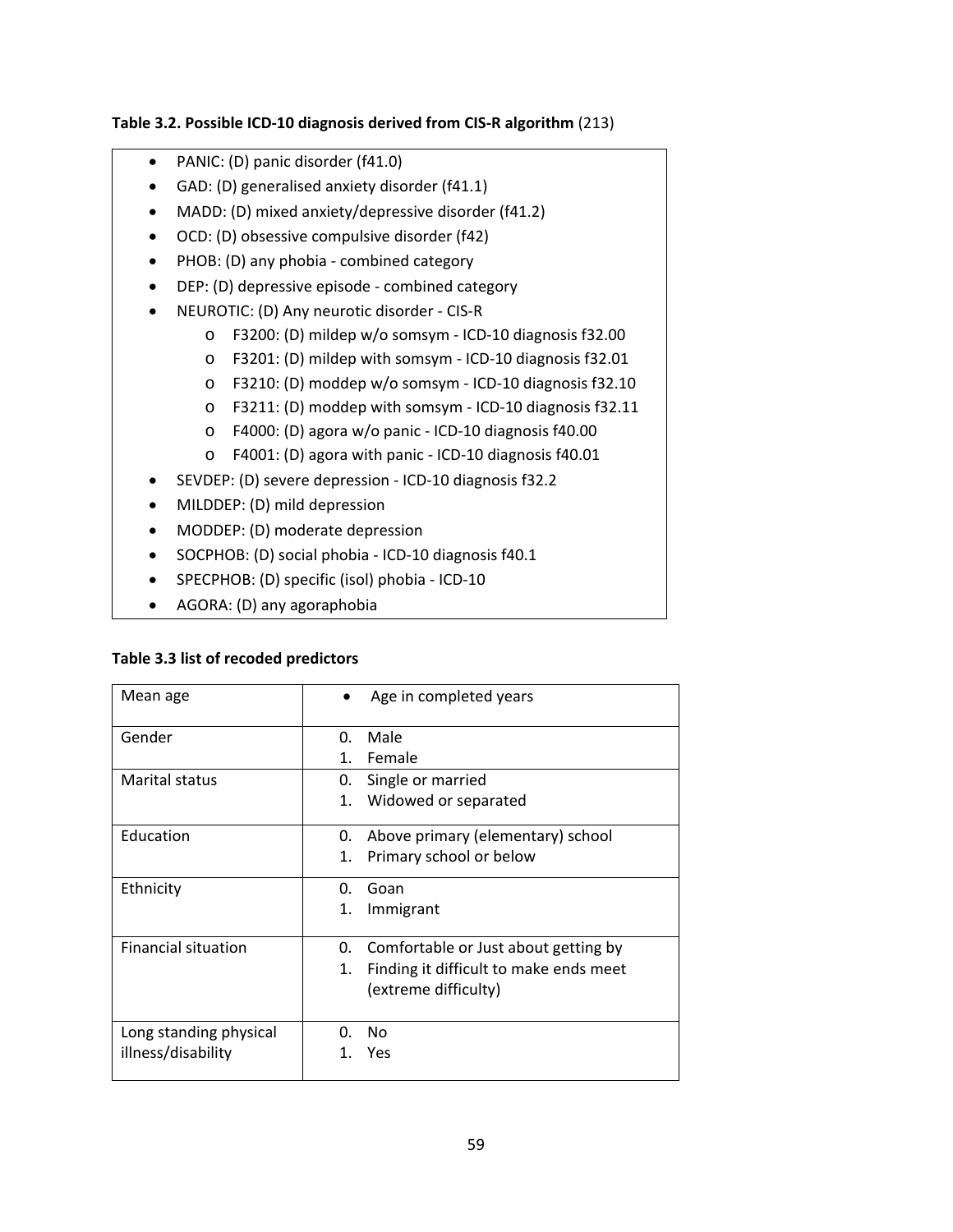**Table 3.4 Characteristics of study participants** 

|                                 | All participants | Women        | Men         |
|---------------------------------|------------------|--------------|-------------|
|                                 | $(n=2796)$       | n=2305 (82%) | n=491 (18%) |
|                                 | N (%)            | N(%)         | N(%)        |
| Age (n=2796)                    |                  |              |             |
| 18-29                           | 294 (10.5)       | 239 (10.4)   | 55(11.2)    |
| 30-39                           | 571 (20.4)       | 466 (20.2)   | 105 (21.4)  |
| 40-49                           | 733 (26.2)       | 628 (27.3)   | 105 (21.4)  |
| 50-59                           | 534 (19.1)       | 438 (19)     | 96 (19.6)   |
| 60 & above                      | 664 (23.8)       | 534 (23.2)   | 130 (26.5)  |
| Marital Status (n=2511)         |                  |              |             |
| Never married                   | 159(6.3)         | 100(4.8)     | 59 (14.1)   |
| Married                         | 1618 (64.4)      | 1278 (61.1)  | 340 (81.3)  |
| Widowed/separated               | 734 (29.2)       | 725 (34.2)   | 19 (4.6)    |
| Ethnic group $(n=2510)$         |                  |              |             |
| Goan                            | 2401 (95.7)      | 2013 (96.2)  | 388 (92.8)  |
| Migrant                         | 109(4.3)         | 79 (3.8)     | 30(7.2)     |
| Education $(n=2508)$            |                  |              |             |
| Above primary school            | 929 (37.0)       | 710 (34.0)   | 219 (52.5)  |
| Primary school or below         | 1579 (63.0)      | 1381 (66.0)  | 198 (47.5)  |
| Financial situation $(n=2506)$  |                  |              |             |
| Comfortable or Just about       |                  |              |             |
| getting by                      | 1361 (54.3)      | 1105 (52.9)  | 256 (61.4)  |
| Finding it difficult            | 1145 (45.7)      | 984 (47.1)   | 161 (38.6)  |
| Long standing physical illness/ |                  |              |             |
| disability $(n=2425)$           |                  |              |             |
| No                              | 1280 (52.8)      | 1066 (52.6)  | 214 (53.8)  |
| Yes                             | 1145 (47.2)      | 961 (47.4)   | 184 (46.2)  |

# **Table 3.5. Baseline CIS‐R\* diagnoses**

|                                     | Women      | Men        | <b>Total</b> | 95% CI for the  |
|-------------------------------------|------------|------------|--------------|-----------------|
| Diagnosis                           | N(%)       | N(%)       | N(%)         | total           |
| Mixed anxiety depressive disorder   | 852 (37)   | 180 (36.7) | 1032 (36.9)  | $(32-42.1)$     |
| Mild-moderate depression            | 368 (16)   | 79 (16)    | 447 (16)     | $(12.4 - 20.4)$ |
| <b>Severe depression</b>            | 273 (11.9) | 46 (9.4)   | 319 (11.4)   | $(9-14.3)$      |
| <b>Generalized Anxiety disorder</b> | 149(6.5)   | 15(3.1)    | 164(5.9)     | $(4.3 - 7.9)$   |
| <b>Phobias</b>                      | 124(5.4)   | 22(4.5)    | 146(5.2)     | $(3.4 - 7.9)$   |
| Panic disorder                      | 102(4.4)   | 32(6.5)    | 134 (4.8)    | $(3-7.7)$       |
| No disorder                         | 437 (19)   | 117 (23.9) | 554 (20)     | $(16.5 - 23.5)$ |

\*The Clinical Interview Schedule‐Revised (CIS‐R)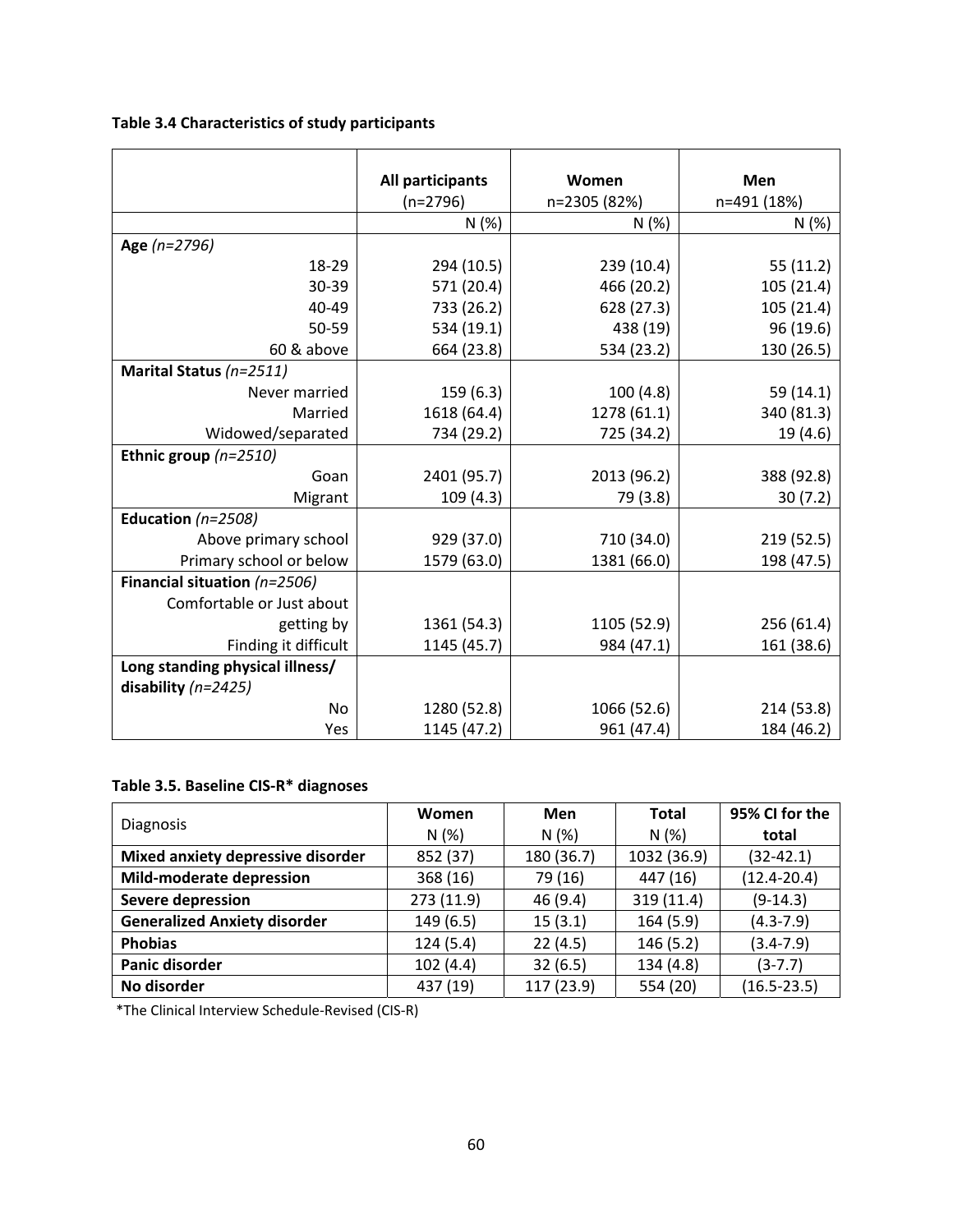**Table 3.6. Predictors of baseline diagnoses from score bootstrapped logistic regression model** 

|                              | Any ICD 10               | Generalized                            | <b>Mixed anxiety</b>   | Mild-moderate             | <b>Severe</b>             | <b>Phobias</b>      |
|------------------------------|--------------------------|----------------------------------------|------------------------|---------------------------|---------------------------|---------------------|
|                              | diagnosis<br>OR (95% CI) | <b>Anxiety disorder</b><br>OR (95% CI) | depressive<br>disorder | depression<br>OR (95% CI) | depression<br>OR (95% CI) | OR (95% CI)         |
|                              |                          |                                        | OR (95% CI)            |                           |                           |                     |
| Gender (n=2796)              |                          |                                        |                        |                           |                           |                     |
| Male                         |                          |                                        |                        |                           |                           |                     |
| Female                       | $1.34(1.08-1.66)$        | 2.19 (1.23-3.92)                       | $1.01(0.80-1.28)$      | $0.99(0.77 - 1.28)$       | 1.30 (0.88-1.92)          | $1.21(0.80-1.83)$   |
|                              |                          |                                        |                        |                           |                           |                     |
|                              |                          |                                        |                        |                           |                           |                     |
| Age (n=2796)                 | $1.00(0.99-1.01)$        | $1.01(0.99-1.02)$                      | $1.00(1.00-1.01)$      | $0.99(0.98-1.00)$         | $1.01(1.00-1.02)$         | $0.98(0.96 - 1.00)$ |
|                              |                          |                                        |                        |                           |                           |                     |
| Marital Status (n=2511)      |                          |                                        |                        |                           |                           |                     |
| single/married (ref)         |                          |                                        |                        |                           |                           |                     |
| Separated/Divorced           | $1.31(1.01-1.72)$        | $1.6(1.21-2.1)$                        | $1.07(0.93-1.25)$      | $0.83(0.64 - 1.09)$       | 1.33 (0.89-2.00)          | $0.79(0.49-1.28)$   |
|                              |                          |                                        |                        |                           |                           |                     |
| Ethnic group $(n=2510)$      |                          |                                        |                        |                           |                           |                     |
| Goan (ref)                   |                          |                                        |                        |                           |                           |                     |
| Migrant                      | $1.24(0.82 - 1.88)$      | 1.3 (0.58-2.92)                        | $0.58(0.39 - 0.85)$    | $1.41(0.67 - 2.97)$       | $1.13(0.55 - 2.34)$       | $1.94(0.81 - 4.65)$ |
|                              |                          |                                        |                        |                           |                           |                     |
| Education $(n=2508)$         |                          |                                        |                        |                           |                           |                     |
| Above primary school (ref)   |                          |                                        |                        |                           |                           |                     |
| Primary school or below      | $0.81(0.65-1.03)$        | $1.11(0.73-1.68)$                      | $0.95(0.78-1.15)$      | $0.97(0.71-1.34)$         | $0.79(0.55-1.14)$         | $1.08(0.83 - 1.41)$ |
|                              |                          |                                        |                        |                           |                           |                     |
| <b>Financial situation</b>   |                          |                                        |                        |                           |                           |                     |
| Comfortable/getting by (ref) |                          |                                        |                        |                           |                           |                     |
| <b>Extremely difficulty</b>  | $1.38(1.08-1.75)$        | $0.86(0.61-1.21)$                      | $0.98(0.79-1.22)$      | $1.36(0.97-1.90)$         | $1.14(0.82 - 1.59)$       | $1.10(0.78-1.55)$   |
|                              |                          |                                        |                        |                           |                           |                     |
| Long standing physical       |                          |                                        |                        |                           |                           |                     |
| illness/ disability          | $1.15(0.87-1.53)$        | 1.56 (0.97-2.52)                       | $0.94(0.78-1.12)$      | $0.73(0.57-0.95)$         | 1.40 (0.97-2.03)          | $1.25(0.85-1.81)$   |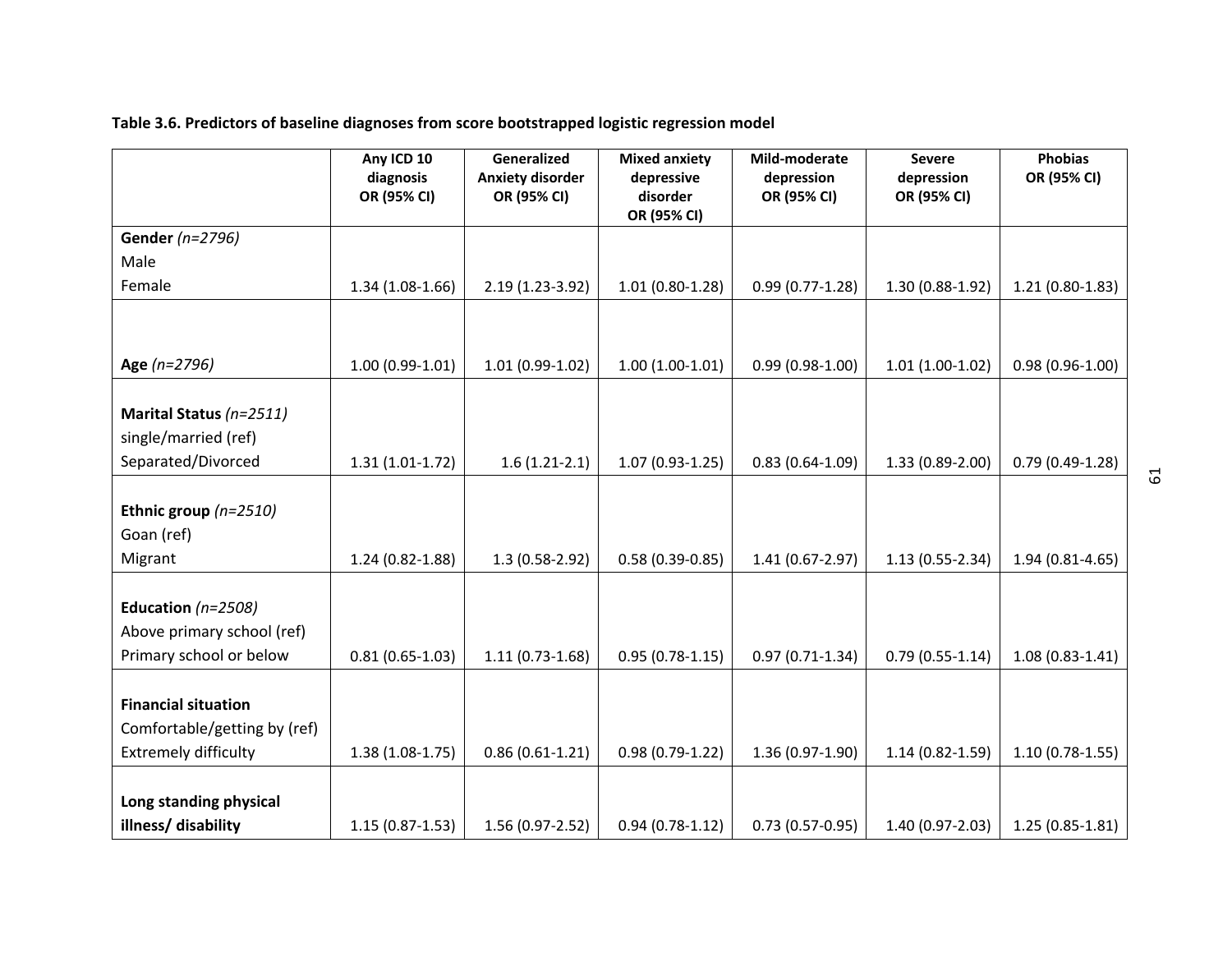|                                                 | <b>Baseline diagnosis</b> |       | Diagnosis at 2<br>months |       | Diagnosis at 6<br>months |       | Diagnosis at 12<br>months |       |
|-------------------------------------------------|---------------------------|-------|--------------------------|-------|--------------------------|-------|---------------------------|-------|
|                                                 | N                         | %     | N                        | %     | N                        | %     | N                         | %     |
| <b>Mixed anxiety and</b><br>depressive disorder | 471                       | 32.8  | 321                      | 24.6  | 304                      | 24.0  | 241                       | 19.4  |
| Mild/moderate<br>depression                     | 290                       | 20.2  | 109                      | 8.4   | 101                      | 8.0   | 86                        | 6.9   |
| <b>Severe depression</b>                        | 175                       | 12.2  | 57                       | 4.4   | 48                       | 3.8   | 41                        | 3.3   |
| <b>Gen Anxiety disorder</b>                     | 77                        | 5.4   | 63                       | 4.8   | 45                       | 3.6   | 38                        | 3.1   |
| <b>Panic disorder</b>                           | 78                        | 5.4   | 26                       | 2.0   | 20                       | 1.6   | 16                        | 1.3   |
| <b>Phobias</b>                                  | 53                        | 3.7   | 25                       | 1.9   | 23                       | 1.8   | 5                         | 0.4   |
| <b>No ICD -10 Diagnosis</b>                     | 292                       | 20.3  | 704                      | 54.0  | 728                      | 57.4  | 817                       | 65.7  |
| <b>Total</b>                                    | 1,436                     | 100.0 | 1,305                    | 100.0 | 1,269                    | 100.0 | 1,244                     | 100.0 |

**Table. 3.7 Proportion of patients with a diagnosis at baseline, 2 months, 6 months and 12 months** 

## **Table 3.8 Patients overcoming baseline diagnostic category at 2, 6 and 12 months**

| Baseline diagnosis                                           | No ICD-10 diagnosis at<br>2 months |       |     | No ICD-10 diagnosis at 6<br>months | No ICD-10 diagnosis<br>at 12 months |       |  |
|--------------------------------------------------------------|------------------------------------|-------|-----|------------------------------------|-------------------------------------|-------|--|
|                                                              | N                                  | $%$ * | N   | $%$ *                              | N                                   | $%$ * |  |
| Any ICD 10 (n=1144)                                          | 521                                | 50.0  | 553 | 54.4                               | 628                                 | 63.2  |  |
| <b>Mixed anxiety and</b><br>depressive disorder<br>$(n=471)$ | 251                                | 58.6  | 251 | 60.5                               | 292                                 | 71.6  |  |
| Mild/moderate depression<br>$(n=290)$                        | 120                                | 45.5  | 138 | 52.9                               | 151                                 | 58.8  |  |
| Severe depression $(n=175)$                                  | 66                                 | 41.5  | 75  | 49.7                               | 84                                  | 56.0  |  |
| <b>Gen Anxiety disorder</b><br>$(n=77)$                      | 31                                 | 44.3  | 31  | 45.6                               | 38                                  | 58.5  |  |
| Panic disorder (n=78)                                        | 30                                 | 41.1  | 33  | 45.8                               | 37                                  | 54.4  |  |
| Phobias $(n=49)$                                             | 23                                 | 46.9  | 25  | 50.0                               | 26                                  | 56.5  |  |
| <b>No ICD -10 Diagnosis</b><br>$(n=292)$                     | 183                                | 69.9  | 175 | 69.4                               | 189                                 | 75.6  |  |

\* Percentage of all those who had the diagnosis at baseline and were still in the study at the follow‐up point. Percentage may not match to baseline 'n' due to loss to follow‐up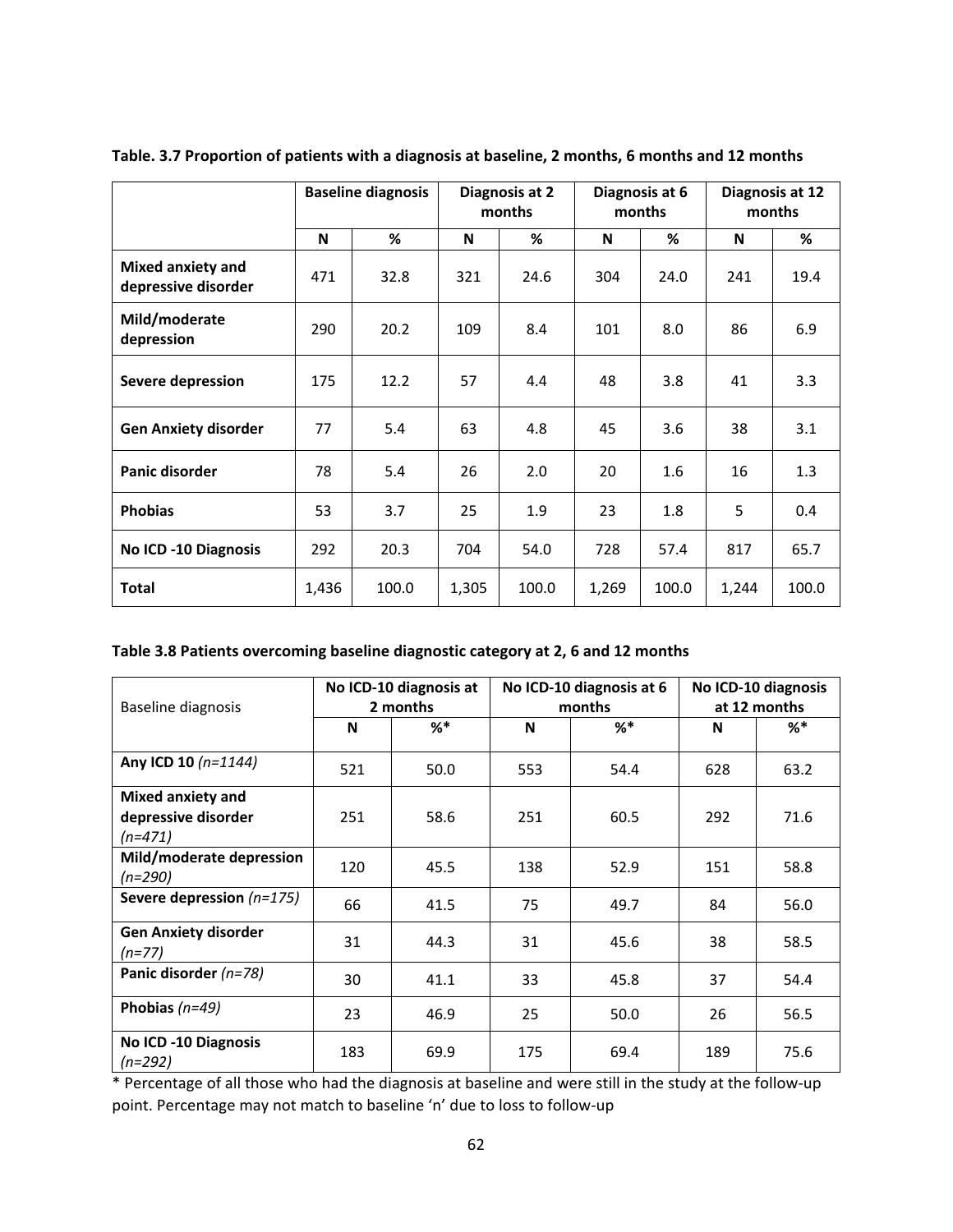**Table 3.9. Prospective consistency‐ percentage of patients retaining their original baseline diagnoses at 2, 6 and 12 months** 

| <b>Baseline diagnosis</b>                | Prospective<br>consistency at 2<br>months $% (N)$ | Prospective<br>consistency at 6<br>months $% (N)$ | <b>Prospective</b><br>consistency at 12<br>months $% (N)$ |
|------------------------------------------|---------------------------------------------------|---------------------------------------------------|-----------------------------------------------------------|
| Mixed anxiety and<br>depressive disorder | 24.3 (104)                                        | 21.9 (91)                                         | 16.9 (69)                                                 |
| Mild/moderate<br>depression              | 9.9(26)                                           | 9.2(24)                                           | 7.8(20)                                                   |
| Severe depression                        | 6.9(11)                                           | 7.3(11)                                           | 7.3(11)                                                   |
| <b>Gen Anxiety disorder</b>              | 14.3(10)                                          | 5.9(4)                                            | 3.1(2)                                                    |
| Panic disorder                           | 2.7(2)                                            | 1.5(1)                                            | 1.5(1)                                                    |
| <b>Phobias</b>                           | 2(1)                                              | 4(2)                                              |                                                           |
| <b>No ICD -10 Diagnosis</b>              | 69.9 (183)                                        | 69.4 (175)                                        | 75.6 (189)                                                |

**Table 3.10 Patients who switched to a new diagnoses and those who retained their original diagnosis at 2 months** 

| Baseline diagnosis<br>$(n=1305)*$                            | % of patients who<br>switched to a new<br>diagnosis at 2 months<br>N (%) | %* of patients who<br>retained their original<br>diagnosis at 2 months<br>N(%) | % of patients who<br>did not meet any<br>diagnostic criteria<br>N(%) |
|--------------------------------------------------------------|--------------------------------------------------------------------------|--------------------------------------------------------------------------------|----------------------------------------------------------------------|
| <b>Mixed anxiety and</b><br>depressive disorder<br>$(n=428)$ | 73 (17.1)                                                                | 104 (24.3)                                                                     | 251 (58.6)                                                           |
| Mild/moderate depression<br>$(n=264)$                        | 118 (44.7)                                                               | 26(9.9)                                                                        | 120 (45.5)                                                           |
| Severe depression (n=159)                                    | 82 (51.6)                                                                | 11(6.9)                                                                        | 66 (41.5)                                                            |
| <b>Gen Anxiety disorder</b><br>$(n=70)$                      | 29 (41.4)                                                                | 10(14.3)                                                                       | 31 (44.3)                                                            |
| Panic disorder (n=73)                                        | 41 (56.1)                                                                | 2(2.7)                                                                         | 30(41.1)                                                             |
| Phobias $(n=49)$                                             | 25(53)                                                                   | 1(2)                                                                           | 23 (47)                                                              |
| <b>No ICD -10 Diagnosis</b><br>$(n=262)$                     | 79 (30.1)                                                                | 183 (69.9)                                                                     | 183 (69.9)                                                           |

\*Include only those patients who completed the follow‐up interview at 2 months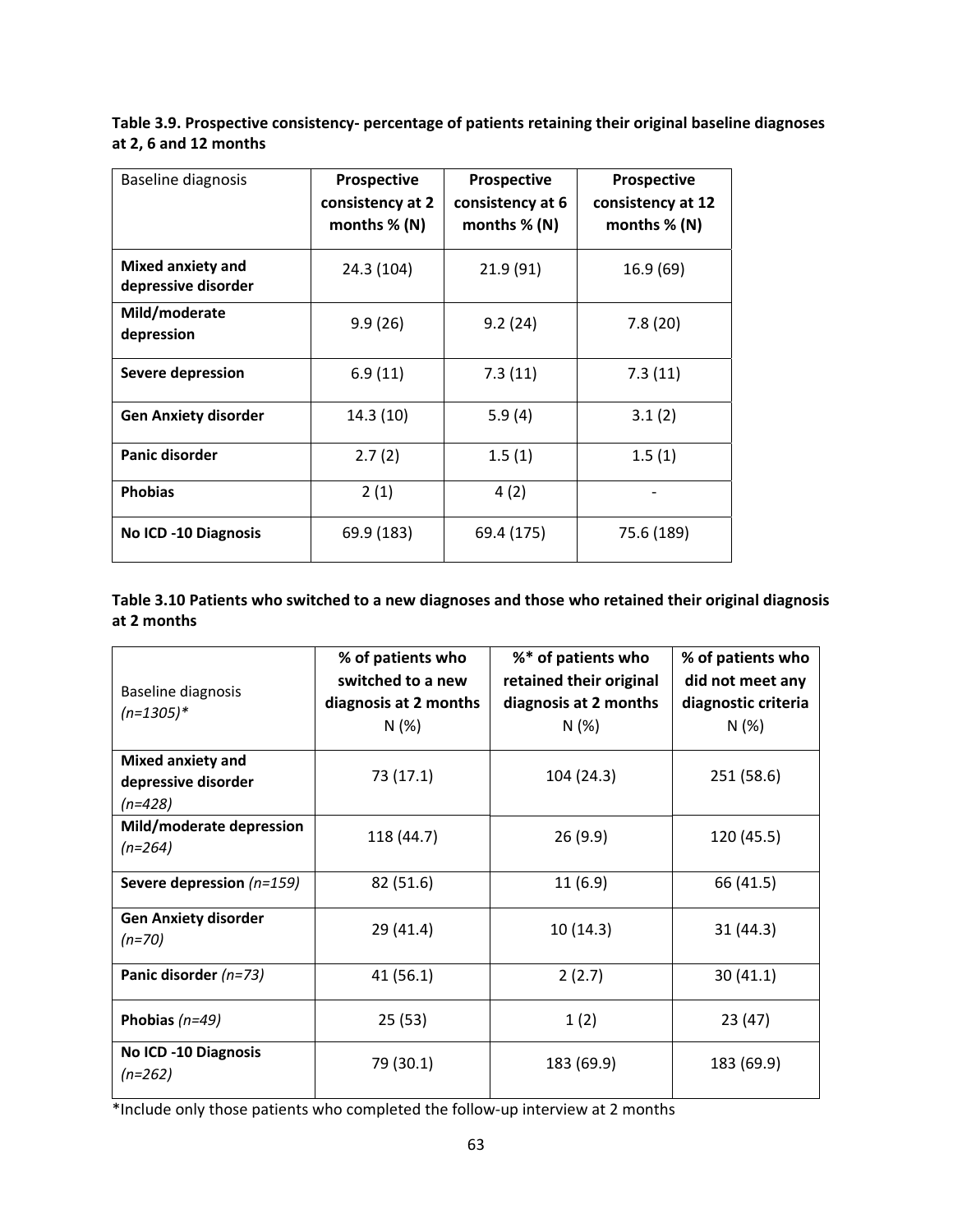# **Table 3.11. Diagnosis of each baseline diagnoses at 2 months**

|                                                                      | Diagnosis at two months |                                           |     |                                 |                |                      |                |                                |                |                   |              |                |     |                                |                    |                              |
|----------------------------------------------------------------------|-------------------------|-------------------------------------------|-----|---------------------------------|----------------|----------------------|----------------|--------------------------------|----------------|-------------------|--------------|----------------|-----|--------------------------------|--------------------|------------------------------|
| <b>Baseline diagnostic</b><br>categories $\downarrow$                |                         | Mixed anxiety<br>& depressive<br>disorder |     | Mild/<br>moderate<br>depression |                | Severe<br>depression |                | <b>Gen Anxiety</b><br>disorder |                | Panic<br>disorder |              | <b>Phobias</b> |     | No ICD -10<br><b>Diagnosis</b> |                    | Missing/lost<br>to follow-up |
|                                                                      | $\mathsf{N}$            | %                                         | N   | %                               | N              | %                    | $\mathsf{N}$   | %                              | N              | %                 | N            | %              | N   | %                              | N                  | %                            |
| <b>Mixed anxiety and</b><br>depressive disorder<br>$(n=471; 32.80%)$ | 104                     | 22.08                                     | 29  | 6.16                            | 13             | 2.76                 | 18             | 3.82                           | $\overline{7}$ | 1.49              | 6            | 1.27           | 251 | 53.29                          | 43                 | 9.13                         |
| Mild/moderate<br>depression<br>(n=290; 20.19%)                       | 72                      | 24.83                                     | 26  | 8.97                            | 15             | 5.17                 | 13             | 4.48                           | 9              | 3.1               | 9            | 3.1            | 120 | 41.38                          | 26                 | 8.97                         |
| <b>Severe depression</b><br>$(n=175; 12.19%)$                        | 41                      | 23.43                                     | 24  | 13.71                           | 11             | 6.29                 | 9              | 5.14                           | 5              | 2.86              | 3            | 1.71           | 66  | 37.71                          | 16                 | 9.14                         |
| <b>Gen Anxiety disorder</b><br>$(n=77; 5.36%)$                       | 16                      | 20.78                                     | 6   | 7.79                            | 3              | 3.9                  | 10             | 12.99                          | $\mathbf{1}$   | 1.3               | 3            | 3.9            | 31  | 40.26                          | $\overline{7}$     | 9.09                         |
| Panic disorder<br>$(n=78; 5.43%)$                                    | 28                      | 35.9                                      | 6   | 7.69                            | 5              | 6.41                 | $\overline{2}$ | 2.56                           | 2 <sup>1</sup> | 2.56              |              |                | 30  | 38.46                          | 5                  | 6.41                         |
| <b>Phobias</b><br>$(n=53; 3.69%)$                                    | 15                      | 28.3                                      | 5   | 9.43                            | $\overline{2}$ | 3.77                 | 3              | 5.66                           |                |                   | $\mathbf{1}$ | 1.89           | 23  | 43.4                           | 4                  | 7.55                         |
| <b>No ICD -10 Diagnosis</b><br>$(n=292; 20.33%)$                     | 45                      | 15.41                                     | 13  | 4.45                            | 8              | 2.74                 | 8              | 2.74                           | $\overline{2}$ | 0.68              | 3            | 1.03           | 183 | 62.67                          | 30                 | 10.27                        |
| <b>Total 1436</b>                                                    | 321                     | 22.35                                     | 109 | 7.59                            | 57             | 3.97                 | 63             | 4.39                           | 26             | 1.81              | 25           | 1.74           | 704 | 49.03                          | 13<br>$\mathbf{1}$ | 9.12                         |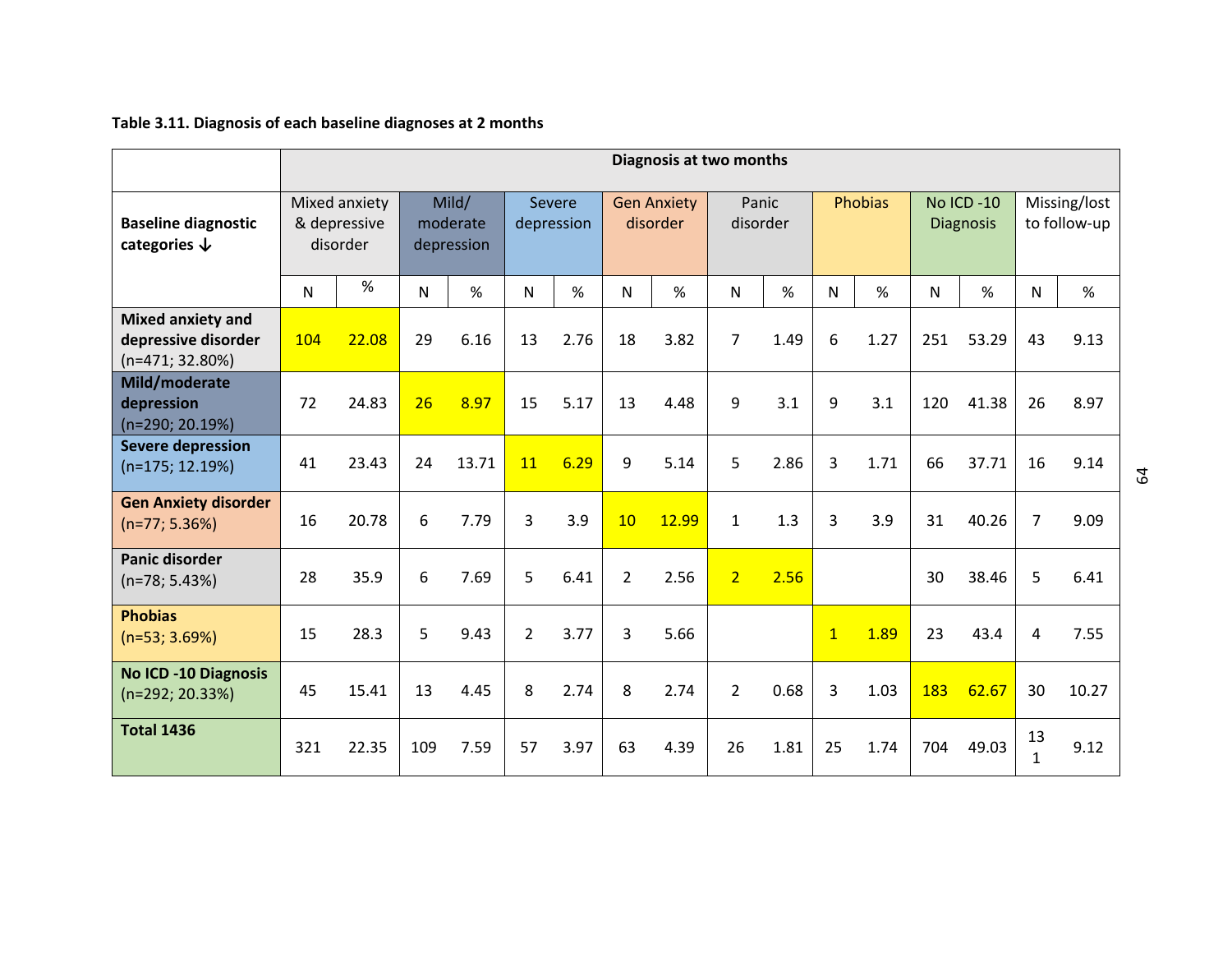|                                  | <b>Persistent distress</b> |               | Adjusted odds ratio* |
|----------------------------------|----------------------------|---------------|----------------------|
|                                  | <b>No</b>                  | Yes           |                      |
| <b>Mean Age</b>                  |                            |               |                      |
|                                  | 47.1                       | 48.8          | $1.01(0.99-1.03)$    |
| <b>Sex</b>                       |                            |               |                      |
| Male                             | 147                        | 25            |                      |
|                                  | 85.47%                     | 14.53%        |                      |
| Female                           | 784<br>80.25%              | 193<br>19.75% | $1.51(1.01-2.26)$    |
| <b>Marital Status</b>            |                            |               |                      |
| Single/Married                   | 659                        | 140           |                      |
|                                  | 82.48%                     | 17.52%        |                      |
| Separated/widowed                | 272                        | 78            |                      |
|                                  | 77.71%                     | 22.29%        | 1.16 (0.88-1.52)     |
| <b>Ethnic group</b>              |                            |               |                      |
| Goan                             | 894                        | 212           |                      |
|                                  | 80.83%                     | 19.17%        |                      |
| Migrant                          | 37                         | 6             |                      |
| <b>Education</b>                 | 86.05%                     | 13.95%        | $0.79(0.4-1.57)$     |
|                                  |                            |               |                      |
| Above primary school             | 330                        | 53            |                      |
|                                  | 86.16%                     | 13.84%        |                      |
| Primary school or below          | 601                        | 165           |                      |
|                                  | 78.46%                     | 21.54%        | 1.59 (0.97-2.58)     |
| <b>Severe financial distress</b> |                            |               |                      |
| No                               | 482                        | 74            |                      |
|                                  | 86.69%                     | 13.31%        |                      |
| Yes                              | 449                        | 144           |                      |
|                                  | 75.72%                     | 24.28%        | $2.13(1.65 - 2.75)$  |
| Long standing illness            | 497                        | 94            |                      |
| No                               | 84.09%                     | 15.91%        |                      |
|                                  | 411                        | 117           |                      |
| Yes                              | 77.84%                     | 22.16%        | 1.43 (0.98-2.08)     |
| <b>Baseline distress score</b>   |                            |               |                      |
| $(CIS-R)$                        | 18.5                       | 24.1          |                      |
|                                  |                            |               | $1.08(1.03-1.12)$    |

**Table 3.12. Predictors of persistent psychological distress in control group** (n= 1149)

\*OR adjusted for age and gender to account for loss to follow‐up (see analysis –missing data for details)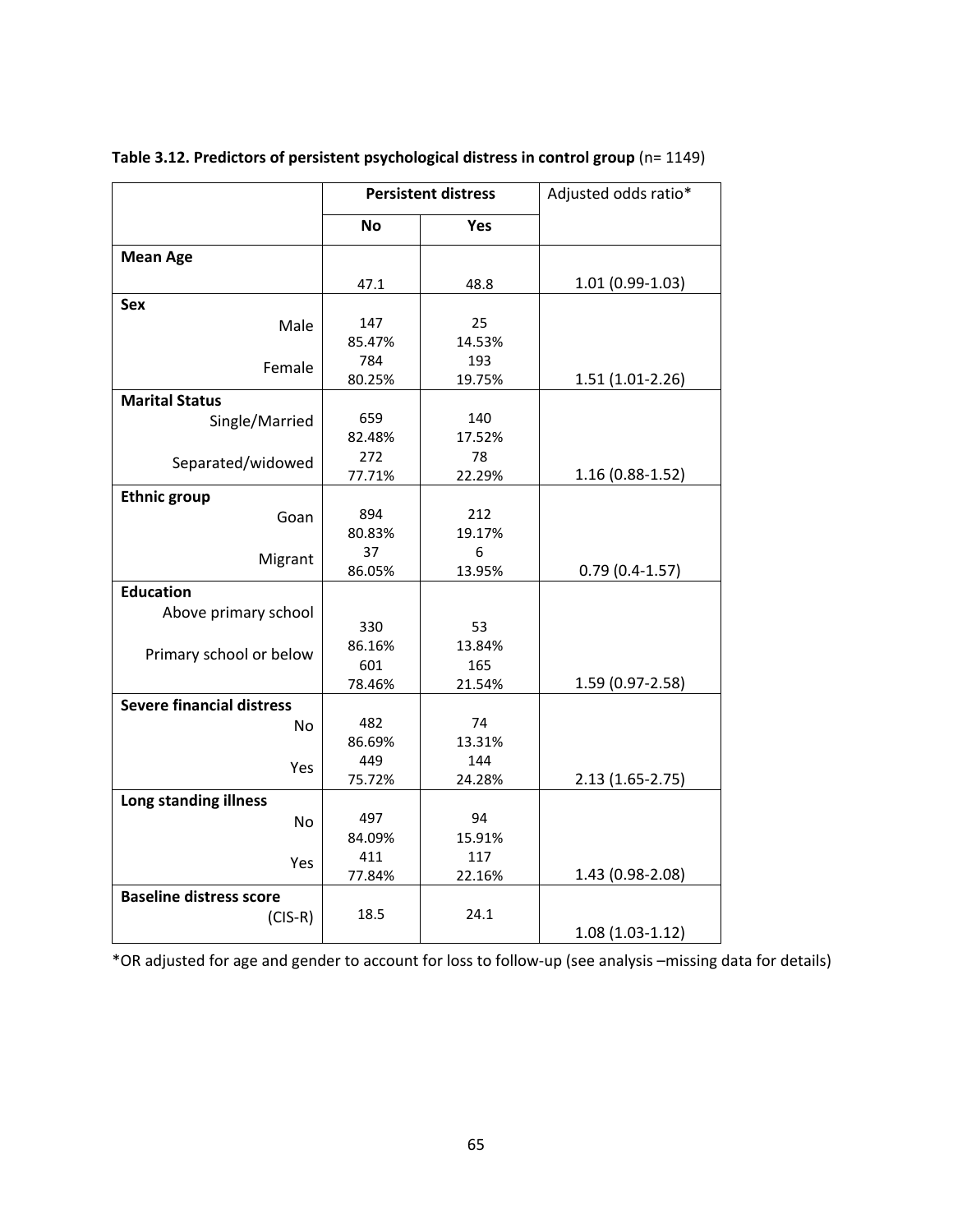|                                    | <b>Short distress</b> |              |                   | <b>Persistent distress</b> |                     |                   |
|------------------------------------|-----------------------|--------------|-------------------|----------------------------|---------------------|-------------------|
|                                    | <b>No</b><br>N(%)     | Yes<br>N (%) | Adj. OR*          | <b>No</b><br>N(%)          | <b>Yes</b><br>N (%) | Adj. OR*          |
| <b>Antidepressant prescription</b> |                       |              |                   |                            |                     |                   |
| No.                                | 341 (58.5)            | 242 (41.5)   |                   | 481 (82.5)                 | 102(17.5)           |                   |
| Yes                                | 360 (63.6)            | 206 (36.4)   | $0.98(0.6-1.58)$  | 450 (79.5)                 | 116(20.5)           | $1.01(0.54-1.89)$ |
| Use of antidepressant              |                       |              |                   |                            |                     |                   |
| None/less than                     |                       |              |                   |                            |                     |                   |
| 15 days                            | 469 (59.3)            | 322 (40.7)   |                   | 635 (80.3)                 | 156 (19.7)          |                   |
| More than 15 days                  | 232 (64.8)            | 126 (35.2)   | $0.92(0.57-1.48)$ | 296 (82.7)                 | 62 (17.3)           | $0.72(0.38-1.34)$ |

**Table 3.13. Prescription and use of antidepressants among patients with short and persistent distress** 

\*Odds ratio adjusted for age, gender and baseline symptom severity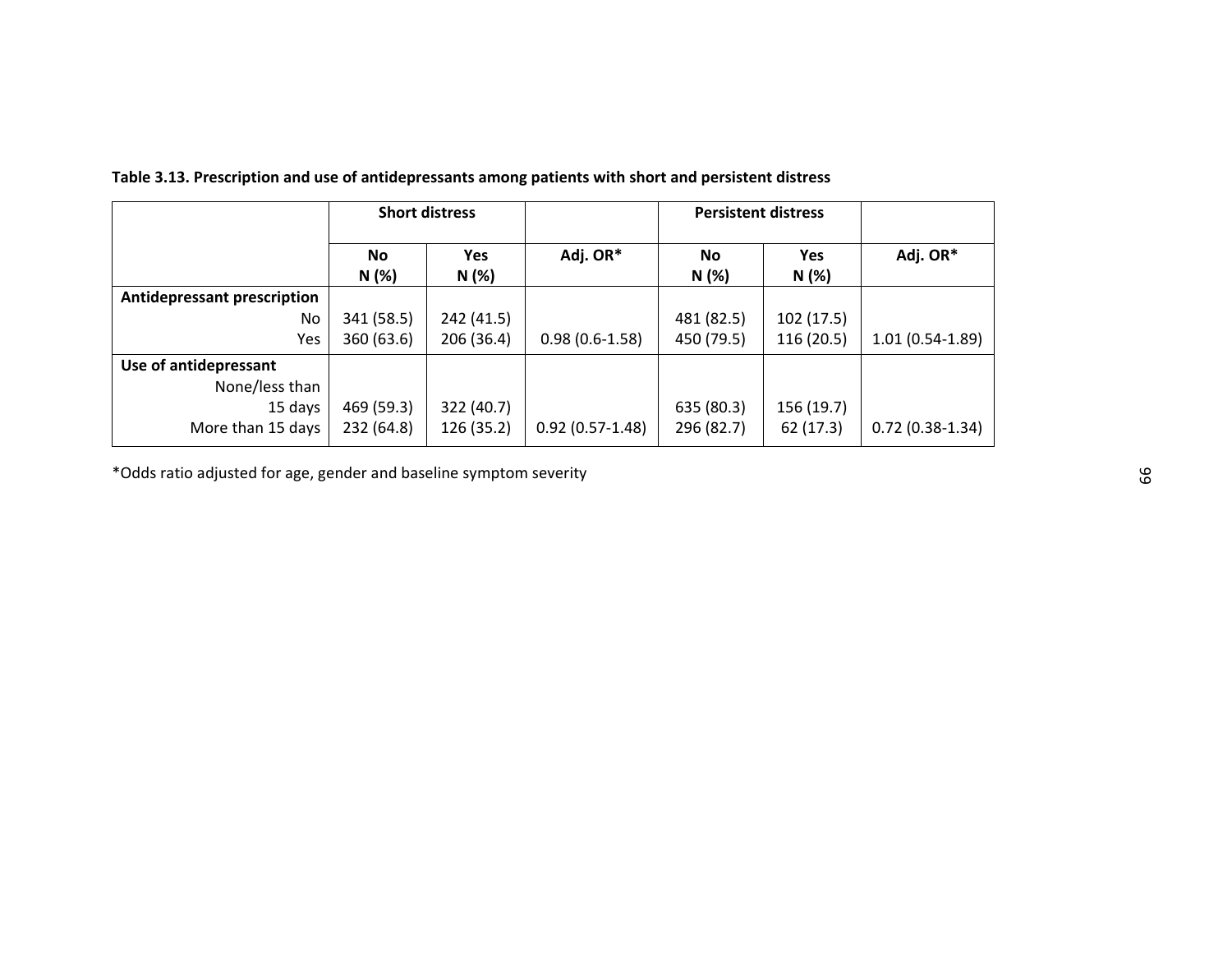# **Chapter 4: Antidepressant prescriptions in primary care in India: insights from a cluster randomized control trial**

## **Introduction**

According to the World Health Organization's latest 'Global Health Estimates', in low and middle income countries, depressive disorders are the second leading cause of years lost due to disability (243). There is increasing recognition that depressive disorders are common among primary care patients in these countries, but often undetected, and that when it is detected, it is frequently untreated. Early identification and treatment of depression could decrease adverse events such as suicide, and improve disease outcome and quality of life. Hence there is a growing call for routine screening and treatment for depression at the primary care level (196).

At present, the World Health Organization, and advocacy groups such as the Movement for Global Mental Health support a collaborative stepped care model to integrate mental health care into primary care in low and middle income countries (244, 245). The collaborative stepped care is a systematic approach to delivering and monitoring treatments involving various levels of care providers ranging from lay health workers to clinical specialist in a staged system comprising grades of interventions. Thus the most effective yet least resource intensive evidence based treatment is delivered to the patient based on severity and 'stepping up' services only as needed. Antidepressants are a critical component of this model of care, particularly for patients with moderate to severe depression (244). Meanwhile, the use of antidepressants in primary care is now under scrutiny in many high income countries as described below.

There has been a dramatic increase in antidepressant use in high income countries since the 1990s (246‐248). For example, in England, the number of antidepressants prescriptions has nearly doubled in the past decade and in the United States between 1999 and 2014 the number of adults who reported taking antidepressant medication over the past month has increased by 65 percent (249) (250).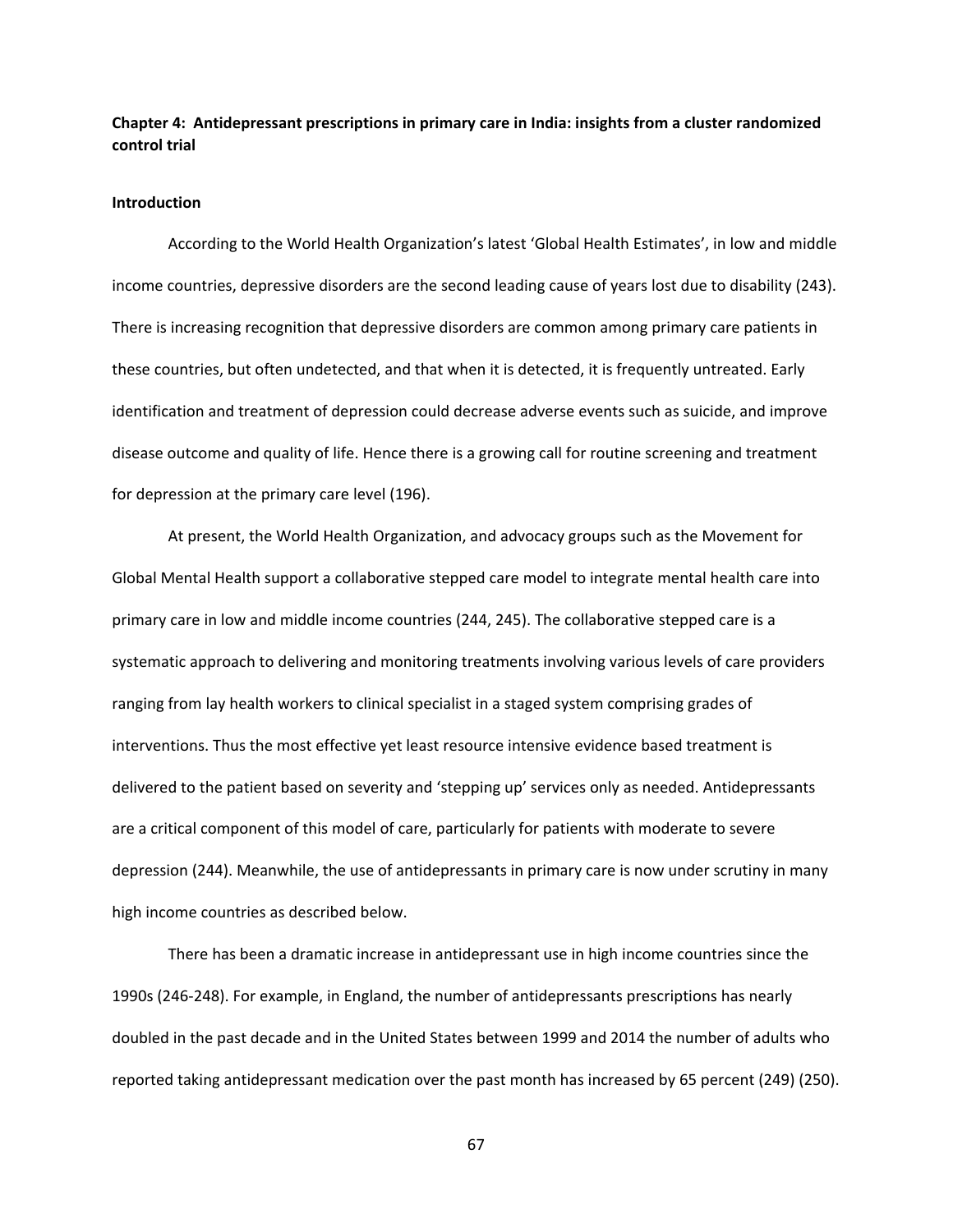But the lack of a clear relationship between depression prevalence and antidepressant prescribing rates has led many researchers to question the clinical basis for increased prescriptions (251). A major reason for the surge in antidepressant prescription is a rapid rise in prescription by non-psychiatrist providers compared with psychiatrists, especially in primary care (252, 253). At present in many high income countries, the majority of antidepressants are prescribed in primary care (252). The increased incidence and duration of antidepressant prescription in primary care is partially driven by the popularity of newer antidepressants such as the Selective Serotonin Reuptake Inhibitors (SSRIs) that are better tolerated by patients (254).

Studies from-high income countries have described several factors that influence antidepressant prescription (255). Patient characteristics such as female gender, older age, white race, higher education and severity of symptoms are often associated with increased antidepressant prescribing (256‐258). Similarly, physicians' attitude, experience and comfort with anti‐depressant prescription, insurance coverage for treatment, lack of non‐pharmacological treatment options are some of the health system related factors associated with increased prescriptions (255, 259, 260). In addition, recent studies have found that factors such as direct-to-consumer advertising of antidepressants has led to increased patient demand and prescription of antidepressants for milder conditions such as adjustment disorders (261, 262). Unfortunately, we have limited information on factors associated with antidepressant prescribing in low and middle‐income countries. Although, an international multicenter study that included five low/middle income countries described severity of symptoms, older age, and female gender as important factors associated with psychotropic medication prescriptions in primary care (263).

A fundamental issue related to providing treatment for common mental disorders is the difficulty in setting up a valid diagnostic boundary between common mental disorders such as major depressive disorder and intense normal sadness or distress that usually does not require biomedical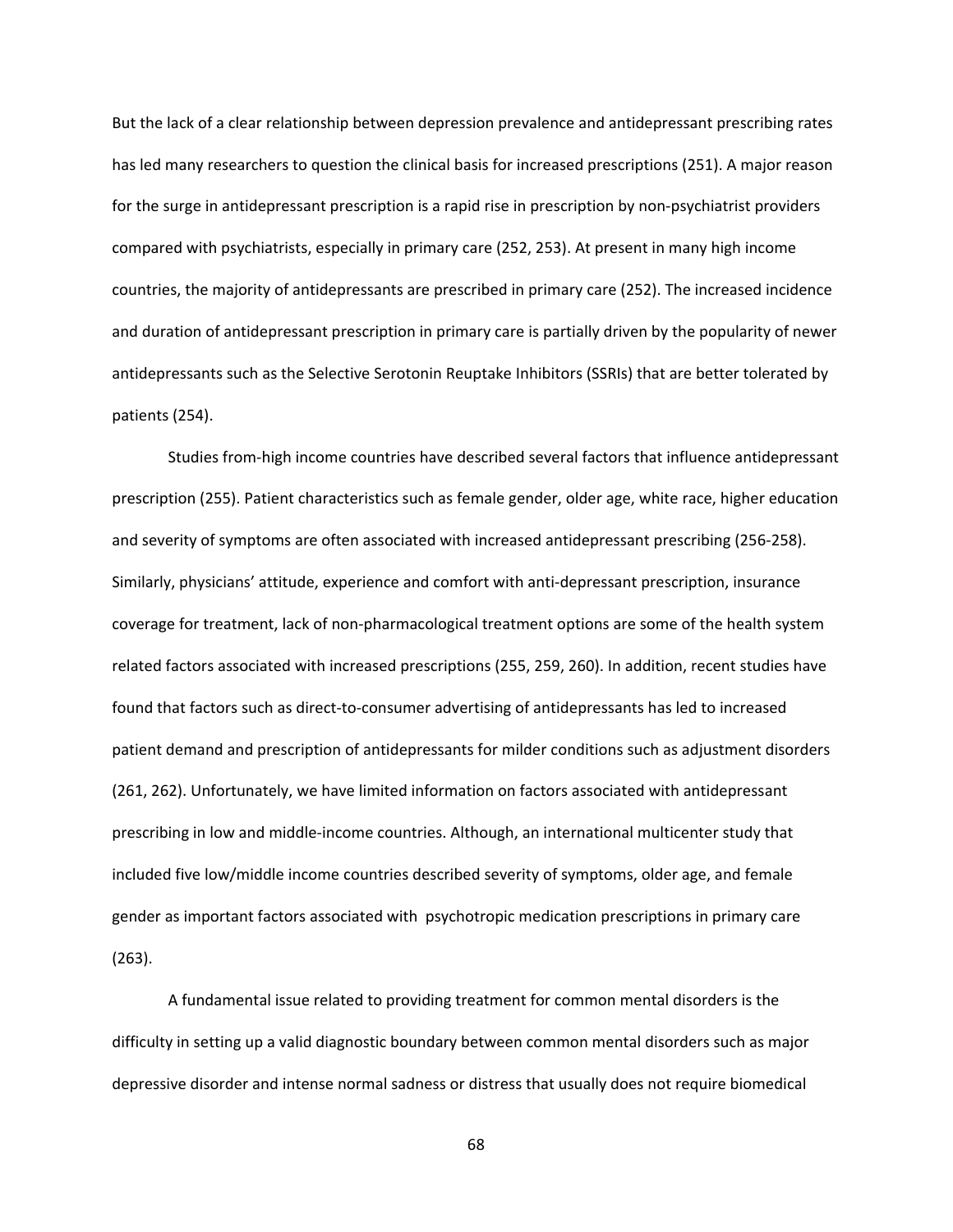intervention (264). These are non‐pathological normal response to environmental stressors, and often dissipates over time or with improvements in the stressful situation. In this paper we label such conditions as non‐pathological sadness or non‐pathological distress. According to the Diagnostic and Statistical Manual of Mental Disorders (DSM versions III to 5), symptoms of mental disorders "must not be merely an expectable and culturally sanctioned response to a particular event" and DSM's descriptive diagnostic criteria frequently depend on contextual information to decide whether symptoms are caused by normal processes or suggest an internal dysfunction that points to a mental disorder (265). It is expected that clinical judgment will help to exclude non-pathological distress and reduce false positive diagnoses. However, in situations where the diagnostic criteria tend to be applied algorithmically as in screening, and when clinician rely on screening results without a detailed clinical examination, the safeguard of the contextual criteria is lost (265). In 2009, a meta‐analysis of the clinical diagnosis of depression in primary care found that in general, false positives diagnosis of depression significantly outstrips true positives (266). This increased risk for false positive diagnosis combined with over‐reliance on antidepressants could possibly result in patients with non-pathological distress, adjustment disorders and mild depression receiving antidepressant prescriptions, especially when access to non‐ pharmacological interventions are limited.

 In general, evidence from meta‐analyses of placebo‐controlled trials only support the use of antidepressant drugs for a small proportion of patients, particularly those with severe depression, for which the evidence of benefit is strongest (267). However, the clinical course of depressive disorders found in primary care is often less severe and less complicated than those seen in specialist settings, and spontaneous remission is common (268, 269). In this context an exponential increase in the use of antidepressants in primary care in some high‐income countries is leading to the reevaluation of antidepressant prescriptions. There is a growing concern that over prescription of antidepressants and medicalization of patients with non‐pathological distress is as important as under recognition and under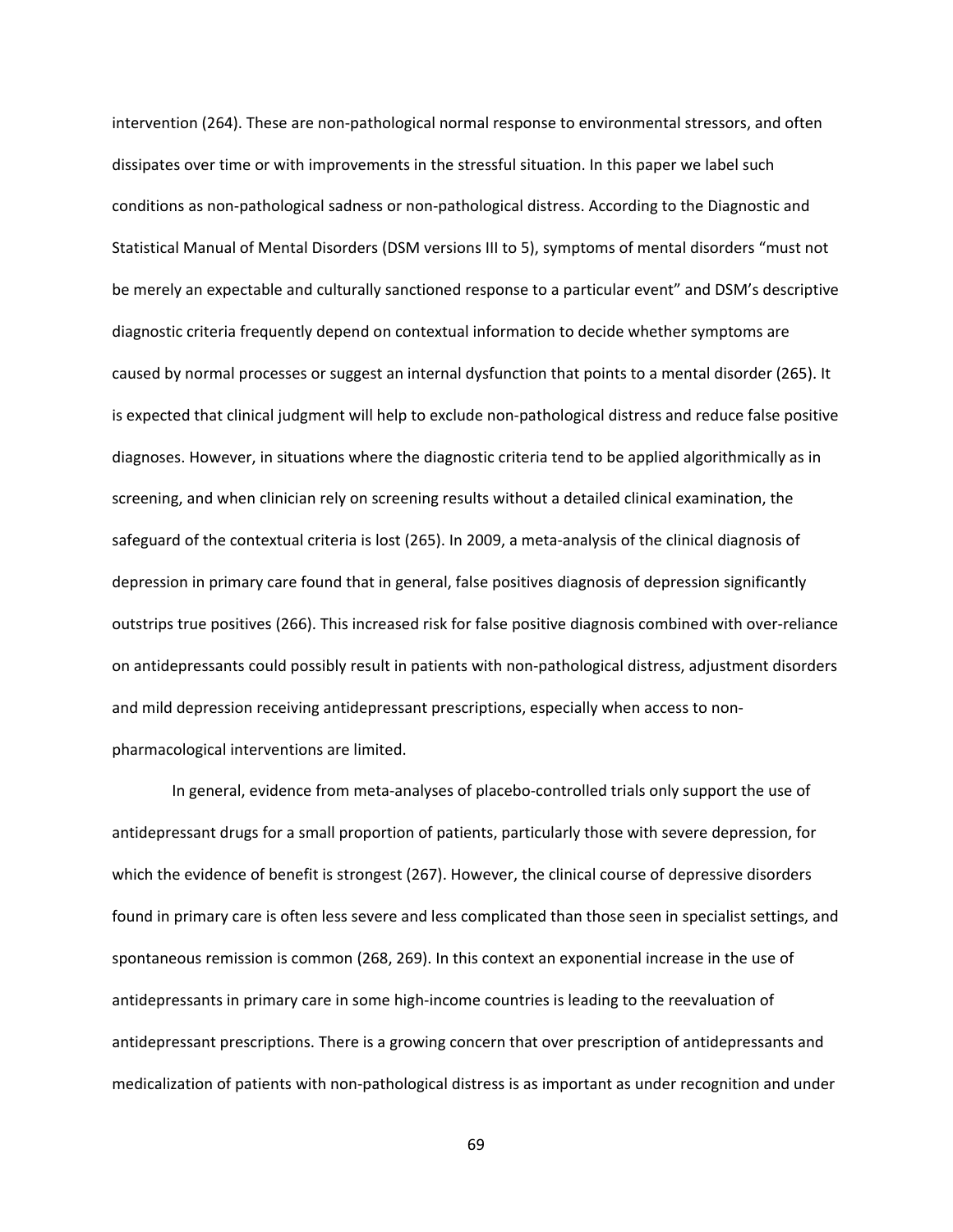treatment of severe depression (260, 270, 271). Recent studies from the US support this view, showing that over prescription of antidepressants is common in community settings in the US (272). Further, more than half of the US physicians and psychiatrists who participated in a nationally representative survey believed that physicians too often treat non‐pathological sadness and worry as a medical illness (273). This could possibly be due to the misdiagnosis of non‐pathological sadness as depression in primary care and the overestimation of the effectiveness of antidepressants in treating mild to moderate depression (273), while at the same time, access to specialist mental health care for people with severe mental disorders remains poor (274).

In most low and middle income countries, antidepressants are more commonly prescribed by mental health specialists and in mental health clinics than in primary care (275, 276). Recently, under new initiatives access to antidepressants in primary care is slowly improving in many of these countries, for example, antidepressants, commonly SSRIs, are now available for prescription, free of charge to patients in public primary care clinics in several states in India (277‐279). Yet, little is known about the antidepressant prescription practices in primary care in these countries. The few trials of interventions for common mental disorders in primary care from low and middle income countries were primarily focused on non‐pharmacological intervention (51, 280). Trials that included psychotropic medications often have antidepressants as part of a care package, and it is difficult to parse out the effect of antidepressants from other components of the care package such as psychoeducation and psychotherapy (41, 50). Evidence, mostly from high income countries, suggests that antidepressants are effective for treating depressive disorders in the primary care, but the effect size is relatively small compared with placebo (281). A recent update on a Cochrane review also provides some evidence of the effectiveness of antidepressants in primary care, but the authors urged caution due to evidence of publication bias, high rate of withdrawal from studies and the high level of pharmaceutical industry involvement (269). Further, studies from low and middle income countries suggest that compliance with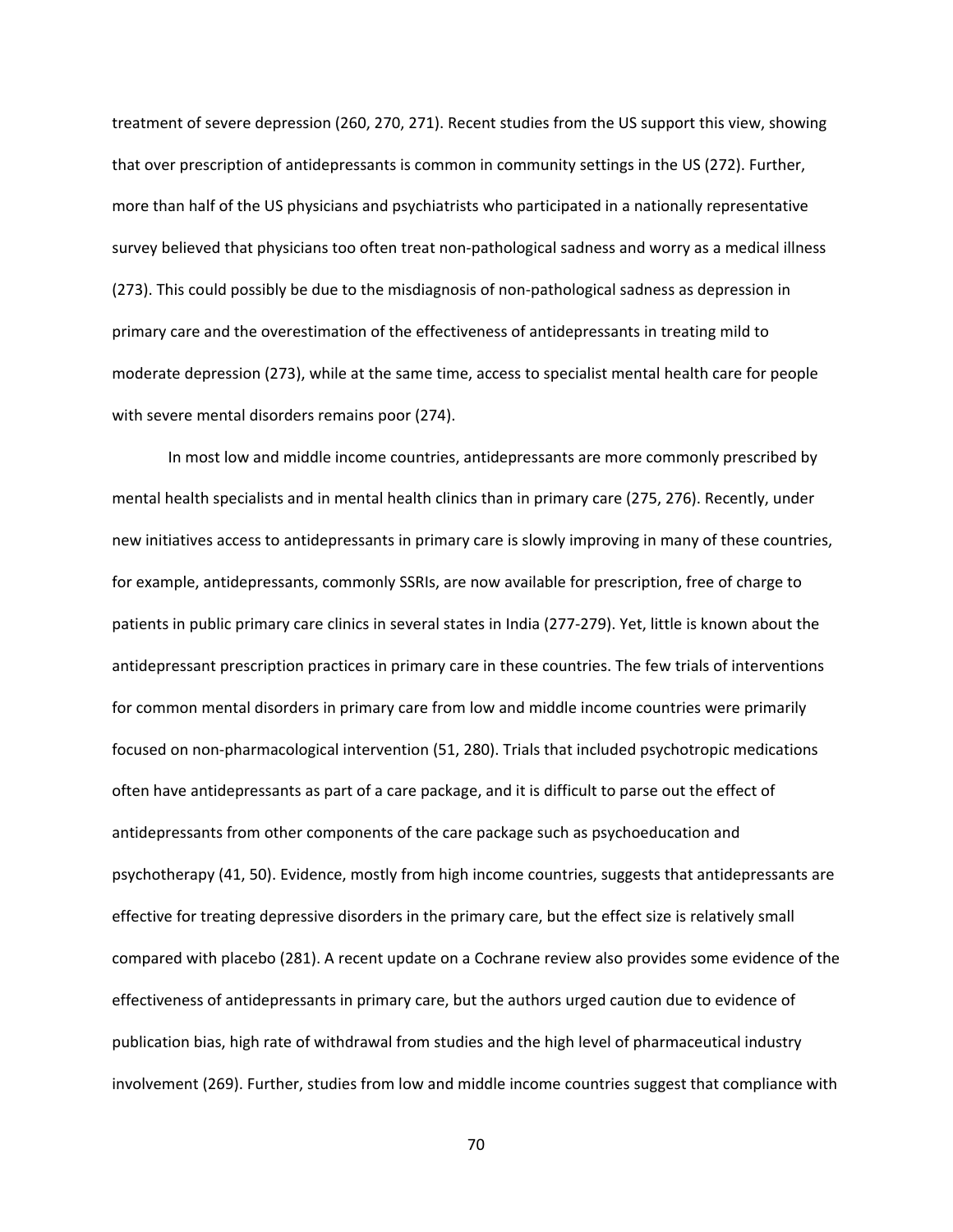antidepressants, including newer SSRIs is generally poor among primary care patients (50, 52). A major reason for suboptimal effectiveness and the lack of compliance could be poorly targeted antidepressant treatment in primary care.

Given that that the proposed screening for depression in primary care could lead to an increase in antidepressant treatment in low and middle income countries, there is an urgent need to better understand the use of antidepressants in these settings. Hence this study aims to examine the use antidepressants in primary care in low and middle income countries. Specifically, we aim to study the patient characteristics, clinical features and clinic related factors associated with primary care physician's decision to prescribe antidepressants for a patient screened positive for common mental disorder. Further, we will examine the congruity between physician's decision to prescribe antidepressants and the psychiatric diagnosis. Thus the focus of this study is the prescription behavior of primary care physicians, regardless of whether patients were compliant to the prescription recommendations.

### **Methods**

#### *Study design and sample*

We used data from a cluster randomized control trial (RCT), the MANAS trial from Goa, India. MANAS is one of the largest community trials in mental health in primary care in a low or middle income country. Details of the study's sample and design are described extensively elsewhere, and the summary that follows draws on those descriptions (207). The aim of the trial was to assess the effectiveness of a collaborative stepped care intervention led by a lay health counsellor in the recovery of primary care patients from common mental disorders. The trial was designed as a cluster randomized control trial with the primary care clinic as the unit of randomization. Each study arm included 12 clinics; half were free public primary health clinics (PHC) and the rest were private general practitioner (GP) clinics. Eligible adult primary care attendees screened positive for common mental disorders from the 24 study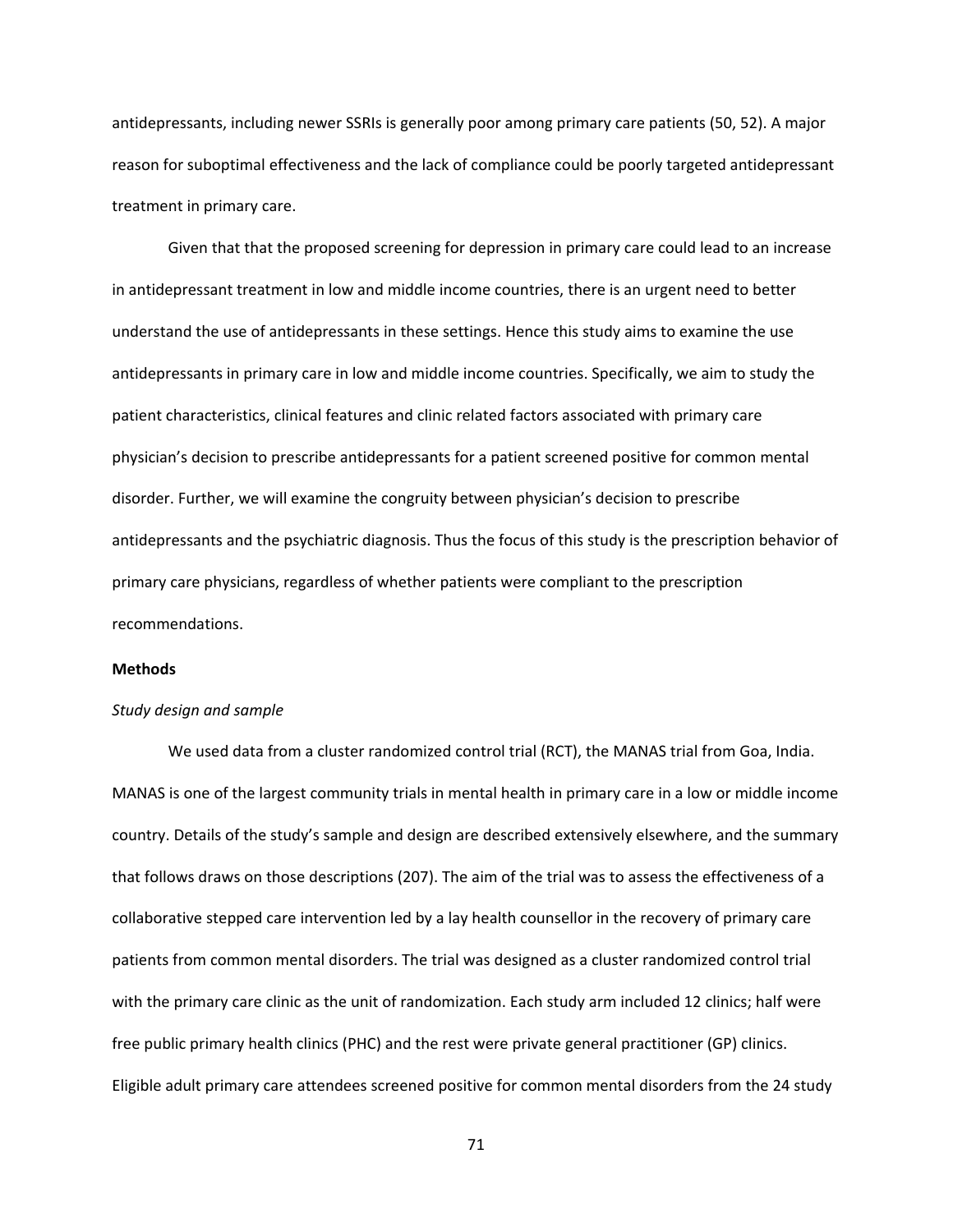clinics were recruited. Study participants went through baseline assessment and follow‐up evaluation at 2 months, 6 months and 12 months. The recruitment and follow‐up were completed from April, 2007, to September, 2009 (50).

The collaborative stepped care model involved a lay health counsellor leading the screening for common mental disorders and managing interventions in collaboration with the primary care physician and a visiting psychiatrist. The intervention included psychoeducation, antidepressants and interpersonal psychotherapy delivered in 'steps' depending on the severity of the illness and the patients' response to treatment. Patients in the control clinics were screened for common mental disorders by a lay health counsellor and the screening results were provided to the primary care physician. Physicians in the control clinics were allowed to start treatments of their choice. Antidepressants were prescribed by physicians in both control and intervention arms, while other components of the intervention such as psychoeducation, interpersonal psychotherapy and collaborative case management were only available in the intervention clinics. The original study found a modest benefit for the collaborative stepped care intervention in public primary care clinics, but not in private GP clinics (50, 184).

# *Recruitment*

Patients visiting the primary health clinic were invited to participate in the mental health screening while waiting to see the physician. A health counsellor administered the screening questionnaire to those who consented. Only those patients who were expected to be resident in the study communities for the following 12 months were considered as eligible for recruitment. Eligible patients who screened positive and agreed to join the trial were also accessed for any mental disorder using a structured diagnostic interview schedule during the same visit. The ICD‐10 diagnosis was generated later using a computer algorithm but was not available to the primary care physician during the consultation. Figure 4.1 depicts the progress of participants through the trial. Altogether 20,352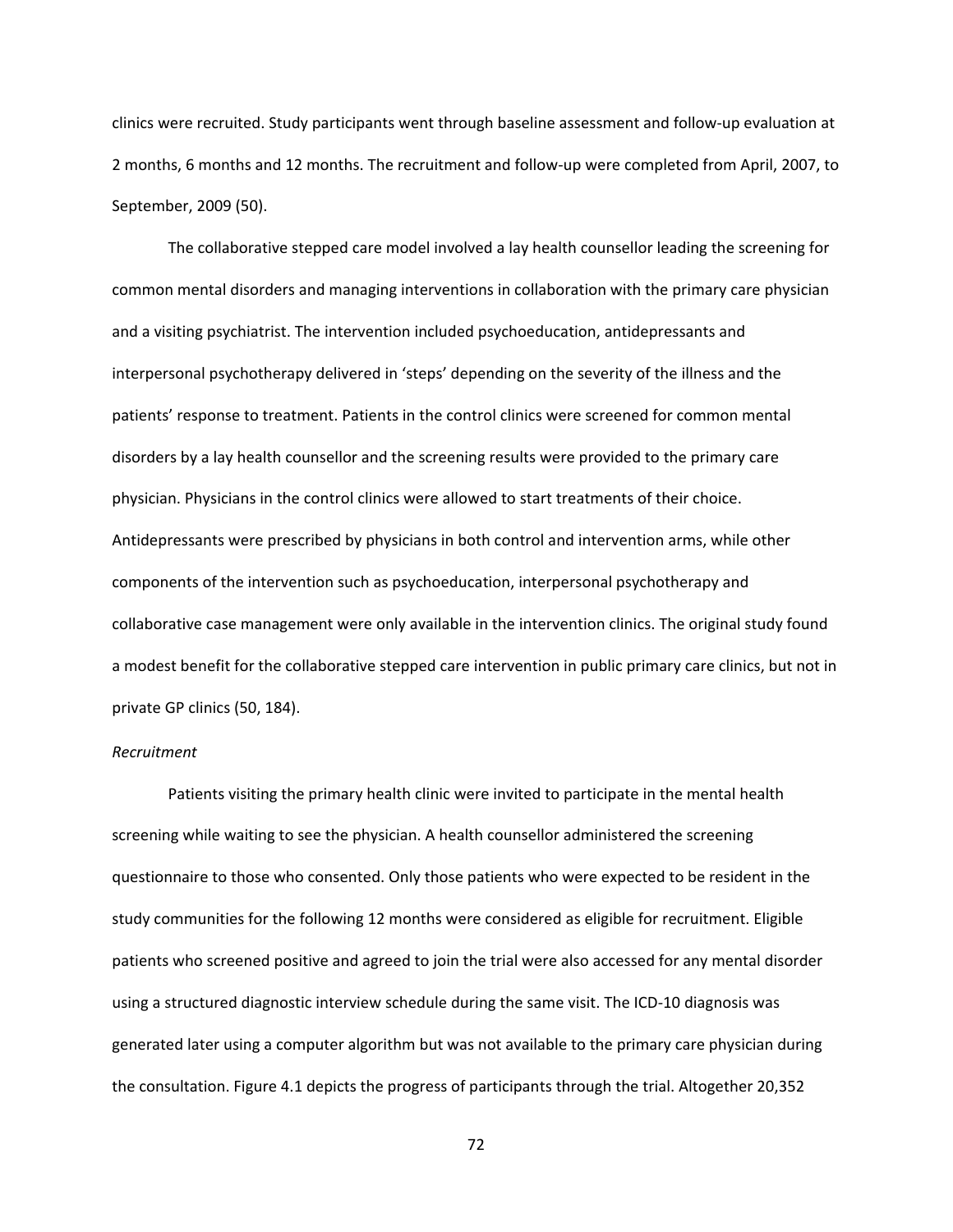patients were screened for common mental disorders using the GHQ‐12 of whom 3816 (18.8%) screened positive. Among the screened positive, 382 were not eligible and 638 refused, yielding a final sample of 2796 participants. The number of patients recruited from the collaborative stepped‐care clinics and in the enhanced usual care clinics were 1360 and 1436 respectively. For this study we used baseline data from all trial participants (n=2796) to examine factors associated with antidepressant prescription in primary care.

# *Measures*

# *Screening scale and diagnostic interview*

The MANAS trial used the 12‐item General Health Questionnaire (GHQ‐12) to screen for psychological distress and recruit patients into the trial (173). The Clinical Interview Schedule‐Revised (CIS‐R) was used to assess symptom severity and generate ICD‐10 diagnoses of common mental disorders (213).

### *The 12‐item General Health Questionnaire (GHQ‐12)*

The GHQ was designed to measure psychological distress in population surveys and epidemiological studies, and to screen for non‐psychotic mental disorders in clinical settings (208). Originally developed in the UK, the GHQ is one of the most widely used screening questionnaires internationally, including in India. The short 12-item version of the GHQ has been used previously in studies at the study site in Goa, India (209). GHQ-12 is designed as a unidimensional scale for the assessment of mental distress with a main focus on depressive symptomatology. The 12 items assess the respondent's state during the past two weeks and focuses on the appearance of new and distressing symptoms and the inability to carry out normal functions (see appendix D) (208). Thus the GHQ is sensitive to short-term psychiatric disorders but not to long-standing attributes of the respondent (282). Each item is scored as 1 or 0 based on the presence or absence of a feature of psychological distress, giving a maximum total score of 12. In this study GHQ‐12 was used at the baseline for screening primary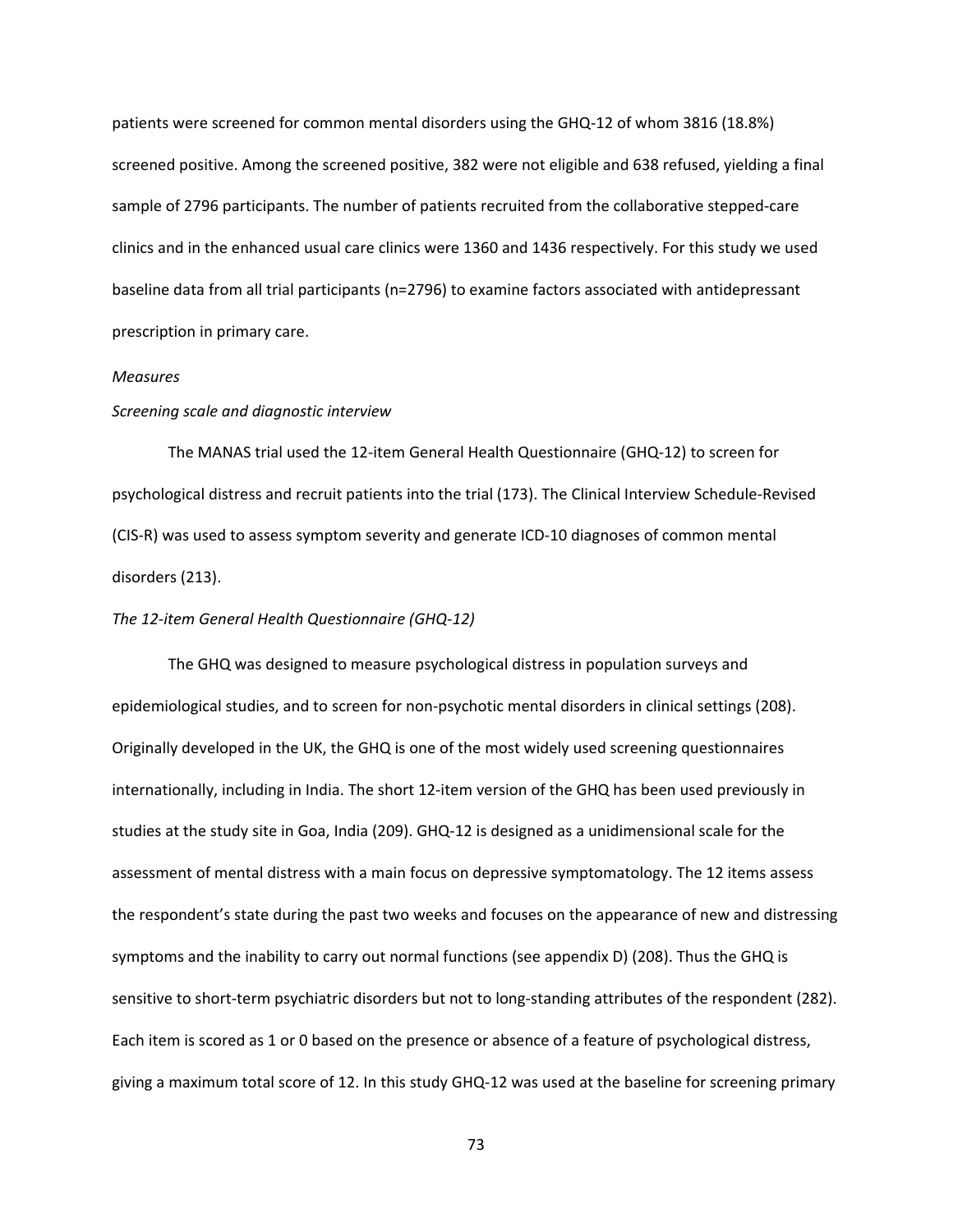care patients with cutoff score of 5/6. Even though GHQ is designed to measure the risk of non‐ psychotic mental disorders, a positive result on GHQ‐12 is not a diagnosis of mental disorder, but it helps to inform further evaluation and intervention. In the study population in Goa, India, using a cut-off of 5/6 the GHQ‐12 showed sensitivity of 73%, specificity of 90%, and a positive predictive value of 61% (56).

# *The Clinical Interview Schedule‐ Revised (CIS‐R)*

The revised version of the Clinical Interview Schedule is a standardized psychiatric interview that can be administered by interviewers without clinical training in psychiatry (213). The CIS‐R interview asks about symptoms of ICD‐10 common mental disorders, and the questions focus on 14 symptom domains (Table 4.1). For each of these symptom domains, a screening question is asked to decide if that specific symptom was experienced by the respondent in the previous month. If the respondent experienced the symptom, a detailed evaluation of their experiences of that symptom in the previous seven days is covered by a sequence of questions. Based on the response, a score signifying the severity of the symptom domain ranging from 0‐4 (or 0‐5 for the depressive ideas 'symptom') is assigned for each of the 14 domains (213). A significant symptom is indicated by a score  $\geq 2$ . A score of 0 is given for those who did not experience a particular symptom in that week. The total scores for the 14 symptom domains range from 0‐57; scores of 12 or more indicate a psychiatric disorder (213). Further, by applying a diagnostic algorithm to the CIS‐R responses, patients can be assigned to a set of ICD‐10 diagnostic categories, including generalized anxiety disorder, depressive disorders, obsessive compulsive disorder, and phobias. See table 4.2 for the list of diagnoses generated using the algorithm.

The CIS‐R is widely used for the diagnosis of mental disorders in epidemiological studies globally. The CIS‐R has been used on every wave of the UK national mental health survey series (*The Adult Psychiatric Morbidity Survey*) to diagnose six types of common mental disorders including depression, generalized anxiety disorder, panic disorder, phobias, obsessive compulsive disorder, and common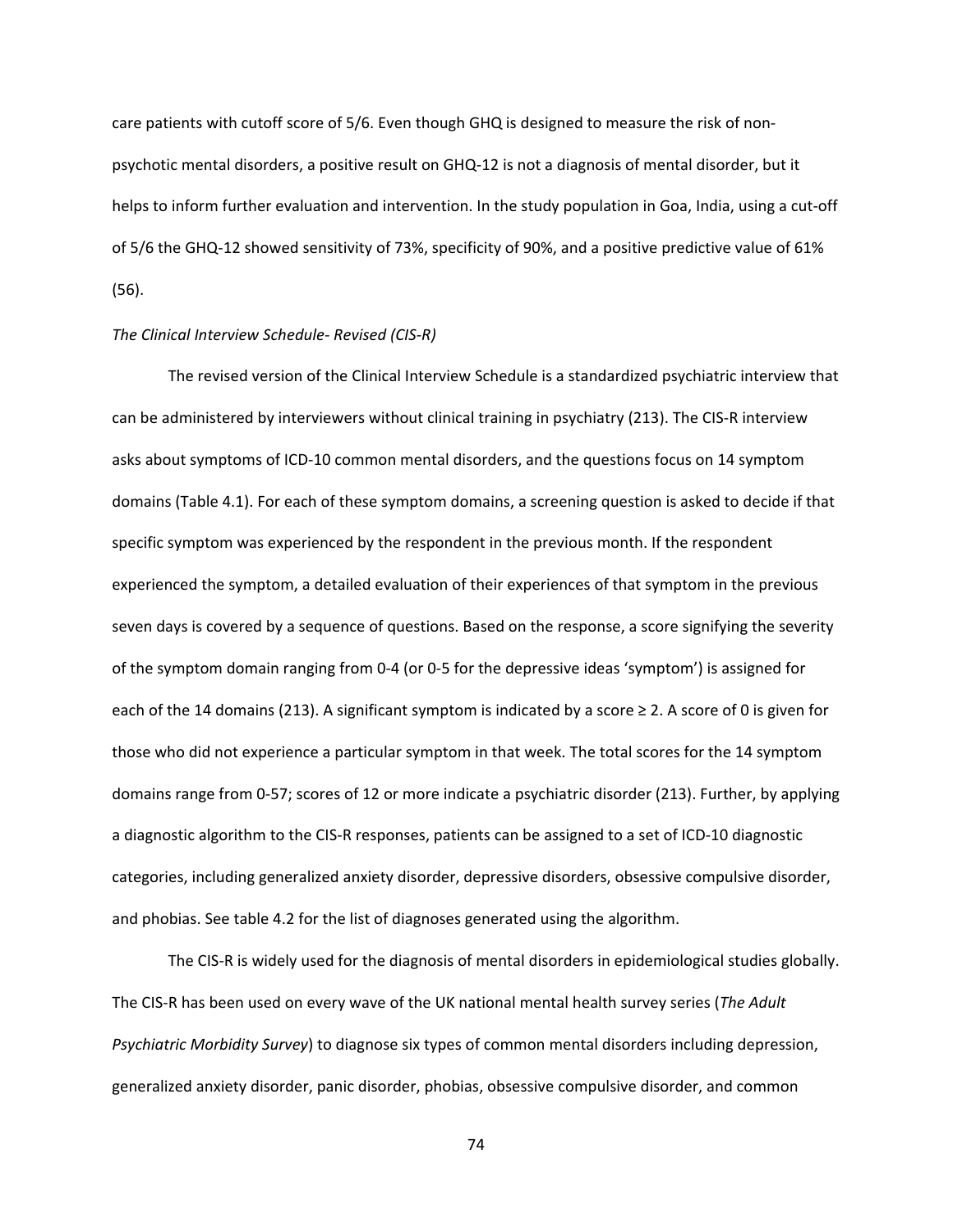mental disorders not otherwise specified (214). While the CIS‐R has been extensively used in India, translated and field tested in the study population, we are not aware of any validation studies of CISR‐R against a gold standard psychiatric interview in India. However, a cross-cultural factorial validation of the CIS‐R among ethnic minority population in the UK including Indian immigrants found that underlying "depression‐anxiety" construct maintains measurement invariance across ethnic groups, even though there is inconsistency in the reporting of somatic symptoms across cultures (215). CIS‐R has also been successfully validated among people of Indian origin in Malaysia and that study reports a sensitivity of 88%, specificity of 96% and a positive predictive value of 97% for a cut off score of 12 (216). Further, a recent validation study of CIS‐R based on the Hong Kong mental morbidity survey showed good criterion validity in diagnosing common mental disorders against the diagnoses made by the Structured Clinical Interview for the DSM‐IV (217).

# *Sociodemographic factors*

Self-reported age and gender were recorded for each participant during recruitment. Detailed sociodemographic information including ethnicity, marital status and education was compiled during the first follow‐up interview within two months of recruitment. The coding of the variables is provided in table 4.3.

## *Life stressors*

Patients were also asked about two major life stressors commonly reported among primary care patients: 1) presence of long standing physical illness and 2) financial difficulties, i.e. finding it difficult to make ends meet. (variable coding in table 4.3)

## *Clinic level factors (level 2 variables)*

The study included only two clinic level variables, namely, the type of clinic (private GP clinic and free public clinic) and the study arm/mental health care model (collaborative stepped care and usual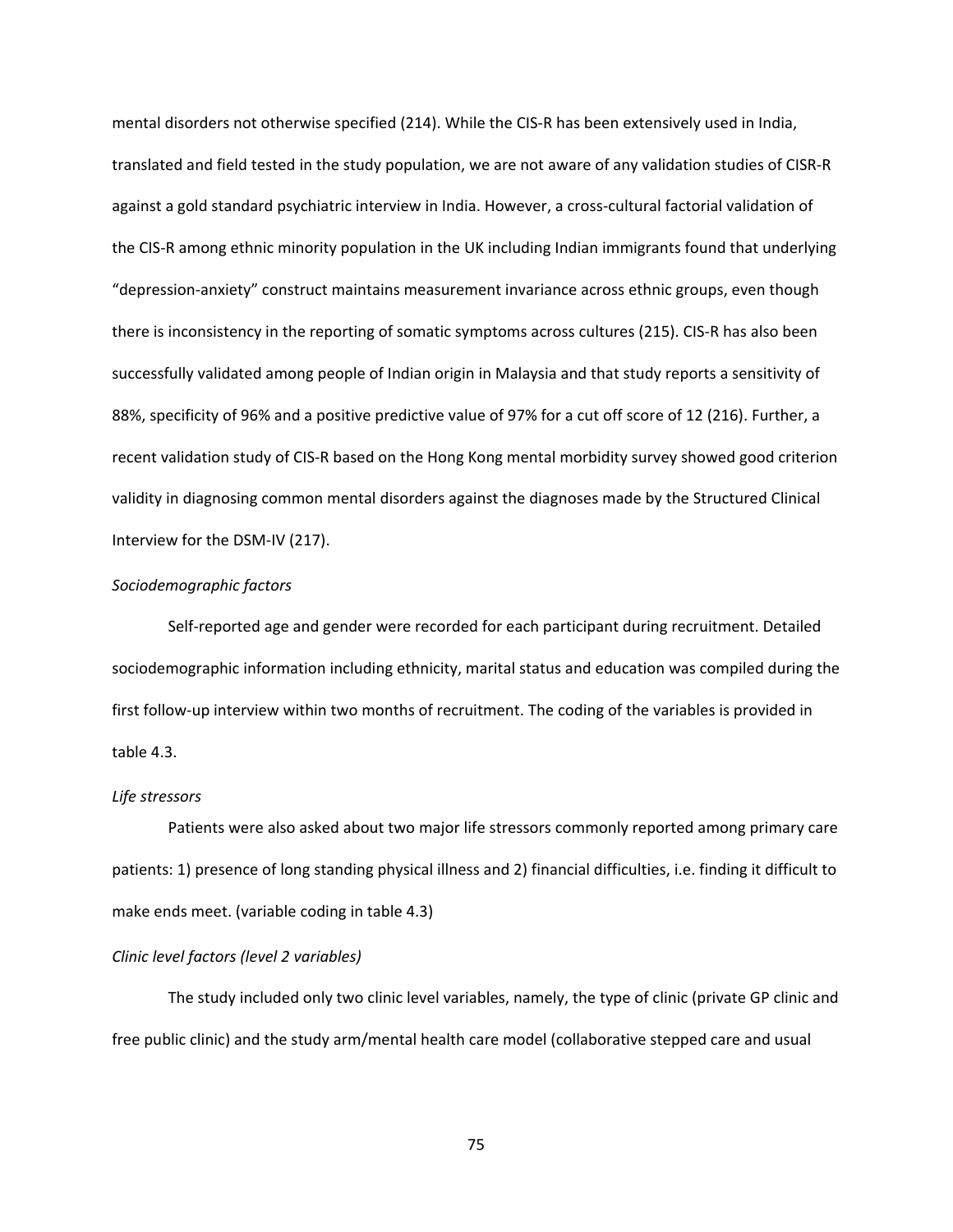care). Other important level‐two factors such as the qualification and training of primary care physician, availability of support staff or other unique features of the clinic were not examined in this study.

### **Analysis**

# *Data processing*

Data were processed, cleaned and organized by the four interview phases (baseline, 2 months, 6 months and 12 months) by Sangath, the institution that conducted the study in India. Sangath provided de-identified data for analysis including participant characteristics, symptoms of psychological distress, diagnosis, intervention offered and outcomes measured at 2 months, 6 months and 12 months.

# *Specific analysis plans*

*To identity factors associated with primary care physician's decision to prescribe antidepressants for a patient screened positive for common mental disorder:* 

We first describe the key characteristics of all screened positive study participants. Based on prior studies (283, 284) we expected difference in these characteristics by gender, hence we also present them separately for men and women. Then, we report the incidence of antidepressant prescription by the primary care physician. The data was clustered by clinics with an intraclass correlation coefficient (ICC) of 0.17 for the outcome antidepressant prescription. Hence, we used a twolevel hierarchical logistic regression model (level one for patients and level two for clinics) with bootstrapped confidence intervals to examine factors associated with primary care physician's decision to prescribe antidepressants.

We examined two main categories of individual level (level one) factors as follows: 1) sociodemographic factors (age, gender, marital status, ethnicity and education) and two life stressors (financial difficulty and longstanding illness/disability); 2) clinical factors including screening score, symptoms elicited during the standardized diagnostic interview and the psychiatric diagnosis.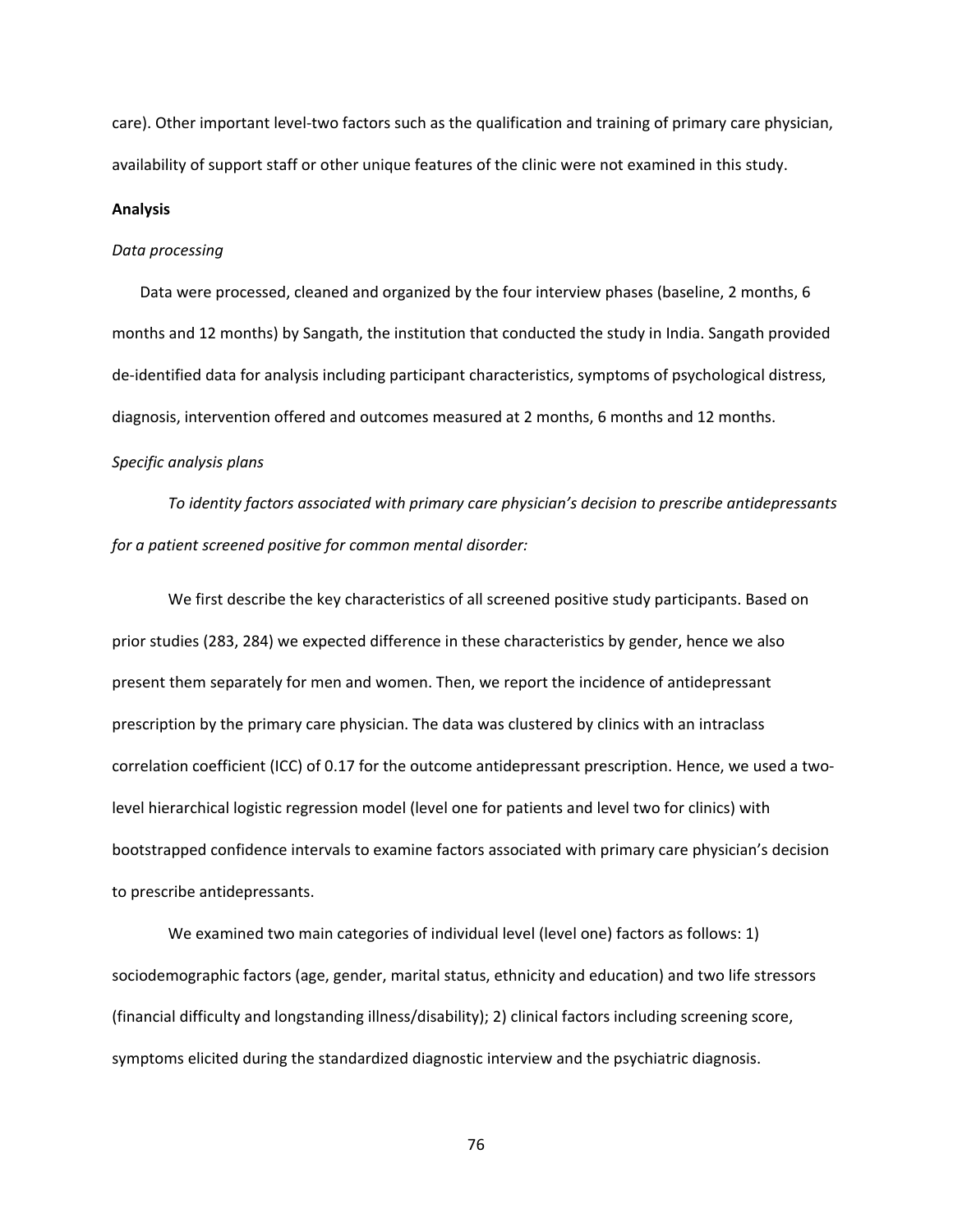In our analyses, we examined two level‐two factors that could be associated with antidepressant prescription, namely, the type of clinic (private GP clinic and free public clinic) and the mental health care model or study arm, i.e. collaborative stepped care vs. usual care.

*To examine congruity between physician's decision to prescribe antidepressants and the CIS‐R based diagnosis:* 

We examined the relationship between psychiatric diagnoses based on the standardized diagnostic interview (CIS‐R) and the odds of receiving an antidepressant prescription. A two‐level hierarchical logistic regression model with bootstrapped confidence intervals was used to assess this relationship. While the physicians in this study were not told the psychiatric diagnosis, they received the results of screening score (GHQ score) categorized as no distress (GHQ score 0‐5), mild distress (GHQ score 6-7) and moderate to severe distress (GHQ score >7). We examined the proportion of antidepressant prescriptions given for moderate to severe depression, mild depression and for patients who did not meet criteria for a psychiatric diagnosis according to the CIS-R based diagnostic interview.

# **Results**

#### *Participant characteristics*

As described in table 4.4, about 82% (n=2305) of the trial participants were women. Close to half of the participants were 50 years or older and the age distributions for men and women were similar. With regard to those who refused to participate, there was no significant difference in gender distributions, although participants who did not consent tended to be younger than those who did consent. The majority of participants were currently married (61% of women and 81% men), but a larger percentage of women were widowed or separated (34% of women and 5% of men). Only about one‐ third of women and half of the men had education above the primary school level. A substantial proportion of patients were poor with 47% of women and 39% of men finding it difficult to make ends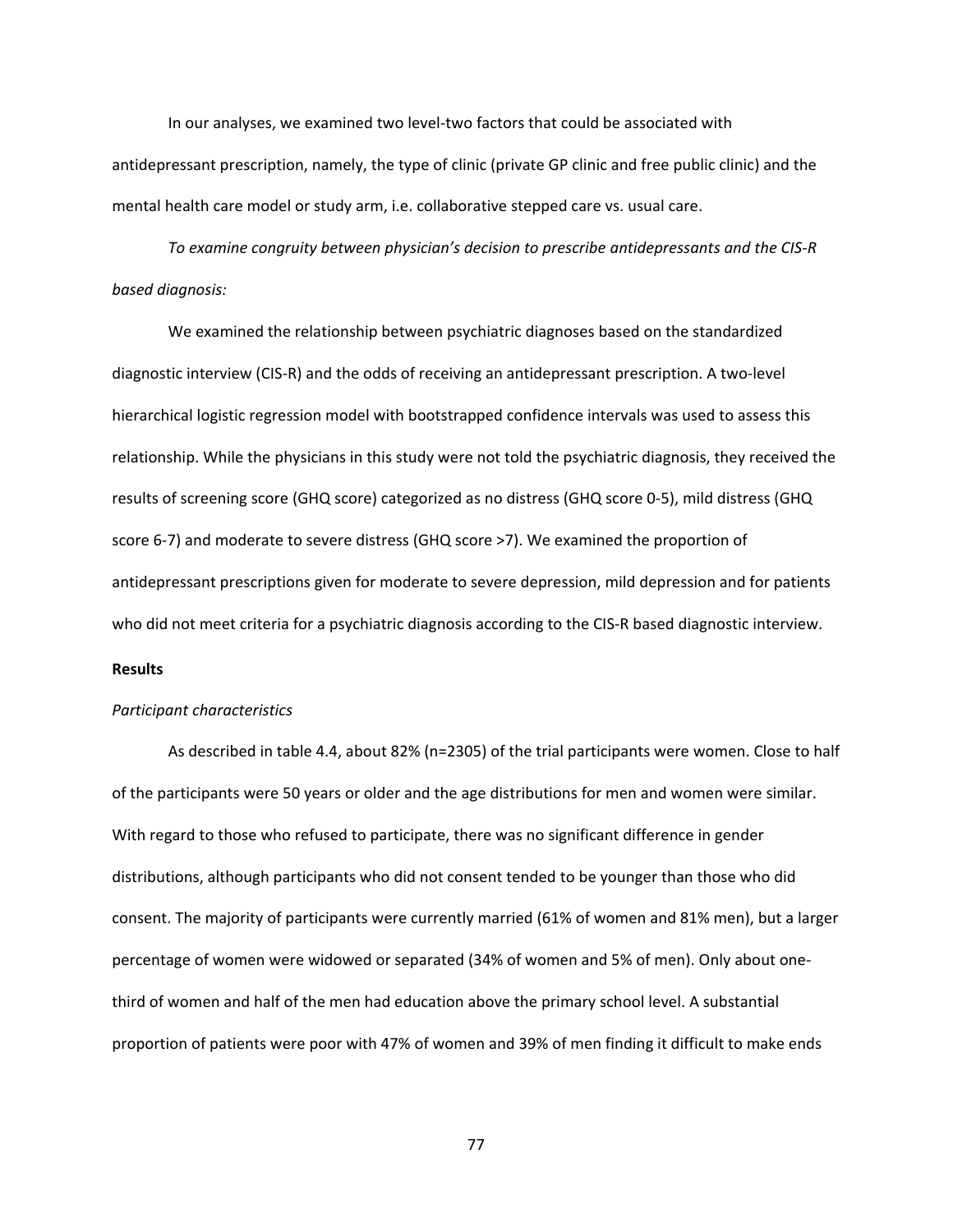meet. Long standing physical illness including chronic diseases or disability was reported by 47% of women and 46% of men.

Based on the GHQ screening score, 55% (n=1524) of patients scored in the 'mild' range for psychological distress, while the remaining patients (45%; n=1272) scored in the 'moderate to severe' range. Table 4.5 shows the distribution of psychiatric diagnoses at baseline derived from CIS‐R based standardized the diagnostic interview. The most common diagnosis was mixed anxiety depressive disorder (36.9%; n=1032) followed by moderate to severe depression (21.1%; n=589). The distribution of diagnoses were similar for men and women.

# *Antidepressant prescription*

About 47% of screened positive patients (n= 1320) received a prescription for an antidepressant after consulting the primary care physician.

# *Predictors of antidepressant prescription*

 As depicted in table 4.6, women were more likely to receive a prescription for antidepressant than men (48% vs. 42%) and prescription receipt increased with age. After adjusting for age and gender, we did not find any clear association between antidepressant prescription and marital status, education, ethnicity, economic situation, or the presence of a long standing physical illness.

# *Clinical factors associated with antidepressant prescription*

The screening result that the primary care physician received rated psychological distress in screened positive patients as '*mild'* or *'moderate to severe'*. As described in table 4.7, about 55% of screened positive patients (n=1524) scored in the 'mild' range for psychological distress and the remaining patients scored in the 'moderate to severe' range. Among those patients in the 'mild' range 29% received an antidepressant prescription compared with about 70% of patients in the 'moderate to severe' range.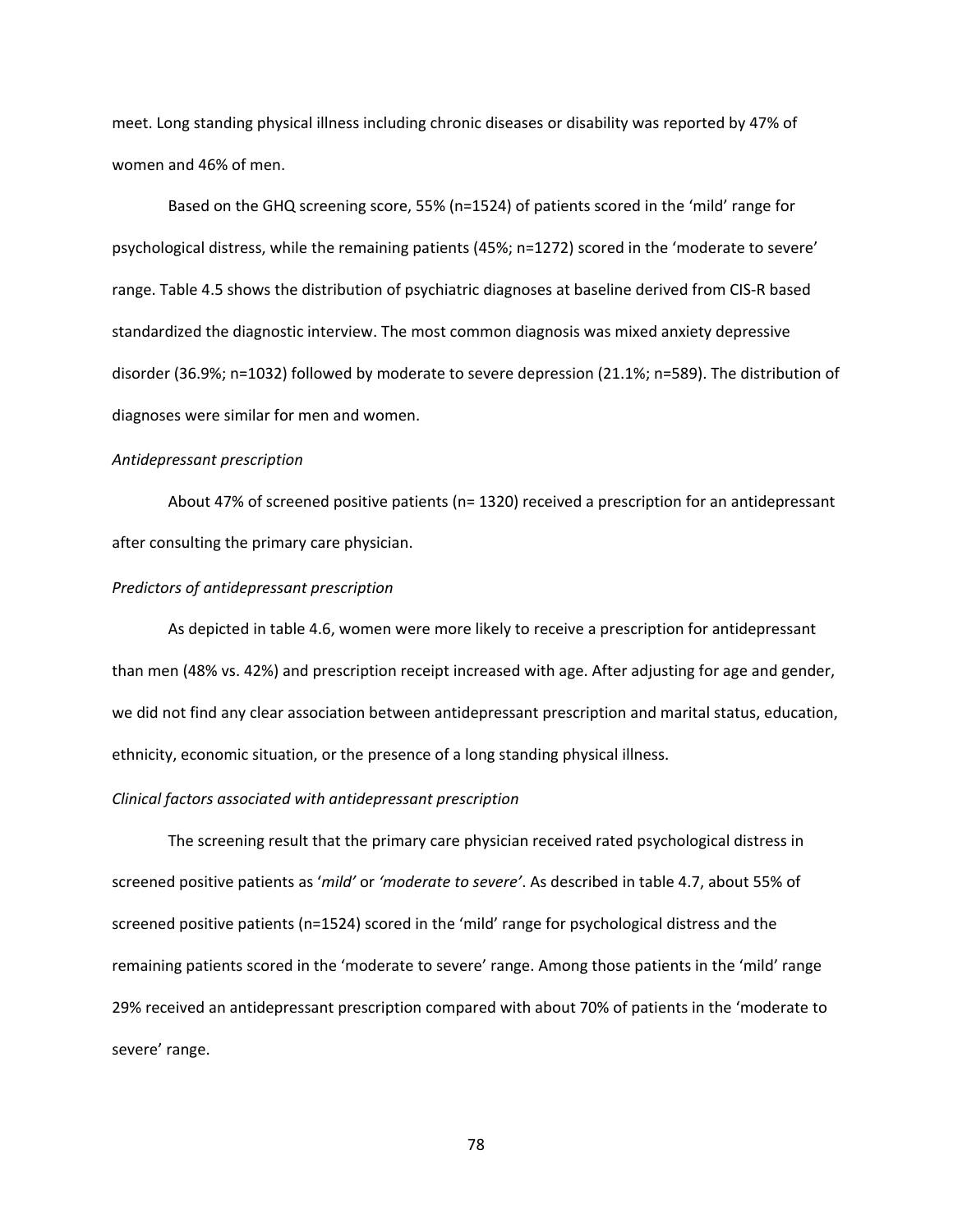Although the psychiatric diagnosis based on the standardized diagnostic interview (CIS‐R) at recruitment was not available to the primary care physician, we examined the relationship between the odds of receiving an antidepressant prescription and overall CIS‐R score, any ICD‐10 diagnosis, and specific psychiatric diagnosis. As depicted in table 4.7, patients who scored ≥12 on the CIS‐R scale which indicate a possible psychiatric disorder, were 2.63 times more likely to receive an antidepressant prescription. Slightly more than half of the patients (51.5%) who qualified for an ICD‐10 diagnosis received an antidepressant prescription and they were 2.55 times more likely to receive the prescription than those without a diagnosis. Further, about 20% of the screened positive patients did not qualify for any psychiatric diagnosis, yet, close to one-third of those patients also received an antidepressant prescription. With regard to specific diagnosis, nearly 60% of patients with a diagnosis of moderate to severe depression received a prescription for antidepressant followed by 53% of those with phobias and 50% of those with generalized anxiety disorder. Compared with those without any diagnosis, those with moderate to severe depression were four times more (OR 3.97 95% CI 3.01‐5.25) likely to receive a prescription. However, close to half of the patients with milder forms of disorder such as mixed anxious depressive disorder and mild depression also received an antidepressant prescription.

We examined the relationship between specific symptoms elicited during the CIS‐R based diagnostic interview administered by the health counsellor and the propensity for an antidepressant prescription. As shown in table 4.8, we found that the presence of any of the symptoms of psychological distress increased the odds of receiving a prescription, although symptoms of depression (OR 2.00 95%CI 1.67‐2.35) and depressive ideas (OR 2.03 95%CI 1.69‐2.44) were the strongest factors. As described in table 4.9, in a multivariable model that included all the symptoms, age, and gender, we found that patients reporting forgetfulness/concentration problems (OR 1.36; 95% CI 1.13-1.65), sleep problems (OR 1.59; 95% CI 1.3‐1.9), depressive feelings (OR 1.36 95% CI 1.12‐1.65), depressive ideas (OR 1.38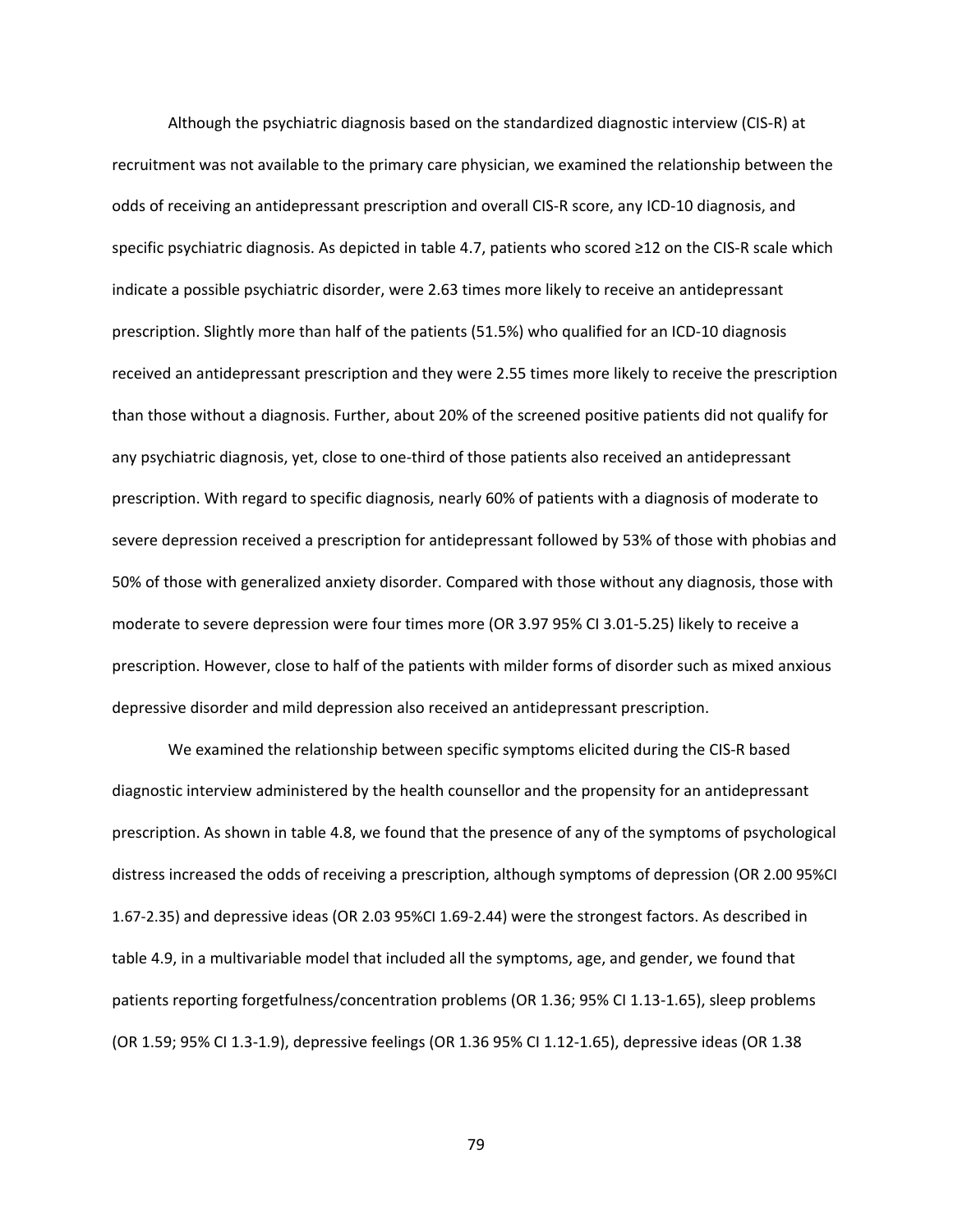95%CI 1.12‐1.71) and anxiety (OR 1.28 95% CI 1.01‐1.64) were more likely to receive a prescription for an antidepressant compared to individual who did not report those specific symptoms.

# *Clinic related factors (level 2 factors) associated with antidepressant prescription*

About half of the study clinics (n=12) were public primary care clinics that offered free services and medication. The remaining clinics (n=12) were private GP clinics that required out of pocket payment at the point of service. As part of the trial, half of the both public clinics (n=6) and private GP clinics (n=6) provided collaborative stepped care services for mental health care while the rest provided usual care.

 We examined whether there is any difference in antidepressant prescription between primary care clinics enrolled in the collaborative stepped care treatment arm of the trial and the control clinics with usual care. Overall 44% of screened positive patients who attended a clinic with stepped care treatment model received an antidepressant prescription compared with 50% who attended a usual care clinic (OR 1.15; 95%CI. 0.46‐1.29). As depicted in table 4.10, about 38% of screened positive patients who did not meet any diagnosis received an antidepressant prescription in usual care clinic compared with 23% in the collaborative stepped care clinic (OR 2.20; 95% CI 1.01‐4.79). For some diagnoses such as moderate to severe depression and panic attack, a higher proportion of patients in the collaborative stepped care clinics received an antidepressant prescription while for other diagnoses such as mild depression and mixed anxiety and depression patients in the usual care clinics were more likely to get a prescription.

 As shown in table 4.11, We also found some variations between antidepressant prescriptions in public primary care and private GP clinics. Overall, patients attending private GP clinics were slightly more likely (53%; n=613) to receive an antidepressant prescription compared with public primary care clinics (43%; n=707), although the confidence interval for this association was imprecise (OR. 1.63; 95%CI 0.77‐3.42).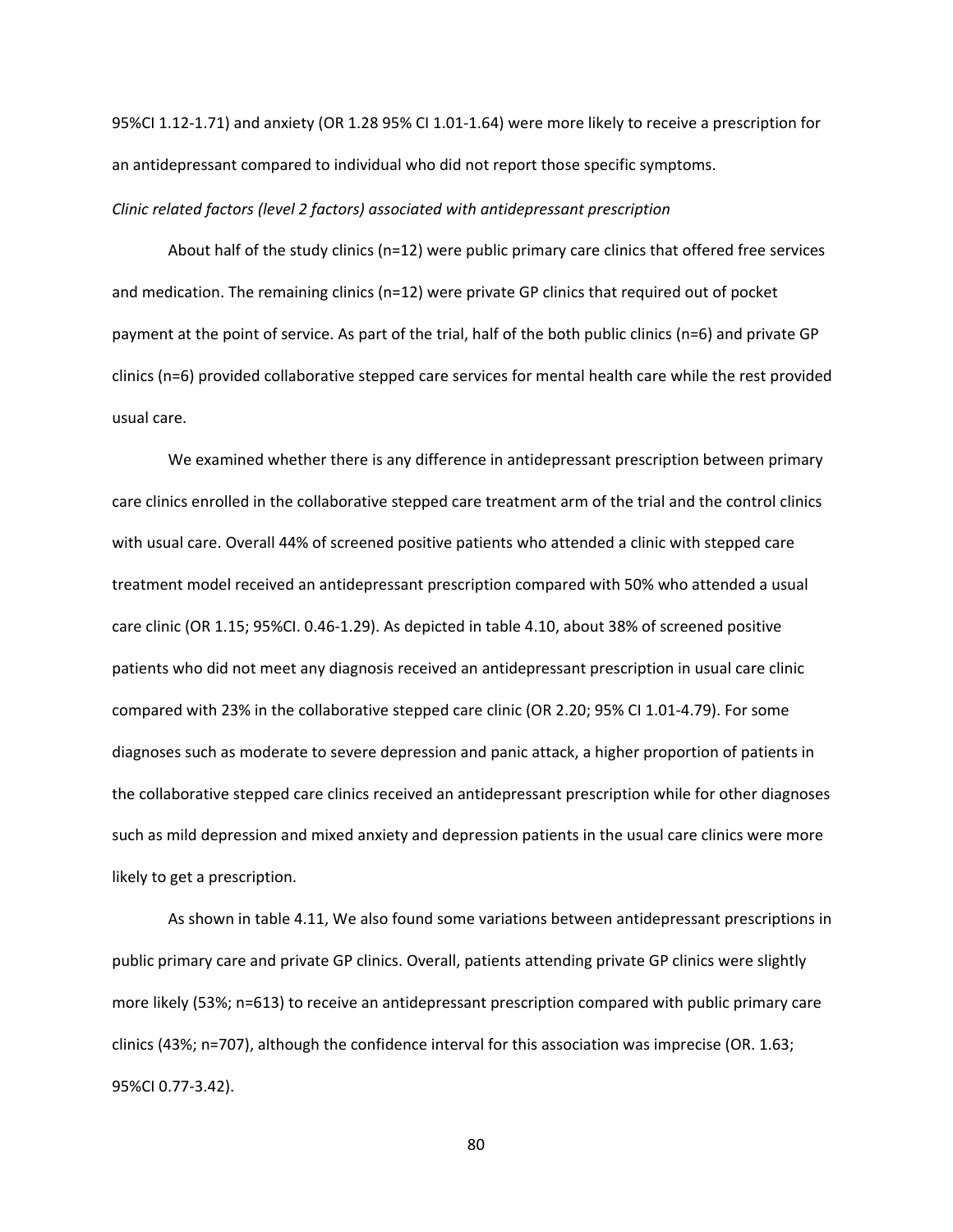We could only analyze the above two level-two factors associated with antidepressant prescription, namely, the type of clinic and the study arm, while other important level‐two factors such as the qualification and training of primary care physician, availability of support staff etc. were not measured in this study. Yet, we found that overall 29% (95% CI 8%‐43%) of the variance in antidepressant prescription is explained by measured and unmeasured level-two factors.

## *Appropriate prescriptions*

According to World Health Organization's MH‐Gap treatment guidelines an antidepressant prescription is appropriate for adults with a moderate to severe depressive episode/disorder(244). In this study, about 60% of patients with a diagnosis of moderate to severe depression received a prescription for an antidepressant. Referring back to table 4.7, across all diagnoses, patients with moderate to severe depression were the most likely to receive an antidepressant prescription. Compared with screened positive patients who did not qualify for a diagnosis those with a diagnosis of moderate to severe depression were about four times (OR 3.97; 95%CI 3.01‐5.25) as likely to receive an antidepressant prescription. As discussed earlier, the prescription was solely based on screening results and the clinical encounter as the primary care physician did not receive the CIS-R based standardized diagnosis.

About 46% to 52% of patients with a diagnosis other than moderate to severe depression also received a prescription for antidepressant. These include patients diagnosed with panic disorder (49%), mild depression (46%), phobias (53%), generalized anxiety disorder (50%) and mixed anxiety‐depression (47%). Finally, about 31% of screened positive patients who did not qualify for a diagnosis also received a prescription for an antidepressant.

# **Discussion**

# *Summary of main findings*

Following screening for common mental disorders in primary care clinics in India, nearly half of all screened positive patients received a prescription for an antidepressant. Although patients with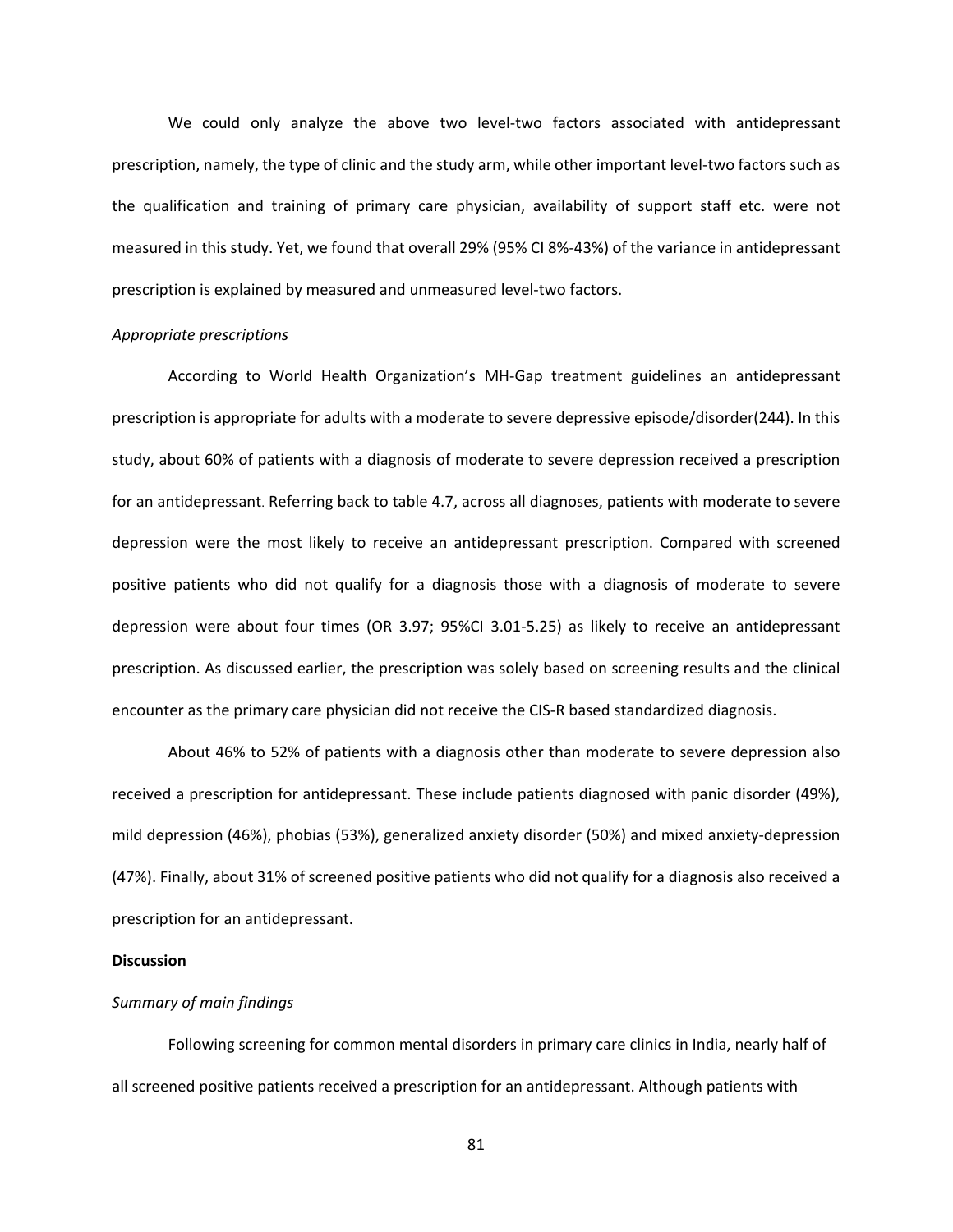moderate to severe depression were the most likely to receive an antidepressant prescription, close to half of the patients with less severe diagnoses such as mild depression and mixed anxiety depressive disorder also received antidepressant prescription. Further, about one‐third of patients without any psychiatric diagnoses received an antidepressant prescription.

 Women and older adults were more likely to receive a prescription; other factors such as education, socioeconomic situation or presence of chronic illnesses were not associated with the prescription of antidepressants. Patients with screening scores in the moderate to severe range were six times as likely to receive a prescription than those in the mild range. Similarly, patients who found it difficult to concentrate, those with sleep problems, depressive feelings and depressive ideas, and symptoms of anxiety were more likely to get a prescription.

The rate of prescription was slightly higher in private GP clinics than in free public primary care clinics although the confidence interval for this association was imprecise. Finally, there was no major difference between the rates of prescription in clinics with a collaborative stepped care treatment model that offered non‐pharmacological interventions and those clinics that only offered antidepressants. *Indications for antidepressant prescriptions* 

 This study represents a scenario that would become common if screening for mental disorders becomes a routine practice in primary care clinics and private GP clinics in low and middle income countries. Following screening, the physician recommends an intervention based on the screening result and a brief clinical encounter. Usually a standardized psychiatric diagnosis is not included in this process, however this study had access to the CIS-R based psychiatric diagnosis that was not available to the physician during the clinical consultation.

In general, treatment guidelines recommend limiting antidepressants to patients with moderate to severe depression (244, 285). Yet, we found that antidepressants are widely prescribed, and almost half of the patients screened positive for a common mental disorder received a prescription for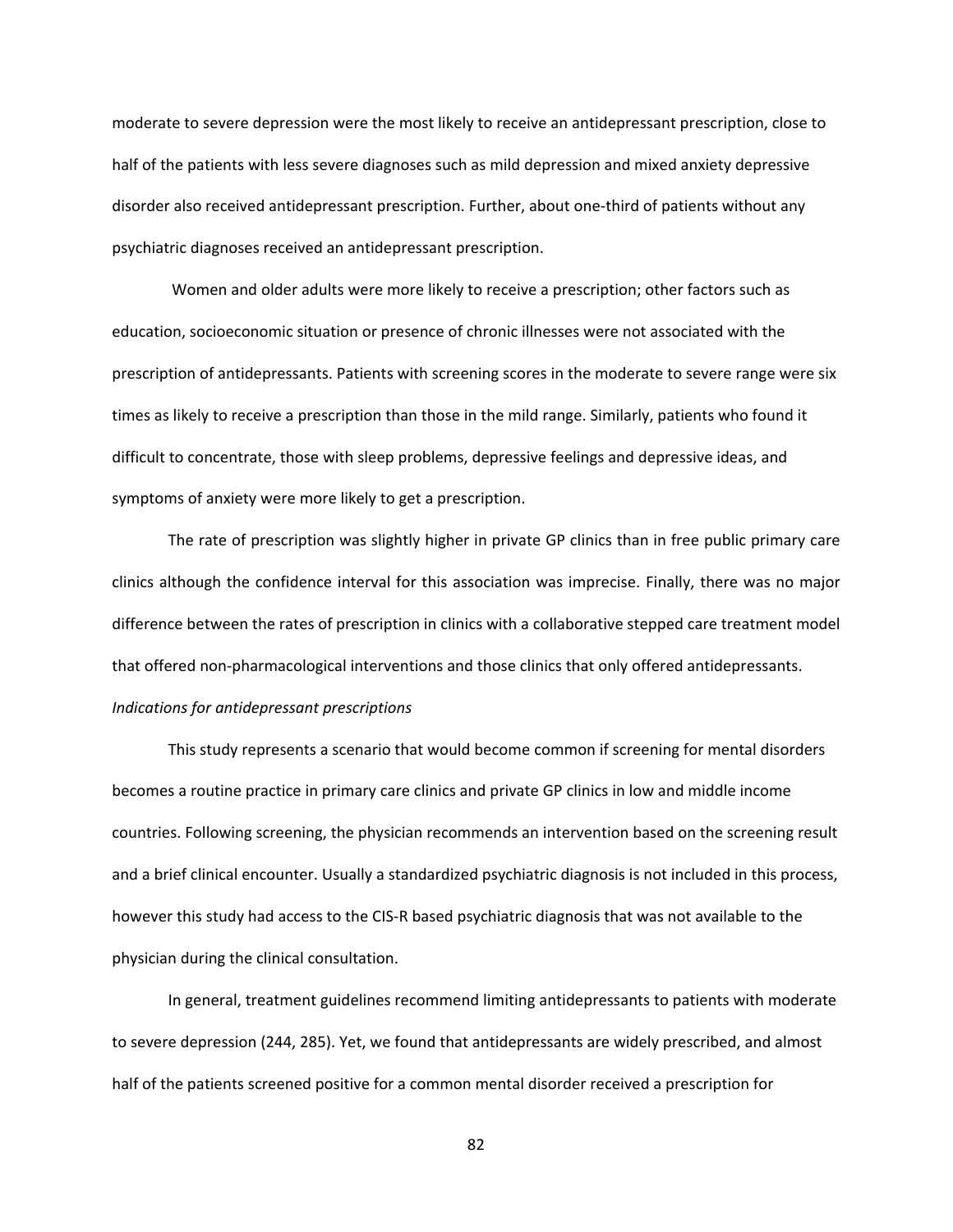antidepressants. Even though physicians were unaware of the CIS‐R based psychiatric diagnosis, patients with moderate to severe depression were the most likely diagnostic group to receive an antidepressant prescription, and 60% of them received a prescription. Further, 47% to 53% of patients with generalized anxiety disorder, phobias, panic disorders and mixed anxiety depressive disorder also received a prescription. Unfortunately, we do not have enough information to determine the clinical basis for these prescriptions and some of these prescriptions for conditions such as insomnia could be appropriate (286). However, antidepressant prescriptions received by 46% of patients with mild depression and 31% percent of patients with no mental disorder suggest over-prescription following screening in primary care. Our findings are similar to reports from primary care in high income countries that a significant proportion of antidepressant prescriptions are given to patients without depression or mild depression that do not indicate pharmacotherapy (287). While physicians sometime prescribe antidepressants for off label indications, there is no evidence that this is beneficial to patients (287, 288). On the other hand, about 40% of patients with moderate to severe depression did not receive any antidepressant prescription, although it is possible that some of these patients might have received non‐pharmaceutical interventions. But a subgroup analysis of prescription by the study arms showed that, in usual care clinics without any non‐pharmaceutical treatment options, 45% of patients with moderate to severe depression did not receive any antidepressant prescription compared with 35% without a prescription in the collaborative stepped care clinics. Primary care physicians' misinterpretation of the severity of depression is a possible reason that patients with subthreshold symptoms receive an antidepressant prescription (289) while those with moderate to severe depression do not receive one.

# *Factors associated with antidepressant prescription*

On examining factors related to antidepressant prescription, we found slightly higher percentage of prescription for women than men and a steady increase in the prescription with increasing age. Though there is limited information on antidepressant prescription in relation to gender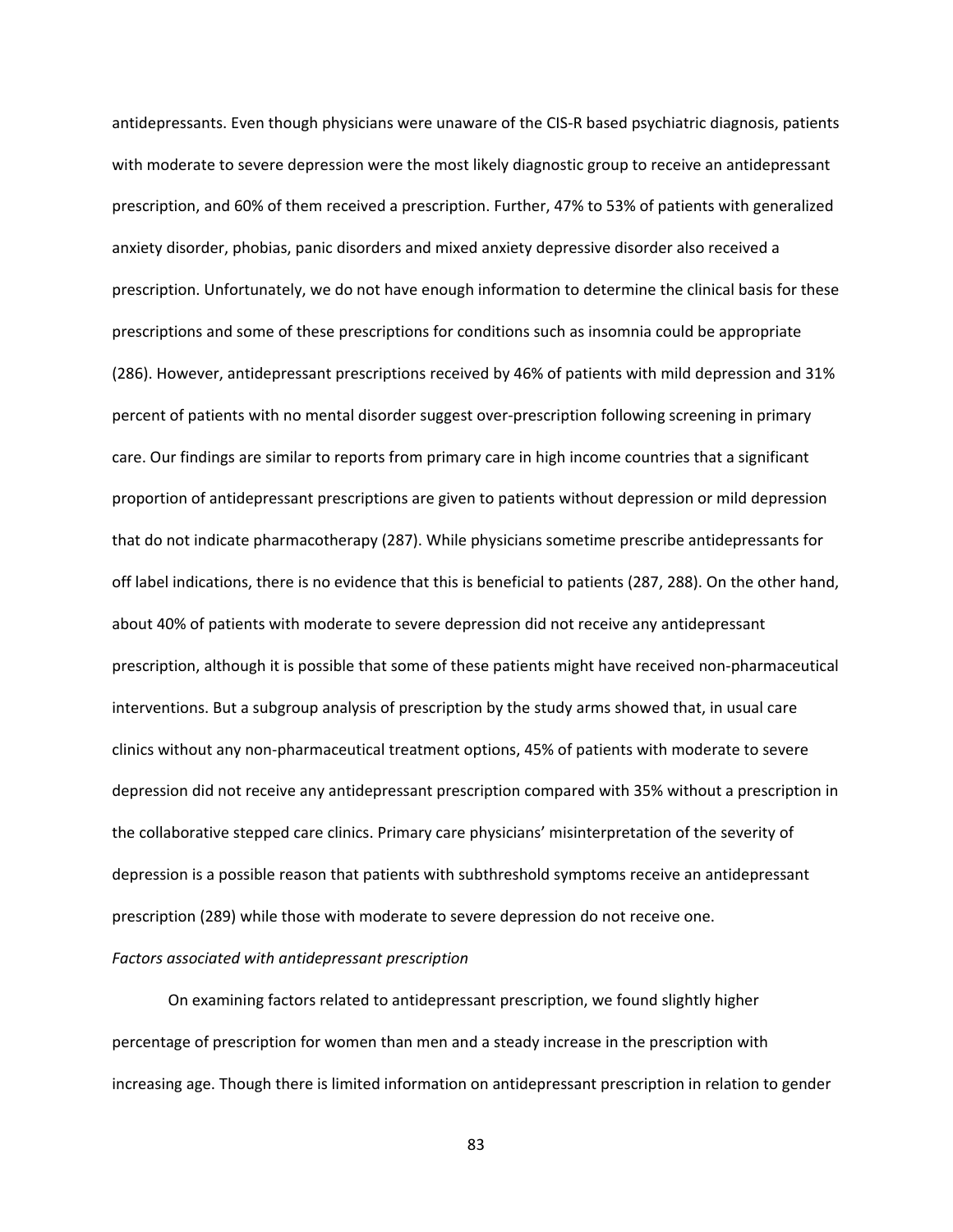and age distribution from low and middle income countries, a recent study comparing antidepressant use in five European countries reported a similar increase in prescription with increasing age and among women (248). In our study population the prevalence of depression was similar across age bands (ref: chapter 4), but those in the older age groups were still more likely to receive a prescription. Data from high income countries show that despite the fact that major depression is less prevalent in older age groups (290), they are more likely to receive antidepressant prescriptions and have longer treatment duration than younger patients (291, 292). This is a reason for concern as older patients are more sensitive to adverse effects of antidepressant medications and drug interactions, as they frequently have comorbidities and multiple medications (291, 293). A study of 60,746 primary care patients aged 65 years and older from the UK found significant associations between use of antidepressant drugs and a number of adverse events in people with depression (294). Therefore, it is critically important to prescribe antidepressants strictly for evidence based indications and also explore non pharmacological treatment options (295).

# *Role of collaborative stepped care*

An important element of this study is the collaborative stepped care program for the management of common mental disorders implemented in half of the study clinics. The program had psychoeducation and interpersonal psychotherapy as non‐pharmacological treatment options freely available to all patients. We expected lower rates of antidepressant prescription in these clinics due to availability of non‐drug treatment options, yet, antidepressant prescriptions rates in these clinics were not appreciably different from those clinics without these treatment options. However, we found that patients with mild depression and those who didn't qualify for any diagnosis were less likely to get antidepressant prescriptions in these clinics with non‐pharmacological treatment options. A plausible reason for the high rates antidepressant prescription in these clinics, despite the availability of nonpharmacological treatment options could be the lack of demand for interpersonal psychotherapy that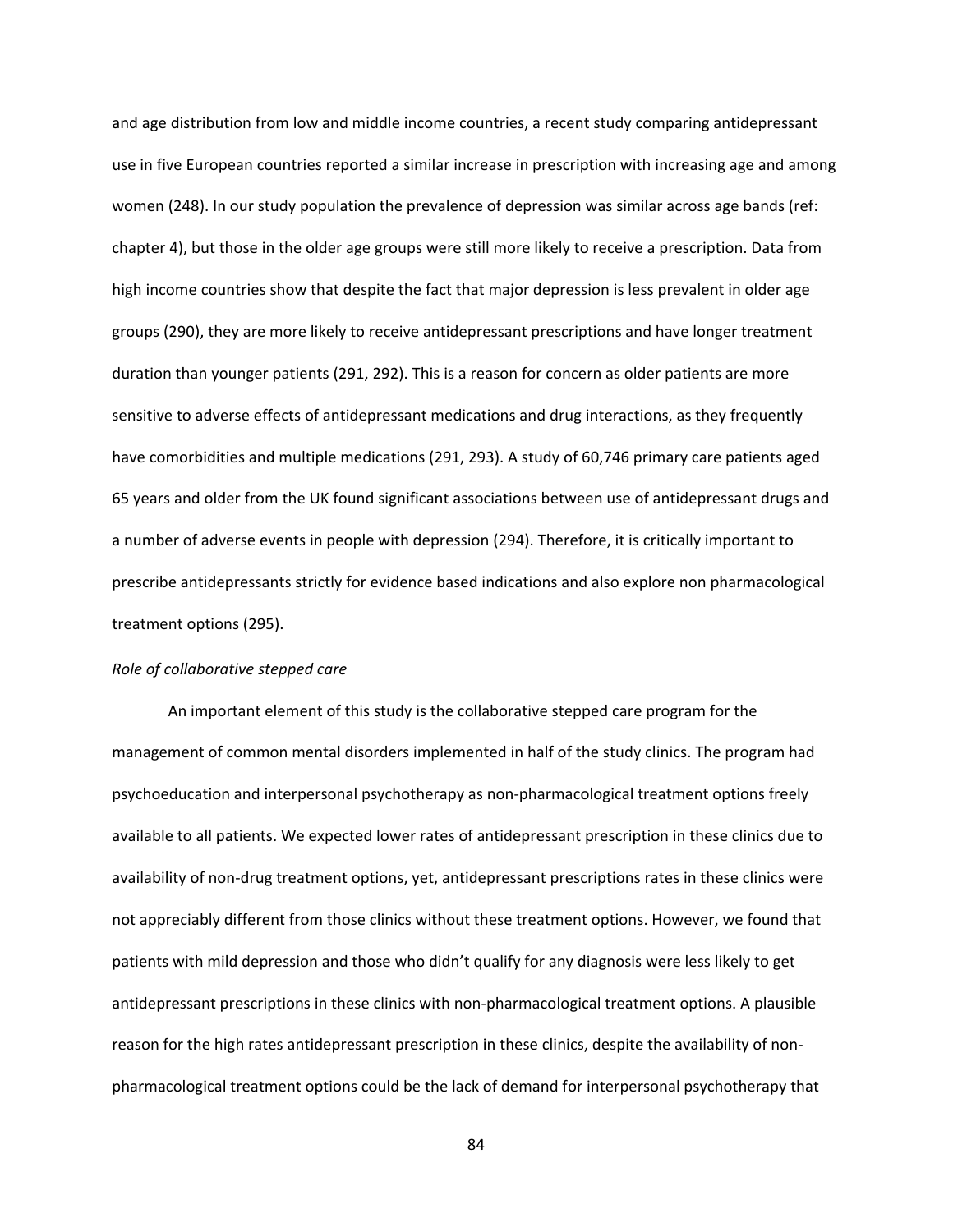required regular follow‐up. A qualitative study based on this trial reported that patients were reluctant to return to clinic for regular follow‐ups due to a number of reasons (190).

### *Limitations*

We acknowledge some of the limitations of this study. First, the lack of information on screened negative patients limit us from a full understanding of antidepressant prescriptions in primary care. Second, about 17% of eligible patients refused to participate and those who refused were younger. We attempted to address this selection bias by adjusting for age in our analyses. Third, we have limited information on physician related factors such as training, years of experience etc. related to the prescription of antidepressants. Fourth, the interpretation of the results is somewhat vulnerable to the validity of the diagnosis based on the revised Clinical Interview Schedule (CIS‐R). We are not aware of any validation studies of CISR‐R against a gold standard psychiatric interview in India. Although CIS‐R has been validated among Indian immigrants elsewhere, is routinely used in India, and translated and field tested in the study population. Finally, we are unable to draw definite conclusions on the appropriateness of antidepressant prescriptions as we lack of information on the physicians' diagnosis of the patients and the decision making process that contributed to prescribing. Despite these limitation, to the best of our knowledge this is the first study that focuses on antidepressant prescriptions following screening in primary care in a low or middle income country.

# *Conclusion*

In this study on treatment for common mental disorders in primary care from a middle income country, we found that antidepressants are widely prescribed following screening. While many patients with moderate to severe depression could benefit from antidepressants, it is disconcerting that significant proportion of patients with less severe disorders also received anti‐depressant prescription despite the availability of non‐pharmacological treatment options. In some of these less severe cases providing antidepressants could be counterproductive, hampering patients from finding non‐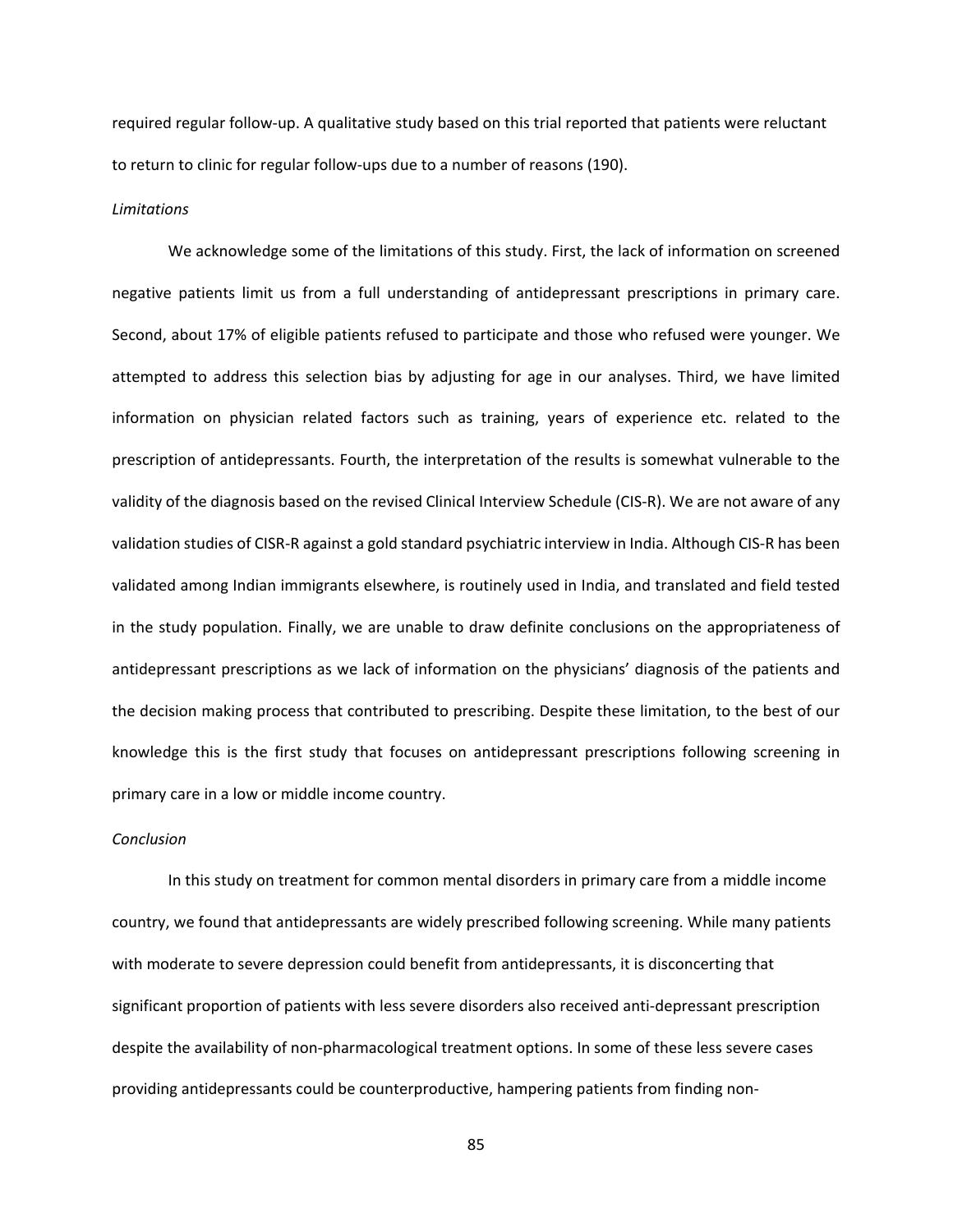pharmacological solutions, thereby weakening their empowerment in a situation where regaining control is essential for recovery (296). Further, when patients are prescribed antidepressants in the absence of proven indications, they are still subject to potential side effects, adverse events, along with the unnecessary cost (287). The results of our study highlight reasons to be cautious about the proposed screening and treatment for common mental disorders in primary care. To address these concerns there is an urgent need to develop strategies in primary care practices to target the use of antidepressants to those patients who clearly benefit and limit unnecessary prescriptions.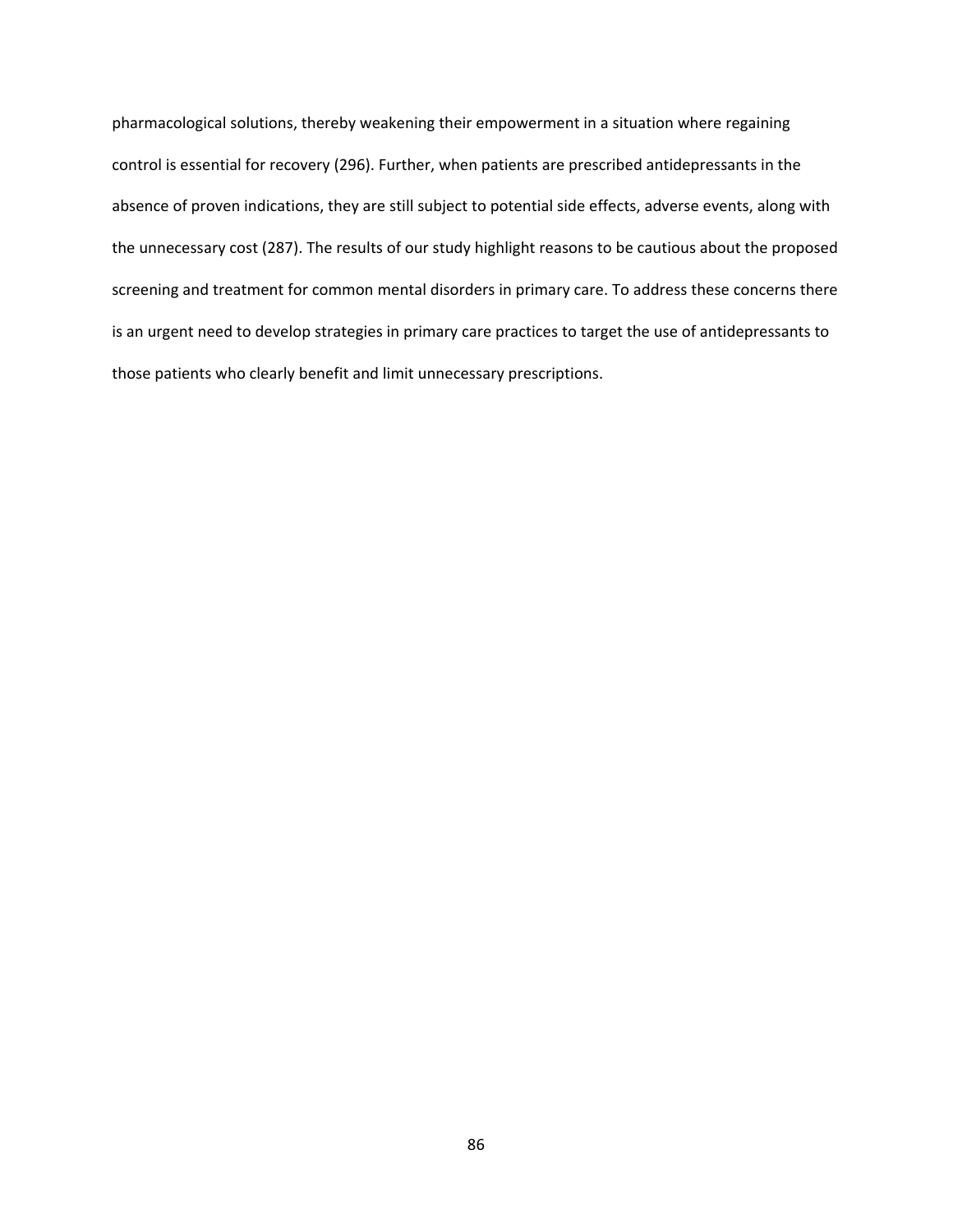# **Figure 4.1. Trial profile**

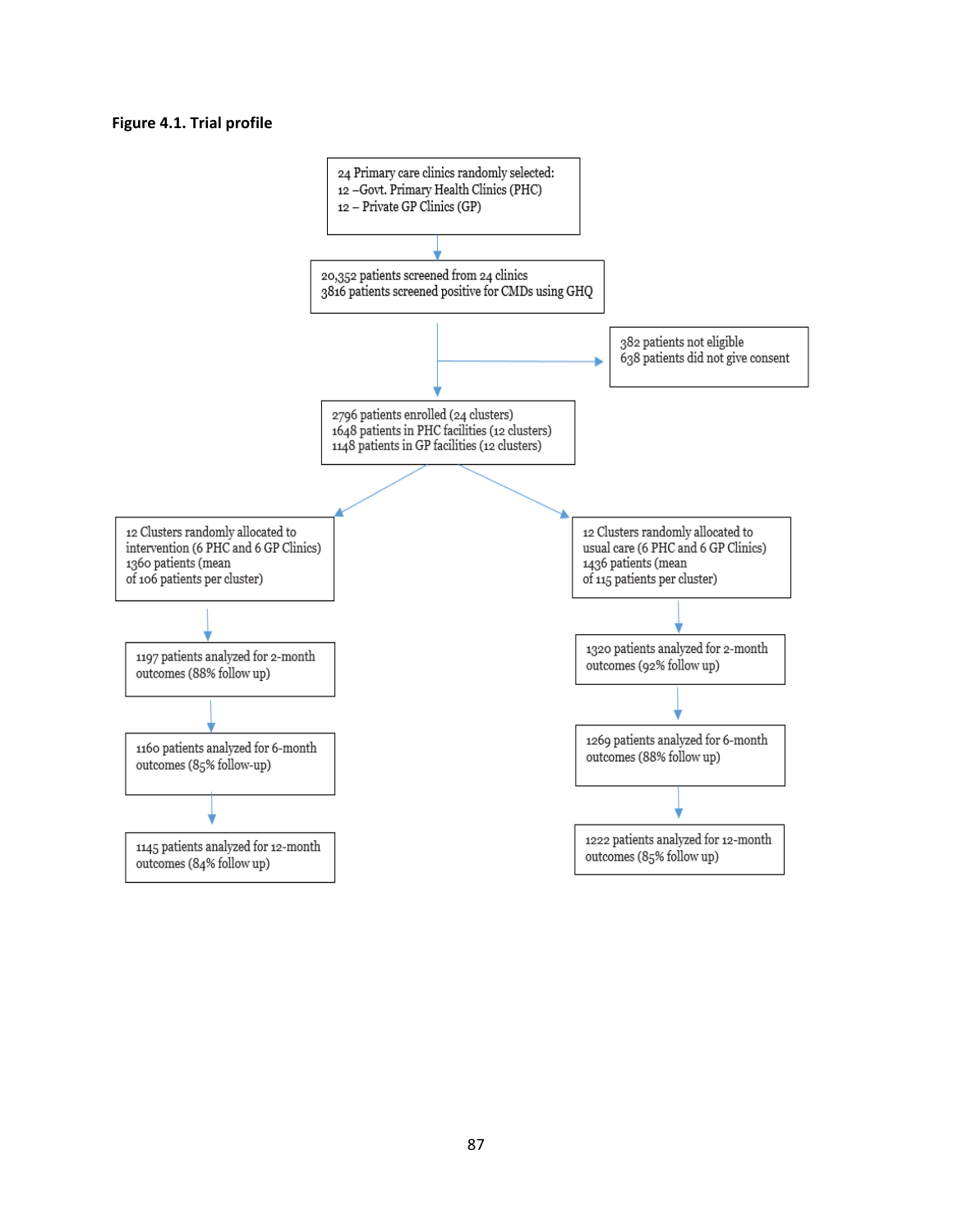|  |  | Table 4.1. Symptoms represented in the 14 sections of the CIS-R interview (213) |  |  |  |  |  |  |
|--|--|---------------------------------------------------------------------------------|--|--|--|--|--|--|
|--|--|---------------------------------------------------------------------------------|--|--|--|--|--|--|

| <b>Defining Symptoms</b>     | <b>Symptom description</b>                                              |  |  |
|------------------------------|-------------------------------------------------------------------------|--|--|
| Somatic symptoms             | Aches, pains or any sort of discomfort that was brought on or made      |  |  |
|                              | worse because you were feeling low, anxious or stressed.                |  |  |
| Concentration/ forgetfulness | Problems with concentrating on what you were doing or forgetting        |  |  |
|                              | things.                                                                 |  |  |
| Sleep Problems               | Problems with trying to get to sleep or with getting back to sleep, or  |  |  |
|                              | sleeping more than usual.                                               |  |  |
| Irritability                 | Feeling irritable or short tempered with those around you (over things  |  |  |
|                              | that seem trivial looking back on them).                                |  |  |
| Worry about                  | Worrying about your own physical health (all respondents) or            |  |  |
| physical health              | worrying that you might have a serious physical illness (only           |  |  |
|                              | respondents who didn't report a long-standing illness, disability or    |  |  |
|                              | infirmity).                                                             |  |  |
| Depression                   | Feeling sad, miserable or depressed, or not being able to enjoy or      |  |  |
|                              | take an interest in things as much as usual.                            |  |  |
| Depressive ideas             | Feeling guilty, feeling hopeless, feeling not as good as others and     |  |  |
|                              | thoughts of suicide (only respondents who scored 1 or more in the       |  |  |
|                              | previous Depression section.)                                           |  |  |
| Worry                        | Worrying about anything other than your own physical health.            |  |  |
| Anxiety                      | Feeling anxious or nervous, or finding your muscles tense or that you   |  |  |
|                              | couldn't relax.                                                         |  |  |
| Phobias                      | Feeling anxious, nervous or tense about any specific things or          |  |  |
|                              | situations when there was no real danger, or avoiding any situation or  |  |  |
|                              | thing because it would have made you feel nervous or anxious, even      |  |  |
|                              | though there was no real danger.                                        |  |  |
| Panic                        | Anxiety or tension getting so bad that you got in a panic (for example, |  |  |
|                              | feeling that you might collapse or lose control unless you did          |  |  |
|                              | something about it).                                                    |  |  |
| Compulsions                  | Finding that you kept on doing things again and again when you knew     |  |  |
|                              | you had already done them (for example, checking things like taps or    |  |  |
|                              | washing yourself when you had already done so).                         |  |  |
| Obsessions                   | Having thoughts or ideas over and over again that you found             |  |  |
|                              | unpleasant and that you would have preferred not to think about,        |  |  |
|                              | that still kept on coming into your mind.                               |  |  |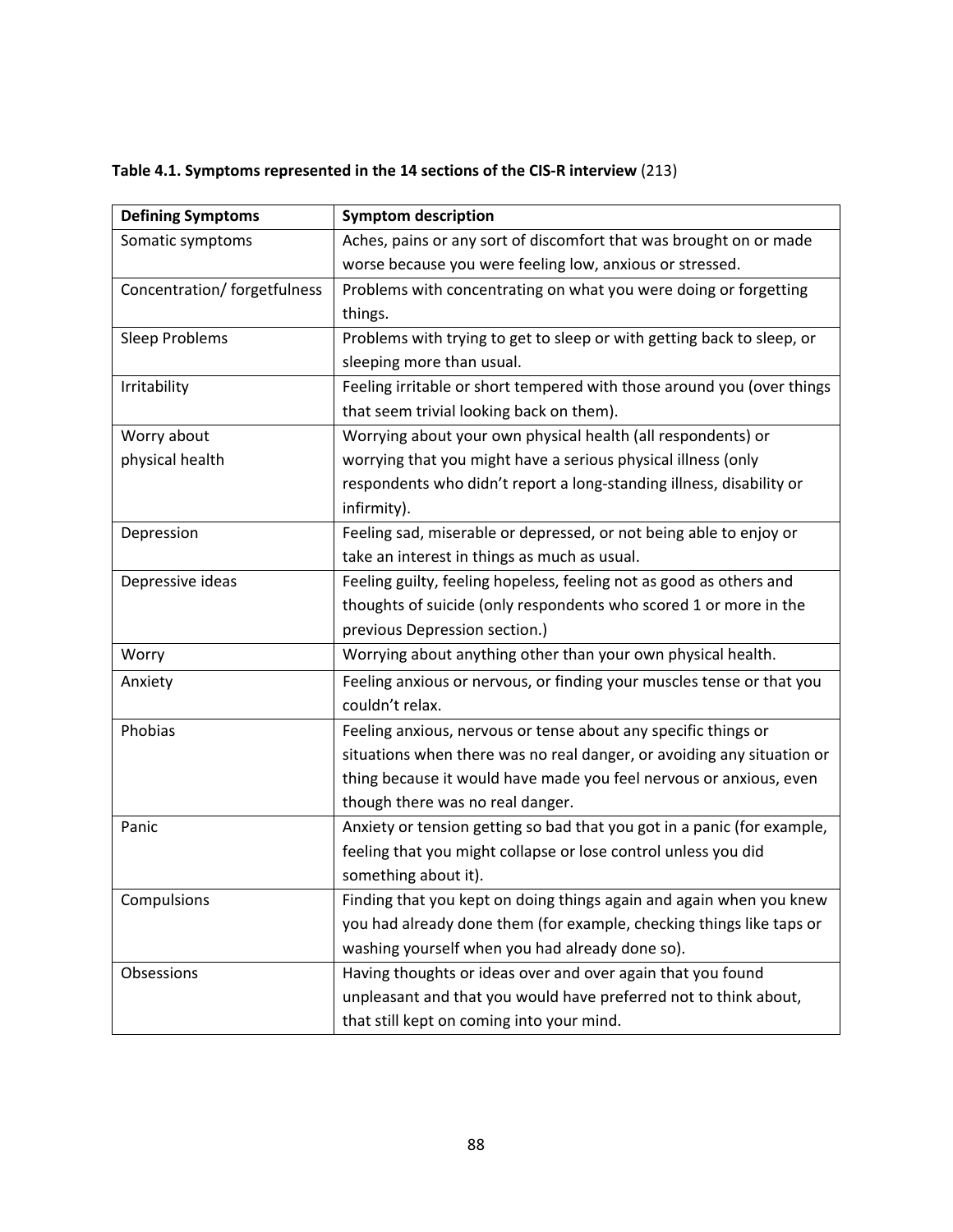# **Table 4.2. Possible ICD‐10 diagnosis derived from CIS‐R algorithm** [13]

| PANIC: (D) panic disorder (f41.0)                       |
|---------------------------------------------------------|
| GAD: (D) generalised anxiety disorder (f41.1)           |
| MADD: (D) mixed anxiety/depressive disorder (f41.2)     |
| OCD: (D) obsessive compulsive disorder (f42)            |
| PHOB: (D) any phobia - combined category                |
| DEP: (D) depressive episode - combined category         |
| NEUROTIC: (D) Any neurotic disorder - CIS-R             |
| F3200: (D) mildep w/o somsym - ICD-10 diagnosis f32.00  |
| F3201: (D) mildep with somsym - ICD-10 diagnosis f32.01 |
| F3210: (D) moddep w/o somsym - ICD-10 diagnosis f32.10  |
| F3211: (D) moddep with somsym - ICD-10 diagnosis f32.11 |
| F4000: (D) agora w/o panic - ICD-10 diagnosis f40.00    |
| F4001: (D) agora with panic - ICD-10 diagnosis f40.01   |
| SEVDEP: (D) severe depression - ICD-10 diagnosis f32.2  |
| MILDDEP: (D) mild depression                            |
| MODDEP: (D) moderate depression                         |
| SOCPHOB: (D) social phobia - ICD-10 diagnosis f40.1     |
| SPECPHOB: (D) specific (isol) phobia - ICD-10           |
| AGORA: (D) any agoraphobia                              |

# **Table 4.3 list of recoded predictors**

| Mean age                                     | Age in completed years                                                                                 |
|----------------------------------------------|--------------------------------------------------------------------------------------------------------|
| Gender                                       | Male<br>Female                                                                                         |
| Marital status                               | Single or married<br>Widowed or separated                                                              |
| Education                                    | Above primary (elementary) school<br>Primary school or below                                           |
| Ethnicity                                    | Goan<br>Immigrant                                                                                      |
| <b>Financial situation</b>                   | Comfortable or Just about getting by<br>Finding it difficult to make ends meet (extreme<br>difficulty) |
| Long standing physical<br>illness/disability | No<br>Yes                                                                                              |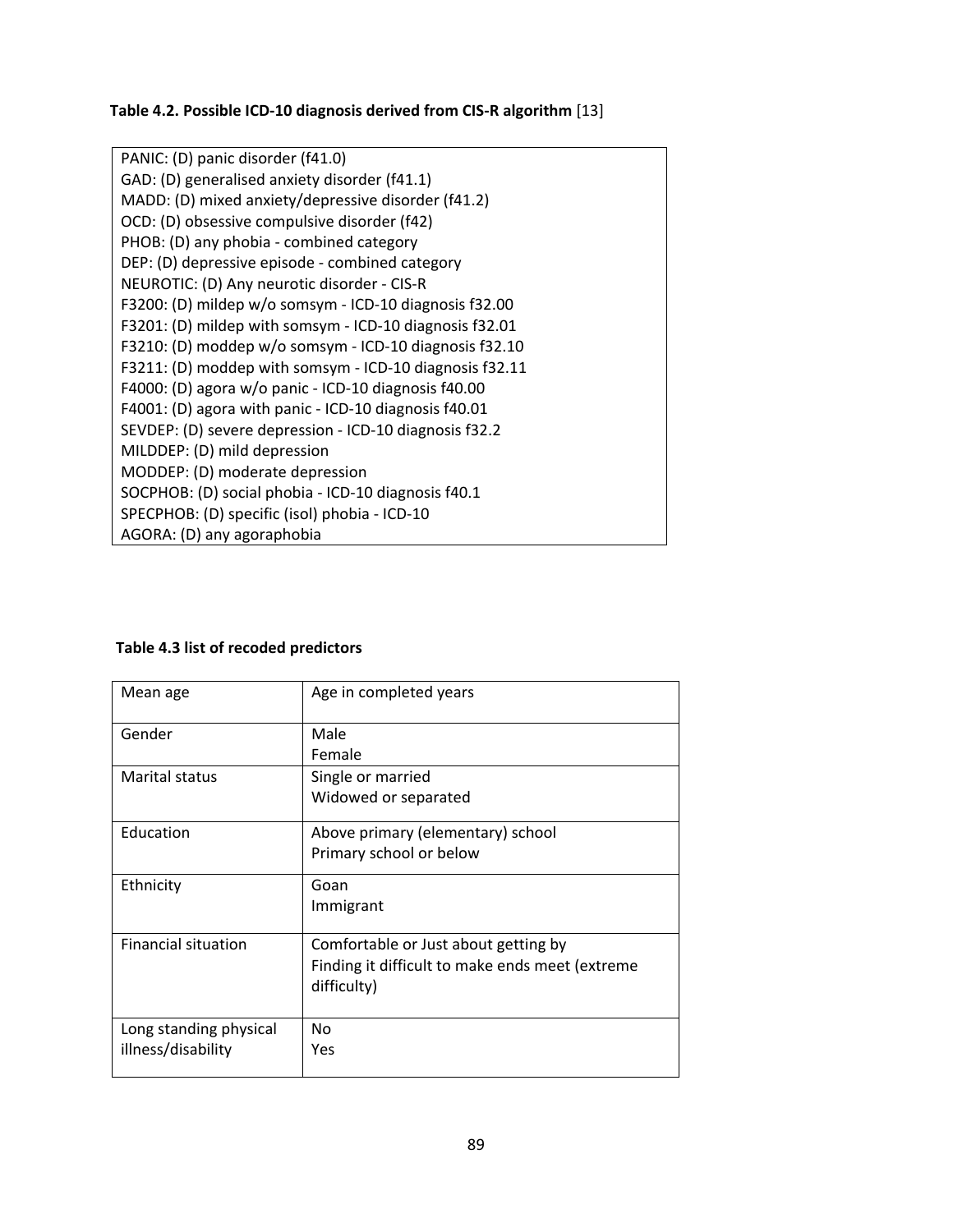**Table 4.4 Characteristics of the study participants** 

|                                | All participants | Women        | Men         |
|--------------------------------|------------------|--------------|-------------|
|                                | $(n=2796)$       | n=2305 (82%) | n=491 (18%) |
|                                | N(%)             | N(%)         | N(%)        |
| Age (n=2796)                   |                  |              |             |
| 18-29                          | 294 (10.5)       | 239 (10.4)   | 55(11.2)    |
| 30-39                          | 571 (20.4)       | 466 (20.2)   | 105 (21.4)  |
| 40-49                          | 733 (26.2)       | 628 (27.3)   | 105 (21.4)  |
| 50-59                          | 534 (19.1)       | 438 (19)     | 96 (19.6)   |
| 60 & above                     | 664 (23.8)       | 534 (23.2)   | 130 (26.5)  |
| Marital Status (n=2511)        |                  |              |             |
| Never married                  | 159(6.3)         | 100(4.8)     | 59 (14.1)   |
| Married                        | 1618 (64.4)      | 1278 (61.1)  | 340 (81.3)  |
| Widowed/separated              | 734 (29.2)       | 725 (34.2)   | 19 (4.6)    |
| Ethnic group $(n=2510)$        |                  |              |             |
| Goan                           | 2401 (95.7)      | 2013 (96.2)  | 388 (92.8)  |
| Migrant                        | 109(4.3)         | 79 (3.8)     | 30(7.2)     |
| Education ( $n=2508$ )         |                  |              |             |
| Above primary school           | 929 (37.0)       | 710 (34.0)   | 219 (52.5)  |
| Primary school or below        | 1579 (63.0)      | 1381 (66.0)  | 198 (47.5)  |
| Financial situation $(n=2506)$ |                  |              |             |
| Comfortable or Just about      |                  |              |             |
| getting by                     | 1361 (54.3)      | 1105 (52.9)  | 256 (61.4)  |
| Finding it difficult           | 1145 (45.7)      | 984 (47.1)   | 161 (38.6)  |
| Long standing physical         |                  |              |             |
| illness/ disability $(n=2425)$ |                  |              |             |
| <b>No</b>                      | 1280 (52.8)      | 1066 (52.6)  | 214 (53.8)  |
| Yes                            | 1145 (47.2)      | 961 (47.4)   | 184 (46.2)  |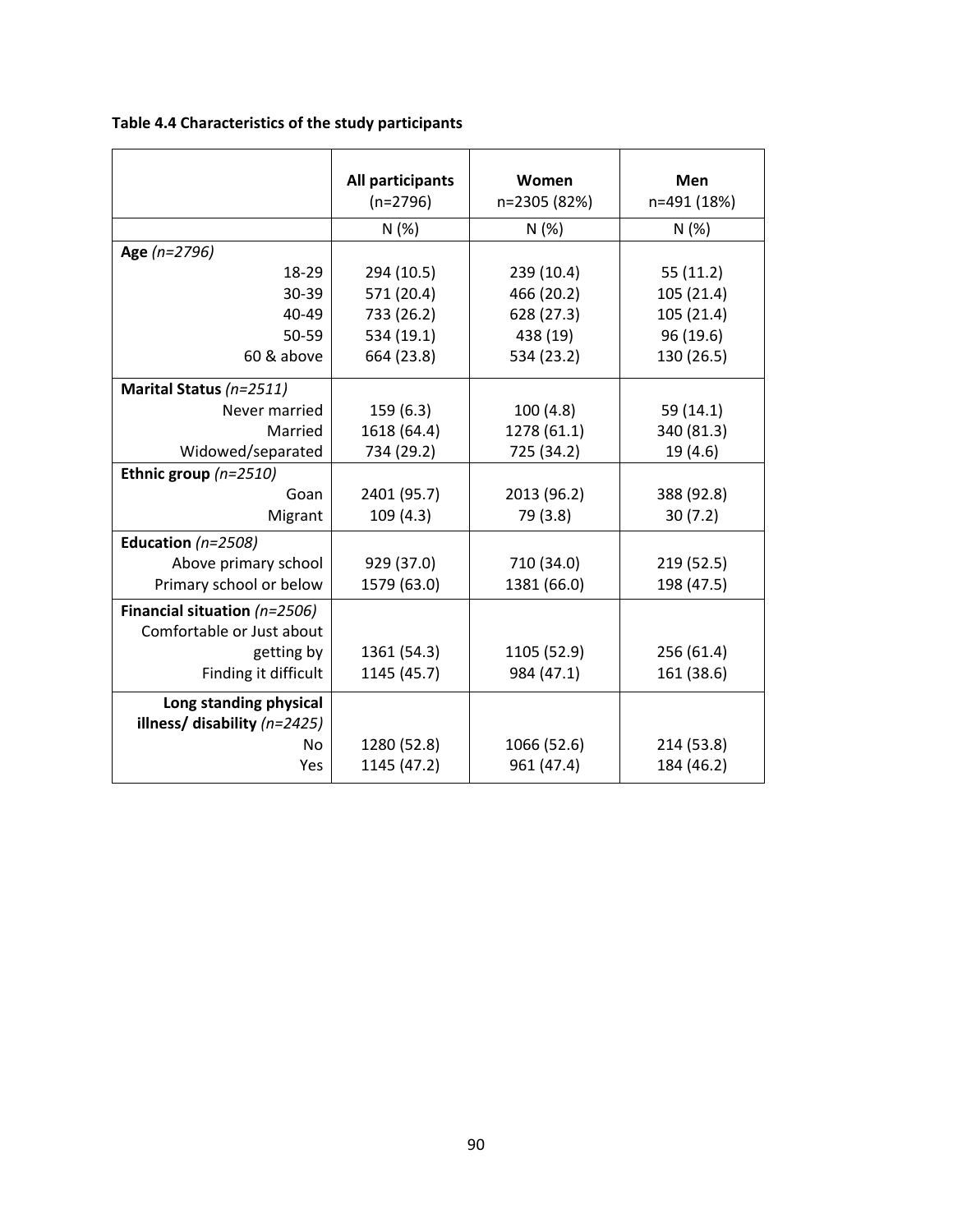# **Table 4.5 Baseline diagnosis**

|                                      | <b>Total</b> | Women      | Men        |
|--------------------------------------|--------------|------------|------------|
| <b>Diagnosis</b>                     | % (N)        | % (N)      | % (N)      |
| Mixed anxiety depressive disorder    | 36.9 (1032)  | 37.0 (852) | 36.7 (180) |
| <b>Moderate to Severe depression</b> | 21.1 (589)   | 21.5 (496) | 18.9 (93)  |
| <b>Mild depression</b>               | 6.3(134)     | 6.3(145)   | 6.5(32)    |
| <b>Generalized Anxiety disorder</b>  | 5.9(164)     | 6.5(149)   | 3.1(15)    |
| <b>Phobias</b>                       | 5.2(146)     | 5.4(124)   | 4.5(22)    |
| Panic disorder                       | 4.8(134)     | 4.4 (102)  | 6.5(32)    |
| No disorder                          | 20.0 (554)   | 19.0 (437) | 23.9 (117) |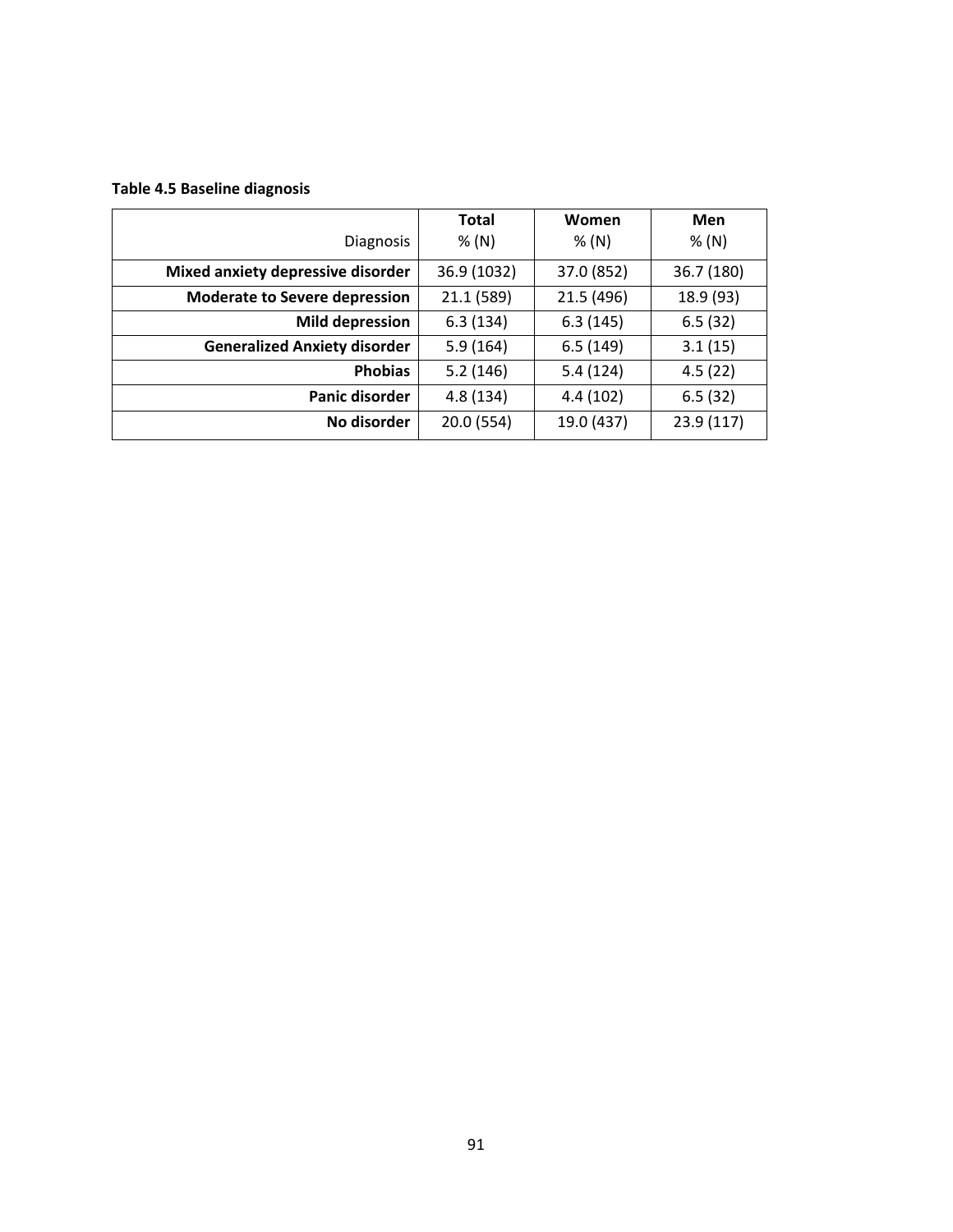|                              | <b>Prescribed antidepressants</b> |                    |                       |                     |
|------------------------------|-----------------------------------|--------------------|-----------------------|---------------------|
|                              | Yes<br>% (N)                      | <b>No</b><br>% (N) | <b>Total</b><br>% (N) | Adjusted OR*        |
| Gender                       |                                   |                    |                       |                     |
| male                         | 41.8 (205)                        | 58.3 (286)         | 100 (491)             | 1                   |
| female                       | 48.4 (1115)                       | 51.6 (1190)        | 100 (2305)            | $1.29(1.04-1.60)$   |
| Total                        | 47.2 (1320)                       | 52.8 (1476)        | 100 (2796)            |                     |
| Age                          |                                   |                    |                       |                     |
| 18-29 years                  | 37.4 (110)                        | 62.6 (184)         | 100 (294)             | $\mathbf{1}$        |
| 30-39 years                  | 42.6 (243)                        | 57.4 (328)         | 100 (571)             | $1.38(1.01-1.89)$   |
| 40-49 years                  | 48.0 (352)                        | 52.0 (381)         | 100 (733)             | $1.69(1.25-2.30)$   |
| 50-59 years                  | 48.3 (258)                        | 51.7 (276)         | 100 (534)             | $1.56(1.13-2.15)$   |
| 60 years and over            | 53.8 (357)                        | 46.2 (307)         | 100 (664)             | 1.80 (1.32-2.47)    |
| Total                        | 47.2 (1320)                       | 52.8 (1476)        | 100 (2796)            |                     |
| <b>Marital Status</b>        |                                   |                    |                       |                     |
| Single                       | 42.1(67)                          | 57.9 (92)          | 100 (159)             | $\mathbf 1$         |
| married                      | 45.6 (737)                        | 54.5 (881)         | 100 (1618)            | $1.06(0.73-1.54)$   |
| separated/widowed            | 53.0 (389)                        | 47.0 (345)         | 100 (734)             | $1.05(0.68-1.62)$   |
| Total                        | 47.5 (1193)                       | 52.5 (1318)        | 100 (2511)            |                     |
| <b>Ethnicity</b>             |                                   |                    |                       |                     |
| Goan                         | 47.5 (1151)                       | 52.1 (1250)        | 100 (2401)            | $\mathbf{1}$        |
| Migrant                      | 37.6(41)                          | 62.4 (68)          | 100 (109)             | $0.74(0.48-1.13)$   |
| Total                        | 47.5 (1192)                       | 52.5 (1318)        | 100 (2510)            |                     |
| <b>Economic situation</b>    |                                   |                    |                       |                     |
| living comfortably           | 45.3 (115)                        | 54.7 (139)         | 100 (254)             | $\mathbf{1}$        |
| just about getting by        | 47.8 (529)                        | 52.2 (578)         | 100 (1107)            | $1.16(0.85 - 1.58)$ |
| finding it difficult to make | 47.9 (548)                        | 52.1 (597)         | 100 (1145)            | $1.14(0.83 - 1.57)$ |
| Total                        | 47.6 (1192)                       | 52.4 (1314)        | 100 (2506)            |                     |
| <b>Education</b>             |                                   |                    |                       |                     |
| Above Primary school         | 45.2 (420)                        | 54.8 (509)         | 100 (929)             | $\mathbf 1$         |
| Primary school or Below      | 48.9 (772)                        | 51.1 (807)         | 100 (1579)            | $1.10(0.89-1.35)$   |
| Total                        | 47.5 (1192)                       | 52.5 (1316)        | 100 (2508)            |                     |
| Long standing physical       |                                   |                    |                       |                     |
| No                           | 44.8 (573)                        | 55.2 (707)         | 100 (1280)            | $\mathbf{1}$        |
| Yes                          | 50.5 (578)                        | 49.5 (567)         | 100 (1145)            | $1.00(0.83-1.21)$   |
| Total                        | 47.5 (1151)                       | 52.5 (1274)        | 100 (2425)            |                     |

|  | Table 4.6. Patient characteristics associated with antidepressant prescription |  |  |  |
|--|--------------------------------------------------------------------------------|--|--|--|
|--|--------------------------------------------------------------------------------|--|--|--|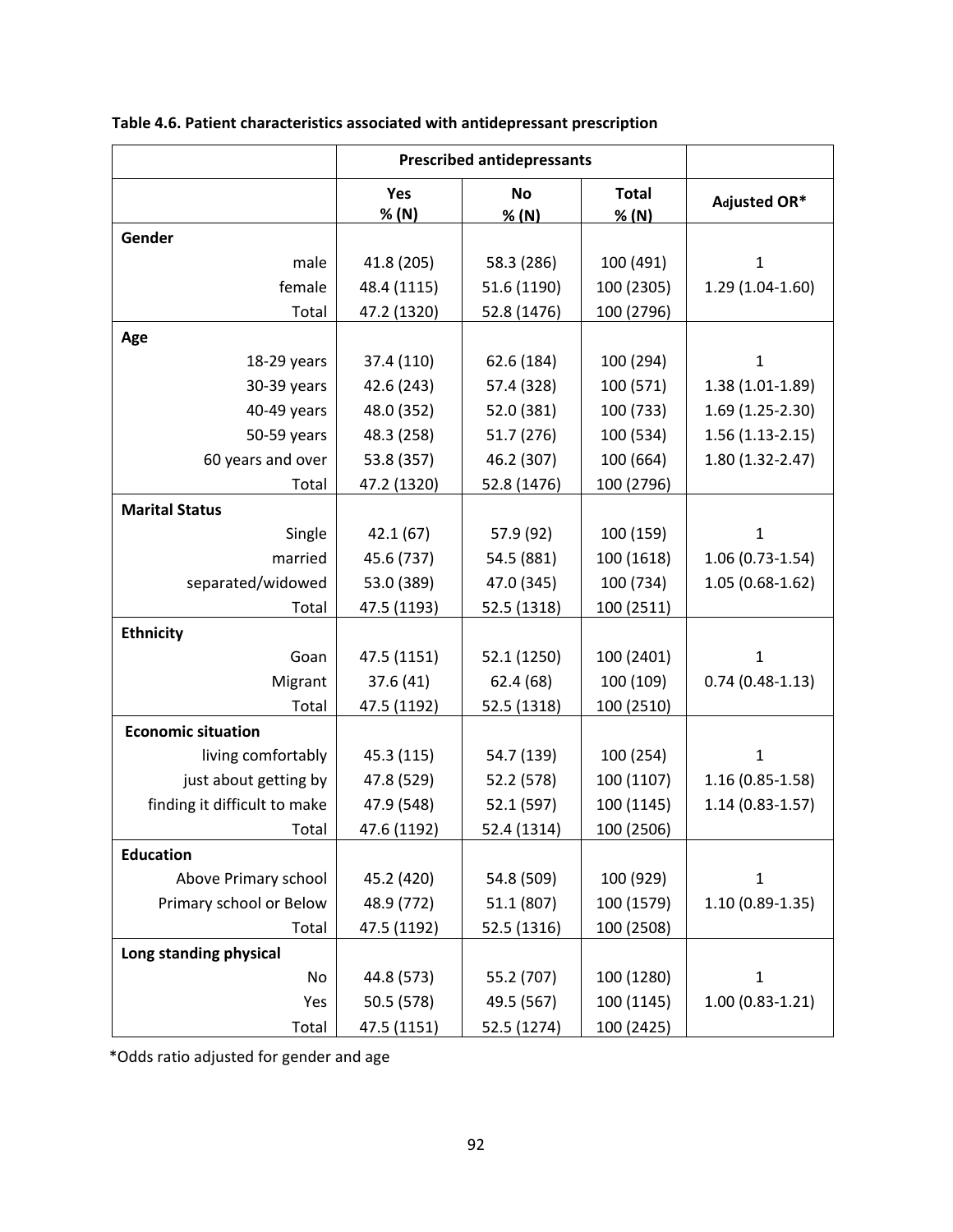|                             | Prescribed antidepressants |             |            |                   |
|-----------------------------|----------------------------|-------------|------------|-------------------|
|                             | <b>Yes</b>                 | <b>No</b>   | Total      | Adjusted OR*      |
| <b>GHQ Case designation</b> |                            |             |            |                   |
| mild                        | 28.7 (437)                 | 71.3 (1087) | 100 (1524) | 1                 |
| mod/severe                  | 69.4 (883)                 | 30.6 (389)  | 100 (1272) | $6.54(5.42-7.9)$  |
| Total                       | 47.2 (1320)                | 52.8 (1476) | 100 (2796) |                   |
| <b>CIS-R Score</b>          |                            |             |            |                   |
| < 12                        | 30.7 (177)                 | 69.3 (400)  | 100 (577)  | 1                 |
| $\geq$ 12                   | 51.5 (1143)                | 48.5 (1076) | 100 (2219) | 2.63 (2.10-3.28)  |
| Total                       | 47.2 (1320)                | 52.8 (1476) | 100 (2796) |                   |
| Any ICD 10 Diagnosis        |                            |             |            |                   |
| No                          | 31.1(172)                  | 69.0 (382)  | 100 (554)  | 1                 |
| Yes                         | 51.2 (1148)                | 48.8 (1094) | 100 (2242) | 2.55 (2.03-3.18)  |
| Total                       | 47.2 (1320)                | 52.8 (1476) | 100 (2796) |                   |
| <b>Diagnosis</b>            |                            |             |            |                   |
| No disorder                 | 31.1 (172)                 | 69.0 (382)  | 100 (554)  | 1                 |
| Mod-Severe                  | 59.8 (352)                 | 40.2 (237)  | 100 (589)  | 3.97 (3.01-5.25)  |
| Panic                       | 49.3 (66)                  | 50.8(68)    | 100 (134)  | 2.44 (1.59-3.76)  |
| Mild Depression             | 46.3 (82)                  | 53.7 (95)   | 100 (177)  | $2.43(1.65-3.56)$ |
| Phobias                     | 52.7(77)                   | 47.3 (69)   | 100 (146)  | 3.20 (2.09-4.89)  |
| Generalized anxiety         | 50.0 (82)                  | 50.0 (82)   | 100 (164)  | $2.38(1.61-3.52)$ |
| Mixed anxiety depressive    | 47.4 (489)                 | 52.6 (543)  | 100 (1032) | 1.99 (1.56-2.55)  |
| Total                       | 47.2 (1320)                | 52.8 (1476) | 100 (2796) |                   |

# **Table 4.7. Clinical features associated with antidepressant prescription**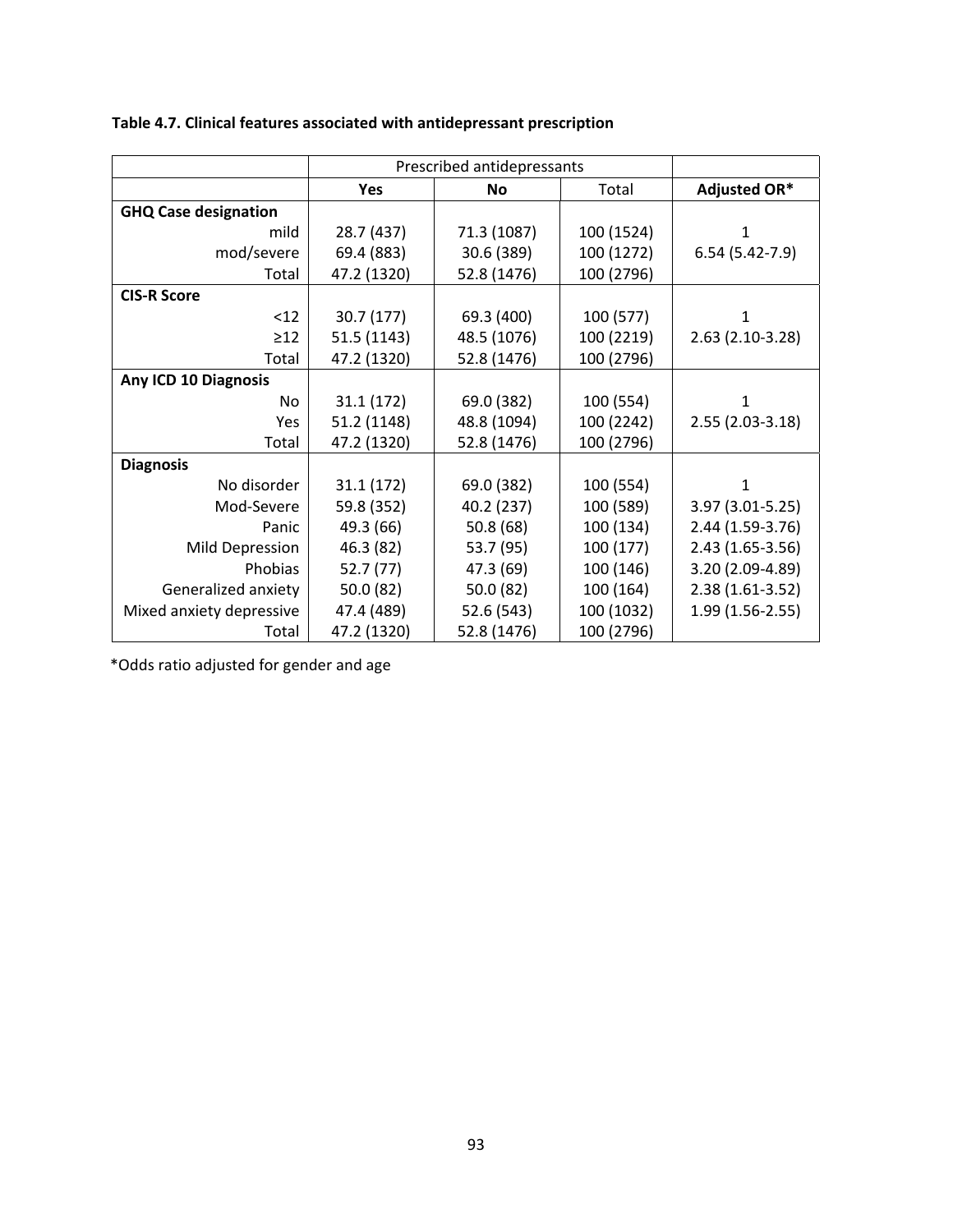|                             | Prescribed antidepressants |             |              |                   |
|-----------------------------|----------------------------|-------------|--------------|-------------------|
| <b>Symptoms</b>             | Yes<br>No<br>Total         |             | Adjusted OR* |                   |
| <b>Somatic symptoms</b>     |                            |             |              |                   |
| Less than 2 symptoms        | 43.1 (521)                 | 56.9 (688)  | 100 (1209)   |                   |
| 2 or more Symptoms          | 50.4 (799)                 | 49.7 (788)  | 100 (1587)   | 1                 |
| Total                       | 47.2 (1320)                | 52.8 (1476) | 100 (2796)   | 1.61 (1.35-1.92)  |
| <b>Fatigue</b>              |                            |             |              |                   |
| Less than 2 symptoms        | 36.7 (182)                 | 63.3 (314)  | 100 (496)    |                   |
| 2 or more Symptoms          | 49.8 (1138)                | 50.5 (1162) | 100 (2300)   | 1                 |
| Total                       | 47.2 (1320)                | 52.8 (1476) | 100 (2796)   | 1.76 (1.40-2.20)  |
| Concentration               |                            |             |              |                   |
| Less than 2 symptoms        | 38.6 (427)                 | 61.4 (680)  | 100 (1107)   |                   |
| 2 or more Symptoms          | 52.9 (893)                 | 47.1 (796)  | 100 (1689)   | 1                 |
| Total                       | 47.2 (1320)                | 52.8 (1476) | 100 (2796)   | 1.86 (1.56-2.22)  |
| <b>Sleep problems</b>       |                            |             |              |                   |
| Less than 2 symptoms        | 36.5 (322)                 | 63.5 (561)  | 100 (883)    |                   |
| 2 or more Symptoms          | 52.2 (998)                 | 47.8 (915)  | 100 (1913)   | $\mathbf 1$       |
| Total                       | 47.2 (1320)                | 52.8 (1476) | 100 (2796)   | 1.97 (1.64-2.37)  |
|                             |                            |             |              |                   |
| <b>Irritability</b>         |                            |             |              |                   |
| Less than 2 symptoms        | 44.7 (883)                 | 55.3 (1093) | 100 (1976)   | 1                 |
| 2 or more Symptoms          | 53.3 (437)                 | 46.7 (383)  | 100 (820)    | $1.6(1.32-1.93)$  |
| Total                       | 47.2 (1320)                | 52.8 (1476) | 100 (2796)   |                   |
| Worry about physical health |                            |             |              |                   |
| problems                    | 43.6 (583)                 | 56.4 (753)  | 100 (1336)   |                   |
| Less than 2 symptoms        | 50.5 (737)                 | 49.54 (723) | 100 (1460)   | 1                 |
| 2 or more Symptoms          | 47.2 (1320)                | 52.8 (1476) | 100 (2796)   | 1.34 (1.13-1.59)  |
| Total                       |                            |             |              |                   |
| <b>Depression</b>           |                            |             |              |                   |
| Less than 2 symptoms        | 39.4 (517)                 | 60.7 (797)  | 100 (1314)   | 1                 |
| 2 or more Symptoms          | 54.2 (803)                 | 45.8 (679)  | 100 (1482)   | 2.00 (1.67-2.35)  |
| Total                       | 47.2 (1320)                | 52.8 (1476) | 100 (2796)   |                   |
| <b>Depressive Ideas</b>     |                            |             |              |                   |
| Less than 2 symptoms        | 35.3 (321)                 | 64.7 (588)  | 100 (909)    | 1                 |
| 2 or more Symptoms          | 52.9 (999)                 | 47.1 (888)  | 100 (1887)   | 2.03 (1.69-2.44)  |
| Total                       | 47.2 (1320)                | 52.8 (1476) | 100 (2796)   |                   |
| <b>Worry</b>                |                            |             |              |                   |
| Less than 2 symptoms        | 41.6 (424)                 | 58.4 (595)  | 1019 (1009)  | 1                 |
| 2 or more Symptoms          | 50.4 (896)                 | 49.6 (881)  | 1777 (100)   | 1.46 (1.21-1.75)  |
| Total                       | 47.2 (1320)                | 52.8 (1476) | 2796 (100)   |                   |
| Anxiety                     |                            |             |              |                   |
| Less than 2 symptoms        | 45.3 (995)                 | 54.7 (1200) | 100 (2195)   | $\mathbf{1}$      |
| 2 or more Symptoms          | 54.1 (325)                 | 45.9 (276)  | 100 (601)    | $1.37(1.10-1.68)$ |
| Total                       | 47.2 (1320)                | 52.8 (1476) | 100 (2796)   |                   |
| <b>Phobias</b>              |                            |             |              |                   |
| Less than 2 symptoms        | 45.22 (1022)               | 54.8 (1238) | 100 (2260)   |                   |
| 2 or more Symptoms          | 55.6 (298)                 | 44.4 (238)  | 100 (536)    | 1                 |
| Total                       | 47.2 (1320                 | 52.8 (1476) | 100 (2796))  | $1.71(1.38-2.12)$ |

**Table 4.8 Symptoms associated with antidepressant prescription**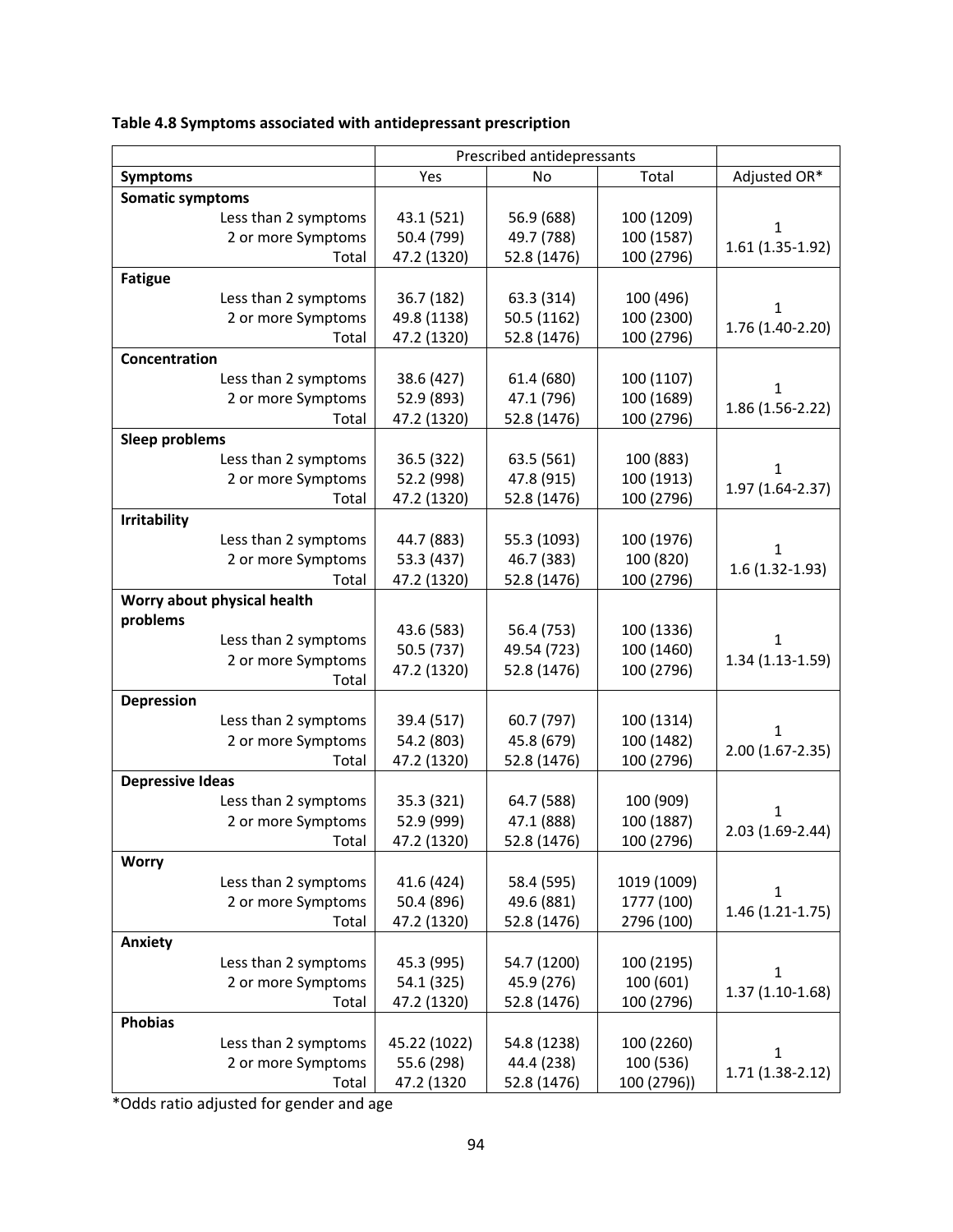|                 |                                                     | Prescribed antidepressants              |                                          |                                       |                  |
|-----------------|-----------------------------------------------------|-----------------------------------------|------------------------------------------|---------------------------------------|------------------|
| <b>Symptoms</b> |                                                     | Yes<br>Total<br>No                      |                                          |                                       | Adjusted OR      |
| Panic           | Less than 2 symptoms<br>2 or more Symptoms<br>Total | 44.7 (933)<br>54.6 (387)<br>47.2 (1320) | 55.3 (1154)<br>45.4 (322)<br>52.8 (1476) | 100 (2087)<br>100 (709)<br>100 (2796) | $1.5(1.22-1.83)$ |

|  | Table 4.8 contd. Symptoms associated with antidepressant prescription |  |  |
|--|-----------------------------------------------------------------------|--|--|
|--|-----------------------------------------------------------------------|--|--|

**\***Odds ratio adjusted for gender and age

| Table 4.9. Multivariate model* -likelihood of antidepressant prescription by presenting symptoms |  |  |  |  |
|--------------------------------------------------------------------------------------------------|--|--|--|--|
|--------------------------------------------------------------------------------------------------|--|--|--|--|

|                       | Odds<br>ratio | [95% Confidence interval] |
|-----------------------|---------------|---------------------------|
| Somatic symptoms      | 1.14          | $(0.94 - 1.39)$           |
| Fatigue               | 1.11          | $(0.86 - 1.42)$           |
| Concentration         | 1.36          | $(1.13 - 1.65)$           |
| Sleep problems        | 1.59          | $(1.31 - 1.93)$           |
| Irritability          | 1.18          | $(0.97 - 1.45)$           |
| Worry-physical health | 0.96          | $(0.80 - 1.16)$           |
| Depression            | 1.36          | $(1.12 - 1.65)$           |
| Depressive ideas      | 1.38          | $(1.12 - 1.71)$           |
| Worry                 | 1.07          | $(0.88 - 1.30)$           |
| Anxiety               | 1.29          | $(1.01 - 1.64)$           |
| Phobias               | 0.96          | $(0.76 - 1.22)$           |
| Panic                 | 1.05          | $(0.84 - 1.32)$           |
| Age                   | 1.01          | $(1.01 - 1.02)$           |
| Sex                   | 1.20          | $(0.96 - 1.51)$           |

\*Odds ratio adjusted for gender, age and presenting symptoms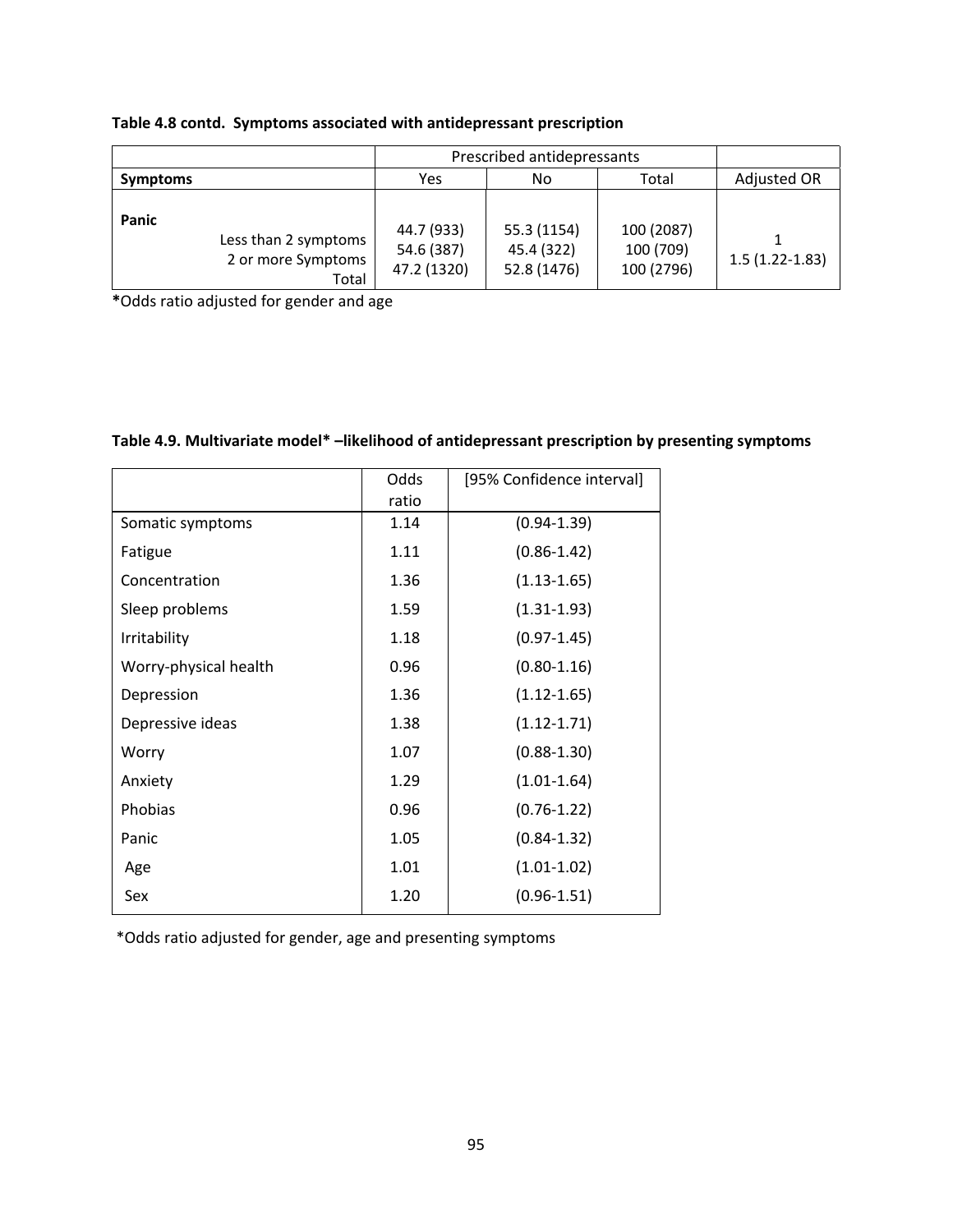| <b>Diagnosis</b>                | Usual Care | Collaborative<br>stepped care $1$ | Adjusted $OR2$     |
|---------------------------------|------------|-----------------------------------|--------------------|
| No disorder                     | 38.4 (112) | 22.9(60)                          | $2.20(1.01-4.79)$  |
| <b>Mild depression</b>          | 49.1 (54)  | 42.0 (28)                         | 1.47 (0.56-3.85)   |
| Mod-Severe                      | 55.8 (198) | 65.8 (154)                        | $0.62$ (0.35-1.10) |
| <b>Mixed anxiety depressive</b> | 53.5 (252) | 42.3 (237)                        | $1.28(0.55-3.02)$  |
| <b>Other diagnosis</b>          | 48.6 (101) | 52.5 (124)                        | $0.78(0.34-1.83)$  |

**Table 4.10. Differences in antidepressant prescription by types of clinics and diagnosis** 

1. Reference group

2. Odds ratio adjusted for gender and age

|  |  |  |  | Table 4.11. Clinic related factors associated with antidepressant prescription |  |
|--|--|--|--|--------------------------------------------------------------------------------|--|
|--|--|--|--|--------------------------------------------------------------------------------|--|

|                            | <b>Prescribed Antidepressants</b> | Adj. OR*    |            |                   |
|----------------------------|-----------------------------------|-------------|------------|-------------------|
|                            | Yes                               | No          | Total      |                   |
| <b>Clinic type</b>         |                                   |             |            |                   |
| Free public primary care   | 42.9 (707)                        | 57.1 (941)  | 100 (1648) |                   |
| Private GP Clinic          | 53.4 (613)                        | 46.6 (535)  | 100 (1148) | $1.63(0.77-3.42)$ |
| Total                      | 47.2 (1320)                       | 52.8 (1476) | 100 (2796) |                   |
| <b>Treatment model</b>     |                                   |             |            |                   |
| Collaborative stepped care | 44.3 (603)                        | 55.7 (757)  | 100 (1360) | 1                 |
| Usual care                 | 49.9 (717)                        | 50.1 (719)  | 100 (1436) | $1.15(0.46-1.29)$ |
| Total                      | 47.2 (1320)                       | 52.8 (1476) | 100 (2796) |                   |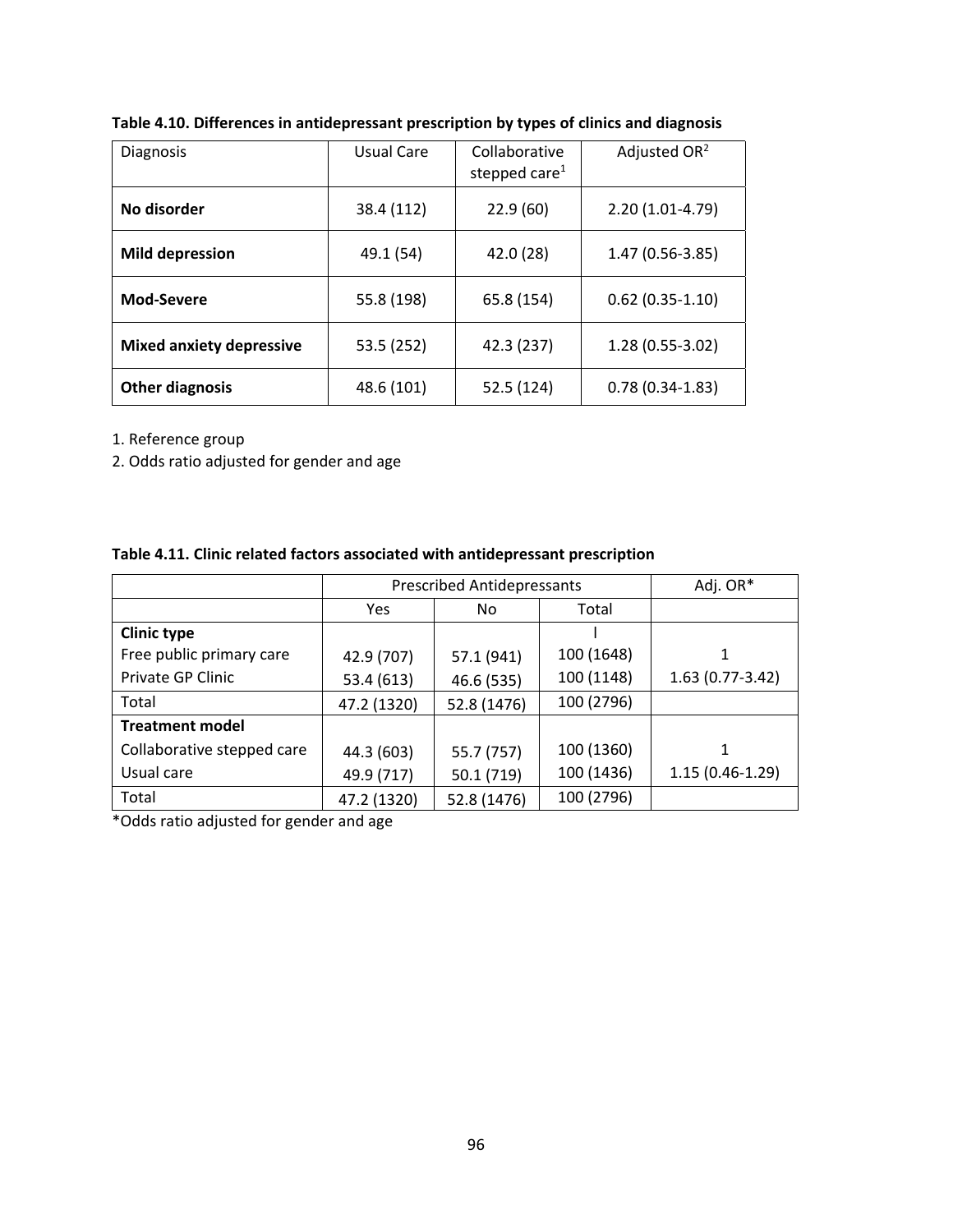#### **Chapter 5: Conclusion**

The idea for this dissertation stems from my interest in psychological distress among primary care patients. During my training and practice as a primary care physician in India, I often came across patients with psychological distress, especially women and older adults. They repeatedly present with pain symptoms, tiredness, insomnia and nonspecific somatic complaints. Most primary care physicians agree that some of these patients could be suffering from common mental disorders such as depression or anxiety disorder.

 However, patients seldom received any mental health interventions in our clinics due to a number of reasons. First, as is typical in primary care clinics in a low or middle income country, the physician has to attend to about 100 to 200 out‐patients a day. In such settings there is no time to explore presenting complaints to discern if it is a mental disorder or non-pathological distress. Generally, there are no other trained staff available to explore mental health issues or provide psychosocial support. Mental health specialists and trained counsellors are only available at tertiary level clinics that are not easily accessible. Second, primary care physicians have limited training in mental health care and are concerned about possible adverse effects of psychotropic medications. In addition, without regular follow up it is difficult to monitor antidepressants and other psychotropic medications. Third, due to stigma associated with mental disorders, physicians tend to avoid difficult conversations on mental health or referrals to a mental health specialist, unless patients present with conspicuous or moderate to severe symptoms of mental disorders. Further, for most patients, psychological distress is triggered by stressors such as socioeconomic distress, domestic violence or spousal alcohol abuse that are considered beyond the scope of the narrow bio‐medically oriented services provided at the primary care clinic.

In this context, when global mental health initiatives announced a call to action to address the unmet treatment need for mental disorders and integrate mental health care into primary care, we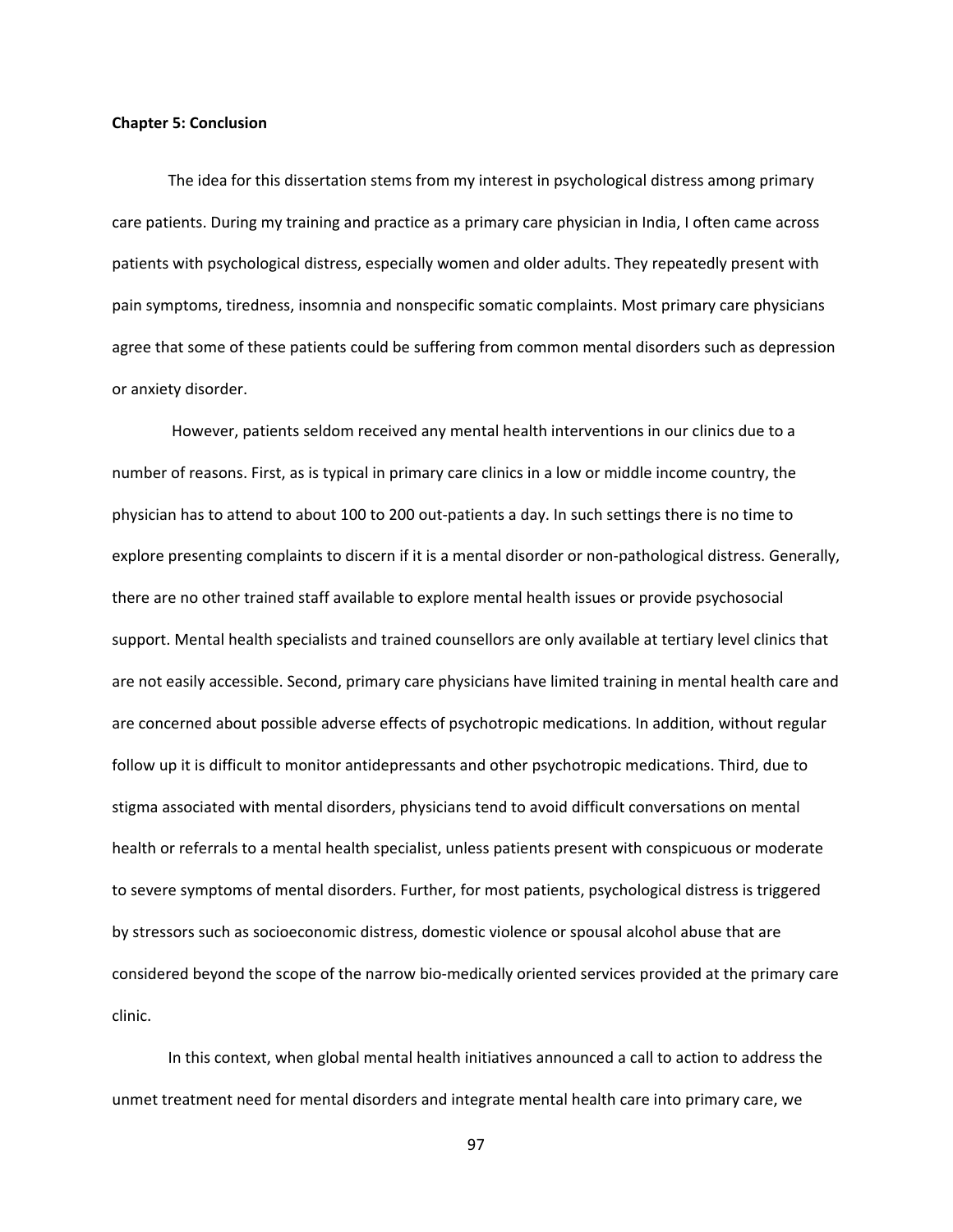were cautiously optimistic. Since 2007 a number of large trials in primary care involving collaborative stepped care and task sharing demonstrated that with the help of lay health workers mental health treatments can be delivered to people identified with common mental disorders in primary care (297). However, several aspects of these studies made many primary care physicians like me concerned. For instance, the proportion of patients identified as needing treatment by screening was implausibly high, even for those of us sensitive about common mental disorders in primary care. Further, the collaborative stepped care and task sharing model envisaged in global mental health trials are resource intensive, and out of reach for most public primary health centers, not to mention private GP clinics (solo practices) on which the majority of patients in countries like India rely on. Finally, there is skepticism regarding the sustainable effects of treatments, considering the fact that for most patients, the cycle of psychosocial disadvantage and economic distress that triggered the crisis remained unresolved.

While the movement for global mental health focused on trials evaluating strategies to integrate and scale up mental health care through primary care, we felt that several fundamental questions regarding screening and its benefits were ignored. For instance, what is the implication of a positive screening? Are all screened positive patients in need of mental health interventions or are many of them just experiencing temporary non‐pathological distress? How would the primary care system realistically respond to screened positive patients, especially in the absence of a comprehensive mental health program that is out of reach for most clinics? Are there alternative models to address psychological distress that are more suited to the realities of routine primary care? The overarching goal of this dissertation was to explore some of these issues related to primary care based screening of common mental disorders in low and middle income countries.

My review of the literature spanning four decades could not find any studies that directly examined the effectiveness of screening by comparing the outcomes between a screened and non‐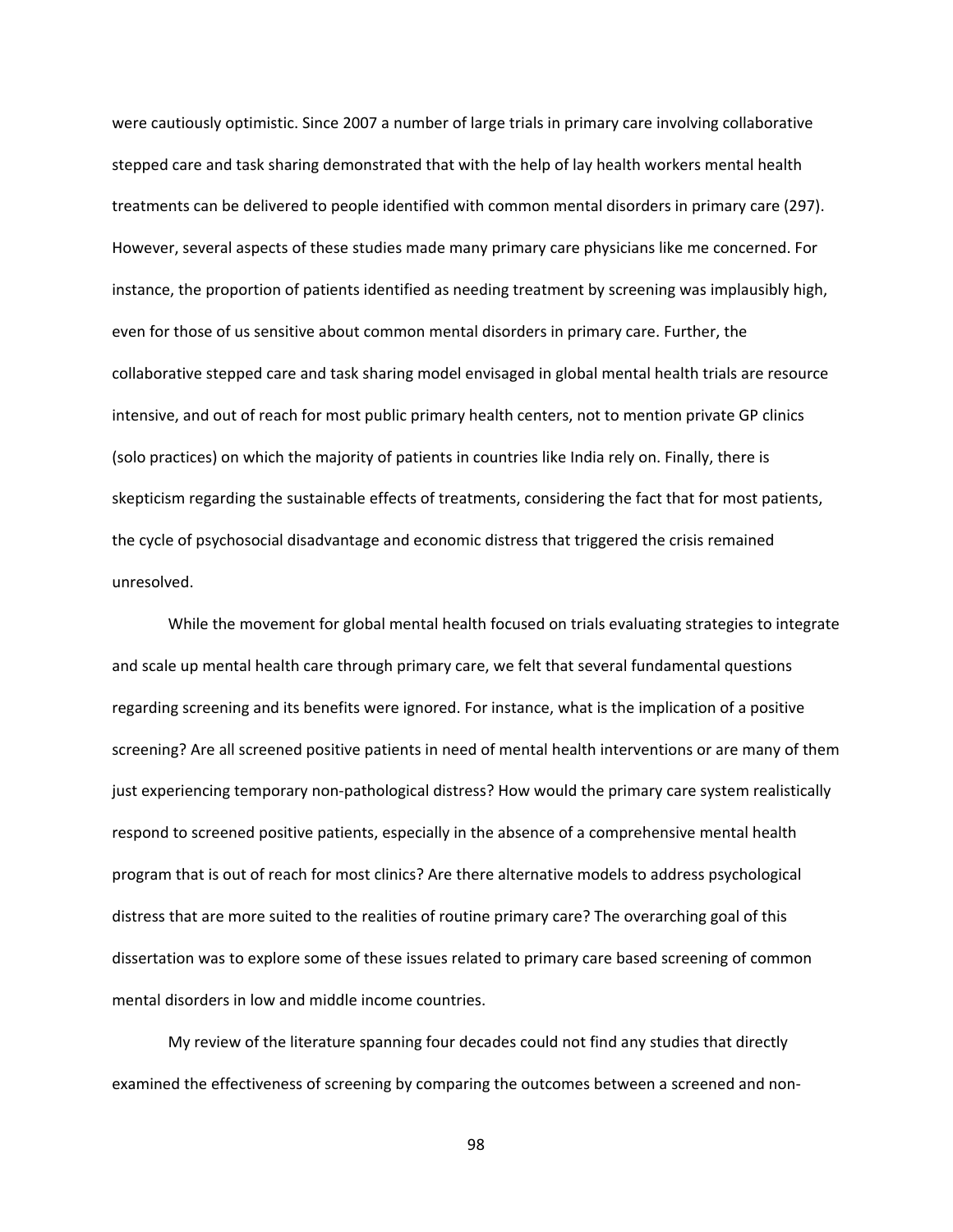screened group of primary care patients in a low or middle income country. Nevertheless, I identified several studies that shed light on the challenges of screening for mental disorders in primary care in these countries. In chapter two, I discussed these issues under three broad themes. First, concerns about the fidelity with which screening is implemented, particularly poor cross cultural adaptation of screening instruments, flawed validation of scales, use of non‐validated screening and diagnostic instruments, and misinterpretation of a positive screen as a diagnosis of mental disorder. Scales that were originally developed as screening instruments are routinely used both as diagnostic instruments (without considering exclusion criteria) and monitoring clinical improvement (298). Second, identification of patients in need of mental health treatment by screening is problematic. For the majority of patients identified by screening, psychological distress has a short self‐remitting course that may not merit any biomedical intervention. At the same time, there is also a significant proportion of patients who experience persistent distress, and they are more likely to have serious physical illness or ongoing adverse life experiences. Unfortunately, screening and physician notification seldom results in further diagnosis, appropriate treatment or improved access to mental health interventions. Finally, the evidence on the benefit of treatment for common mental disorders in primary care is mixed, and it is difficult to discern the components of interventions that are effective. Benefits of interventions are most evident in short term (2‐3 months) follow‐up, while it is less so in long term follow‐up. Overall there is some evidence to suggest that interventions that also addresses psychosocial issues surrounding psychological distress could be beneficial.

I further examined these issues, specifically, the clinical course of common mental disorders identified by screening in primary care based on data from one of the largest primary care based trials, the MANAS study, from India. The study not only confirmed the transient nature of psychological distress among a significant proportion of screened positive patients, but also found the futility of using current psychiatric diagnostic categories among screened positive patients in primary care. This finding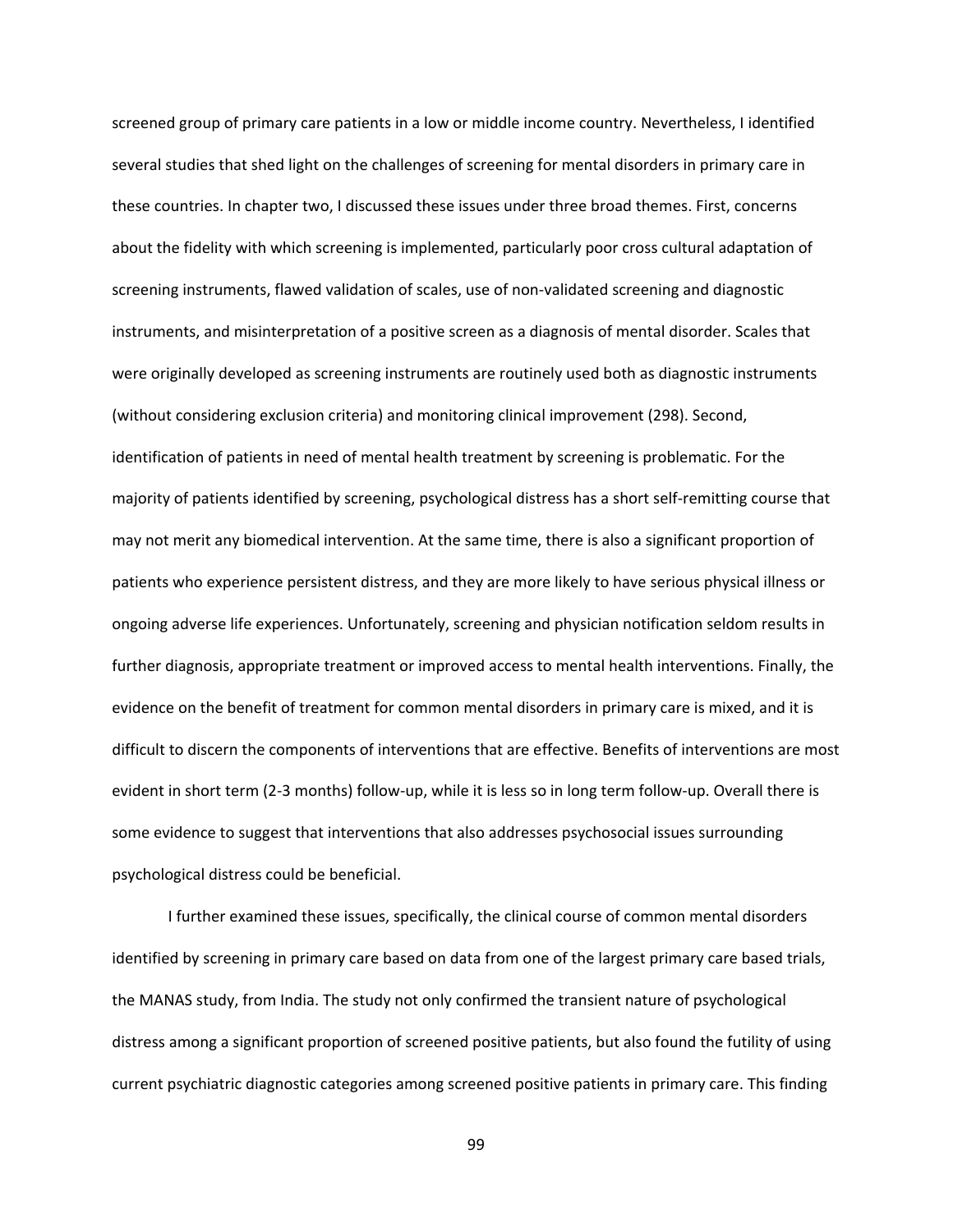supports the concern of many psychiatric researchers from low and middle income countries that the current classification (e.g. DSM‐IV/5 and ICD‐10/11) and their scaled down versions for primary care are not useful in primary care (239). We found poor diagnostic stability for ICD‐10 based diagnoses, and the most stable and prevalent diagnosis was mixed anxiety and depressive disorder, which is no longer included in the latest versions of DSM or ICD. About one‐fifth of the screened positive patients experienced persistent distress during one year follow up especially women, those with lower education, those with long standing physical illnesses and disability, and those who faced severe economic hardships. While biomedical interventions may help in temporary relief of symptoms for such patients, without serious efforts to improve socioeconomic constrains and structural inequality that these patients face those interventions could remain inconsequential.

In the final paper I took a step further and examined the management of screened positive patients, especially prescription of antidepressants. The study represents a scenario that would become common if screening for mental disorders becomes a routine practice in primary care clinics and private GP clinics in low and middle income countries. I found that antidepressants are widely prescribed following screening. While patients with severe depression were the most likely to receive a prescription, it is deeply troubling that close to half of the patients with milder disorders and about one‐ third of patients without any diagnosis also received an antidepressant prescription. A clinical interview following screening is necessary to minimize over diagnosis or under diagnosis of mental disorder (299). In a busy primary care clinic this is difficult and we found that introducing screening could lead to irrational prescription of antidepressants, most likely due to the busy primary care physician accepting the simple screening as a diagnosis. These results highlight a real risk of misdiagnosis of mental disorders and over-prescription of antidepressants in primary care, an unfortunate situation that with which many high-income countries are already struggling.

100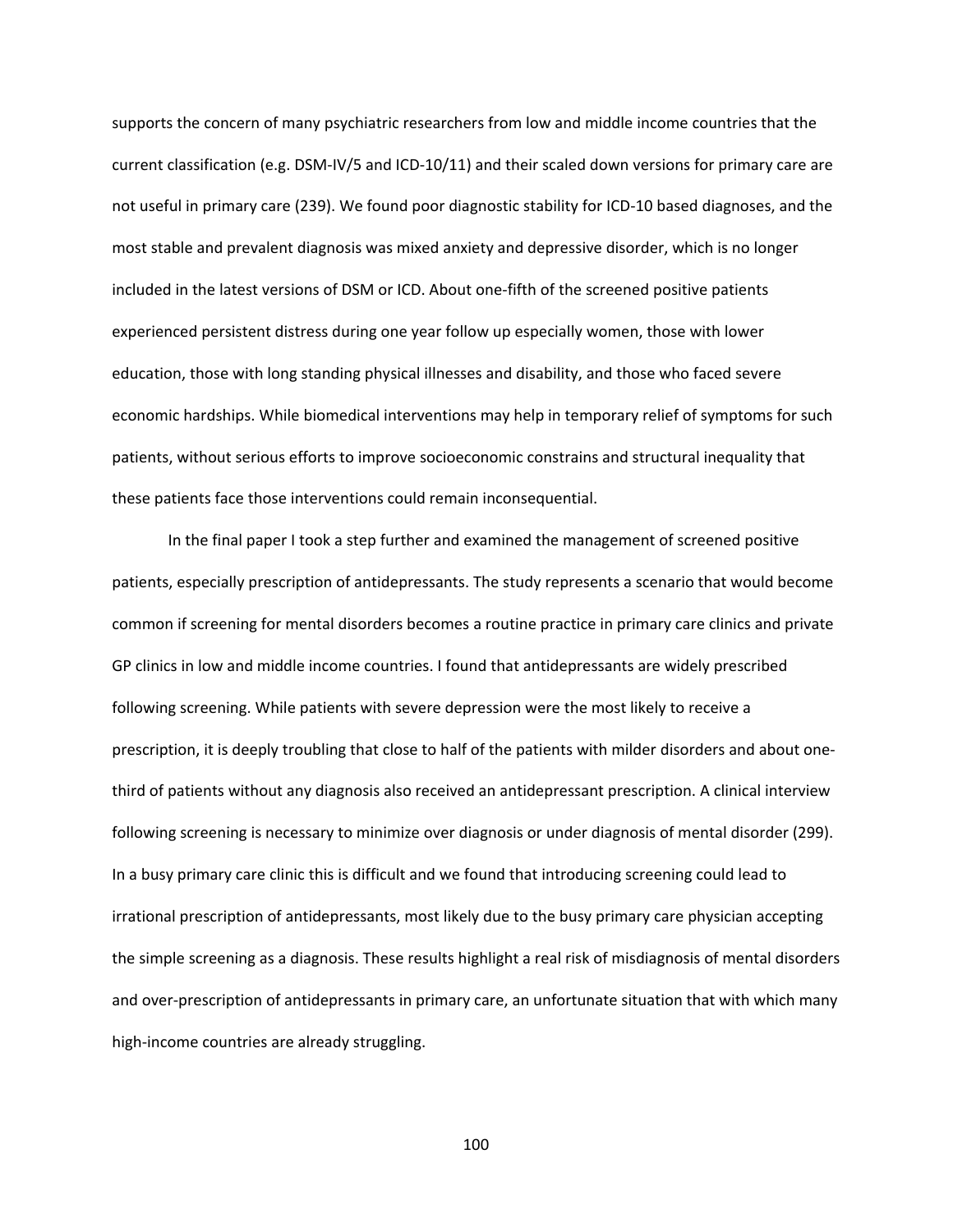In essence, this dissertation goes against the prevailing convictions that support routine screening in primary care in low and middle income countries. Many scholars recommend screening based on recent trials from low and middle income countries that showed benefits of collaborative stepped care model and task sharing in treating mental disorders in primary care. As a matter of fact, what those trials found was a modest benefit of screening followed by intervention when sufficient resources are in place and extensive efforts are made to ensure adequate treatment and follow‐up. However, in reality, in the absence of such resources and efforts, screening could inappropriately expend scarce resources and result in unintentional consequences. More patients will be misdiagnosed if they are simply identified by screening instruments without proper clinical evaluation and, in the absence of interventions that are socio-culturally acceptable and easily accessible they end up receiving inappropriate antidepressant prescriptions.

Nonetheless, this dissertation does not downplay the importance of mental disorders in primary care. The analyses indicate that a significant percentage of primary care patients experience persistent and possibly pathological distress linked to depressive and anxiety disorders. Given that the evidence does not support routine screening in primary care as a strategy, what would be a better way to identify these patients who might benefit from interventions?

We found that about 40‐60% of screened positive patients have psychological distress that is temporary and self‐limiting, hence one possible approach is a follow up screening within a short period for all those who screened positive during the first visit, and offering treatment to only those who remained screened positive at the second screening. This might help to avoid treating those patients with psychological distress that is temporary and self-limiting, which is often non-pathological. Ideally the second screening should be done at the home of the patient by a health worker but could also be done at the clinics. As shown in a study from primary care clinics in Chile, more than half of the screened positive women screened negative during a follow‐up screening at the clinic within two weeks (41).

101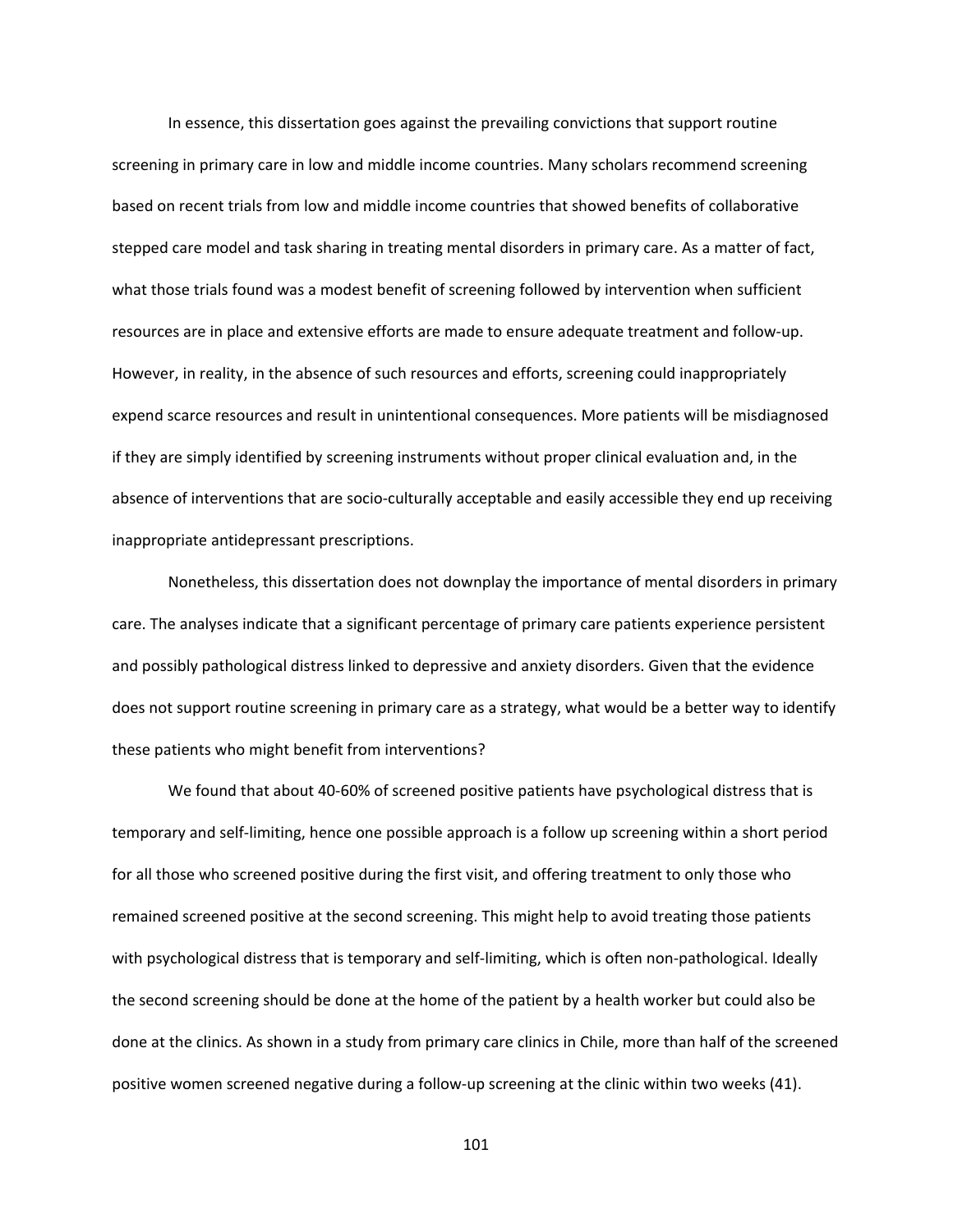Although, this strategy may not help to discern those screened positive individuals with chronic, yet non‐pathological distress caused by ongoing socioeconomic problems from those with depressive or anxiety disorders. Researchers have also suggested using higher threshold for intervening as in a recent trial for depression in India that screened and enrolled patients with moderate to severe depression only (11). However, future studies are required to examine the feasibility of repeated screening, the recommended duration between screenings and the usefulness of a higher diagnostic threshold.

Further, there is a greater role for primary care physicians, alternative care providers (spiritual guides, indigenous medical practitioners etc.), and the local community in addressing the unmet need for mental health care. The *movement for global mental health* is often depicted as an active partnership involving institutions and researchers, practitioners, patient groups, and grass root movements in high income countries and in low and middle income countries. However, in reality the voice of local practitioners, patients and communities from low and middle income countries are nearly absent in these partnerships. Thus, there seems to be a disconnect between the ideas and belief systems of the community, the frontline practitioners and the global mental health movement. This is most evident in the approaches to addressing psychological distress in the community and primary care, especially related to discerning pathological and non‐pathological psychological distress. More than a 100 years ago Karl Jaspers the icon of modern psychiatry stated very clearly that:

*"What health and illness mean in general are matters which concern the physician least of all. He deals scientifically with life processes and with particular illnesses. What is 'ill' in general depends less on the judgement of the physician than on the judgement of the patient and on the dominant views in any given cultural circle" (300).* 

This poses an important question, that is, what is a mental illness in a given cultural circle? When patients manifest obvious abnormalities and dysfunctions as in severe mental disorders, it is easy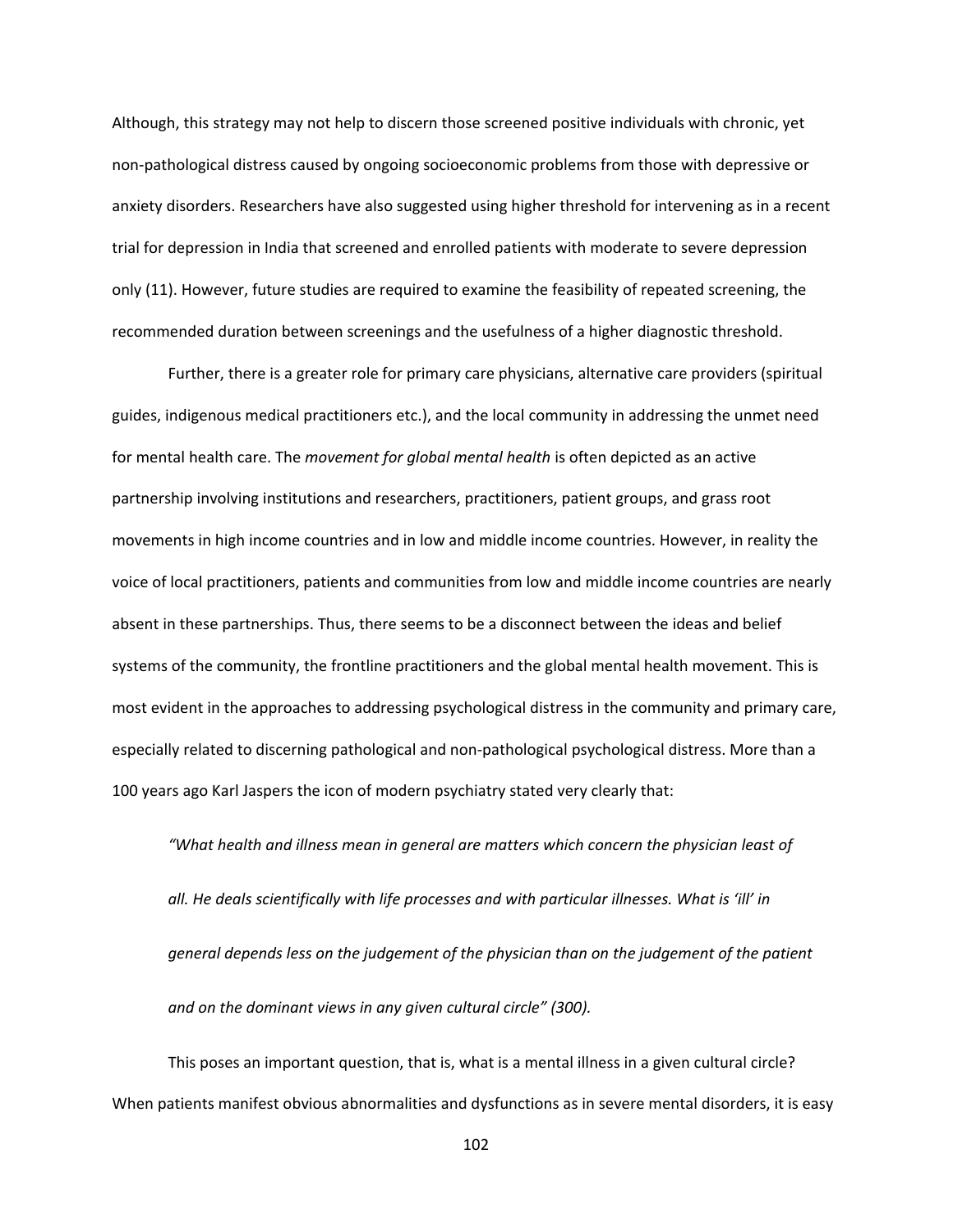to define a mental illness. However, when it comes to common mental disorders such as anxiety and depressive disorders, there are differences in defining mental disorders and the treatment needs. What academic researchers consider as a disorder and the unmet need for treatment may not align with the beliefs and perceptions of local practitioners, patients and the community. Although addressing the unmet need for mental health care in primary care is the driving force behind screening for mental disorders in primary care, the community's perception of mental disorders, and the felt need of individuals and the community regarding mental health care in these diverse cultural settings are often ignored. It is obvious that to implement a successful screening program we need the cooperation of people and they have to agree with the diagnosis and with the intervention. However, patients' beliefs about the causes of psychological distress, the need for treatment, and outcome expectations are seldom systematically studied before initiating routine screening programs. Consequently, when it comes to psychological distress identified by screening in primary care, there is often limited acceptance of screening programs by frontline care providers and patients, and poor compliance to treatments. This is a serious flaw in our attempt to integrate mental health into primary care and address the treatment gap. We need to focus on qualitatively studies to understand these issues and empower local practitioners and communities to define their mental health care needs.

One of the main reasons for a false positive screening may be the screening context. As discussed in chapter 3, opportunistic screening in primary care occurs at an inopportune moment for patients as they face stress related to physical illness, looming health care expenses and an often unpleasant and overcrowded primary care clinic. Misdiagnosis of situational distress as a mental disorder is a strong possibility in this context, especially when using screening without clinical judgment. Moving case finding from the clinic to the community and focusing on high risk groups is a strategy that is now being implemented under the "Mental Health for All" program in the State of Kerala in India. This program has implemented two types of case findings. In the first model, community health workers also

103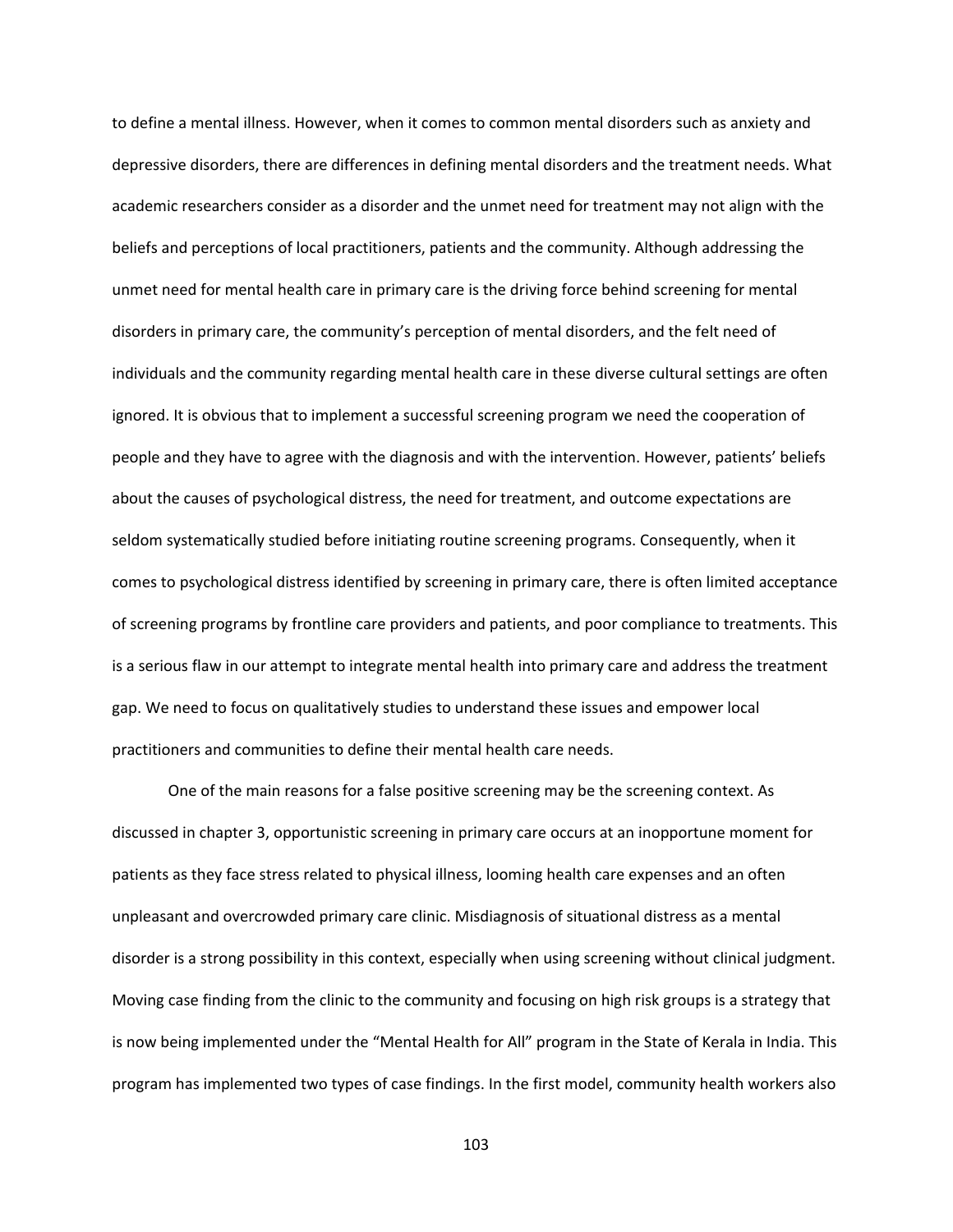known as 'ASHA' (Accredited Social Health Activist), visit homes in their community to identify people with mental disorders using a family screening questionnaire. Screened positive patients are encouraged to attend a program conducted at regular intervals at the family health center (recently renamed primary care clinic) in the community by the district mental health team. In this program screened positive patients are diagnosed following detailed clinical evaluation by a specialist and a treatment plan is developed in consultation with the primary care physician together with the community health worker. The community health worker acts as a case manager for diagnosed patients and encourages medication adherence and regular follow up. In addition, the local council members are involved in the program to provide access to social welfare schemes. This program was recently implemented in 279 communities and 12,540 new cases of mental disorders have been identified (301). Unlike research projects and primary care based intervention trials that we discussed earlier, this program was largely developed by local experts with active participation of community stakeholders. They were attentive to avoid unnecessary diagnoses and prescription, and the program was geared towards identifying more severe mental disorders. A recent report from the program shows that unlike routine screening in primary care that identifies large numbers of people with conditions such as dysthymia and subsyndromal depression, the new program has larger proportions of people with severe mental disorders (29% with schizophrenia and psychotic disorders, 16% bipolar disorders, 11% depressive disorders, 6% anxiety disorders)(301). In the second model, screening is aimed at identifying depression in high risk groups by a Junior Public Health Nurse (JPHN). High risk cases are identified for screening by a community health worker, who also resides in the community. High risk cases include patients under palliative care and their care givers, those with substance abuse and their family members, history of deliberate self‐harm, family members of those who committed suicide and those with chronic non communicable diseases. Screened positive patients are diagnosed by the primary care physician trained by the district mental health program and treated in consultation with a specialist associated with the

104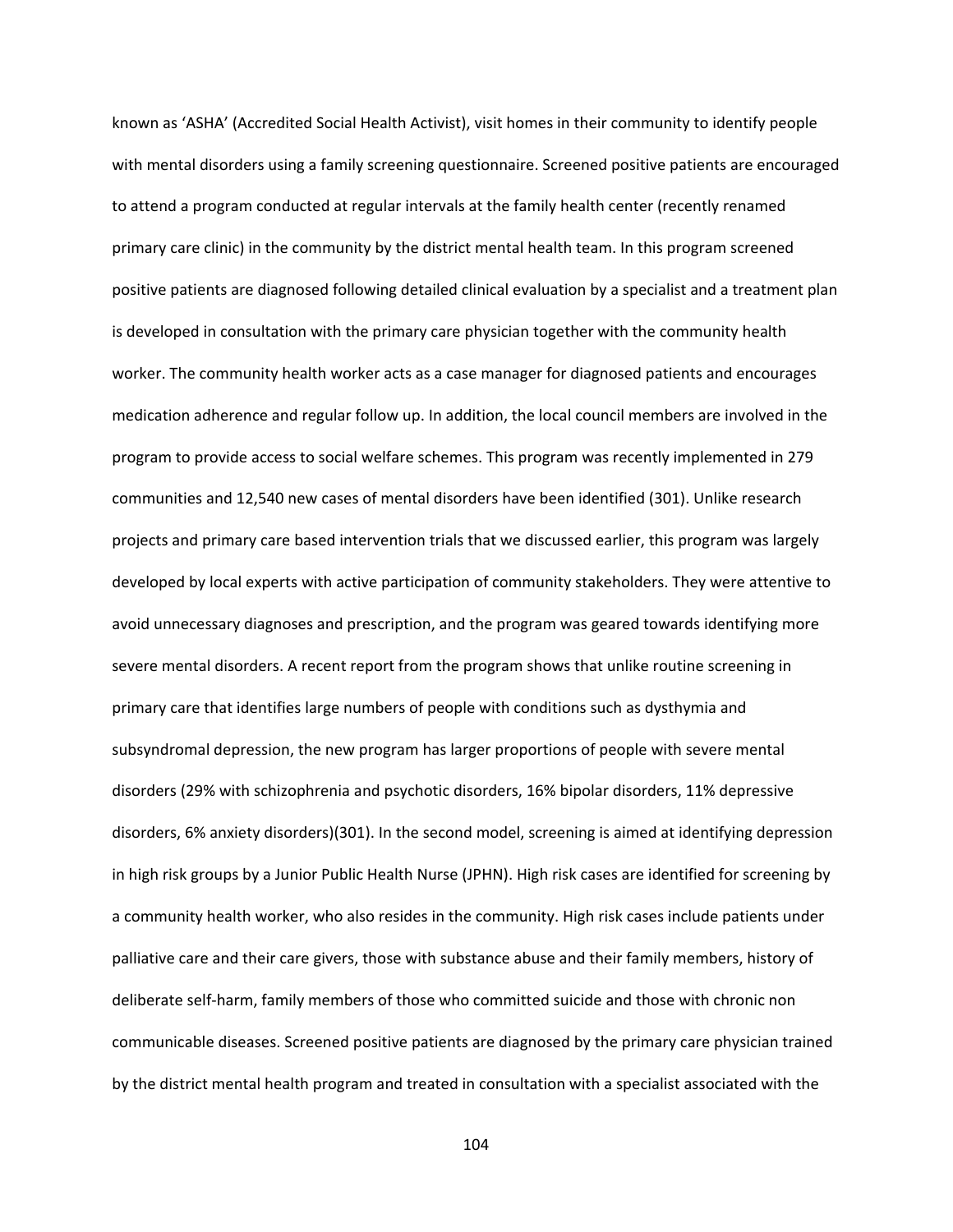district mental health program. However, both these programs have not been formally evaluated for their effectiveness or portability to other low and middle income country settings.

To sum up, although psychological distress is common in primary care patients, the number of patients that need mental health treatment may not be many. Current evidence does not favor routine screening in primary care as an effective strategy to identify those in need of treatment; instead screening could lead to over diagnosis and inappropriate antidepressant prescriptions. To address psychological distress and unmet need for treatment in low and middle income countries, there is an urgent need to focus on locally driven and culturally relevant approaches to case finding and intervention.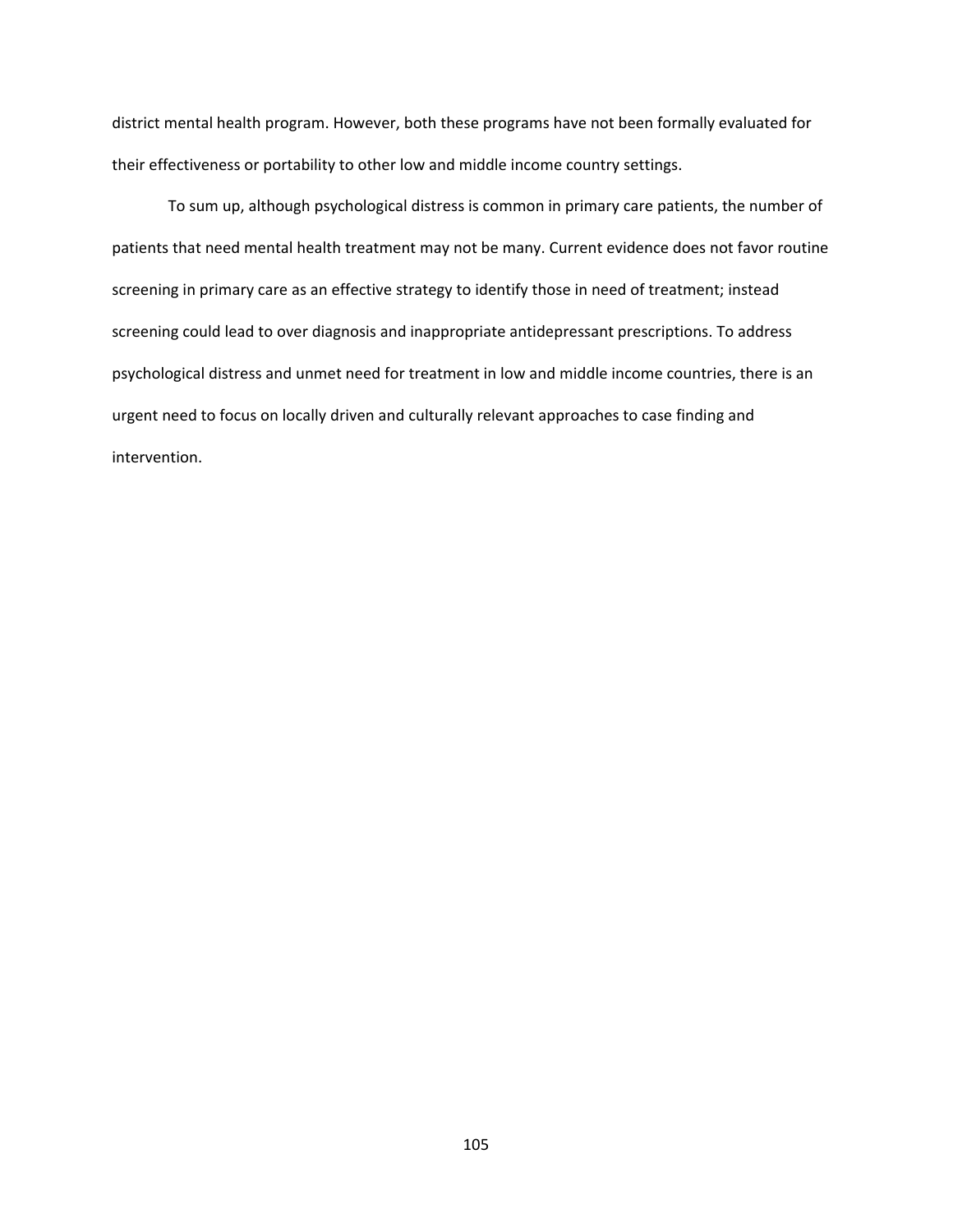## **References**

1. Goldberg D, Huxley P: Common Mental Disorders: A Biosocial Model. London, Tavistock/Routledge; 1992.

2. Mirowsky J, Ross CE. Measurement for a human science. Journal of health and social behavior. 2002:152‐170.

3. Drapeau A, Marchand A, Beaulieu‐Prévost D. Epidemiology of psychological distress. Mental Illnesses‐ understanding, prediction and control LAbate L, editor INTECH. 2012:105‐134.

4. Kirmayer LJ. Cultural variations in the response to psychiatric disorders and emotional distress. Social Science and Medicine. 1989;29:327‐339.

5. Bolton D. Conceptualisation of mental disorder and its personal meanings. Journal of Mental Health. 2010;19:328‐336.

6. American Psychiatric Association: Diagnostic and Statistical Manual of Mental Disorders (DSM‐5®), American Psychiatric Pub; 2013.

7. Mojtabai R: Universal depression screening to improve depression outcomes in primary care: sounds good, but where is the evidence? , Am Psychiatric Assoc; 2017.

8. Jain S, Orr DM. Ethnographic perspectives on global mental health. Transcultural psychiatry. 2016;53:685‐695.

9. Kleinman A. Global mental health: a failure of humanity. The Lancet. 2009;374:603‐604.

10. Chibanda D, Weiss HA, Verhey R, Simms V, Munjoma R, Rusakaniko S, Chingono A, Munetsi E, Bere T, Manda E, Abas M, Araya R. Effect of a primary care‐based psychological intervention on symptoms of common mental disorders in Zimbabwe: A randomized clinical trial. JAMA ‐ Journal of the American Medical Association. 2016;316:2618‐2626.

11. Patel V, Weobong B, Weiss HA, Anand A, Bhat B, Katti B, Dimidjian S, Araya R, Hollon SD, King M, Vijayakumar L, Park AL, McDaid D, Wilson T, Velleman R, Kirkwood BR, Fairburn CG. The Healthy Activity Program (HAP), a lay counsellor‐delivered brief psychological treatment for severe depression, in primary care in India: a randomised controlled trial. The Lancet. 2017;389:176‐185.

12. Nakimuli‐Mpungu E, Wamala K, Okello J, Alderman S, Odokonyero R, Mojtabai R, Mills EJ, Kanters S, Nachega JB, Musisi S. Group support psychotherapy for depression treatment in people with HIV/AIDS in northern Uganda: a single-centre randomised controlled trial. Lancet HIV. 2015;2:e190-199.

13. Singla DR, Kohrt BA, Murray LK, Anand A, Chorpita BF, Patel V. Psychological treatments for the world: lessons from low-and middle-income countries. Annual review of clinical psychology. 2017;13:149‐181.

14. Reynolds 3rd CF, Patel V. Screening for depression: the global mental health context. World Psychiatry. 2017;16:316.

15. Kagee A, Tsai AC, Lund C, Tomlinson M. Screening for common mental disorders in low resource settings: reasons for caution and a way forward. Int Health. 2013;5:11‐14.

16. National Institute for Clinical Excellence: Depression in adults: recognition and management. in NICE guidelines [CG90]. UK2009 (Updated 2018).

17. Joffres M, Jaramillo A, Dickinson J, Lewin G, Pottie K, Shaw E, Gorber SC, Tonelli M, Care CTFoPH. Recommendations on screening for depression in adults. Canadian Medical Association Journal. 2013;185:775‐782.

18. O'Connor E, Rossom R, Henninger M. Screening for Depression in Adults: An Updated Systematic Evidence Review for the US Preventive Services Task Force: Evidence Synthesis No. 128 [AHRQ Publication No. 14‐05208‐EF‐1]. Rockville, MD: Agency for Healthcare Research and Quality. 2016.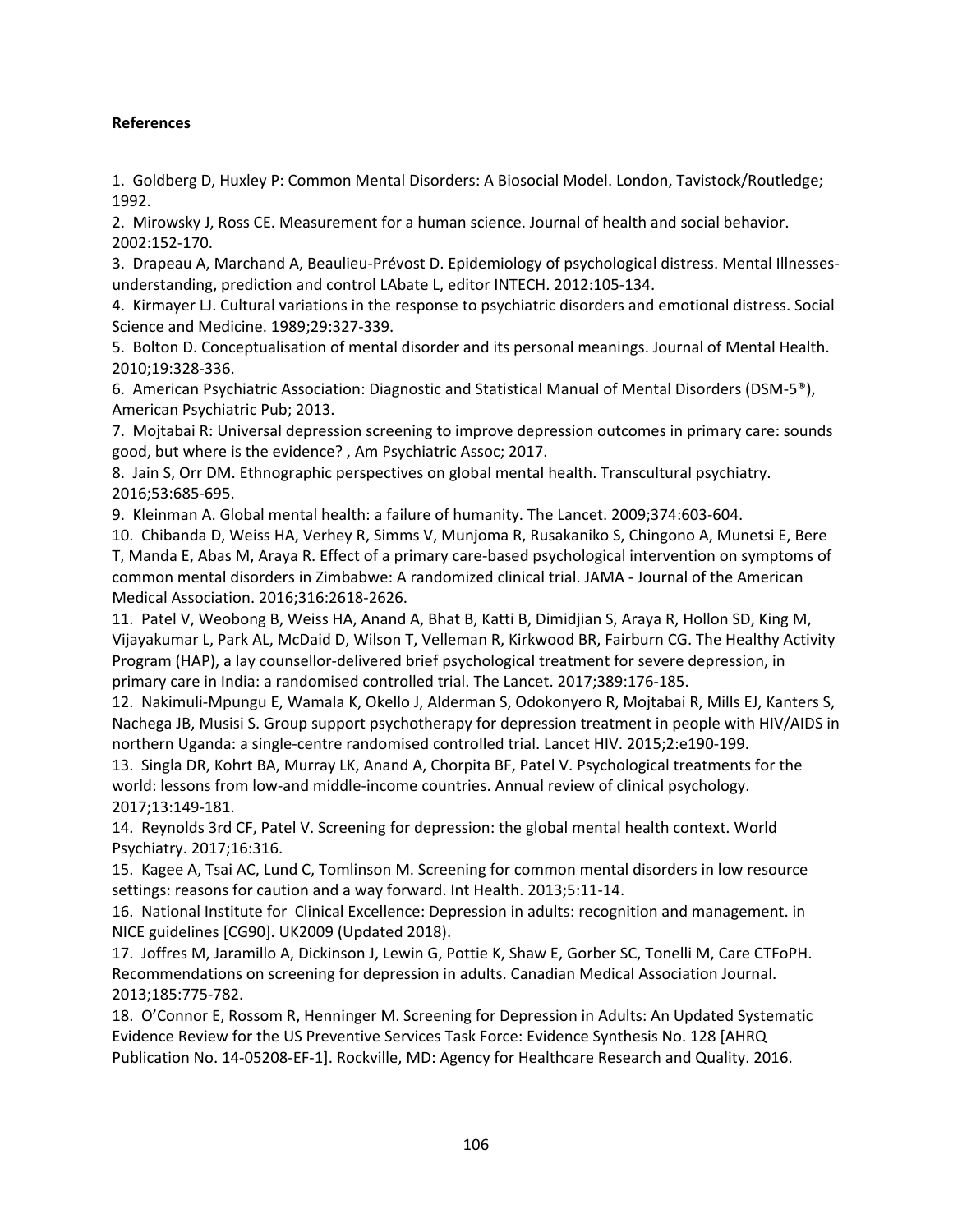19. Steel Z, Marnane C, Iranpour C, Chey T, Jackson JW, Patel V, Silove D. The global prevalence of common mental disorders: a systematic review and meta-analysis 1980–2013. Int J Epidemiol. 2014;43:476‐493.

20. Prince M, Patel V, Saxena S, Maj M, Maselko J, Phillips MR, Rahman A. No health without mental health. Lancet. 2007;370:859‐877.

21. Patel V, Kleinman A. Poverty and Common Mental Disorders in Developing Countries. Bull World Health Organ. 2003;81:609-615.

22. Simon GE. Social and economic burden of mood disorders. Biol Psychiatry. 2003;54:208‐215.

23. Patel V, Araya R, Chatterjee S, Chisholm D, Cohen A, De Silva M, Hosman C, McGuire H, Rojas G, van Ommeren M. Treatment and prevention of mental disorders in low‐income and middle‐income countries. Lancet. 2007;370:991‐1005.

24. Reynolds C, Patel V. Screening for depression: the global mental health context. World Psychiatry. 2017;16:2.

25. Thombs BD, Coyne JC, Cuijpers P, de Jonge P, Gilbody S, Ioannidis JP, Johnson BT, Patten SB, Turner EH, Ziegelstein RC. Rethinking recommendations for screening for depression in primary care. Canadian Medical Association Journal. 2012;184:413‐418.

26. UK National Screening Committee: Screening in the UK: Making effective recommendations 2015‐ 2016. London 20162016. pp. 11.

27. Joffres M, Jaramillo A, Dickinson J, Lewin G, Pottie K, Shaw E, Gorber SC, Tonelli M, Care CTFoPH. Recommendations on screening for depression in adults. Cmaj. 2013;185:775‐782.

28. Thombs BD, Saadat N, Riehm KE, Karter JM, Vaswani A, Andrews BK, Simons P, Cosgrove L. Consistency and sources of divergence in recommendations on screening with questionnaires for presently experienced health problems or symptoms: a comparison of recommendations from the Canadian Task Force on Preventive Health Care, UK National Screening Committee, and US Preventive Services Task Force. BMC medicine. 2017;15:150.

29. Rasco LM, Miller KE. Innovations, challenges, and critical issues in the development of ecological mental health interventions with refugees. The mental health of refugees: Ecological approaches to healing and adaptation. 2004:375‐416.

30. Grimes DA, Schulz KF. Uses and abuses of screening tests. The Lancet. 2002;359:881‐884.

31. Armstrong BK, White E, Saracci R: Principles of Exposure in Epidemiology. New York, Oxford University Press; 1992.

32. World Bank: World Bank country and lending groups. World Bank Data Help Desk Washington (DC); 2017.

33. Barkow K, Maier W, Ustun TB, Gansicke M, Wittchen HU, Heun R. Risk factors for new depressive episodes in primary health care: an international prospective 12‐month follow‐up study. Psychological medicine. 2002;32:595‐607.

34. De Almeida Fleck MP, Simon G, Herrman H, Bushnell D, Martin M, Patrick D. Major depression and its correlates in primary care settings in six countries. 9-month follow-up study. The British journal of psychiatry : the journal of mental science. 2005;186:41‐47.

35. Gureje O. Psychological disorders and symptoms in primary care. Association with disability and service use after 12 months. Soc Psychiatry Psychiatr Epidemiol. 2002;37:220‐224.

36. Lima AF, Fleck MP. Quality of life, diagnosis, and treatment of patients with major depression: a prospective cohort study in primary care. Revista brasileira de psiquiatria (Sao Paulo, Brazil : 1999). 2011;33:245‐251.

37. Ormel J, Vonkorff M, Oldehinkel AJ, Simon G, Tiemens BG, Ustun TB. Onset of disability in depressed and non‐depressed primary care patients. Psychological medicine. 1999;29:847‐853.

38. Patel V, Todd C, Winston M, Gwanzura F, Simunyu E, Acuda W, Mann A. Outcome of common mental disorders in Harare, Zimbabwe. British Journal of Psychiatry. 1998;172:53‐57.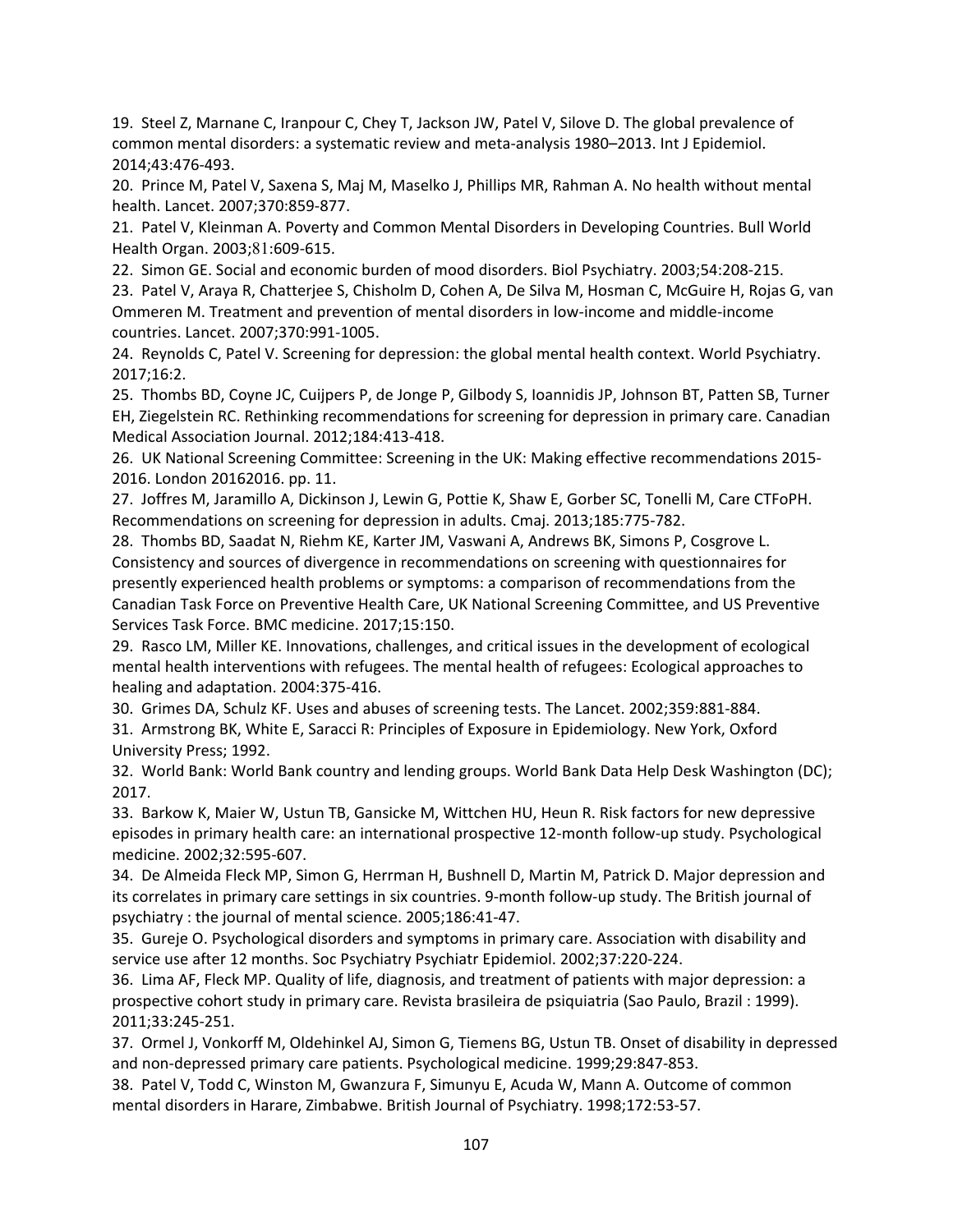39. Simon GE, Fleck M, Lucas R, Bushnell DM. Prevalence and predictors of depression treatment in an international primary care study. American Journal of Psychiatry. 2004;161:1626‐1634.

40. Todd C, Patel V, Simunyu E, Gwanzura F, Acuda W, Winston M, Mann A. The onset of common mental disorders in primary care attenders in Harare, Zimbabwe. Psychological Medicine. 1999;29:97‐ 104.

41. Araya R, Rojas G, Fritsch R, Gaete J, Rojas M, Simon G, Peters TJ. Treating depression in primary care in low‐income women in Santiago, Chile: a randomised controlled trial. Lancet (London, England). 2003;361:995‐1000.

42. Chibanda D, Weiss HA, Verhey R, Simms V, Munjoma R, Rusakaniko S, Chingono A, Munetsi E, Bere T, Manda E, Abas M, Araya R. Effect of a Primary Care‐Based Psychological Intervention on Symptoms of Common Mental Disorders in Zimbabwe: A Randomized Clinical Trial. Jama. 2016;316:2618‐2626.

43. Chowdhary N, Anand A, Dimidjian S, Shinde S, Weobong B, Balaji M, Hollon SD, Rahman A, Wilson GT, Verdeli H, Araya R, King M, Jordans MJD, Fairburn C, Kirkwood B, Patel V. The Healthy Activity Program lay counsellor delivered treatment for severe depression in India: Systematic development and randomised evaluation. The British Journal of Psychiatry. 2016;208:381‐388.

44. Husain N, Chaudhry N, Fatima B, Husain M, Amin R, Chaudhry IB, Ur Rahman R, Tomenson B, Jafri F, Naeem F, Creed F. Antidepressant and group psychosocial treatment for depression: a rater blind exploratory RCT from a low income country. Behavioural and cognitive psychotherapy. 2014;42:693-705.

45. Jenkins R, Othieno C, Okeyo S, Kaseje D, Aruwa J, Oyugi H, Bassett P, Kauye F. Short structured general mental health in service training programme in Kenya improves patient health and social outcomes but not detection of mental health problems ‐ a pragmatic cluster randomised controlled trial. International Journal of Mental Health Systems. 2013;7.

46. Niemi M, Kiel S, Allebeck P, Hoan le T. Community‐based intervention for depression management at the primary care level in Ha Nam Province, Vietnam: a cluster‐randomised controlled trial. Tropical medicine & international health : TM & IH. 2016;21:654‐661.

47. Oladeji BD, Kola L, Abiona T, Montgomery AA, Araya R, Gureje O. A pilot randomized controlled trial of a stepped care intervention package for depression in primary care in Nigeria. BMC psychiatry. 2015;15:96.

48. Patel V, Chisholm D, Rabe‐Hesketh S, Dias‐Saxena F, Andrew G, Mann A. Efficacy and cost‐ effectiveness of drug and psychological treatments for common mental disorders in general health care in Goa, India: a randomised, controlled trial. Lancet. 2003;361:33‐39.

49. Patel V, Weiss HA, Chowdhary N, Naik S, Pednekar S, Chatterjee S, Bhat B, Araya R, King M, Simon G, Verdeli H, Kirkwood BR. Lay health worker led intervention for depressive and anxiety disorders in India: impact on clinical and disability outcomes over 12 months. Br J Psychiatry. 2011;199:459‐466.

50. Patel V, Weiss HA, Chowdhary N, Naik S, Pednekar S, Chatterjee S, De Silva MJ, Bhat B, Araya R, King M, Simon G, Verdeli H, Kirkwood BR. Effectiveness of an intervention led by lay health counsellors for depressive and anxiety disorders in primary care in Goa, India (MANAS): a cluster randomised controlled trial. Lancet. 2010;376:2086‐2095.

51. Patel V, Weobong B, Weiss HA, Anand A, Bhat B, Katti B, Dimidjian S, Araya R, Hollon SD, King M, Vijayakumar L, Park AL, McDaid D, Wilson T, Velleman R, Kirkwood BR, Fairburn CG. The Healthy Activity Program (HAP), a lay counsellor‐delivered brief psychological treatment for severe depression, in primary care in India: a randomised controlled trial. Lancet (London, England). 2017;389:176‐185.

52. Pereira J, Patel V. Which antidepressants are best tolerated in primary care? A pilot randomized trial from goa. Indian journal of psychiatry. 1999;41:358‐363.

53. Petersen I, Bhana A, Baillie K. The feasibility of adapted group‐based interpersonal therapy (IPT) for the treatment of depression by community health workers within the context of task shifting in South Africa. Community mental health journal. 2012;48:336‐341.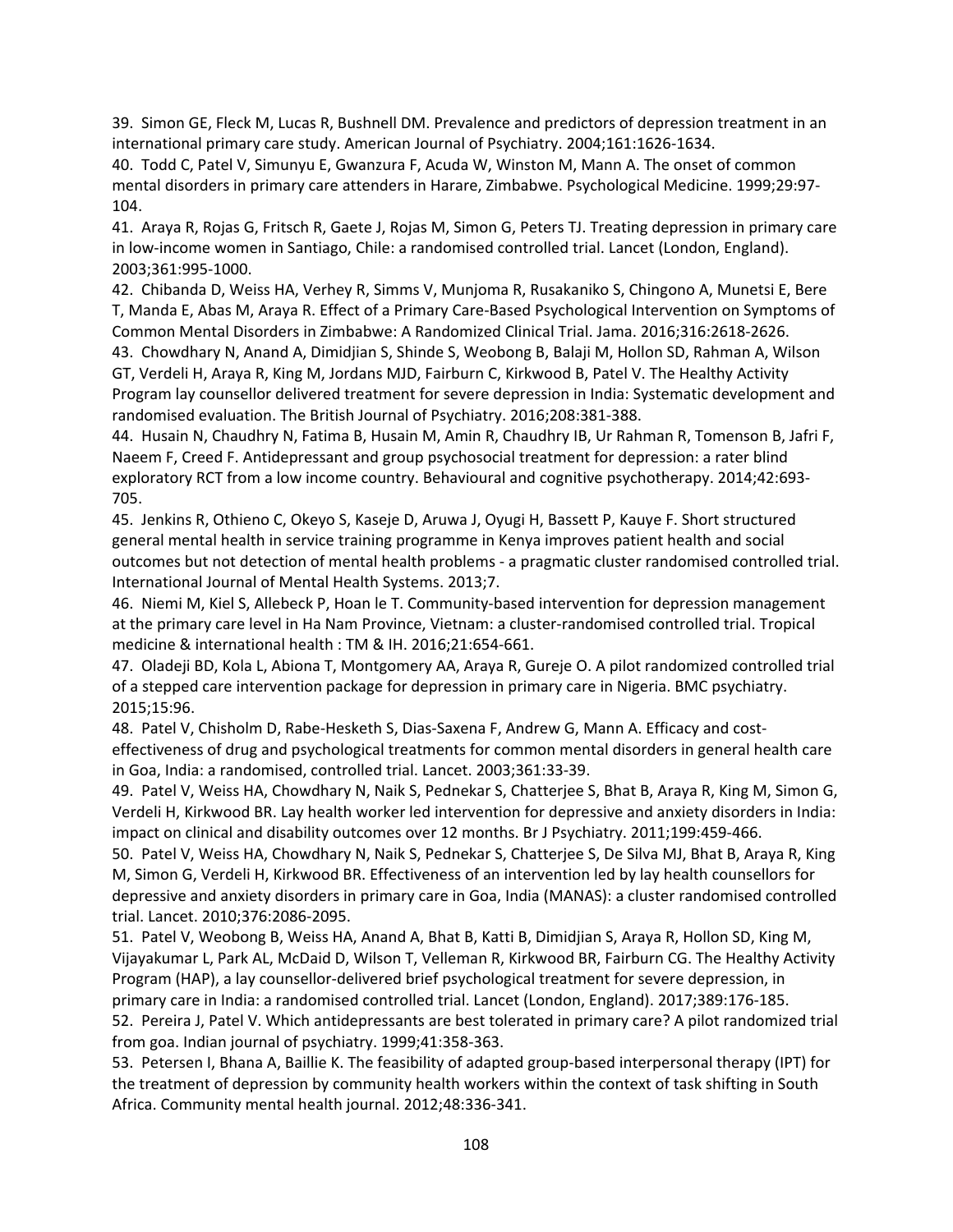54. Weobong B, Weiss HA, McDaid D, Singla DR, Hollon SD, Nadkarni A, Park AL, Bhat B, Katti B, Anand A, Dimidjian S, Araya R, King M, Vijayakumar L, Wilson GT, Velleman R, Kirkwood BR, Fairburn CG, Patel V. Sustained effectiveness and cost‐effectiveness of the Healthy Activity Programme, a brief

psychological treatment for depression delivered by lay counsellors in primary care: 12‐month follow‐up of a randomised controlled trial. PLoS medicine. 2017;14:e1002385.

55. Paksoy Erbaydar N, Çilingiroǧlu N. Chronic pain and depression: A descriptive survey among adult primary health care centre patients. Turkish Journal of Medical Sciences. 2010;40:707‐714.

56. Patel V, Araya R, Chowdhary N, King M, Kirkwood B, Nayak S, Simon G, Weiss HA. Detecting common mental disorders in primary care in India: a comparison of five screening questionnaires. Psychological medicine. 2008;38:221‐228.

57. Patel V, Mann A. Etic and emic criteria for non psychotic mental disorder: A study of the CISR and care provider assessment in Harare. Social Psychiatry and Psychiatric Epidemiology. 1997;32:84‐89. 58. Patel V, Pereira J, Mann AH. Somatic and psychological models of common mental disorder in

primary care in India. Psychological medicine. 1998;28:135‐143.

59. Patel V, Simunyu E, Gwanzura F, Lewis G, Mann A. The Shona Symptom Questionnaire: The development of an indigenous measure of common mental disorders in Harare. Acta Psychiatrica Scandinavica. 1997;95:469‐475.

60. Patel V, Todd C, Winston M, Gwanzura F, Simunyu E, Acuda W, Mann A. Common mental disorders in primary care in Harare, Zimbabwe: Associations and risk factors. British Journal of Psychiatry. 1997;170:60‐64.

61. Penayo U, Kullgren G, Caldera T. Mental disorders among primary health care patients in Nicaragua. Acta psychiatrica Scandinavica. 1990;82:82‐85.

62. Portugal FB, Campos MR, Gonçalves DA, Mari JJ, Gask L, Bower P, Dowrick C, Fortes S. Psychiatric morbidity and quality of life of primary care attenders in two cities in Brazil. Jornal Brasileiro de Psiquiatria. 2014;63:23‐32.

63. Qin X, Phillips MR, Wang W, Li Y, Jin Q, Ai L, Wei S, Dong G, Liu L. Prevalence and rates of recognition of anxiety disorders in internal medicine outpatient departments of 23 general hospitals in Shenyang, China. Gen Hosp Psychiatry. 2010;32:192‐200.

64. Qin X, Wang W, Jin Q, Ai L, Li Y, Dong G, Liu L, Phillips MR. Prevalence and rates of recognition of depressive disorders in internal medicine outpatient departments of 23 general hospitals in Shenyang, China. Journal of affective disorders. 2008;110:46‐54.

65. Reeler AP, Williams H, Todd CH. Psychopathology in primary care patients: a four year study in rural and urban settings in Zimbabwe. The Central African journal of medicine. 1993;39:1‐7.

66. Rezaki M, Ozgen G, Kaplan I, Dikeos D, Neroutsos E, Sfikaki M, Aritzi S, stefanis C: Mental Illness in General Health Care: An International Study Results from the Ankara Center. in Mental Illness in General Health Care: An International Study Edited by Ustun B, sartorius N1995.

67. Salve H, Goswami K, Nongkynrih B, Sagar R, Sreenivas V. Prevalence of psychiatric morbidity at Mobile Health Clinic in an urban community in North India. General hospital psychiatry. 2012;34:121-126.

68. Schaefert R, Honer C, Salm F, Wirsching M, Leonhart R, Yang J, Wei J, Lu W, Larisch A, Fritzsche K. Psychological and behavioral variables associated with the somatic symptom severity of general hospital outpatients in China. Gen Hosp Psychiatry. 2013;35:297‐303.

69. Sen B. An analysis of the nature of depressive phenomena in primary health care utilising multivariate statistical techniques. Acta psychiatrica Scandinavica. 1987;76:28‐32.

70. Sen B. Psychiatric phenomena in primary health care: Their extent and nature. Indian Journal of Psychiatry. 1987;29:33‐40.

71. Sen B, Williams P. The extent and nature of depressive phenomena in primary health care. A study in Calcutta, India. The British journal of psychiatry : the journal of mental science. 1987;151:486‐493.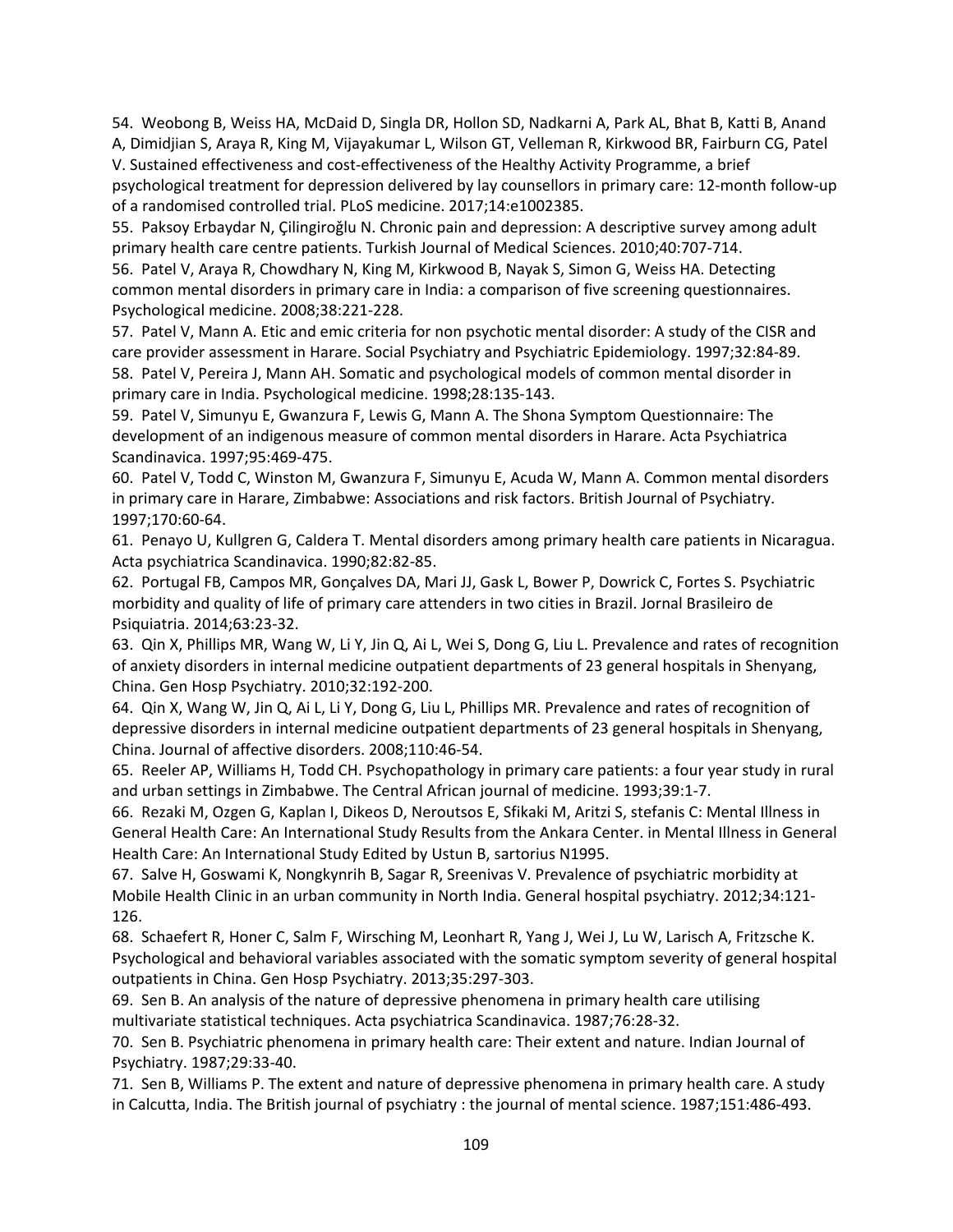72. Shamasundar C, Murthy SK, Prakash OM, Prabhakar N, Krishna DK. Psychiatric morbidity in a general practice in an Indian city. British medical journal (Clinical research ed). 1986;292:1713-1715.

73. Shittu RO, Sanni MA, Odeigah LO, Baba IA, Olanrewaju GT, Sule AG, Isiaka‐Lawal S. Depression and sleep problems in a Nigerian family practice setting. International Journal of Dream Research. 2014;7:113‐120.

74. Sidik SM, Arroll B, Goodyear‐Smith F. Prevalence of anxiety among women attending a primary care clinic in Malaysia. The British journal of general practice : the journal of the Royal College of General Practitioners. 2011;61:e326‐332.

75. Simon G, Gater R, Kisely S, Piccinelli M. Somatic symptoms of distress: an international primary care study. Psychosom Med. 1996;58:481‐488.

76. Simon GE, Goldberg DP, Von Korff M, Ustun TB. Understanding cross-national differences in depression prevalence. Psychological medicine. 2002;32:585‐594.

77. Sood R, Mehta M, Kumar V. Neuroticism in a family practice population in India. The International journal of social psychiatry. 1996;42:58‐67.

78. Sorsdahl K, Flisher AJ, Ward C, Mertens J, Bresick G, Sterling S, Weisner C. The time is now: missed opportunities to address patient needs in community clinics in Cape Town, South Africa. Tropical medicine & international health : TM & IH. 2010;15:1218‐1226.

79. Srinivasan TN, Suresh TR. Clinical relationship between nonspecific and specific symptoms in non‐ psychotic morbidity. Indian Journal of Psychiatry. 1989;31:241‐246.

80. Strauss PR, Gagiano CA, van Rensburg PH, de Wet KJ, Strauss HJ. Identification of depression in a rural general practice. South African medical journal = Suid‐Afrikaanse tydskrif vir geneeskunde. 1995;85:755‐759.

81. Thom RG, Zwi RM, Reinach SG. The prevalence of psychiatric disorders at a primary care clinic in Soweto, Johannesburg. South African medical journal = Suid‐Afrikaanse tydskrif vir geneeskunde. 1993;83:653‐655.

82. Tripathi A, Kallivayalil RA, Bhagabati D, Sorel E. An exploratory multi-centric depression screening study in primary care setting from India. International Medical Journal. 2016;23:122‐124.

83. Udedi M. The prevalence of depression among patients and its detection by primary health care workers at Matawale Health Centre (Zomba). Malawi medical journal : the journal of Medical Association of Malawi. 2014;26:34‐37.

84. Udedi M, Swartz L, Stewart RC, Kauye F. Health service utilization by patients with common mental disorder identified by the Self‐Reporting Questionnaire in a primary care setting in Zomba, Malawi: a descriptive study. The International journal of social psychiatry. 2014;60:454‐461.

85. Urzúa RF, Rojas JA, Ugalde C, Munoz C. Results from the Santiago de Chile center. Mental Illness in General Health Care: An International Study New York, NY: John Wiley & Sons. 1995:247‐263.

86. Varma SL, Azhar MZ. Psychiatric symptomatology in a primary health setting in Malaysia. The Medical journal of Malaysia. 1995;50:11‐16.

87. Villamil-Salcedo V, Vargas-Terrez BE, Diaz-Anzaldua A. Collaborative Care model in mental health. Scope and experiences after three years of activity in Mexico City. Primary Health Care Research and Development. 2017;18:227‐234.

88. Villano LA, Nanhay A, De Moraes L, Costa e Silva JA. Results from the Rio de Janeiro Centre. Mental Illness in General Health Care: An International Study. 1995;5:227.

89. Vohringer PA, Jimenez MI, Igor MA, Fores GA, Correa MO, Sullivan MC, Holtzman NS, Whitham EA, Barroilhet SA, Alvear K, Logvinenko T, Kent DM, Ghaemi NS. Detecting mood disorder in resource‐limited primary care settings: comparison of a self‐administered screening tool to general practitioner assessment. Journal of medical screening. 2013;20:118‐124.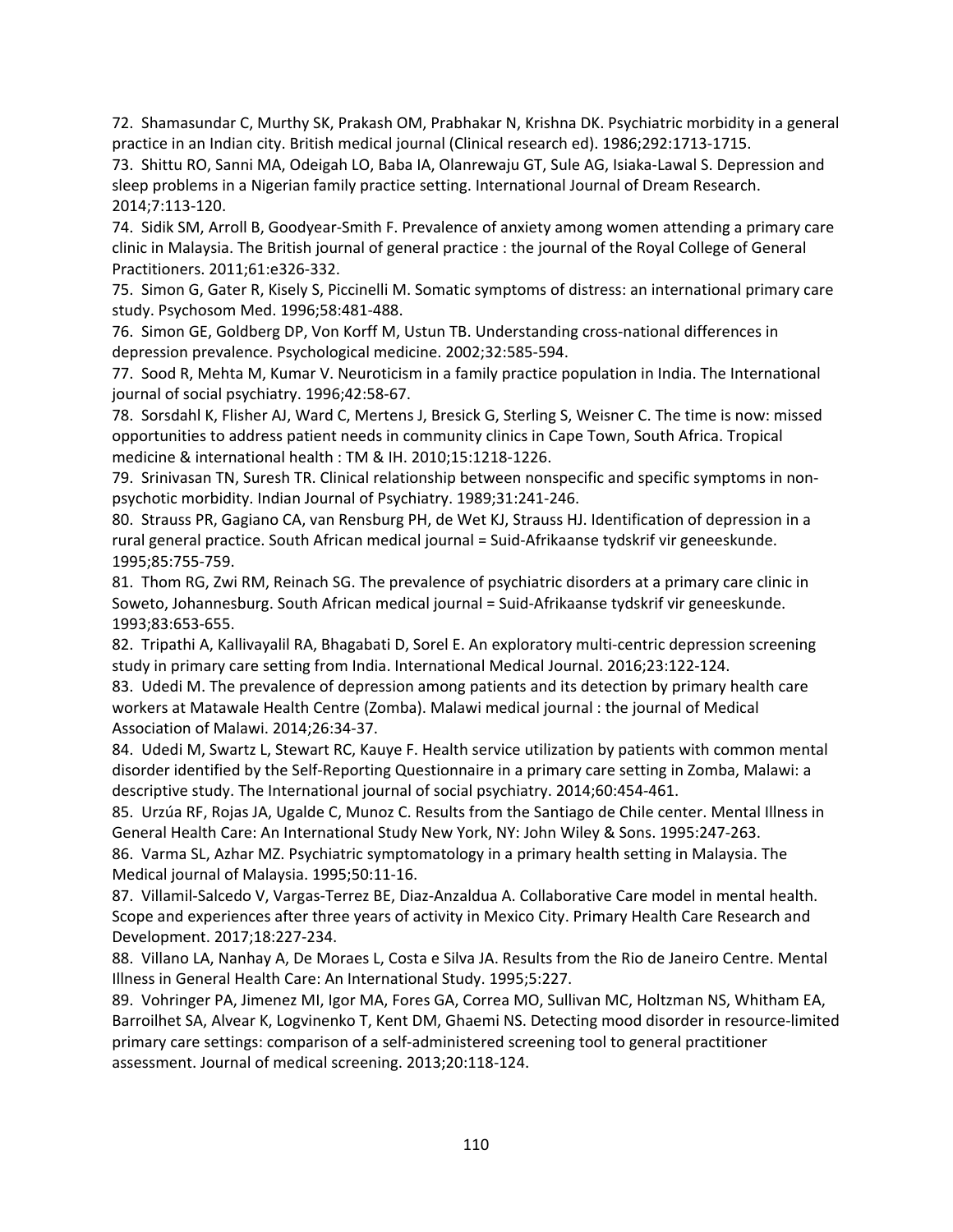90. Weiller E, Lecrubier Y, Maier W, Ustun TB. The relevance of recurrent brief depression in primary care. A report from the WHO project on Psychological Problems in General Health Care conducted in 14 countries. European archives of psychiatry and clinical neuroscience. 1994;244:182‐189.

91. Wright C, Nepal MK, Bruce‐Jones WD. Mental health patients in primary health care services in Nepal. Asia Pac J Public Health. 1989;3:224‐230.

92. Yan H, Xiao S, Lu Y, CHINA PWI: Results from the Shanghai center. in Mental illness in general health care: an international study Chichester: John Wiley and Sons1995. pp. 285‐300.

93. Ying DG, Jiang S, Yang H, Zhu S. Frequency of generalized anxiety disorder in Chinese primary care. Postgraduate medicine. 2010;122:32‐38.

94. Zaidan ZAJ, Jaddou H, Al-Ahmad AK. Psychiatric Morbidity in Primary Healthcare Setting in Irbid, Jordan: Prevalence, Recognition and Management. Arab Journal of Psychiatry. 2006;17:1‐17.

95. Zailinawati AH, Mazza D, Teng CL. Prevalence of insomnia and its impact on daily function amongst Malaysian primary care patients. Asia Pacific family medicine. 2012;11:9.

96. ZamZam R, Thambu M, Midin M, Omar K, Kaur P. Psychiatric morbidity among adult patients in a semi-urban primary care setting in Malaysia. International journal of mental health systems. 2009;3:13. 97. Zhang L, Zou T, Hao Y, Sorel E. A study of depression screening in primary care setting of China. International Medical Journal. 2016;23:119‐121.

98. Goncalves DA, Fortes S, Tofoli LF, Campos MR, Mari Jde J. Determinants of common mental disorders detection by general practitioners in primary health care in Brazil. Int J Psychiatry Med. 2011;41:3‐13.

99. Goncalves DA, Mari Jde J, Bower P, Gask L, Dowrick C, Tofoli LF, Campos M, Portugal FB, Ballester D, Fortes S. Brazilian multicentre study of common mental disorders in primary care: rates and related social and demographic factors. Cadernos de saude publica. 2014;30:623‐632.

100. Grunauer M, Schrock D, Fabara E, Jimenez G, Miller A, Lai Z, Kilbourne A, McInnis MG. Tablet‐based screening of depressive symptoms in quito, ecuador: efficiency in primary care. International journal of family medicine. 2014;2014:845397.

101. Gureje O, Obikoya B. Somatization in primary care: pattern and correlates in a clinic in Nigeria. Acta psychiatrica Scandinavica. 1992;86:223‐227.

102. Gureje O, Odejide M, Olatawura BA, Ikuesan RA, Acha R, Bamidele, OS R: Results from the Ibadan Centre. in Mental Illness in General Health Care: An International Study. Edited by Üstün TB, Sartorius N1995. pp. 157‐174.

103. Gureje O, Simon GE, Ustun TB, Goldberg DP. Somatization in cross-cultural perspective: a World Health Organization study in primary care. The American journal of psychiatry. 1997;154:989‐995. 104. Hamid H, Abu‐Hijleh NS, Sharif SL, Raqab ZM, Mas'ad D, Abbas A. A primary care study of the correlates of depressive symptoms among Jordanian women. Transcult Psychiatry. 2004;41:487‐496. 105. Hanlon C, Medhin G, Selamu M, Breuer E, Worku B, Hailemariam M, Lund C, Prince M, Fekadu A. Validity of brief screening questionnaires to detect depression in primary care in Ethiopia. Journal of affective disorders. 2015;186:32‐39.

106. Harding TW, de Arango MV, Baltazar J, Climent CE, Ibrahim HH, Ladrido-Ignacio L, Murthy RS, Wig NN. Mental disorders in primary health care: a study of their frequency and diagnosis in four developing countries. Psychological medicine. 1980;10:231‐241.

107. Haroz EE, Bass J, Lee C, Oo SS, Lin K, Kohrt B, Michalopolous L, Nguyen AJ, Bolton P. Development and cross-cultural testing of the International Depression Symptom Scale (IDSS): a measurement instrument designed to represent global presentations of depression. Global mental health (Cambridge, England). 2017;4:e17.

108. Havenaar JM, Geerlings MI, Vivian L, Collinson M, Robertson B. Common mental health problems in historically disadvantaged urban and rural communities in South Africa: Prevalence and risk factors. Social Psychiatry and Psychiatric Epidemiology. 2008;43:209‐215.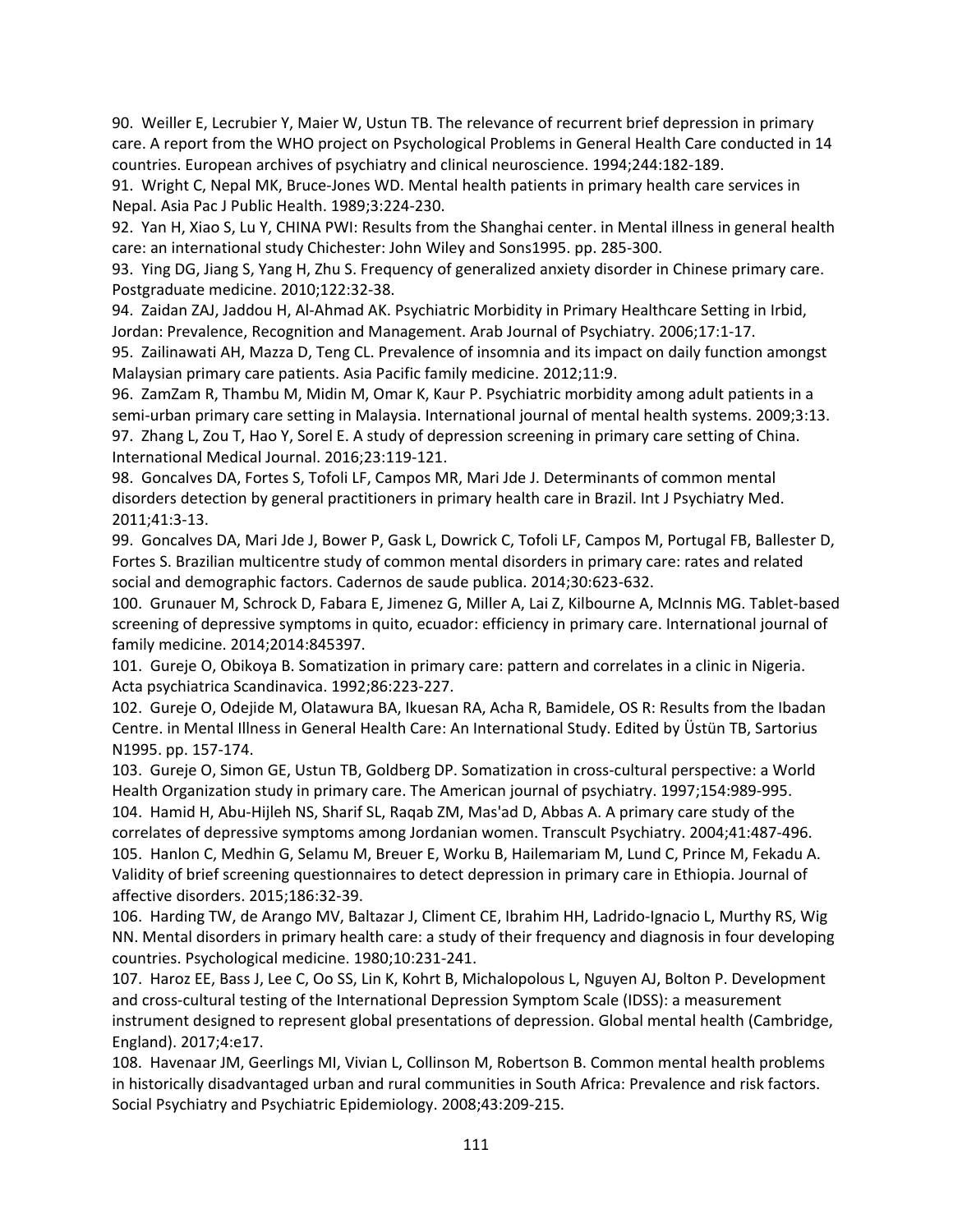109. Herrman H, Patrick DL, Diehr P, Martin ML, Fleck M, Simon GE, Buesching DP. Longitudinal investigation of depression outcomes in primary care in six countries: the LIDO study. Functional status, health service use and treatment of people with depressive symptoms. Psychol Med. 2002;32:889‐902. 110. Husain N, Chaudhry I, Afsar S, Creed F. Psychological distress among patients attending a general medical outpatient clinic in Pakistan. General hospital psychiatry. 2004;26:277‐281.

111. Hussein AH, Sa'Adoon AA. Prevalence of anxiety and depressive disorders among primary health care attendees in Al‐Nasiriyah, Iraq. Special Issue: Iraqi mental health. 2006;1:171‐176.

112. Ihezue UH, Kumaraswamy N. Prevalence of depressive symptoms among patients attending a general outpatient clinic. Acta psychiatrica Scandinavica. 1986;73:395‐398.

113. Jegede R. Depressive symptomatology in patients attending a hospital‐based general out‐patient clinic. African journal of medicine and medical sciences. 1978;7:207‐210.

114. Jegede RO, Ohaeri JU, Bamgboye EA, Okunade AO. Psychiatric morbidity in a Nigerian general out‐ patient clinic. West African journal of medicine. 1990;9:177‐186.

115. Jeyabalan S, Kuruvilla A, Prasad J, Abraham S, Jacob KS. A risk score to diagnose depression in general practice. Aust Fam Physician. 2007;36:969‐972.

116. Kauye F, Jenkins R, Rahman A. Training primary health care workers in mental health and its impact on diagnoses of common mental disorders in primary care of a developing country, Malawi: a cluster‐ randomized controlled trial. Psychol Med. 2014;44:657‐666.

117. Khoo EM, Mathers NJ, McCarthy SA, Low WY. Somatisation disorder and its associated factors in multiethnic primary care clinic attenders. International journal of behavioral medicine. 2012;19:165‐173. 118. Kohrt BA, Luitel NP, Acharya P, Jordans MJ. Detection of depression in low resource settings: validation of the Patient Health Questionnaire (PHQ‐9) and cultural concepts of distress in Nepal. BMC Psychiatry. 2016;16:58.

119. Lasebikan VO, Ejidokun A, Coker OA. Prevalence of mental disorders and profile of disablement among primary health care service users in Lagos Island. Epidemiology Research International. 2012;2012.

120. Li H, Luo X, Ke X, Dai Q, Zheng W, Zhang C, Cassidy RM, Soares JC, Zhang X, Ning Y. Major depressive disorder and suicide risk among adult outpatients at several general hospitals in a Chinese Han population. PLoS ONE. 2017;12.

121. Maharaj RG. Depression and the nature of Trinidadian family practice: a cross-sectional study. BMC family practice. 2007;8:25.

122. Maniam T. Psychiatric morbidity in an urban general practice. The Medical journal of Malaysia. 1994;49:242‐246.

123. Mari JJ. Psychiatric morbidity in three primary medical care clinics in the city of Sao Paulo. Issues on the mental health of the urban poor. Social psychiatry Sozialpsychiatrie Psychiatrie sociale. 1987;22:129‐138.

124. Mari JJ, Williams P. A comparison of the validity of two psychiatric screening questionnaires (GHQ‐ 12 and SRQ-20) in Brazil, using Relative Operating Characteristic (ROC) analysis. Psychological medicine. 1985;15:651‐659.

125. Martyns-Yellowe IS. The development of a culture specific screening questionnaire NSRQ-20 for use in psychiatric epidemiology: A preliminary report. Culture, Medicine and Psychiatry. 1995;19:113-123.

126. Mavreas V, Kontea M, Dikeos D, Neroutsos E, Sfikaki M, Aritzi S, Stefanis C. Results from the Athens centre. Mental Illness in General Health Care: An International Study John Wiley and Sons Ltd, Chichester. 1995:57‐78.

127. Maziak W, Asfar T, Mzayek F, Fouad FM, Kilzieh N. Socio‐demographic correlates of psychiatric morbidity among low‐income women in Aleppo, Syria. Social science & medicine (1982). 2002;54:1419‐ 1427.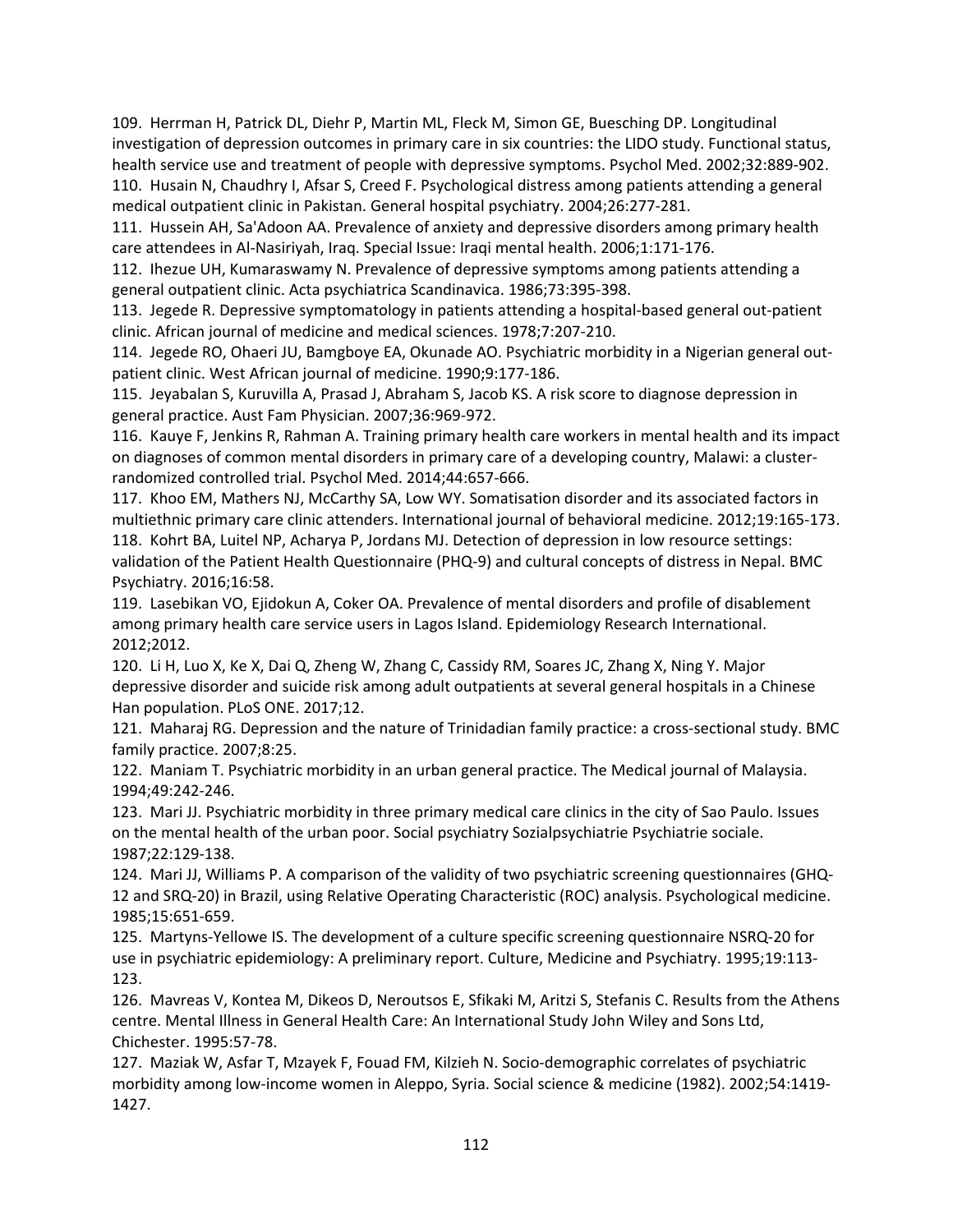128. Mirza I, Hassan R, Chaudhary H, Jenkins R. Eliciting explanatory models of common mental disorders using the Short Explanatory Model Interview (SEMI) Urdu adaptation ‐ A pilot study. Journal of the Pakistan Medical Association. 2006;56:461‐463.

129. Mohd-Sidik S, Arroll B, Goodyear-Smith F, Zain AM. Screening for depression with a brief questionnaire in a primary care setting: validation of the two questions with help question (Malay version). Int J Psychiatry Med. 2011;41:143‐154.

130. Mohit A, Jalili A, Nohesara S, Bolhari J. A study of depression screening in primary care setting of Iran. International Medical Journal. 2016;23:125‐127.

131. Monroe CE, Affuso O, Martin MY, Aung M, Crossman L, Jolly PE. Correlates of symptoms of depression and anxiety among clinic patients in western Jamaica. The West Indian medical journal. 2013;62:533‐542.

132. Muhwezi WW, Ågren H, Musisi S. Detection of major depression in Ugandan primary health care settings using simple questions from a subjective well-being (SWB) subscale. Social Psychiatry and Psychiatric Epidemiology. 2007;42:61‐69.

133. Nakku JEM, Rathod SD, Kizza D, Breuer E, Mutyaba K, Baron EC, Ssebunnya J, Kigozi F. Validity and diagnostic accuracy of the Luganda version of the 9‐item and 2‐item Patient Health Questionnaire for detecting major depressive disorder in rural Uganda. Global mental health (Cambridge, England). 2016;3:e20.

134. Ndetei DM, Khasakhala LI, Kuria MW, Mutiso VN, Ongecha‐Owuor FA, Kokonya DA. The prevalence of mental disorders in adults in different level general medical facilities in Kenya: a cross‐sectional study. Annals of general psychiatry. 2009;8:1.

135. Nguyen N‐LD, Hunt DD, Scott CS. Screening for Depression in a Primary Care Setting in Vietnam. Journal of Nervous and Mental Disease. 2005;193:144‐147.

136. Obadeji A, Oluwole LO, Dada MU, Ajiboye AS, Kumolalo BF, Solomon OA. Assessment of Depression in a Primary Care Setting in Nigeria using the PHQ‐9. Journal of family medicine and primary care. 2015;4:30‐34.

137. Oduwole OO, Ogunyemi AO. Validity of the GHQ‐30 in a Nigerian medical outpatient clinic. Canadian Journal of Psychiatry. 1989;34:20‐23.

138. Ohaeri JU, Odejide OA. Somatization symptoms among patients using primary health care facilities in a rural community in Nigeria. The American journal of psychiatry. 1994;151:728‐731.

139. Ormel J, VonKorff M, Ustun TB, Pini S, Korten A, Oldehinkel T. Common mental disorders and disability across cultures. Results from the WHO Collaborative Study on Psychological Problems in General Health Care. Jama. 1994;272:1741‐1748.

140. Abiodun OA. A study of mental morbidity among primary care patients in Nigeria. Comprehensive psychiatry. 1993;34:10‐13.

141. al‐Haddad MK, al‐Garf A, al‐Jowder S, al‐Zurba FI. Psychiatric morbidity in primary care. Eastern Mediterranean health journal = La revue de sante de la Mediterranee orientale = al‐Majallah al‐sihhiyah li‐sharq al‐mutawassit. 1999;5:21‐26.

142. Alic A, Pranjic N, Selmanovic S, Alibasic E, Alic F, Ramic E, Spahic‐Sarajlic S. Screening for depression patients in family medicine. Medical archives (Sarajevo, Bosnia and Herzegovina). 2014;68:37‐40.

143. Al‐Jaddou H, Malkawi A. Prevalence, recognition and management of mental disorders in primary health care in Northern Jordan. Acta psychiatrica Scandinavica. 1997;96:31‐35.

144. Al‐Khathami AD, Ogbeide DO. Prevalence of mental illness among Saudi adult primary‐care patients in Central Saudi Arabia. Saudi medical journal. 2002;23:721‐724.

145. Alqahtani MM, Salmon P. Prevalence of somatization and minor psychiatric morbidity in primary healthcare in saudi arabia: a preliminary study in asir region. Journal of family & community medicine. 2008;15:27‐33.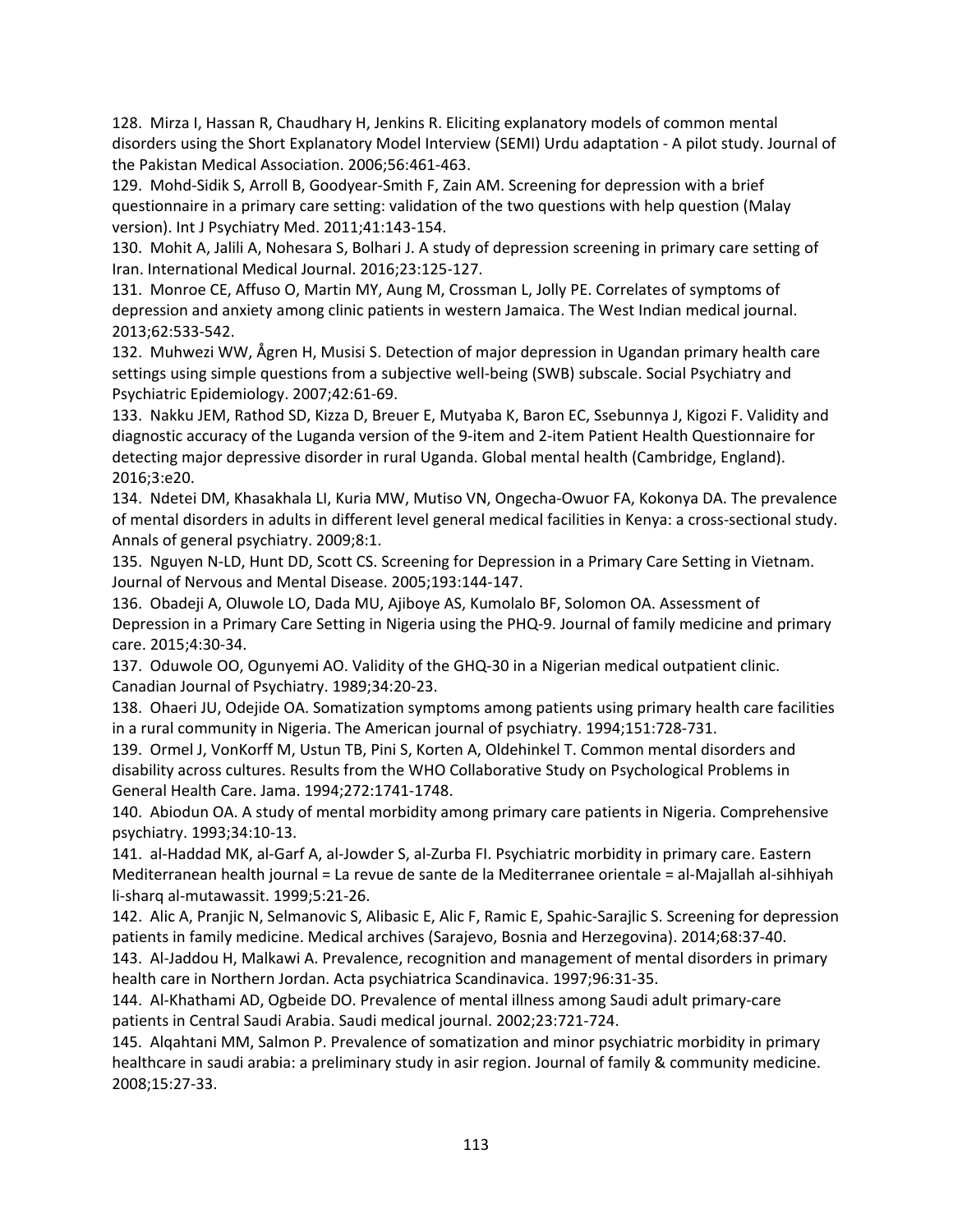146. Anandakumar D, Ratnatunga SS, Dayabandara M, Hanwella R, de Silva VA. Depressive disorder in patients attending the outpatient department of a tertiary care hospital in Colombo. The Ceylon medical journal. 2016;61:118‐122.

147. Araya R, Wynn R, Lewis G. Comparison of two self administered psychiatric questionnaires (GHQ‐ 12 and SRQ‐20) in primary care in Chile. Soc Psychiatry Psychiatr Epidemiol. 1992;27:168‐173.

148. Asibong U, Udonwa N, Okokon I, Gyuse A, Aluka T, Ekpe E. Patient characteristics that may predict the likelihood of the presence of mental health problems in patients attending the general outpatient clinic of a tertiary hospital in South‐South Nigeria. Ment Health Fam Med. 2010;7:169‐177.

149. Balanescu P, Botezat‐Antonescu I, Dima C, Oana SC, Sorel E. Depression screening in primary care and correlations with comorbidities in Romania. International Medical Journal. 2016;23:128‐131.

150. Barkow K, Heun R, Ustun TB, Berger M, Bermejo I, Gaebel W, Harter M, Schneider F, Stieglitz RD, Maier W. Identification of somatic and anxiety symptoms which contribute to the detection of depression in primary health care. European psychiatry : the journal of the Association of European Psychiatrists. 2004;19:250‐257.

151. Becker SM. Detection of somatization and depression in primary care in Saudi Arabia. Social psychiatry and psychiatric epidemiology. 2004;39:962‐966.

152. Bhatia MS, Balkrishna, Dhar NK, Bohra N, Gupta HL, Malik SC. Psychiatric morbidity in patients attending medical outpatient department. Journal of the Indian Medical Association. 1988;86:36‐38. 153. Borges TL, Miasso AI, Reisdofer E, dos Santos MA, Giacchero Vedana KG, Hegadoren KM. Common mental disorders in primary health care units: Associated factors and impact on quality of life. Journal of the American Psychiatric Nurses Association. 2016;22:378‐386.

154. Carvalho AF, Nunes‐Neto PR, Castelo MS, Macedo DS, Dimellis D, Soeiro‐de‐Souza MG, Soczynska JK, McIntyre RS, Hyphantis TN, Fountoulakis KN. Screening for bipolar depression in family medicine practices: prevalence and clinical correlates. J Affect Disord. 2014;162:120‐127.

155. Castelo MS, Hyphantis TN, Macedo DS, Lemos GO, Machado YO, Kapczinski F, McIntyre RS, Carvalho AF. Screening for bipolar disorder in the primary care: a Brazilian survey. J Affect Disord. 2012;143:118‐124.

156. Channabasavanna S, Sriram T, Kumar K. Results from the Bangalore centre. Mental illness in general health care: an international study Chichester JohnWiley and Sons. 1995:79‐97.

157. Daradkeh TK, Alawan A, Al Ma'aitah R, Otoom SA. Psychiatric morbidity and its sociodemographic correlates among women in Irbid, Jordan. Eastern Mediterranean health journal = La revue de sante de la Mediterranee orientale = al‐Majallah al‐sihhiyah li‐sharq al‐mutawassit. 2006;12 Suppl 2:S107‐117. 158. de Jong JT. A comprehensive public mental health programme in Guinea‐Bissau: a useful model for African, Asian and Latin‐American countries. Psychol Med. 1996;26:97‐108.

159. de Jong JT, de Klein GA, ten Horn SG. A baseline study on mental disorders in Guiné‐Bissau. The British Journal of Psychiatry. 1986;148:27‐32.

160. Dhadphale L, Manohar E, Russel H. Frequency of mental disorders among outpatients at a rural district hospital in Kenya. Central African journal of medicine. 1982;28:85‐89.

161. Dhadphale M, Cooper G, Cartwright‐Taylor L. Prevalence and presentation of depressive illness in a primary health care setting in Kenya. The American journal of psychiatry. 1989;146:659‐661.

162. DHADPHALE M, ELLISON RH. The frequency of mental disorders in the outpatients of two Nyanza hospitals. JOURNAL OF MEDICINE. 1983;29.

163. Diminic‐Lisica I, Franciskovic T, Janovic S, Popovic B, Klaric M, Nemcic‐Moro I. Comorbid chronic diseases in depressed and non‐depressed patients in family practice. Psychiatr Danub. 2010;22:236‐240. 164. Diop B, Collignon R, Gueye M, Harding TW. Diagnosis and symptoms of mental disorder in a rural area of Senegal. African journal of medicine and medical sciences. 1982;11:95‐103.

165. el‐Rufaie OE, Albar AA, Al‐Dabal BK. Identifying anxiety and depressive disorders among primary care patients: a pilot study. Acta psychiatrica Scandinavica. 1988;77:280‐282.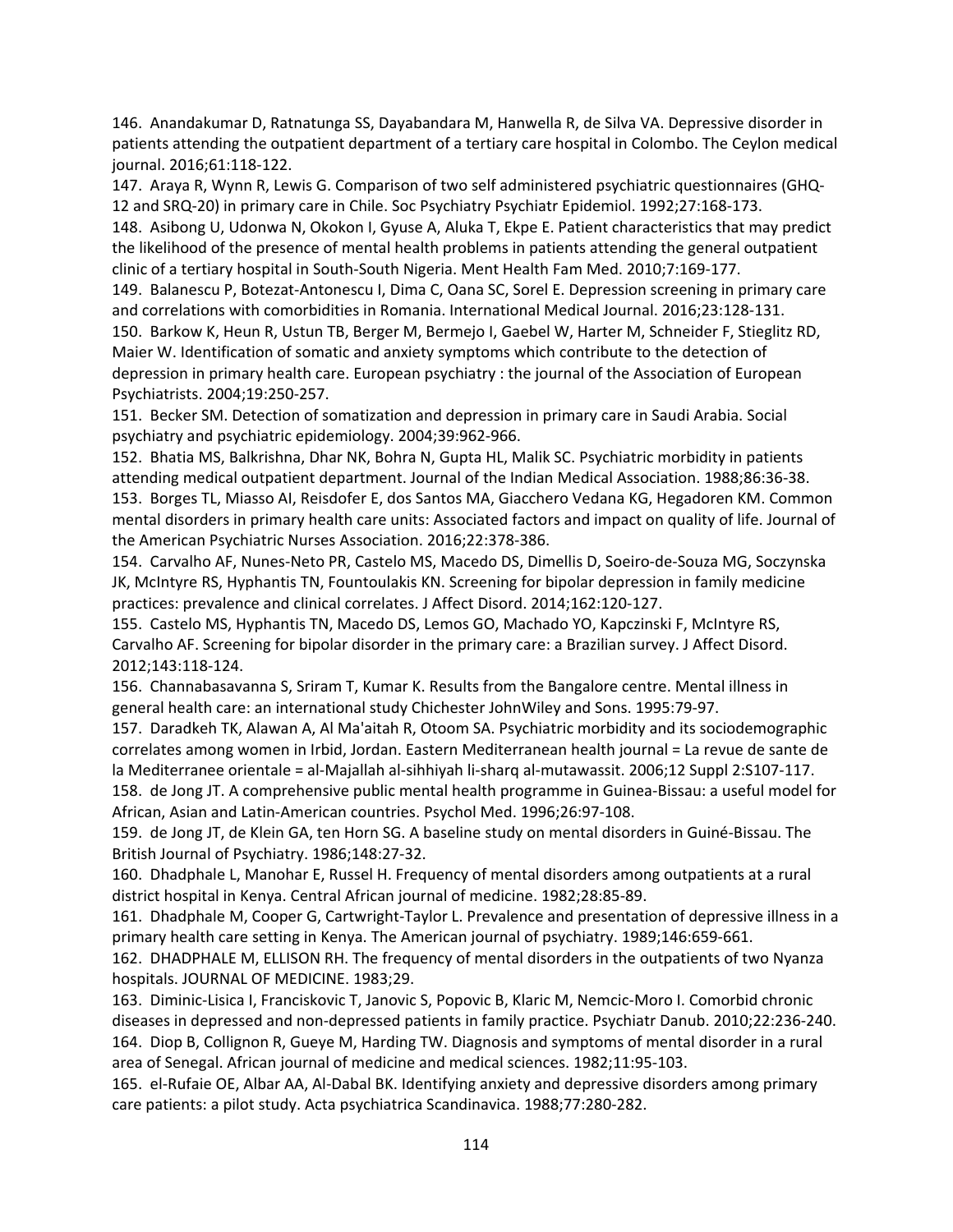166. Fekadu A, Medhin G, Selamu M, Giorgis TW, Lund C, Alem A, Prince M, Hanlon C. Recognition of depression by primary care clinicians in rural Ethiopia. BMC family practice. 2017;18:56.

167. Fortes S, Villano LA, Lopes CS. Nosological profile and prevalence of common mental disorders of patients seen at the Family Health Program (FHP) units in Petropolis, Rio de Janeiro. Revista brasileira de psiquiatria (Sao Paulo, Brazil : 1999). 2008;30:32‐37.

168. Goldberg DP, Reed GM, Robles R, Minhas F, Razzaque B, Fortes S, Mari JJ, Lam TP, Garcia JA, Gask L, Dowell AC, Rosendal M, Mbatia JK, Saxena S. Screening for anxiety, depression, and anxious depression in primary care: A field study for ICD-11 PHC. J Affect Disord. 2017;213:199-206.

169. Gomes VF, Borges Migue TL, Miasso AI. Common mental disorders: Socio‐demographic and pharmacotherapy profile. Revista Latino‐Americana de Enfermagem. 2013;21:1203‐1211.

170. Simon GE, Fleck M, Lucas R, Bushnell DM. Prevalence and predictors of depression treatment in an international primary care study. The American journal of psychiatry. 2004;161:1626‐1634.

171. Goldberg D: Manual of the General Health Questionnaire. Windsor, NFER Publishing Company; 1978.

172. Spitzer RL, Kroenke K, Williams JB. Validation and utlility of a self-report version of PRIME-MD: the PHQ primary care study. Primary Care Evaluation of Mental Disorders. Patient Health Questionnaire. Jama. 1999;282:1737‐1744.

173. Goldberg D. General health questionnaire (GHQ‐12). Windsor, UK: Nfer‐Nelson. 1992.

174. Kroenke K, Spitzer RL, Williams JB. The PHQ‐9: validity of a brief depression severity measure. J Gen Intern Med. 2001;16:606‐613.

175. Beck AT, Ward CH, Mendelson MG, Mock J, Erbaugh J. An inventory for measuring depression. Archives of general psychiatry. 1961;4:561‐571.

176. Spitzer RL, Kroenke K, Williams JB, Löwe B. A brief measure for assessing generalized anxiety disorder: the GAD‐7. Arch Intern Med. 2006;166:1092‐1097.

177. Kinzie JD, Manson SM, Tolan NT, Anh B, Pho TN. Development and validation of a Vietnamese‐ language depression rating scale. The American Journal of Psychiatry. 1982.

178. Al‐Arabi AM, Rahim SI, Al‐Bar AA, AbuMadiny MS, Karim AA. Validity of self‐reporting questionnaire and Rahim Anxiety Depression Scale. Saudi medical journal. 1999;20:711‐716.

179. Patel V, Simunyu E, Gwanzura F, Lewis G, Mann A. The Shona Symptom Questionnaire: the development of an indigenous measure of common mental disorders in Harare. Acta Psychiatr Scand. 1997;95:469‐475.

180. Stewart AL, Thrasher AD, Goldberg J, Shea JA. A framework for understanding modifications to measures for diverse populations. Journal of aging and health. 2012;24:992‐1017.

181. Patel V, Araya R, de Lima M, Ludermir A, Todd C. Women, poverty and common mental disorders in four restructuring societies. Social science & medicine (1982). 1999;49:1461‐1471.

182. Patel V, Abas M, Broadhead J, Todd C, Reeler AP. Depression in Developing Countries: Lessons from Zimbabwe. Bmj. 2001;322:482-484.

183. Kohrt BA, Luitel NP, Acharya P, Jordans MJD. Detection of depression in low resource settings: Validation of the Patient Health Questionnaire (PHQ‐9) and cultural concepts of distress in Nepal. BMC Psychiatry. 2016;16.

184. Patel V, Weiss HA, Chowdhary N, Naik S, Pednekar S, Chatterjee S, Bhat B, Araya R, King M, Simon G, Verdeli H, Kirkwood BR. "Lay health worker led intervention for depressive and anxiety disorders in India: impact on clinical and disability outcomes over 12 months": Correction. The British Journal of Psychiatry. 2012;200:166.

185. Gayman MD, Turner RJ, Cui M. Physical limitations and depressive symptoms: exploring the nature of the association. The Journals of Gerontology Series B: Psychological Sciences and Social Sciences. 2008;63:S219‐S228.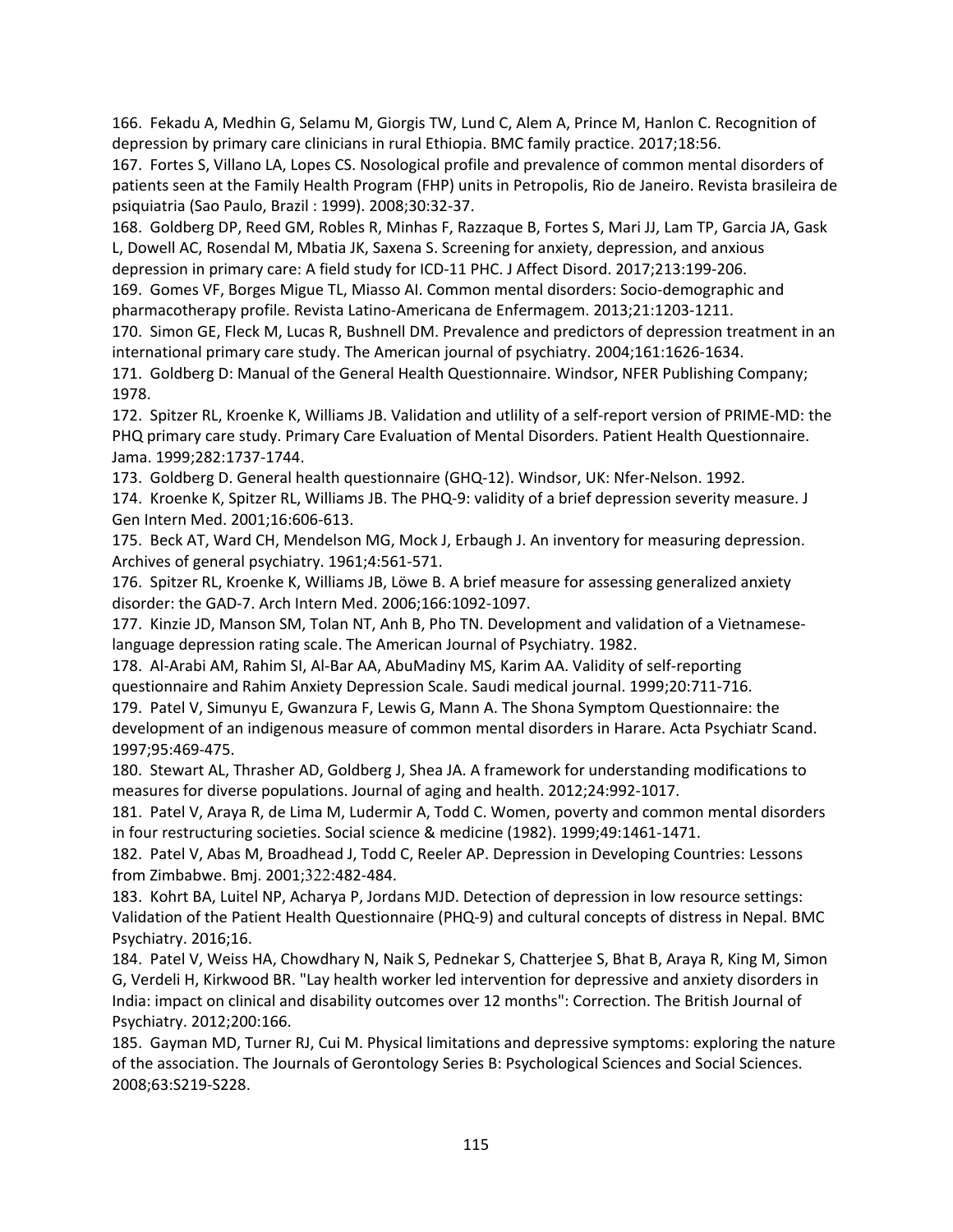186. Chen C‐M, Mullan J, Su Y‐Y, Griffiths D, Kreis IA, Chiu H‐C. The Longitudinal Relationship Between Depressive Symptoms and Disability for Older Adults: A Population‐Based Stud y. Journals of Gerontology Series A: Biomedical Sciences and Medical Sciences. 2012;67:1059‐1067.

187. Patel V, Todd C, Winston M, Gwanzura F, Simunyu E, Acuda W, Mann A. Outcome of common mental disorders in Harare, Zimbabwe. Br J Psychiatry. 1998;172:53‐57.

188. Jacob K. Social context and mental health, distress and illness: critical yet disregarded by psychiatric diagnosis and classification. Indian Journal of Social Psychiatry. 2016;32:243.

189. Shinde S, Andrew G, Bangash O, Cohen A, Kirkwood B, Patel V. The impact of a lay counselor led collaborative care intervention for common mental disorders in public and private primary care: A qualitative evaluation nested in the MANAS trial in Goa, India. Social Science & Medicine. 2013;88:48‐ 55.

190. Andrew G, Cohen A, Salgaonkar S, Patel V. The explanatory models of depression and anxiety in primary care: a qualitative study from India. BMC Res Notes. 2012;5:499.

191. Pereira B, Andrew G, Pednekar S, Kirkwood BR, Patel V. The integration of the treatment for common mental disorders in primary care: Experiences of health care providers in the MANAS trial in Goa, India. International Journal of Mental Health Systems. 2011;5.

192. Fisher J, Cabral de Mello M, Patel V, Rahman A, Tran T, Holton S, Holmes W. Prevalence and determinants of common perinatal mental disorders in women in low- and lower-middle-income countries: a systematic review. Bull World Health Organ. 2012;90:139G‐149G.

193. King M, Nazareth I, Levy G, Walker C, Morris R, Weich S, Bellon‐Saameno JA, Moreno B, Svab I, Rotar D, Rifel J, Maaroos HI, Aluoja A, Kalda R, Neeleman J, Geerlings MI, Xavier M, de Almeida MC, Correa B, Torres‐Gonzalez F. Prevalence of common mental disorders in general practice attendees across Europe. The British journal of psychiatry : the journal of mental science. 2008;192:362‐367. 194. Pothen M, Kuruvilla A, Philip K, Joseph A, Jacob KS. Common mental disorders among primary care attenders in Vellore, South India: nature, prevalence and risk factors. The International journal of social psychiatry. 2003;49:119‐125.

195. Smithson S, Pignone MP. Screening adults for depression in primary care. Medical Clinics. 2017;101:807‐821.

196. Reynolds 3rd CF, Patel V. Screening for depression: the global mental health context. World Psychiatry. 2017;16:316‐317.

197. Pillai A, al. E: A systematic literature review of screening for common mental disorders among adults in primary care in low and middle‐income countries (Manuscript in preparation). 2019. 198. Jerant A, Kravitz RL, y Garcia EF, Feldman MD, Cipri C, Nishio D, Knoepfler A, Wooddell MK, Baquero V, Franks P. Potential antidepressant overtreatment associated with office use of brief depression symptom measures. The Journal of the American Board of Family Medicine. 2014;27:611‐ 620.

199. Clark J. Medicalization of global health 2: The medicalization of global mental health. Glob Health Action. 2014;7:24000.

200. Gask L, Klinkman M, Fortes S, Dowrick C. Capturing complexity: the case for a new classification system for mental disorders in primary care. European Psychiatry. 2008;23:469‐476.

201. Kirsch I, Deacon BJ, Huedo‐Medina TB, Scoboria A, Moore TJ, Johnson BT. Initial severity and antidepressant benefits: a meta‐analysis of data submitted to the Food and Drug Administration. PLoS Med. 2008;5:e45.

202. Cosgrove L, Karter JM, Vaswani A, Thombs BD: Unexamined assumptions and unintended consequences of routine screening for depression. Pergamon‐Elsevier Science Ltd The Boulevard, Langford Lane, Kidlington; 2018.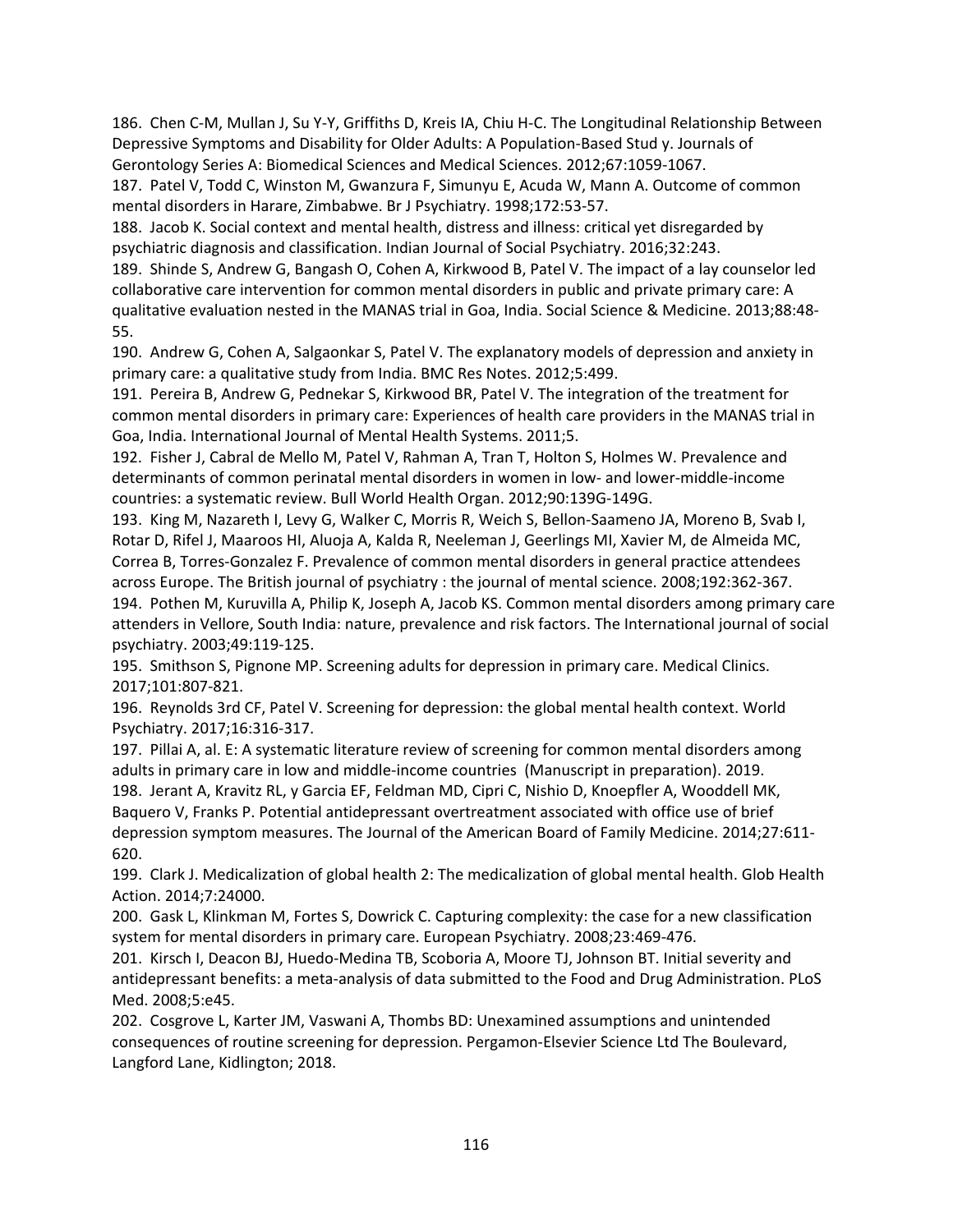203. Fournier JC, DeRubeis RJ, Hollon SD, Dimidjian S, Amsterdam JD, Shelton RC, Fawcett J. Antidepressant drug effects and depression severity: a patient‐level meta‐analysis. Jama. 2010;303:47‐ 53.

204. Silove D. Some reflections on the article of Vikram Patel 'Rethinking mental health care: bridging the credibility gap'in the Intervention Extra Issue: New Frontiers. Intervention. 2015;13:107-109. 205. Henderson S. Epidemiology of mental disorders: the current agenda. Epidemiologic reviews. 2000;22:24‐28.

206. De La Paz MP, Villaverde‐Hueso A, Alonso V, János S, Zurriaga Ó, Pollán M, Abaitua‐Borda I: Rare diseases epidemiology research. in Rare diseases epidemiology, Springer; 2010. pp. 17‐39.

207. Chatterjee S, Chowdhary N, Pednekar S, Cohen A, Andrew G, Andrew G, Araya R, Simon G, King M, Telles S, Verdeli H, Clougherty K, Kirkwood B, Patel V. Integrating evidence‐based treatments for common mental disorders in routine primary care: feasibility and acceptability of the MANAS intervention in Goa, India. World Psychiatry. 2008;7:39‐46.

208. Goldberg D, Williams P. A user's guide to the GHQ. Windsor, NFER Nelson. 1988.

209. Patel V, Pereira J, Mann A. Somatic and Psychological Models of Common Mental Disorders in India. Psychol Med. 1998;28:135‐143.

210. Romppel M, Braehler E, Roth M, Glaesmer H. What is the General Health Questionnaire‐12 assessing?: Dimensionality and psychometric properties of the General Health Questionnaire‐12 in a large scale German population sample. Comprehensive psychiatry. 2013;54:406‐413.

211. Ali GC, Ryan G, De Silva MJ. Validated Screening Tools for Common Mental Disorders in Low and Middle Income Countries: A Systematic Review. PLoS One. 2016;11:e0156939.

212. Glas AS, Lijmer JG, Prins MH, Bonsel GJ, Bossuyt PM. The diagnostic odds ratio: a single indicator of test performance. Journal of clinical epidemiology. 2003;56:1129‐1135.

213. Lewis G, Pelosi A, Araya R, Dunn G. Measuring psychiatric disorder in the community : a standardized assessment for use by lay interviewers. Psychol Med. 1992;22:465‐486.

214. McManus S, Bebbington P, Jenkins R, Brugha T: Mental Health and Wellbeing in England: Adult Psychiatric Morbidity Survey 2014: a Survey Carried Out for NHS Digital by NatCen Social Research and the Department of Health Sciences, University of Leicester, NHS Digital; 2016.

215. Das‐Munshi J, Castro‐Costa E, Dewey ME, Nazroo J, Prince M. Cross‐cultural factorial validation of the Clinical Interview Schedule–Revised (CIS‐R); findings from a nationally representative survey (EMPIRIC). International journal of methods in psychiatric research. 2014;23:229‐244.

216. Subramaniam K, Krishnaswamy S, Jemain AA, Hamid A, Patel V. The clinical interview schedule‐ revised (CIS‐R)–malay version, clinical validation. The Malaysian journal of medical sciences: MJMS. 2006;13:58.

217. Chan W‐C, Wong CS‐M, Chen EY‐H, Ng RM‐K, Hung S‐F, Cheung EF‐C, Sham P‐C, Chiu HF‐K, Lam M, Chang W‐C. Validation of the Chinese version of the revised clinical interview schedule: Findings from Hong Kong mental morbidity survey. East Asian Archives of Psychiatry. 2017;27:3.

218. McCrea RL: Rethinking the nature of mental disorder: a latent structure approach to data from three national psychiatric morbidity surveys. UCL (University College London); 2013.

219. McNeish D, Stapleton LM. Modeling clustered data with very few clusters. Multivariate behavioral research. 2016;51:495‐518.

220. Roodman D: BOOTTEST: Stata module to provide fast execution of the wild bootstrap with null imposed. 2018.

221. Schwartz JE, Fennig S, Tanenberg‐Karant M, Carlson G, Craig T, Galambos N, Lavelle J, Bromet EJ. Congruence of diagnoses 2 years after a first‐admission diagnosis of psychosis. Archives of general psychiatry. 2000;57:593‐600.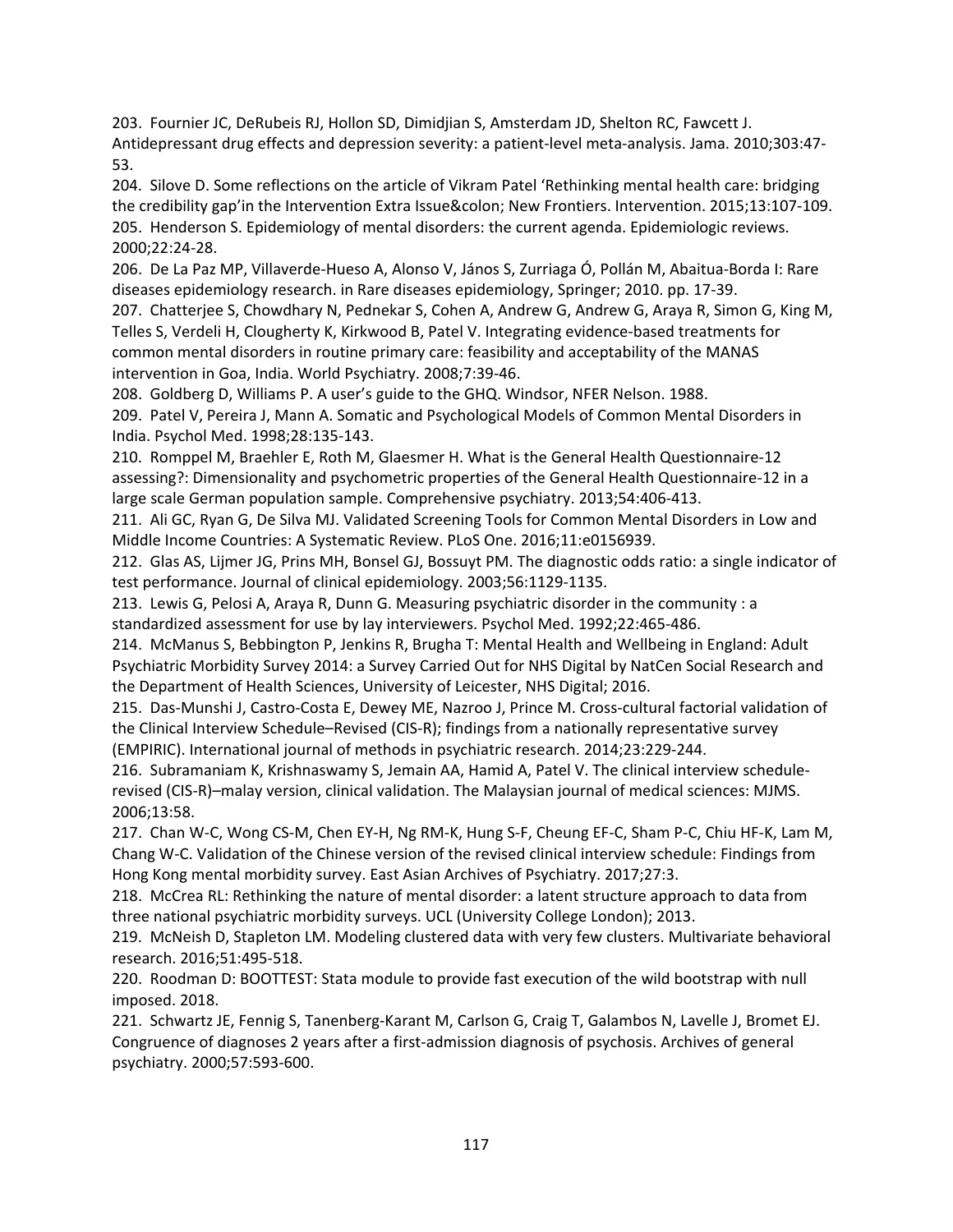222. Patel V, Saxena S, Lund C, Thornicroft G, Baingana F, Bolton P, Chisholm D, Collins PY, Cooper JL, Eaton J. The Lancet Commission on global mental health and sustainable development. The Lancet. 2018;392:1553‐1598.

223. Casey P, Dowrick C, Wilkinson G. Adjustment disorders: fault line in the psychiatric glossary. The British Journal of Psychiatry. 2001;179:479‐481.

224. Duckworth K, Gilbody S. Should Google offer an online screening test for depression? BMJ (Clinical research ed). 2017;358:j4144.

225. Penninx BW, Nolen WA, Lamers F, Zitman FG, Smit JH, Spinhoven P, Cuijpers P, de Jong PJ, van Marwijk HW, van der Meer K. Two‐year course of depressive and anxiety disorders: results from the Netherlands Study of Depression and Anxiety (NESDA). Journal of affective disorders. 2011;133:76‐85. 226. Otte C, Gold SM, Penninx BW, Pariante CM, Etkin A, Fava M, Mohr DC, Schatzberg AF. Major depressive disorder. Nature Reviews Disease Primers. 2016;2:16065.

227. Wells KB, Burnam MA, Rogers W, Hays R, Camp P. The course of depression in adult outpatients: results from the Medical Outcomes Study. Archives of general psychiatry. 1992;49:788‐794.

228. Boschloo L, Schoevers RA, Beekman AT, Smit JH, Van Hemert AM, Penninx BW. The four‐year course of major depressive disorder: the role of staging and risk factor determination. Psychotherapy and psychosomatics. 2014;83:279‐288.

229. Widiger TA. A dimensional model of psychopathology. Psychopathology. 2005;38:211‐214.

230. Grover S, Malhotra N. Depression in elderly: A review of Indian research. Journal of Geriatric Mental Health. 2015;2:4.

231. Cohen A, Dias A, Azariah F, Krishna RN, Sequeira M, Abraham S, Cuijpers P, Morse JQ, Reynolds CF, 3rd, Patel V. Aging and well‐being in Goa, India: a qualitative study. Aging & mental health. 2018;22:168‐ 174.

232. Lund C, De Silva M, Plagerson S, Cooper S, Chisholm D, Das J, Knapp M, Patel V. Poverty and mental disorders: breaking the cycle in low‐income and middle‐income countries. Lancet. 2011;378:1502‐1514. 233. Riecher‐Rössler A. Sex and gender differences in mental disorders. The Lancet Psychiatry. 2017;4:8‐ 9.

234. Stoppard JM. Why new perspectives are needed for understanding depression in women. Canadian Psychology/Psychologie canadienne. 1999;40:79.

235. Andermann L. Culture and the social construction of gender: mapping the intersection with mental health. International Review of Psychiatry. 2010;22:501‐512.

236. Rao TS, Manohar JS, Raman R, Darshan M, Tandon A, Karthik K, Saraswathi N, Das K, Harsha G, Kunkeri SP. The prospective, 24‐week assessment of cost‐efficacy of and compliance to antidepressant medications in a rural setting (PACECAR) study. Indian J Psychiatry. 2017;59:157.

237. Maddox J, Levi M, Thompson C. The compliance with antidepressants in general practice. J Psychopharmacol. 1994;8:48‐52.

238. Reddy KS. India's aspirations for universal health coverage. New England Journal of Medicine. 2015;373:1‐5.

239. Jacob KS, Patel V. Classification of mental disorders: a global mental health perspective. Lancet. 2014;383:1433‐1435.

240. Kuehner C. Why is depression more common among women than among men? The Lancet Psychiatry. 2017;4:146‐158.

241. Jacob K. Depression: A major public health problem in need of a multi-sectoral response. The Indian journal of medical research. 2012;136:537.

242. Mills C. From 'invisible problem'to global priority: the inclusion of mental health in the Sustainable Development Goals. Development and Change. 2018;49:843‐866.

243. World Health Organization: Depression and other common mental disorders: global health estimates. World Health Organization; 2017.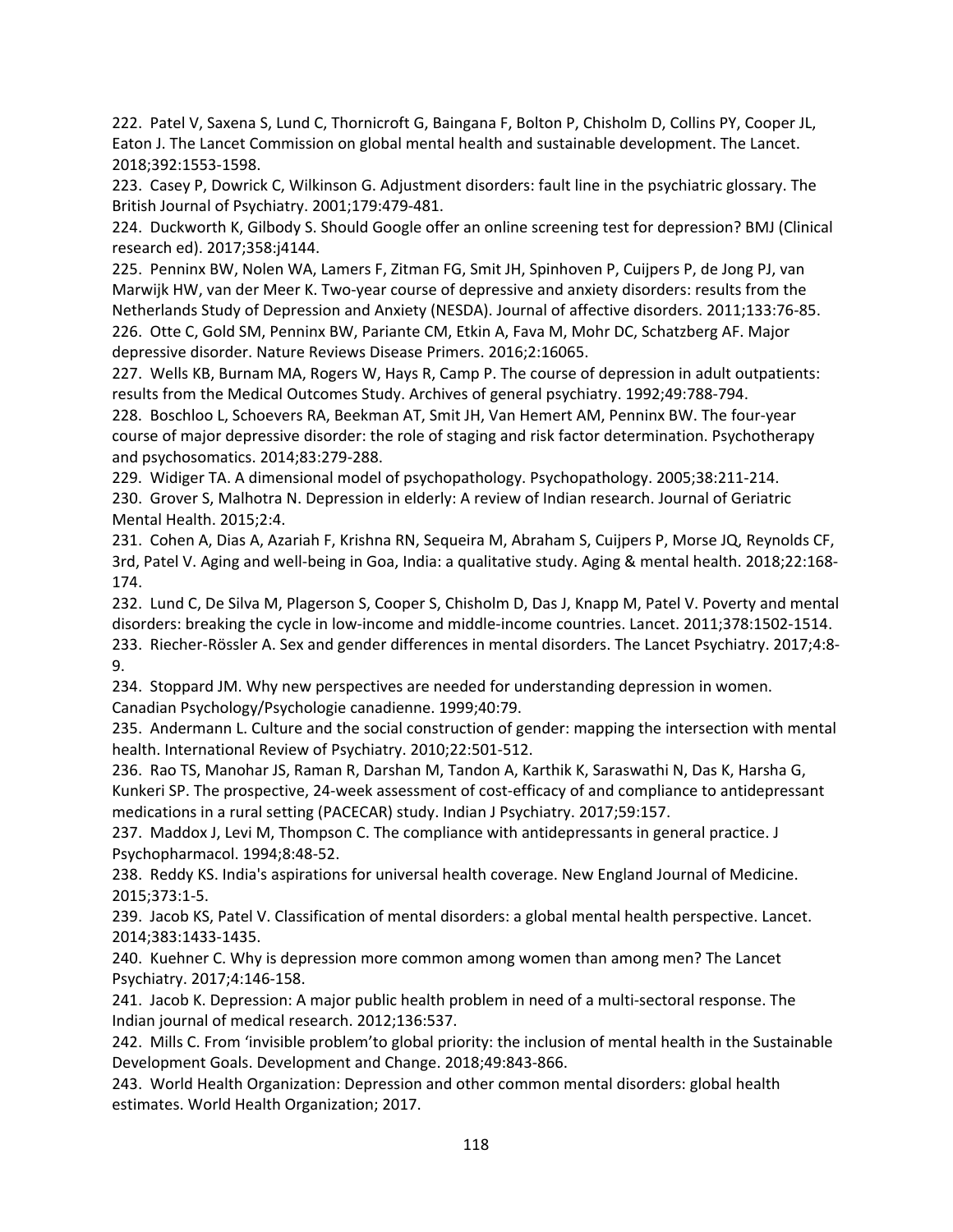244. World Health Organization: mhGAP intervention guide for mental, neurological and substance use disorders in non‐specialized health settings: mental health Gap Action Programme ( mhGAP)–version 2.0, World Health Organization; 2016.

245. Ngo VK, Rubinstein A, Ganju V, Kanellis P, Loza N, Rabadan‐Diehl C, Daar AS. Grand challenges: integrating mental health care into the non‐communicable disease agenda. PLoS medicine. 2013;10:e1001443.

246. Jorm AF, Patten SB, Brugha TS, Mojtabai R. Has increased provision of treatment reduced the prevalence of common mental disorders? Review of the evidence from four countries. World Psychiatry. 2017;16:90‐99.

247. Lockhart P, Guthrie B. Trends in primary care antidepressant prescribing 1995‐2007: a longitudinal population database analysis. The British journal of general practice : the journal of the Royal College of General Practitioners. 2011;61:e565‐e572.

248. Abbing‐Karahagopian V, Huerta C, Souverein P, De Abajo F, Leufkens H, Slattery J, Alvarez Y, Miret M, Gil M, Oliva B. Antidepressant prescribing in five European countries: application of common definitions to assess the prevalence, clinical observations, and methodological implications. European journal of clinical pharmacology. 2014;70:849‐857.

249. NHS Digital: Prescription cost analysis: England 2018. England2018.

250. Pratt LA, Brody DJ, Gu Q. Antidepressant Use among Persons Aged 12 and Over: United States, 2011‐2014. NCHS Data Brief. Number 283. National Center for Health Statistics. 2017.

251. Cleland B, Wallace J, Bond R, Black M, Mulvenna M, Rankin D, Tanney A. Insights into antidepressant prescribing using open health data. Big data research. 2018;12:41‐48.

252. Mark TL, Levit KR, Buck JA. Datapoints: psychotropic drug prescriptions by medical specialty. Psychiatric services. 2009;60:1167‐1167.

253. Campbell TL, Franks P, Fiscella K, McDaniel SH, Zwanziger J, Mooney C, Sorbero M. Do physicians who diagnose more mental health disorders generate lower health care costs? Journal of Family Practice. 2000;49:305‐305.

254. Middleton N, Gunnell D, Whitley E, Dorling D, Frankel S. Secular trends in antidepressant prescribing in the UK, 1975–1998. Journal of Public Health. 2001;23:262‐267.

255. Sleath B, Shih Y‐CT. Sociological influences on antidepressant prescribing. Social science & medicine. 2003;56:1335‐1344.

256. Paulose‐Ram R, Jonas BS, Orwig D, Safran MA. Prescription psychotropic medication use among the US adult population: results from the third National Health and Nutrition Examination Survey, 1988– 1994. Journal of clinical epidemiology. 2004;57:309‐317.

257. Nielsen MW, Hansen EH, Rasmussen NK. Patterns of psychotropic medicine use and related diseases across educational groups: national cross‐sectional survey. European journal of clinical pharmacology. 2004;60:199‐204.

258. Demyttenaere K, Bonnewyn A, Bruffaerts R, De Girolamo G, Gasquet I, Kovess V, Haro JM, Alonso J. Clinical factors influencing the prescription of antidepressants and benzodiazepines:: results from the European study of the epidemiology of mental disorders (ESEMeD). Journal of affective disorders. 2008;110:84‐93.

259. Arean PA, Alvidrez J, Feldman M, Tong L, Shermer R. The role of provider attitudes in prescribing antidepressants to older adults: leverage points for effective provider education. The International Journal of Psychiatry in Medicine. 2003;33:241‐256.

260. Hyde J, Calnan M, Prior L, Lewis G, Kessler D, Sharp D. A qualitative study exploring how GPs decide to prescribe antidepressants. Br J Gen Pract. 2005;55:755‐762.

261. Tentler A, Silberman J, Paterniti DA, Kravitz RL, Epstein RM. Factors affecting physicians' responses to patients' requests for antidepressants: focus group study. J Gen Intern Med. 2008;23:51‐57.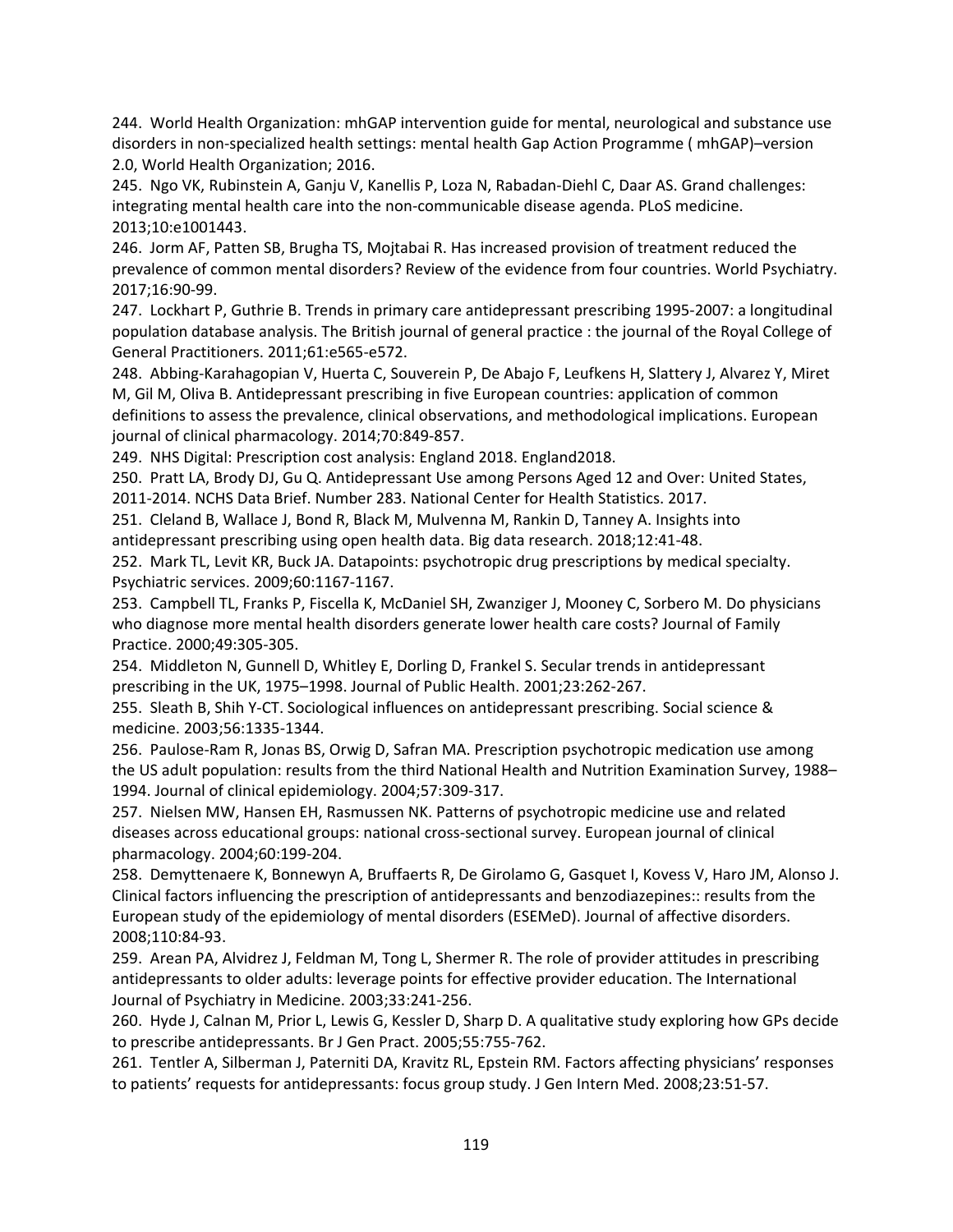262. Epstein RM, Shields CG, Franks P, Meldrum SC, Feldman M, Kravitz RL. Exploring and validating patient concerns: relation to prescribing for depression. The Annals of Family Medicine. 2007;5:21‐28. 263. Linden M, Lecrubier Y, Bellantuono C, Benkert O, Kisely S, Simon G. The prescribing of psychotropic drugs by primary care physicians: an international collaborative study. J Clin Psychopharm. 1999;19:132‐ 140.

264. Wakefield JC, Schmitz MF. When does depression become a disorder? Using recurrence rates to evaluate the validity of proposed changes in major depression diagnostic thresholds. World Psychiatry. 2013;12:44‐52.

265. Wakefield JC, First MB. Placing symptoms in context: the role of contextual criteria in reducing false positives in Diagnostic and Statistical Manual of Mental Disorders diagnoses. Comprehensive psychiatry. 2012;53:130‐139.

266. Mitchell AJ, Vaze A, Rao S. Clinical diagnosis of depression in primary care: a meta‐analysis. Lancet. 2009;374:609‐619.

267. Dowrick C. Update on advances in psychiatric treatment in primary care. BJPsych Advances. 2016;22:99‐107.

268. Schwenk TL, Coyne JC, Fechner‐Bates S. Differences between detected and undetected patients in primary care and depressed psychiatric patients. General hospital psychiatry. 1996;18:407‐415.

269. Arroll B, Chin W‐y, Martis W, Goodyear‐Smith F, Mount V, Kingsford D, Humm S, Blashki G, MacGillivray S. Antidepressants for treatment of depression in primary care: a systematic review and meta‐analysis. Journal of primary health care. 2016;8:325‐334.

270. Davidson JR, Meltzer‐Brody SE. The underrecognition and undertreatment of depression: what is the breadth and depth of the problem? The Journal of clinical psychiatry. 1999.

271. Heath I. Commentary: there must be limits to the medicalisation of human distress. British Medical Journal. 1999;318:439‐440.

272. Mojtabai R. Clinician‐identified depression in community settings: concordance with structured‐ interview diagnoses. Psychotherapy and psychosomatics. 2013;82:161‐169.

273. Olfson M, Blanco C, Marcus SC. Treatment of adult depression in the United States. JAMA internal medicine. 2016;176:1482‐1491.

274. de Leon J. Paradoxes of US psychopharmacology practice in 2013: undertreatment of severe mental illness and overtreatment of minor psychiatric problems. Journal of clinical psychopharmacology. 2014;34:545‐548.

275. Padmanathan P, Rai D. Access and rational use of psychotropic medications in low‐and middle‐ income countries. Epidemiology and psychiatric sciences. 2016;25:4‐8.

276. Organization WH. Mental health systems in selected low-and middle-income countries: a WHO-AIMS cross‐national analysis. 2009.

277. Government of India: National Mental Health Programme. Edited by Ministry of Health and Family Welfare. New Delhi2018.

278. Jacob K. Repackaging mental health programs in low‐and middle‐income countries. Indian Journal of Psychiatry. 2011;53:195.

279. World Health Organization and Calouste Gulbenkian Foundation: Integrating the response to mental disorders and other chronic diseases in health care systems. Geneva2014.

280. Bolton P, Bass J, Neugebauer R, Verdeli H, Clougherty KF, Wickramaratne P, Speelman L, Ndogoni L, Weissman M. Group interpersonal psychotherapy for depression in rural Uganda: a randomized controlled trial. Jama. 2003;289:3117‐3124.

281. Linde K, Kriston L, Rücker G, Jamil S, Schumann I, Meissner K, Sigterman K, Schneider A. Efficacy and acceptability of pharmacological treatments for depressive disorders in primary care: systematic review and network meta‐analysis. The Annals of Family Medicine. 2015;13:69‐79.

282. The General Health Questionnaire (GHQ). GL Assesements.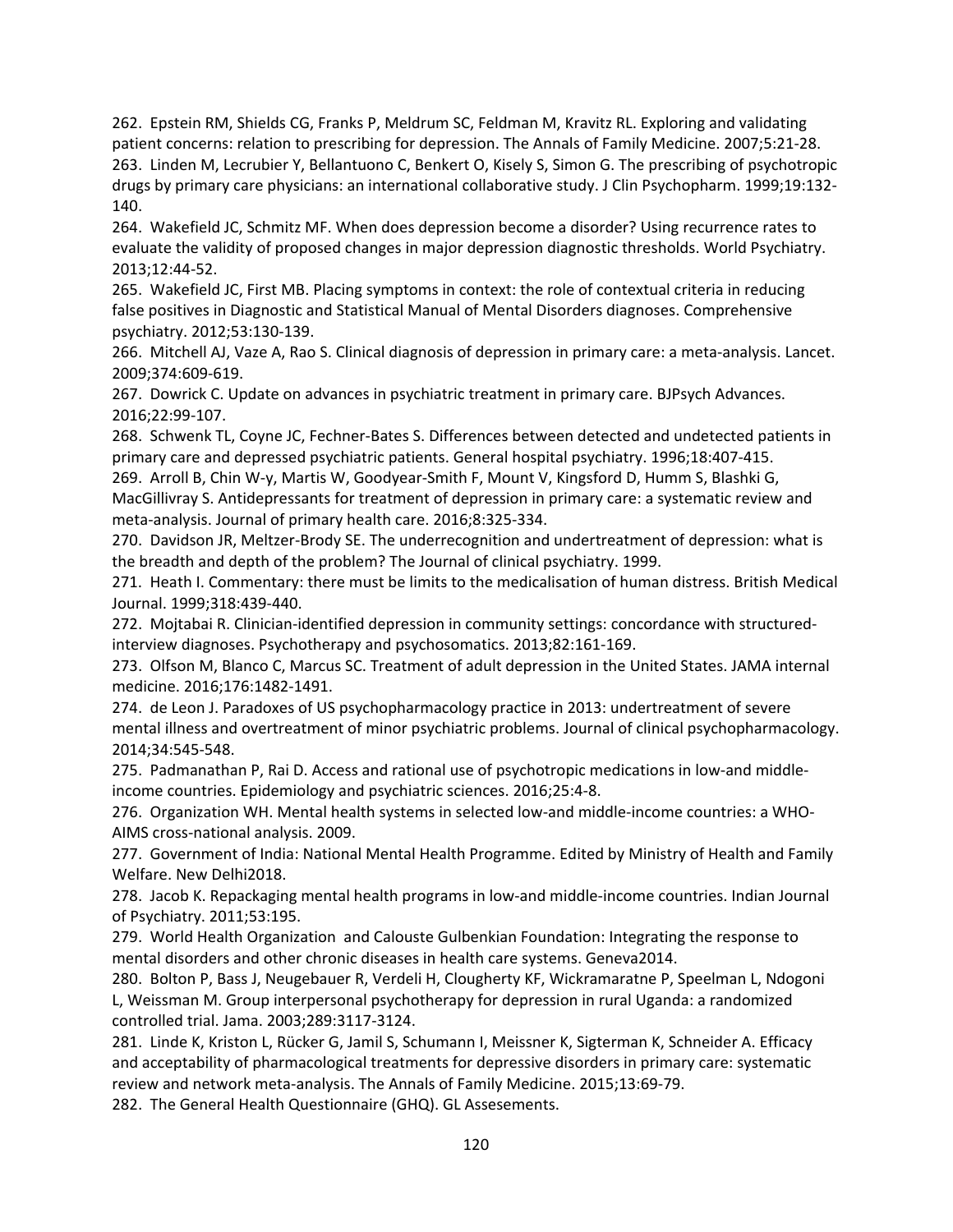283. Thapa SB, Hauff E. Gender differences in factors associated with psychological distress among immigrants from low-and middle-income countries. Social psychiatry and psychiatric epidemiology. 2005;40:78‐84.

284. Shidhaye R, Patel V. Association of socio‐economic, gender and health factors with common mental disorders in women: a population‐based study of 5703 married rural women in India. International journal of epidemiology. 2010;39:1510‐1521.

285. National Collaborating Centre for Mental Health: Depression: the treatment and management of depression in adults (updated edition). British Psychological Society; 2010.

286. Wong J, Motulsky A, Eguale T, Buckeridge DL, Abrahamowicz M, Tamblyn R. Treatment indications for antidepressants prescribed in primary care in Quebec, Canada, 2006‐2015. Jama. 2016;315:2230‐ 2232.

287. Maust DT, Sirey JA, Kales HC. Antidepressant prescribing in primary care to older adults without major depression. Psychiatric services. 2017;68:449‐455.

288. Baumeister H. Inappropriate prescriptions of antidepressant drugs in patients with subthreshold to mild depression: time for the evidence to become practice. Journal of affective disorders. 2012;139:240‐ 243.

289. Kendrick T, King F, Albertella L, Smith PW. GP treatment decisions for patients with depression: an observational study. The British journal of general practice : the journal of the Royal College of General Practitioners. 2005;55:280‐286.

290. Kessler RC, Birnbaum H, Bromet E, Hwang I, Sampson N, Shahly V. Age differences in major depression: results from the National Comorbidity Survey Replication (NCS‐R). Psychological medicine. 2010;40:225‐237.

291. Gers L, Petrovic M, Perkisas S, Vandewoude M. Antidepressant use in older inpatients: current situation and application of the revised STOPP criteria. Therapeutic advances in drug safety. 2018;9:373‐ 384.

292. McCrea RL, Sammon CJ, Nazareth I, Petersen I. Initiation and duration of selective serotonin reuptake inhibitor prescribing over time: UK cohort study. The British Journal of Psychiatry. 2016;209:421‐426.

293. Petrovic M, De Paepe P, Van Bortel L: Pharmacotherapy of depression in old age. Taylor & Francis; 2005.

294. Coupland CA, Dhiman P, Barton G, Morriss R, Arthur A, Sach T, Hippisley‐Cox J: A study of the safety and harms of antidepressant drugs for older people: a cohort study using a large primary care database. in NIHR Health Technology Assessment programme: Executive Summaries, NIHR Journals Library; 2011.

295. Kok RM, Reynolds CF. Management of depression in older adults: a review. Jama. 2017;317:2114‐ 2122.

296. Lucassen P, van Rijswijk E, van Weel‐Baumgarten E, Dowrick C. Making fewer depression diagnoses: beneficial for patients? Mental health in family medicine. 2008;5:161.

297. Thornicroft G, Patel V: Global mental health trials, OUP Oxford; 2014.

298. Mitchell AJ. Overview of depression scales and tools. Screening for Depression in Clinical Practice: An Evidence‐Based Guide Oxford. 2010:29‐56.

299. Mitchell AJ, Coyne JC: Screening for depression in clinical practice: an evidence-based guide, OUP USA; 2009.

300. Jaspers K: Allgemeine pychopathologie (3rd enlarged and revised edition, 1923). Berlin: Springer Verlag. In J. Hoenig & M.W. Hamilton (Ed.). (1963). General psychopathology (English translation of the 7th edition). Chicago, Chicago University Press.; 1913.

301. Sampoorna Manasikarogyam "Mental Health for All". Edited by Department of Health and Family Welfare. Thiruvananthapuram, Government of Kerala; 2018.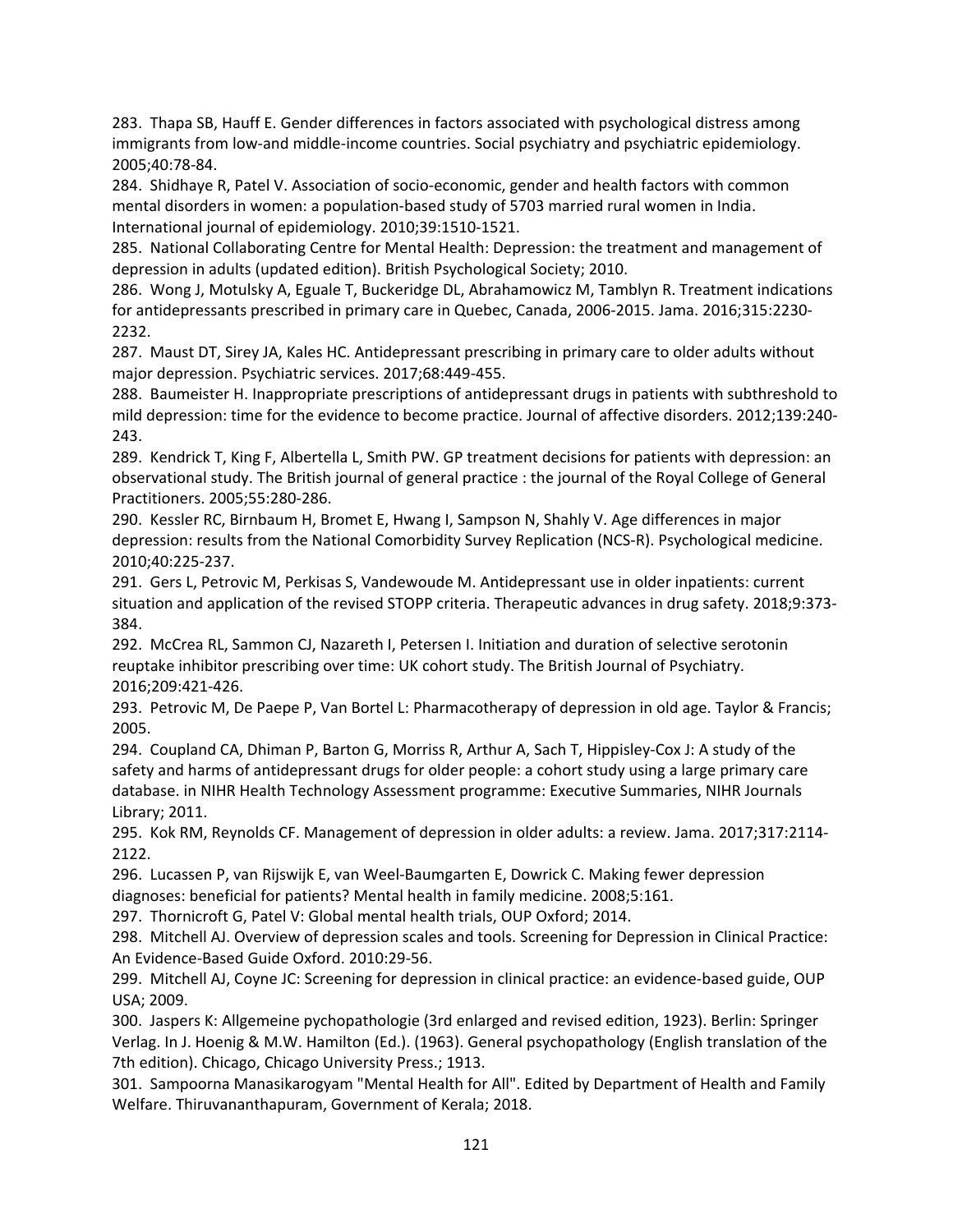### **Appendix**

### Appendix A: Search terms used for literature review

#### **Pubmed Search:**

((((((((("developing countries"[MeSH Terms:noexp] OR "africa"[MeSH Terms:noexp] OR "africa, northern"[MeSH Terms:noexp] OR "africa south of the sahara"[MeSH Terms:noexp] OR "africa, central"[MeSH Terms:noexp] OR "africa, eastern"[MeSH Terms:noexp] OR "africa, southern"[MeSH Terms:noexp] OR "africa, western"[MeSH Terms:noexp] OR "asia"[MeSH Terms:noexp] OR "asia, central"[MeSH Terms:noexp] OR "asia, southeastern"[MeSH Terms:noexp] OR "asia, western"[MeSH Terms:noexp] OR "caribbean region"[MeSH Terms:noexp] OR "west indies"[MeSH Terms:noexp] OR "south america"[MeSH Terms:noexp] OR "latin america"[MeSH Terms:noexp] OR "central america"[MeSH Terms:noexp] OR "afghanistan"[MeSH Terms:noexp] OR "albania"[MeSH Terms:noexp] OR "algeria"[MeSH Terms:noexp] OR "american samoa"[MeSH Terms:noexp] OR "angola"[MeSH Terms:noexp] OR "Antigua and Barbuda"[Mesh:noexp] OR "argentina"[MeSH Terms:noexp] OR "armenia"[MeSH Terms:noexp] OR "azerbaijan"[MeSH Terms:noexp] OR "bahrain"[MeSH Terms:noexp] OR "bangladesh"[MeSH Terms:noexp] OR "barbados"[MeSH Terms:noexp] OR "benin"[MeSH Terms:noexp] OR "republic of belarus"[MeSH Terms:noexp] OR "belize"[MeSH Terms:noexp] OR "bhutan"[MeSH Terms:noexp] OR "bolivia"[MeSH Terms:noexp] OR "bosnia and herzegovina"[MeSH Terms:noexp] OR "botswana"[MeSH Terms:noexp] OR "brazil"[MeSH Terms:noexp] OR "bulgaria"[MeSH Terms:noexp] OR "burkina faso"[MeSH Terms:noexp] OR "burundi"[MeSH Terms:noexp] OR "cambodia"[MeSH Terms:noexp] OR "cameroon"[MeSH Terms:noexp] OR "cabo verde"[MeSH Terms:noexp] OR "central african republic"[MeSH Terms:noexp] OR "chad"[MeSH Terms:noexp] OR "chile"[MeSH Terms:noexp] OR "china"[MeSH Terms:noexp] OR "colombia"[MeSH Terms:noexp] OR "comoros"[MeSH Terms:noexp] OR "congo"[MeSH Terms:noexp] OR "costa rica"[MeSH Terms:noexp] OR "cote d'ivoire"[MeSH Terms:noexp] OR "croatia"[MeSH Terms:noexp] OR "cuba"[MeSH Terms:noexp] OR "cyprus"[MeSH Terms:noexp] OR "czechoslovakia"[MeSH Terms:noexp] OR "czech republic"[MeSH Terms:noexp] OR "slovakia"[MeSH Terms:noexp] OR "djibouti"[MeSH Terms:noexp] OR "Democratic Republic of the Congo"[Mesh:noexp] OR "dominica"[MeSH Terms:noexp] OR "dominican republic"[MeSH Terms:noexp] OR "timor-leste"[MeSH Terms:noexp] OR "ecuador"[MeSH Terms:noexp] OR "egypt"[MeSH Terms:noexp] OR "el salvador"[MeSH Terms:noexp] OR "eritrea"[MeSH Terms:noexp] OR "estonia"[MeSH Terms:noexp] OR "ethiopia"[MeSH Terms:noexp] OR "fiji"[MeSH Terms:noexp] OR "gabon"[MeSH Terms:noexp] OR "gambia"[MeSH Terms:noexp] OR "Georgia (Republic)"[Mesh:noexp] OR "ghana"[MeSH Terms:noexp] OR "greece"[MeSH Terms:noexp] OR "grenada"[MeSH Terms:noexp] OR "guatemala"[MeSH Terms:noexp] OR "guinea"[MeSH Terms:noexp] OR "guineabissau"[MeSH Terms:noexp] OR "guam"[MeSH Terms:noexp] OR "guyana"[MeSH Terms:noexp] OR "haiti"[MeSH Terms:noexp] OR "honduras"[MeSH Terms:noexp]

122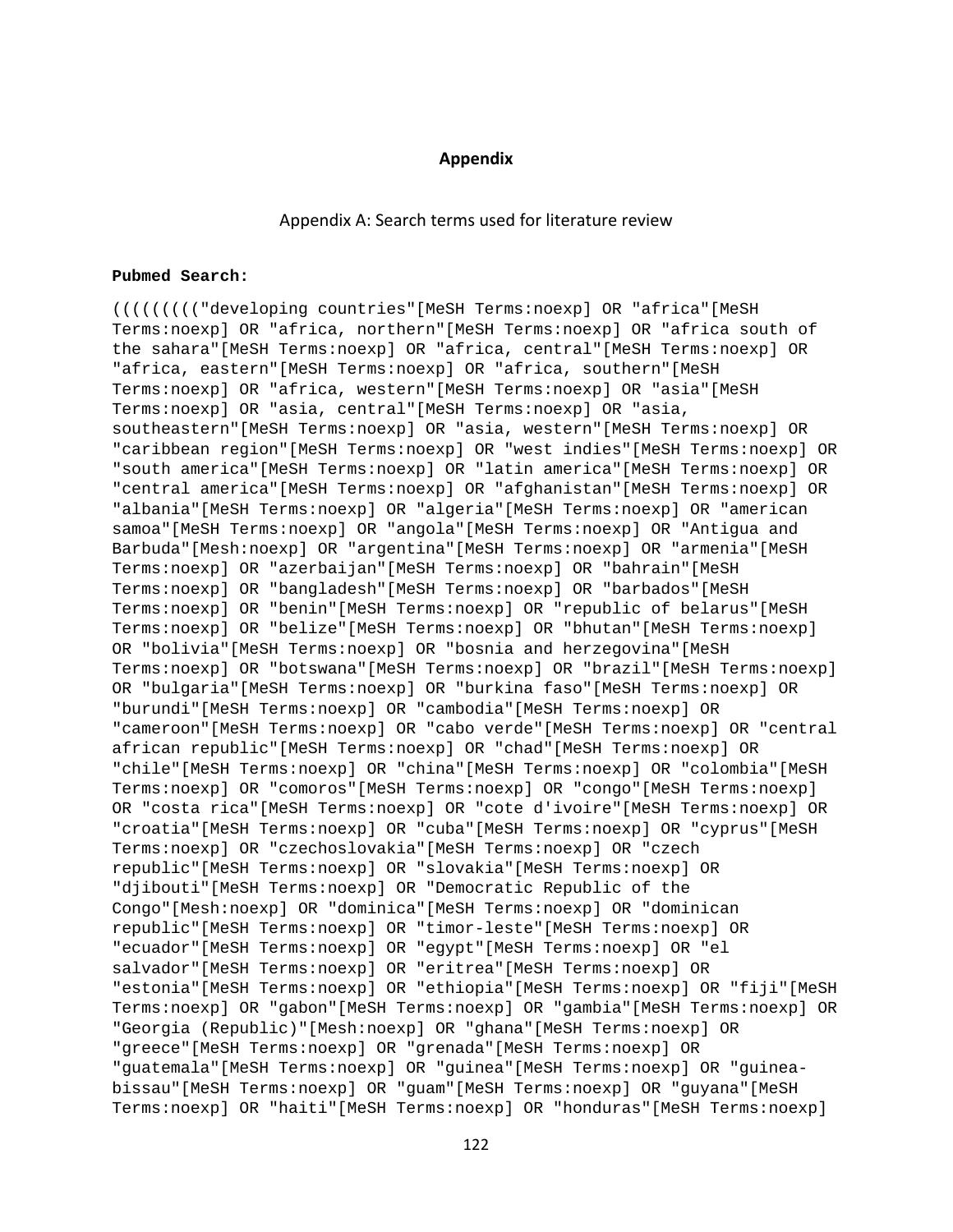OR "hungary"[MeSH Terms:noexp] OR "india"[MeSH Terms:noexp] OR "indonesia"[MeSH Terms:noexp] OR "iran"[MeSH Terms:noexp] OR "iraq"[MeSH Terms:noexp] OR "jamaica"[MeSH Terms:noexp] OR "jordan"[MeSH Terms:noexp] OR "kazakhstan"[MeSH Terms:noexp] OR "kenya"[MeSH Terms:noexp] OR "korea"[MeSH Terms:noexp] OR "kosovo"[MeSH Terms:noexp] OR "kyrgyzstan"[MeSH Terms:noexp] OR "laos"[MeSH Terms:noexp] OR "latvia"[MeSH Terms:noexp] OR "lebanon"[MeSH Terms:noexp] OR "lesotho"[MeSH Terms:noexp] OR "liberia"[MeSH Terms:noexp] OR "libya"[MeSH Terms:noexp] OR "lithuania"[MeSH Terms:noexp] OR "macedonia (republic)"[MeSH Terms:noexp] OR "madagascar"[MeSH Terms:noexp] OR "malaysia"[MeSH Terms:noexp] OR "malawi"[MeSH Terms:noexp] OR "mali"[MeSH Terms:noexp] OR "malta"[MeSH Terms:noexp] OR "mauritania"[MeSH Terms:noexp] OR "mauritius"[MeSH Terms:noexp] OR "mexico"[MeSH Terms:noexp] OR "micronesia"[MeSH Terms:noexp] OR "middle east"[MeSH Terms:noexp] OR "moldova"[MeSH Terms:noexp] OR "mongolia"[MeSH Terms:noexp] OR "montenegro"[MeSH Terms:noexp] OR "morocco"[MeSH Terms:noexp] OR "mozambique"[MeSH Terms:noexp] OR "myanmar"[MeSH Terms:noexp] OR "namibia"[MeSH Terms:noexp] OR "nepal"[MeSH Terms:noexp] OR "netherlands antilles"[MeSH Terms:noexp] OR "new caledonia"[MeSH Terms:noexp] OR "nicaragua"[MeSH Terms:noexp] OR "niger"[MeSH Terms:noexp] OR "nigeria"[MeSH Terms:noexp] OR "oman"[MeSH Terms:noexp] OR "pakistan"[MeSH Terms:noexp] OR "palau"[MeSH Terms:noexp] OR "panama"[MeSH Terms:noexp] OR "papua new guinea"[MeSH Terms:noexp] OR "paraguay"[MeSH Terms:noexp] OR "peru"[MeSH Terms:noexp] OR "philippines"[MeSH Terms:noexp] OR "poland"[MeSH Terms:noexp] OR "portugal"[MeSH Terms:noexp] OR "puerto rico"[MeSH Terms:noexp] OR "romania"[MeSH Terms:noexp] OR "russia"[MeSH Terms:noexp] OR "Russia (Pre-1917)"[Mesh:noexp] OR "rwanda"[MeSH Terms:noexp] OR "Saint Kitts and Nevis"[Mesh:noexp] OR "saint lucia"[MeSH Terms:noexp] OR "Saint Vincent and the Grenadines"[Mesh:noexp] OR "samoa"[MeSH Terms:noexp] OR "saudi arabia"[MeSH Terms:noexp] OR "senegal"[MeSH Terms:noexp] OR "serbia"[MeSH Terms:noexp] OR "montenegro"[MeSH Terms:noexp] OR "seychelles"[MeSH Terms:noexp] OR "sierra leone"[MeSH Terms:noexp] OR "slovenia"[MeSH Terms:noexp] OR "sri lanka"[MeSH Terms:noexp] OR "somalia"[MeSH Terms:noexp] OR "south africa"[MeSH Terms:noexp] OR "sudan"[MeSH Terms:noexp] OR "suriname"[MeSH Terms:noexp] OR "swaziland"[MeSH Terms:noexp] OR "syria"[MeSH Terms:noexp] OR "tajikistan"[MeSH Terms:noexp] OR "tanzania"[MeSH Terms:noexp] OR "thailand"[MeSH Terms:noexp] OR "togo"[MeSH Terms:noexp] OR "tonga"[MeSH Terms:noexp] OR "Trinidad and Tobago"[Mesh:noexp] OR "tunisia"[MeSH Terms:noexp] OR "turkey"[MeSH Terms:noexp] OR "turkmenistan"[MeSH Terms:noexp] OR "uganda"[MeSH Terms:noexp] OR "ukraine"[MeSH Terms:noexp] OR "uruguay"[MeSH Terms:noexp] OR "ussr"[MeSH Terms:noexp] OR "uzbekistan"[MeSH Terms:noexp] OR "vanuatu"[MeSH Terms:noexp] OR "venezuela"[MeSH Terms:noexp] OR "vietnam"[MeSH Terms:noexp] OR "yemen"[MeSH Terms:noexp] OR "yugoslavia"[MeSH Terms:noexp] OR "zambia"[MeSH Terms:noexp] OR "zimbabwe"[MeSH Terms:noexp]) OR (Macedonia[tw] OR Madagascar[tw] OR Malagasy Republic[tw] OR Malaysia[tw] OR Malaya[tw] OR Malay[tw] OR Sabah[tw] OR Sarawak[tw] OR Malawi[tw] OR Nyasaland[tw] OR Mali[tw] OR Malta[tw] OR Marshall Islands[tw] OR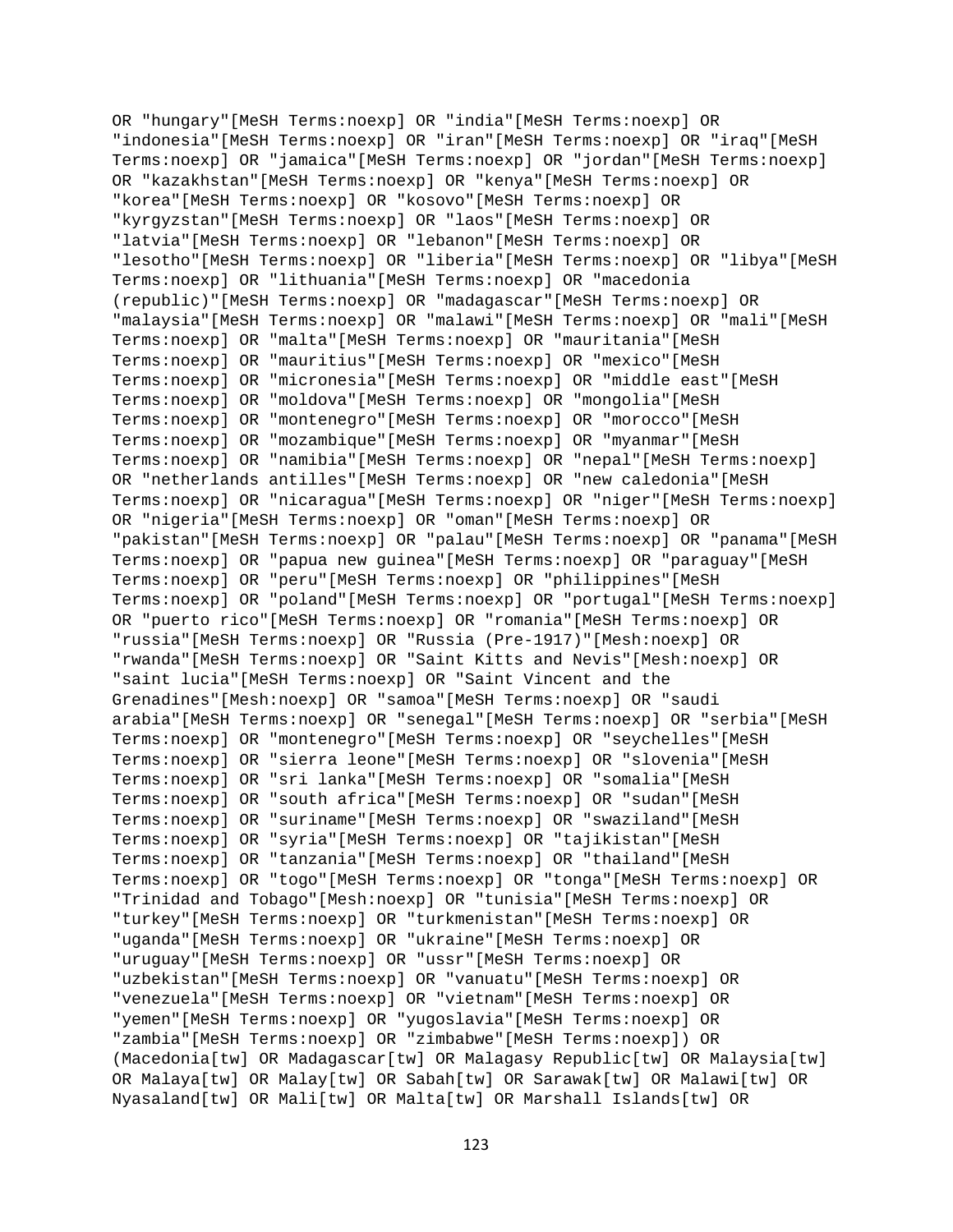Mauritania[tw] OR Mauritius[tw] OR Agalega Islands[tw] OR Mexico[tw] OR Micronesia[tw] OR Middle East[tw] OR Moldova[tw] OR Moldovia[tw] OR Moldovian[tw] OR Mongolia[tw] OR Montenegro[tw] OR Morocco[tw] OR Ifni[tw] OR Mozambique[tw] OR Myanmar[tw] OR Myanma[tw] OR Burma[tw] OR Namibia[tw] OR Nepal[tw] OR Netherlands Antilles[tw] OR New Caledonia[tw] OR Nicaragua[tw] OR Niger[tw] OR Nigeria[tw] OR Northern Mariana Islands[tw] OR Oman[tw] OR Muscat[tw] OR Pakistan[tw] OR Palau[tw] OR Palestine[tw] OR Panama[tw] OR Paraguay[tw] OR Peru[tw] OR Philippines[tw] OR Philipines[tw] OR Phillipines[tw] OR Phillippines[tw] OR Poland[tw] OR Portugal[tw] OR Puerto Rico[tw] OR Romania[tw] OR Rumania[tw] OR Roumania[tw] OR Russia[tw] OR Russian[tw] OR Rwanda[tw] OR Ruanda[tw] OR Saint Kitts[tw] OR St Kitts[tw] OR Nevis[tw] OR Saint Lucia[tw] OR St Lucia[tw] OR Saint Vincent[tw] OR St Vincent[tw] OR Grenadines[tw] OR Samoa[tw] OR Samoan Islands[tw] OR (Navigator[TIAB] AND Island[tw]) OR (Navigator[TIAB] AND Islands[tw]) OR Sao Tome[tw] OR Saudi Arabia[tw] OR Senegal[tw] OR Serbia[tw] OR Montenegro[tw] OR Seychelles[tw] OR Sierra Leone[tw] OR Slovenia[tw] OR Sri Lanka[tw] OR Ceylon[tw] OR Solomon Islands[tw] OR Somalia[tw] OR Sudan[tw] OR Suriname[tw] OR Surinam[tw] OR Swaziland[tw] OR Syria[tw] OR Tajikistan[tw] OR Tadzhikistan[tw] OR Tadjikistan[tw] OR Tadzhik[tw] OR Tanzania[tw] OR Thailand[tw] OR Togo[tw] OR Togolese Republic[tw] OR Tonga[tw] OR Trinidad[tw] OR Tobago[tw] OR Tunisia[tw] OR Turkey[tw] OR Turkmenistan[tw] OR Turkmen[tw] OR Uganda[tw] OR Ukraine[tw] OR Uruguay[tw] OR USSR[tw] OR Soviet Union[tw] OR Union of Soviet Socialist Republics[tw] OR Uzbekistan[tw] OR Uzbek[TIAB] OR Vanuatu[tw] OR New Hebrides[tw] OR Venezuela[tw] OR Vietnam[tw] OR Viet Nam[tw] OR West Bank[tw] OR Yemen[tw] OR Yugoslavia[tw] OR Zambia[tw] OR Zimbabwe[tw] OR Rhodesia[tw]) OR (Africa[tw] OR Asia[tw] OR Caribbean[tw] OR West Indies[tw] OR South America[tw] OR Latin America[tw] OR Central America[tw] OR Afghanistan[tw] OR Albania[tw] OR Algeria[tw] OR Angola[tw] OR Antigua[tw] OR Barbuda[tw] OR Argentina[tw] OR Armenia[tw] OR Armenian[tw] OR Aruba[tw] OR Azerbaijan[tw] OR Bahrain[tw] OR Bangladesh[tw] OR Barbados[tw] OR Benin[tw] OR Byelarus[tw] OR Byelorussian[tw] OR Belarus[tw] OR Belorussian[tw] OR Belorussia[tw] OR Belize[tw] OR Bhutan[tw] OR Bolivia[tw] OR Bosnia[tw] OR Herzegovina[tw] OR Hercegovina[tw] OR Botswana[tw] OR Brasil[tw] OR Brazil[tw] OR Bulgaria[tw] OR Burkina Faso[tw] OR Burkina Fasso[tw] OR Upper Volta[tw] OR Burundi[tw] OR Urundi[tw] OR Cambodia[tw] OR Khmer Republic[tw] OR Kampuchea[tw] OR Cameroon[tw] OR Cameroons[tw] OR Cameron[tw] OR Cape Verde[tw] OR Central African Republic[tw] OR Chad[tw] OR Chile[tw] OR China[tw] OR Colombia[tw] OR Comoros[tw] OR Comoro Islands[tw] OR Comores[tw] OR Mayotte[tw] OR Congo[tw] OR Zaire[tw] OR Costa Rica[tw] OR Cote d'Ivoire[tw] OR Ivory Coast[tw] OR Croatia[tw] OR Cuba[tw] OR Cyprus[tw] OR Czechoslovakia[tw] OR Czech Republic[tw] OR Slovakia[tw] OR Slovak Republic[tw] OR Djibouti[tw] OR French Somaliland[tw] OR Dominica[tw] OR Dominican Republic[tw] OR East Timor[tw] OR (East[TIAB] AND Timur[tw]) OR Timor Leste[tw] OR Ecuador[tw] OR Egypt[tw] OR United Arab Republic[tw] OR El Salvador[tw] OR Eritrea[tw] OR Estonia[tw] OR Ethiopia[tw] OR Fiji[tw] OR Gabon[tw] OR Gabonese Republic[tw] OR Gambia[tw] OR Gaza[tw] OR Georgia Republic[tw] OR Georgian Republic[tw] OR Ghana[tw] OR Gold Coast[tw] OR Greece[tw] OR Grenada[tw] OR Guatemala[tw]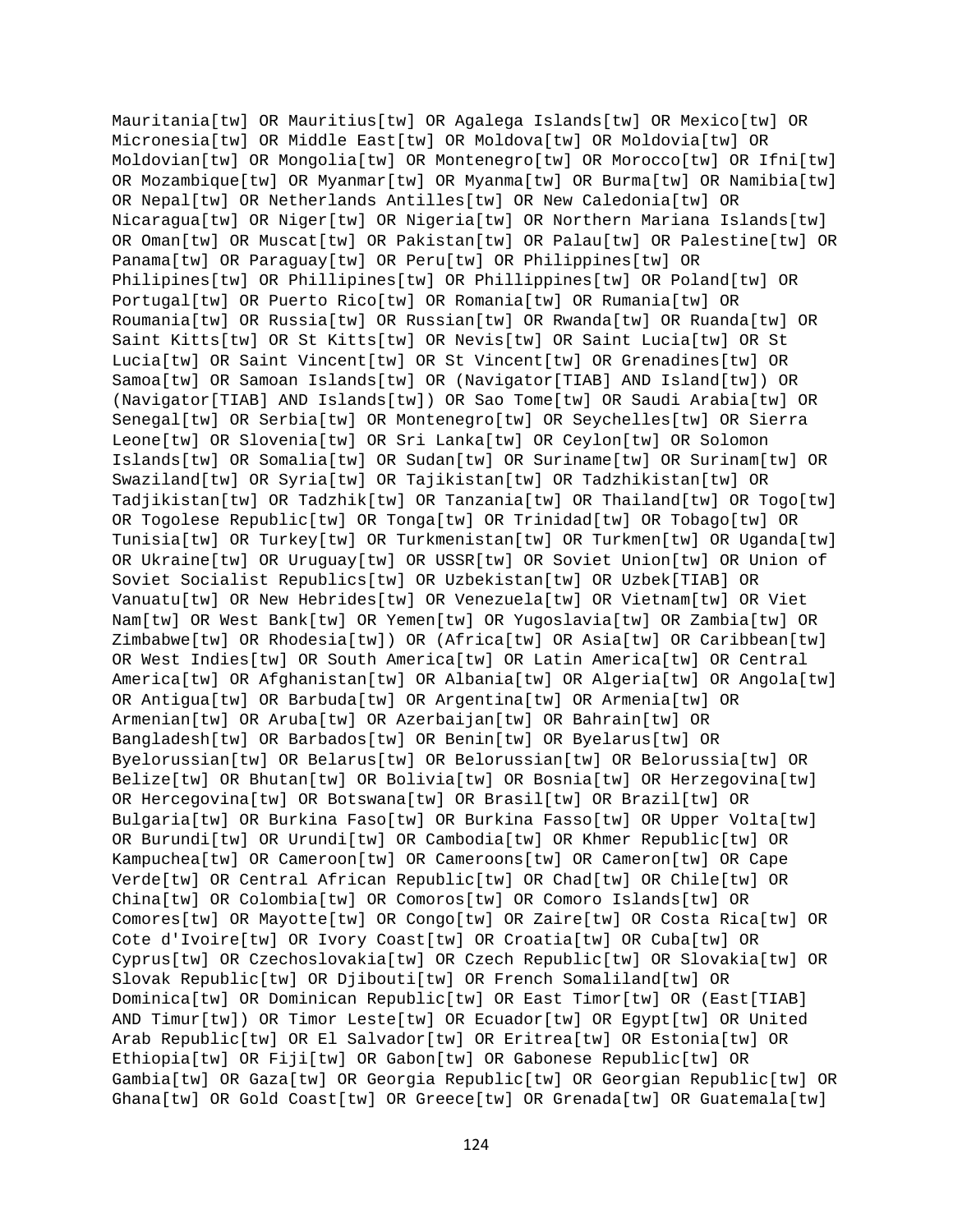OR Guinea[tw] OR Guam[tw] OR Guiana[tw] OR Guyana[tw] OR Haiti[tw] OR Honduras[tw] OR Hungary[tw] OR India[tw] OR Maldives[tw] OR Indonesia[tw] OR Iran[tw] OR Iraq[tw] OR Isle of Man[tw] OR Jamaica[tw] OR Jordan[tw] OR Kazakhstan[tw] OR Kazakh[tw] OR Kenya[tw] OR Kiribati[tw] OR Korea[tw] OR Kosovo[tw] OR Kyrgyzstan[tw] OR Kirghizia[tw] OR Kyrgyz Republic[tw] OR Kirghiz[tw] OR Kirgizstan[tw] OR "Lao PDR"[tw] OR Laos[tw] OR Latvia[tw] OR Lebanon[tw] OR Lesotho[tw] OR Basutoland[tw] OR Liberia[tw] OR Libya[tw] OR Lithuania[tw])) OR ("developing country"[tw] OR "developing countries"[tw] OR "developing nation"[tw] OR "developing nations"[tw] OR "developing population"[tw] OR "developing populations"[tw] OR "developing world"[tw] OR "less developed country"[tw] OR "less developed countries"[tw] OR "less developed nation"[tw] OR "less developed nations"[tw] OR "less developed world"[tw] OR "lesser developed countries"[tw] OR "lesser developed nations"[tw] OR "under developed country"[tw] OR "under developed countries"[tw] OR "under developed nations"[tw] OR "under developed world"[tw] OR "underdeveloped country"[tw] OR "underdeveloped countries"[tw] OR "underdeveloped nations"[tw] OR "underdeveloped population"[tw] OR "underdeveloped world"[tw] OR "middle income country"[tw] OR "middle income countries"[tw] OR "middle income nation"[tw] OR "middle income nations"[tw] OR "middle income population"[tw] OR "middle income populations"[tw] OR "low income country"[tw] OR "low income countries"[tw] OR "low income nation"[tw] OR "low income nations"[tw] OR "low income population"[tw] OR "low income populations"[tw] OR "lower income country"[tw] OR "lower income countries"[tw] OR "lower income nations"[tw] OR "lower income population"[tw] OR "lower income populations"[tw] OR "underserved countries"[tw] OR "underserved nations"[tw] OR "underserved population"[tw] OR "underserved populations"[tw] OR "under served population"[tw] OR "under served populations"[tw] OR "deprived countries"[tw] OR "deprived population"[tw] OR "deprived populations"[tw] OR "poor country"[tw] OR "poor countries"[tw] OR "poor nation"[tw] OR "poor nations"[tw] OR "poor population"[tw] OR "poor populations"[tw] OR "poor world"[tw] OR "poorer countries"[tw] OR "poorer nations"[tw] OR "poorer population"[tw] OR "poorer populations"[tw] OR "developing economy"[tw] OR "developing economies"[tw] OR "less developed economy"[tw] OR "less developed economies"[tw] OR "underdeveloped economies"[tw] OR "middle income economies"[tw] OR "low income economy"[tw] OR "low income economies"[tw] OR "low gdp"[tw] OR "low gnp"[tw] OR "low gross domestic"[tw] OR "low gross national"[tw] OR "lower gdp"[tw] OR "lower gross domestic"[tw] OR lmic[tw] OR lmics[tw] OR "third world"[tw] OR "lami country"[tw] OR "lami countries"[tw] OR "transitional country"[tw] OR "transitional countries"[tw])) OR "world health organization"[MeSH]) AND **("1975/01/01"[PDat] : "2017/12/31"[PDat]))) AND** ("mental disorders"[MeSH Terms] OR "behavioral symptoms"[MeSH Terms] OR "Affective symptoms"[MeSH] OR "adjustment disorders"[MeSH Terms] OR "anxiety disorders"[MeSH Terms] OR "Stress, Psychological"[MeSH] OR "stress disorders, traumatic, acute"[MeSH] OR "obsessive-compulsive disorder"[MeSH Terms] OR "panic disorder"[MeSH Terms] OR "phobic disorders"[MeSH Terms] OR "mood disorders"[MeSH Terms] OR "somatoform disorders"[MeSH Terms] OR "Depressive Disorder"[TIAB] AND "Major depression"[TIAB] OR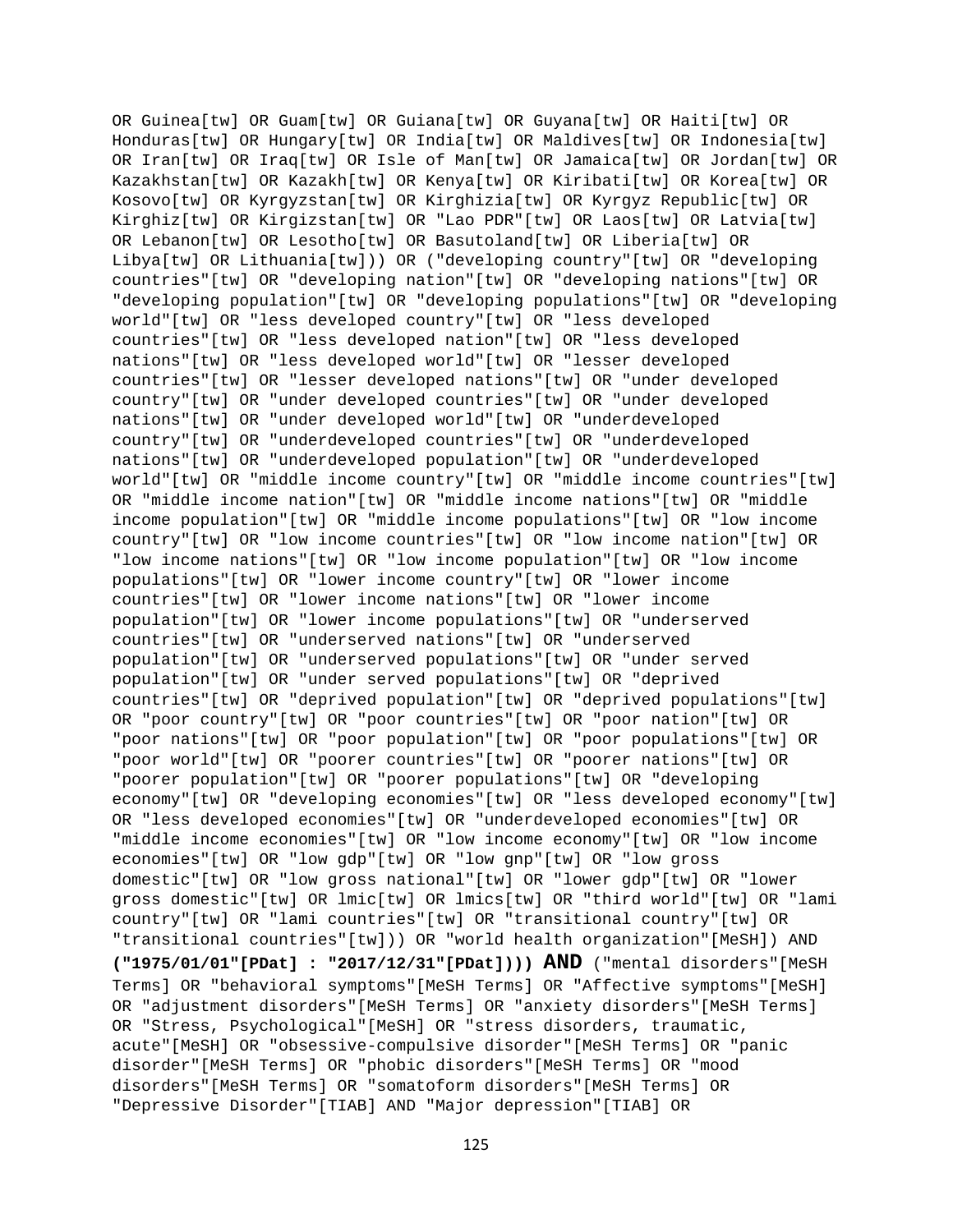psychopathology[TIAB] OR "Adjustment disorder"[TIAB] OR "Anxiety disorder"[TIAB] OR post-traumatic[TIAB] OR "Panic disorder"[TIAB] OR Phobic[TIAB] OR phobia[TIAB] OR "Mood disorder"[TIAB] OR "Affective disorder"[TIAB] OR depression[TIAB] OR depressive[TIAB] OR "psychological distress"[TIAB] OR "Obsessive-Compulsive Disorder"[TIAB] OR Psychiatric[TIAB] OR ("somatoform"[TIAB] AND "disorders"[TIAB]) OR "somatoform disorders"[TIAB])) **AND** ("Psychiatric Status Rating Scales"[MeSH] OR "Depression/diagnosis"[Majr] OR "Mental Disorders/diagnosis"[Mesh] OR "Mental Disorders/epidemiology"[MAJR] OR "Surveys and Questionnaires"[MeSH] OR "Patient Health Questionnaire"[MeSH] OR "Brief Psychiatric Rating Scale"[MeSH] OR "early diagnosis"[MeSH] OR "psychometrics"[MeSH] OR "mass screening"[MeSH] OR "mass screening"[TIAB] OR "screened"[TIAB] OR screening[TIAB] OR "case finding"[TIAB] OR "questionnaire"[TIAB] OR "questionnaires"[TIAB] OR "scales"[TIAB] OR scale[TIAB] OR interview[TIAB] OR "screener"[TIAB] OR schedule[TIAB]))

**AND** ("Primary Health Care"[MeSH] OR "Physicians, Primary Care"[MeSH] OR "Family Practice"[MeSH] OR "General Practice"[MeSH] OR "Private Practice"[MeSH] OR "Ambulatory Care"[MeSH] OR "Ambulatory Care Facilities"[MeSH] OR "Outpatient Clinics, Hospital"[MeSH] OR "General Practitioners"[MeSH] OR "Physicians, Family"[MeSH] OR "Family Practice"[MeSH] OR "primary care"[TIAB] OR "primary-care"[TIAB] OR "primary health clinic"[TIAB] OR "primary health clinics"[TIAB] OR "primary health care"[TIAB] OR "primary healthcare"[TIAB] OR "general health clinic"[TIAB] OR "general health clinics"[TIAB] OR "GP Clinic"[TIAB] OR "GP Clinics"[TIAB] OR "general Practitioner"[TIAB] OR "general Practitioners"[TIAB] OR "outpatient clinic"[TIAB] OR "outpatient clinics"[TIAB] OR "private clinics"[TIAB] OR "private clinic"[TIAB] OR "primary health centers"[TIAB] OR "primary health center"[TIAB] OR "primary health unit"[TIAB] OR "primary health units"[TIAB] OR "primary health facility"[TIAB] OR "primary health facilities"[TIAB] OR "primary health service"[TIAB] OR "primary health services"[TIAB] OR "primary health professionals"[TIAB] OR "primary health centre"[TIAB] OR "primary health centres"[TIAB] OR "primary health clinic"[TIAB])) **NOT** (Diabetes[Title] OR Diabetic[Title] OR Cancer[Title] OR cardiac[Title] OR cardiology[Title] OR cardiologist[Title] OR heart[Title] OR coronary[Title] OR stroke[Title] OR renal[Title] OR asthma[Title] OR Tuberculosis[Title] OR TB[Title] OR malaria[Title] OR AIDS[Title] OR HIV[Title] OR gynecology[Title] OR pulmonary[Title] OR dermatology[Title] OR skin[Title] OR Dementia[Title] OR posttraumatic[Title] OR traumatic[Title] OR immunodeficiency[Title] OR brain[Title] OR Parkinson's[Title] OR hypertension[Title] OR ADHD[Title] OR epilepsy[Title] OR gastro[Title] OR PTSD[Title] OR arthritis[Title] OR psoriasis[Title] OR erectile[Title] OR cardiovascular[Title] OR injury[Title] OR seizure[Title] OR suicide[Title] OR infection[Title] OR cognitive[Title] OR cerebral[Title] OR venous[Title] OR neurology[Title] OR dental[Title] OR sexual[Title] OR Drug[Title] OR drugs[Title] OR alcohol[Title] OR alcoholic[Title] OR addiction[Title] OR Poisoning[Title] OR poisonings[Title] OR alcoholism[Title] OR alcoholics[Title] OR cannabis[Title] OR tobacco[Title] OR smoking[Title] OR opium[Title] OR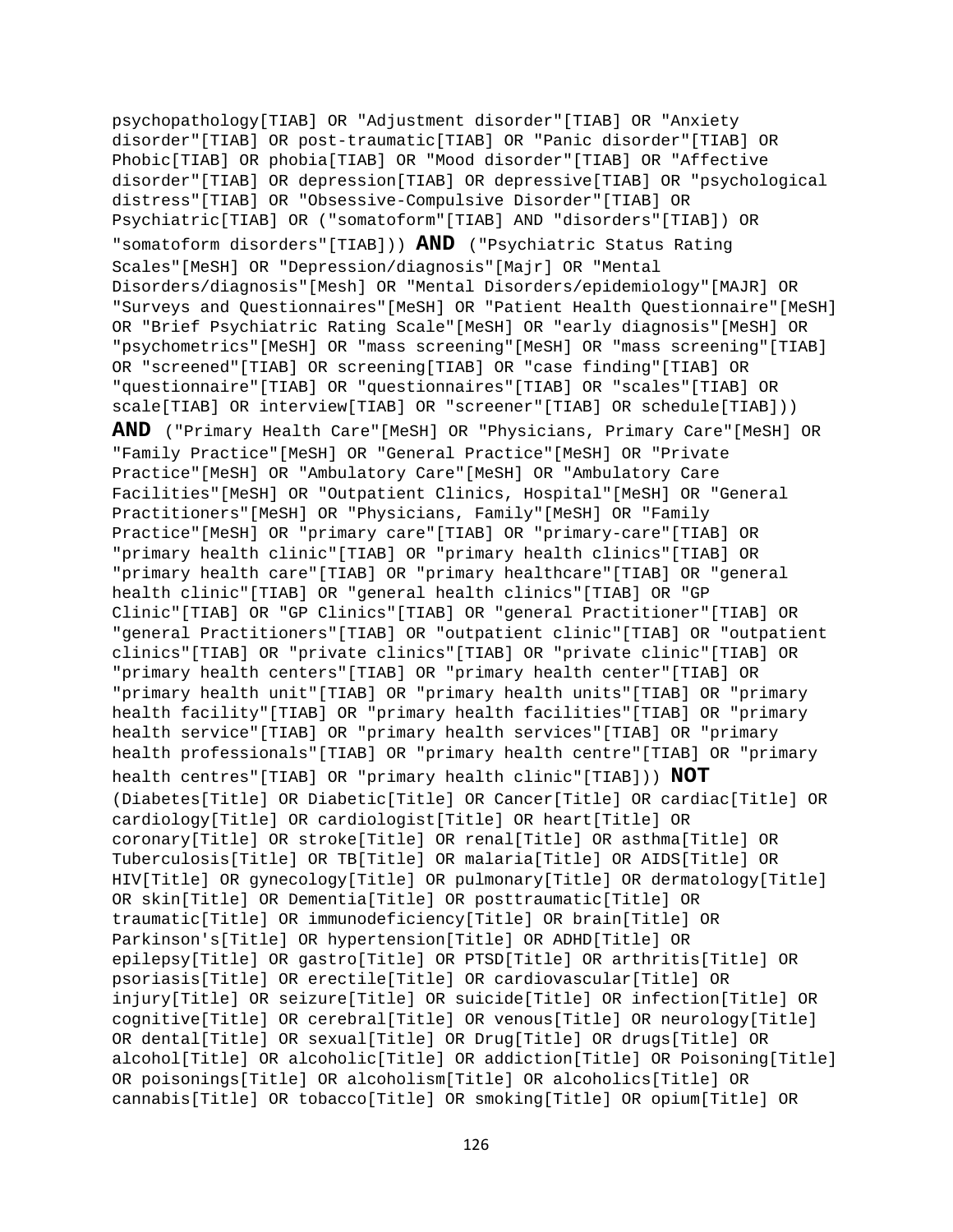benzodiazepine[Title] OR buprenorphine[Title] OR clozapine[Title] OR opiate[Title] OR opioid[Title] OR addict[Title] OR addiction[Title] OR pregnant[Title] OR pregnancy[Title] OR postpartum[Title] OR postpartum[Title] OR partum[Title] OR antenatal[Title] OR perinatal[Title] OR Postnatal[Title] OR Obstetric[Title] OR birth[Title] OR abortion[Title] OR feeding[Title] OR infant[Title] OR vaccination[Title] OR breast[Title] OR Student[Title] OR students[Title] OR children[Title] OR teenage[Title] OR teen[Title] OR teenagers[Title] OR pediatric[Title] OR paediatric[Title] OR Childhood[Title] OR Adolescent[Title] OR Adolescence[Title] OR Adolescents'[Title] OR Adolescents[Title] OR injury[Title] OR veteran[Title] OR veterans[Title] OR girl[Title] OR boy[Title] OR immigrant[Title] OR immigrants[Title] OR migration[Title] OR migrant[Title] OR migrants[Title] OR infant[Title] OR child[Title] OR graduate[Title] OR military[Title] OR refugee[Title] OR caregiver[Title] OR caregivers[Title] OR asylum[Title] OR gastrointestinal[Title] OR prenatal[Title] OR blood[Title] OR fibromyalgia[Title] OR postmenopausal[Title] OR perimenopausal[Title] OR Menopausal[Title])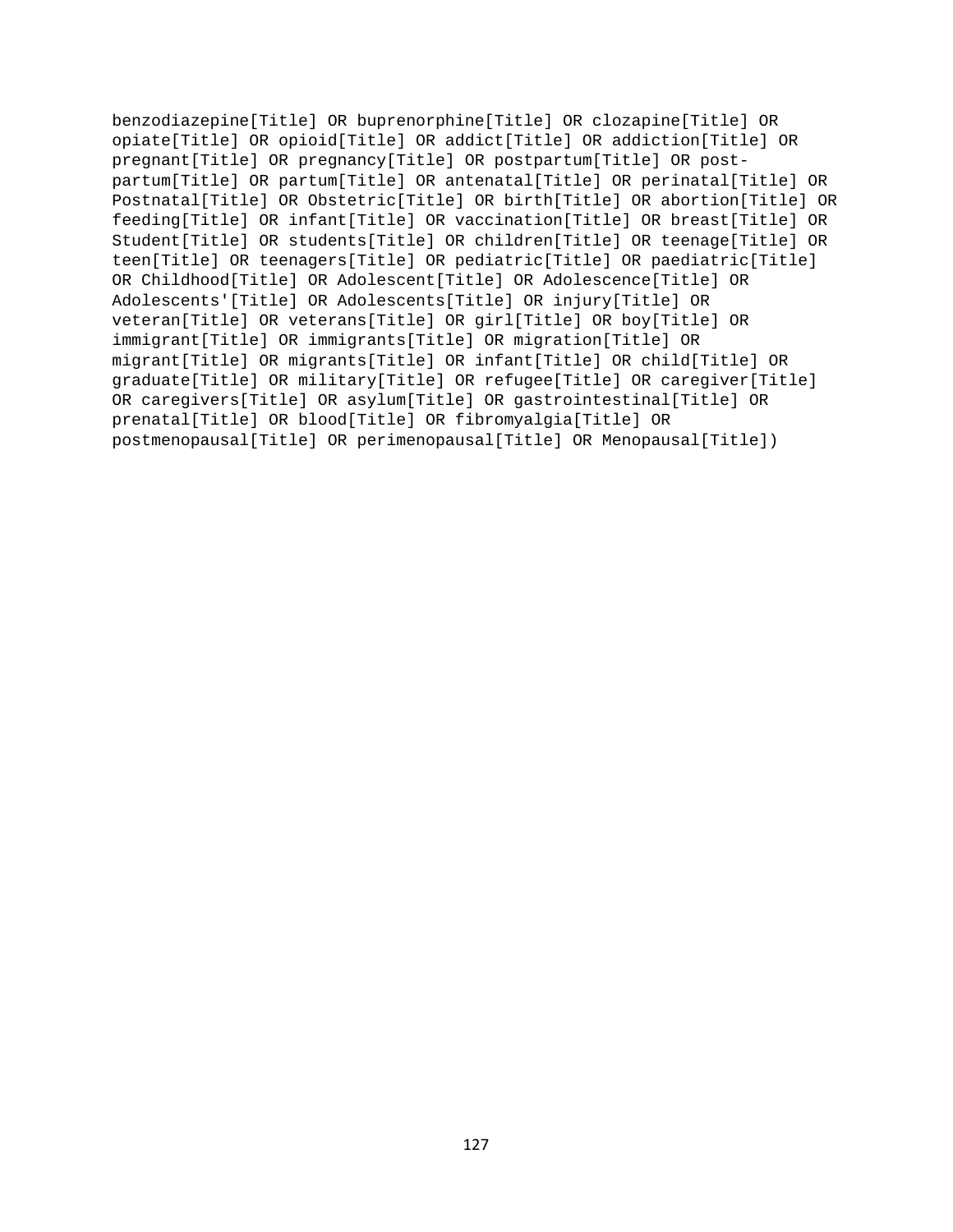# **Appendix B: Key features of studies reviewed**

| <b>Title</b>                                                                                                                                                                                                             | Country                                            | <b>Screening</b><br>Instrument<br>used for: | <b>Study</b><br><b>Design</b> | Primary<br>screener | <b>Clin Diag OR</b><br><b>Diagnostic</b><br>Instrument. |
|--------------------------------------------------------------------------------------------------------------------------------------------------------------------------------------------------------------------------|----------------------------------------------------|---------------------------------------------|-------------------------------|---------------------|---------------------------------------------------------|
| Fekadu, Abebaw, et al. "Recognition of depression by<br>primary care clinicians in rural Ethiopia." BMC family<br>practice 18.1 (2017): 56                                                                               | Ethiopia                                           | Screening                                   | Cross-<br>sectional           | PHQ-9               | Primary care<br>physician                               |
| Simon, Gregory, et al. "Somatic symptoms of distress: an<br>international primary care study." Psychosomatic<br>medicine58.5 (1996): 481-488.                                                                            | Nigeria, China,<br>India, Brazil, Chile,<br>Turkey | Screening                                   | Cross-<br>sectional           | GHQ-12              | CIDI-PC                                                 |
| Weiller, E., et al. "The relevance of recurrent bried<br>depression in primary care." European archives of<br>psychiatry and clinical neuroscience 244.4 (1994): 182-<br>189.                                            | Nigeria, China,<br>India, Brazil, Chile,<br>Turkey | Screening                                   | Cross-<br>sectional           | GHQ-12              | <b>CIDI</b>                                             |
| Salve, Harshal, et al. "Prevalence of psychiatric morbidity<br>at Mobile Health Clinic in an urban community in North<br>India." General hospital psychiatry 34.2 (2012)                                                 | India                                              | Screening                                   | Cross-<br>sectional           | PHQ-9               | <b>MINI</b>                                             |
| Thom, R. G. M., R. M. Zwi, and S. G. Reinach. "The<br>prevalence ofpsychiatric disorders at a primary care<br>clinic in Soweto, Johannesburg." South African Medical<br>Journal 83.9 (1993): 653-655.                    | South Africa                                       | Screening                                   | Cross-<br>sectional           | <b>SRQ-20</b>       | <b>PSE</b>                                              |
| Zailinawati, Abu-Hassan, Danielle Mazza, and Cheong<br>Lieng Teng. "Prevalence of insomnia and its impact on<br>daily function amongst Malaysian primary care<br>patients." Asia Pacific family medicine 11.1 (2012): 9. | Malaysia                                           | Diagnosis                                   | Cross-<br>sectional           | PHQ-9               | None                                                    |
| Udedi, Michael. "The prevalence of depression among<br>patients and its detection by primary health care<br>workers at Matawale Health Centre (Zomba)." Malawi<br>Medical Journal26.2 (2014): 34-37.                     | Malawi                                             | Screening                                   | Cross-<br>sectional           | <b>SRQ-20</b>       | <b>SCID</b>                                             |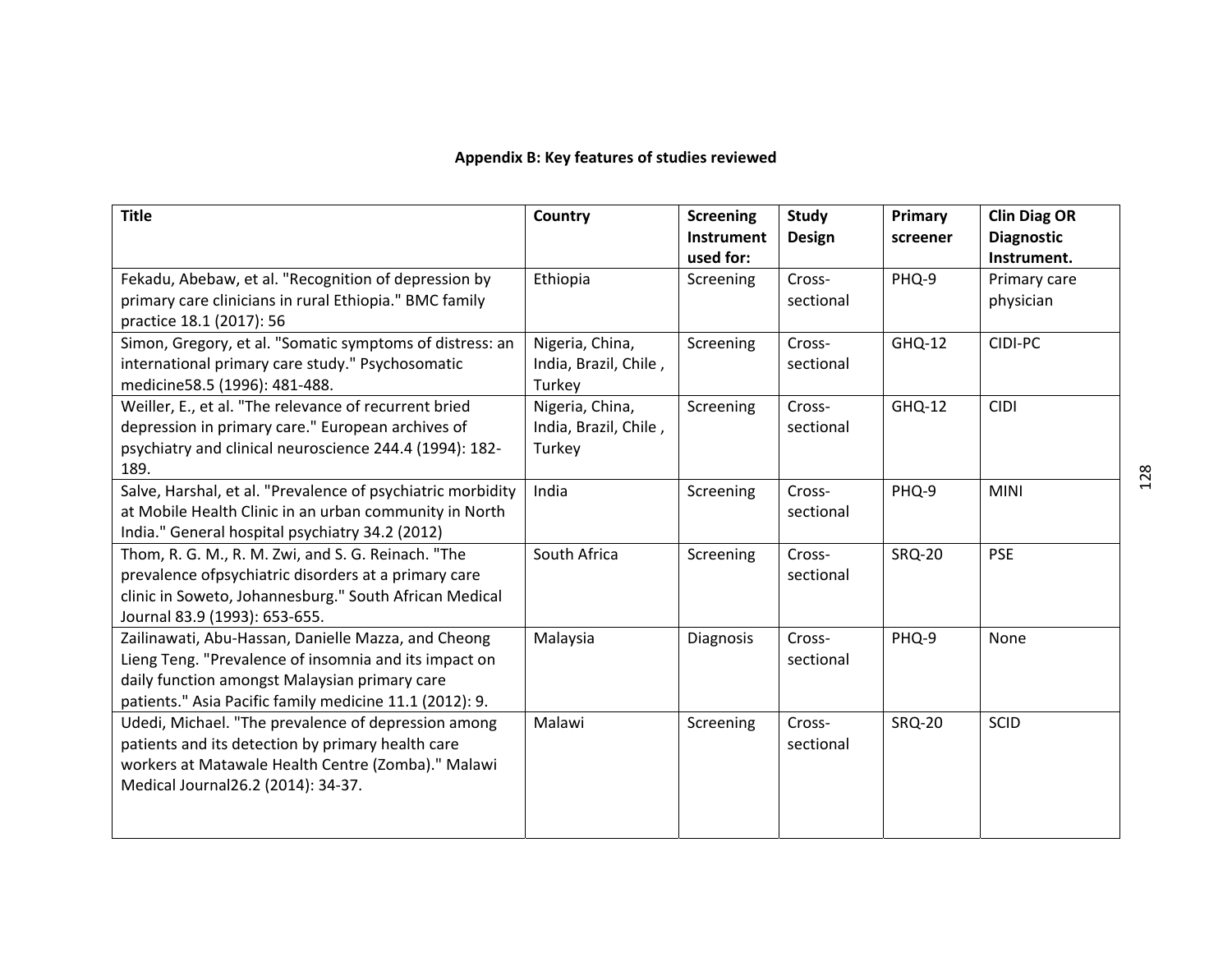| <b>Title</b>                                                                                                                                                                                                                                | Country                                            | <b>Screening</b><br><b>Instrument</b><br>used for: | <b>Study</b><br><b>Design</b> | Primary<br>screener    | <b>Clin Diag OR</b><br><b>Diagnostic</b><br>Instrument.                 |
|---------------------------------------------------------------------------------------------------------------------------------------------------------------------------------------------------------------------------------------------|----------------------------------------------------|----------------------------------------------------|-------------------------------|------------------------|-------------------------------------------------------------------------|
| Sidik, Sherina Mohd, Bruce Arroll, and Felicity Goodyear-<br>Smith. "Prevalence of anxiety among women attending a<br>primary care clinic in Malaysia." Br J Gen Pract 61.587<br>(2011): e326-e332.                                         | Malaysia                                           | Diagnosis                                          | Cross-<br>sectional           | GAD-7                  | None                                                                    |
| Qin, Xiaoxia, et al. "Prevalence and rates of recognition<br>of depressive disorders in internal medicine outpatient<br>departments of 23 general hospitals in Shenyang,<br>China." Journal of affective disorders 110.1 (2008): 46-<br>54. | China                                              | Screening                                          | Cross-<br>sectional           | <b>GHQ-12</b>          | <b>SCID</b>                                                             |
| Qin, Xiaoxia, et al. "Prevalence and rates of recognition<br>of anxiety disorders in internal medicine outpatient<br>departments of 23 general hospitals in Shenyang,<br>China." General hospital psychiatry 32.2 (2010): 192-<br>200.      | China                                              | Screening                                          | Cross-<br>sectional           | <b>GHQ-12</b>          | <b>SCID</b>                                                             |
| Simon, Gregory E., et al. "Prevalence and predictors of<br>depression treatment in an international primary care<br>study." American Journal of Psychiatry 161.9 (2004):<br>1626-1634.                                                      | Russia, Brazil                                     | Screening                                          | Longitudinal                  | CES-D                  | CIDI, Anxiety<br><b>Section Hopkins</b><br>Symptom Check<br>list (SCL-) |
| Strauss, P. R., et al. "Identification of depression in a<br>rural general practice." South African Medical<br>Journal 85.8 (1995): 755-759.                                                                                                | South Africa                                       | Screening                                          | Cross-<br>sectional           | <b>New</b><br>Screener | <b>CIDI</b>                                                             |
| Schaefert, Rainer, et al. "Psychological and behavioral<br>variables associated with the somatic symptom severity<br>of general hospital outpatients in China." General<br>hospital psychiatry 35.3 (2013): 297-303.                        | China                                              | Screening                                          | Cross-<br>sectional           | <b>PHQ-15</b>          | <b>MINI</b>                                                             |
| Simon, Gregory E., et al. "Understanding cross-national<br>differences in depression prevalence." Psychological<br>medicine32.4 (2002): 585-594.                                                                                            | Nigeria, China,<br>India, Brazil, Chile,<br>Turkey | Screening                                          | Cross-<br>sectional           | GHQ-12                 | <b>CIDI</b>                                                             |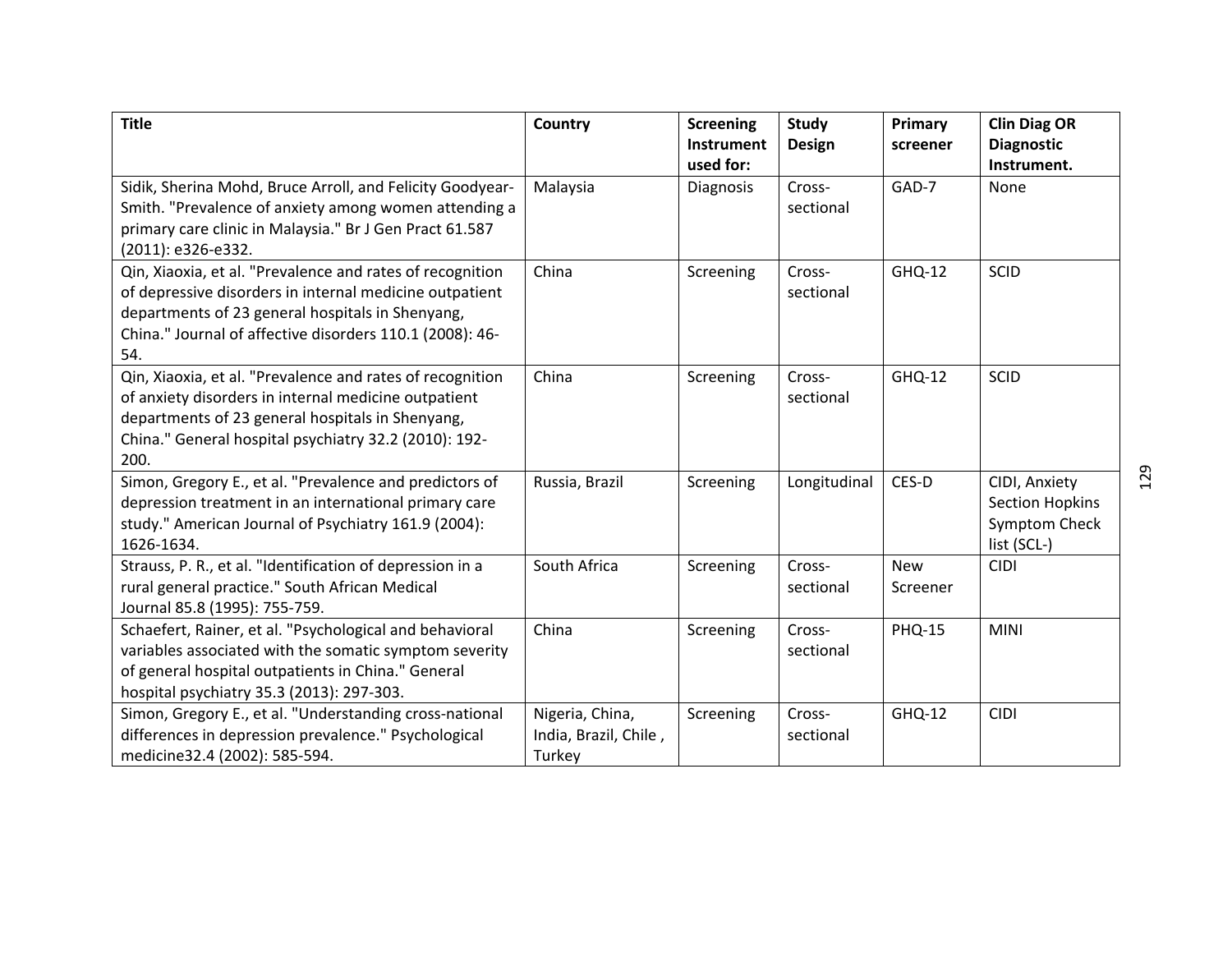| <b>Title</b>                                                                                                                                                                                                                                                                                                        | Country                                            | <b>Screening</b><br><b>Instrument</b><br>used for: | Study<br><b>Design</b> | Primary<br>screener | <b>Clin Diag OR</b><br><b>Diagnostic</b><br>Instrument. |
|---------------------------------------------------------------------------------------------------------------------------------------------------------------------------------------------------------------------------------------------------------------------------------------------------------------------|----------------------------------------------------|----------------------------------------------------|------------------------|---------------------|---------------------------------------------------------|
| Sorsdahl, Katherine, et al. "The time is now: missed<br>opportunities to address patient needs in community<br>clinics in Cape Town, South Africa." Tropical Medicine &<br>International Health 15.10 (2010): 1218-1226.                                                                                            | South Africa                                       | Diagnosis                                          | Cross-<br>sectional    | PHQ-4               | None                                                    |
| Weobong, Benedict, et al. "Sustained effectiveness and<br>cost-effectiveness of the Healthy Activity Programme, a<br>brief psychological treatment for depression delivered<br>by lay counsellors in primary care: 12-month follow-up<br>of a randomised controlled trial." PLoS medicine 14.9<br>(2017): e1002385. | India                                              | Diagnosis                                          | <b>RCT</b>             | PHQ-9               | None                                                    |
| Todd, C., et al. "The onset of common mental disorders<br>in primary care attenders in Harare,<br>Zimbabwe." Psychological medicine 29.1 (1999): 97-104.                                                                                                                                                            | Zimbabwe                                           | Diagnosis                                          | Longitudinal           | SSQ                 | None                                                    |
| Penayo, Ulises, Gunnar Kullgren, and Trinidad Caldera.<br>"Mental disorders among primary health care patients in<br>Nicaragua." Acta Psychiatrica Scandinavica 82.1 (1990):<br>82-85.                                                                                                                              | Trinidad                                           | Screening                                          | Cross-<br>sectional    | <b>SRQ-20</b>       | Clinical (HSR-<br><b>Health stall</b><br>rating scale)  |
| Reeler, C. H., and Williams AP. "Psychopathology in<br>primary care patients: a four year study in rural and<br>urban settings in Zimbabwe." Central African Journal of<br>Medicine 39.1 (1993): 1-7.                                                                                                               | Zimbabwe                                           | Diagnosis                                          | Multiple CS            | <b>SRQ-20</b>       | None                                                    |
| Ormel, J., et al. "Onset of disability in depressed and<br>non-depressed primary care patients." Psychological<br>medicine29.4 (1999): 847-853.                                                                                                                                                                     | Nigeria, China,<br>India, Brazil, Chile,<br>Turkey | Screening                                          | Longitudinal           | GHQ-12              | <b>CIDI</b>                                             |
| Varma, S. L., and M. Z. Azhar. "Psychiatric<br>symptomatology in a primary health setting in<br>Malaysia." Medical Journal of Malaysia 50 (1995): 11-11.                                                                                                                                                            | Malaysia                                           | Diagnosis                                          | Cross-<br>sectional    | <b>MHIS</b>         | None                                                    |
| Sen, Biswajit. "Psychiatric phenomena in primary health<br>care their extent and nature." Indian Journal of<br>Psychiatry 29.1 (1987): 33.                                                                                                                                                                          | India                                              | Screening                                          | Cross-<br>sectional    | <b>SRQ-20</b>       | <b>CIS</b>                                              |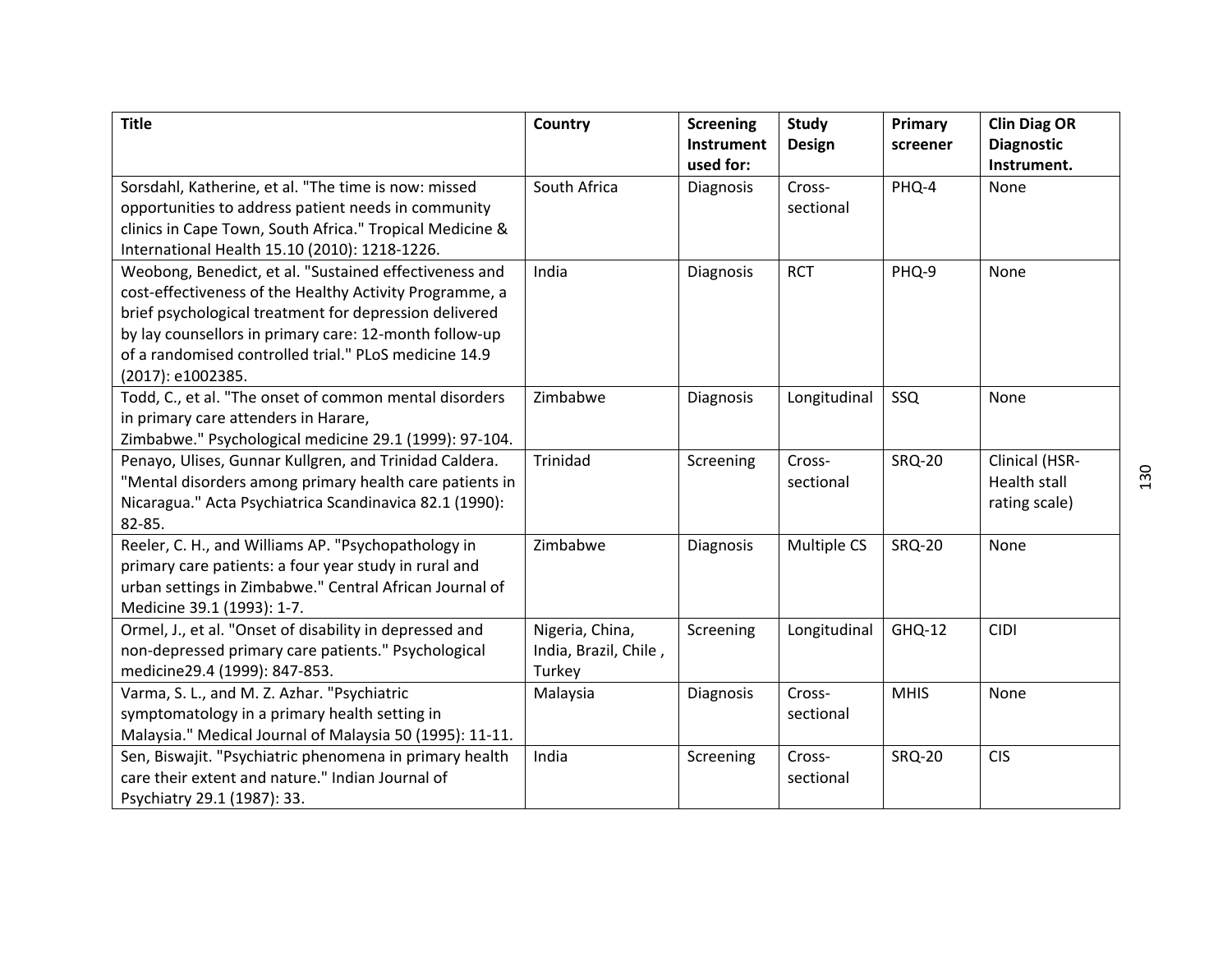| <b>Title</b>                                                                   | Country       | <b>Screening</b><br><b>Instrument</b> | <b>Study</b><br><b>Design</b> | Primary<br>screener | <b>Clin Diag OR</b><br><b>Diagnostic</b> |
|--------------------------------------------------------------------------------|---------------|---------------------------------------|-------------------------------|---------------------|------------------------------------------|
|                                                                                |               | used for:                             |                               |                     | Instrument.                              |
| Zaidan, Ziad. "Psychiatric Morbidity in Primary                                | Jordan        | Screening                             | Cross-                        | <b>GHQ-28</b>       | Physician also                           |
| Healthcare Setting in Irbid, Jordan: Prevallence,                              |               |                                       | sectional                     |                     | diagnosed but                            |
| Recognition and Management Arab Jurnal of Psychiatry                           |               |                                       |                               |                     | GHQ considered                           |
| 2006                                                                           |               |                                       |                               |                     | as gold standard                         |
| Shamasundar, C., et al. "Psychiatric morbidity in a                            | India         | Screening                             | Cross-                        | <b>GHQ-12</b>       | sample of GHQ+                           |
| general practice in an Indian city." Br Med J (Clin Res                        |               |                                       | sectional                     |                     | diagnosed with                           |
| Ed) 292.6537 (1986): 1713-1715.                                                |               |                                       |                               |                     | IPSS (Indian                             |
|                                                                                |               |                                       |                               |                     | scale)                                   |
| Portugal, Flávia Batista, et al. "Psychiatric morbidity and                    | <b>Brazil</b> | Diagnosis                             | Cross-                        | GHQ-12              | None                                     |
| quality of life of primary care attenders in two cities in                     |               |                                       | sectional                     |                     |                                          |
| Brazil." Jornal Brasileiro de Psiquiatria 63.1 (2014): 23-                     |               |                                       |                               |                     |                                          |
| 32.                                                                            |               |                                       |                               |                     |                                          |
| ZamZam, Ruzanna, et al. "Psychiatric morbidity among                           | Malaysia      | Diagnosis                             | Cross-                        | PHQ                 | None                                     |
| adult patients in a semi-urban primary care setting in                         |               |                                       | sectional                     |                     |                                          |
| Malaysia." International journal of mental health                              |               |                                       |                               |                     |                                          |
| systems 3.1 (2009): 13.<br>Patel, Vikram, et al. "The Healthy Activity Program | India         |                                       | <b>RCT</b>                    | PHQ-9               | None                                     |
| (HAP), a lay counsellor-delivered brief psychological                          |               | Diagnosis                             |                               |                     |                                          |
| treatment for severe depression, in primary care in                            |               |                                       |                               |                     |                                          |
| India: a randomised controlled trial." The                                     |               |                                       |                               |                     |                                          |
| Lancet 389.10065 (2017): 176-185.                                              |               |                                       |                               |                     |                                          |
| Patel, Vikram, et al. "Lay health worker led intervention                      | India         | Screening                             | <b>Cluster RCT</b>            | GHQ-12              | CIS-R                                    |
| for depressive and anxiety disorders in India: impact on                       |               |                                       |                               |                     |                                          |
| clinical and disability outcomes over 12 months." The                          |               |                                       |                               |                     |                                          |
| British Journal of Psychiatry 199.6 (2011): 459-466.                           |               |                                       |                               |                     |                                          |
| Patel, Vikram, et al. "Outcome of common mental                                | Zimbabwe      | Diagnosis                             | Longitudinal                  | SSQ                 | None                                     |
| disorders in Harare, Zimbabwe." The British Journal of                         |               |                                       |                               |                     |                                          |
| Psychiatry 172.1 (1998): 53-57.                                                |               |                                       |                               |                     |                                          |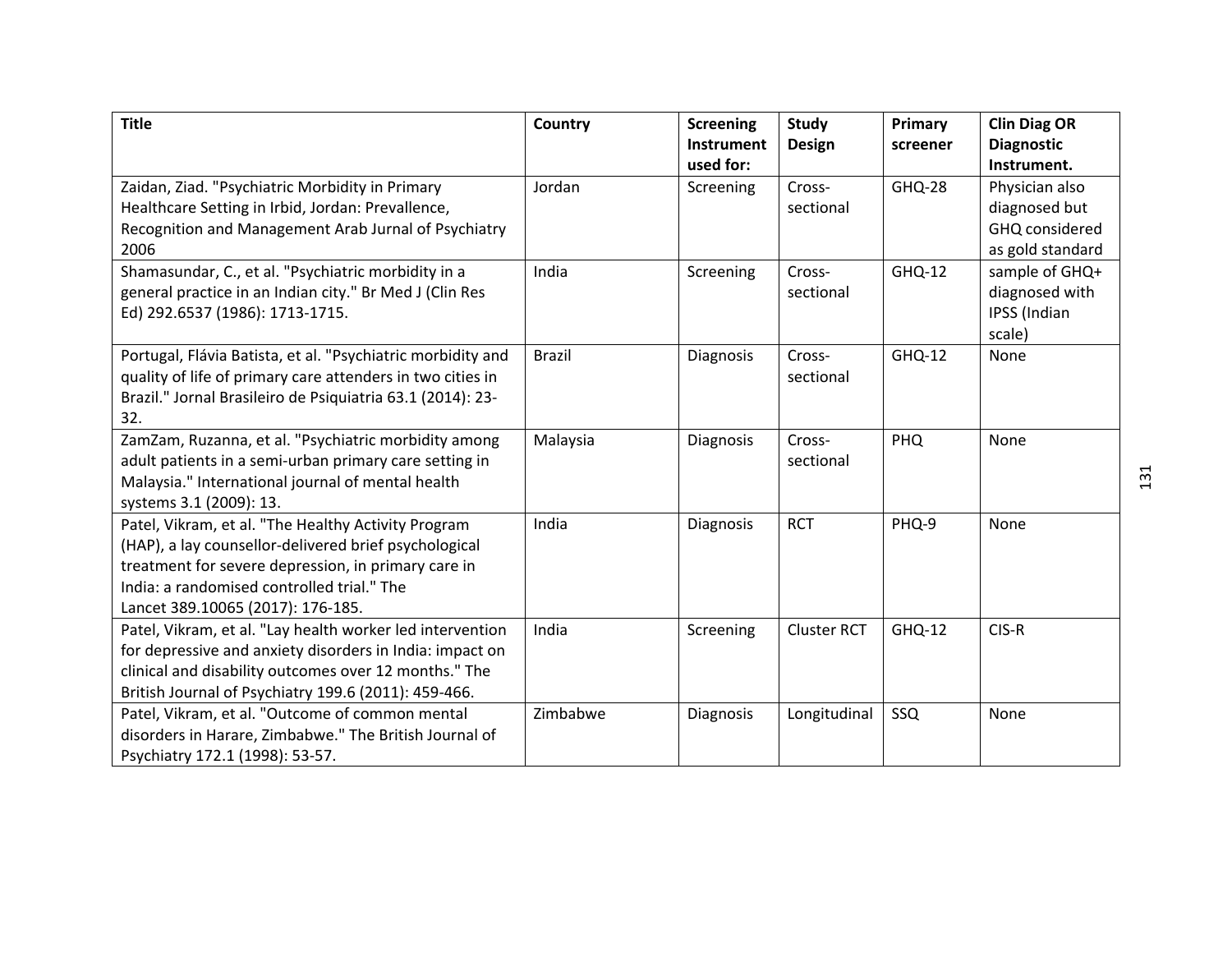| <b>Title</b>                                                                                                                                                                                                                                                                            | Country       | <b>Screening</b><br>Instrument | Study<br><b>Design</b> | Primary<br>screener | <b>Clin Diag OR</b><br><b>Diagnostic</b> |
|-----------------------------------------------------------------------------------------------------------------------------------------------------------------------------------------------------------------------------------------------------------------------------------------|---------------|--------------------------------|------------------------|---------------------|------------------------------------------|
| Patel, Vikram, et al. "The Shona Symptom<br>Questionnaire: the development of an indigenous                                                                                                                                                                                             | Zimbabwe      | used for:<br>Screening         | Cross-<br>sectional    | SSQ                 | Instrument.<br>CISR and EMIC<br>criteria |
| measure of common mental disorders in Harare." Acta<br>Psychiatrica Scandinavica 95.6 (1997): 469-475.                                                                                                                                                                                  |               |                                |                        |                     |                                          |
| Patel, Vikram, J. Pereira, and A. H. Mann. "Somatic and<br>psychological models of common mental disorder in<br>primary care in India." Psychological medicine 28.1<br>(1998): 135-143.                                                                                                 | India         | Screening                      | Cross-<br>sectional    | <b>GHQ-12</b>       | CIS-R                                    |
| Ohaeri, Jude Uzoma, and Olabisi Adebayo Odejide.<br>"Somatization symptoms among patients using primary<br>health care facilities in a rural community in<br>Nigeria." The American journal of psychiatry 151.5<br>(1994): 728.                                                         | Nigeria       | Diagnosis                      | Cross-<br>sectional    | <b>GHQ-28</b>       | None                                     |
| Udedi, Michael, et al. "Health service utilization by<br>patients with common mental disorder identified by the<br>Self-reporting Questionnaire in a primary care setting in<br>Zomba, Malawi: a descriptive study." International<br>Journal of Social Psychiatry60.5 (2014): 454-461. | Malawi        | Diagnosis                      | Cross-<br>sectional    | <b>SRQ-20</b>       | None                                     |
| Ormel, Johan, et al. "Common mental disorders and<br>disability across cultures: results from the WHO<br>Collaborative Study on Psychological Problems in<br>General Health Care." Jama272.22 (1994): 1741-1748.                                                                        | <b>Brazil</b> | Screening                      | Cross-<br>sectional    | <b>GHQ-12</b>       | <b>CIDI</b>                              |
| Patel, Vikram, et al. "Common mental disorders in<br>primary care in Harare, Zimbabwe: associations and risk<br>factors." The British Journal of Psychiatry 171.1 (1997):<br>60-64.                                                                                                     | Zimbabwe      | Diagnosis                      | Case<br>Control        | SSQ                 | None                                     |
| Villamil-Salcedo, Valerio, Blanca E. Vargas-Terrez, and<br>Adriana Díaz-Anzaldúa. "Collaborative Care model in<br>mental health. Scope and experiences after three years<br>of activity in Mexico City." Primary health care research<br>& development18.3 (2017): 227-234.             | Mexico        | Screening                      | Cross-<br>sectional    | $K-10$              | Physician                                |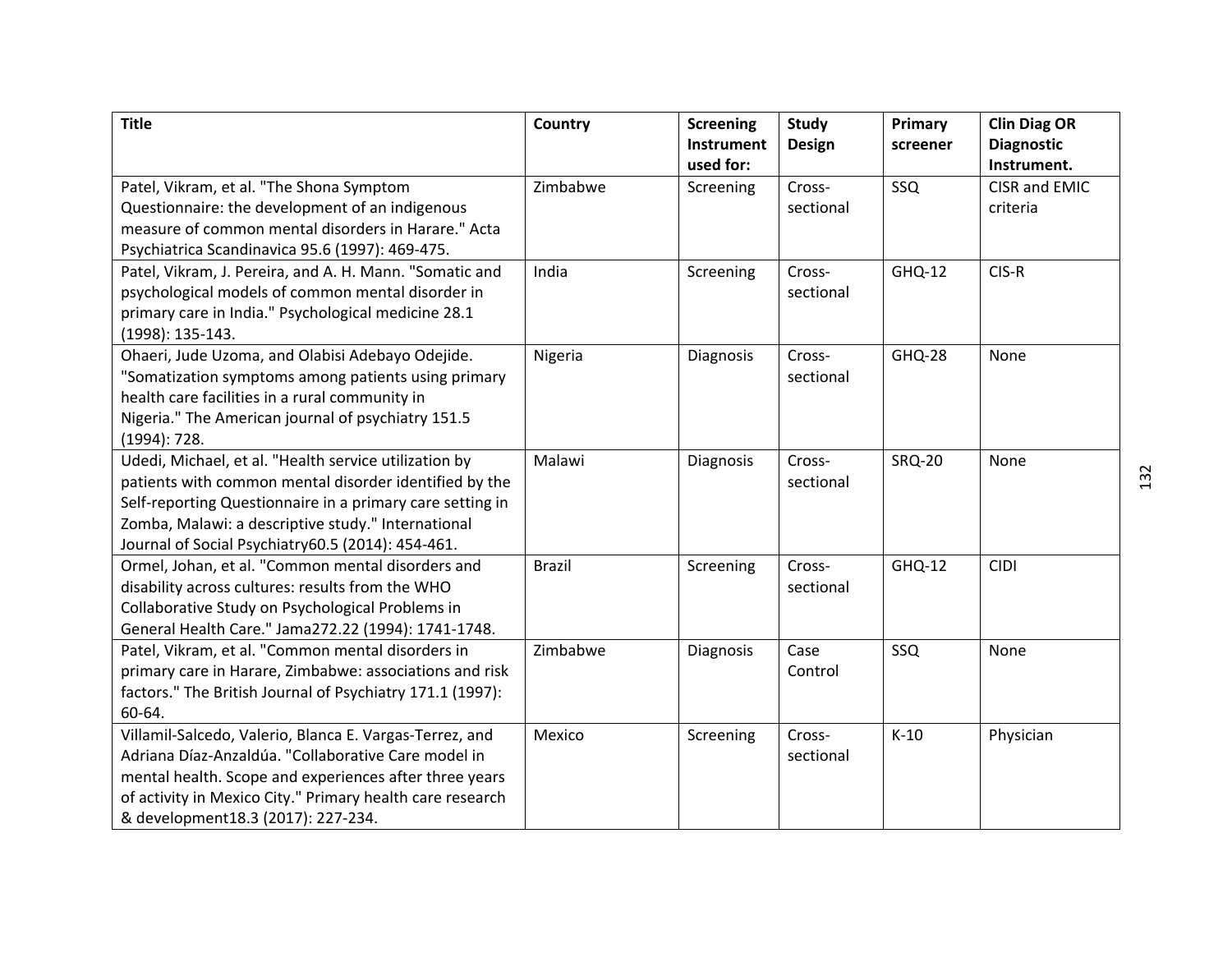| <b>Title</b>                                                | Country      | <b>Screening</b><br><b>Instrument</b> | <b>Study</b><br><b>Design</b> | Primary<br>screener | <b>Clin Diag OR</b><br><b>Diagnostic</b> |
|-------------------------------------------------------------|--------------|---------------------------------------|-------------------------------|---------------------|------------------------------------------|
|                                                             |              | used for:                             |                               |                     | Instrument.                              |
| Srinivasan, Tirupati N., and Thanjavur R. Suresh. "Clinical | India        | Screening                             | Cross-                        | <b>New</b>          | Physician                                |
| Relationship Between Nonspecific And Specific               |              |                                       | sectional                     | Screener            |                                          |
| Symptoms In Non-Psychotic Morbidity." Indian journal        |              |                                       |                               |                     |                                          |
| of psychiatry 31.3 (1989): 241.                             |              |                                       |                               |                     |                                          |
| ERBAYDAR, NÜKET PAKSOY, and NESRİN ÇİLİNGİROĞLU.            | Turkey       | Diagnosis                             | Cross-                        | <b>BDI</b>          | None                                     |
| "Chronic pain and depression: a descriptive survey          |              |                                       | sectional                     |                     |                                          |
| among adult primary health care centre                      |              |                                       |                               |                     |                                          |
| patients." Turkish Journal of Medical Sciences 40.5         |              |                                       |                               |                     |                                          |
| (2010): 707-714.                                            |              |                                       |                               |                     |                                          |
| Sood, Rita, Manju Mehta, and V. Kumar. "Neuroticism in      | India        | Diagnosis                             | Cross-                        | PGI-HQ              | None                                     |
| a family practice population in India." International       |              |                                       | sectional                     |                     |                                          |
| journal of social psychiatry 42.1 (1996): 58-67.            |              |                                       |                               |                     |                                          |
| Ying, Derek Gard-Ching, et al. "Frequency of generalized    | China        | Diagnosis                             | Cross-                        | GAD-7               | None                                     |
| anxiety disorder in Chinese primary care." Postgraduate     |              |                                       | sectional                     |                     |                                          |
| medicine 122.4 (2010): 32-38.                               |              |                                       |                               |                     |                                          |
| Petersen, I., et al. "The feasibility of adapted group-     | South Africa | Diagnosis                             | <b>RCT</b>                    | <b>SRQ-20</b>       | None                                     |
| based interpersonal therapy (IPT) for the treatment of      |              |                                       |                               |                     |                                          |
| depression by community health workers within the           |              |                                       |                               |                     |                                          |
| context of task shifting in South Africa." Community        |              |                                       |                               |                     |                                          |
| mental health journal 48.3 (2012): 336-341.                 |              |                                       |                               |                     |                                          |
| Oduwole, O. O., and A. O. Ogunyemi. "Validity of the        | Nigeria      | Screening                             | Cross-                        | GHQ-30              | Semistructures                           |
| GHQ-30 in a Nigerian medical outpatient clinic." The        |              |                                       | sectional                     |                     | Psych Interview                          |
| Canadian Journal of Psychiatry 34.1 (1989): 20-23.          |              |                                       |                               |                     |                                          |
| Niemi, Maria, et al. "Community-based intervention for      | Vietnam      | Screening                             | <b>Cluster RCT</b>            | PHQ-9               | <b>MINI</b>                              |
| depression management at the primary care level in Ha       |              |                                       |                               |                     |                                          |
| Nam Province, Vietnam: a cluster-randomised controlled      |              |                                       |                               |                     |                                          |
| trial." Tropical Medicine & International Health 21.5       |              |                                       |                               |                     |                                          |
| $(2016): 654-661.$                                          |              |                                       |                               |                     |                                          |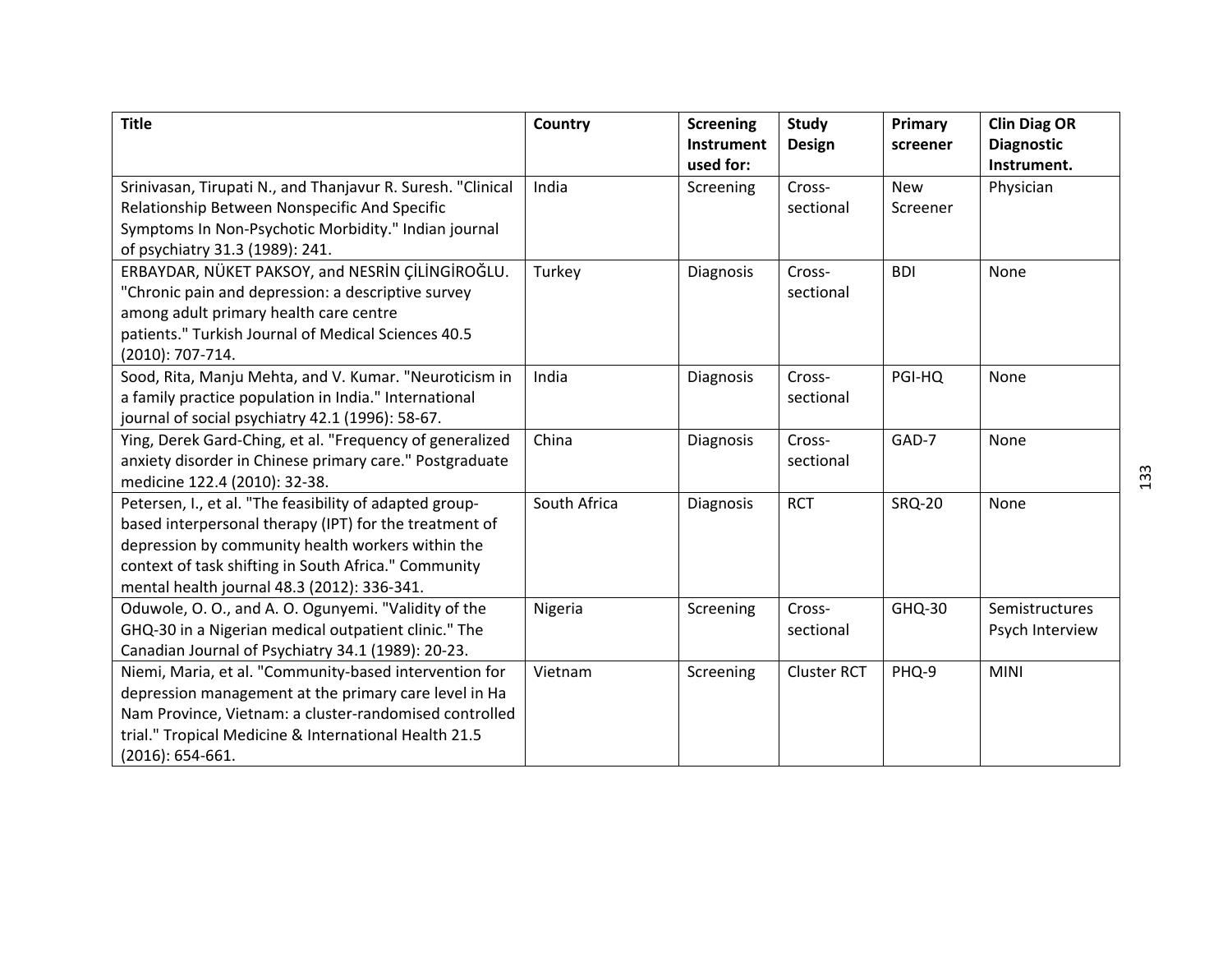| <b>Title</b>                                                                                                                                                                                                                                                           | Country       | <b>Screening</b><br>Instrument | Study<br><b>Design</b> | Primary<br>screener    | <b>Clin Diag OR</b><br><b>Diagnostic</b> |
|------------------------------------------------------------------------------------------------------------------------------------------------------------------------------------------------------------------------------------------------------------------------|---------------|--------------------------------|------------------------|------------------------|------------------------------------------|
| Nguyen, Nguyen-Lan D., D. Daniel Hunt, and Craig S.<br>Scott. "Screening for depression in a primary care setting<br>in Vietnam." The Journal of nervous and mental<br>disease 193.2 (2005): 144-147.                                                                  | Vietnam       | used for:<br>Diagnosis         | Cross-<br>sectional    | <b>VDS</b>             | Instrument.<br>None                      |
| Mohd-Sidik, Sherina, et al. "Screening for depression<br>with a brief questionnaire in a primary care setting:<br>validation of the two questions with help question<br>(Malay version)." The International Journal of Psychiatry<br>in Medicine 41.2 (2011): 143-154. | Malaysia      | Screening                      | Cross-<br>sectional    | <b>New</b><br>Screener | <b>CIDI</b>                              |
| Maziak, Wasim, et al. "Socio-demographic correlates of<br>psychiatric morbidity among low-income women in<br>Aleppo, Syria." Social science & medicine 54.9 (2002):<br>1419-1427.                                                                                      | Syria         | Diagnosis                      | Cross-<br>sectional    | <b>SRQ-20</b>          | None                                     |
| Mari, Jair de Jesus. "Psychiatric morbidity in three<br>primary medical care clinics in the city of Sao<br>Paulo." Social Psychiatry and Psychiatric<br>Epidemiology 22.3 (1987): 129-138.                                                                             | <b>Brazil</b> | Screening                      | Cross-<br>sectional    | <b>SRQ-20</b>          | <b>CIS</b>                               |
| Maniam, T. "Psychiatric morbidity in an urban general<br>practice." The Medical journal of Malaysia 49.3 (1994):<br>242-246.                                                                                                                                           | Malaysia      | Diagnosis                      | Cross-<br>sectional    | GHQ-30                 | None                                     |
| Wright, C., M. K. Nepal, and W. D. A. Bruce-Jones.<br>"Mental health patients in primary health care services<br>in Nepal." Asia Pacific Journal of Public Health 3.3<br>(1989): 224-230.                                                                              | Nepal         | Diagnosis                      | Cross-<br>sectional    | <b>SRQ-20</b>          | None                                     |
| Lima, Ana Flávia Barros da Silva, and Marcelo Pio de<br>Almeida Fleck. "Quality of life, diagnosis, and treatment<br>of patients with major depression: a prospective cohort<br>study in primary care." Revista Brasileira de<br>Psiquiatria 33.3 (2011): 245-251.     | <b>Brazil</b> | Screening                      | Longitudinal           | CES-D                  | <b>CIDI</b>                              |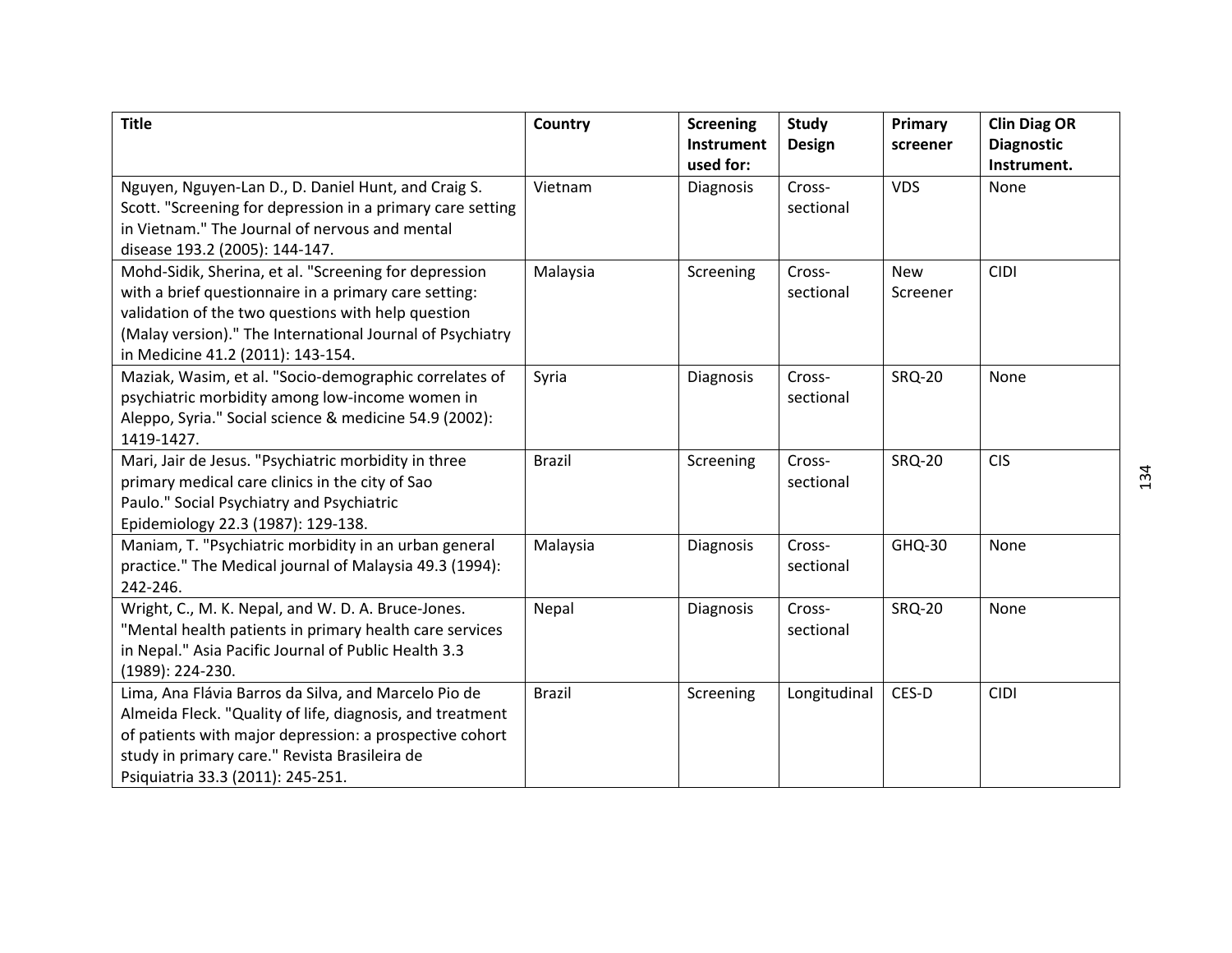| <b>Title</b>                                                                                                                                                                                                                                                                                                                   | Country  | <b>Screening</b><br>Instrument | <b>Study</b><br><b>Design</b> | Primary<br>screener | <b>Clin Diag OR</b><br><b>Diagnostic</b> |
|--------------------------------------------------------------------------------------------------------------------------------------------------------------------------------------------------------------------------------------------------------------------------------------------------------------------------------|----------|--------------------------------|-------------------------------|---------------------|------------------------------------------|
| Li, Haiyan, et al. "Major depressive disorder and suicide<br>risk among adult outpatients at several general hospitals<br>in a Chinese Han population." PloS one 12.10 (2017):<br>e0186143.                                                                                                                                    | China    | used for:<br>Screening         | Cross-<br>sectional           | PHQ-9               | Instrument.<br><b>MINI</b>               |
| Lasebikan, V. O., A. Ejidokun, and O. A. Coker.<br>"Prevalence of mental disorders and profile of<br>disablement among primary health care service users in<br>Lagos Island." Epidemiology Research International 2012<br>(2012).                                                                                              | Nigeria  | Screening                      | Cross-<br>sectional           | GHQ-12              | ICD-10 PHC<br>Checklist                  |
| Khoo, E. M., et al. "Somatisation disorder and its<br>associated factors in multiethnic primary care clinic<br>attenders." International journal of behavioral<br>medicine 19.2 (2012): 165-173.                                                                                                                               | Malaysia | Diagnosis                      | Cross-<br>sectional           | <b>SSC</b>          | None                                     |
| Kauye, F., R. Jenkins, and A. Rahman. "Training primary<br>health care workers in mental health and its impact on<br>diagnoses of common mental disorders in primary care<br>of a developing country, Malawi: a cluster-randomized<br>controlled trial." Psychological medicine 44.3 (2014):<br>657-666.                       | Malawi   | Screening                      | Multiple CS                   | <b>SRQ-20</b>       | SCID                                     |
| Jenkins, Rachel, et al. "Short structured general mental<br>health in service training programme in Kenya improves<br>patient health and social outcomes but not detection of<br>mental health problems-a pragmatic cluster randomised<br>controlled trial." International journal of mental health<br>systems 7.1 (2013): 25. | Kenya    | Diagnosis                      | <b>Cluster RCT</b>            | <b>GHQ-12</b>       | None                                     |
| Jegede, R. O., et al. "Psychiatric morbidity in a Nigerian<br>general out-patient clinic." West African journal of<br>medicine9.3 (1990): 177-186.                                                                                                                                                                             | Nigeria  | Screening                      | Cross-<br>sectional           | CES-D               | Clinical diagnosis                       |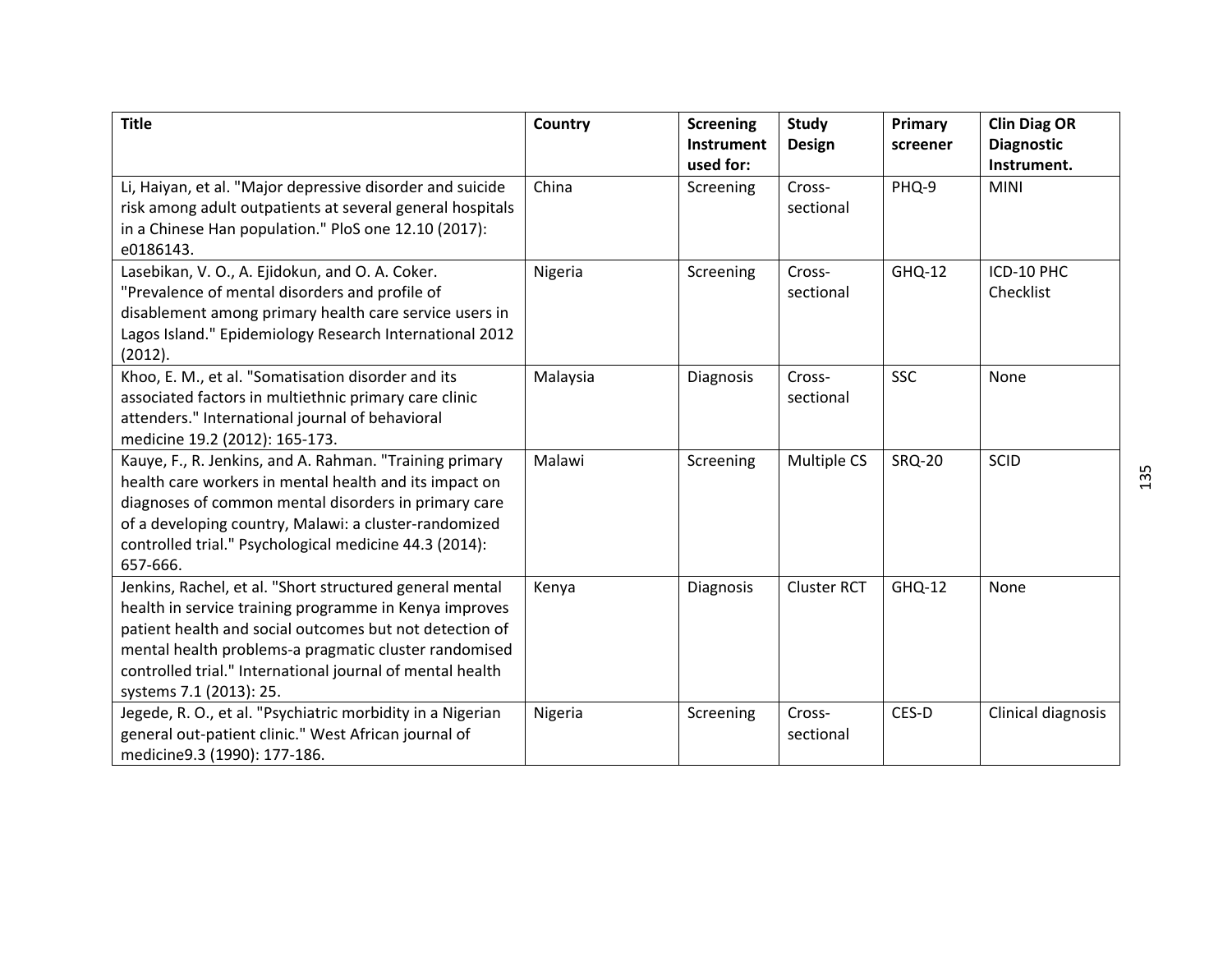| <b>Title</b>                                               | Country        | <b>Screening</b><br><b>Instrument</b> | <b>Study</b><br><b>Design</b> | Primary<br>screener | <b>Clin Diag OR</b><br><b>Diagnostic</b> |
|------------------------------------------------------------|----------------|---------------------------------------|-------------------------------|---------------------|------------------------------------------|
|                                                            |                | used for:                             |                               |                     | Instrument.                              |
| Ihezue, U. H., and N. Kumaraswamy. "Prevalence of          | Nigeria        | Diagnosis                             | Cross-                        | SDS (Zung)          | None                                     |
| depressive symptoms among patients attending a             |                |                                       | sectional                     |                     |                                          |
| general outpatient clinic." Acta Psychiatrica              |                |                                       |                               |                     |                                          |
| Scandinavica 73.4 (1986): 395-398.                         |                |                                       |                               |                     |                                          |
| Hussein, A. H., and A. A. Sa'adoon. "Prevalence of         | Iraq           | Diagnosis                             | Cross-                        | <b>PHQ</b>          | None                                     |
| anxiety and depressive disorders among primary health      |                |                                       | sectional                     |                     |                                          |
| care attendees in Al-Nasiriyah, Iraq." Journal of Muslim   |                |                                       |                               |                     |                                          |
| Mental Health 1.2 (2006): 171-176.                         |                |                                       |                               |                     |                                          |
| Husain, Nusrat, et al. "Psychological distress among       | Pakistan       | Diagnosis                             | Cross-                        | <b>SRQ-20</b>       | None                                     |
| patients attending a general medical outpatient clinic in  |                |                                       | sectional                     |                     |                                          |
| Pakistan." General hospital psychiatry 26.4 (2004): 277-   |                |                                       |                               |                     |                                          |
| 281.                                                       |                |                                       |                               |                     |                                          |
| Havenaar, Juhan M., et al. "Common mental health           | South Africa   | Diagnosis                             | Cross-                        | <b>SRQ-20</b>       | None                                     |
| problems in historically disadvantaged urban and rural     |                |                                       | sectional                     |                     |                                          |
| communities in South Africa: prevalence and risk           |                |                                       |                               |                     |                                          |
| factors." Social Psychiatry and Psychiatric                |                |                                       |                               |                     |                                          |
| Epidemiology 43.3 (2008): 209-215.                         |                |                                       |                               |                     |                                          |
| Gureje, Oye, and B. Obikoya. "Somatization in primary      | Nigeria        | Screening                             | Cross-                        | GHQ-12              | <b>CIDI</b>                              |
| care: pattern and correlates in a clinic in Nigeria." Acta |                |                                       | sectional                     |                     |                                          |
| psychiatrica scandinavica 86.3 (1992): 223-227.            |                |                                       |                               |                     |                                          |
| Gureje, Oye. "Psychological disorders and symptoms in      | Nigeria        | Screening                             | Longitudinal                  | GHQ-12              | <b>CIDI</b>                              |
| primary care." Social psychiatry and psychiatric           |                |                                       |                               |                     |                                          |
| epidemiology37.5 (2002): 220-224.                          |                |                                       |                               |                     |                                          |
| Herrman, Helen, et al. "Longitudinal investigation of      | Russia, Brazil | Diagnosis                             | Cross-                        | CES-D               | None                                     |
| depression outcomes in primary care in six countries:      |                |                                       | sectional                     |                     |                                          |
| the LIDO study. Functional status, health service use and  |                |                                       |                               |                     |                                          |
| treatment of people with depressive                        |                |                                       |                               |                     |                                          |
| symptoms." Psychological medicine 32.5 (2002): 889-        |                |                                       |                               |                     |                                          |
| 902                                                        |                |                                       |                               |                     |                                          |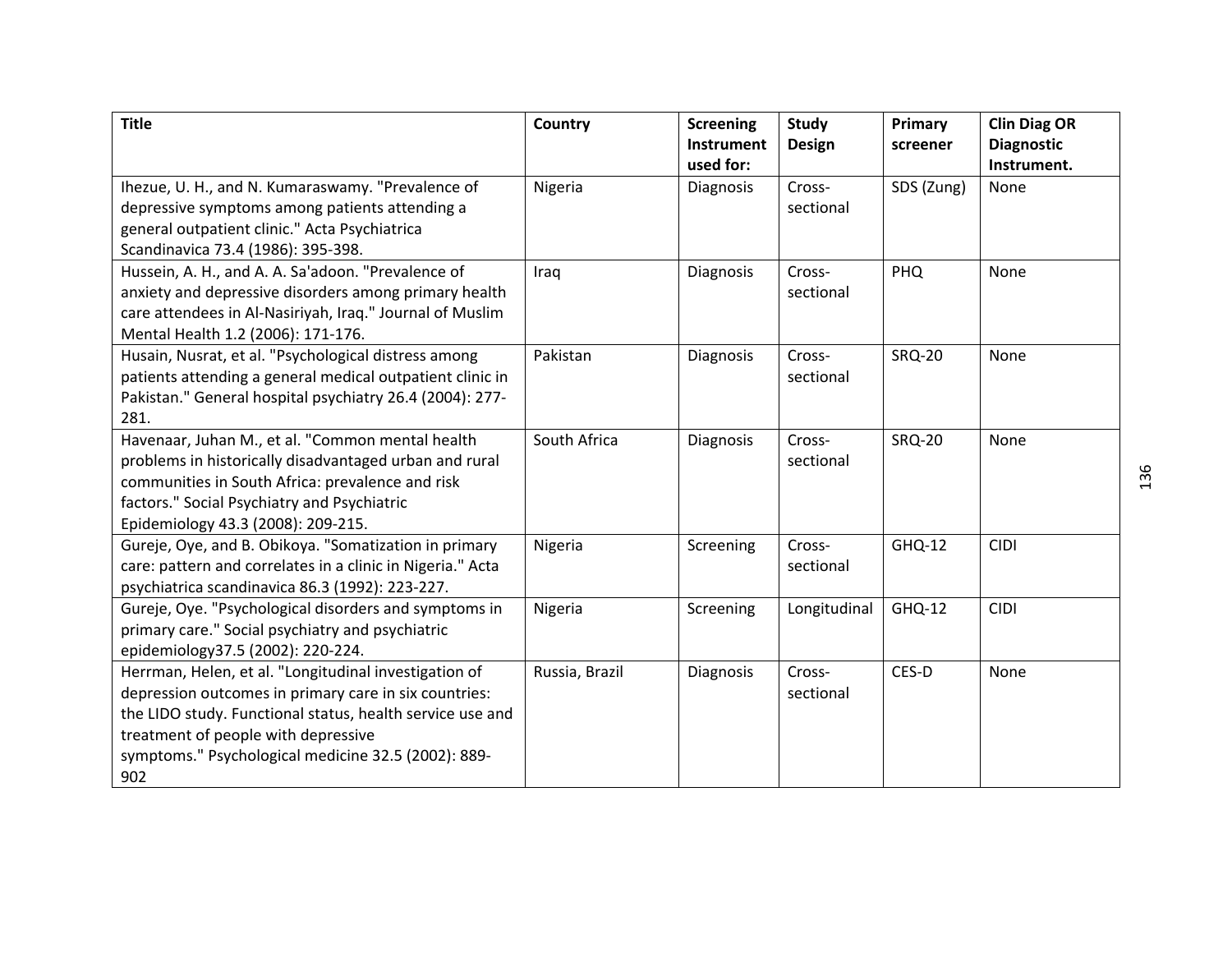| <b>Title</b>                                                | Country       | <b>Screening</b><br><b>Instrument</b> | Study<br><b>Design</b> | Primary<br>screener | <b>Clin Diag OR</b><br><b>Diagnostic</b> |
|-------------------------------------------------------------|---------------|---------------------------------------|------------------------|---------------------|------------------------------------------|
|                                                             |               | used for:                             |                        |                     | Instrument.                              |
| Grunauer, Michelle, et al. "Tablet-based screening of       | Ecuadoe       | Diagnosis                             | Cross-                 | <b>GHQ-12</b>       | CGI-S (overall                           |
| depressive symptoms in quito, Ecuador: efficiency in        |               |                                       | sectional              |                     | clin impression -                        |
| primary care." International journal of family              |               |                                       |                        |                     | no diagnosis)                            |
| medicine 2014 (2014).                                       |               |                                       |                        |                     |                                          |
| GONCALVES, DANIEL A., et al. "Brazilian multicenter         | <b>Brazil</b> | Diagnosis                             | Cross-                 | <b>GHQ-12</b>       | None                                     |
| study of common mental disorders in primary care: rates     |               |                                       | sectional              |                     |                                          |
| and related social and sociodemographic factors."           |               |                                       |                        |                     |                                          |
| (2014).                                                     |               |                                       |                        |                     |                                          |
| El-Rufaie, O. E. F. A., A. A. Albar, and B. K. Al-Dabal.    | Saudi Arabia  | Diagnosis                             | Cross-                 | <b>HADS</b>         | None                                     |
| "Identifying anxiety and depressive disorders among         |               |                                       | sectional              |                     |                                          |
| primary care patients: a pilot study." Acta psychiatrica    |               |                                       |                        |                     |                                          |
| scandinavica77.3 (1988): 280-282.                           |               |                                       |                        |                     |                                          |
| Sen, Biswajit, and Paul Williams. "The extent and nature    | India         | Screening                             | Cross-                 | SDQ-9               | <b>CIS</b>                               |
| of depressive phenomena in primary health care: a           |               |                                       | sectional              |                     |                                          |
| study in Calcutta, India." The British Journal of           |               |                                       |                        |                     |                                          |
| Psychiatry 151.4 (1987): 486-493.                           |               |                                       |                        |                     |                                          |
| Patel, V., and A. Mann. "Etic and emic criteria for non-    | Zimbabwe      | Screening                             | Cross-                 | SSQ                 | CIS-R                                    |
| psychotic mental disorder: a study of the CISR and care     |               |                                       | sectional              |                     |                                          |
| provider assessment in Harare." Social psychiatry and       |               |                                       |                        |                     |                                          |
| psychiatric epidemiology 32.2 (1997): 84-89.                |               |                                       |                        |                     |                                          |
| Mirza, Ilyas, et al. "Eliciting explanatory models of       | Pakistan      | Diagnosis                             | Cross-                 | <b>GHQ-12</b>       | None                                     |
| common mental disorders using the Short Explanatory         |               |                                       | sectional              |                     |                                          |
| Model Interview (SEMI) Urdu adaptation--a pilot             |               |                                       |                        |                     |                                          |
| study." JPMA. The Journal of the Pakistan Medical           |               |                                       |                        |                     |                                          |
| Association 56.10 (2006): 461-463.                          |               |                                       |                        |                     |                                          |
| Patel, Vikram, et al. "Effectiveness of an intervention led | India         | Screening                             | <b>Cluster RCT</b>     | GHQ-12              | CIS-R                                    |
| by lay health counsellors for depressive and anxiety        |               |                                       |                        |                     |                                          |
| disorders in primary care in Goa, India (MANAS): a          |               |                                       |                        |                     |                                          |
| cluster randomised controlled trial." The                   |               |                                       |                        |                     |                                          |
| Lancet 376.9758 (2010): 2086-2095.                          |               |                                       |                        |                     |                                          |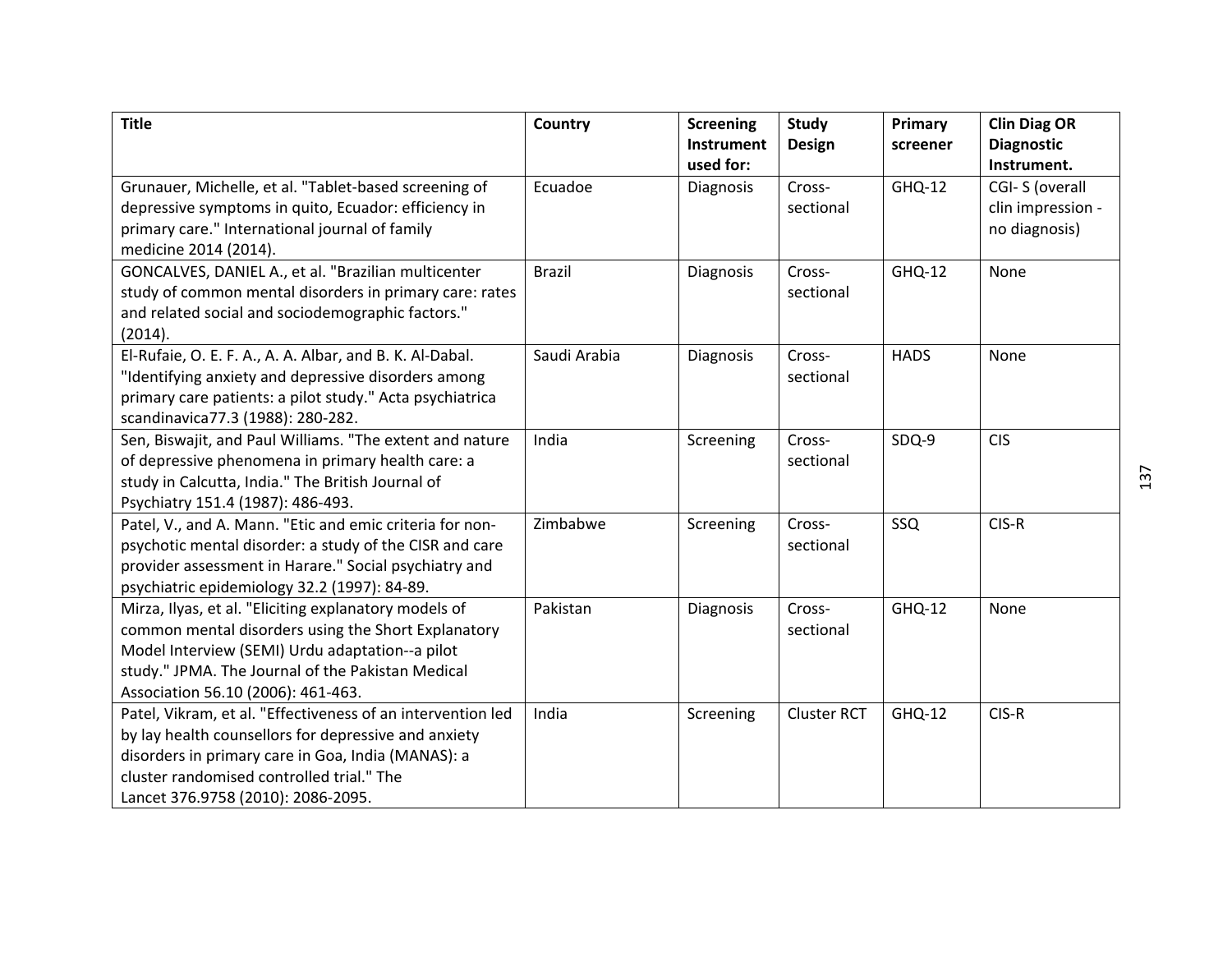| <b>Title</b>                                                                                                                                                                                                                                                                                         | Country                                | <b>Screening</b><br>Instrument<br>used for: | Study<br><b>Design</b> | Primary<br>screener    | <b>Clin Diag OR</b><br><b>Diagnostic</b><br>Instrument. |
|------------------------------------------------------------------------------------------------------------------------------------------------------------------------------------------------------------------------------------------------------------------------------------------------------|----------------------------------------|---------------------------------------------|------------------------|------------------------|---------------------------------------------------------|
| Harding, Timothy W., et al. "Mental disorders in primary<br>health care: a study of their frequency and diagnosis in<br>four developing countries." Psychological medicine 10.2<br>(1980): 231-241.                                                                                                  | Colombia, India,<br>Sudan< Philippines | Screening                                   | Cross-<br>sectional    | <b>SRQ-20</b>          | <b>PSE</b>                                              |
| Hanlon, Charlotte, et al. "Validity of brief screening<br>questionnaires to detect depression in primary care in<br>Ethiopia." Journal of affective disorders 186 (2015): 32-3                                                                                                                       | Ethiopia                               | Screening                                   | Cross-<br>sectional    | <b>SRQ-20</b>          | MINI by Psych<br><b>Nurse</b>                           |
| Gureje, Oye, et al. "Somatization in cross-culural<br>perspective: A World Health Organization study in<br>Primary Care." The American Journal of Psychiatry 154.7<br>(1997): 989.                                                                                                                   | Nigeria                                | Screening                                   | Cross-<br>sectional    | <b>GHQ-12</b>          | CIDI-PC                                                 |
| Gomes, Viviane Ferrari, Tatiana Longo Borges Miguel,<br>and Adriana Inocenti Miasso. "Common mental<br>disorders: socio-demographic and pharmacotherapy<br>profile." Revista latino-americana de enfermagem 21.6<br>(2013): 1203-1211.                                                               | <b>Brazil</b>                          | Diagnosis                                   | Cross-<br>sectional    | <b>SRQ-20</b>          | None                                                    |
| Goldberg, David P., et al. "Screening for anxiety,<br>depression, and anxious depression in primary care: A<br>field study for ICD-11 PHC." Journal of affective<br>disorders 213 (2017): 199-206.                                                                                                   | Brazil, China,<br>Mexico, Pakistan     | Screening                                   | Cross-<br>sectional    | <b>New</b><br>Screener | $CIS-R$                                                 |
| Fortes, Sandra, Luiz Augusto Brites Villano, and Claudia<br>S. Lopes. "Nosological profile and prevalence of common<br>mental disorders of patients seen at the Family Health<br>Program (FHP) units in Petropolis, Rio de<br>Janeiro." Revista Brasileira de Psiquiatria 30.1 (2008):<br>$32 - 37.$ | <b>Brazil</b>                          | Screening                                   | Cross-<br>sectional    | <b>GHQ-12</b>          | <b>CIDI</b>                                             |
| Diminić-Lisica, Ines, et al. "Comorbid chronic diseases in<br>depressed and non-depressed patients in family<br>practice." Psychiatria Danubina 22.2 (2010): 236-240.                                                                                                                                | Croatia                                | Diagnosis                                   | Cross-<br>sectional    | <b>BDI</b>             | None                                                    |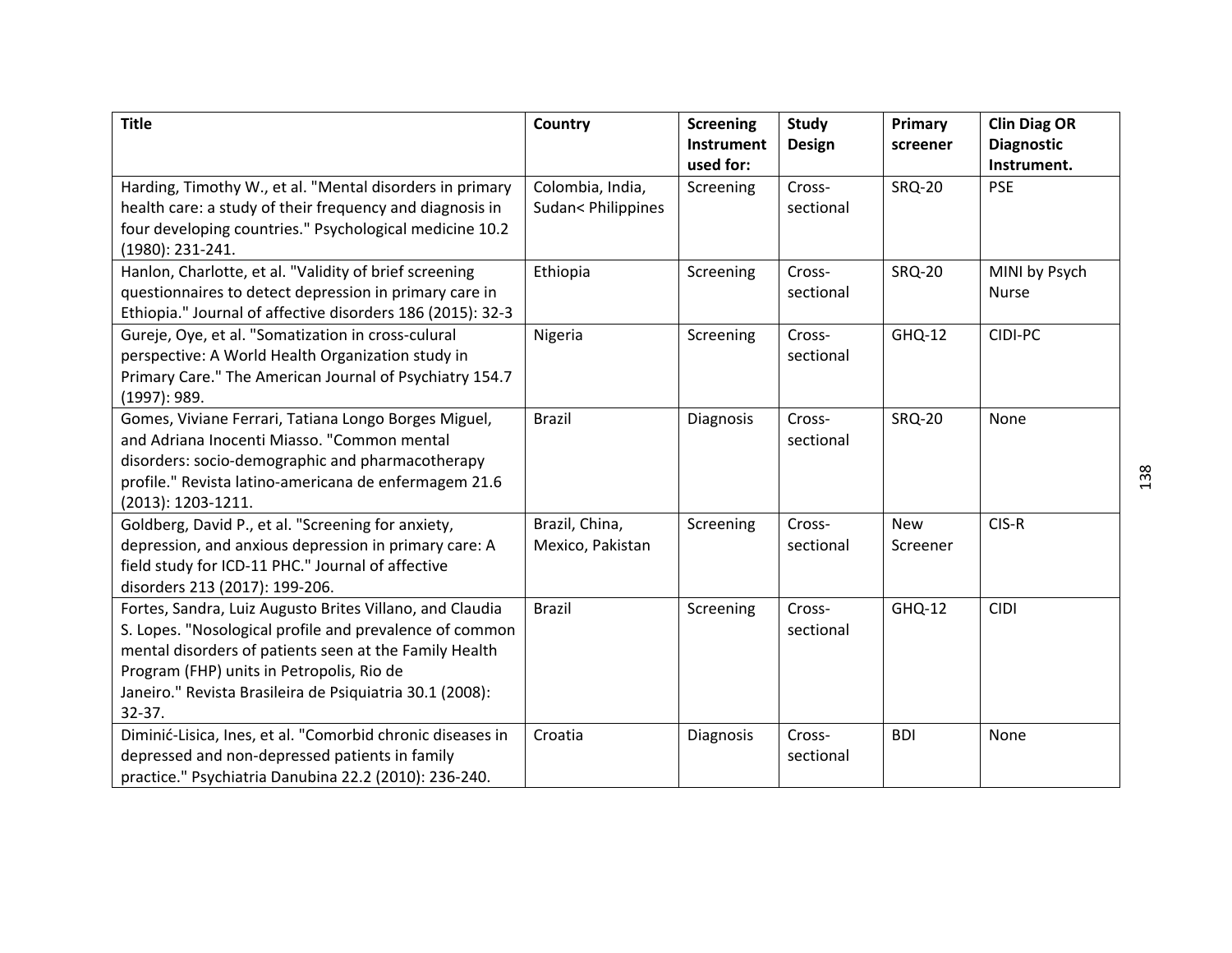| <b>Title</b>                                                                                                                                                                                                                                 | <b>Country</b> | <b>Screening</b><br>Instrument<br>used for: | <b>Study</b><br><b>Design</b> | Primary<br>screener | <b>Clin Diag OR</b><br><b>Diagnostic</b><br>Instrument. |
|----------------------------------------------------------------------------------------------------------------------------------------------------------------------------------------------------------------------------------------------|----------------|---------------------------------------------|-------------------------------|---------------------|---------------------------------------------------------|
| Dhadphale, Manohar, Graham Cooper, and Lesley<br>Cartwright-Taylor. "Prevalence and presentation of<br>depressive illness in a primary health care setting in<br>Kenya." The American journal of psychiatry 146.5<br>(1989): 659.            | Kenya          | Screening                                   | Cross-<br>sectional           | <b>SRQ-20</b>       | <b>Standard Psych</b><br>Interview                      |
| Fleck, Marcelo Pio De Almeida, et al. "Major depression<br>and its correlates in primary care settings in six<br>countries: 9-month follow-up study." The British Journal<br>of Psychiatry 186.1 (2005): 41-47.                              | Russia, Brazil | Screening                                   | Longitudinal                  | CES-D               | <b>CIDI</b>                                             |
| Daradkeh, T. K., et al. "Psychiatric morbidity and its<br>sociodemographic correlates among women in Irbid,<br>Jordan." (2006).                                                                                                              | Jordan         | Screening                                   | Cross-<br>sectional           | <b>SRQ-20</b>       | PHQ                                                     |
| Chibanda, Dixon, et al. "Effect of a primary care-based<br>psychological intervention on symptoms of common<br>mental disorders in Zimbabwe: a randomized clinical<br>trial." Jama316.24 (2016): 2618-2626.                                  | Zimbabwe       | Diagnosis                                   | <b>RCT</b>                    | SSQ                 | None (PHQ used<br>as proxy)                             |
| Chowdhary, Neerja, et al. "The Healthy Activity Program<br>lay counsellor delivered treatment for severe depression<br>in India: systematic development and randomised<br>evaluation." The British Journal of Psychiatry (2015): bip-<br>bp. | India          | Diagnosis                                   | <b>RCT</b>                    | PHQ-9               | None                                                    |
| Castelo, Milena S., et al. "Screening for bipolar disorder<br>in the primary care: a Brazilian survey." Journal of<br>affective disorders143.1 (2012): 118-124.                                                                              | <b>Brazil</b>  | Diagnosis                                   | Cross-<br>sectional           | <b>MDQ</b>          | None                                                    |
| Carvalho, André F., et al. "Screening for bipolar<br>depression in family medicine practices: Prevalence and<br>clinical correlates." Journal of affective disorders 162<br>$(2014): 120-127.$                                               | <b>Brazil</b>  | Diagnosis                                   | Cross-<br>sectional           | CES-D               | None                                                    |
| Diop, B., et al. "Diagnosis and symptoms of mental<br>disorder in a rural area of Senegal." African journal of<br>medicine and medical sciences 11.3 (1982): 95-103.                                                                         | Senegal        | Diagnosis                                   | Cross-<br>sectional           | <b>SRQ-24</b>       | None                                                    |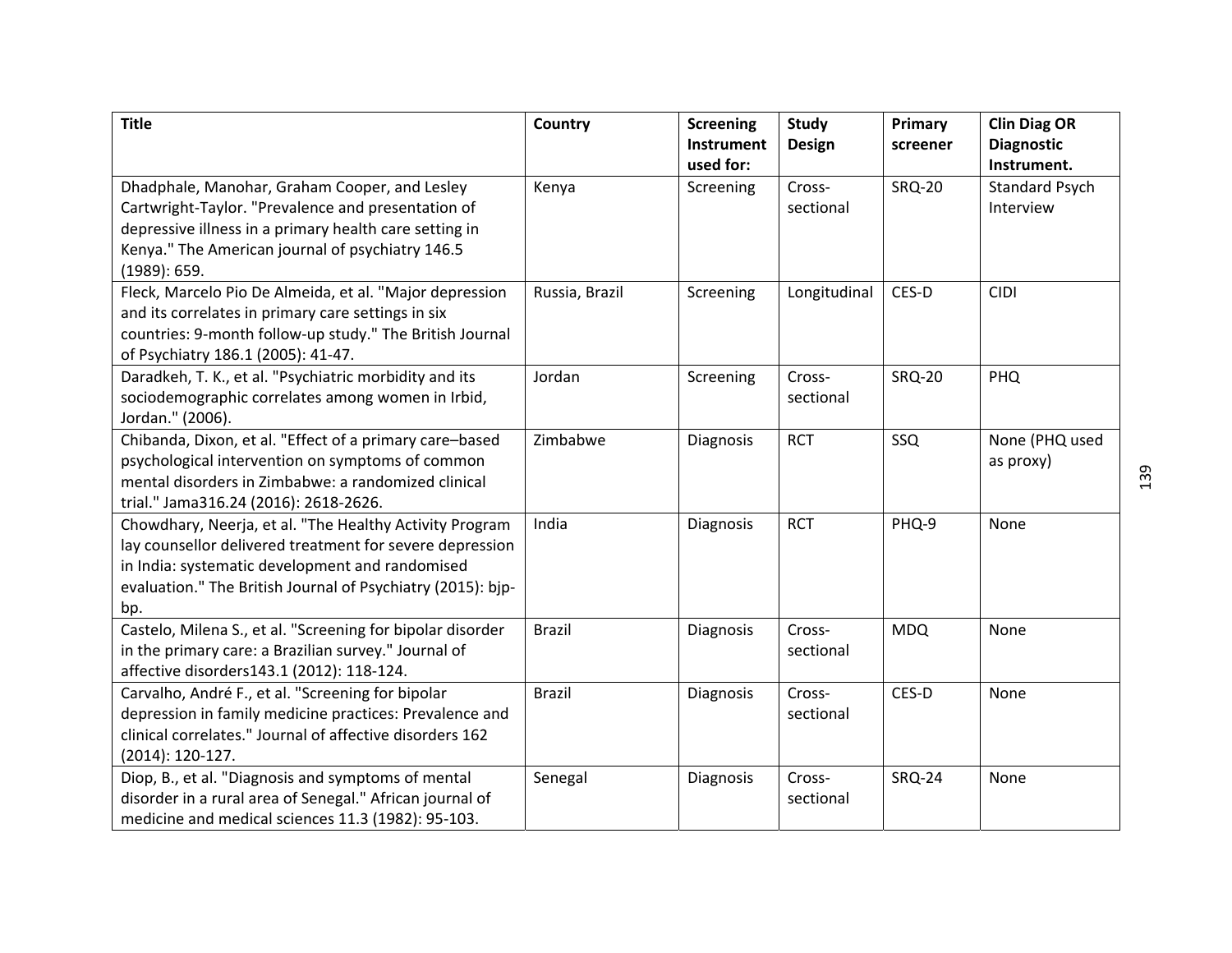| <b>Title</b>                                              | Country       | <b>Screening</b><br><b>Instrument</b> | <b>Study</b><br><b>Design</b> | Primary<br>screener | <b>Clin Diag OR</b><br><b>Diagnostic</b> |
|-----------------------------------------------------------|---------------|---------------------------------------|-------------------------------|---------------------|------------------------------------------|
|                                                           |               | used for:                             |                               |                     | Instrument.                              |
| Martyns-Yellowe, I. S. "The development of a culture      | Nigeria       | Diagnosis                             | Cross-                        | NSRQ-20             | None                                     |
| specific screening questionnaire NSRQ-20 for use in       |               |                                       | sectional                     |                     |                                          |
| psychiatric epidemiology: a preliminary report." Culture, |               |                                       |                               |                     |                                          |
| medicine and psychiatry 19.1 (1995): 113-123.             |               |                                       |                               |                     |                                          |
| Haroz, E. E., et al. "Development and cross-cultural      | Myanmar       | Screening                             | Cross-                        | <b>IDSS</b>         | <b>SCID</b>                              |
| testing of the International Depression Symptom Scale     |               |                                       | sectional                     |                     |                                          |
| (IDSS): a measurement instrument designed to              |               |                                       |                               |                     |                                          |
| represent global presentations of depression." Global     |               |                                       |                               |                     |                                          |
| Mental Health 4 (2017).                                   |               |                                       |                               |                     |                                          |
| Gonçalves, Daniel A., et al. "Determinants of common      | <b>Brazil</b> | Screening                             | Cross-                        | GHQ-12              | Physician (not as                        |
| mental disorders detection by general practitioners in    |               |                                       | sectional                     |                     | 2nd stage-just                           |
| the primary health care in Brazil." The International     |               |                                       |                               |                     | comparis0n)                              |
| Journal of Psychiatry in Medicine 41.1 (2011): 3-13.      |               |                                       |                               |                     |                                          |
| Muhwezi, Wilson Winstons, Hans Ågren, and Seggane         | Uganda        | Screening                             | Cross-                        | <b>SWB</b>          | <b>MINI</b>                              |
| Musisi. "Detection of major depression in Ugandan         |               |                                       | sectional                     |                     |                                          |
| primary health care settings using simple questions from  |               |                                       |                               |                     |                                          |
| a subjective well-being (SWB) subscale." Social           |               |                                       |                               |                     |                                          |
| Psychiatry and Psychiatric Epidemiology 42.1 (2007): 61-  |               |                                       |                               |                     |                                          |
| 69.                                                       |               |                                       |                               |                     |                                          |
| Kohrt, Brandon A., et al. "Detection of depression in low | Nepal         | Screening                             | Cross-                        | PHQ-9               | <b>CIDI</b>                              |
| resource settings: validation of the Patient Health       |               |                                       | sectional                     |                     |                                          |
| Questionnaire (PHQ-9) and cultural concepts of distress   |               |                                       |                               |                     |                                          |
| in Nepal." BMC psychiatry 16.1 (2016): 58.                |               |                                       |                               |                     |                                          |
| Vöhringer, Paul A., et al. "Detecting mood disorder in    | Chile         | Screening                             | Cross-                        | PHQ-9               | <b>SCID</b>                              |
| resource-limited primary care settings: comparison of a   |               |                                       | sectional                     |                     |                                          |
| self-administered screening tool to general practitioner  |               |                                       |                               |                     |                                          |
| assessment." Journal of medical screening 20.3 (2013):    |               |                                       |                               |                     |                                          |
| 118-124.                                                  |               |                                       |                               |                     |                                          |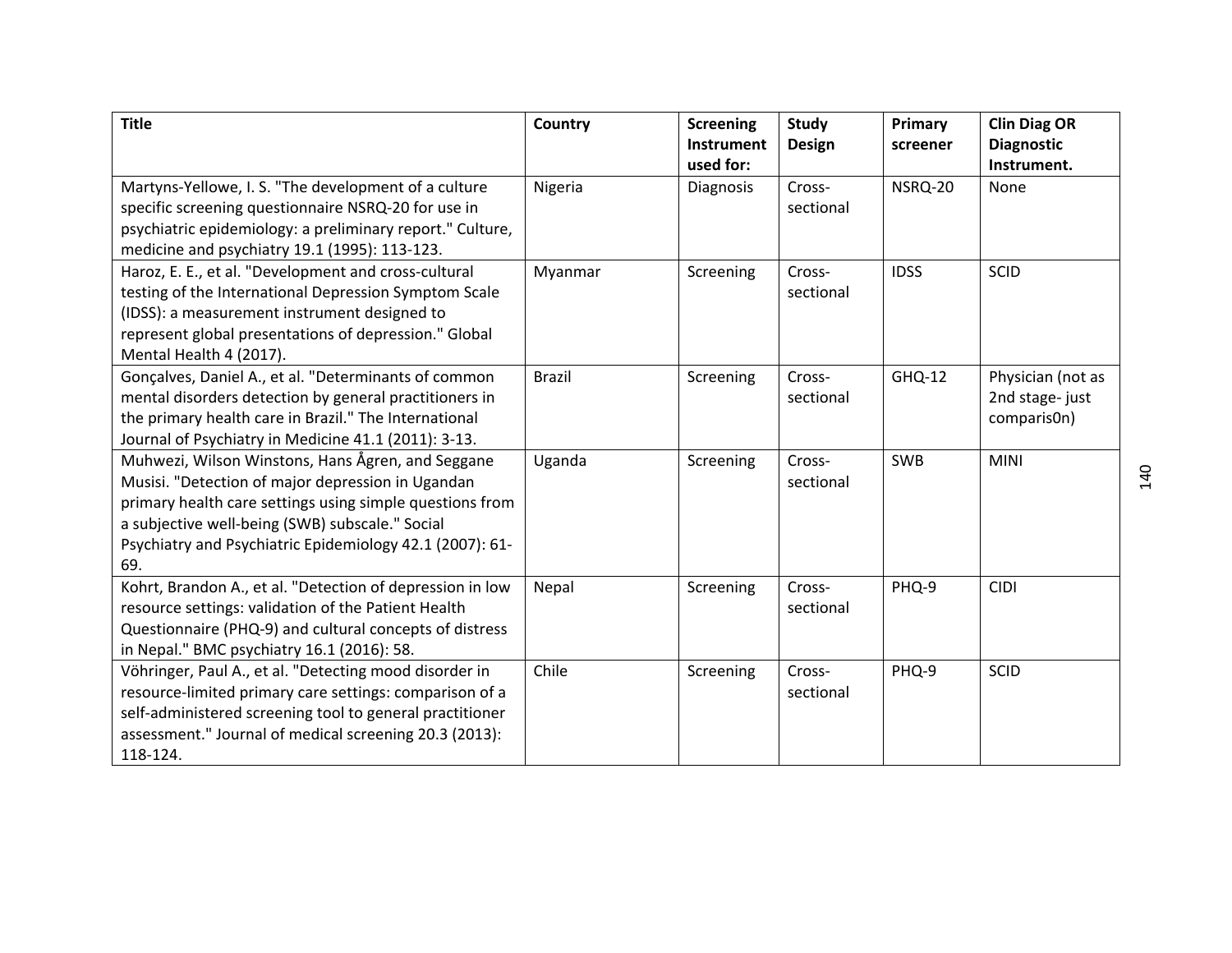| <b>Title</b>                                             | Country               | <b>Screening</b><br>Instrument | <b>Study</b><br><b>Design</b> | Primary<br>screener | <b>Clin Diag OR</b><br><b>Diagnostic</b> |
|----------------------------------------------------------|-----------------------|--------------------------------|-------------------------------|---------------------|------------------------------------------|
|                                                          |                       | used for:                      |                               |                     | Instrument.                              |
| Patel, V., et al. "Detecting common mental disorders in  | India                 | Screening                      | Cross-                        | GHQ-12              | CIS-R                                    |
| primary care in India: a comparison of five screening    |                       |                                | sectional                     |                     |                                          |
| questionnaires." Psychological medicine 38.2 (2008):     |                       |                                |                               |                     |                                          |
| 221-228.                                                 |                       |                                |                               |                     |                                          |
| Borges, Tatiana Longo, et al. "Common mental disorders   | <b>Brazil</b>         | Diagnosis                      | Cross-                        | <b>SRQ-20</b>       | None                                     |
| in primary health care units: Associated factors and     |                       |                                | sectional                     |                     |                                          |
| impact on quality of life." Journal of the American      |                       |                                |                               |                     |                                          |
| Psychiatric Nurses Association 22.5 (2016): 378-386.     |                       |                                |                               |                     |                                          |
| Bhatia, M. S., et al. "Psychiatric morbidity in patients | India                 | Screening                      | Cross-                        | PGI-HQ              | Psychiatrist                             |
| attending medical outpatient department." Journal of     |                       |                                | sectional                     |                     |                                          |
| the Indian Medical Association 86.2 (1988): 36.          |                       |                                |                               |                     |                                          |
| Barkow, Katrin, et al. "Risk factors for new depressive  | Nigeria, China,       | Screening                      | Longitudinal                  | GHQ-12              | <b>CIDI</b>                              |
| episodes in primary health care: an international        | India, Brazil, Chile, |                                |                               |                     |                                          |
| prospective 12-month follow-up study." Psychological     | Turkey                |                                |                               |                     |                                          |
| medicine 32.4 (2002): 595-607.                           |                       |                                |                               |                     |                                          |
| Barkow, Katrin, et al. "Identification of somatic and    | Nigeria, China,       | Screening                      | Cross-                        | GHQ-12              | CIDI-PC                                  |
| anxiety symptoms which contribute to the detection of    | India, Brazil, Chile, |                                | sectional                     |                     |                                          |
| depression in primary health care." European             | Turkey                |                                |                               |                     |                                          |
| Psychiatry 19.5 (2004): 250-257.                         |                       |                                |                               |                     |                                          |
| Becker, Susan M. "Detection of somatization and          | Saudi Arabia          | Diagnosis                      | Cross-                        | PHQ                 | None                                     |
| depression in primary care in Saudi Arabia." Social      |                       |                                | sectional                     |                     |                                          |
| psychiatry and psychiatric epidemiology 39.12 (2004):    |                       |                                |                               |                     |                                          |
| 962-966.                                                 |                       |                                |                               |                     |                                          |
| Algahtani, Mohammed M., and Peter Salmon.                | Saudi Arabia          | Diagnosis                      | Cross-                        | GHQ-12              | None                                     |
| "Prevalence of somatization and minor psychiatric        |                       |                                | sectional                     |                     |                                          |
| morbidity in primary healthcare in Saudi Arabia: a       |                       |                                |                               |                     |                                          |
| preliminary study in Asir region." Journal of family &   |                       |                                |                               |                     |                                          |
| community medicine 15.1 (2008): 27.                      |                       |                                |                               |                     |                                          |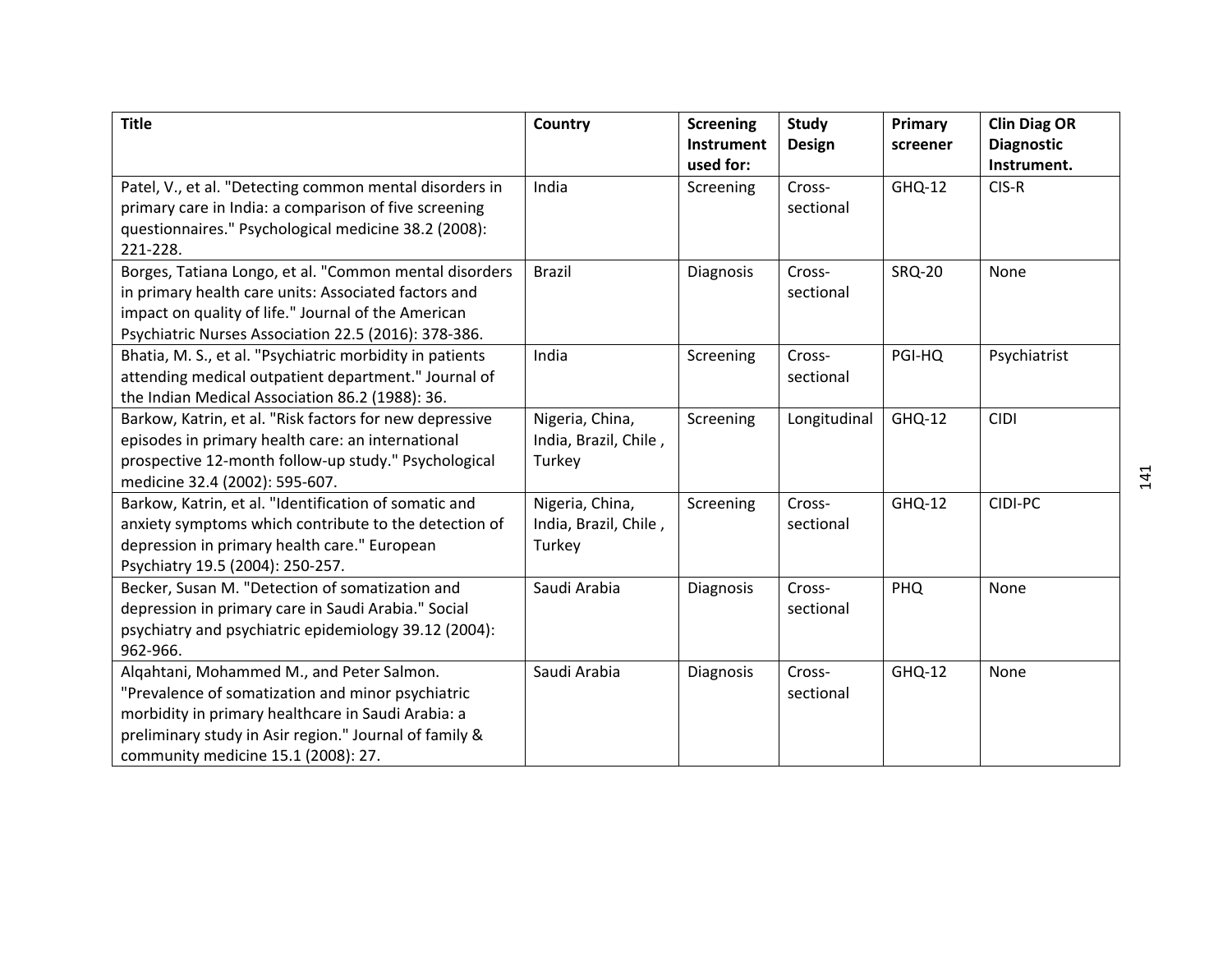| <b>Title</b>                                                                                                                                                                             | Country   | <b>Screening</b><br>Instrument<br>used for: | <b>Study</b><br><b>Design</b> | Primary<br>screener    | <b>Clin Diag OR</b><br><b>Diagnostic</b><br>Instrument. |
|------------------------------------------------------------------------------------------------------------------------------------------------------------------------------------------|-----------|---------------------------------------------|-------------------------------|------------------------|---------------------------------------------------------|
| Jegede, R. "Depressive symptomatology in patients<br>attending a hospital-based general out-patient<br>clinic." African journal of medicine and medical<br>sciences 7.4 (1978): 207-210. | Nigeria   | Diagnosis                                   | Cross-<br>sectional           | SDS (Zung)             | None                                                    |
| Anandakumar, D., et al. "Depressive disorder in patients<br>attending the outpatient department of a tertiary care<br>hospital in Colombo." Ceylon Medical Journal 61.3<br>(2016).       | Sri Lanka | Diagnosis                                   | Cross-<br>sectional           | CES-D                  | None                                                    |
| Monroe, Cara E., et al. "Correlates of symptoms of<br>depression and anxiety among clinic outpatients in<br>Western Jamaica." The West Indian medical journal 62.6<br>(2013): 533.       | Jamaica   | Diagnosis                                   | Cross-<br>sectional           | <b>BDI</b>             | None                                                    |
| Obadeji, Adetunji, et al. "Assessment of Depression in a<br>Primary Care Setting in Nigeria using the PHQ-9." Journal<br>of family medicine and primary care 4.1 (2015): 30.             | Nigeria   | Diagnosis                                   | Cross-<br>sectional           | PHQ-9                  | None                                                    |
| Tripathi, Adarsh, et al. "An exploratory multi-centric<br>depression screening study in primary care setting from<br>India." International Medical Journal 23.2 (2016): 122-<br>124.     | India     | Diagnosis                                   | Cross-<br>sectional           | PHQ-9                  | None                                                    |
| Mohit, Ahmad, et al. "A Study of Depression Screening in<br>Primary Care Setting of Iran." International Medical<br>Journal23.2 (2016).                                                  | Iran      | Diagnosis                                   | Cross-<br>sectional           | PHQ-9                  | None                                                    |
| Zhang, Layan, et al. "A Study of Depression Screening in<br>Primary Care Setting of China." International Medical<br>Journal23.2 (2016).                                                 | China     | Diagnosis                                   | Cross-<br>sectional           | PHQ-9                  | None                                                    |
| Jeyabalan, S., et al. "A risk score to diagnose depression<br>in general practice." Australian family physician 36.11<br>(2007): 969.                                                    | India     | Screening                                   | Cross-<br>sectional           | <b>New</b><br>Screener | CIS-R                                                   |
| Hamid, Hamada, et al. "A primary care study of the<br>correlates of depressive symptoms among Jordanian<br>women." Transcultural psychiatry 41.4 (2004): 487-496.                        | Jordan    | Diagnosis                                   | Cross-<br>sectional           | <b>BDI</b>             | None                                                    |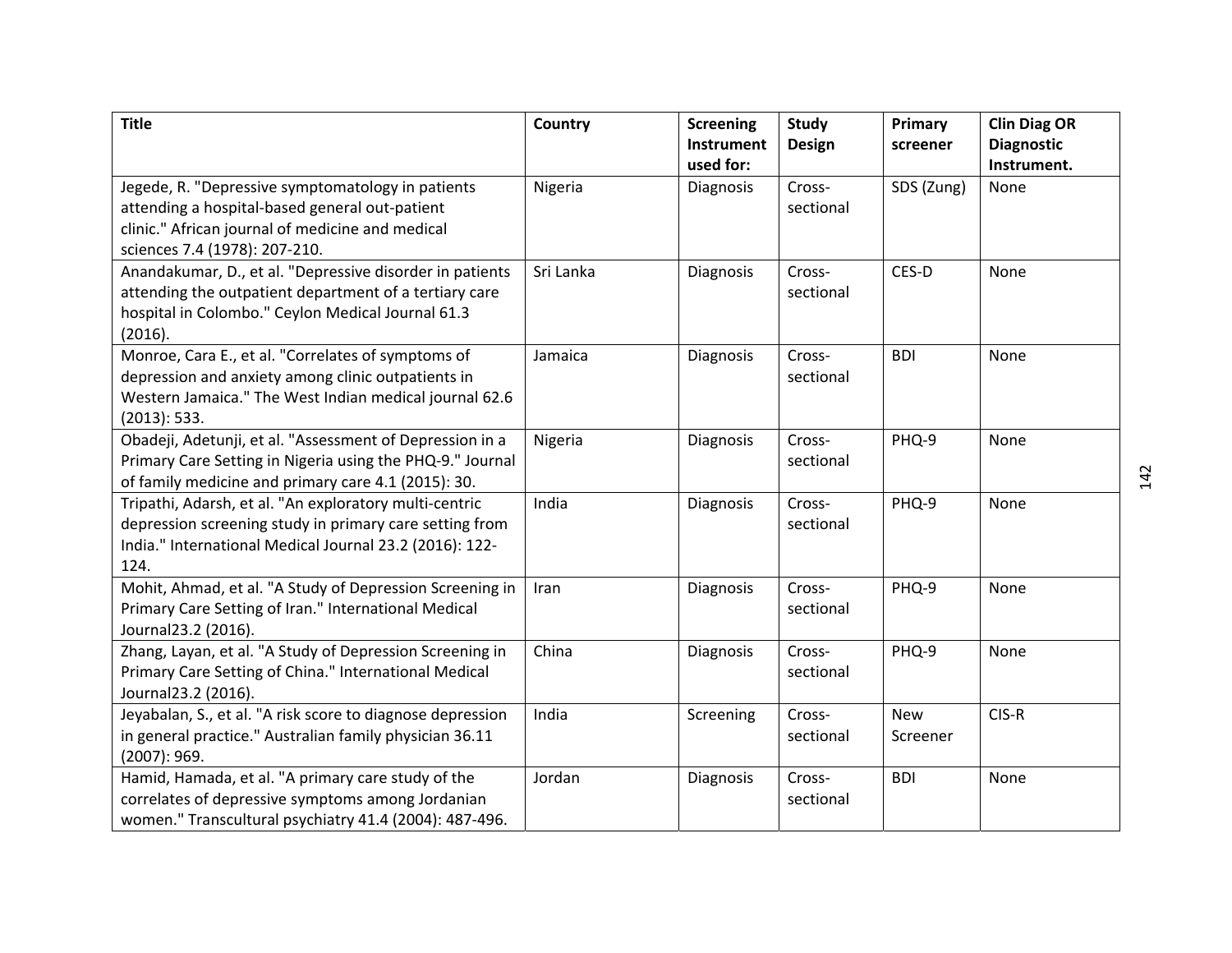| <b>Title</b>                                                | Country       | <b>Screening</b>               | <b>Study</b>  | Primary       | <b>Clin Diag OR</b>              |
|-------------------------------------------------------------|---------------|--------------------------------|---------------|---------------|----------------------------------|
|                                                             |               | <b>Instrument</b><br>used for: | <b>Design</b> | screener      | <b>Diagnostic</b><br>Instrument. |
| Oladeji, Bibilola D., et al. "A pilot randomized controlled | Nigeria       | Diagnosis                      | <b>RCT</b>    | PHQ-9         | None                             |
| trial of a stepped care intervention package for            |               |                                |               |               |                                  |
| depression in primary care in Nigeria." BMC                 |               |                                |               |               |                                  |
| psychiatry 15.1 (2015): 96.                                 |               |                                |               |               |                                  |
| De Jong, Joop TVM. "A comprehensive public mental           | Guinea-Bissau | Screening                      | Cross-        | <b>SRQ-20</b> | PSE, DAF by                      |
| health programme in Guinea-Bissau: a useful model for       |               |                                | sectional     |               | Psychiatrist                     |
| African, Asian and Latin-American                           |               |                                |               |               |                                  |
| countries." Psychological Medicine26.1 (1996): 97-108.      |               |                                |               |               |                                  |
| Mari, Jair De Jesus, and Paul Williams. "A comparison of    | <b>Brazil</b> | Screening                      | Cross-        | <b>GHQ-12</b> | <b>CIS</b>                       |
| the validity of two psychiatric screening questionnaires    |               |                                | sectional     |               |                                  |
| (GHQ-12 and SRQ-20) in Brazil, using Relative Operating     |               |                                |               |               |                                  |
| Characteristic (ROC) analysis." Psychological               |               |                                |               |               |                                  |
| medicine 15.3 (1985): 651-659.                              |               |                                |               |               |                                  |
| Asibong, U. E., et al. "Patient characteristics that may    | Nigeria       | Screening                      | Cross-        | <b>GHQ-12</b> | GP (considered                   |
| predict the likelihood of the presence of mental health     |               |                                | sectional     |               | as under report)                 |
| problems in patients attending the general outpatient       |               |                                |               |               |                                  |
| clinic of a tertiary hospital in South-South                |               |                                |               |               |                                  |
| Nigeria." Mental health in family medicine 7.3 (2010):      |               |                                |               |               |                                  |
| 169.                                                        |               |                                |               |               |                                  |
| Araya, Ricardo, et al. "Treating depression in primary      | Chile         | Screening                      | <b>RCT</b>    | GHQ-12        | <b>MINI</b>                      |
| care in low-income women in Santiago, Chile: a              |               |                                |               |               |                                  |
| randomised controlled trial." The Lancet 361.9362           |               |                                |               |               |                                  |
| (2003): 995-1000.                                           |               |                                |               |               |                                  |
| Alic, Alma, et al. "Screening for depression patients in    | Bosnia and    | Diagnosis                      | Cross-        | <b>BDI</b>    | None                             |
| family medicine." Medical Archives 68.1 (2014): 37.         | Herzegovina1  |                                | sectional     |               |                                  |
| Al-Khathami, Abdallah D., and Danny O. Ogbeide.             | Saudi Arabia  | Diagnosis                      | Cross-        | <b>RAD</b>    | None                             |
| "Prevalence of mental illness among Saudi adult             |               |                                | sectional     |               |                                  |
| primary-care patients in Central Saudi Arabia." Saudi       |               |                                |               |               |                                  |
| medical journal 23.6 (2002): 721-724.                       |               |                                |               |               |                                  |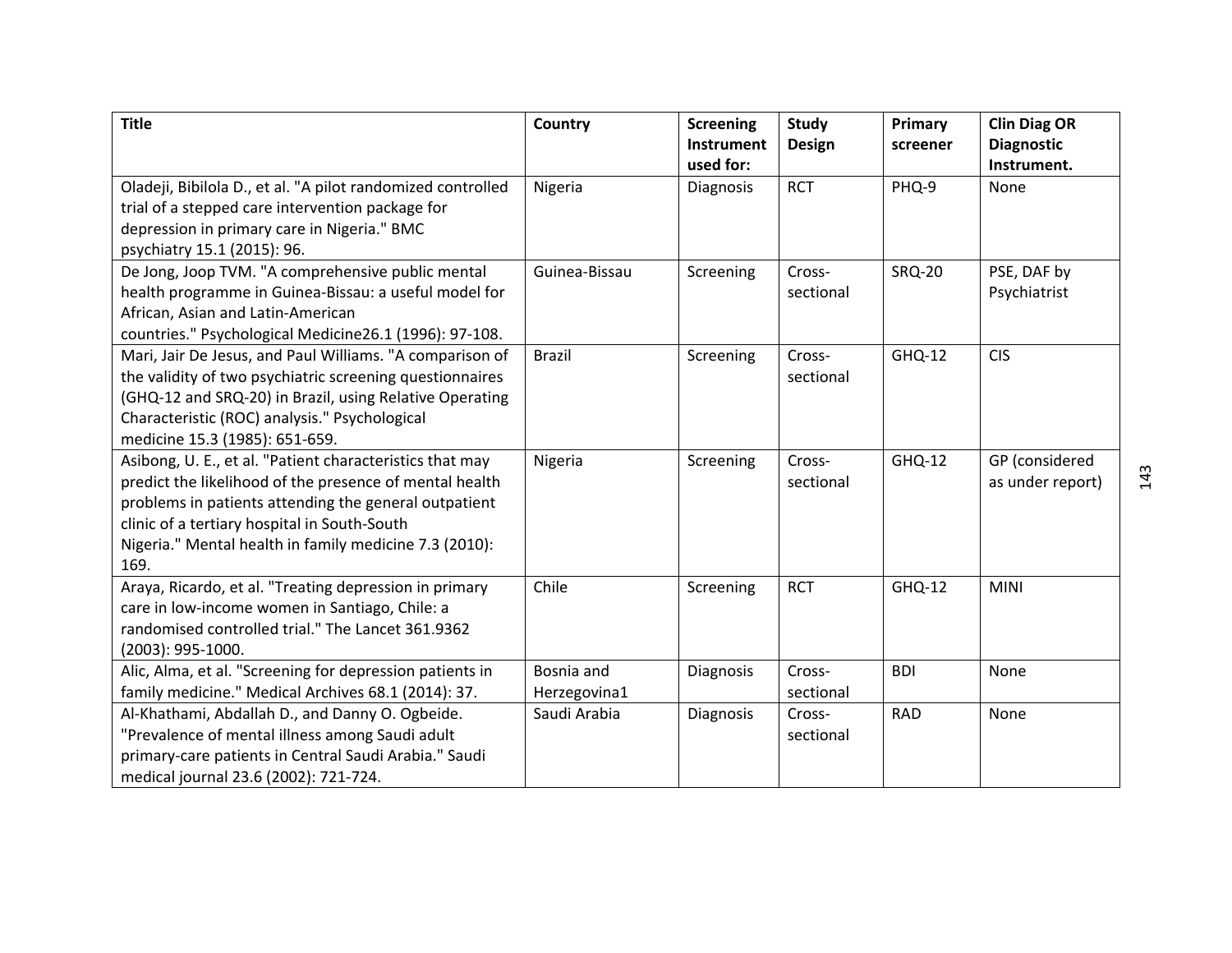| <b>Title</b>                                               | Country       | <b>Screening</b> | Study         | Primary       | <b>Clin Diag OR</b> |
|------------------------------------------------------------|---------------|------------------|---------------|---------------|---------------------|
|                                                            |               | Instrument       | <b>Design</b> | screener      | <b>Diagnostic</b>   |
|                                                            |               | used for:        |               |               | Instrument.         |
| Al-Jaddou, H., and A. Malkawi. "Prevalence, recognition    | Jordan        | Screening        | Cross-        | <b>GHQ-28</b> | GP (considered      |
| and management of mental disorders in primary health       |               |                  | sectional     |               | as under report)    |
| care in Northern Jordan." Acta psychiatrica                |               |                  |               |               |                     |
| scandinavica 96.1 (1997): 31-35.                           |               |                  |               |               |                     |
| Al Haddad, M. K., et al. "Psychiatric morbidity in primary | Bahrain       | Diagnosis        | Cross-        | <b>GHQ-28</b> | None                |
| care." (1999).                                             |               |                  | sectional     |               |                     |
| Bălănescu, Paul, et al. "Depression Screening in Primary   | Romania       | Diagnosis        | Cross-        | PHQ-9         | None                |
| Care and Correlations with Comorbidities in                |               |                  | sectional     |               |                     |
| Romania." International Medical Journal 23.2 (2016).       |               |                  |               |               |                     |
| Maharaj, Rohan G. "Depression and the nature of            | Trinidad      | Diagnosis        | Cross-        | SDS (Zung)    | None                |
| Trinidadian family practice: a cross-sectional study."     |               |                  | sectional     |               |                     |
| BMC family practice 8.1 (2007): 25.                        |               |                  |               |               |                     |
| Shittu, Rasaki O., et al. "Depression and sleep problems   | Nigeria       | Diagnosis        | Cross-        | PHQ-9         | None                |
| in a Nigerian family practice setting." Int J Dream Res 7  |               |                  | sectional     |               |                     |
| (2014): 113-120                                            |               |                  |               |               |                     |
| Husain, Nusrat, et al. "Antidepressant and group           | Pakistan      | Screening        | <b>RCT</b>    | <b>SRQ-20</b> | CIS-R               |
| psychosocial treatment for depression: a rater blind       |               |                  |               |               |                     |
| exploratory RCT from a low income                          |               |                  |               |               |                     |
| country." Behavioural and cognitive psychotherapy42.6      |               |                  |               |               |                     |
| (2014): 693-705.                                           |               |                  |               |               |                     |
| Sen, Biswajit. "An analysis of the nature of depressive    | India         | Screening        | Cross-        | <b>SRQ-20</b> | <b>CIS</b>          |
| phenomena in primary health care utilising multivariate    |               |                  | sectional     |               |                     |
| statistical techniques." Acta Psychiatrica                 |               |                  |               |               |                     |
| Scandinavica 76.1 (1987): 28-32.                           |               |                  |               |               |                     |
| Abiodun, O. A. "A study of mental morbidity among          | Nigeria       | Screening        | Cross-        | <b>GHQ-12</b> | <b>PSE</b>          |
| primary care patients in Nigeria." Comprehensive           |               |                  | sectional     |               |                     |
| psychiatry 34.1 (1993): 10-13.                             |               |                  |               |               |                     |
| de Jong, Joop TVM, Guus AJ de Klein, and Sineke GHMM       | Guinea-Bissau | Screening        | Cross-        | <b>SRQ-20</b> | PSE, DAF by         |
| ten Horn. "A baseline study on mental disorders in         |               |                  | sectional     |               | Psychiatrist        |
| Guiné-Bissau." The British Journal of Psychiatry 148.1     |               |                  |               |               |                     |
| $(1986): 27-32.$                                           |               |                  |               |               |                     |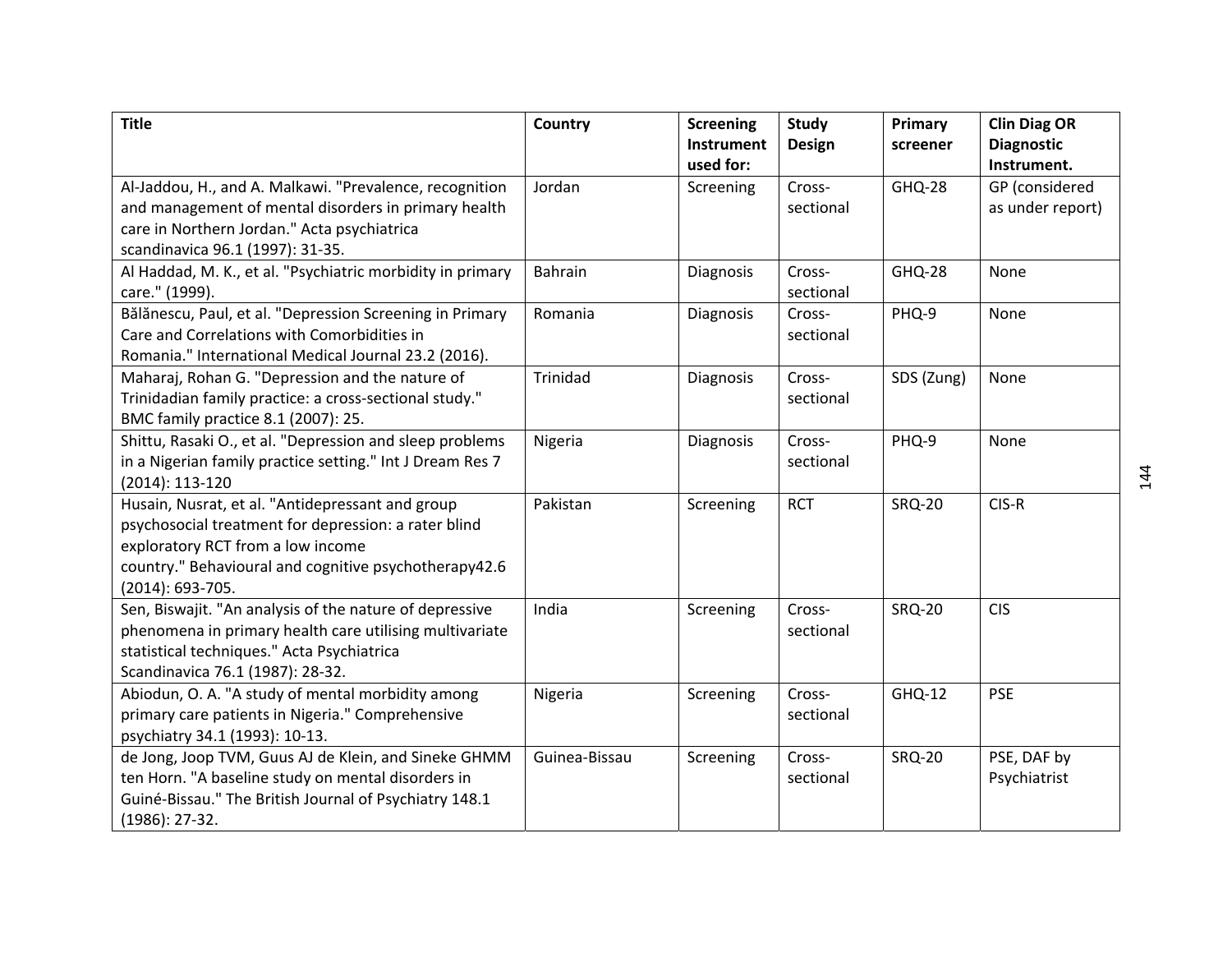| <b>Title</b>                                                                                                                                                                                                                                    | Country | <b>Screening</b><br>Instrument<br>used for: | <b>Study</b><br><b>Design</b> | Primary<br>screener | <b>Clin Diag OR</b><br><b>Diagnostic</b><br>Instrument. |
|-------------------------------------------------------------------------------------------------------------------------------------------------------------------------------------------------------------------------------------------------|---------|---------------------------------------------|-------------------------------|---------------------|---------------------------------------------------------|
| Nakku, J. E. M., et al. "Validity and diagnostic accuracy of<br>the Luganda version of the 9-Item and 2-Item Patient<br>Health Questionnaire for detecting major depressive<br>disorder in rural Uganda." Global Mental Health 3<br>(2016).     | Uganda  | Screening                                   | Cross-<br>sectional           | PHQ-9               | <b>MINI</b>                                             |
| Araya, R., R. Wynn, and G. Lewis. "Comparison of two<br>self administered psychiatric questionnaires (GHQ-12<br>and SRQ-20) in primary care in Chile." Social Psychiatry<br>and Psychiatric Epidemiology 27.4 (1992): 168-173.                  | Chile   | Screening                                   | Cross-<br>sectional           | GHQ-12              | CIS-R                                                   |
| Ndetei, David M., et al. "The prevalence of mental<br>disorders in adults in different level general medical<br>facilities in Kenya: a cross-sectional study." Annals of<br>General Psychiatry 8.1 (2009): 1.                                   | Kenya   | Screening                                   | Cross-<br>sectional           | <b>BDI</b>          | <b>MMSE</b>                                             |
| Rezaki MS et al. Results from the Ankara Centre.<br>In: Ustun TB, Sartorius N (eds), Mental illness in general<br>health care: An international study. Chicbester: John<br>Wiley, 1995.                                                         | Turkey  | Screening                                   | Cross-<br>sectional           | <b>GHQ-12</b>       | CIDI-PC                                                 |
| V.G. MAVREAS, et al. Results from the Athens Centre.<br>In:Ustun TB, Sartorius N (eds), Mental illness in general<br>health care: An international study. Chicbester: John<br>Wiley, 1995.                                                      | Greece  | Screening                                   | Cross-<br>sectional           | <b>GHQ-12</b>       | CIDI-PC                                                 |
| Gureje, et al. Results from the Ibadan Centre. In:Ustun<br>TB, Sartorius N (eds), Mental illness in general health<br>care: An international study. Chicbester: John Wiley,<br>1995.                                                            | Nigeria | Screening                                   | Cross-<br>sectional           | <b>GHQ-12</b>       | CIDI-PC                                                 |
| Patel, Vikram, et al. "Efficacy and cost-effectiveness of<br>drug and psychological treatments for common mental<br>disorders in general health care in Goa, India: a<br>randomised, controlled trial." The Lancet 361.9351<br>$(2003): 33-39.$ | India   | Screening                                   | <b>RCT</b>                    | GHQ-5               | CIS-R                                                   |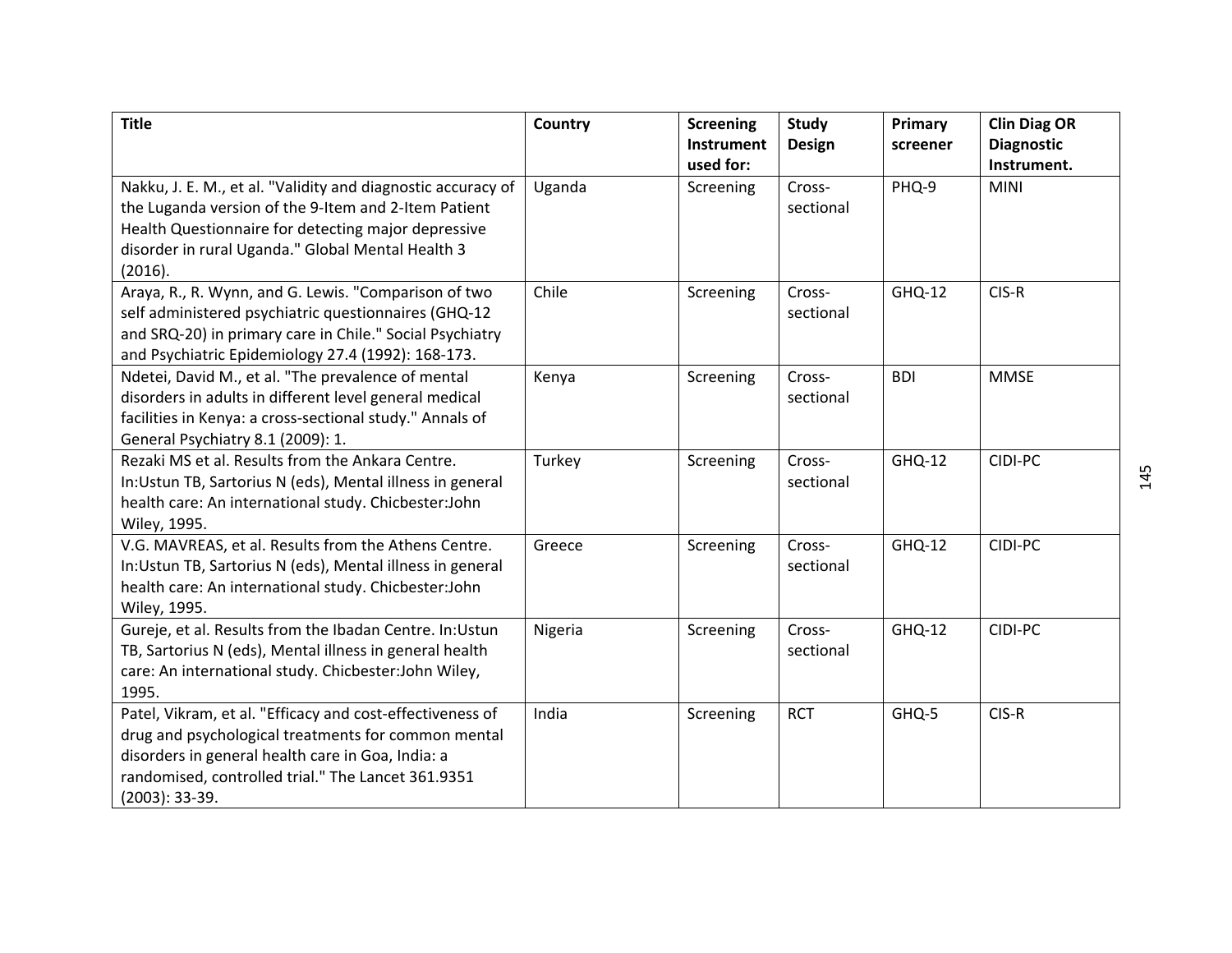| <b>Title</b>                                               | Country       | <b>Screening</b><br>Instrument | <b>Study</b><br><b>Design</b> | Primary<br>screener | <b>Clin Diag OR</b><br><b>Diagnostic</b> |
|------------------------------------------------------------|---------------|--------------------------------|-------------------------------|---------------------|------------------------------------------|
|                                                            |               | used for:                      |                               |                     | Instrument.                              |
| Villano et al. Results from the Rio de Janerio Centre.     | <b>Brazil</b> | Screening                      | Cross-                        | GHQ-12              | CIDI-PC                                  |
| In: Ustun TB, Sartorius N (eds), Mental illness in general |               |                                | sectional                     |                     |                                          |
| health care: An international study. Chicbester: John      |               |                                |                               |                     |                                          |
| Wiley, 1995.B220                                           |               |                                |                               |                     |                                          |
| Urzua et al. Results from the Santiago de Chile Centre.    | Chile         | Screening                      | Cross-                        | GHQ-12              | CIDI-PC                                  |
| In: Ustun TB, Sartorius N (eds), Mental illness in general |               |                                | sectional                     |                     |                                          |
| health care: An international study. Chicbester: John      |               |                                |                               |                     |                                          |
| Wiley, 1995.B220                                           |               |                                |                               |                     |                                          |
| Yan, HQ et al. Results from the Shanghai Centre.           | China         | Screening                      | Cross-                        | GHQ-12              | CIDI-PC                                  |
| In: Ustun TB, Sartorius N (eds), Mental illness in general |               |                                | sectional                     |                     |                                          |
| health care: An international study. Chicbester: John      |               |                                |                               |                     |                                          |
| Wiley, 1995.B220                                           |               |                                |                               |                     |                                          |
| Pereira, Jerson, and Vikram Patel. "Which                  | India         | Screening                      | <b>RCT</b>                    | GHQ-5               | CIS-R                                    |
| antidepressants are best tolerated in primary care? A      |               |                                |                               |                     |                                          |
| pilot randomized trial from Goa." Indian Journal of        |               |                                |                               |                     |                                          |
| Psychiatry 41.4 (1999): 358.                               |               |                                |                               |                     |                                          |
| Channabasavanna SM, Sriram TG, Kumar K. Results from       | India         | Screening                      | Cross-                        | GHQ-12              | CIDI-PC                                  |
| the Bangalore Centre. In: Ustun TB, Sartorius N (eds),     |               |                                | sectional                     |                     |                                          |
| Mental illness in general health care: An international    |               |                                |                               |                     |                                          |
| study. Chicbester: John Wiley, 1995.                       |               |                                |                               |                     |                                          |
| Dhadphale, Lesley, Ellison Manohar, and H. Russel.         | Kenya         | Screening                      | Cross-                        | <b>SRQ-20</b>       | <b>Standard Psych</b>                    |
| "Frequency of mental disorders among outpatients at a      |               |                                | sectional                     |                     | Interview                                |
| rural district hospital in Kenya." Central African journal |               |                                |                               |                     |                                          |
| of medicine28.4 (1982): 85-89.                             |               |                                |                               |                     |                                          |
| DHADPHALE, MANOHAR, and RUSSELL H. ELLISON. "The           | Kenya         | Screening                      | Cross-                        | <b>SRQ-20</b>       | <b>Standard Psych</b>                    |
| frequency of mental disorders in the outpatients of two    |               |                                | sectional                     |                     | Interview                                |
| Nyanza hospitals." JOURNAL OF MEDICINE 29.2 (1983).        |               |                                |                               |                     |                                          |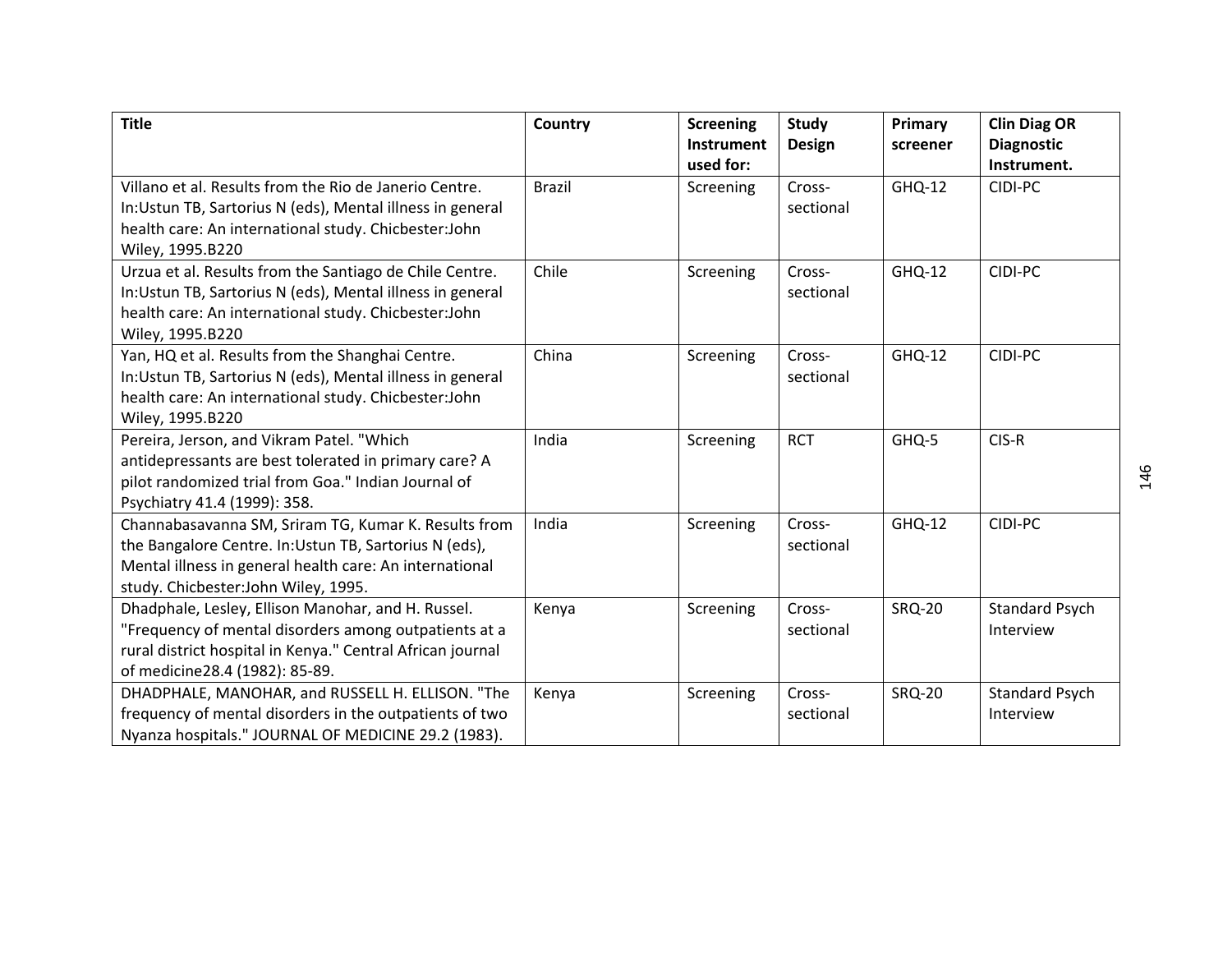#### **Appendix C: Cluster analyses and bootstrapping method**

### **Analysis of individual level data from cluster randomized trials**

Secondary analyses of individual level data from cluster randomized trials pose some analytical challenges. Analyzing clustered data requires models that take into account the correlation between observations in a cluster. Clustered data analyzed with a model that assumes independence of observations will result in an inflated Type‐I error rate [1].

Statistical techniques commonly used to analyze clustered data can be broadly divided into design‐based methods and model‐based methods [3]. Design based methods such as the generalized estimating equations (GEE) and the cluster robust error estimate apply statistical corrections to standard error estimates (and parameter estimates in GEE) to account for clustered observations [4]. Model‐ based method such as the multilevel models (MLM) account for clustering by directly specifying the between cluster variations and including it in the likelihood. A major limitation of all these methods is that the validity of their estimates is assured only if the number of clusters is reasonably large. Simulation studies demonstrate that GEEs underestimate the standard error when the number of clustering units is below 40 [5, 6]. For multilevel models a commonly cited minimum recommendation is 30 clusters with 30 units within each cluster [7]. Fortunately, several new analytic techniques have emerged that improve the parameter and variance estimates with a smaller number of clusters [2]. *Bootstrapping* 

A bootstrap approach can help to estimate standard errors that appropriately account for intra‐ cluster correlation in the clustered data setting [8]. Bootstrapping takes repeated random samples with replacement from the original sample. From each of these samples the statistic of interest is calculated, and the distribution of the statistic across newly generated samples is used to infer the distribution of the original sample statistic [9]. It has been demonstrated that if there is a small number of cluster, bootstrapping methods reduce bias and improve inference for variance components as well as fixed

147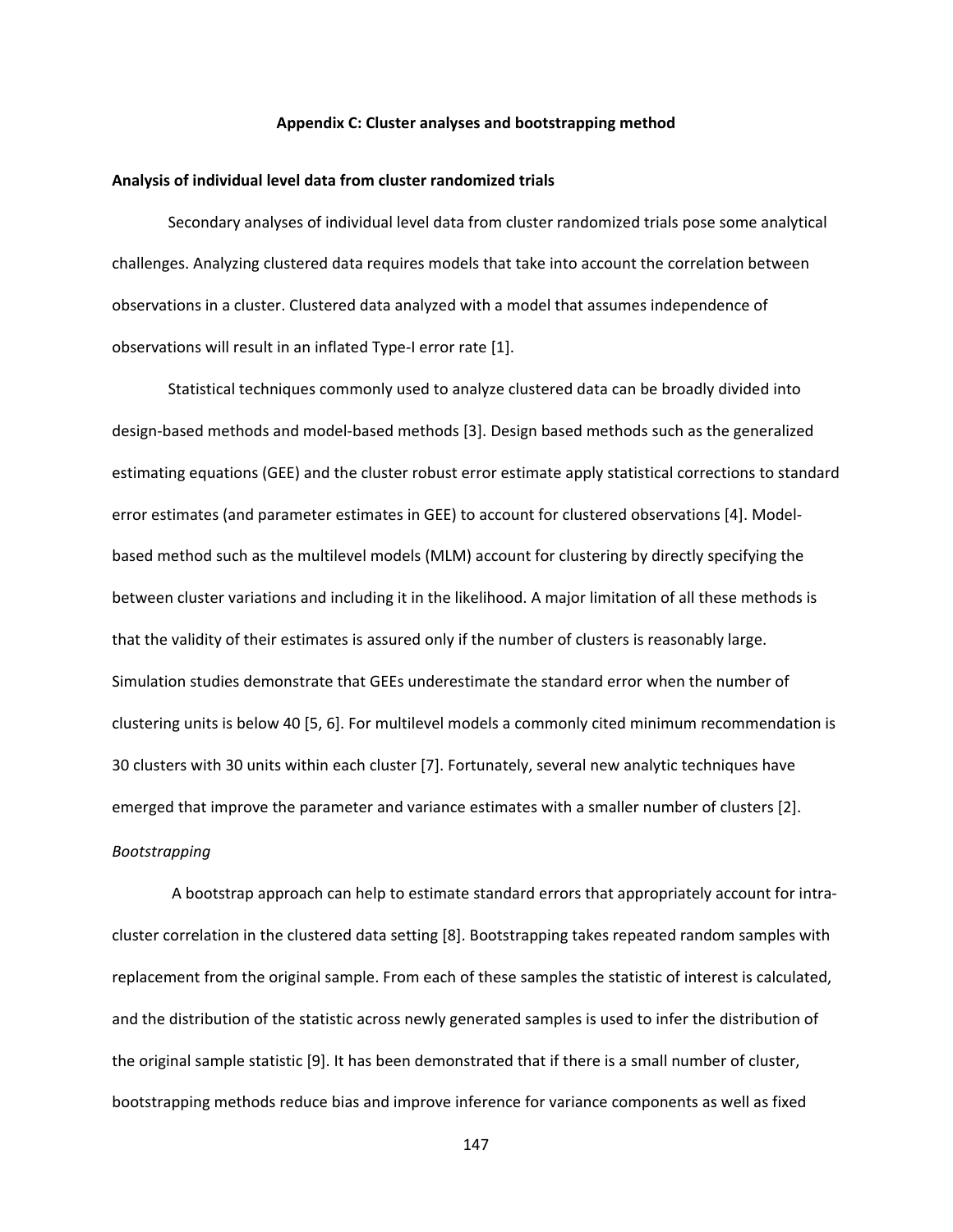effects [10]. In 2008 Cameron el al. investigated the relative performance of a number of bootstrap methods and found that a variant of bootstrap method, the wild cluster bootstrap method, is most effective in addressing the downward bias in standard errors in situations with few clusters [8]. In their Monte Carlo simulations, the risk of incorrectly rejecting a null hypothesis was close to 5%, even with as few as six clusters, and without significant loss of power after accounting for sample size [8].

Since wild bootstraps is seen as a technique that resamples residuals in a way that captures any heteroscedasticity in the underlying errors it has been largely limited to linear models where residuals are straightforward to obtain. A new variant of wild bootstrap, the score bootstrap developed by Kline and Santos adapts the wild bootstrap parameter estimation "to the class of *extremum estimators"*, which includes maximum likelihood (ML) [11, 12]. The score bootstrap estimates the regression model once and assigns scores for all observations, and then implements wild‐cluster bootstrap, perturbing the scores by bootstrap weights at each step [13]. Perturbed scores for each bootstrap replication is used to build a test statistic, and the distribution of test statistics is used for inference [13]. The score bootstrap performs well in non-linear models such as logit and probit even with very few clustering units as demonstrated in Monte Carlo simulations and other studies [11, 14]. We used cluster wild bootstrap implemented using the user‐written *'cgmwildboot*' command for linear regression models (available from https://sites.google.com/site/judsoncaskey/data) in Stata 14.2. For logistic regression models we used score bootstraps for regression analyses implemented through the boottest package in Stata 14.2.

## **References**

- 1. Leyrat, C., et al., *Cluster randomized trials with a small number of clusters: which analyses should be used?* International journal of epidemiology, 2017.
- 2. McNeish, D. and L.M. Stapleton, *Modeling clustered data with very few clusters.* Multivariate behavioral research, 2016. **51**(4): p. 495‐518.
- 3. McNeish, D.M., *Modeling sparsely clustered data: Design‐based, model‐based, and single‐level methods.* Psychological methods, 2014. **19**(4): p. 552.
- 4. Huang, F.L., *Alternatives to multilevel modeling for the analysis of clustered data.* The Journal of Experimental Education, 2016. **84**(1): p. 175‐196.

148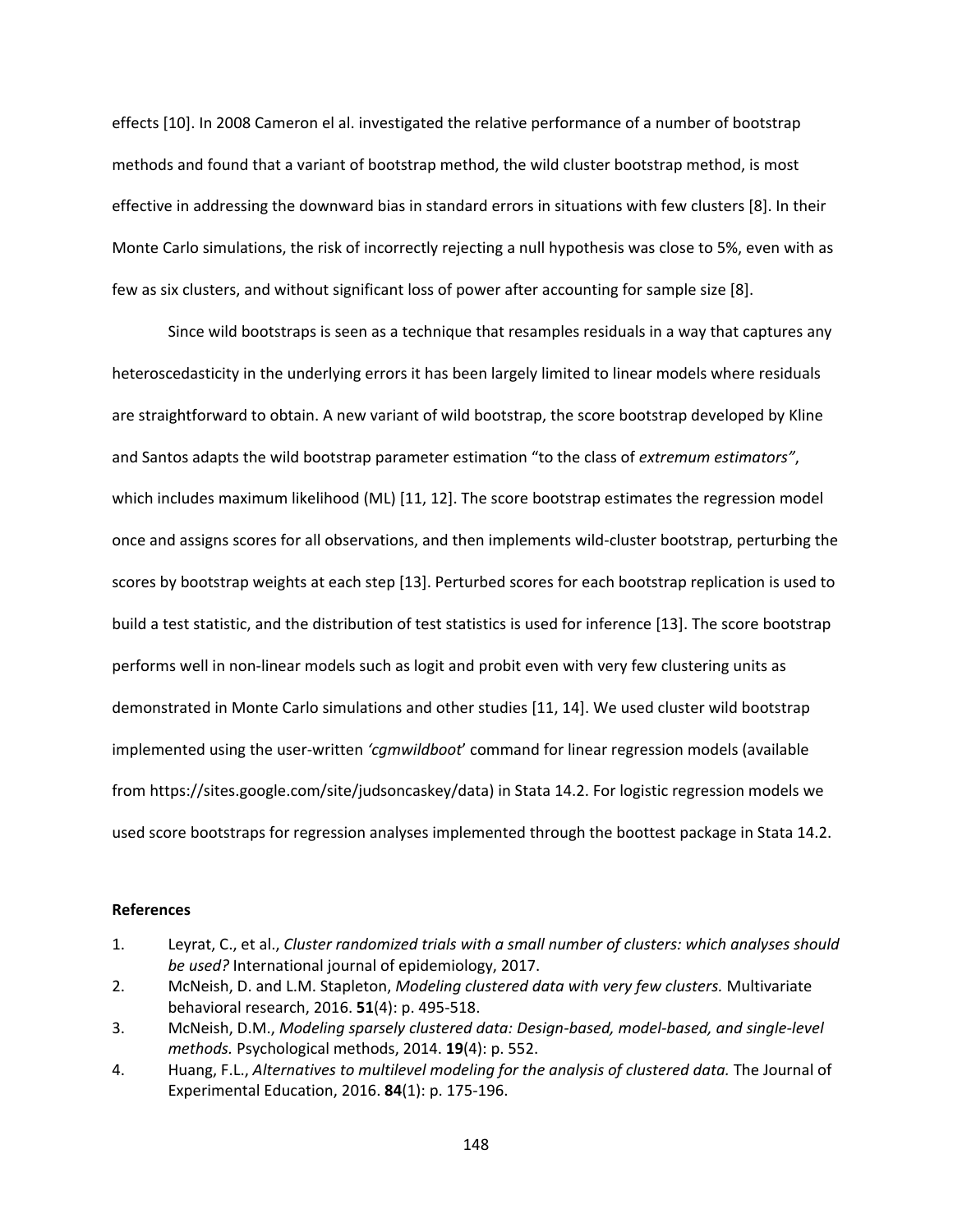- 5. Pan, W. and M.M. Wall, *Small‐sample adjustments in using the sandwich variance estimator in generalized estimating equations.* Statistics in medicine, 2002. **21**(10): p. 1429‐1441.
- 6. Mancl, L.A. and T.A. DeRouen, *A covariance estimator for GEE with improved small‐sample properties.* Biometrics, 2001. **57**(1): p. 126‐134.
- 7. Kreft, I.G., *Are multilevel techniques necessary? An overview, including simulation studies*. 1996, California State University Press, Los Angeles.
- 8. Cameron, A.C., J.B. Gelbach, and D.L. Miller, *Bootstrap‐based improvements for inference with clustered errors.* The Review of Economics and Statistics, 2008. **90**(3): p. 414‐427.
- 9. Begg, M.D., *Analysis of correlated responses*, in *Statistical and Methodological Aspects of Oral Health Research*. 2009, John Wiley & Sons, Ltd. p. 219‐240.
- 10. Carpenter, J.R., H. Goldstein, and J. Rasbash, *A novel bootstrap procedure for assessing the relationship between class size and achievement.* Journal of the Royal Statistical Society: Series C (Applied Statistics), 2003. **52**(4): p. 431‐443.
- 11. Kline, P. and A. Santos, *A score based approach to wild bootstrap inference.* Journal of Econometric Methods, 2012. **1**(1): p. 23‐41.
- 12. Roodman, D., *BOOTTEST: Stata module to provide fast execution of the wild bootstrap with null imposed*. 2018.
- 13. Cameron, A.C. and D.L. Miller, *A practitioner's guide to cluster‐robust inference.* Journal of Human Resources, 2015. **50**(2): p. 317‐372.
- 14. Vowles, J., G. Katz, and D. Stevens, *Electoral Competitiveness and Turnout in British Elections, 1964–2010.* Political Science Research and Methods, 2017. **5**(4): p. 775‐794.